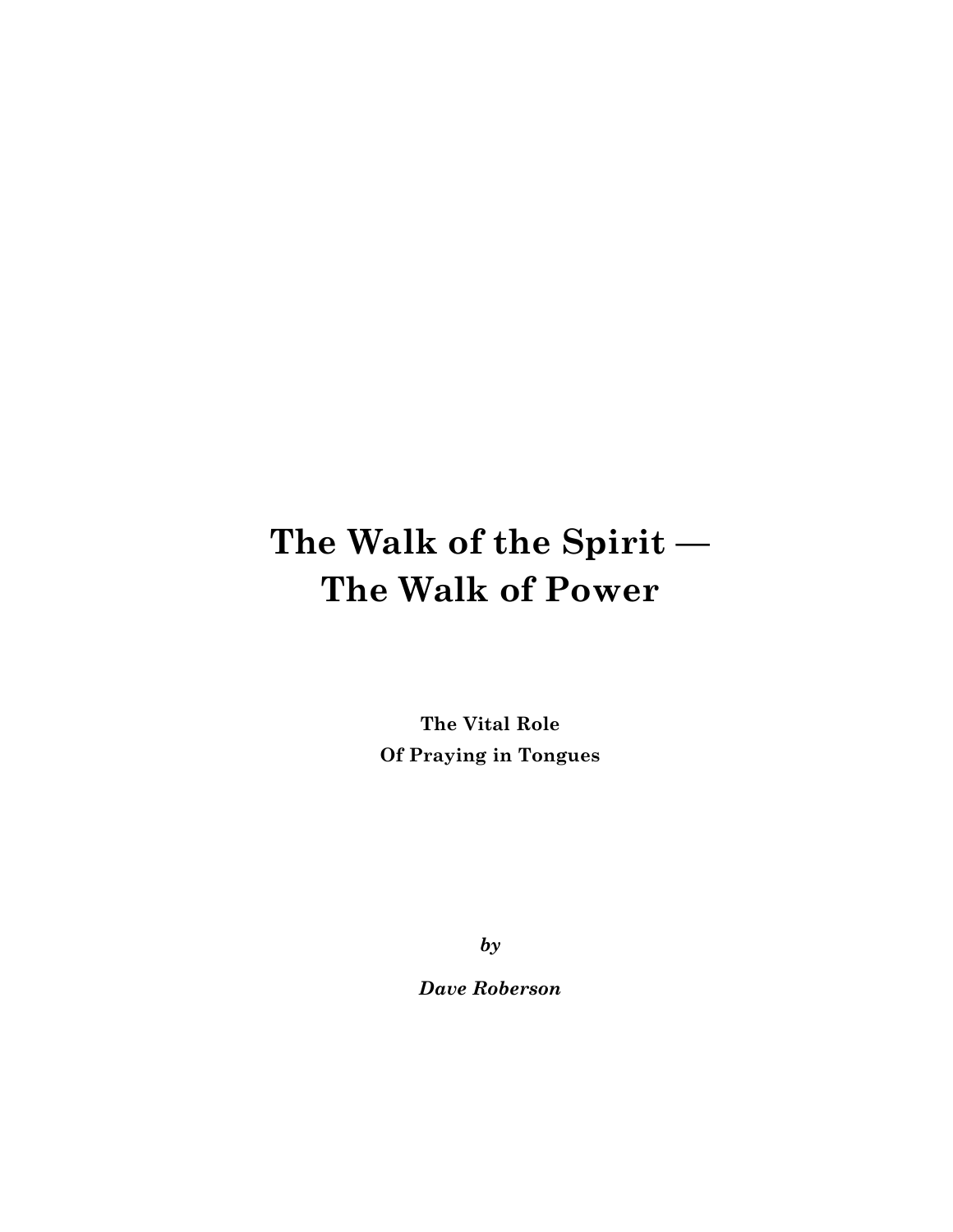Unless otherwise indicated, all Scripture quotations are taken from the *King James Version* of the Bible.

*The Walk of the Spirit — The Walk of Power: The Vital Role of Praying in Tongues*

ISBN 1-929339-10-0

Copyright © 1999 by Dave Roberson Ministries

All rights reserved. This publication may be reproduced and circulated in its entirety free of charge, but this publication shall not be edited, redacted, reproduced in part, sold, or exchanged for consideration, without the prior written consent of the publisher.

The contents of this book, "The Walk of the Spirit — The Walk of Power" are the same as the published version. The formatting has been changed to accomodate ease of printing for home computers.

Dave Roberson Ministries The Family Prayer Center P. O. Box 725 Tulsa, OK 74101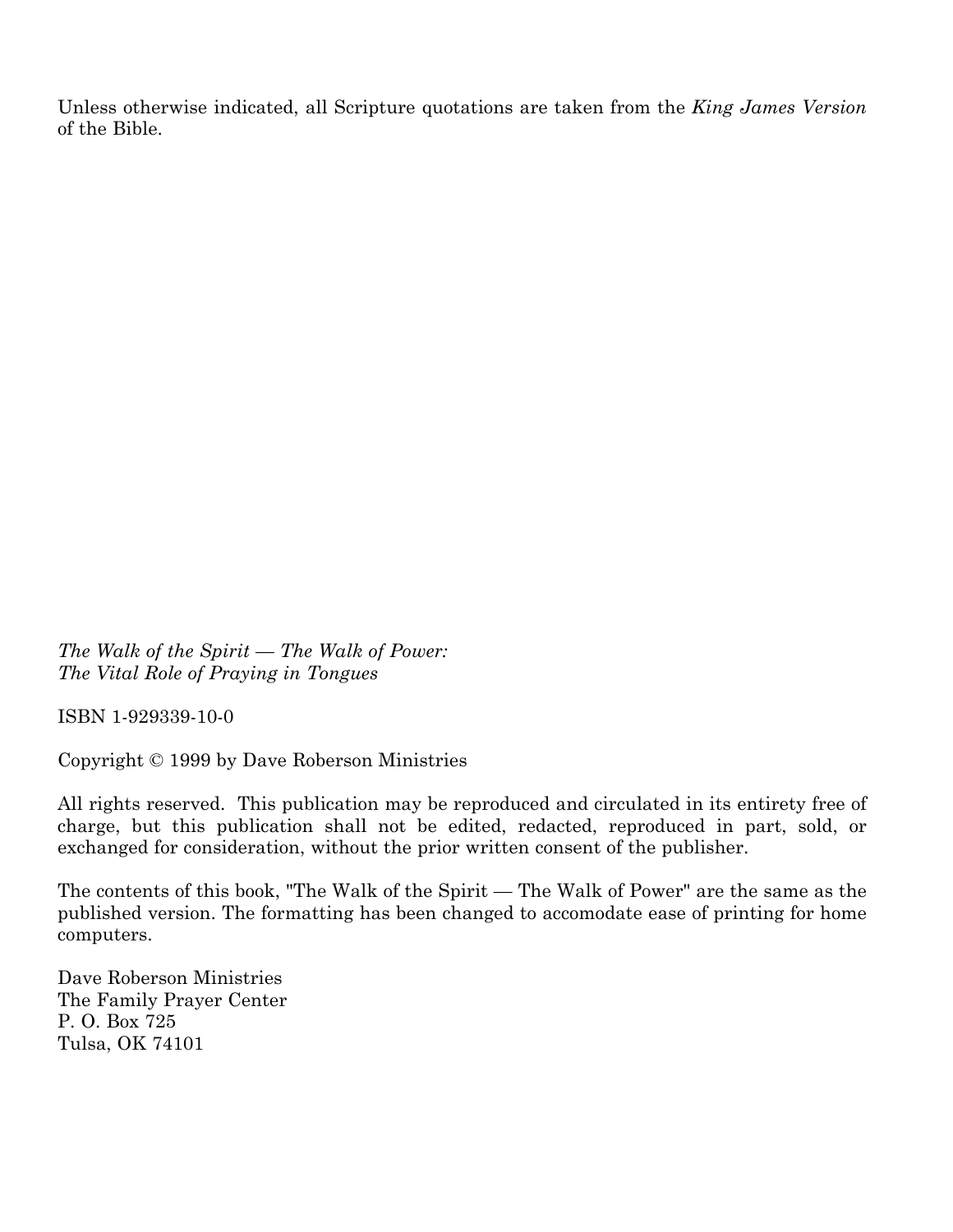# *Contents*

| 1              |                                |  |
|----------------|--------------------------------|--|
| $\overline{2}$ | My Personal Journey            |  |
| 3              |                                |  |
| 4              | Diversities of Tongues         |  |
| 5              |                                |  |
| 6              |                                |  |
| 7              | Praying Out the Mysteries      |  |
| 8              | The Channel Through Which      |  |
| 9              |                                |  |
| 10             |                                |  |
| 11             |                                |  |
| 12             |                                |  |
| 13             | Prayer and Fasting:            |  |
| 14             |                                |  |
| 15             |                                |  |
|                |                                |  |
|                | The Baptism in the Holy Spirit |  |
|                |                                |  |
|                | Prayer To Be Filled            |  |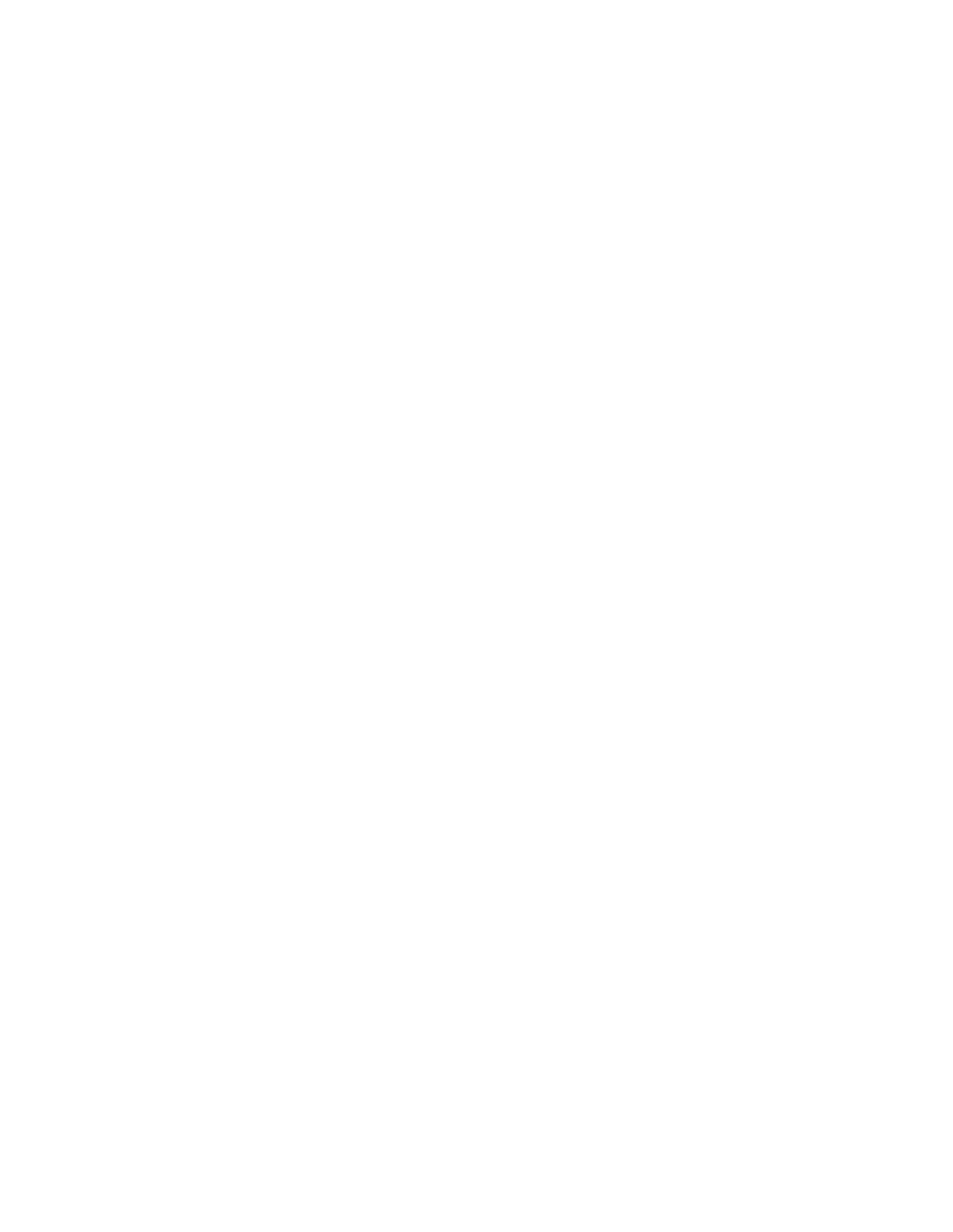# *Introduction*

The past few years have been some of the greatest years of my life. I've been in the ministry more than twenty-five years and had many wonderful encounters with the Lord, but I can truthfully say that the revelation knowledge God has imparted to me in these last few years has completely changed my life, taking me to a place in God I had never before imagined.

However, you can't put up walls where there is no foundation. You can't add a roof where there are no walls. The life-changing truths God has been showing me couldn't have been added to my life had not a strong foundation of the Word been built inside of me line upon line, precept upon precept, through many hours and many years of praying in tongues while meditating on the Scriptures.

I now know more than ever before that praying in tongues is the revelation gift that helped lay a scriptural foundation in my life. God was getting me ready for the awesome, eternal truths He is now pouring into my spirit in preparation for the days to come. He is using the culmination of all those years of praying in tongues to open up to me a whole new realm of understanding in Christ.

The very measure of God's power in a believer's life is dependent on how much of his life is ordered by the Holy Ghost. Therefore, from the very beginning, the primary message of this ministry has been praying in tongues. Over the decades, the Lord has imparted a wealth of revelation knowledge to my spirit on this subject. Step by step, He has taught me how to walk out of a life dominated by the flesh into a new life dominated by the Holy Spirit through the matchless gift of praying in my heavenly prayer language.

Then in 1997, the Lord spoke strongly to my spirit, saying, *"This message on tongues has come to maturity."* 

At first, I thought God meant the message had come to maturity in *me.* Later I came to understand that He wasn't talking about me in particular at all. He was saying that the time had come to share in a broader measure the revelation knowledge He had given me over the years regarding praying in tongues. The message had come to maturity for the Body of Christ.

The Lord has commissioned me to teach believers how to live a life of power as they walk in the Spirit, always building on the foundation of the Word and praying in tongues as the Holy Spirit gives utterance. This book is written out of my desire to be faithful to that divine commission.

I have not only taught the truths contained in this book for many years; I have also pursued them with all my heart in my own personal walk with God. So believe me when I tell you this: As you read this book and diligently apply its principles, the day will come when you look back on your life and say in awe and wonder, "I'm not the same person. I have learned to walk in the Spirit, and it has completely changed my life forever!"

*Dave Roberson*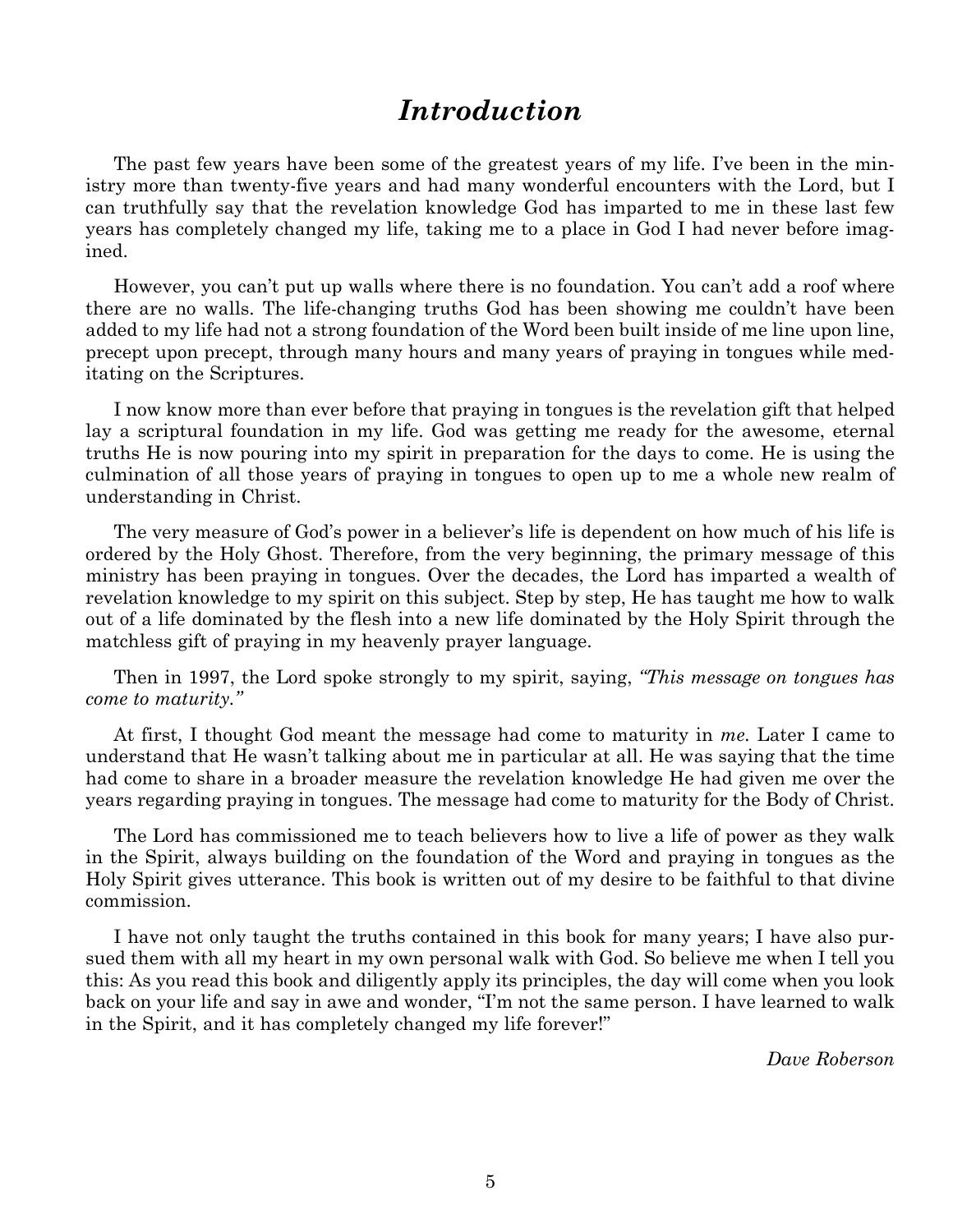

**For in My Spirit is the depth of wisdom that by My Spirit you may glean, saith the Spirit of Grace. For these things are hidden in a mystery.**

**Oh, I have made these mysteries available to those who are in the Church of My grace. Learn how to stay in My Presence. Learn how to stay on your face. And I will open up treasures hidden in a field. And you will see, saith the Spirit of Grace, that even the devil will have to give place.**

A A TELEVIS EN ELEKTROM ER ELEKTROM ER ELEKTROM ER ELEKTROM ER ELEKTROM ER ELEKTROM ER ELEKTROM ELEKTROM ELEKT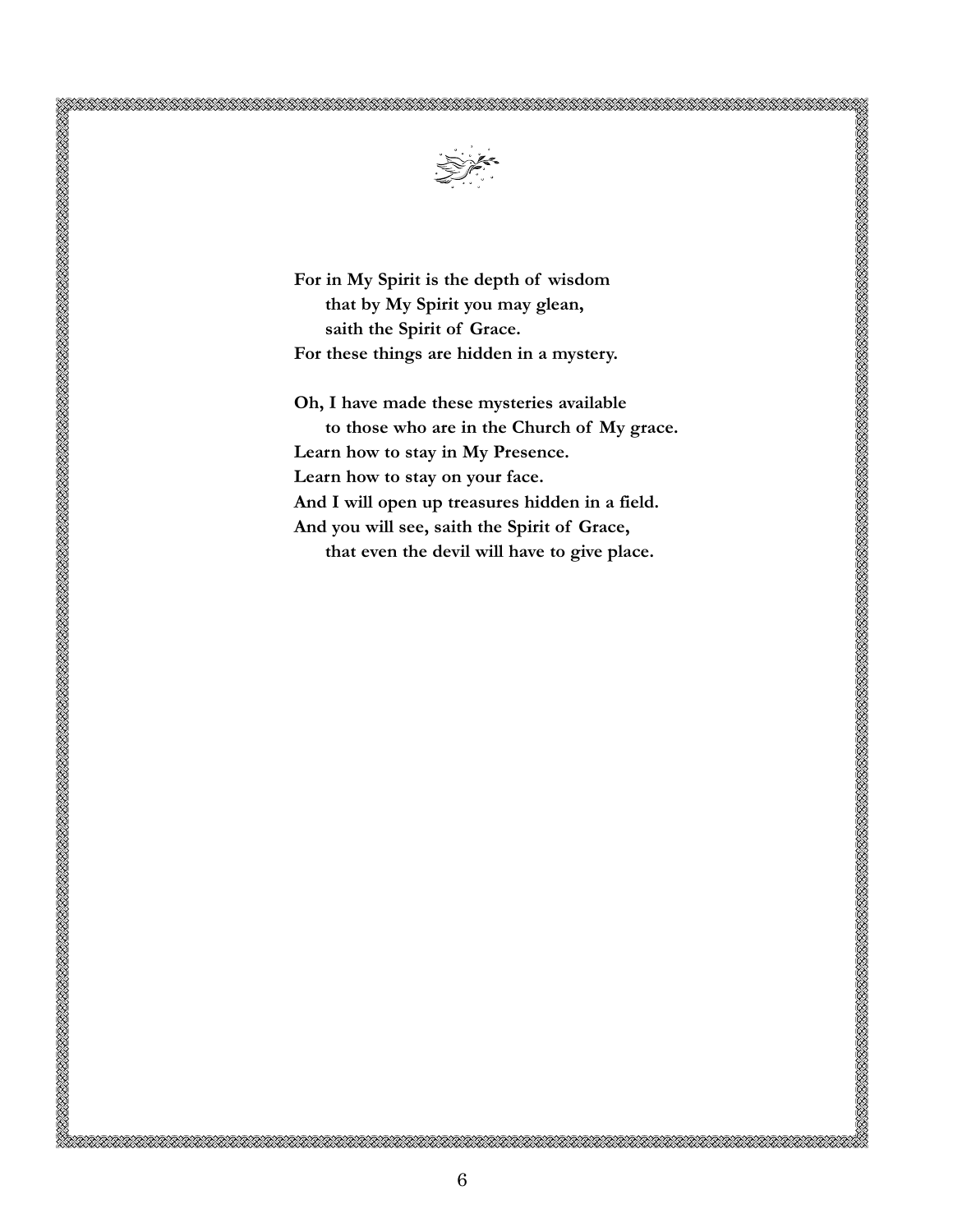### *Chapter 1*

# *The Holy Spirit's Work Within*

In the eternities of time past, a vast, complex plan for mankind unfolded on the inside of God. In His infinite wisdom, He left nothing out as He looked down through the ages. He passed through generation after generation, planning every intricate detail of every life that would live on the face of the earth. God's desire was to recover as many as possible from Satan's rebellious camp and to gather unto Himself a people He could call His family.

Somewhere in the midst of this divine planning session, long before the eons of time began, God came across *your* name! Then He formulated a perfect plan just for you that is unlike any other plan for any other person who has ever been born. Imagine — God the Father looked out across the great void of space and time and saw the moment in time when you would live on this earth. Then He decided precisely how that moment should be filled!

#### **We Must** *Choose* **His Plan**

God conceived a wonderful plan for every one of us. In His plan, we were predestined to become His sons and daughters at the Cross. But one potential obstacle stands between us and God's perfectly conceived purposes: Using the free will God has given us, we must choose to walk in the plan He has ordained for our lives.

God looks for a way to approach each of us in order to present His personal plan for our lives. He begins with the preaching of the Cross that encourages us to accept Jesus Christ as Savior and Lord. If we accept Jesus, we take our first step into the plan God predestined for us before the foundations of the world. But if we reject Him, then like so many before us, we will live and die without ever taking that first step — salvation — into the divine purpose for our existence.

Once when I was ministering in India, I looked out at the crowd of thousands before me and marveled that God could have a specific plan for every individual in that vast multitude. The truth is, God formulated a perfect plan for every single person born since Adam. He only waits for each person to find out what that plan is and then to choose to walk in it.

Jesus talked about His plan of eternal life for mankind in Matthew 7:13,14:

**Enter ye in at the strait gate: for wide is the gate, and broad is the way, that leadeth to destruction, and many there be which go in thereat:** 

#### **Because strait is the gate, and narrow is the way, which leadeth unto life, and few there be that find it.**

Jesus' words indicate that the majority of people end their lives with one final journey into a godless eternity without Him. A person can live and die and go to hell without knowing Jesus or fulfilling God's plan for his life. However, that doesn't change the fact that God had a perfect plan of redemption and purpose for that person; he just never discovered it.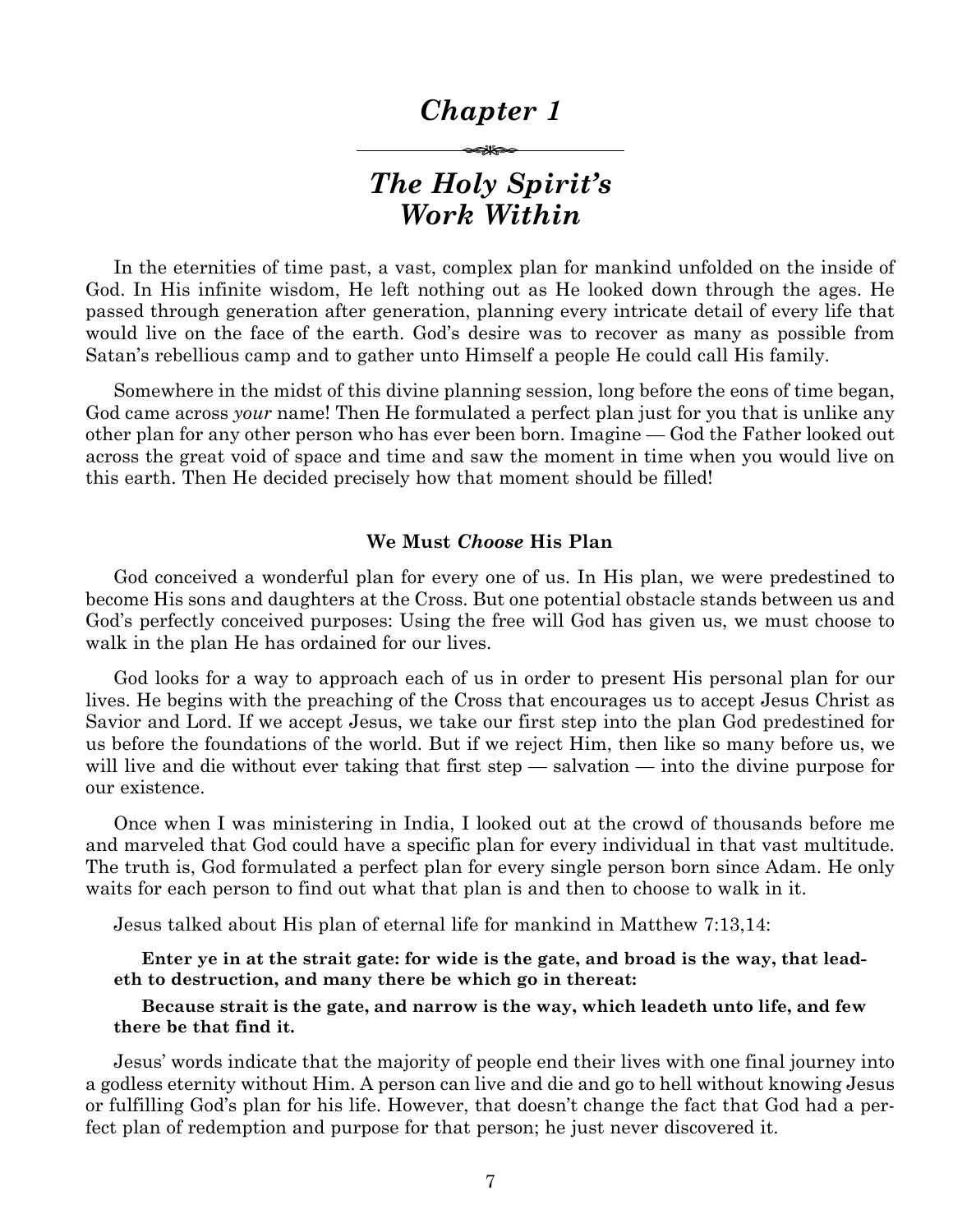But, praise God, you don't have to be one of that number! If you have found the Cross and made Jesus your personal Savior, nothing can stop you from discovering the rest of God's plan for your life. All you have to do is *choose* to obey Him.

### **The Holy Spirit Prays for Us**

So somewhere, somehow, in God's great and marvelous plan for His creation, your name came up. And God, in His eternal wisdom and counsel, laid out a perfect plan for your personal life.

Then the Holy Spirit did a wonderful thing. He listened intently to every detail of your life as the Father planned your birth, your ministry, your prosperity, and every aspect of your redemption and personal life.

In fact, the Holy Spirit is the One who has been put in charge of overseeing God's plan for your personal life. No one can represent that plan better than He can. He was there. He heard God the Father plan every minute detail.

And that's not all. This third Person of the Godhead stands face to face and absolutely coequal in every way with the other two members of the Godhead, the great Jehovah and the mighty Logos (Jesus). But upon your regeneration as a child of God, the Holy Spirit actually consented to take up residence within your spirit and to offer His services to you! And one of the main reasons He came was to pray for you.

Why did God send the Holy Spirit to live inside of you? So He could change you into the image of His Son. And in order to accomplish that goal, the Holy Spirit brought His own prayer language with Him so He could pray for all that concerns you.

With that prayer language, He gets involved directly with you in a one-on-one relationship that is independent of anyone else, even of your own mind. When the Holy Spirit prays for you, He takes the plan He hears the Father utter and pours it through your spirit. And the language He uses to express that plan as it flows through you is *the supernatural language of tongues*.

Every time you give the Holy Spirit opportunity, He will use that language to pray for your calling, to pray out the plan of God, to edify you, and to charge you with His holy power. He will lend Himself to you as your faith allows Him to be activated within your spirit. He will pull you *out of* everything Jesus set you free from and *into* everything Jesus says that you are in Him.

If you want to, you can go into your room and pray in that supernatural language for two, four, or even twelve hours, and God the Holy Spirit will create every single word that comes out of your mouth. It is your choice to pray or not to pray. But every time you do choose to pray, you will come out of that time of prayer more edified in His plan and purpose for you than if you hadn't done it.

God's plan for you is in the Spirit, and the Holy Spirit is in you. The Holy Spirit is armed with the knowledge of everything He heard about God's redemption plan for you before the foundations of the earth. And every time He searches your heart, He does it with the intention to pray that plan — the mind of God concerning you — into existence in your life.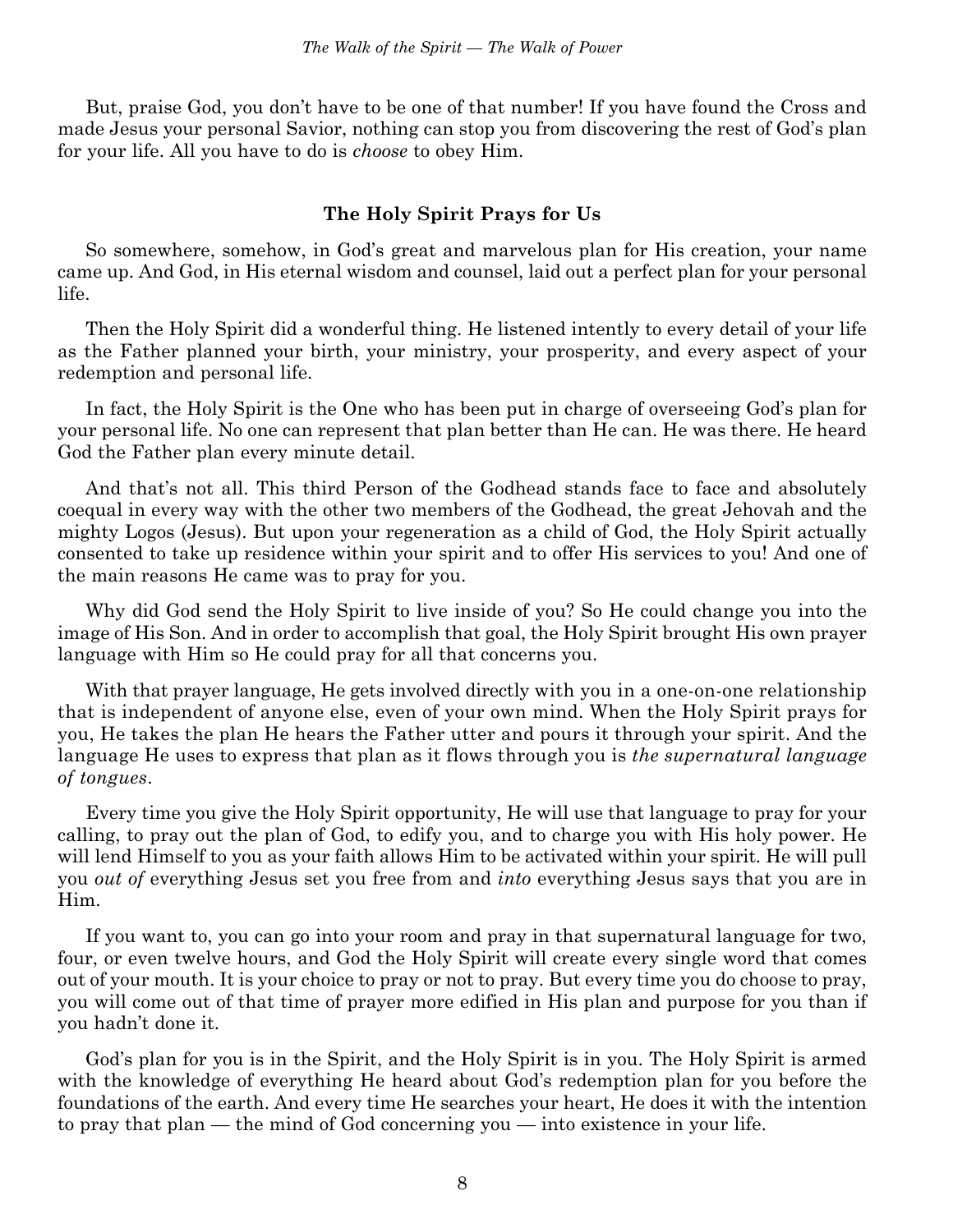### **Natural Law Brought Under Subjection**

I have been filled with the Holy Spirit a long time, and I still marvel that the third Person of the Godhead would choose to come and take up His abode with us! To think that, at our invitation, He fills us in baptism and oversees God's plan for our lives is more grace than we could ever hope for. And the supernatural language He brings with Him to help us find that perfect plan is perhaps the greatest phenomenon of all.

The more of God's plan we find, the more the Holy Spirit (who is the Executor of spiritual law) will be able to bring natural law under subjection in our lives. Natural law governs the circumstances that surround us, causing things to go for or against us — making us either rich or poor, sick or healthy, happy or sad.

But God designed natural law to be made subordinate to spiritual law. And since the divine plan for our lives comes from the very heart of God, it is enforced as spiritual law.

When we spend any amount of time at all praying in the Holy Ghost, we are uttering divine secrets, or spiritual laws. The Holy Spirit then employs those laws to see that circumstances — natural laws — line up with the purpose and plan of God for our lives. We cannot pray consistently for very long before the things that don't belong in God's plan for us begin to fall away.

Once I asked the Lord, "Why did You give us such a peculiar language to use in prayer?" This is what He spoke to my spirit:

"Among men a language has never come into existence that carries the vocabulary to express everything I am in you through Christ Jesus. Since there was no language with such a vocabulary, I had to create my own and loan it to you while you are on the earth. I just loan it to you till you come up to Heaven; then it will cease.

"Meanwhile, you know in part, and I know everything — My entire redemption plan for all eternity. Whenever the devil comes against you, don't worry about it. Because of your infirmities, I will start making intercession for you according to that plan. And even though you only know in part, I will pray the part you need."

#### **The Great Exchange: Trading Our Plan for God's Plan**

There is a supernatural exchange that takes place as we pray in other tongues. Look at what Romans 8:27,28 says:

**And he** [the Holy Spirit] **that searcheth the hearts knoweth what is the mind of the Spirit, because he maketh intercession for the saints according to the will of God.**

#### **And we know that all things work together for good to them that love God, to them who are the called according to his purpose.**

What does it mean, "he that searcheth the hearts"? It means that the Holy Spirit continually searches your heart with the intention of removing everything that is contrary to the will of God, your Father the Planner. Then the Holy Spirit replaces it with the plan He heard for your personal life before the beginning of time when God formulated His plan for you. He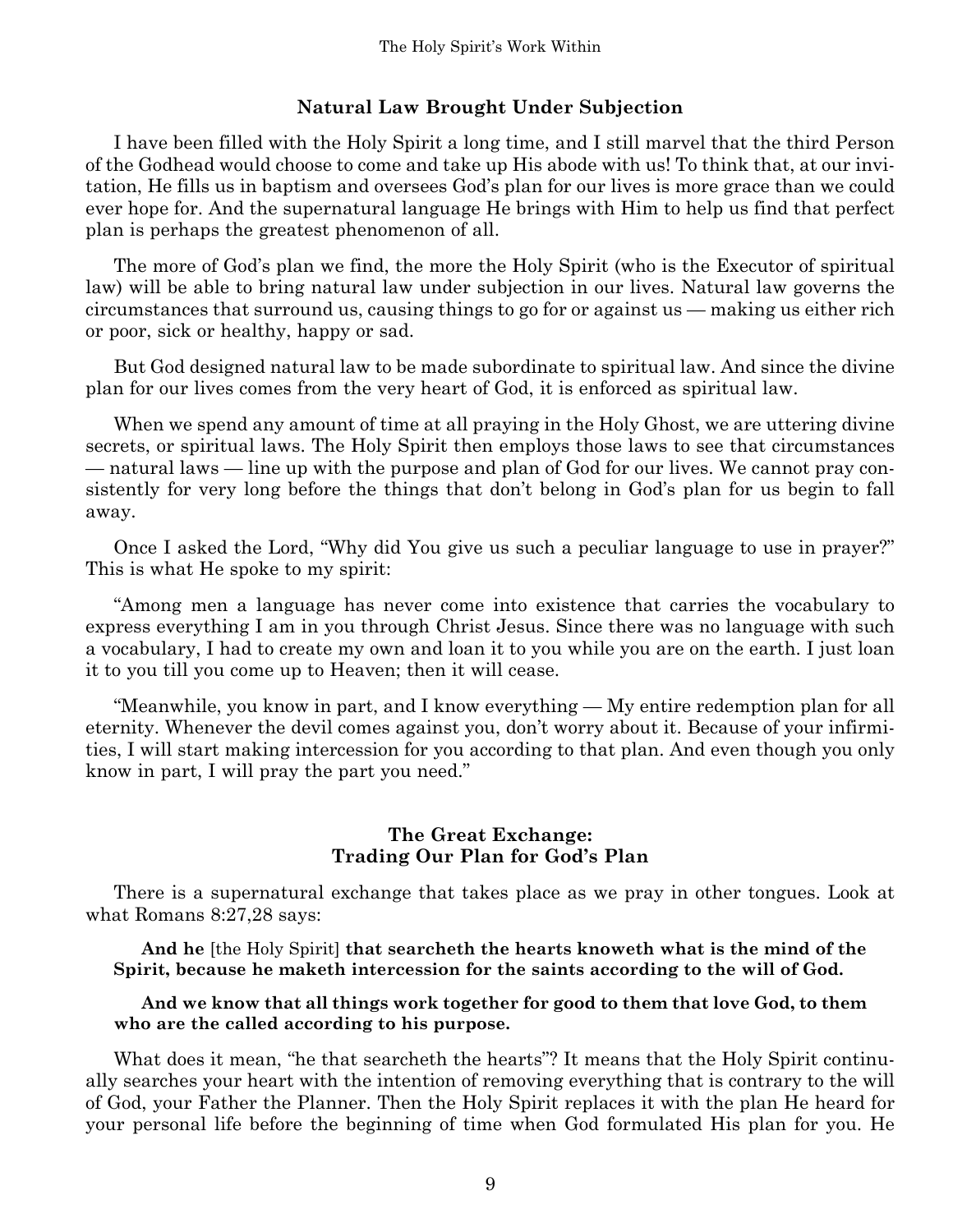prays the perfect plan of God into your spirit so you not only know *what* you are called to do but *how* to fulfill that call in the perfect timing, will, and power of God.

God trades your natural plans and ideas for His through the supernatural medium of exchange, *tongues for personal edification*. You can *know* beyond a shadow of a doubt that as you yield to that divine exchange, all things will indeed work together for good for you, because you love God and are called according to His purpose.

#### **He Helps Us Find Our Calling**

However, you can't discover the purpose God has called you to fulfill just by reading His Word. Now, you *can* find out in the Word everything you need to know pertaining to the inheritance that belongs to every believer. You can learn all about salvation, healing, prosperity, righteousness, Heaven, the blood, and ministry offices. But you cannot find out from the Word alone what God has called you to fulfill as an individual member of the Body of Christ.

There is no "Book of Roberson" that I can turn to for personal instruction. I have to discover my divine calling by revelation through the personal inward work of the Holy Spirit.

No one knows our calling better than the Holy Spirit. He was in the Presence of God when our call was first planned. That's why He brought His supernatural language with Him when He came to live inside us. We're just too ignorant to know how to pray about our call. So His great reservoir of wisdom and counsel resides within our spirits, just waiting to be released through tongues.

First Corinthians 14:14 says that when we speak in an unknown tongue, our human spirit is doing the praying, and our understanding is unfruitful. So, in essence, the Holy Spirit creates that supernatural language on the inside of our spirit man. Then a transfer of language and authority takes place from the Person of the Holy Spirit to our human spirit.

This divine transfer enables us as individual members of the Body of Christ on this earth to pray in tongues with the authority of God, knowing that the other two members of the Godhead will answer our prayer. If the transfer never took place, it would be the Holy Spirit praying, not us. But with the transfer, it is literally our human spirit praying as the Holy Spirit creates the prayer.

#### **God's Way Is Best**

We may know how to claim our inheritance. We may be good at declaring, "Healing is mine. Prosperity is mine!" But how can we get the tremendous power of the Holy Spirit that resides on the inside of us — the power that raised Jesus from the dead — out onto the problems that face us so those blessings can be manifested in our lives? And even more importantly, how can we discover our divine call?

Well, are we so wise that we can find a better way to answer those questions than the way God gave us when He designated the Holy Spirit to come and represent us?

You see, God didn't trust us to any of the many thousands of angels in His service. We're worth more than that to Him. No, He went as high as He could go and entrusted us to the Holy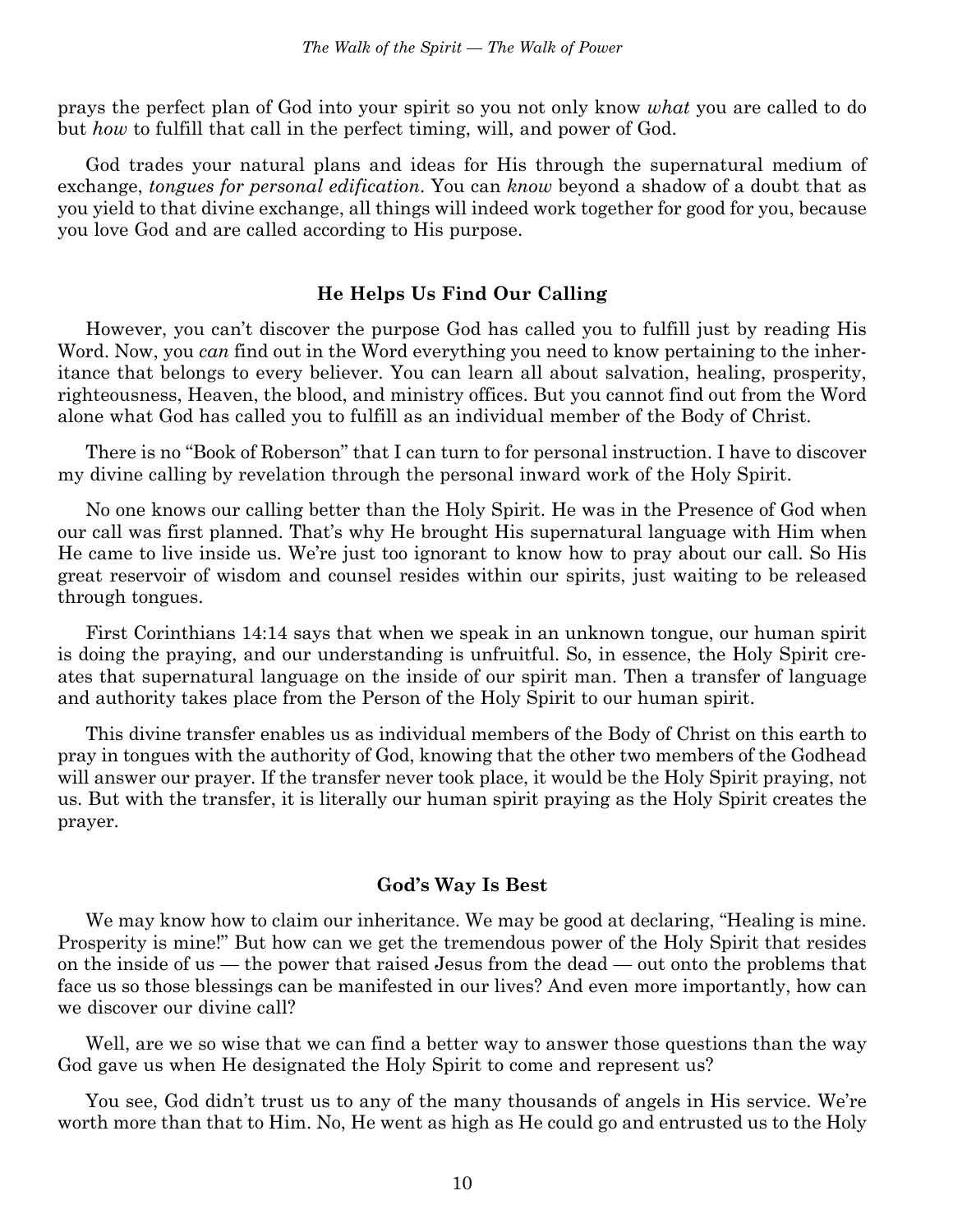Spirit Himself, who then came to take up residency in us. So how can we fail when the third Person of the Godhead creates the prayer and the other two members of the Godhead see to it that it comes to pass? I'd call that a foolproof plan!

### **God's Wisdom Against Satan's Strategies**

The day you decide to lock yourself in your prayer closet to spend some quality time with the Lord in prayer — that is the day you will enter Heaven's classroom here on earth with the Holy Spirit as your Teacher. You need that "classroom" if you're ever going to fulfill your divine calling.

Remember, God tells us to be as wise as serpents and as harmless as doves (Matt. 10:16). Why would God say something like that? Because Satan has an entire arsenal of weaponry that can only be combatted by the wisdom of God.

For instance, suppose Satan walks in the room with horns and a tail and says, "Pardon me, nice Christian, while I remove the Word of God out of your heart." You would look at him and say, "You're not getting my Word!"

He says, "Why not?"

"Because you're the devil!"

"What gave me away?" he asks.

"Your horns and your tail." (That's the traditional way the devil dresses in Christian folklore.)

At that point, the devil says, "I'll never come dressed this way again. I'll go get a sheepskin and put it on. Then I'll sneak in unawares and steal the Word out of you. You won't even know who's doing it because I'll use religion to seduce you. I'll use circumstances. I'll blame it on the economy. Or I'll blame it on your husband or your wife. But one way or another, I *will* take the Word of God out of you, and you won't even know who's doing it!"

Jesus let us know that Satan only comes for one reason in three parts: to kill, to steal, and to destroy (John 10:10). And you may as well know — the devil is good at it! He doesn't do anything else but those three things. Killing, stealing, and destroying have been his specialties ever since his light went out and he fell from Heaven (Isa. 14:12). And if you misjudge him if you don't take him seriously — he can destroy *you*!

Now you see why we must be as wise as serpents yet as harmless as doves. Yet some people say they don't need the Holy Ghost's help in prayer. They push His language aside and refuse to allow Him to pray the mind of God for them hour after hour. Who do they think they're operating against — a spiritual wimp?

Satan is not an enemy to take lightly. He's a smart fellow, and he comes for only one reason: to kill. He doesn't do anything else; he doesn't know anything else. And if you don't take care of his strategies by the wisdom of God, he will succeed in killing everything good in your life.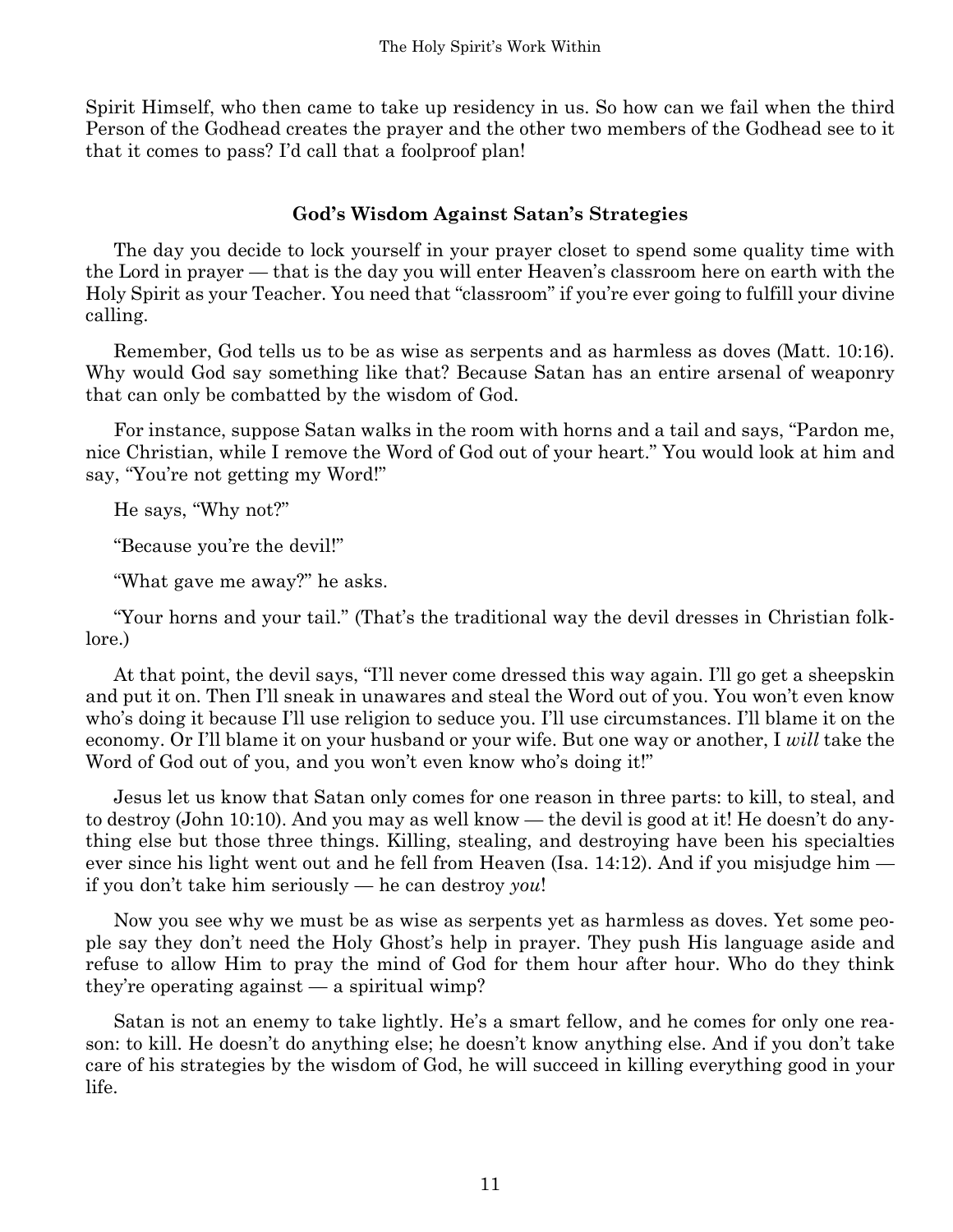Since this is true, how can a believer consider spending two or three hours in prayer a sacrifice? What is he really saying? "I made a big personal sacrifice last night. I let God pray for me for three hours!"

No, that believer didn't make a big sacrifice. He just enjoyed the priceless privilege of praying in the Spirit. The Holy Spirit created a prayer language on the inside of him that tapped into the mind of Christ and the infinite wisdom of Almighty God for his life!

It's beyond my natural understanding how that supernatural process works. But I guarantee you, I will use what He has given me!

My Heavenly Father has promised me this, and I can pass it on to you: If you will faithfully continue to get to know God by His Spirit — and an important part of that process is praying in other tongues — then five years from now, you will not be the same. You won't look back over the years and lament that every day was the same, one month just like the next, until three and then four years slipped by, and you ended up just as defeated and unchanged as you were at the beginning of that time period.

No, if you will pursue God by the Spirit, then at the end of five years, you will be able to look back and see that you *have* experienced spiritual growth. You *have* changed for the better. You are getting to know Jesus Himself as the Holy Spirit reveals Him to you. And you are well on your way to fulfilling your divine call as it unfolds before you!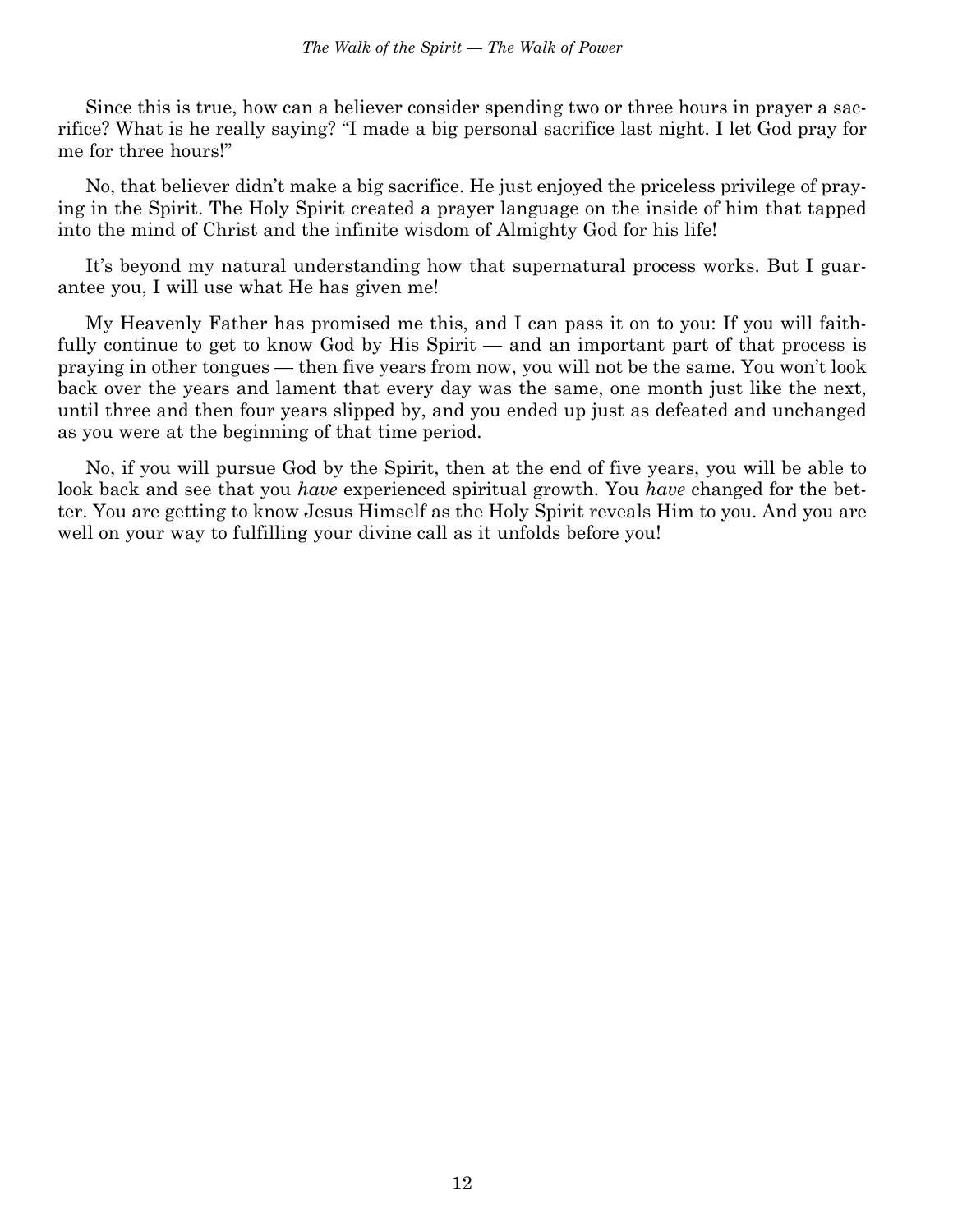

**So enter in and know Me by the Spirit, And I will take you from glory to glory, feeding you with an inheritance that causes you to know how to quench the hunger and the burnings inside to know Me after My power.**

**I will show you these things, But you must enter into My Presence and stay there until I have fed you with your ministry, saith the Spirit of Grace.**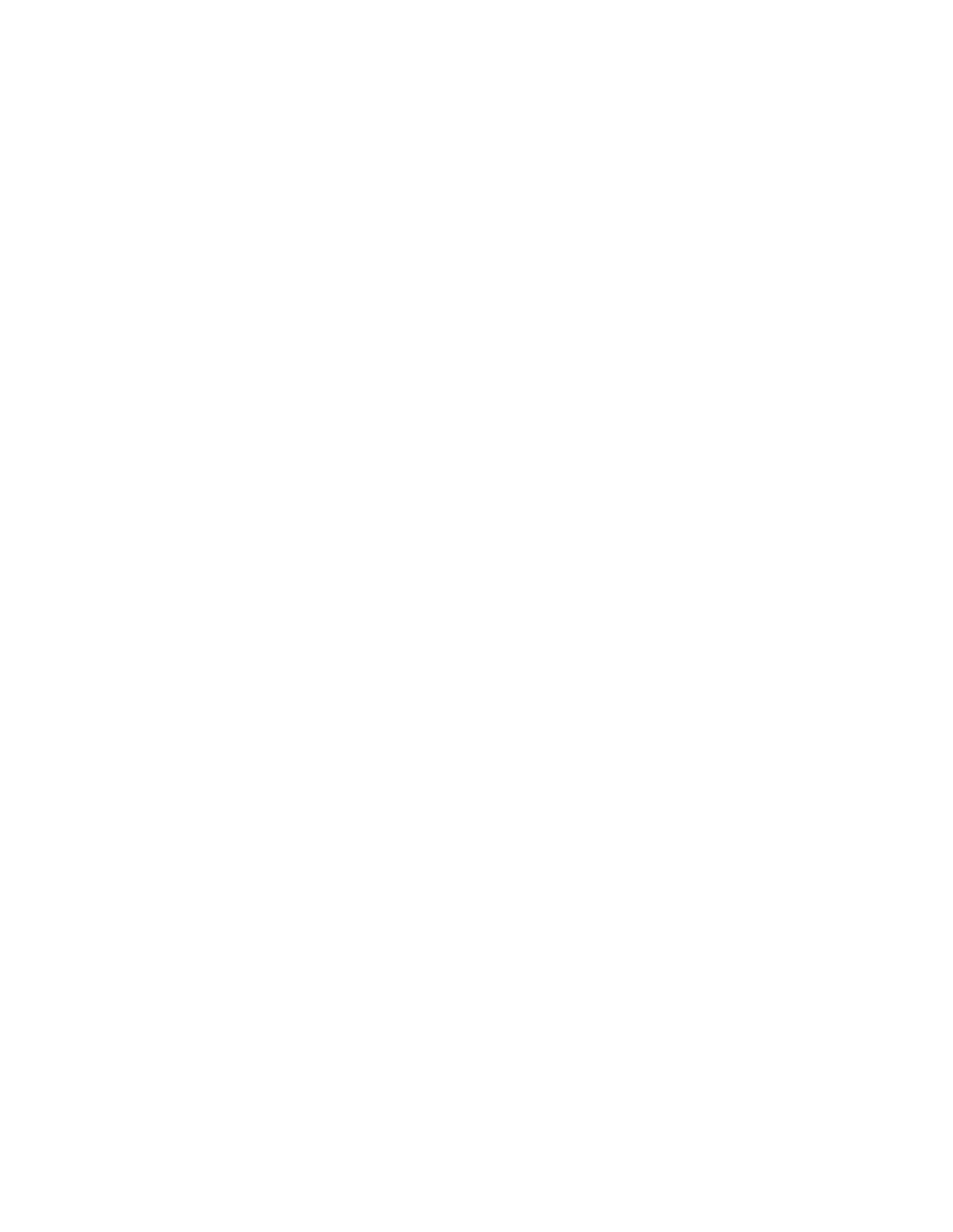# *Chapter 2*

# *My Personal Journey To Revelation Knowledge*

I didn't tap into God's plan for my own life until I was an adult. There was no one in my life as a child who could teach me how to do it.

#### **The Beginnings**

My mother was what I call a "periodic alcoholic." She died in her early fifties with cirrhosis of the liver.

My dad was a preacher's kid, but I didn't find that out until long after I had answered the call to the ministry as an adult. He was a preacher's kid who went wild, spending most of his life in and out of jail. He came and went when I was little. When I was old enough to understand, Mom told me that she finally ran him off when I was almost two years old because he would beat me so badly.

I can remember hiding a toy airplane under my bed. Mom had saved her grocery pennies to buy it for me. When my dad came around, I had to hide it; I knew that much. He was always threatening me, saying things like, "I'm going to shoot you with a shotgun full of salt!" I can't remember much about the beatings. As I grew up, I had many other temporary fathers who came and went. I didn't know much about them either.

Sometimes the neighbors would come over to get me, my brother, and my two sisters. They would scrub our faces, load us in the car, and take us to church. It was obvious that we were neglected.

Our grandpa finally took us in. He made a workhorse out of me through my high school years — and when I say work, I mean work! By the time I entered the United States Navy, I was in top shape. I had never worked out or done one sit-up or push-up in my life, yet I won the arm wrestling championship on my ship! I was also asked to box for the Navy. All my physical strength and training came from Grandpa working me like an animal through my teenage years.

Grandpa was from the old "hard track" school of thought in raising children. I never knew very much about the love of God nor had anything to call my own. Nearly every chance Grandpa had, he told me, "You will never amount to anything, *never*! You are going to grow up to be no good just like your old man Roberson."

When I was sixteen years old, a friend of mine (who was also a preacher's kid) convinced me to go to a Pentecostal church with him every weekend for the sole reason of meeting girls. After church, we would go out drinking.

Well, the pastor's preaching didn't bother my friend at all, but it started to get to me. One night I became so convicted that I went over to the pastor's house after the service had ended.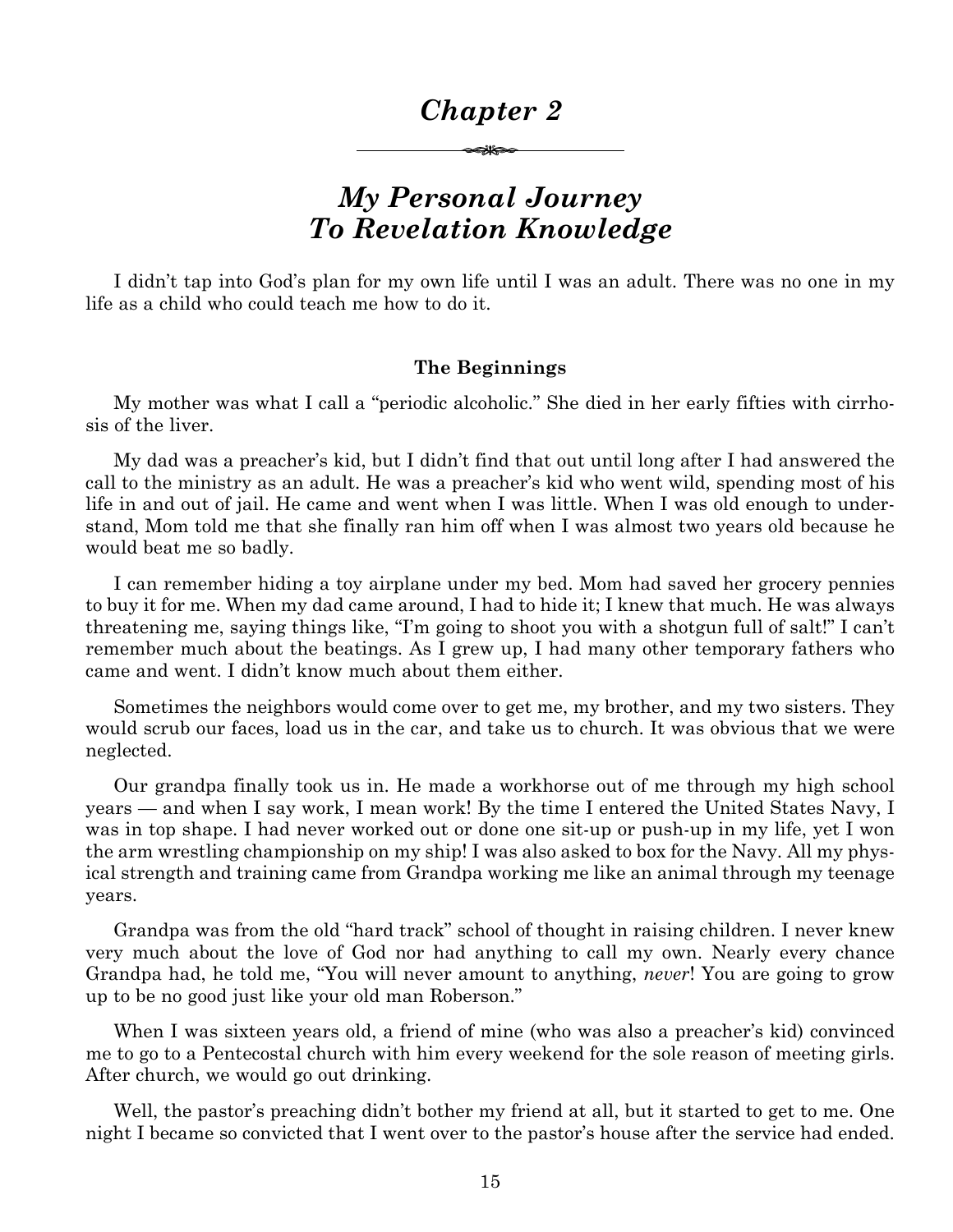I knocked on the pastor's door. When he answered it, I told him, "I think there's something wrong with me."

"That's conviction," the pastor replied. "What you need to do is accept Jesus Christ as your personal Savior." So he told me to get down on my knees next to a chair, and then he led me in the sinner's prayer.

I left the pastor's house feeling light and happy, and the next time I was out with my friends, I refused to drink with them. However, no one from the church "went after me" to get me filled with the Holy Spirit or to help me grow in my spiritual walk. So my good intentions only lasted about two weeks, and then I returned to my partying lifestyle.

I quit high school and left home when I was seventeen, never to come back. That's when I joined the Navy. Soon after I finished my term with the Navy, I came back to God at an ultra-Holiness church. It was there that I met my future wife, Rosalie.

These Holiness people told me that my Heavenly Father was doing the same thing my natural father did to me — punishing me for making mistakes. They were teaching me legalism, but I didn't understand that. I thought to myself, *Well, I guess I lost one father like that and picked up another one!*

#### **The Sawmill Preacher**

The first year after I got saved, I had trouble staying in church. But soon after marrying Rosalie, I was baptized in the Holy Ghost, and I never went back to my godless life again. I never wanted to go back.

A few years later, we moved to a little town in Oregon called LaPine, where the only church was a little Holiness church that was even more strict than the one we had left. There were no other churches or Christian meetings. I got a job in a sawmill and started preaching on the job!

Everyone around me at the sawmill was living in sin, but God strengthened me to stand in the faith. Hell threw everything it could at me to cause me to turn away from God. But because of the Lord's upholding hand, I stood.

Once in a while a preacher would hold a revival in our area. When that happened, all seven men who pulled the chain with me at the sawmill would come with me to the revival because I had worked on them so hard, trying to persuade them to attend.

#### **The Vision That Propelled Me Into Ministry**

At thirty years of age, I still lived with the image that was built on the inside of me while growing up. I would never amount to anything. I deserved nothing but punishment.

I was born again, and I had such a strong hunger and thirst for God. I knew in my heart I was called to preach the Gospel. But I couldn't see how He could or would ever use me. I was a Holiness boy, lost in legalism.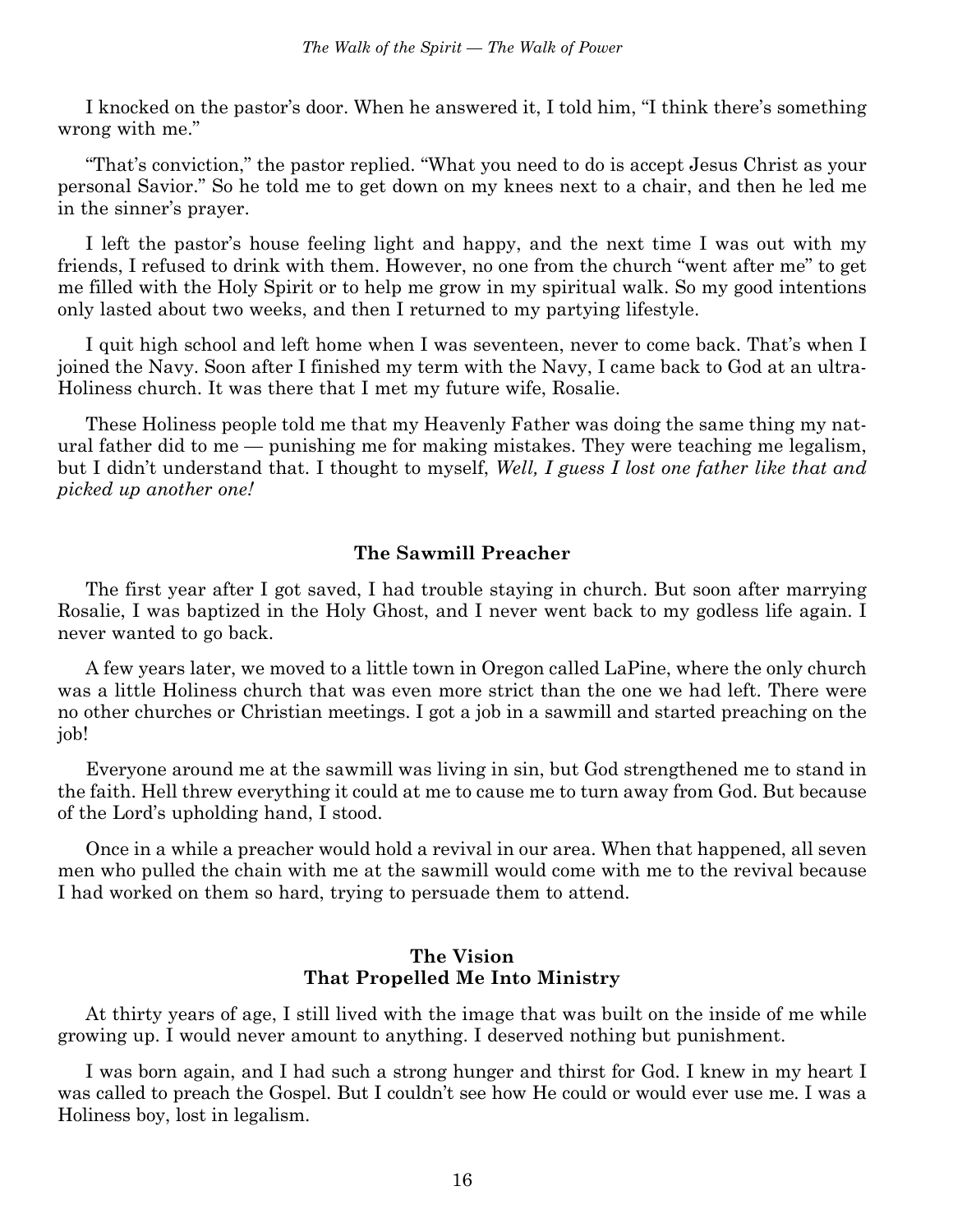But I loved God with all my heart, and He had mercy on my soul. He gave me a vision that launched me into the full-time ministry. It wasn't something I experienced because I ate too late at night; it was *real*.

I never will forget it. We had moved a couple of times and were living in a little town called Oakridge, where I had continued to work in the local sawmill. Early one morning I woke up in the Presence of God. I opened my eyes, expecting to see my familiar bedroom. Instead, I saw a big auditorium. There were several wheelchair cases on the platform. I was three rows back on the left.

An associate pastor was conducting the worship service. Something was electrifying about the meeting, and somehow I knew it was *my* meeting.

The associate pastor returned to the pulpit after the praise and worship ended and said, "Now our evangelist..." As he spoke, he looked right at me to respond. I had my Bible open in fact, I had it open to Jude 20 and 21, the passage that would later launch our ministry!

#### **But ye, beloved, building up yourselves on your most holy faith, praying in the Holy Ghost,**

#### **Keep yourselves in the love of God, looking for the mercy of our Lord Jesus Christ unto eternal life.**

#### **—Jude 20, 21**

But as I started to stand up, the associate pastor turned and pointed to the stage curtain. A blond-haired woman came out onto the platform. It was obvious that she was full of God's love, and the anointing — the power of the Holy Spirit — flowed out of her like honey. It was so thick and sweet, you could almost cut it! I sank back into my chair in utter disbelief. I knew it was supposed to be my meeting.

The woman took the microphone and ministered the grace of God beautifully. Then God's power fell, and all the people got up out of their wheelchairs. The altar filled with people confessing Jesus as Savior. The whole service was full of power and anointing.

When it was all over, the rest of the crowd disappeared; it was just me and this woman in the auditorium. Then she looked directly at me and said, "I don't know why God has given me this kind of ministry; one of you men must have failed."

I came out of the vision shaking. I woke Rosalie and told her everything I had witnessed in the vision. I decided that I couldn't live the way I had been living anymore — torn between my call to preach and my deep feelings of unworthiness. I was being beaten from the inside out.

I told my wife, "I have to answer the call to the ministry — sink, swim, or drown. If we eat beans, sleep under a tree, or dress the kids in gunny sacks, will you still go with me?"

Rosalie said yes. So together that morning, she and I decided that no matter what it took, we would press in to God. Two weeks later, I resigned my job to go full time into the ministry.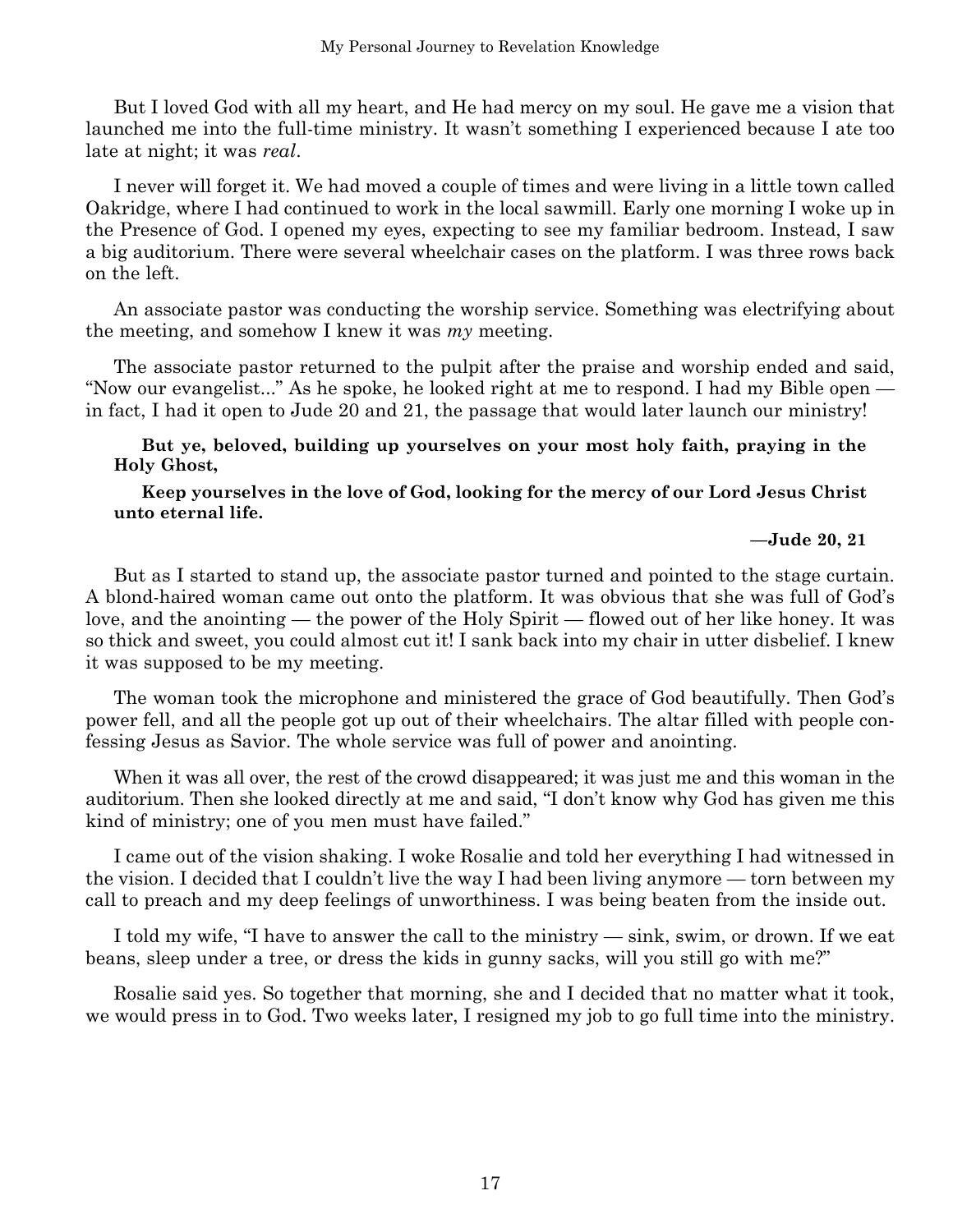#### **The Prayer Closet**

Having quit my job at the lumber mill, I didn't know what to do with my time. Then I thought of the little church Rosalie and I had started just a few months before. (Although I had started the church, I asked a minister from another town to come every week to preach. At that time, I still didn't have the courage to preach myself.)

In the old bowling alley where we were holding services, I had recently partitioned off an eight-by-eight area that had once been a concession stand, making it into a tiny nursery. I decided that I would use that little area as my "prayer closet." I figured somehow that if I prayed the same amount of hours that I normally worked, God would "pay" me by providing for our needs.

I had no idea how hard it would be to carry out my decision to pray eight hours a day. That first morning I went into the closet, closed the door, got down on my knees, and started to pray in English. "Oh, God, now I'm full time in the ministry. Oh, God, keep our cupboards full. Don't let our children starve. Use me, God, please use me!" (I spent a lot of time begging God. I was just a Holiness boy who had learned almost nothing about faith yet.)

I prayed for everything I could think of. I prayed for all the missionaries around the world that I knew about. I even spent some time cursing the cockroaches in that closet, commanding them to die in Jesus' Name! But despite my efforts, I ran out of things to pray about in just fifteen minutes.

So just to survive the long hours that stretched in front of me for which I had committed to pray, I switched to praying in tongues. I didn't start praying in tongues because I knew it was a good thing to do. The truth is, I didn't even know if it was scripturally legal! Some Holiness people had told me that I couldn't pray in tongues anytime I wanted to. Then I had heard from others that it was okay to use tongues as a prayer language.

I wasn't sure which belief was right. All I knew was that I had to stay in that closet because I had resigned my job. So I began to pray in tongues that first day in the closet just to kill the hours.

Finally, the ten o'clock mill whistle blew. It was coffee break time! I hurried down to the coffee shop, ate a few doughnuts, and ran back to my prayer closet. In my mind, I had to be in position for prayer again in fifteen minutes — the same time the mill workers started their work again.

I kept on praying in tongues. I prayed for what seemed to be several hours, but it wasn't even noon yet!

Then the scream of the mill whistle brought me back to the reality of my friends' daily schedule and the radical choice I had made for myself. It was lunch break for the workers at the mill, and the darkness of the closet seemed to close in on me.

My former fellow workers had spent the last four hours in the sunlight, cutting and shaping wood that would be shipped all over the world. At the sound of the whistle, everyone would take their lunch boxes out and sit on benches, ready to eat, relax, and tell jokes. I knew what the men were doing, but I wasn't with them. Did I really believe God? Would this really work? I had to believe it would.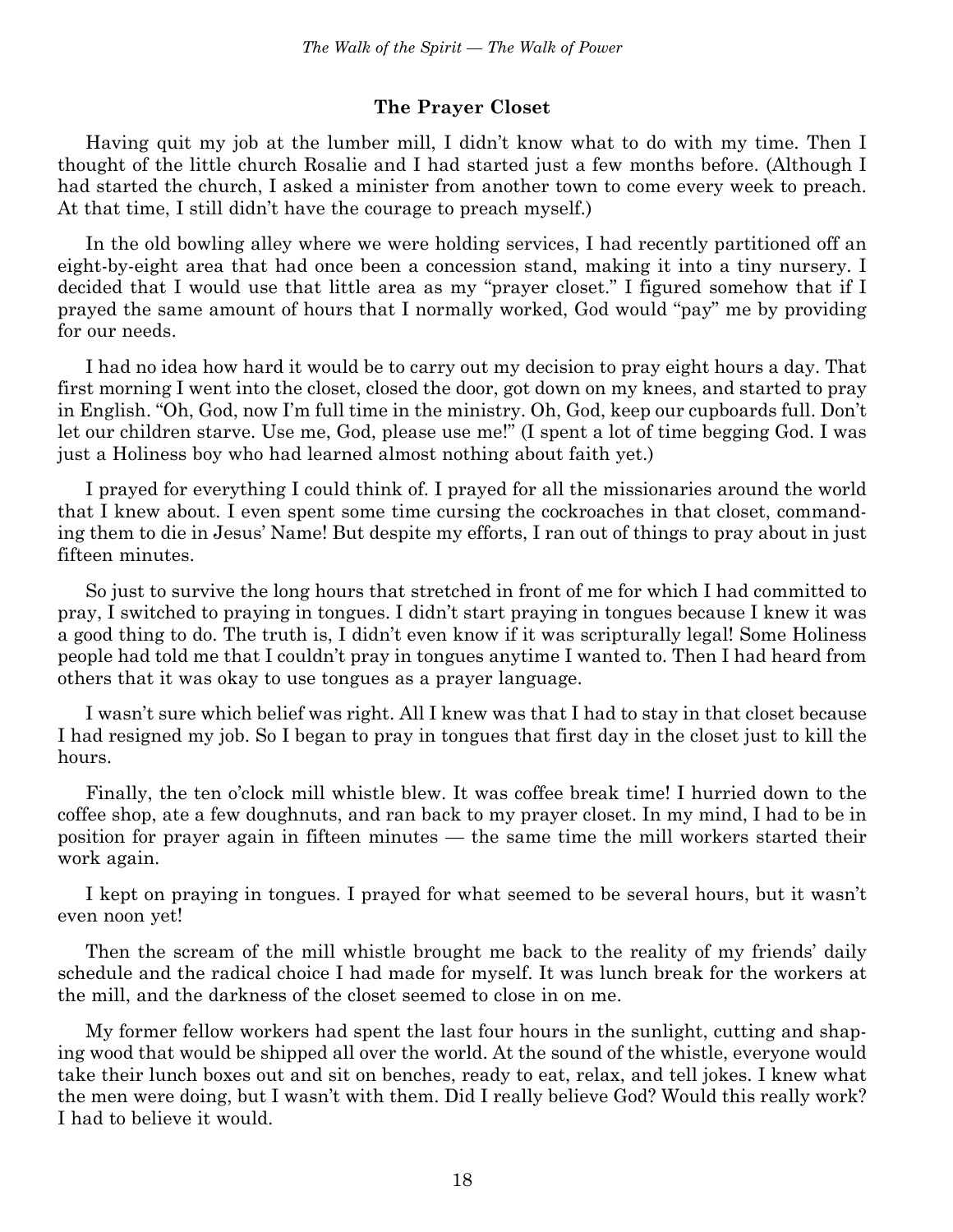### **Memories of the Search for Answers**

My mind drifted back to that late evening service at the Pentecostal church where I first listened with a mixture of apprehension and excitement to the revelation of the baptism in the Holy Spirit and the gift of tongues that accompanied the experience. Rosalie and I discussed what we had heard all the way home as our three young sons slept huddled together in the back seat of our Volkswagen bug.

Rosalie had received the baptism of the Holy Spirit in her late teens. I began to wonder if this experience could be my answer to a life of frustration and repeated repentance for sins I couldn't seem to shake.

It seemed that for so many Christians, transformation occurred immediately after they were born again. Was this true, and if so, why did it seem so difficult for me to change? Could a prayer language prayed through me by the Holy Spirit be the answer I needed to cross over that invisible line and truly become an overcomer?

Soon afterward, I came home to Rosalie and the boys after a dismal evening of struggle that had resulted in spiritual and personal failure. The look of disappointment on Rosalie's face was enough to drive out the lingering influence of the few drinks I had shared with the guys. A strong sense of conviction rose up on the inside of me. I was on the brink of settling into selfpity and despair.

Rosalie tucked the children into bed as I sat in the kitchen, my head hung in shame and remorse. Then she walked over to me and silently took my hands in hers, as if to say she was with me in this struggle.

From that night on, Rosalie and I began to pray together more often, and my desire to know more about the baptism in the Holy Spirit continued to grow. We talked often about this gift. I was so hungry to really know God, so hungry for the answers to my many questions.

By then I knew about Hebrews 11:6:

#### **But without faith it is impossible to please him: for he that cometh to God must believe that he is, and that he is a rewarder of them that diligently seek him.**

Could this praying in the Spirit be a part of diligently seeking God?

Now as I knelt in that closet praying in tongues, the answer to that question seemed all the more important. I returned from my world of memories, thinking, *What am I doing in this little closet, when by all standards I should be putting in my eight hours at the local lumber mill?* Was I crazy, or had I begun a true adventure into the deep waters of God?

### **'Putting In My Time' With God**

The answers to these questions were still in the future as I began this first day in the prayer closet — putting my time in with God. My mind swirled with questions, doubts, and anxiety as I prayed in the Spirit. Could a man really "go deeper into God" on purpose — just because he wanted to?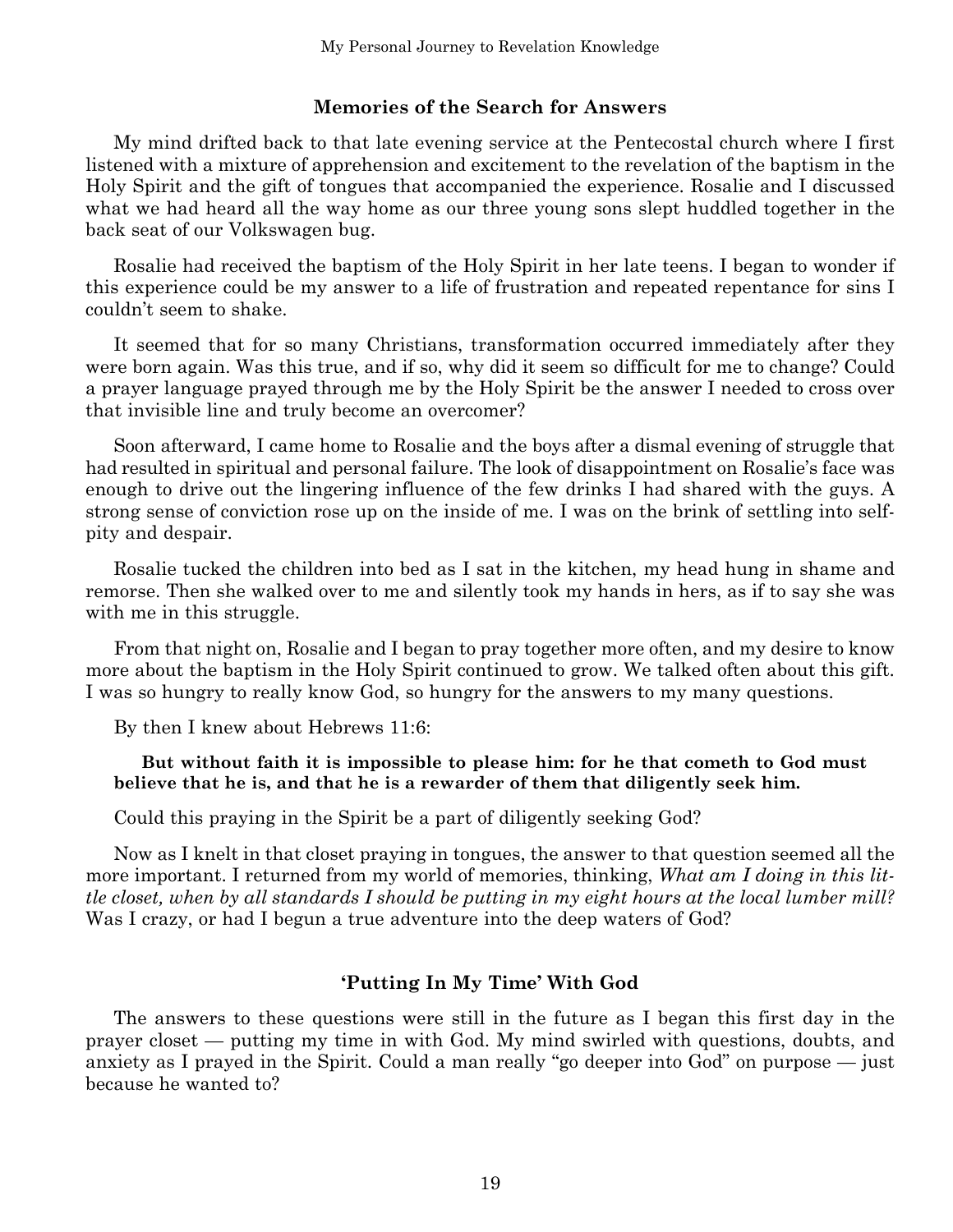Let me tell you, those hours in that closet were *long*! I would pray in tongues for what seemed like an hour and then look at my watch. "Oh, no, it's only been five minutes!" So I'd start praying again.

The next few months found me reporting to my closet just as before I would have reported to the lumberyard. When the mill whistle signaled the start of each work day, I was always in position on my knees, ready to pray.

Every day the hours just dragged by, but I stayed with it. I memorized every discoloration on the carpet and the wall. I got to know that prayer closet so well that even today, I could still take a pencil and paper and draw it in minute detail. I felt like I was in prison.

From my closet, I could smell burning wood as the saws split the tall trees. I could picture my friends dipping into lunch pails full to the brim and sipping steaming cups of coffee.

One day I was having a particularly difficult time of it. Why had I quit my job to do this? What did this supposedly supernatural language accomplish anyway?

My spirit man rose up and spoke the Word to my wavering emotions: "God is a rewarder of those who diligently seek Him" (Heb. 11:6). Then through my mind flashed a continuous series of pictures of my seemingly endless failures. I found myself choking on the emotions that those memories brought up. "Oh God," I cried, "let that word be true!" Gradually peace began to calm my troubled mind.

God had not told me to quit my job and pray in the Spirit for eight hours every day. It was a decision I had made from a place of desperation. I wanted more of God but wasn't sure how to find it.

From reading the Word, I had learned that my prayer language was given for my edification and that I could pray out mysteries, but I didn't have a grasp of what those truths really meant. Still, I was determined that if it was possible for me to edify myself by praying in tongues until my mind was able to receive divine mysteries, that was what I was going to do.

#### **A Welcome Break**

So I kept on praying, hour after slow hour, day after long day. About two months dragged by. Then a woman whom I had met at a Charismatic Bible study heard about what I was doing. She came over to the church one day and knocked on my closet door.

"Brother Roberson," she called, "I hear you've been praying all these hours and days."

"Yes, Ma'am."

"I want to know," she said, "can you tell any difference?"

"Do you mean a difference in my walk with God or what?" I asked.

"No, I just want to know, can you tell any difference?"

"As a matter of fact, I can," I answered.

"Would you mind sharing it?"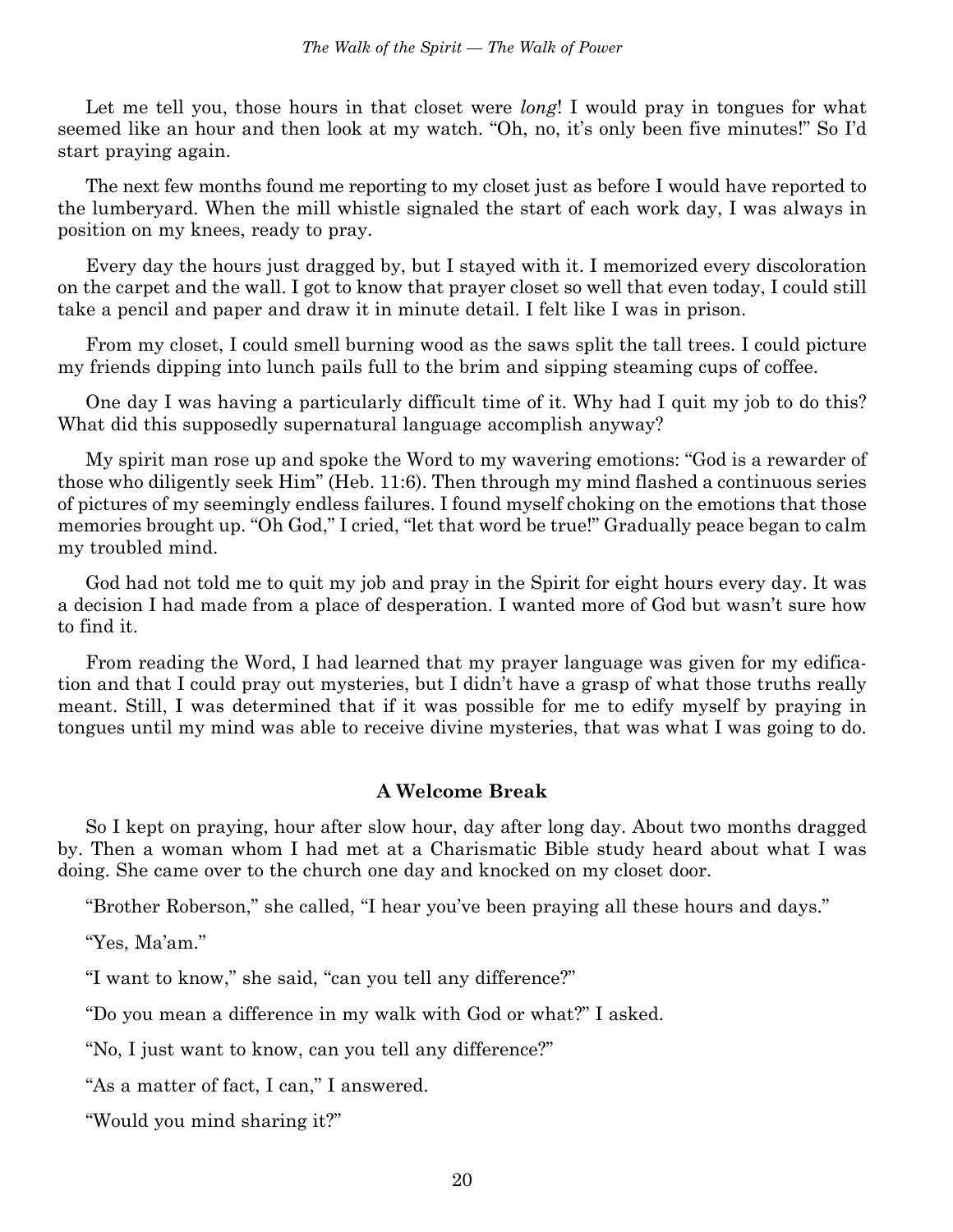"Not at all," I said. "My tongue is tired, my throat is dry, and my chin is weary."

She nervously replied, "Excuse me, I have to go." And that was the end of *that* conversation!

Another month dragged by. I had been locked up in that closet praying for three months. Then the same woman came back and knocked on the closet door.

"Brother Roberson," she said, "you know the church I go to."

"Yes, Ma'am, I do," I replied.

"You know they don't believe in speaking in tongues."

"Yes, I know that."

"Well, my church is holding a laywitness meeting this weekend where laypeople from several states gather together to tell the good things God has done for them. Would you like to come?"

I thought, *You better believe I'd like to come! I would use any excuse to get out of this closet!* I told the woman, "I'll meet you there!"

So I ran home, changed my clothes, and hurried to the house where the people were holding a morning Bible study. I arrived late for the meeting, so I didn't know that the elderly woman who was sitting next to me had walked in using a crutch, which someone had then put in a nearby corner. I had no idea the woman was lame in her leg.

I sat there, waiting for the speaker to begin his message. I was so excited. I had been locked up in a prayer closet for three months. Now I was not only with other people, but I was going to hear a real live message taught by a real live person! I could hardly wait.

Finally the man stood up to speak, holding a huge stack of notes. (If his notes had been a scroll, it could have been rolled out to the back of the house!) He hadn't spoken very long before he had put a new meaning on not being filled with the Holy Ghost!

With elaborate language and a stiff, monotone voice, the man lectured about "Jesus, the great Celestial Go-Between," "the troubled waters of mankind," and "the Omnipotent G-a-wd." I sat there in my chair, thinking, *What did I get myself into? This is terrible! I'd rather be back in my prayer closet!* 

### **God Shows Up Unexpectedly**

My mind floated in and out of the meeting. I didn't know what to do with myself. For excitement, I started to shake my coffee cup so I could watch the coffee rings ripple to the edge of the cup.

Out of sheer boredom, I looked over at this elderly lady next to me. I had no idea anything was going to happen. I felt no anointing. I felt nothing! But when I looked at this woman, suddenly I saw suspended between me and her what looked like an X-ray of someone's hip socket. The socket had a dark substance all around the ball joint, extending three to four inches down the leg.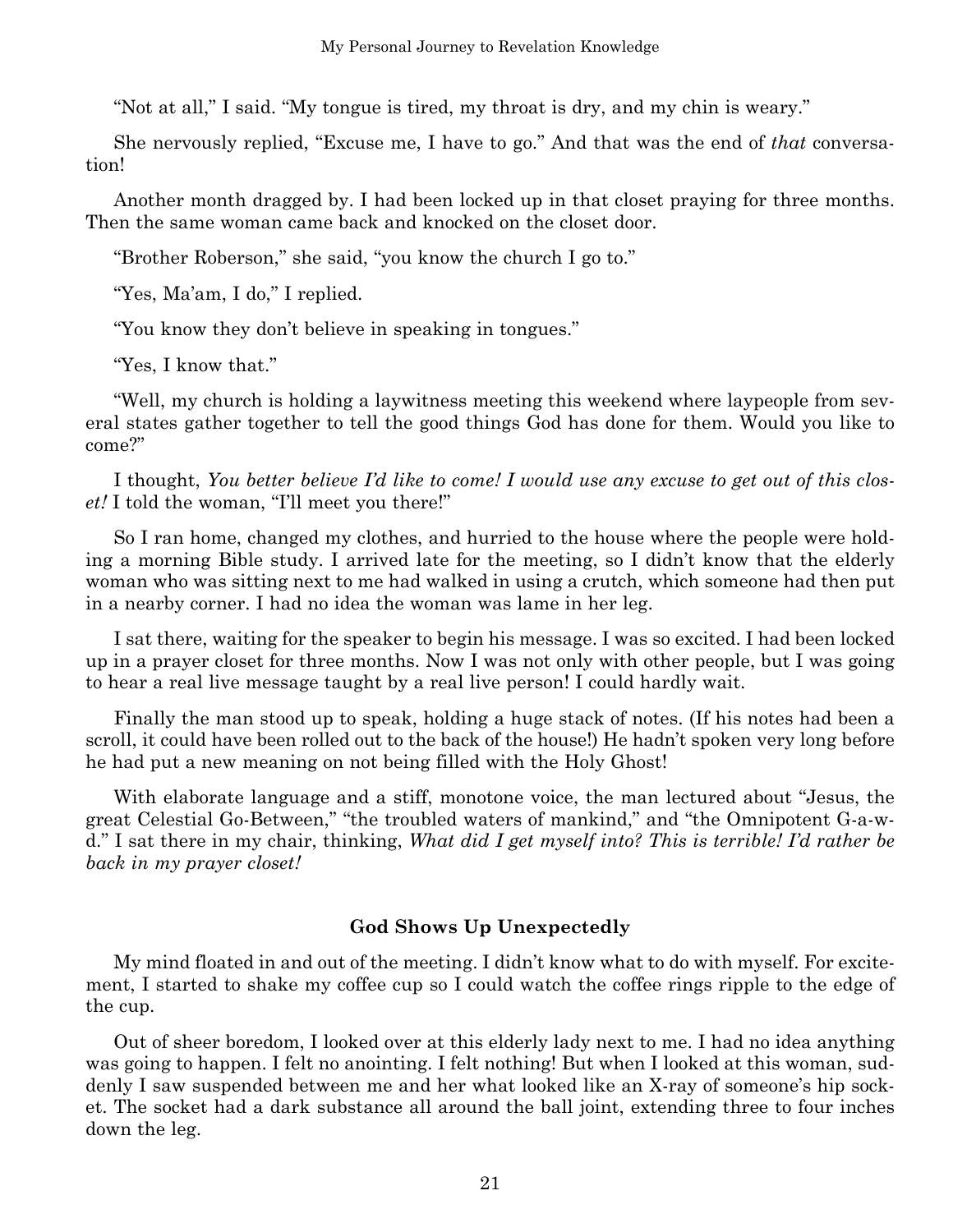I almost dropped my cup in astonishment! I blinked, but the X-ray picture remained before my eyes. I looked around to see if anyone else could see what I was seeing. Apparently, no one could.

As I sat there looking at this X-ray, I started praying, *Oh, God, oh, God — what is this? Do you want me to pray for this woman? What in the world do you want me to do?* God remained absolutely silent.

(Later when I was sharing this testimony during a service, the Lord spoke to my spirit, saying, "Son, do you want to know why I didn't speak to you that time — why I let you go on and disturb the service? Because if I wasn't listening to that man teach, why should I make you listen?" That was a revelation in itself!)

So I leaned over to this elderly lady and said, "Ma'am, you have trouble with your hip!" She turned and studied me for a long moment.

All of a sudden the word "arthritis" just jumped out of my spirit. I blurted out, "It's arthritis in your right hip!"

She studied me for another long moment and then said, "That's what the doctor tells me, young man."

I exclaimed, "Glory to God!"

"Well, I beg your pardon!" she said.

"Oh, I mean, God wants to heal you, Ma'am. May I pray for you?"

The elderly woman just kept studying me. Now, remember, this church didn't believe in speaking with other tongues. So to the woman, my request meant that at some time in the course of my day, I would bow my head and remember her in prayer.

But that's not what prayer meant to me. I was a bench-jumping, chair-leaping, loud-shouting Pentecostal! I believed the louder I shouted, the more power I generated!

Finally the elderly lady answered, "Yes, you may pray for me."

As soon as she said that, I leapt out of my chair, knelt down in front of her, grabbed both of her ankles, and pulled them out toward me. (Meanwhile, that golden-tongued orator was still "orating"!) Then I looked down at her feet and thought, *Oh, oh!* One leg was six inches shorter than the other one!

*Oh, no, this is horrible!* I thought. *I've never seen the kind of miracle this woman needs!* I was too scared to watch, so I closed my eyes, shouted, *"In the Name of Jesus...!"* and started praying the strongest, hardest, most ultra-Holiness type of prayer I could think of.

Witnesses to the scene told me later that at the very first mention of that mighty Name, the woman's shorter leg cracked and popped; then it suddenly grew out until it was even with the other leg!

The woman had been instantly, totally healed — but I didn't know that! I still had my eyes closed, and I was still praying my strongest prayer. And in my zeal, I almost wrestled that lady off her chair and onto the floor before the others could get me to let go of her ankles!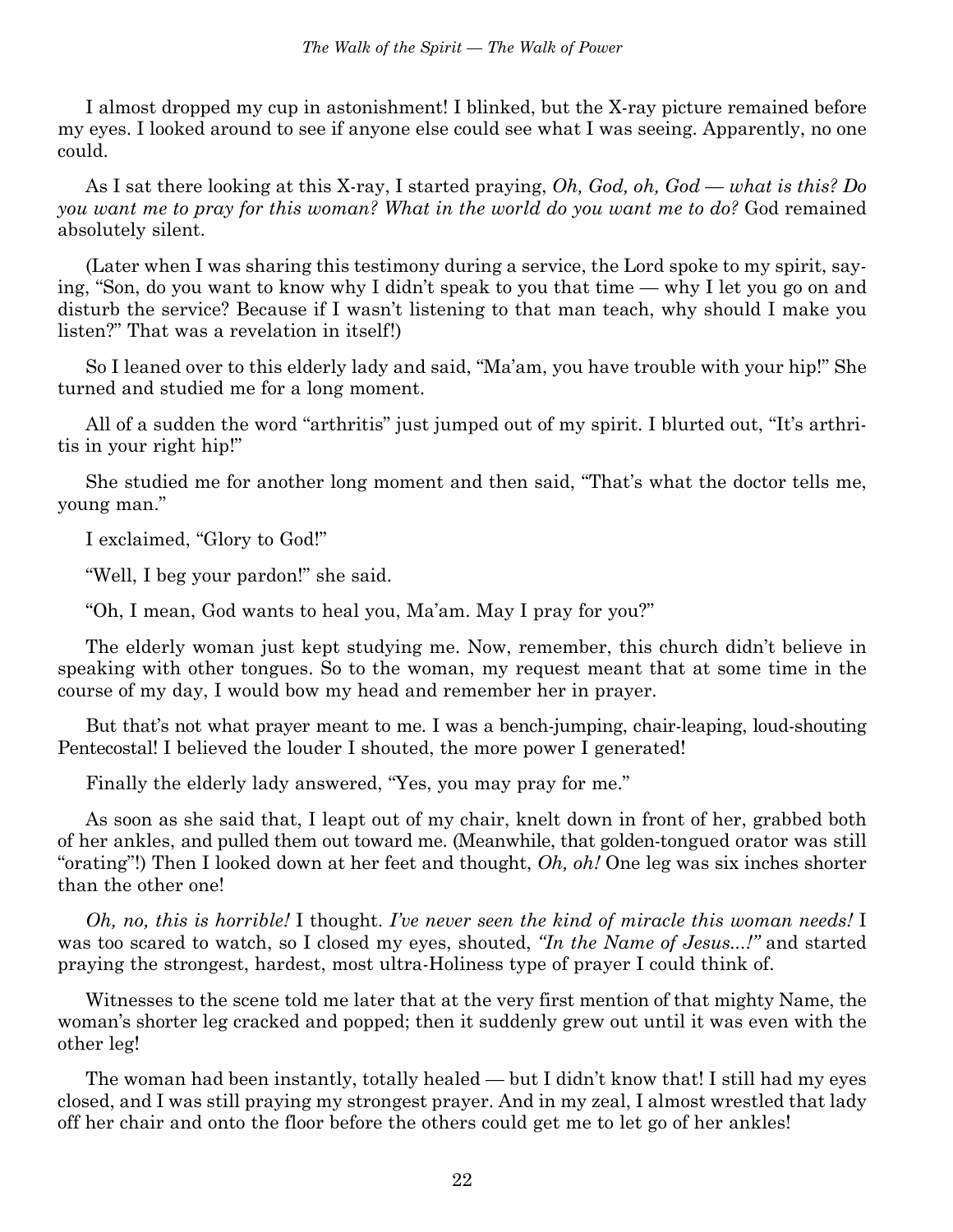But God didn't need my help. He popped that leg out without me even realizing it! When I finally opened my eyes and saw the miracle, I was as shocked as everyone else!

About the time I started to pray for the woman, the man who was speaking grabbed his associate and whispered to him, "Go get that guy and break it up!" (I really don't blame him; I was destroying his service with my loud praying!)

The associate started toward all the commotion and, according to those who witnessed the scene, reached us just in time to see the miracle. He was just about to grab me when he saw the woman's short leg suddenly grow out six inches.

So instead of breaking up the disturbance, this man was struck dumb with amazement. He had never seen a miracle before. He didn't even speak in tongues! When it came to the supernatural, this man didn't believe in hardly anything. So when he saw the miracle, he was speechless. Talk about God's timing!

Then the golden-tongued orator ended his message with the question, "What is the most outstanding sequence of events that could possibly be attributed to the God-factor in your life?" While everyone else was wondering what that meant, the associate answered the man's question by pointing to the healed elderly woman and sputtering, "Over here!" The healing of this elderly woman was certainly the most outstanding sequence of events he had ever seen!

After the service, the speaker came over to the little elderly lady and tried to tell her, "Ma'am, God doesn't perform miracles in this day and age."

But the elderly woman replied, "You want to bet, Sonny? You want to bet?" Then she grabbed her crutch and started walking around the room. She swung that crutch back and forth, using it to hold people off while she showed them how well her healed hip was working.

After the house meeting, the congregation all attended a special banquet at the church. For some reason, they didn't invite me. (I wonder why!) But God didn't need me to be invited for His purposes to be fulfilled — the elderly lady went!

Before the people in charge could do anything, that little lady jumped up and gave her testimony at the banquet. After she finished, she shouted, "And what God did for me, He'll do for you!" The place went crazy with excitement.

Later, a woman attending the banquet sought out the elderly lady. This woman had been in a car accident and was now unable to bend over. "Do you think God would heal me?" she asked.

The elderly lady replied, "I think He would. Let's call that man who prayed for me."

By that time, I had gone home, changed clothes, and was busy working in the yard. The phone rang; it was the elderly lady who had just received a miracle. She explained the other woman's condition and asked if they could come over so I could pray for the woman.

I was about to say, "You can bring her and anyone else you can get your hands on!" (I was still lost in the Holy Ghost.) But then the Holy Spirit spoke to my spirit very loudly: "Go to the main auditorium of the church." So I told the woman, "I'll meet you and your friend at the church."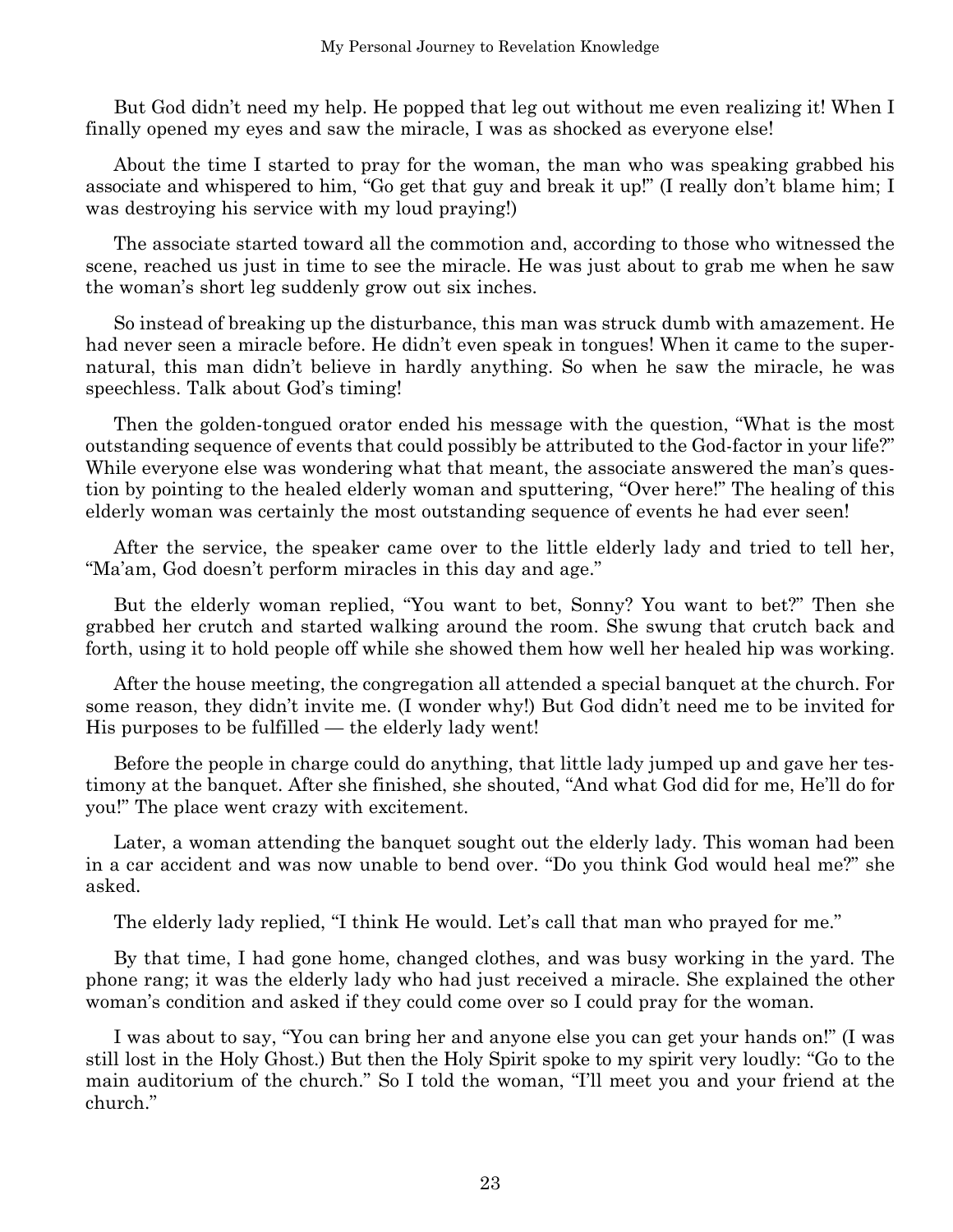It became very quiet on the other end of the line. After a while, I heard the two women whispering to each other. Then the elderly lady said to me, "Okay, we'll meet you out in front of the church."

When I arrived at the church, the two women met me and tried to take me to a room in the church basement, away from everyone else. But I kept saying what the Holy Ghost was saying to my spirit: "The main auditorium. We have to go to the main auditorium." Finally, the ladies gave up and took me to the main auditorium, where people were still standing around in little circles, fellowshiping together.

I stood there, looking at the people. I didn't know what to do. I was only there because I was obeying the Holy Ghost. Then the associate who had witnessed the miracle said, "Uh, I think this man wants to say something."

I thought, *I do?* I had never preached before, and I was afraid. Everyone courteously looked at me. Timidly, I began to give the elderly woman's testimony. Suddenly the Holy Ghost fell on me, and I was caught up in the awesome, powerful Presence of God. The gift of faith came on me (although at the time, I didn't understand that), and I heard myself saying things that were so good, I knew it couldn't be *me* preaching; I wasn't that smart. I wanted to step out of my body and take notes!

Then while the gift of faith was still in operation, I looked over at one young man. As I walked over to him, suddenly his shoulder section became transparent like an X-ray, and in the Spirit I saw the shoulder joint and the problem with it. The young man could only lift his arm a little ways.

I said to the young man, "Your shoulder is going to be healed!" The closer I got to him, the more horrified he looked. His eyes got big, and he leaned as far away from me as he could. But it didn't do him any good — I ran over to him and grabbed him by the wrist. Then I said, "In the Name of Jesus!" and jerked his arm straight up in the air.

The young man screamed as his arm went up — then he looked at me in amazement and said, "Why, it didn't hurt!"

"You bet it didn't hurt!" I replied. You see, the gift of faith was on me. I had the mind of God. I was acting with the faith of God, who had totally dislodged that frozen shoulder.

Later that night when the gift of faith wasn't in operation anymore, I lay in bed, thinking, *Roberson, you're so stupid! What if you had broken that man's arm?* I didn't know then that when the gift of faith is in operation, a person thinks like God thinks, and he may do things that just don't make sense in the natural.

Then the woman who couldn't bend her back ran over to me. That same supernatural faith was still on me. I put my hand on the back of her neck and bent her down until she touched her toes. She was instantly healed by the power of God.

The miracles continued. Finally the elders came from every quarter of the church and said, "We're breaking this up! This man is turning this into a holy-rolling, swinging-from-the-chandelier meeting. We're not going to have this!"

But before they could do much of anything, I yelled out, "Does anybody want what I've got?" Immediately all the youth came running over to me, and I began to pray for them. They all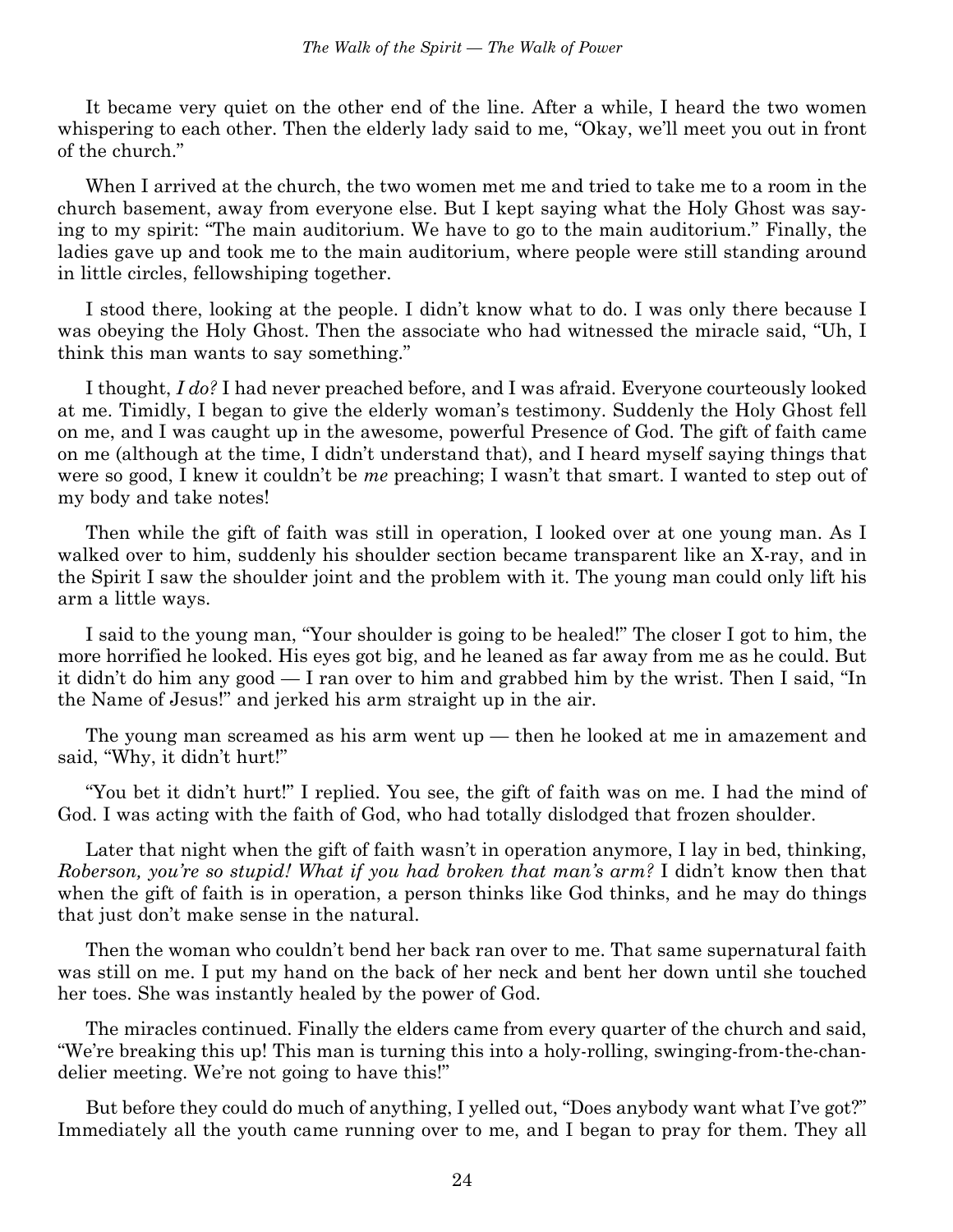started getting filled with the Holy Ghost, speaking in tongues and falling down under the power of God. The adults didn't know what was going on! They went around taking the young people's pulses, asking them, "Are you okay?" (Most of those young people are still serving God today; some have graduated from Bible school.)

People were speaking in tongues all over the auditorium, and the elders were in a frenzy. While they tried to get the situation back under control, I slipped out a side door. I was so lost in the Spirit, I hardly knew where I was. I could hardly walk. I staggered down the sidewalk a little ways until I found an iron post that supported the church. I leaned against the post and cried like a baby.

God had just used me! Because of my background, my mind could not fathom the fact that the God of the universe — the One whom all the ultra-Holiness people had told me dealt out so much punishment — would occupy the same room with me and perform a miracle through me. I can't explain what that felt like. You see, I knew my shortcomings; I knew the real me. To think that God was working with me and through me to establish His Kingdom here on earth was almost more than I could fathom.

Why would He use one such as me? All of my born-again, Holy Ghost-filled years, I had known that I had God's call on my life. And I had always been so hungry to know Him after His power. But no one could tell me how to walk into the power of God on purpose — no one! They could only give me vague generalities that didn't satisfy that deep hunger.

### **Uncovering a Spiritual Law — By Accident!**

Then, as I leaned against that post, all of a sudden prophecy began to flow, and I received the revelation knowledge my heart had been seeking all along. I didn't know enough to speak out loud what I heard in my spirit.

The Holy Spirit said to me, "Son, this anointing didn't suddenly come upon you because it was predestined for this meeting from the foundations of the world. It didn't come on you in respect to your evangelistic call. I wish all My evangelists walked in My power.

"This anointing didn't come on you because of your calling, your creed, your color, or your nation. It came upon you because *you have uncovered a spiritual law: praying in other tongues for your personal edification*. That law carries with it an ironclad guarantee to build you up on your most holy faith in your spirit — that part of you from which faith comes.

"You have found something you can do on purpose to edify yourself — as much as you want to, as long as you want to, whenever you want to. Through praying in the Holy Ghost, you can build yourself up above a walk where your physical senses hold you in checkmate and convince you that God's Word isn't so, to a walk that is vibrant, Spirit-charged, and free in the Holy Ghost."

After being so hungry for God's power for so long, I had accidentally uncovered one of the most important keys to growing in devil-stomping, mountain-moving faith — praying in tongues for personal edification. And do you think that after finding such a major key to unlock divine mysteries, anyone could keep me out of my prayer closet? Not a chance! I had a divine plan for my life to discover!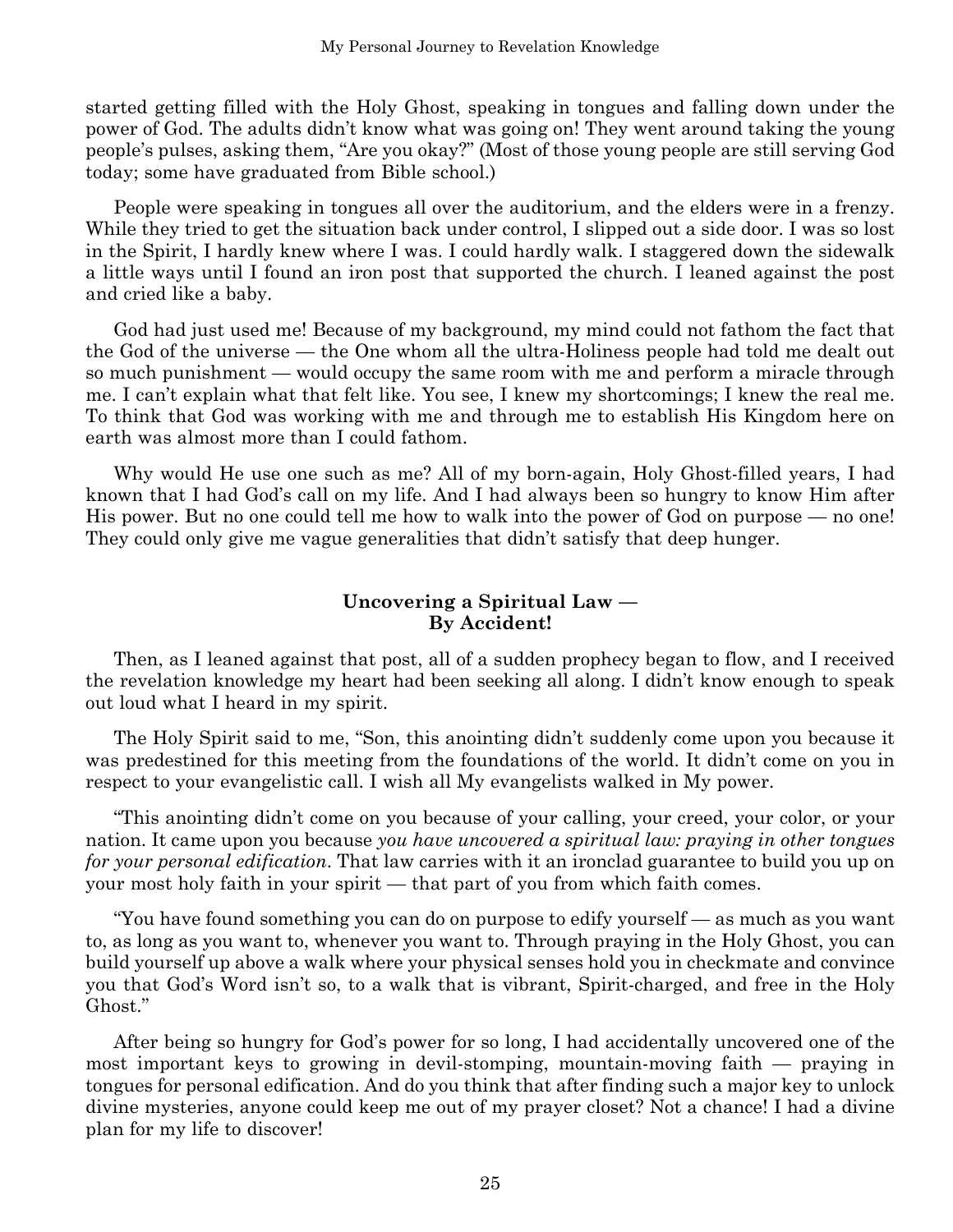

**There is an operation of the Spirit you know very little about. But as you continue to grow and to walk in My Spirit, I will show you things that the Early Church walked in. I will show you things that sparked such an operation of My Spirit that many came from the cities round about, and My power was in manifestation and so evident that they were healed, every single one. I will show you the Holy of Holies where ministries are born. I will show you the elements that are being left out now elements that men once saw clearly, and they pressed in until they had the fullness of the Spirit. I will show you the things men hunger for that can only be quenched by a relationship with your Lord.**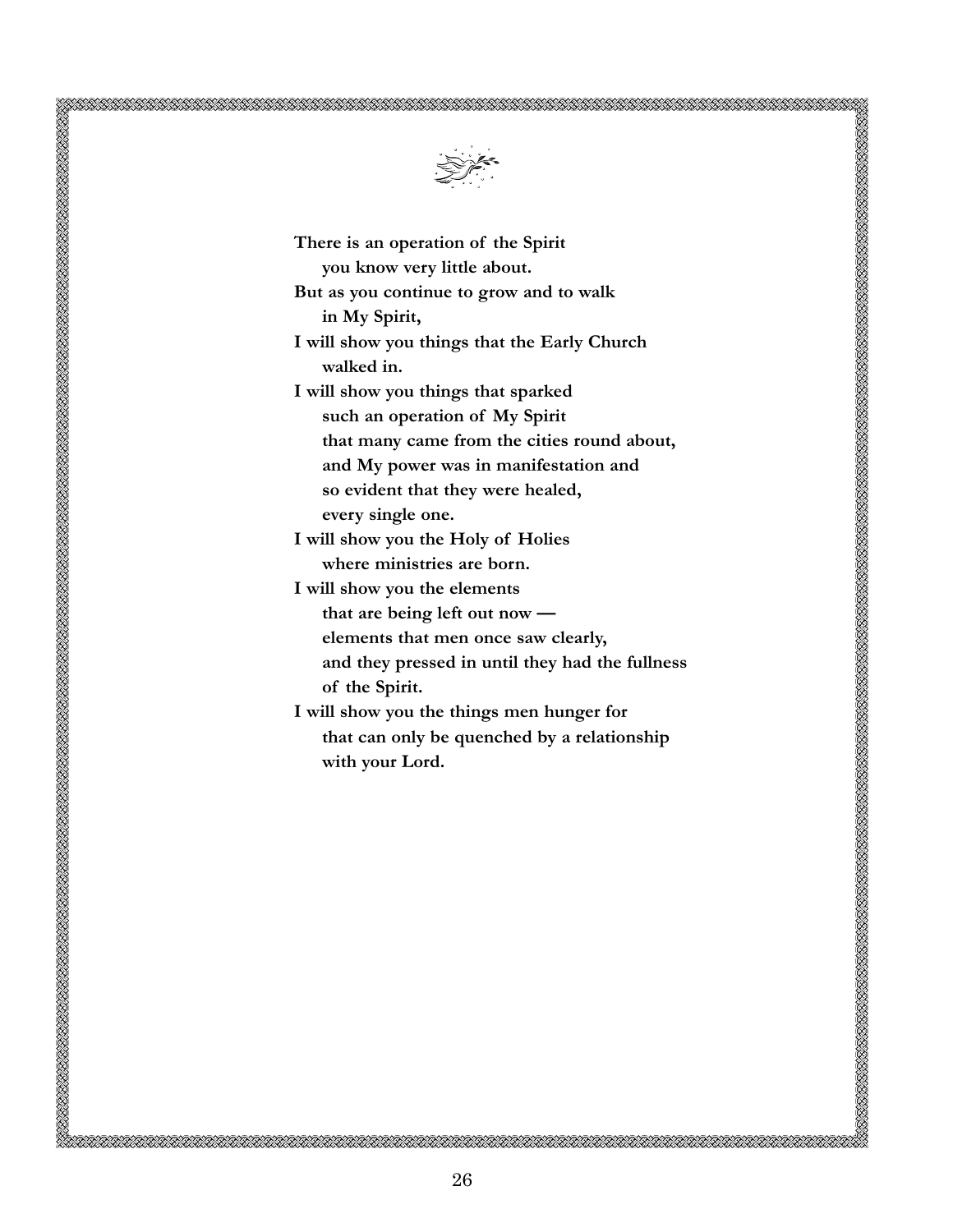# *Chapter 3*

# *Spiritual Gifts And Operations*

The stairs seemed endless as up and up Rosalie and I climbed. *Hurry!* I kept telling myself, *The seats may be all gone.*

We finally arrived at the top tier. Just a little farther and we could sit down. As I looked for two seats, a flood of people suddenly seemed to gush down each aisle, quickly filling every empty seat in sight. Rosalie and I kept climbing up to the top row, but every seat had already been taken.

At this time, I was still working in the sawmill. The week before, Rosalie and I had heard that the famous evangelist, Kathryn Kuhlman, was coming to our state. We decided it was too great an opportunity to miss. So on the day of the meeting, we drove all the way to Portland from our home in Gilchrist, Oregon (the town we moved to after living in LaPine). But now we couldn't even find two seats! After momentary discouragement, we staked our claim on the two top steps and sat on cold concrete for the next three and a half hours.

#### **'This Is What I Have for You'**

The service was more than our hungry eyes and ears could have ever hoped for. I was amazed at the number of miracles and incontestable healings that took place before our eyes. Then Miss Kuhlman gave a passionate plea for people to give their lives to Jesus, and I watched in amazement as a great host of people responded to the promptings of the Holy Spirit.

As I sat there in absolute awe, suddenly I heard someone call my name. I turned and asked Rosalie if she had said something. She shook her head; she hadn't said a word.

Turning again to the stage, I continued to watch everything — the musicians, Miss Kuhlman, the people responding to the altar call — with rapt attention.

"David." There was that voice again! Who was talking at a time like this? Impatiently, I jerked around and glared at a man sitting behind me. He returned my gaze absent-mindedly. His mind was on the meeting, not me.

So I turned again to watch the many people accepting Jesus as Savior up front. Oh, it was exciting! I was filled with wonder. What did you have to do or give up to come to the place in God that Miss Kuhlman had attained, where people so readily respond to the call of the Holy Spirit through you?

"David." My adrenaline was pumping at such a high level from all I was seeing and hearing that I wheeled around and bluntly asked that same man sitting behind me, "What do you want?" The man just stared blankly for a moment. Then with as much interest as he'd give a pebble on a beach, he answered blandly, "I didn't say anything to you."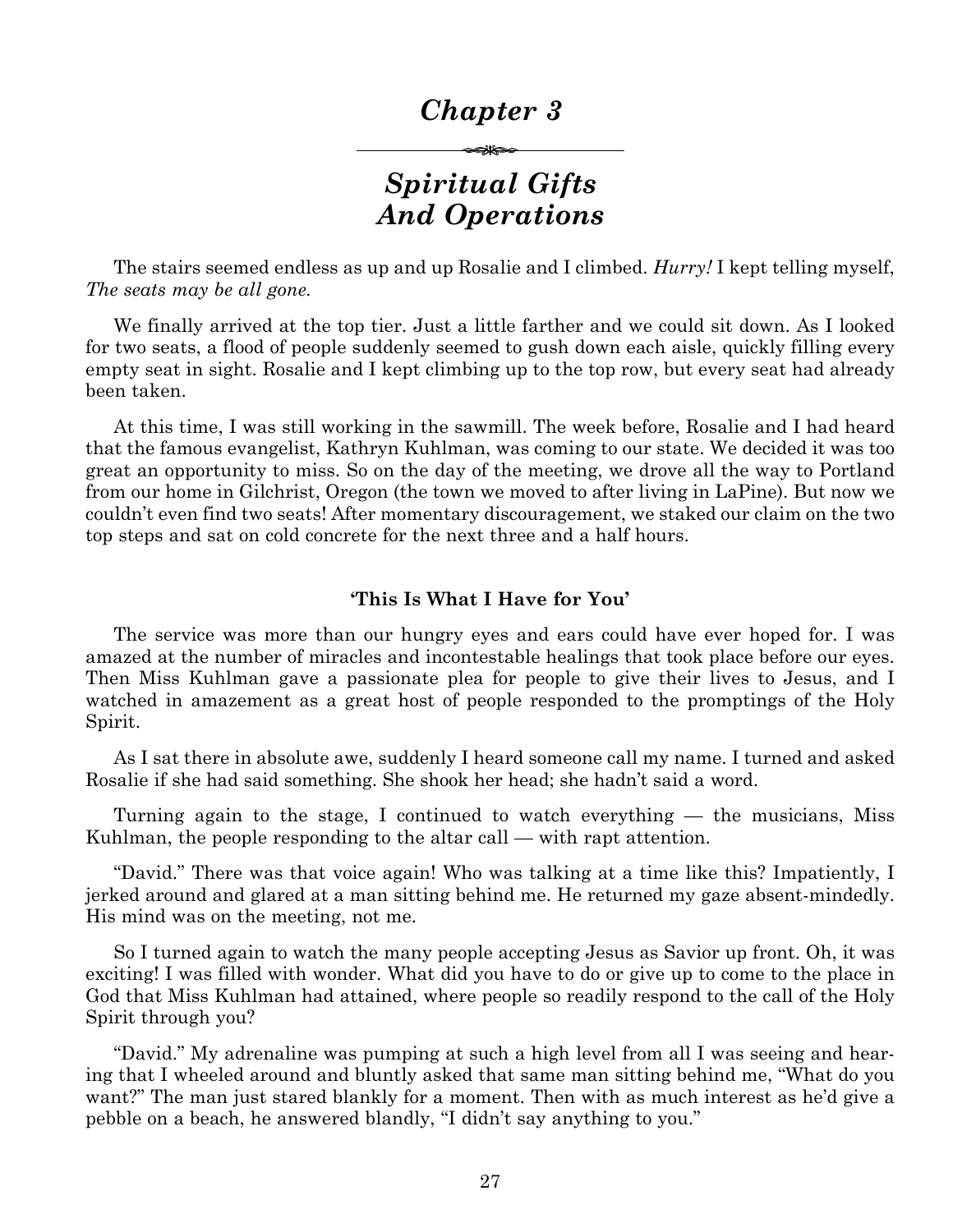*Then who did?* I wondered, exasperated. I turned around to face the stage again. Then I heard the voice one more time — only this time it said, "This is what I have for you." My mind raced as I gazed at the panorama of miracles before me. Could it be? This was beyond belief. This was an anointing and a spiritual gift in action, the likes of which I had never seen in my life.

Surely the voice I had heard wasn't God! Surely it was the devil trying to deceive me. But I wouldn't allow myself to be deceived!

As Rosalie and I drove back to Gilchrist, the memory of the voice rolled over and over in my mind. Then tormenting thoughts of doubt jabbed at my jagged emotions. It was only my mind conjuring up the voice. That was it — vain imaginations! Oh, how I cast down those "imaginations" as I drove home late that night.

Yet somehow deep inside, I knew it really was God. I had heard His voice audibly with my own ears, and His words had struck a chord in my heart.

*Oh, God,* I prayed, *do you really have a gift for someone like me? How does a spiritual gift happen? Can I do anything to cause it to come to pass?*

The Lord heard the cry of my heart. Later, I would receive the first of many answers to those questions as I leaned against that iron post after "disturbing" the laywitness meeting. There the Lord revealed to me that I had uncovered a spiritual law regarding tongues for personal edification.

I immediately began to take advantage of what I learned that day. And as I continued to pray in the Spirit and study the Word, more revelation came. But the more I learned, the more I came to realize that speaking in other tongues was not only a spiritual law uncovered; it was also a spiritual foundation upon which everything else regarding spiritual gifts and their operation rested.

### **Understanding Spiritual Gifts**

Let's look at the role that praying in other tongues plays in God's government. To do that, we'll have to go to First Corinthians chapter 12, where Paul outlines the operation of the Holy Spirit in the gifts, offices, and callings of the entire Body of Christ. He begins by saying in verse 1:

#### **Now concerning spiritual gifts, brethren, I would not have you ignorant.**

Now, I do know this about the Holy Spirit: He would not inspire Paul to make a statement like that and then leave us ignorant! In the discussion following that statement, Paul by the Holy Ghost supplies all the information necessary to eradicate any spiritual ignorance, misconceptions, or religious error we may have concerning the operation of spiritual gifts.

Personally, if there is one subject I don't want to be ignorant about, it is the operation of the gifts of the Spirit. But, to be frank with you, this is one of the areas in which this generation of believers is most lacking. We who are Full Gospel faith people often pride ourselves in knowing a great deal about the gifts of the Spirit. It's too bad we haven't prided ourselves more in knowing how to *operate* in those nine gifts!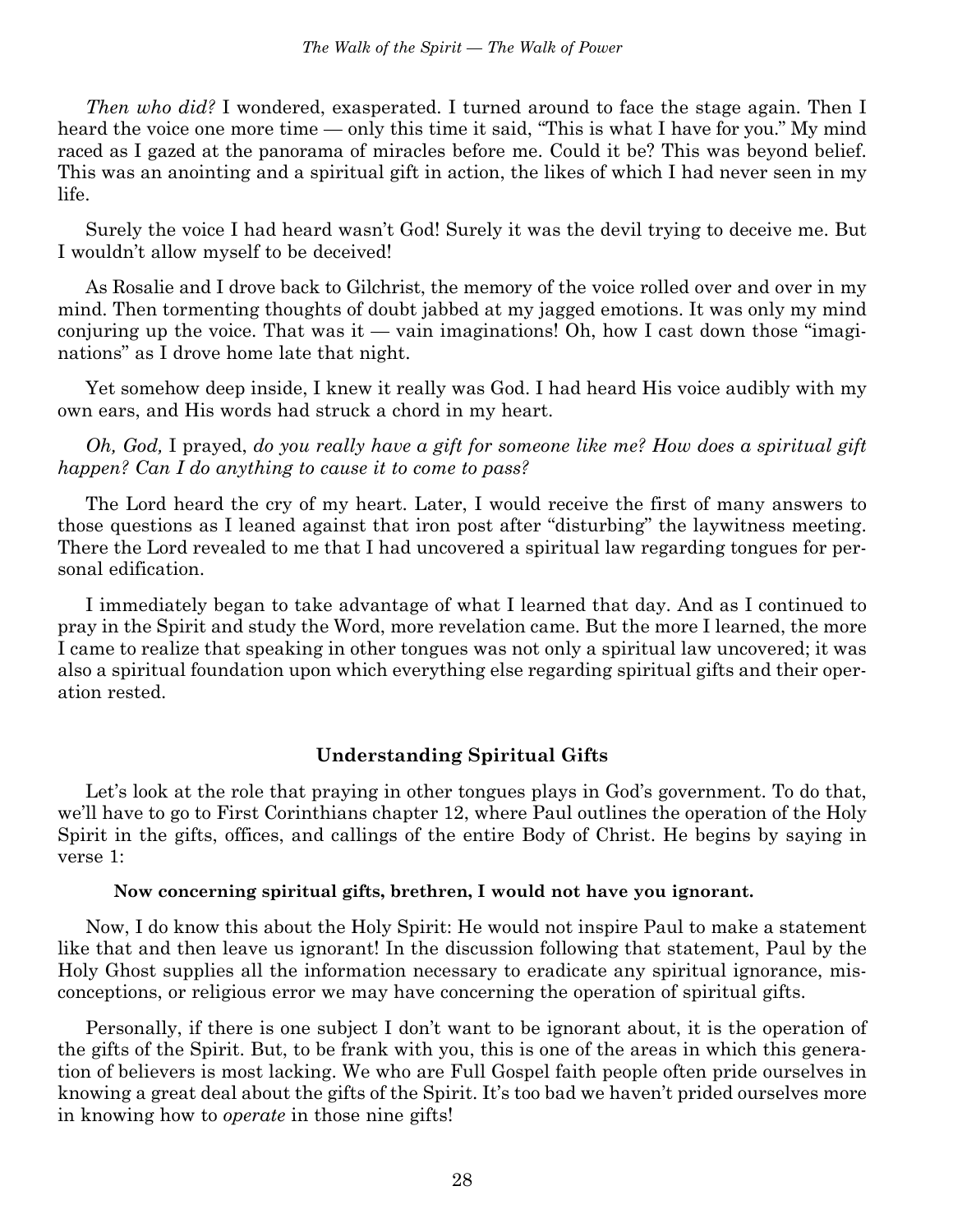Satan, the great deceiver, has successfully spread confusion and division regarding this passage of Scripture in First Corinthians 12 — so much so that entire denominations have split over different interpretations of the operation of spiritual gifts and the offices they empower. So it would profit us to make a careful examination of what Paul is teaching the Corinthian church in these verses.

In First Corinthians 12:4-6, Paul says this:

**Now there are diversities of gifts, but the same Spirit,**

**And there are differences of administrations, but the same Lord.**

**And there are diversities of operation, but it is the same God which worketh all in all.**

What is Paul saying? Well, we know that the "gifts" he is talking about in verse 4 are the nine gifts of the Spirit listed in First Corinthians 12:8-10: 1) the word of wisdom; 2) the word of knowledge; 3) the gift of faith; 4) gifts of healings; 5) working of miracles; 6) prophecy; 7) discerning of spirits; 8) divers (or different supernatural manifestations of tongues; and 9) interpretation of tongues.

But what does verse 5 mean when it says, **And there are differences of administrations, but the same Lord?** To understand what Paul is talking about in this verse, we have to go to Ephesians 4:8 and 11, where it says this:

**Wherefore he saith, When he** [Jesus] **ascended up on high, he led captivity captive, and gave gifts unto men....**

**And he gave some, apostles; and some, prophets; and some, evangelists; and some, pastors and teachers.** 

In other words, there are different administrations or offices in the Body of Christ, such as apostle, prophet, teacher, pastor, and evangelist. But it is the same Lord Jesus Christ who ascended on high and gave those gifts or offices to men.

Then in First Corinthians 12:6, it says, **And there are diversities of operations, but it is the same God which worketh all in all.** So Paul is simply saying this: It is the Holy Spirit who determines how the nine gifts of the Spirit and the ministry offices operate. It is Jesus Christ who sets each person into his or her respective office or calling. And it is God the Father who supplied the original plan.

### **The Gifts Empower and Qualify the Offices**

The verses we just read in Ephesians 4 list the "fivefold ministry gifts" that we hear so much about. The nine gifts of the Spirit empower and qualify these five offices. You see, God meant for every person called to one of these ministry offices to preach the Word with signs following (Mark 16:20). God never intended for the preaching of His Word to seem powerless.

The spiritual gifts empower the ministry offices much the same way a power plant supplies power to the various appliances in a home. Each appliance is designed to perform a different function, yet each is hooked up to the same power plant.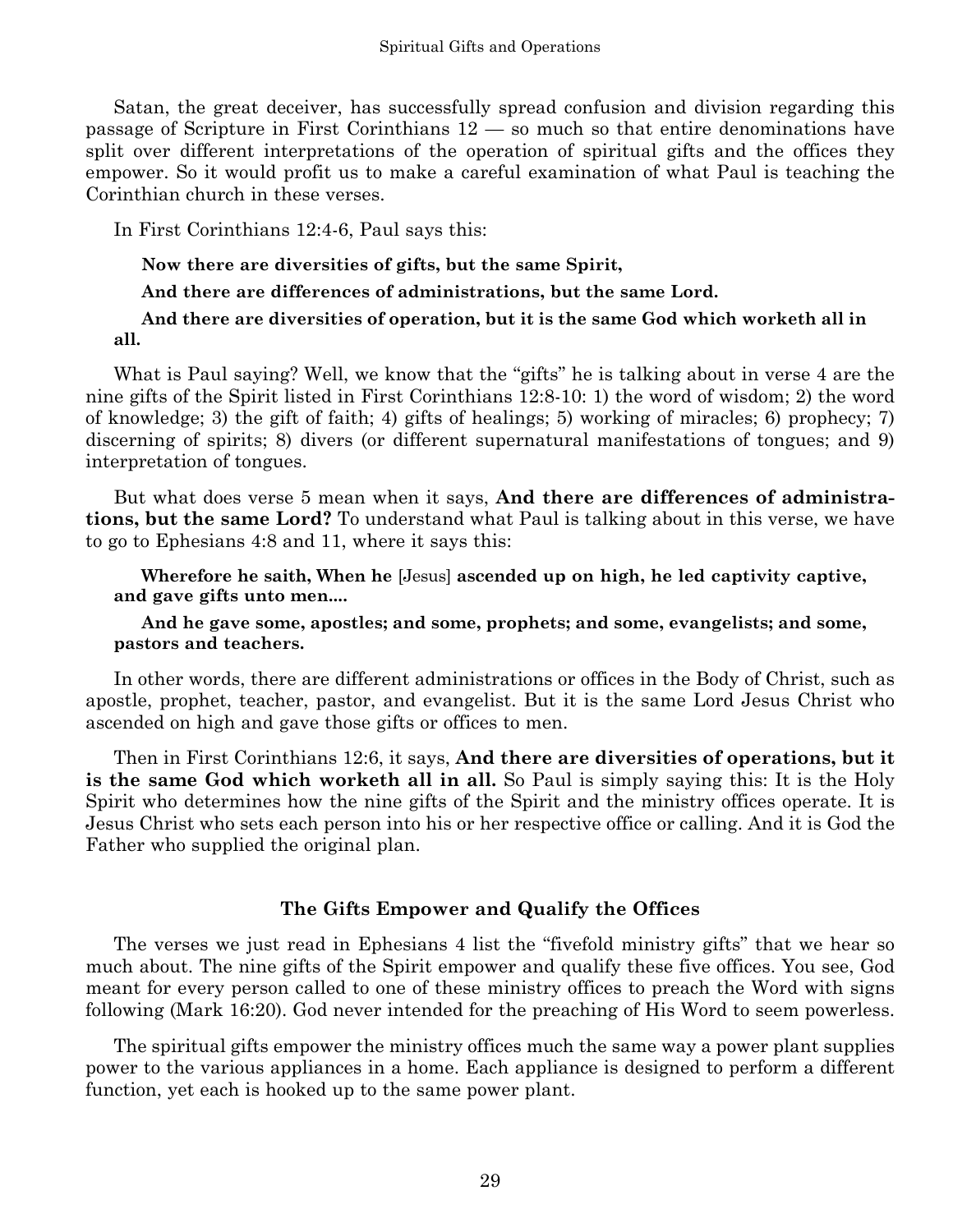In a similar way, one "wire" runs to the apostle, another to the prophet, and still another to the pastor, but each ministry office is hooked up to the Holy Ghost. When God's power is switched on, then just as surely as a toaster acts one way and a blender acts another, the Holy Spirit anoints different offices with particular blends of the nine gifts of the Spirit.

These blends of spiritual gifts working in the fivefold ministry are what qualifies a person to stand in a ministry office and determines which office it will be.

#### **The Eight Operations of God**

But the government of God extends itself much further than just the operation of the gifts of the Spirit and the fivefold ministry offices. These nine gifts and five offices are actually all encompassed in eight complete operations of God, which are outlined in First Corinthians 12:28. These operations make up the structure of God's government and include everyone in the Body of Christ.

#### **Now ye are the body of Christ, and members in particular.**

**And God hath set some in the church, first APOSTLES, secondarily PROPHETS, thirdly TEACHERS, after that MIRACLES, then GIFTS OF HEALINGS, HELPS, GOV-ERNMENTS, DIVERSITIES OF TONGUES.**

#### **— 1 Corinthians 12:27,28**

The eight operations mentioned in verse 28 are in divine order. In this listing, the government of God begins with the office of the mighty apostle, the first operation, followed by the prophet and the teacher.

The evangelists and pastors mentioned in Ephesians 4:11 are then replaced in First Corinthians 12 with miracles and gifts of healings. These gifts of the Spirit are the primary ones that empower and qualify the evangelistic and pastoral offices. (The entry level into the fivefold ministry gifts is also at the level of working of miracles and gifts of healings because all five ministry offices — apostle, prophet, evangelist, pastor, and teacher — should be equipped with these two gifts of the Spirit.)

Next is the operation of helps, which handles the physical and material aspects of the ministry. One very important helps calling is what I call the "entrepreneurship of the simplicity of giving." A person called to fulfill this operation is someone of means who has the capacity in his character and his calling to be used by God to pour thousands, if not millions, into the Kingdom of God for the governments of the Church.

Helps is followed by governments or administrations, which includes the organizational skills and gifts needed in the Church. For instance, a person called to this operation may be able not only to organize a massive prayer meeting of ten thousand people, but to make sure that the little believer on the outer perimeter of the crowd has everything he needs to grow in his spiritual walk.

Both helps and governments support those who minister the Word of God by doing many of the natural things that ministers don't have time to do, such as running businesses, etc. Undergirding everything else is the final and foundational operation, *the diversities of tongues*.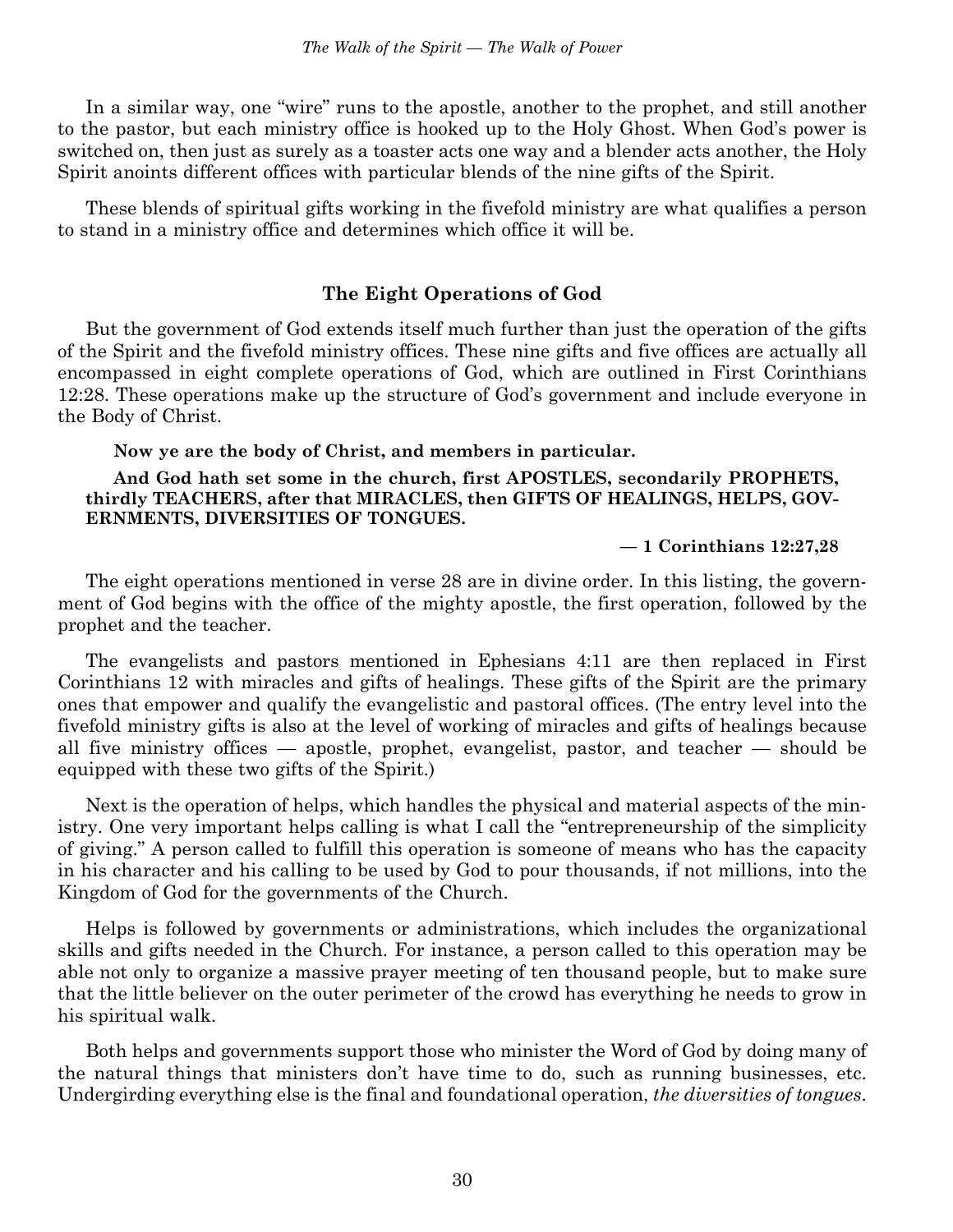So in these eight operations of God, we find not only that the fivefold ministries are all included, but that the nine gifts of the Spirit are also poured out into all the operations, from the apostle all the way to the eighth operation of diversities of tongues.

### **Where Do You Fit In?**

No matter what God has called you to do in life, your calling or "job description" can be found enveloped within one or more of these eight operations of God. And if you are born again, you are called to fill that operation by the power of the Holy Spirit.

"Do you know which operation I'm called to fill, Brother Roberson?" you may ask. No, I don't know. The measure of faith has been placed on the inside of you in seed form (Rom. 12:3). Your calling is hidden in that seed for you, not for me, to discover.

Ephesians 4:7 says, **But unto every one of us is given grace according to the measure of the gift of Christ.** A measure is part of a whole. The "whole" that Paul is talking about here is the Body of Christ. It is a Body with many members in particular, each with an individual calling. Just as a person's physical body has many members with different functions, such as hands, eyes, ears, a nose, and a mouth, Paul says that the Body of Christ also includes different operations that together make up the whole.

What are you separated unto? What is your grace, your measure, your part in the whole operation of the Body of Christ? Whatever it is, God gives you grace for it. That's why Paul said this:

#### **For I say, THROUGH THE GRACE GIVEN UNTO ME, to every man that is among you, not to think of himself more highly than he ought to think; but to think soberly, according as God hath dealt to every man the measure of faith.**

#### **— Romans 12:3**

In essence Paul was saying, "I'm going to speak to you according to the separation of God to my apostolic office. I didn't merit it. I didn't deserve it. God not only gave me the grace for my office — He gave me the faith to fulfill it. Therefore, don't think that you're some kind of special vehicle for God just because you're called to a certain office."

Some ministers have the attitude, "I'm a mighty apostle. Get me a Rolls Royce or the Rams football team to exalt me, you poor, beat-up sheep. I'm a special calling and gift that is given to you, so you better treat me right." It's that type of attitude that Paul warned about when he said, "Think of yourself soberly, realizing that *God* is the One who has dealt to every man the measure of faith for his calling and his office. In fact, God not only gave you the grace to receive your calling, He also gave you the grace to fulfill it."

### **Certain Gifts Qualify Each Operation**

Remember, the nine gifts of the Spirit not only supply the power, but they qualify these eight operations. Someone may say, "I'm an apostle." But unless a certain blend of the nine gifts of the Spirit is working in his calling, he is not an apostle.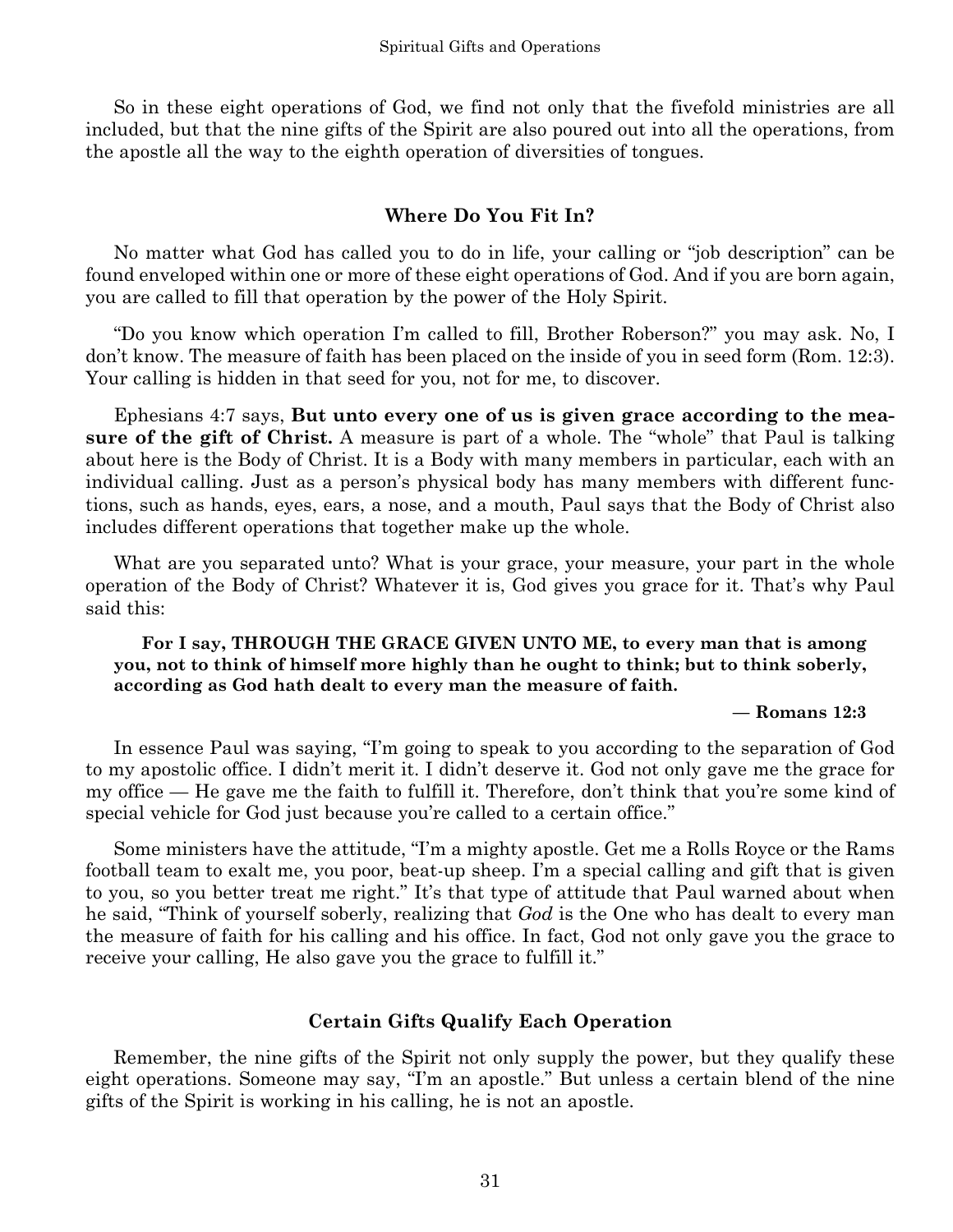Or a person may say, "Well, I'm a prophet." But unless he is qualified by the particular blend of the nine spiritual gifts that qualifies and empowers the prophetic office, that person is not a prophet.

In fact, there seems to be a move abroad in the Body of Christ in which many people think they are prophets, but in truth they are not. Others think they are apostles but are not.

These "self-acclaimed" people often attempt to operate in certain gifts of the Spirit to prove their office. But because they haven't been qualified by the Holy Ghost for that office, they mostly operate out of their own fleshly nature. This is something I've found to be true while traveling a long road of observation and experience during more than twenty-five years of ministry.

So we see that you can only qualify for a particular operation if certain gifts are working in your calling. But what about the eighth operation, diversities of tongues? Well, it stands to reason that you can only qualify and fulfill this eighth operation if you are baptized in the Holy Ghost and speak with other tongues!

#### **Diversities of Tongues: The Foundational Operation**

Now that we've looked in a general sense at the eight operations of God in First Corinthians 12:28, let's focus on this eighth and final operation, the diversities of tongues.

I believe diversities of tongues is listed last in this scripture because it is the foundational operation. In the construction of a building, a foundation is the slab built to support the building from underneath. If the foundation is weak, the structure won't stand the test of time nor weather the storms that beat against it. In the same way, diversities of tongues is the operation that the other seven rest upon.

Why do I say that? Well, think about this very carefully: Where is the dividing line between Christians who believe in the power of God and the gifts of the Spirit and those who do not? I can tell you exactly where it is. The dividing line between those who enjoy the power of God and those who don't is in the eighth operation of God, the diversities of tongues.

Have you ever noticed that people who don't speak with other tongues usually don't operate in the other gifts of the Spirit either? On the other hand, people who do speak with tongues are more apt to operate in spiritual gifts. The more you study the matter, the more obvious it becomes: Speaking with other tongues is the dividing line. In fact, within many churches that don't recognize tongues as a manifestation for this day and age, even the preaching of salvation has been lost.

Not only is diversities of tongues the dividing line, but it is actually the entry level to the operation of the spiritual gifts that empower the various offices and callings in the Body of Christ. It is the switch we are looking for that pulls the operation we are called to out of the natural realm into the supernatural power of God.

Why is that? Because speaking with other tongues is designed to equip us from the inside out. It affects the part of us from which all permanent change comes — the human spirit. So if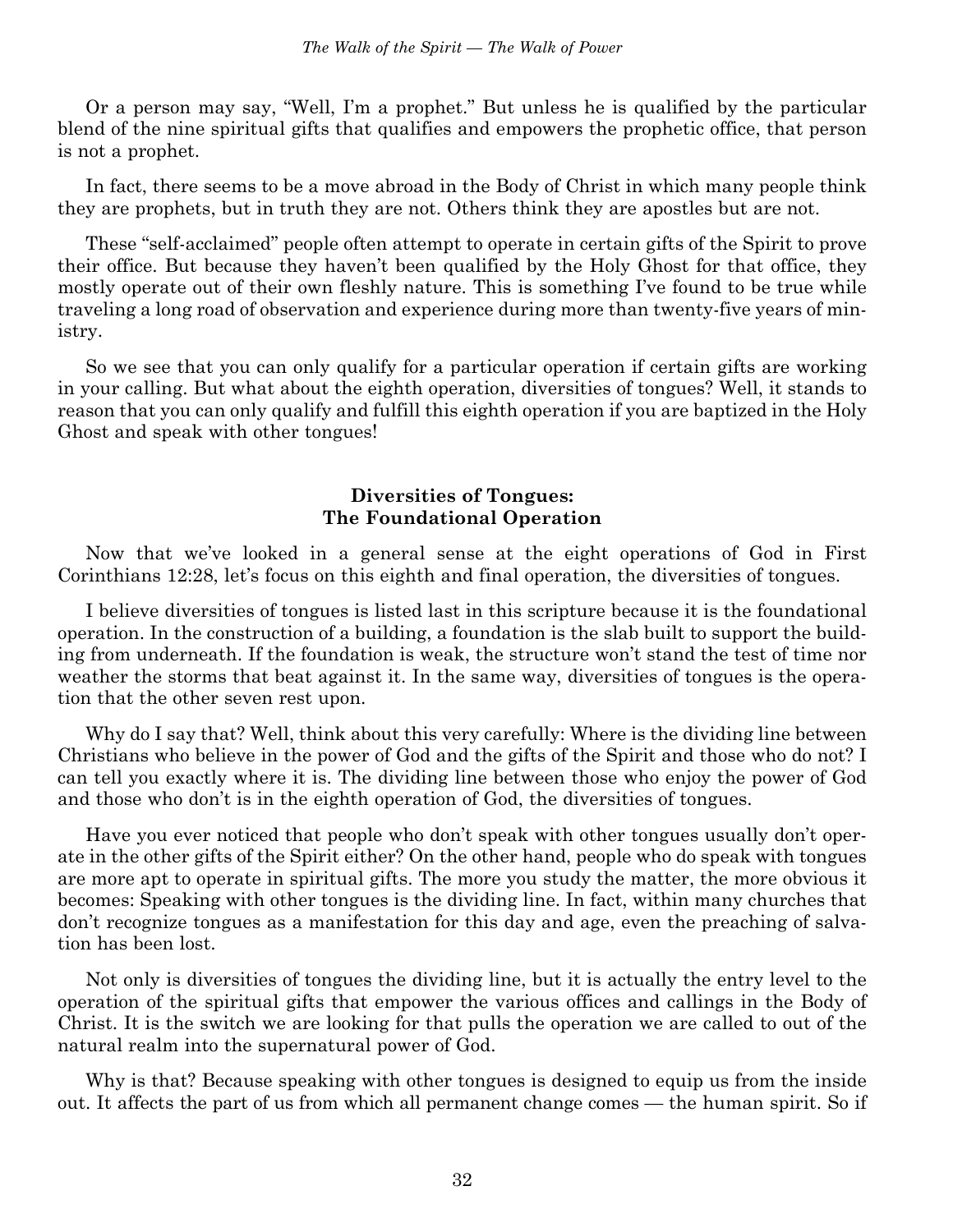a person refuses this eighth operation, he won't have the spiritual empowerment to fulfill any of the other seven operations of God — at least not to the depth God desires for him.

For example, someone may be called to one of the ministry offices; he may even be a good intellectual communicator or lecturer about the Word of God. But it is through the diversities of tongues that the power of the Holy Spirit activates the operation he has been called to fulfill. And if he refuses to receive God's gift of speaking in other tongues, he is not allowing himself to become spiritually qualified for his office.

You see, as you pray in tongues, God will build an operation on the inside of you to qualify you for what He has called you to do. As He does, gifts will begin to operate through you that equip you for your particular call.

For example, if *I* pray in the Holy Ghost a lot, God isn't going to train me to be more skillful in carpentry or to perform brain surgery on someone. Those professions are not my calling. He is going to equip me with the graces and gifts of the Spirit that I need to fulfill *my* call, which is to preach the Gospel.

That's why the devil is so afraid of this eighth operation. Throughout history, it is the operation he has always tried hardest to discredit and remove from the Church.

The enemy doesn't want you to pray in tongues. In fact, the less you find out about this foundational operation, the better he likes it. He doesn't care if you play at being an apostle, prophet, evangelist, or pastor — as long as you never qualify for these offices through the power and gifts of the Holy Spirit.

He even rather enjoys deceiving men into building massive organizations of their own making, separate from the calling of God. Men put themselves in charge of these organizations so they can hand down doctrinal rulings as to what is and is not God. With self-deceived pride, they proclaim great, swelling mandates, such as "Tongues are not for today" or "It is now acceptable for homosexuals to be ordained."

The devil is a tactical genius. If he can't remove tongues from some part of the Church, then he goes to step two of his plan: He tries to cause believers to enter into such fanaticism about tongues and hold such unruly, out-of-order services that the sinner doesn't want much to do with them. Satan's strategy is to confuse the use of tongues so greatly that the operation loses its effectiveness and credibility in the eyes of those who have been deceived by its misuse.

Think about it. What is it about tongues that scares the devil so badly? Why has he worked so hard to surround this gift with so much confusion? Paul himself dedicated an entire chapter, First Corinthians 14, to straightening out the error and confusion within the Early Church concerning this gift. No other gift or operation has an entire chapter dedicated to explaining its proper use.

I can tell you why the devil is so afraid: If anything is ever going to build within us an understanding of spiritual matters and to quench our hunger to know Jesus in an intimate relationship, it is this foundational operation of diversities of tongues. And as we have seen, this operation is the supernatural means God has provided for us to become spiritually qualified for any of the other operations that make up His government. Therefore, Satan is very, very fearful of a people who will relentlessly pursue God through praying in tongues.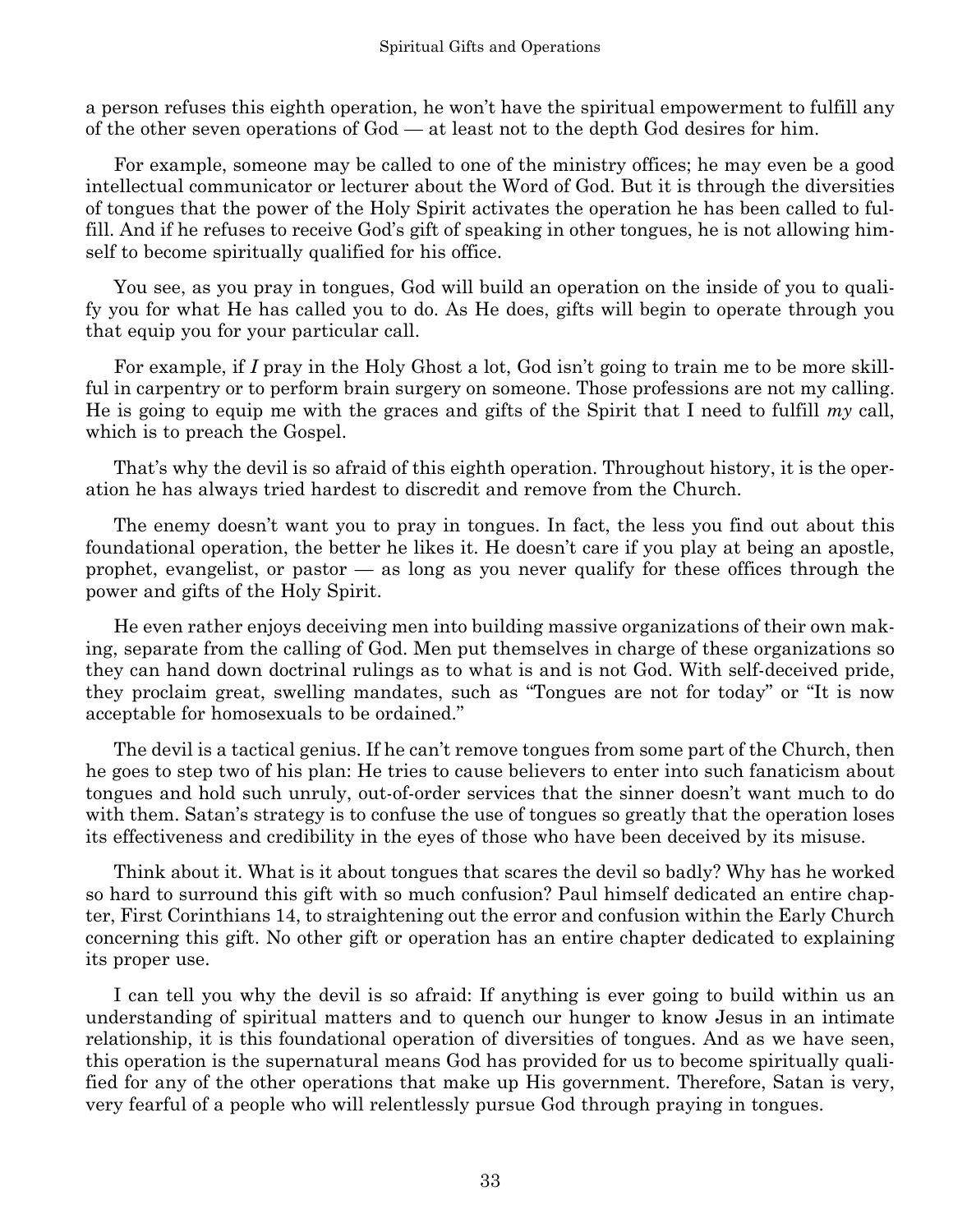#### **Divine Help To Find Your Place**

Earlier I asked you the question, "Where do you fit in?" Where do you fit in the plan of redemption laid out before the foundation of the world, hidden in a mystery in the heart of God? Are you called to be an apostle, prophet, teacher, evangelist, or pastor? Are you called to administer or to make millions to finance the Gospel?

As I said before, every believer, including you, fits somewhere in the eight operations of God found in First Corinthians 12:28. But how will you know where you fit in? How will you keep from being deceived by the enemy into trying to fill a place in the Body you are not called to or are not yet prepared for?

That's one of the reasons God gave us the foundational eighth operation, diversities of tongues — to help us discover His perfect plan for our lives. Through the supernatural prayer language given to us and prayed through us by the Holy Spirit, God imparts to our spirits the mysteries hidden in Him throughout all the ages — Christ in us, the hope of glory (Col. 1:27). Thank God for divine assistance in finding our place in His great plan!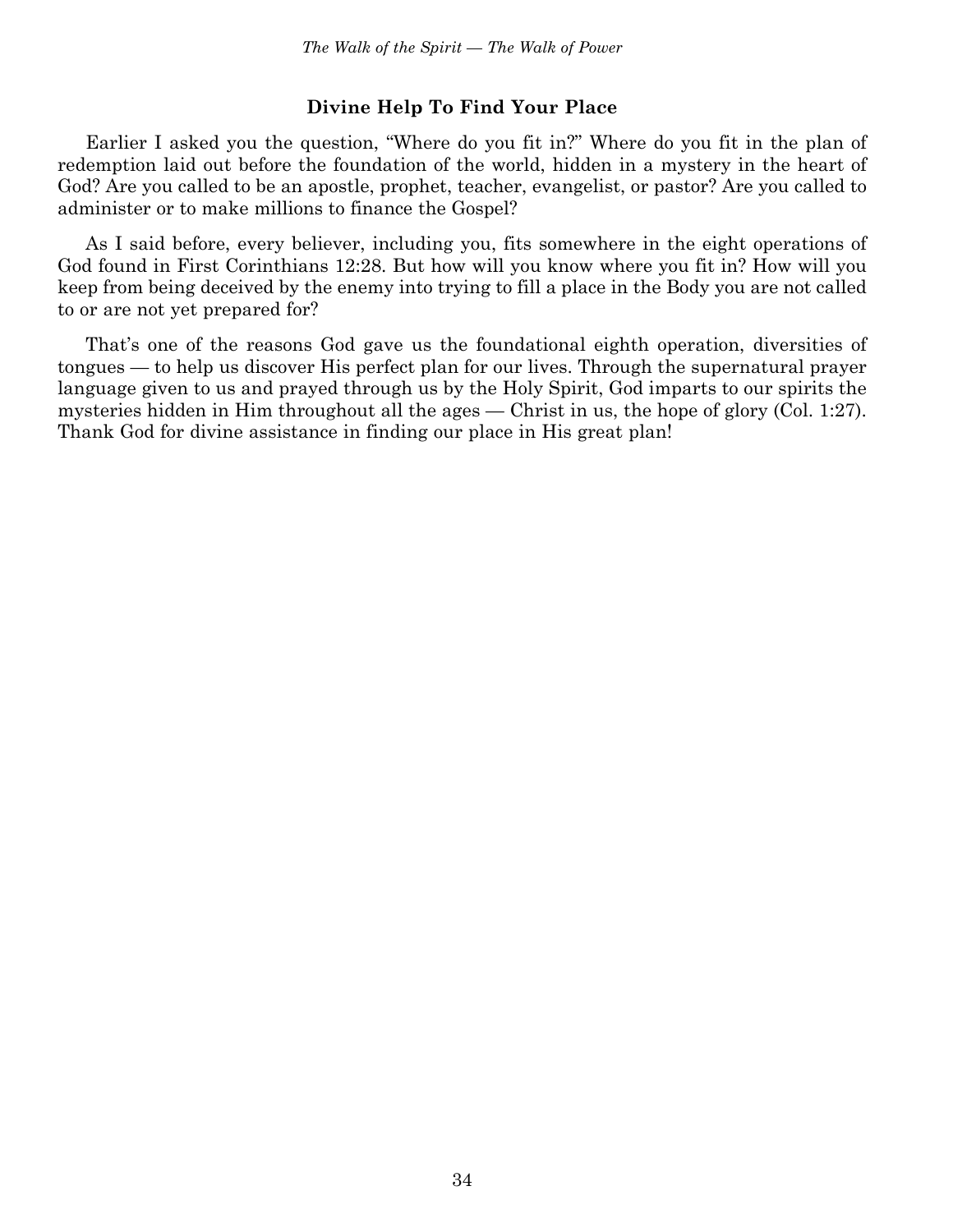

**When I call you and separate you through ordination to an operation that I place you in, My power will qualify you to fulfill that office from within. For I have made all things possible to him who believeth. Therefore, approach not My Presence in your own understanding or in the ideals, creeds, and doctrines as men would put them forth. For I place within you an anointing that cannot lie. That anointing is truth and will teach you all things. Yield yourself to My Spirit for the purposes of edification, and I will lift you up. I will build you into every operation that I have separated you unto, and I will qualify you by My power.**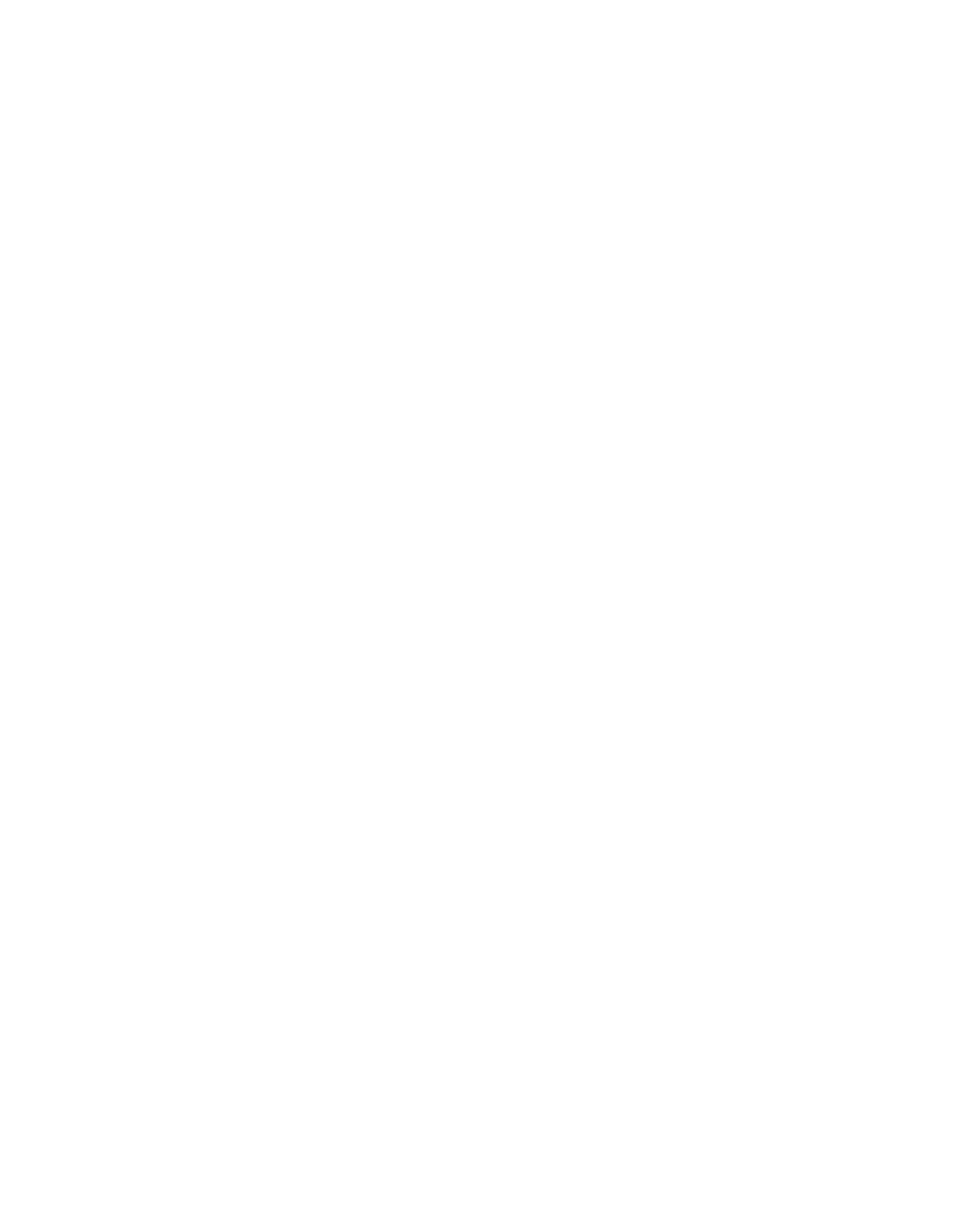# *Chapter 4*

# *Diversities of Tongues In God's Government*

We've seen that the diversities of tongues is an entire operation of God placed into God's government to serve a crucial purpose. To deny it is to deny the perfecting of the Body of Christ.

So let's find out more about the role of diversities of tongues in God's government and the reason God would designate an entire operation to it. I want you to understand what He has made available to us through this awesome gift of speaking with tongues — a gift that Satan has deceived many into believing is either obsolete or insignificant.

#### **The Unique Nature Of Diversities of Tongues**

There is only one operation we can fulfill immediately after we are born again: the eighth operation of diversities of tongues. The moment we receive Jesus as Savior, we can also receive the baptism of the Holy Spirit and begin to speak with other tongues, which begins our spiritual qualification for any and all of the other operations to which we may be called.

A person cannot become a mighty apostle or prophet five minutes after he is born again even if that is what he is called to be. He first must become qualified, trained, prepared, and seasoned by the Holy Spirit before God will separate him to the office he is called to.

That's true with any of the first seven operations listed in First Corinthians 12:28. Not everyone is qualified to teach God's Word. You can tell that by the people who nod off to sleep while some ministers teach! A person can't immediately enter into a full-blown ministry operating in the working of miracles or gifts of healings either.

In every one of the first seven operations, including helps and governments, a person must first be found faithful and receive the equipping of the Holy Ghost before he can fulfill the operation to which he is called.

On the other hand, a person can move into the eighth operation instantaneously with his rebirth.

Suppose the person responds to an altar call and says, "I receive Jesus as Savior." Then someone steps up and says to him, "You just received God's nature. Now you need to be filled with the Holy Ghost."

He asks, "What are you talking about?" He learns that because his spirit just became the receptor of a new nature, he is now able to receive the baptism of the Holy Spirit. "Yes, I'd like to be filled with the Holy Ghost," he says.

"Then receive the Holy Spirit, the promise of the Father."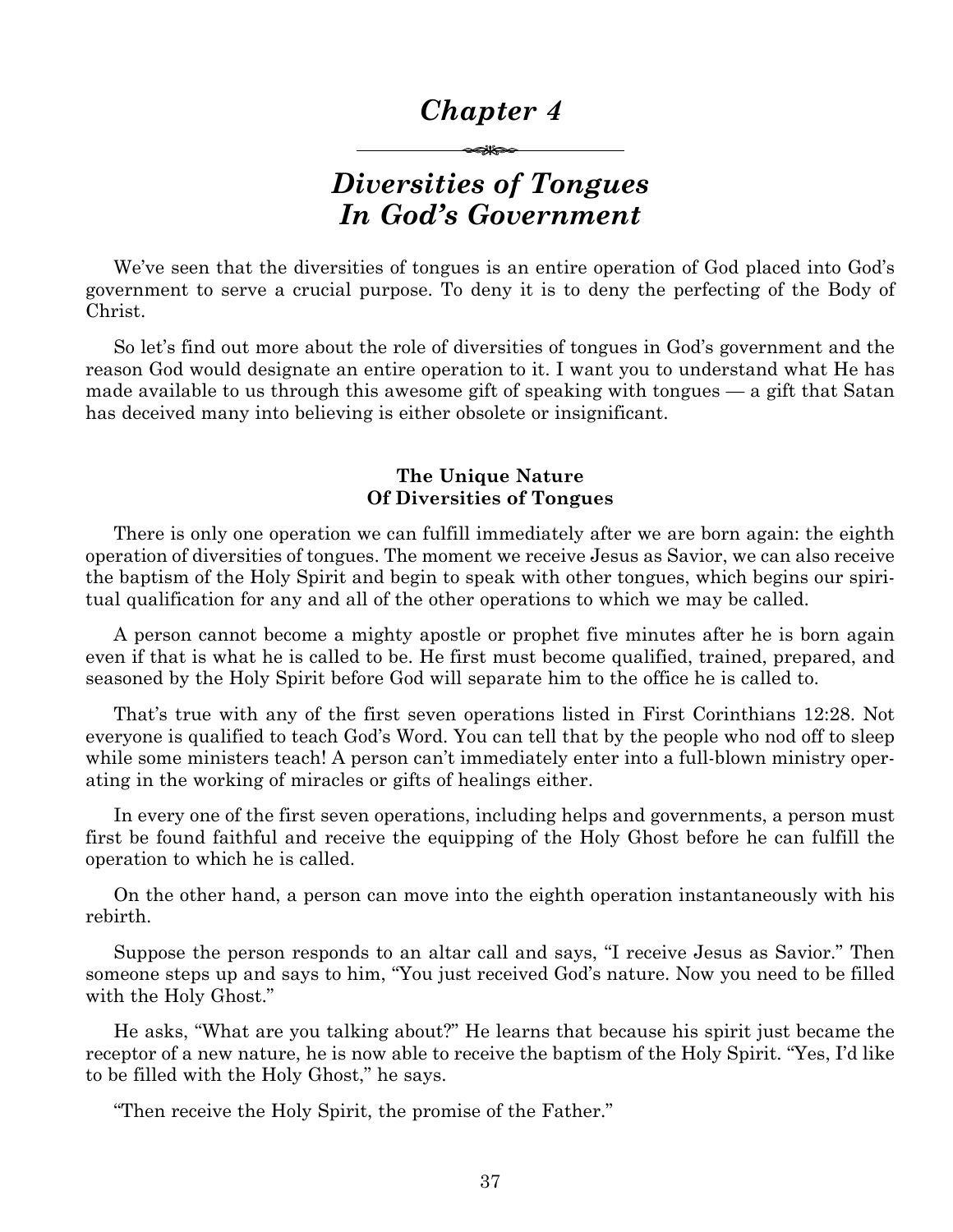All of a sudden, the person's chin starts shaking. "Speak it out," he is instructed. His mouth starts forming words, and soon he is speaking in tongues. He dances around for days, speaking in his new language with great joy.

Why did God design it that way? Why are tongues available to us instantaneously with our rebirth? Because praying in tongues has everything to do with our becoming prepared and qualified for our particular calling. And as we pray in tongues, the Holy Spirit is able to build into our heart the understanding of God's will for our personal lives.

Sometimes people get the baptism of the Holy Ghost mixed up with the new birth. However, there is a great difference between being born again and receiving the indwelling fullness of the Holy Spirit's Presence.

The Holy Spirit is a Person just as each of us is a person. When we were born again, we received Him in the creative process that caused us to become new creations. But we didn't receive Him in His fullness until we were baptized in the Holy Ghost. Now He lives inside us, partnering with us in prayer, empowering our lives, and bringing revelation of the Word as we walk in obedience to God.

It is God's will that the moment we are born again, we lift our hands in submission and praise to receive the baptism of the Holy Spirit. That's the very best way to be filled with the Holy Spirit. But the devil has managed to separate the new birth from the baptism of the Holy Spirit through divisions of doctrines so that now, as a rule, the two experiences don't occur together.

#### **The Miracle of Tongues In the Baptism of the Holy Spirit**

Actually, the devil does whatever he can to prevent people from *ever* receiving the baptism of the Holy Ghost with the evidence of speaking in tongues. For example, many times I minister to people who have been in a hundred other prayer lines seeking to be filled with the Holy Spirit, but who have always left disappointed. They respond when I make an altar call, and, like so many ministers before me, I pray for them. Their mouth moves, but they make no sounds.

So I encourage them by saying, "Why don't you just speak out what your lips are already mouthing?" The majority of those who take my suggestion immediately begin to speak in tongues.

Why is that? Because the moment the Person of the Holy Spirit fills a believer, the first thing He does is to start creating the supernatural language of tongues on the inside of the believer's spirit for his own personal edification.

In my own experience, the first evidence that I was baptized in the Holy Spirit was what Isaiah 28:11 called "stammering lips": **For with stammering lips and another tongue will he speak to this people.**

One night when I came to the altar to be filled with the Holy Spirit, something came over me. All of a sudden, my chin, mouth, and tongue all started to move. My mouth seemed to be out of control.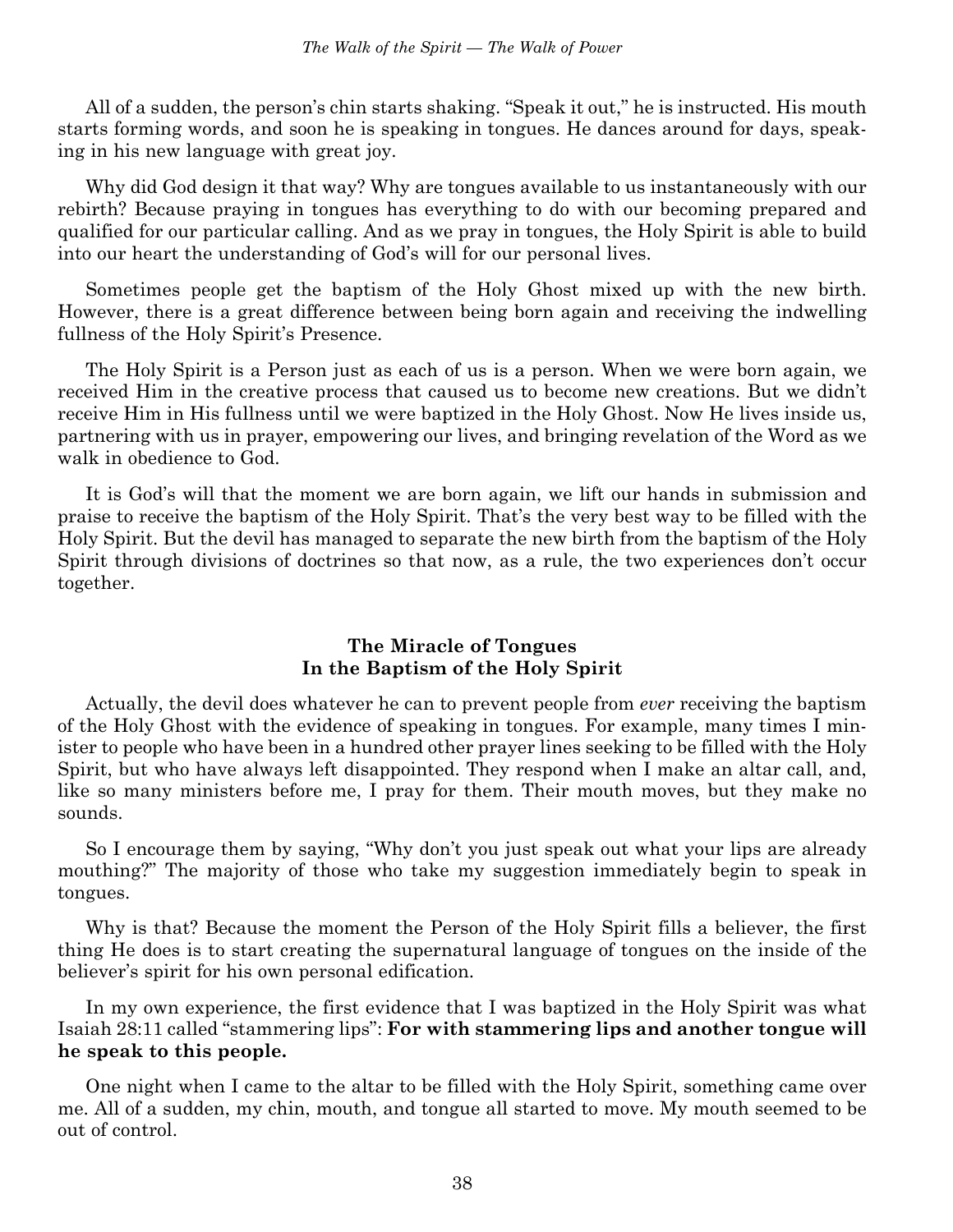I thought, *What's the matter with my mouth?* I didn't know that the moment I said, "Fill me with the Holy Ghost," the Holy Ghost had begun to create His supernatural words in my spirit. So the words came out in stammering lips because I was afraid to say them out loud. I was sure it would be just me speaking. I didn't realize that my mouth was actually shaping an entire supernatural language of the Holy Spirit.

But later I was worshiping God at home, and the Holy Ghost came upon me again. My mouth began to move the same way it had that night at church.

However, by this time I had learned about Acts 2:4, which says, **And they were all filled with the Holy Ghost, and BEGAN TO SPEAK with other tongues, as the Spirit gave them utterance**. So this time, instead of fighting off the urge to speak out those words, I yielded to the Holy Spirit and began to speak in tongues. And the longer I yielded, the more the Holy Ghost's "rivers of living water" poured out of me.

**He that believeth on me, as the scripture hath said, out of his belly shall flow rivers of living water.**

**(But this spake he of the Spirit, which they that believe on him should receive: for the Holy Ghost was not yet given; because that Jesus was not yet glorified.)**

**— John 7:38,39** 

It wasn't long before I was speaking a full prayer language by the power of the Holy Spirit.

# **Benefits of Praying in Tongues**

Now, if God the Holy Spirit literally creates this language in our spirit, what kind of prayer could it possibly be? What benefits could it possibly hold for us?

We've already seen some of the benefits of praying in other tongues, and we'll discuss several of them in depth later on. But I want to just mention a few of the benefits right now.

For one thing, the Holy Spirit came into our spirit to bring us revelation knowledge of the Cross and everything that Jesus has become to us. Also, on the day you and I spoke with tongues, a viable, powerful working of God's government came into operation within our spirit, designed to give us and cause us to understand what no man can give us through natural means — spiritual authority.

This spiritual power and authority is the means God gives us to overcome torment, worry, fear, and the hopelessness that can take over our lives when we move from one overwhelming situation to another, continually losing ground. Praying in other tongues also supplies the power to overcome character flaws — those deep-seated character traits that keep cropping up and robbing us of our stamina and initiative to overcome in the face of the common testings and trials that precede almost every major victory and promotion by God.

Praying in tongues always affects us in a positive way. God says that it edifies us (1 Cor. 14:4). In Jude 20, He says that it builds us up on our most holy faith. As we faithfully spend time praying in tongues, our lives begin to be transformed. The Word of God begins to come alive as we place our spirit, the "candle of the Lord" (Prov. 20:27), in the hands of the expert Illuminator.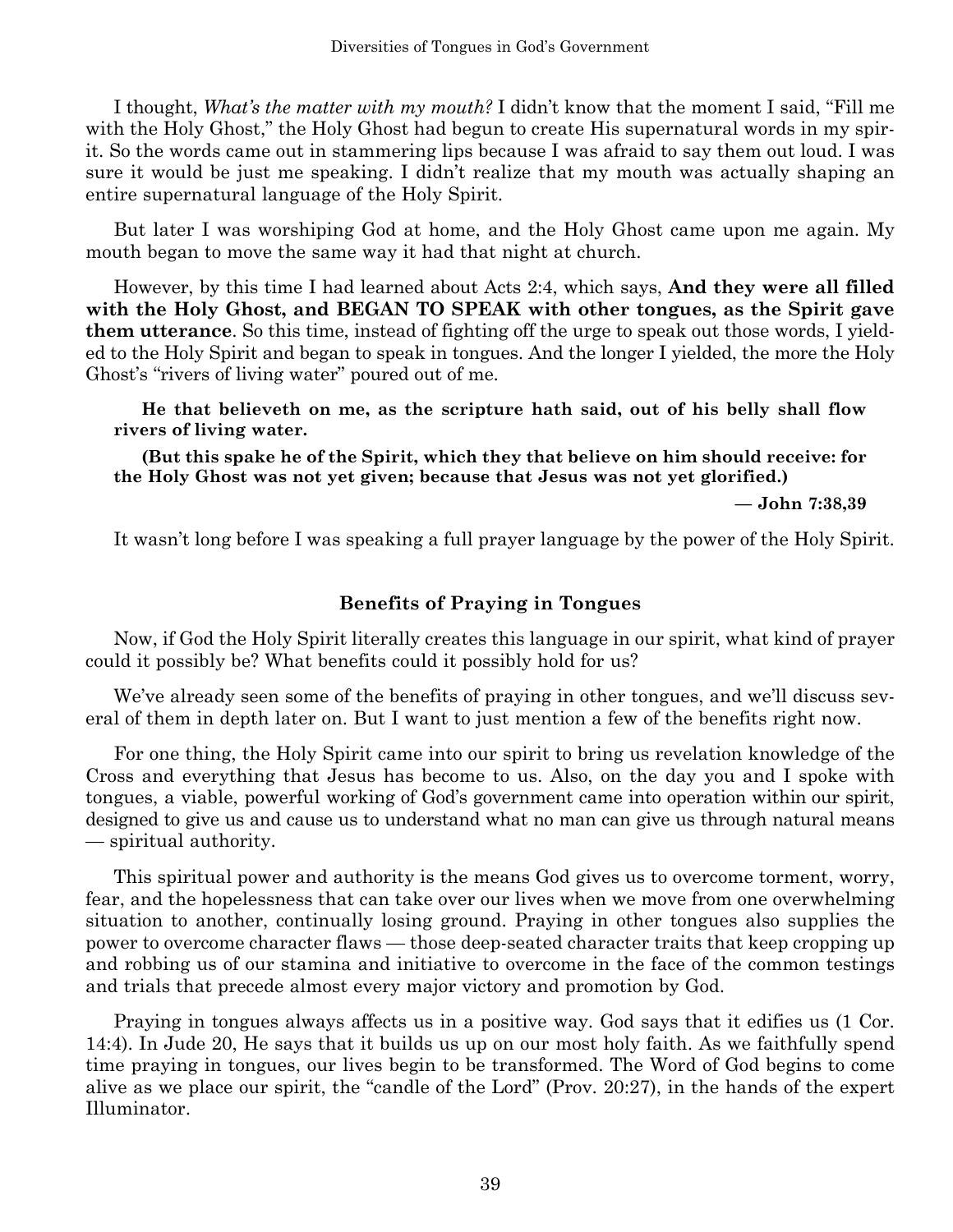We need to understand the One to whom the Father turned us over for our instruction the One to whom we can lend our spirit in prayer. Remember, it is the third Person of the Trinity Himself, the Holy Spirit of promise, who has filled us.

We should consider it our privilege and heart's desire to lock ourselves away with the Holy Spirit in prayer. He has no problems or concerns of His own to pray about; He is not the One who needs illumination. Yet He is more than willing to pray through us for all that concerns us. He is eager to teach us and to guide us into all truth (John 16:13).

It doesn't matter what kind of carnal state we are in when we are first born again. It doesn't matter if we've been stealing money, lying, drinking whiskey, or stalking women down dark alleys. When we are baptized in the Holy Spirit, that first simple little gift of speaking in tongues goes into operation for one reason: to edify or build us up. That's why we are not to wait to pray in tongues until we feel sufficiently spiritual.

"But, Brother Roberson, I live a carnal lifestyle." That can change. God wants to bring you from "there to here" — from a life of carnality to a life of freedom and victory. That's why the Holy Spirit came, bringing His supernatural language with Him. No matter how spiritual or unspiritual you may feel, when you start praying in the Holy Ghost, you have begun the edification process.

#### **He Gave Gifts to All Men**

So let's go back now to Ephesians 4 to take a closer look at God's design for the working of the Body of Christ. It will help us understand the role of diversities of tongues in God's government.

**(He** [Jesus] **that descended is the same also that ascended up far above all heavens, that he might fill all things.)**

**And he gave some, apostles; and some, prophets; and some, evangelists; and some, pastors and teachers;**

**For the perfecting of the saints, for the work of the ministry, for the edifying of the body of Christ:**

**Till we all come in the unity of the faith, and of the knowledge of the Son of God, unto a perfect man, unto the measure of the stature of the fulness of Christ.**

#### **— Ephesians 4:10-13**

During the '80s, I sat under a lot of teaching on this passage of Scripture. This is how I was taught: Jesus ascended on high, and He gave the fivefold ministry offices as a gift to the Church. For what purpose? For the perfecting of the saints so that each and every believer can do the work of the ministry, which then brings edification to the Body of Christ.

Does this interpretation sound familiar? Well, I'll tell you what this teaching did for us ministers: Almost everywhere we went to minister, the congregations treated us as if we were the President of the United States!

I must admit that I didn't mind riding the wave of all that glory, especially in my more carnal early years. I enjoyed the fire out of it! At camp meetings, we ministers would be introduced something like this: "Jesus ascended on high, led captivity captive, and gave gifts unto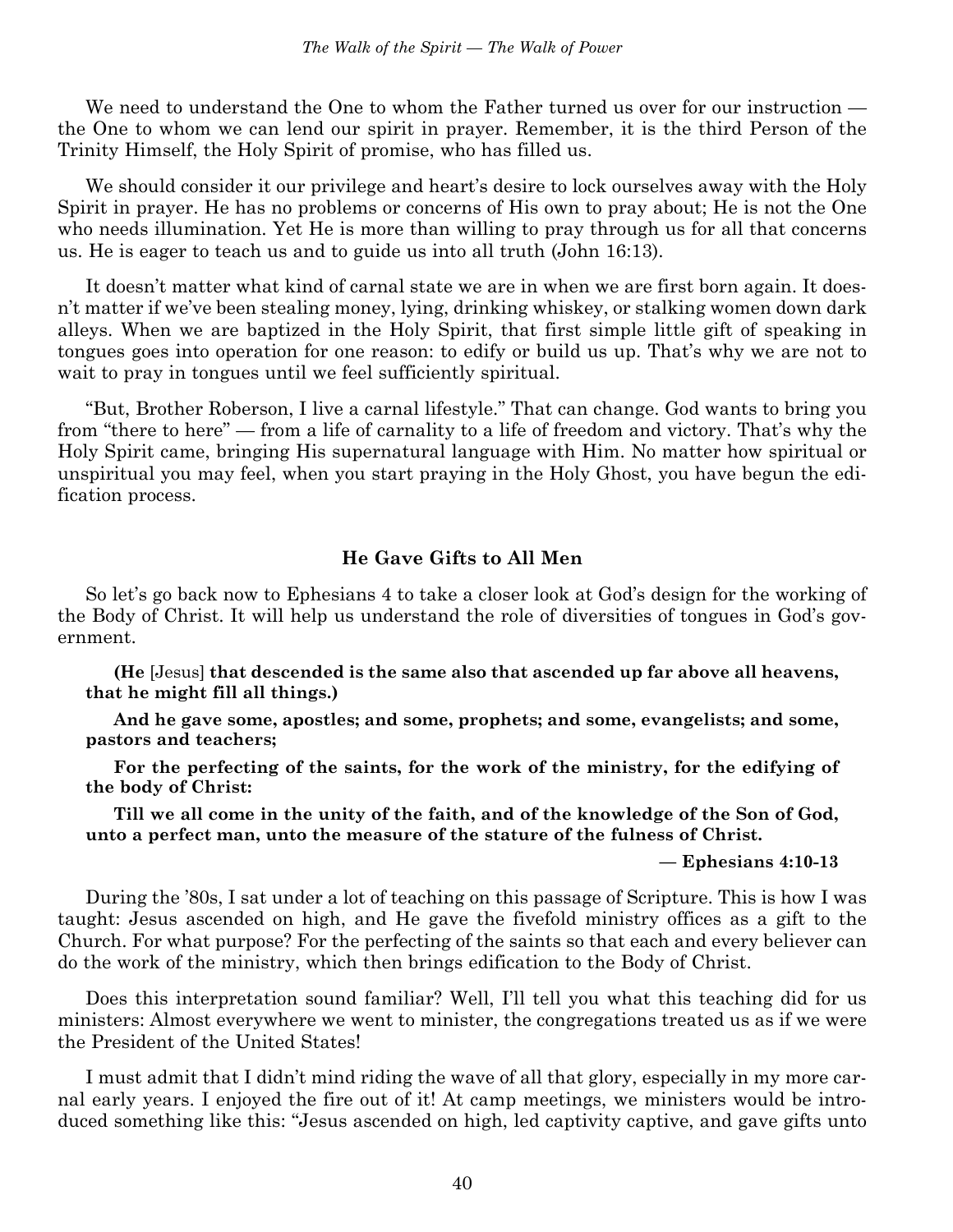men. And now let's welcome one of those gifts to the Body of Christ — evangelist and teacher Dave Roberson!"

Somewhere deep inside, a thought lurked that I didn't even articulate to myself: *You poor little peasants. I was singled out as a special gift to you for your maturing so you could do the work of the ministry for the edifying of the Body of Christ. But the whole reason you're being edified and matured is the great gift that resides down on the inside of me.* I began to think I was something special. (Thank God, since then He has healed me of that unhealthy attitude!)

I could always tell which churches had received the governmental teaching on "gifts to the Body of Christ," because I was always treated very respectfully in those churches. For instance, I have had a Rolls Royce assigned to me for my transportation and a man put on duty in the room next to mine just in case I got a whim at two o'clock in the morning for an ice cream cone! I would be lying to you if I said I didn't like that kind of treatment.

But some of us ministers began to expect that kind of special treatment as our God-given right. If everything in the hotel room wasn't just right, we wanted to complain. "Where is my 'super-duper' fruit basket? Where is the guy who is supposed to be in the next room, just waiting to drive me to the meeting?" I can remember feeling insulted if the host church didn't have a car parked in front immediately after the service so I could go out and get in it!

My wife was the first one to really recognize my wrong attitude. We were ministering at a big camp meeting in Omaha, Nebraska, with several big-name ministers. I was the "low man on the totem pole," so I was given the afternoon services — the time when most people want to eat and nap between meetings. But I didn't mind, even though most of the other guest ministers never attended my meetings.

Then God began moving mightily in those afternoon services. The man in charge came to me and said, "We would like you to receive the offerings at every service." So from then on at every service, I would get up and teach a little from the Word and then receive the offering. But the minister scheduled to preach never came into the service until after the offering was taken. It was starting to bother me.

One evening Rosalie and I were riding in the elevator, and someone attending the camp meeting spouted out to me above the heads of the people, "Boy, the other ministers ought to hear you teach!"

I replied sourly, "Yeah, if they hung around long enough, they would." My wife caught the prideful attitude behind my response and took me to task about it later.

But, you see, the teaching I was receiving on God's government wasn't helping my attitude. Every time I heard Ephesians 4 taught that way, my head would get a little fatter as I became a little more convinced that I was a special gift to the Body.

Thank God, if we keep praying in the Holy Ghost and speaking mysteries to the Father, He will straighten us out!

God sent me for a long run on a short rope and jerked the slack out of me regarding my wrong, prideful attitude. He revealed to my spirit the role that the other operations — including diversities of tongues — play in His government. I was so shocked when I first understood what He was saying. I said, "Oh, Lord, You weren't exalting us ministers at all!"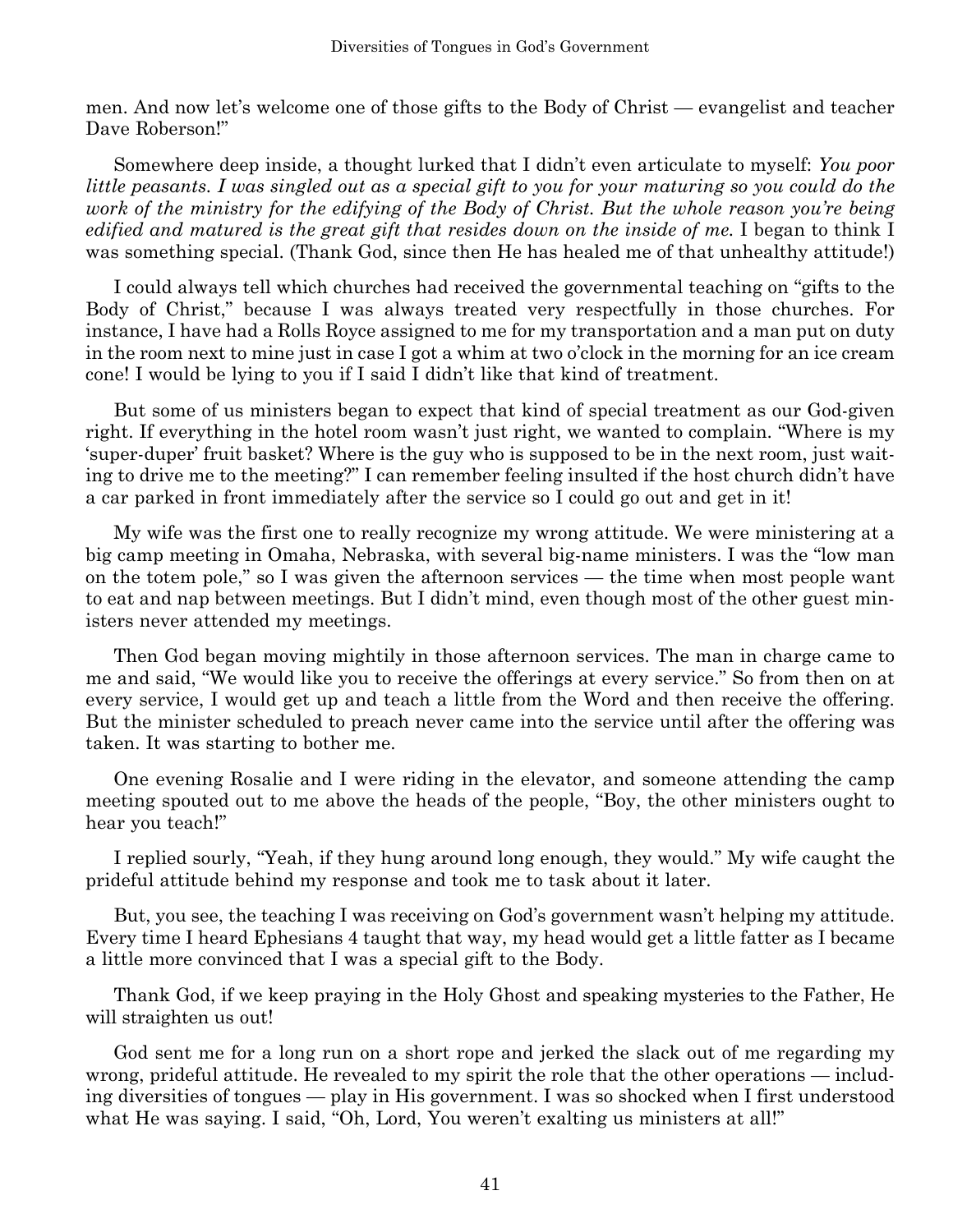You see, it's good to give honor where honor is due and to show respect to a minister of the Gospel. But if you think that his calling is more honored than yours, think again. God is no respector of persons. You are also a precious gift to the Body of Christ! Whatever your calling or office, it is every bit as important as a minister's calling in God's eyes. You should be treated with just as much respect as any minister is shown.

So what *is* Paul saying in Ephesians 4:10-12? Well, to understand that, you have to look back at First Corinthians 12:27 and 28, where Paul says something very similar. First he says, **Now ye are the body of Christ, and members in particular.** Compare that with Ephesians 4:7: **But unto EVERY ONE OF US is given grace according to the measure of the gift of Christ.** 

So in context, Paul is referring to the entire Body of Christ in First Corinthians 12:27. Then in verse 28, Paul says, **And God hath set some in the church....** He goes on to list all eight operations of God. Just as in Ephesians 4:11, he begins with the fivefold ministry. Then he goes on to list helps, governments, and diversities of tongues.

You see, when Jesus ascended on high, He presented His shed blood to the Father for the redemption of mankind, sat down at the right hand of the Father, and said, "It is finished." Then He began to fill all in all — the entire Body of Christ — with His gifts.

#### **Three Categories of Gifts For Three Purposes**

Now let's look at the divine sequence found in First Corinthians 12:28. We know that Jesus only ascended on high once and gave gifts unto men. But for the sake of teaching you how First Corinthians 12:28 ties in to Ephesians 4:11, let's just say that, hypothetically speaking, Jesus ascended on high in three different phases — one time for each of three categories of gifts.

The first time, Jesus grabbed a handful of fivefold ministry gifts and threw them down into the Body of Christ. A whole group of people stood up to receive the gifts.

One said, "My gosh, I'm an apostle to the Body!" Another said, "I am separated to the office of the prophet." Someone else said, "I'm called to be an evangelist." Others exclaimed, "The gift of teaching has landed on me!" or "I'm called to be a pastor!" Those who were called to these ministry offices stood up, recognized their calling, and said, "We have received grace for this."

For what purpose did He give these ministry offices? He gave them for the perfecting, or the maturing, of the saints (Eph. 4:12). Those in the fivefold ministry are supposed to supply the Body of Christ with the revelation knowledge they receive from the Lord. They are to minister the Word of God to bring the saints from spiritual milk to strong meat. In this way, the saints can mature until their transformation is complete.

Then let's say Jesus looked the Body over and said, "The fivefold ministry offices are not enough for the smooth operation of the Body of Christ. I must ascend and grab another handful."

So in this hypothetical illustration, He ascended on high a second time. He grabbed another handful of gifts and threw them down into the Body. This time thousands upon thousands of people stood up and said, "Why, I'm called to helps!" or "I've received the gift of govern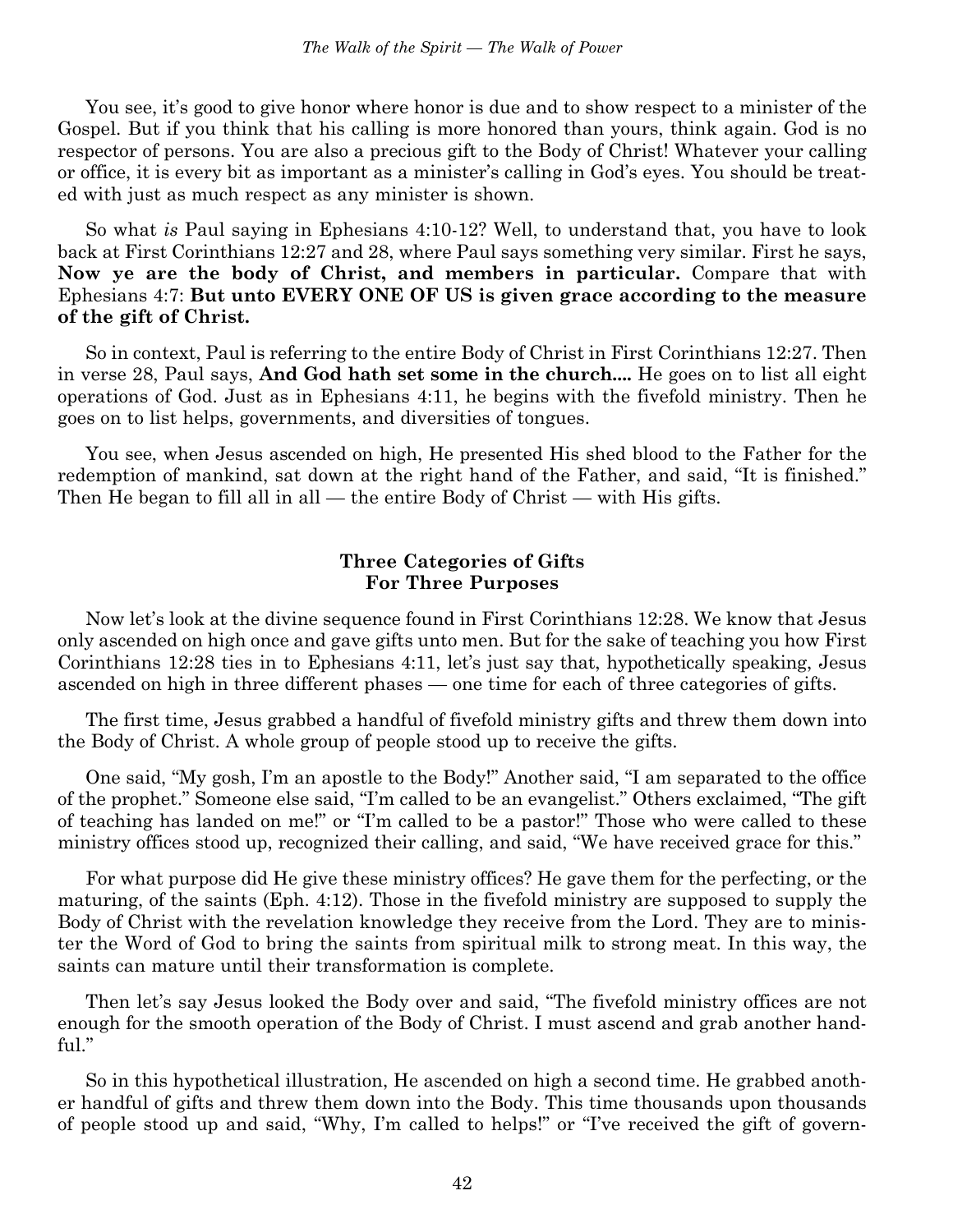ments." And to these, Jesus said, "Good for you! I have given you your grace, and it is just as much a gift to My Church as the apostle or prophet."

And what do helps and governments do in the Body of Christ? They fulfill the second purpose listed in Ephesians 4:12: They do the work of the ministry.

But as Jesus looked the Body over one more time, He said, "It isn't enough. My people still have to learn to operate out of My Spirit." So He ascended one more time to finish equipping the Body of Christ. This time He grabbed the eighth operation of God — diversities of tongues — and threw it into the entire Body of Christ.

Every person in the Body should have stood up and received this gift. Why? Because the most important manifestation of the diversities of tongues is the direct operation of the Holy Spirit within the believer's spirit to edify himself.

That is the purpose that this one operation fulfills: It is given for the edification of the saints — until what happens? Until we all come into the unity of the faith. Until we quit being deceived by the cunning craftiness of men. Until we fulfill our call, speaking the truth in love.

Every one of us is supposed to receive this operation, because if we are ever going to come into the unity of the faith, we must learn how to release the power of the Holy Spirit, our Teacher who dwells inside of us. He is more than willing to pray hour after hour in divine secrets and mysteries before the Father to help us prepare spiritually for the operation to which God separated us at our rebirth.

So when Jesus ascended on high, He gave three categories of gifts for three separate purposes: the fivefold ministry for the maturing of the saints; helps and governments for the work of the ministry; and diversities of tongues for the edifying of the Body of Christ (*see* chart on page 79). These three categories were given so that we would all come into the unity of the faith and the fullness of the knowledge of the Son of God (Eph. 4:13).

# **Attaining the Unity of the Faith**

The devil has tried to utterly confuse the Church regarding the subject of tongues. He wants us to get so discouraged that we just quit using this divine gift.

Yet of the three categories of gifts given unto men, God designated an entire category to one lone operation, the diversities of tongues! That one operation holds a third of the categories that it takes to bring the Body of Christ into the unity of the faith. (Think about that the next time someone tells you it doesn't do any good to pray in tongues or that you can pray too much in tongues!)

Therefore, it would behoove us to find out from His Word the important role this operation is to play in our lives. The truth is, if all we ever fulfilled in the Body of Christ was the eighth operation of diversities of tongues, we would still be a gift to the Body of Christ for the edification of the saints. But no matter what other operation we are called by God to fulfill, we have access to this third category and the edification it provides as we pray in the Holy Ghost.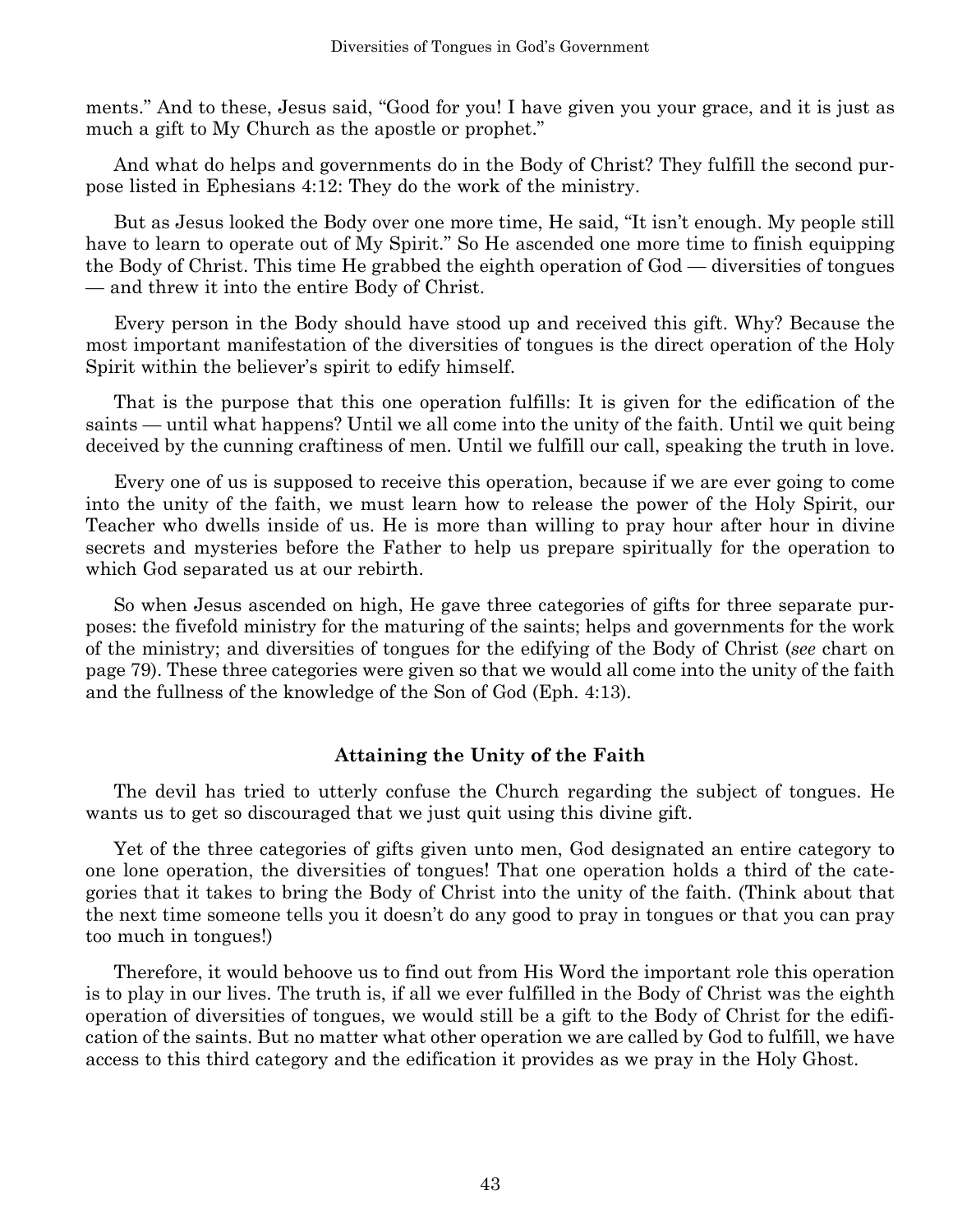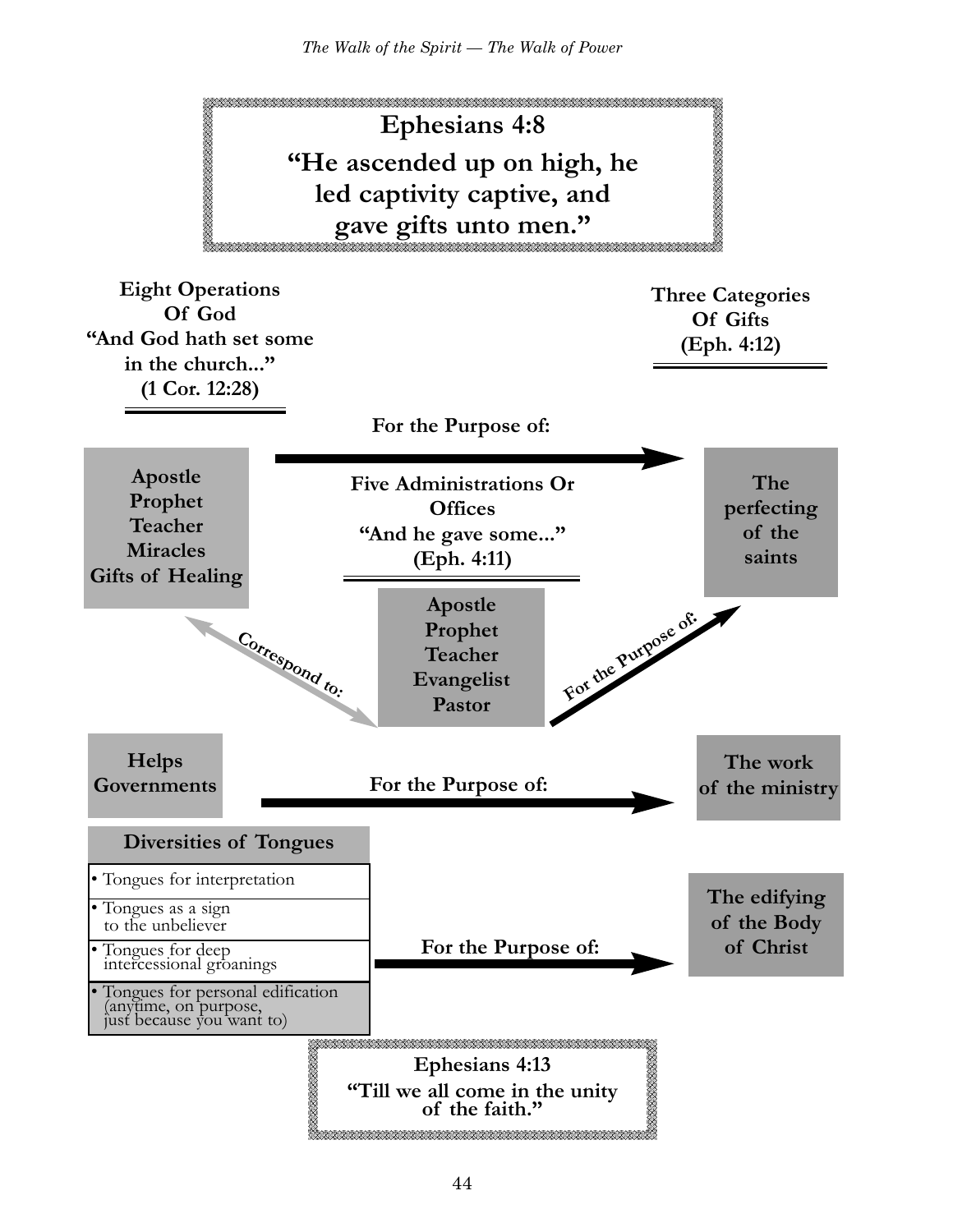Yet despite the importance God places on diversities of tongues, many in the Body of Christ want to downplay or even exclude it. But if the category Jesus gave for the edifying of the saints is excluded, how are we ever going to come into the unity of the faith?

It takes all three categories of gifts fulfilling all three purposes listed in Ephesians 4:12 for the Body of Christ to arrive at the place of unity God intended. And as each "measure of the gift of Christ" fulfills his or her call, the Body of Christ will begin to stand up **...unto the measure of the stature of the fulness of Christ** (Eph. 4:13).

Why is all this necessary? Ephesians 4:14 and 15 tells us:

**That we henceforth be no more children, tossed to and fro, and carried about with every wind of doctrine, by the sleight of men, and cunning craftiness, whereby they lie in wait to deceive;**

**But speaking the truth in love, may grow up into him in all things, which is the head, even Christ.**

Isn't it interesting why we need these gifts that Jesus gave unto men? We need them so we won't be deceived by the cunning craftiness of men. We also need them so we can be purged of all lying and start speaking the truth. When we are speaking the truth in purity of spirit and we're not being deceived anymore, we can then start the qualification process for our calling — the empowerment of spiritual gifts.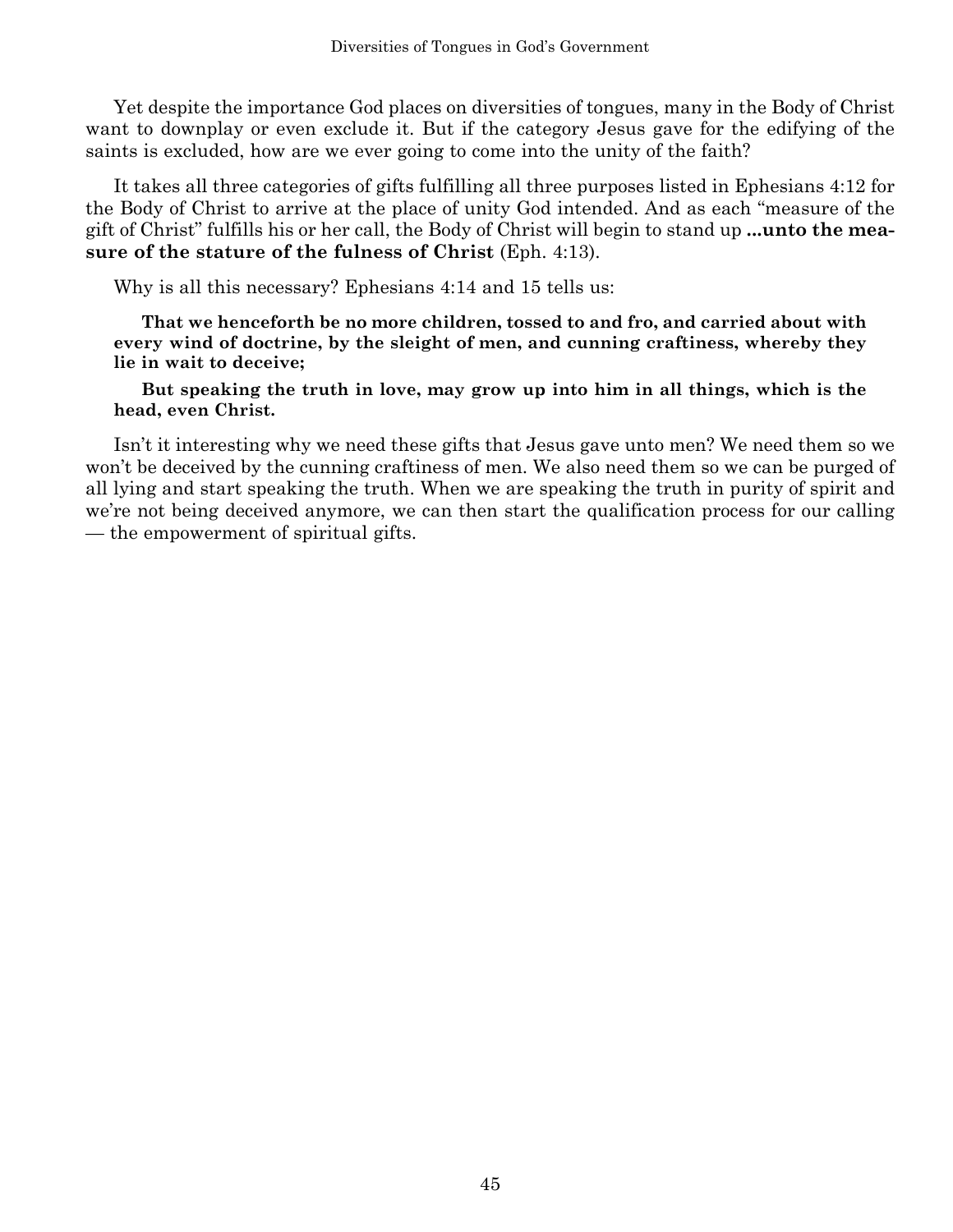

**Keep on praying, saith the Spirit of Grace, and entering into Me, And I'll deliver things to you. It will cause you and your loved ones to be set free. Just release Me, saith the Lord, And you'll soon see that when I move in My power, I can set people free.**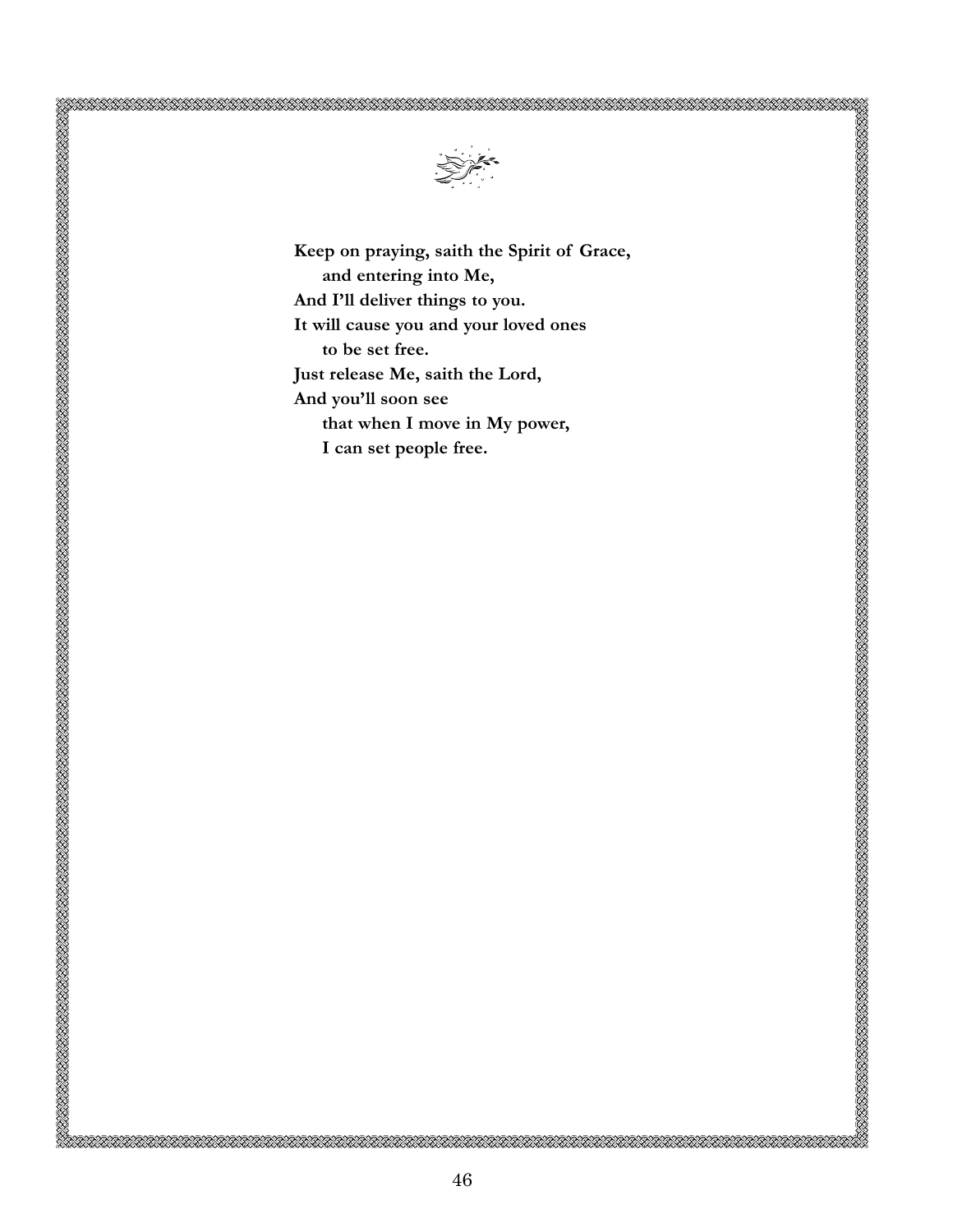# *Chapter 5*

# *The Four Basic Diversities Of Tongues*

When I first became a Christian and then subsequently received the gift of speaking in tongues, I was taught that I could *only* pray "in the Spirit" when a strong unction of the Holy Spirit overpowered me and drove me to nearly shout in tongues. I later learned that this is not so.

The truth is, not much is taught on the diversities of tongues because within the Church, not much understanding exists regarding the workings of the Spirit.

The operations of the Spirit cannot be understood with the natural mind. For instance, it is foolishness to the natural mind to think that speaking in a language that neither you nor anyone else understands will not only edify you and enlighten you to the things of God, but will launch you into fulfilling your divine call.

#### **The Different Supernatural Flows of Tongues**

So let's explore further this little-understood eighth operation of God. The word "diversities" simply means *differences*. Therefore, the terms "divers tongues" and "diversities of tongues" tell us there are different supernatural flows or manifestations of tongues.

The reason the church world is so confused over the subject of tongues is that believers generally try to impose the same set of rules on all the different operations or manifestations of tongues. To do so causes mass confusion among believers and misuses the gifts of the Spirit so that instead of being drawn to Jesus, the world doesn't even want what we have to offer.

Although many diversifications of tongues occur as the Spirit wills, four basic manifestations are outlined in the Word:

1. *Tongues for personal edification* (1 Cor. 14:4)

This is the supernatural language the Holy Spirit prays through us that we can use to pray hour after hour as we desire. It accompanies the baptism in the Holy Spirit.

2. *Tongues for interpretation* (1 Cor. 14:5)

This manifestation of tongues is normally presented in a public assembly, accompanied by interpretation by the same or another person.

3. *Tongues of deep intercessional groanings* (Rom. 8:26)

This diversification of tongues empowers the believers to stand in the gap for their own lives, their families, their church, their city, their nation, etc. God may also call on them to intercede for someone or for some situation that is totally unknown to them.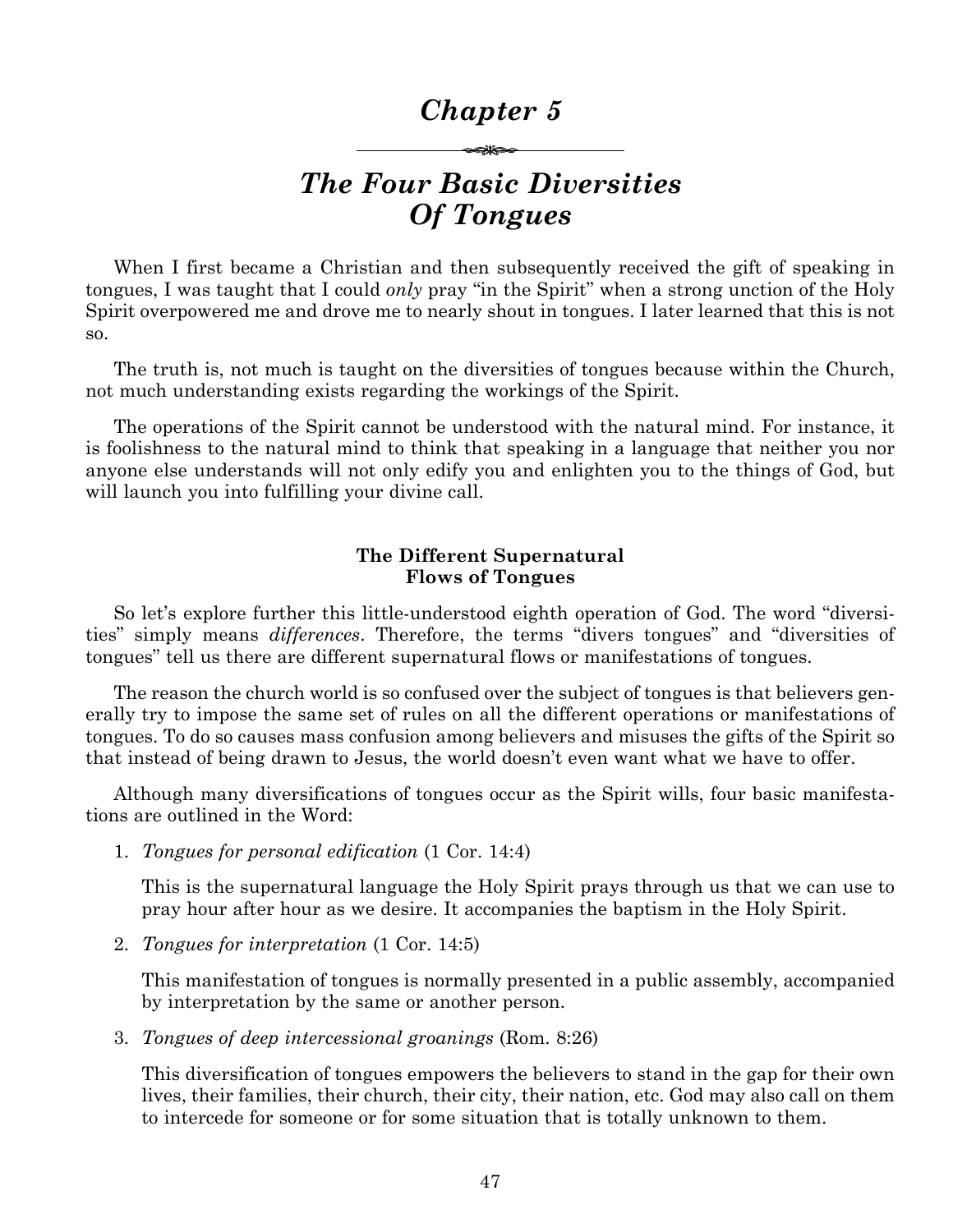#### 4. *Tongues as a sign to the unbeliever* (1 Cor. 14:22)

This is the phenomenon that took place on the Day of Pentecost (Acts 2:4-11). It occurs when the Holy Spirit transcends the intellect and all language barriers by empowering a believer to preach, teach, or testify about Christ in some language of men of which the believer himself has no knowledge.

The rules that govern the operation of tongues for personal edification are as different as night and day from the rules that govern tongues for interpretation. For that matter, the rules governing the deep intercessional groanings of the Spirit are completely different from either one of the other two manifestations of tongues. And the diversity of tongues that presents itself as a sign to the unbeliever has very different rules from the other three!

Of these four different manifestations of tongues, two are designed to be used in the individual prayer life of a believer: tongues for personal edification and tongues that extend into the deep intercessional groanings of the Holy Spirit. The other two, tongues for interpretation and tongues as a sign to the unbeliever, are normally for use in public assembly. As a believer begins to understand and yield to these four different manifestations of the diversities of tongues, it will completely transform his life.

#### **Tongues for Personal Edification**

The most common, yet perhaps the most unique, manifestation of diversities of tongues is *tongues for personal edification*. This is the prayer language each of us receives when we are filled with the Holy Ghost. It is used by God to transfer divine secrets and mysteries from His Spirit to ours.

In my earlier hypothetical illustration, Jesus ascended on high the third time to gather armfuls of the diversities of tongues. Then He threw that operation into the Body of Christ, and every believer received the potential for tongues for personal edification. If any believer will step out and receive that gift by faith, it is his.

Tongues for personal edification is the most basic foundational operation of God, because it is designed by God to do for you what no preacher or teacher can do. It edifies you by building into your spirit godly traits such as love, divine insight into God's Word, and wisdom to know right from wrong and truth from falsehood.

You see, a teacher can tell us that we should walk in love, but he can't give us the strength to do it. That strength comes only from our reborn human spirit, and praying in tongues provides the means by which the Holy Spirit can build that strength into our spirit.

Praying in tongues is as supernatural as raising the dead, because it doesn't originate with you. The source of both the raising of the dead and this supernatural language is the power of the Holy Spirit. The only difference is the availability of the gift.

You see, all nine gifts of the Spirit, the first seven operations of God as listed in First Corinthians 12:28, and three of the four diversities of tongues are all given as the Holy Spirit wills. But there is one diversity of tongues that you can operate at will — anytime you want to, as long as you want to — immediately after being filled with the Holy Ghost, and that is tongues for personal edification.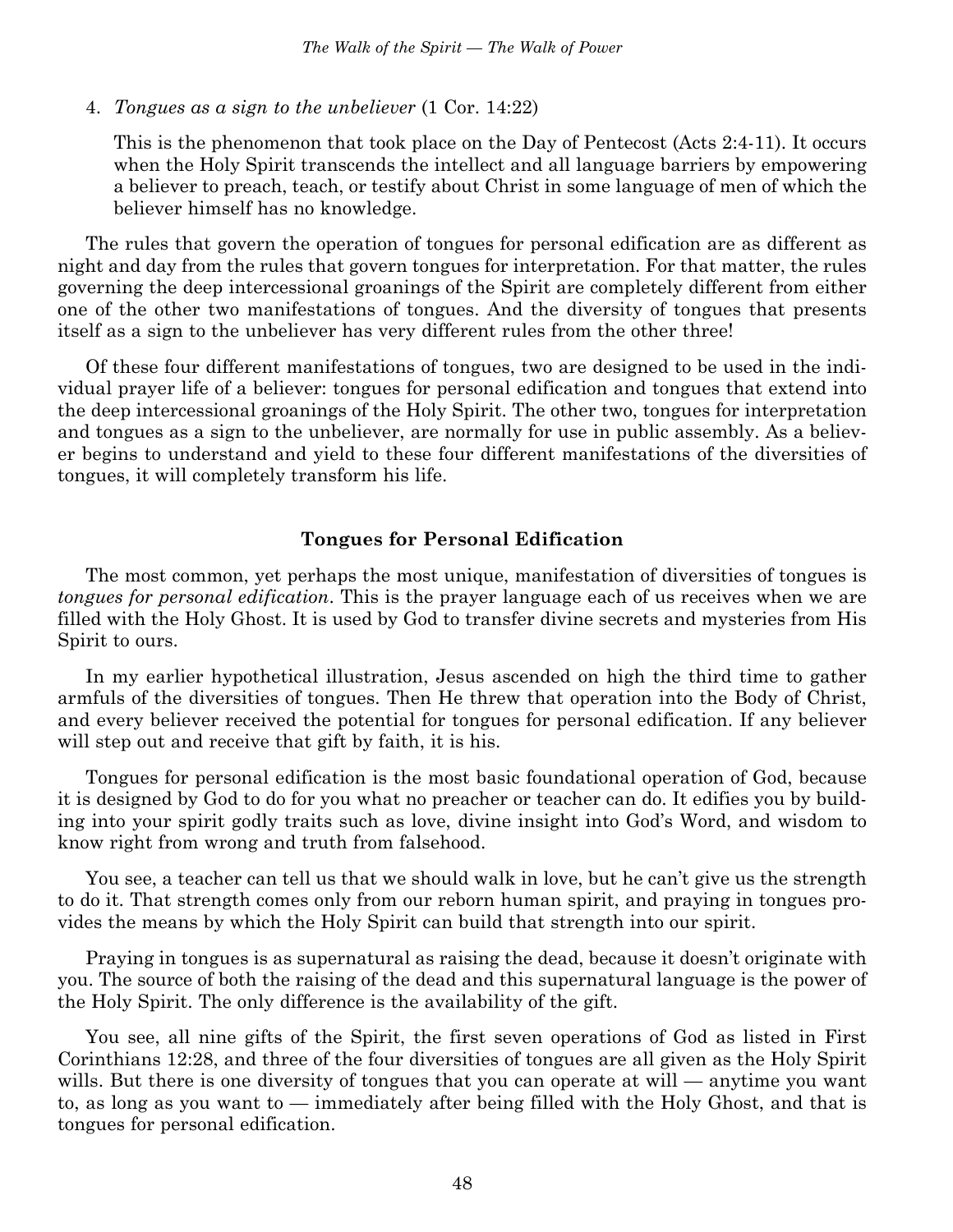I wish I could operate in the mighty working of miracles or the discerning of spirits anytime I wanted to. But I cannot, because all the gifts of the Spirit flow through me severally as He wills for the edification of other people.

But there's one simple gift that flows to me to build me up and edify me. God has done with this simple gift what He has done with no other, because He has made me the steward of my own edification.

It is a remarkable truth that we have been given stewardship of the operation of this simple gift called tongues. Now with our own free will, we determine how much or how little we want to be edified by allowing the Holy Spirit to pray through us.

Anytime we want to pray in tongues, all we have to do is reach out momentarily with our faith. The Holy Spirit will immediately respond and begin to create that supernatural language down on the inside of our spirit. And He will continue to do so hour after hour, as long as we want to stay in the prayer closet. We could pray for twelve hours, and it would do nothing but permanently benefit us in our climb toward becoming qualified for God's call on our lives.

You see, contrary to what some people say, praying in tongues does not make us strange. Any kind of prayer within the guidelines of Scripture can do nothing but exalt the Word of God within us. Remember, the Spirit and the Word are one (1 John 5:7).

Praying in the Spirit never takes away from the Word. Instead, it builds up our spirit by giving us greater understanding of the revelation knowledge already contained within the Word. Why? Because as the Holy Spirit prays through us, He is always in total agreement with the Word.

Therefore, it is absolutely impossible to pray too much in the Holy Ghost. Tongues for personal edification does nothing but enhance the working of the Word on the inside of us, causing us to receive and walk in more of God's power as we become more yielded to Him.

So after receiving this first diversity through the baptism of the Holy Spirit, we begin our climb into the spiritual qualifications for any or all of the other seven operations of God. As we pray in tongues for our own personal edification, the Holy Spirit releases the Father's perfect plan for us. The Spirit of God is certainly the One most able to qualify us for that plan.

As we pray in tongues, the Holy Spirit prays through our spirit for needs in our lives that we aren't even aware of. You see, God knows what lies in the deepest recesses of our being, and He through the Holy Spirit prays for us.

In this edification process, spiritual authority grows and our faith is built up. We can reach the place where so much authority is released as we line up against the devil and bind him in Jesus' Name that our commands of faith literally shake the enemy's kingdom.

But we aren't going to cause the devil's kingdom to crumble and fall when our faith is still shaken over a credit card balance that we can't pay! That's a lesson that even the prophet Elijah had to learn. After defeating the prophets of Baal on Mount Carmel, he sat and whined under the juniper tree that the evil Queen Jezebel was going to take his life until God dealt with him and got him back into faith (1 Kings 18 and 19).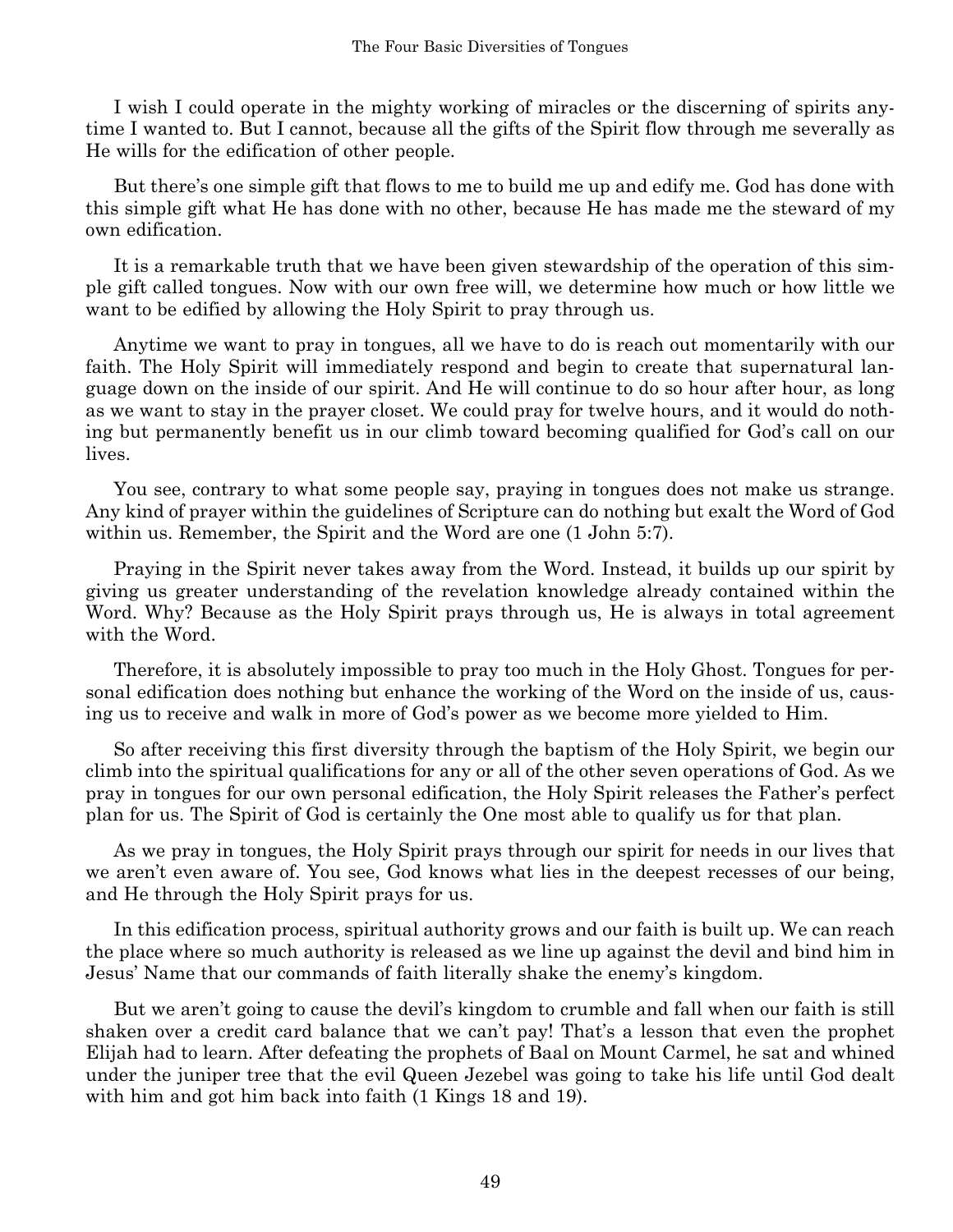God has created a place of peace that we can enter into in prayer. This is the place where we can "count it all joy" when we fall into different temptations, tests, and trials (James 1:2). Why can we do that? Because we have grown in our spiritual authority, building up ourselves on our most holy faith by praying in the Holy Ghost (Jude 20). We have begun to learn how to change circumstances arrayed against us rather than to have circumstances rule over us.

Tongues for personal edification also develops our character, which is of utmost importance. God requires holiness, because His power operating through unholy character will eventually destroy the vessel through which the power flows.

I once prayed for a little girl in a service who greatly needed a creative miracle but didn't instantly receive one. I was bitterly disappointed, knowing that God wanted to see that little girl whole. After the service, I went to my hotel room perplexed and sad, asking God why no miracle had occurred.

The Lord told me that He cared for both the little girl and for me. He said that until my character was further developed in Him, He had to withhold the kind of power necessary to cause that kind of creative miracle. If I had received that level of His power at my level of spiritual maturity, it would have destroyed me.

Until there is nothing more important to us than seeking first God's Kingdom and His righteousness, His power will do us little good. As we mature in Him, we will become more and more of an asset to Him. Tongues for personal edification is the only diversity of tongues that we can operate "on purpose," just because we want to, in order to arrive at that mature state.

#### **Tongues for Interpretation**

Tongues for interpretation occurs when a message is given in an unknown tongue and then interpreted in our native language as a divine message to the church body. We cannot operate in tongues for interpretation anytime we choose. Some people claim to be able to do that, but I know from experience that I cannot. I know when that particular gift of the Spirit comes upon me. It is different than when I pray in tongues for edification.

Many times I have desired to operate in this diversity of tongues at will, but that doesn't mean I can make it happen. I can pray or ask God that I might interpret, but that doesn't mean I will always be able to do it.

There will be times when God slides us into interpretation when we are praying in the Spirit. However, we cannot operate in interpretation just because we want to.

#### **Tongues Of Deep Intercessional Groanings**

Tongues of deep intercessional groanings is another diversity that God moves us into as we allow Him to transform us into the image of His Son. It is the third main diversity of tongues. Again, it cannot be generated by our own will.

We can pray in our understanding and intercede for those we know. For example, if I know that one of my sons is going to a job interview, I can pray in my understanding for favor and wisdom as he meets his prospective employer and answers his questions.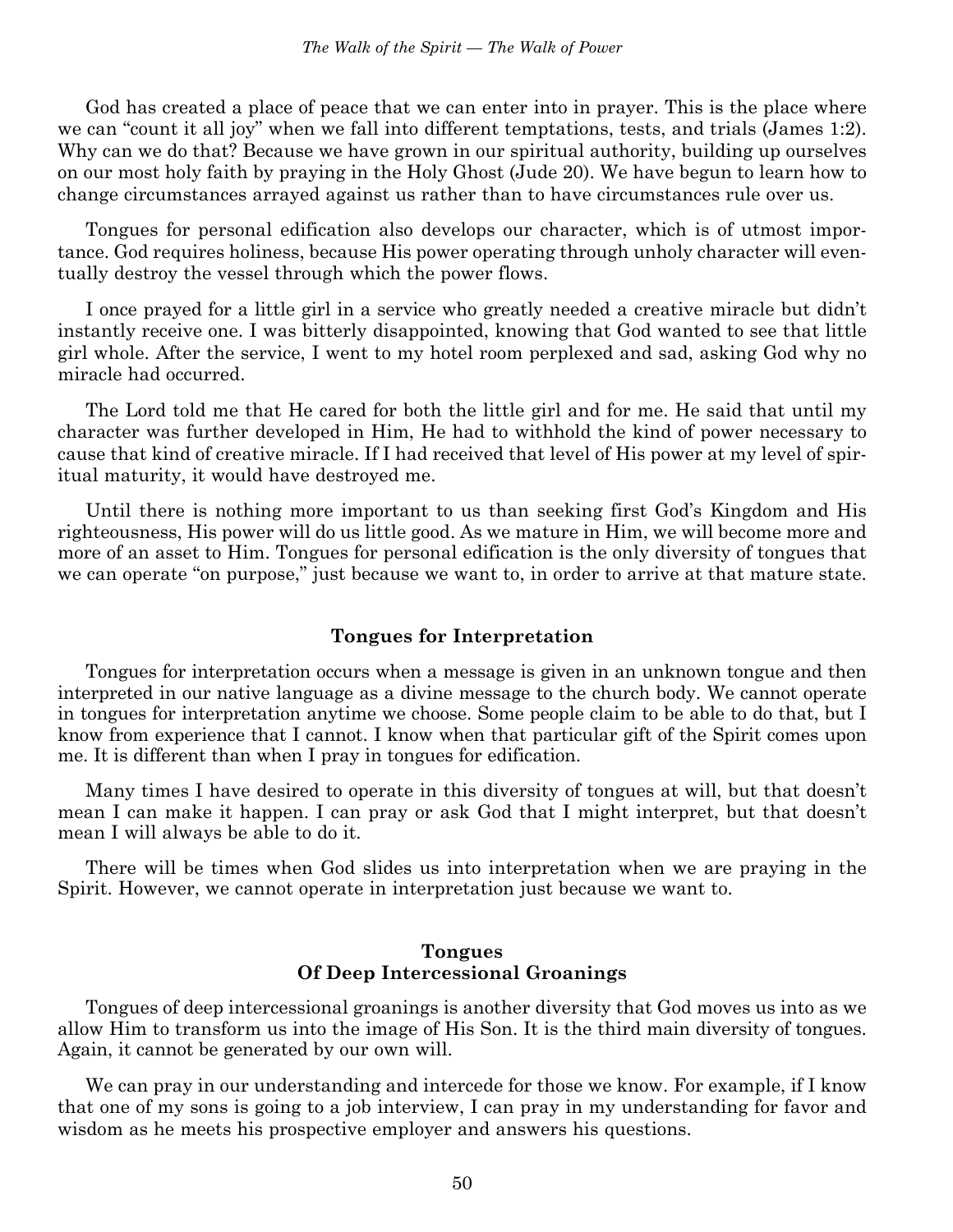However, if the devil has laid plans to take his life by having a semi-truck flatten his small car on the way to the interview, I have no foreknowledge of that. It is during a time like this that the Holy Spirit will draw me into intercession with deep groanings. I don't know how to pray, but He does.

If we are yielded to God, the Holy Spirit will lead us into intercession for those in our family, in our circle of friends, and even for those we may have never met.

God has called us to be people who will ask for bread on behalf of another. In Luke 11:5-8, Jesus has just finished teaching His disciples the Lord's Prayer. In this passage of Scripture, He continues to teach without changing the subject of prayer.

## **And he said unto them, Which of you shall have a friend, and shall go unto him at midnight, and say unto him, Friend, lend me three loaves;**

**For a friend of mine in his journey is come to me, and I have nothing to set before him?** 

**And he from within shall answer and say, Trouble me not: the door is now shut, and my children are with me in bed; I cannot rise and give thee.**

#### **I say unto you, Though he will not rise and give him, because he is his friend, yet because of his importunity he will rise and give him as many as he needeth.**

In intercession, we become the man in the middle, asking bread for a friend. We are the one who stands in the gap. We aren't asking for ourselves. If the friend hadn't come to our home, we would be asleep because we had no needs. We are a go-between for the needs of our friend. This by definition is an intercessor.

Many pastors and teachers who have realized that this passage of Scripture teaches something about intercession often label the man behind the door as a type of God. However, this isn't so. The man behind the door is a picture of you and me in our fleshly nature. It is a man with wrong attitudes that Jesus could then directly contrast with what God is really like.

The man behind the door isn't like God, because he doesn't want to give the bread to his friend. But we know from Luke 11:13 that God is more than willing to give us anything we ask for:

# **If ye then, being evil, know how to give good gifts unto your children: how much more shall your heavenly Father give the Holy Spirit to them that ask him?**

So as we yield ourselves to the Holy Spirit, allowing Him to use us in deep intercession for our unsaved loved ones, friends, and fellow Christians, God will answer our prayers.

We have to realize that although our mind may not understand, we are producing results as we intercede. Our Heavenly Father is more willing to flow through our intercessory prayer than we are willing to receive that particular manifestation of tongues. He is willing to give us bread on behalf of others.

First John 5:16 says that if we see a brother sin a sin that is not unto death, we can ask God to give us life for him:

**If any man see his brother sin a sin which is not unto death, he** [the man who saw his brother] **shall ask, and he** [God] **shall give him life for them that sin not unto death. There is a sin unto death: I do not say that he shall pray for it.**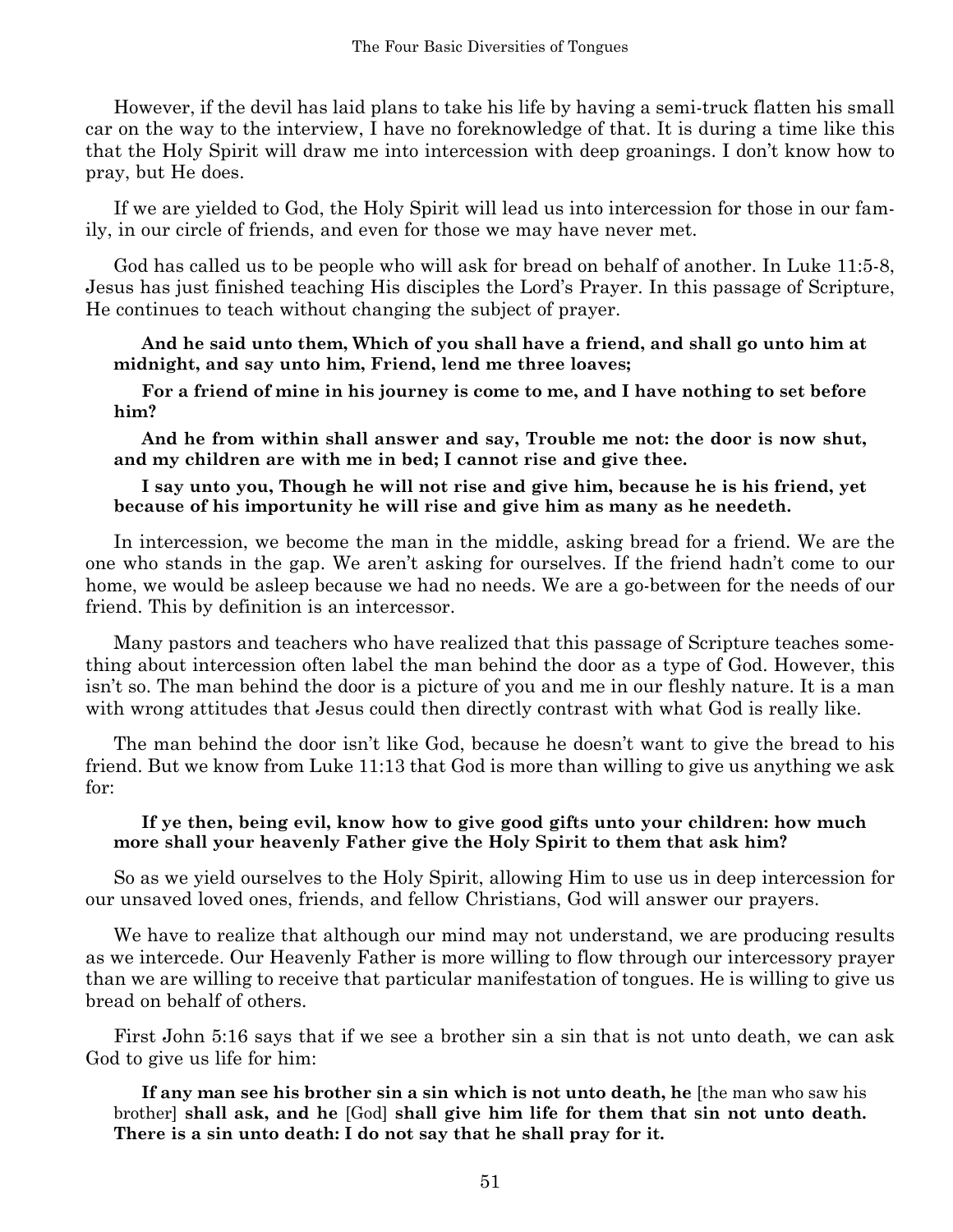That scripture really didn't make a lot of sense to me for a long time. I thought I understood that the only way to receive God's forgiveness is to confess our sin and repent. When we say, "God forgive me," He does forgive.

It seemed strange to me that someone else could sin, and I could ask for his forgiveness. I came to understand that if a person does me wrong and I ask God to forgive him, God will forgive him for his offense against me. However, if the person harbors other sin in his life, he will still have to go to God himself.

For example, if you are walking in unforgiveness, you will have to deal with God yourself. However, I can make intercession for you until the devil's hold is broken and you make the necessary decision to come to God and take care of the problem.

Thank God that He will use us to intercede for those who sin a sin that isn't unto death. He will cause us to stand in the gap, taking authority against the works of darkness in our brother's life.

Jesus Himself said, **Greater love hath no man than this, that a man lay down his life for his friends** (John 15:13). If you are willing to be used not only to stand in the gap, but to stand against what the enemy will try to throw at you, God will use you.

For example, my associate in the ministry once became deathly ill. I was on vacation at the time and was unaware of his life-and-death struggle. Yet although I didn't know about the situation, the Holy Spirit prayed through me for a full day in heavy intercessional groanings.

I was experienced enough to know that I was in a crucial battle in the spiritual realm. But I had no idea that the crisis was so close to home. I found out later that the hour I began to sense a release and a lifting of the burden, his fever lifted and the horrible pain began to subside.

The Holy Spirit is faithful, and He knows what to pray for even when we don't! What a priceless gift from the Father!

However, it is important to understand that a person cannot slip into the deep groanings of intercession anytime he wants to. Some people think they can, so they try to groan out of emotions. But there is a difference between that kind of fleshly manipulation and an honest heart saying, "God, I just want to stand in the gap for this situation."

In the latter case, God will often slip that intercessor between hell and the people who are trying to get there or between Satan and the people the enemy is trying to steal from and destroy.

When God puts you in that place of intercession, your heart cries out, "If you are going to hell, you'll have to go around me to get there!" And many times, those you're praying for would have reached that destination, except that you were in the way and they couldn't get past you!

Another fact we must realize is that God loves you just as much as the people for whom He wants you to intercede. And He knows that when He slips you into true intercession to stand in the gap, you are going to attract the power of hell. The devil will come against you because you are blocking his plans for those people's destruction.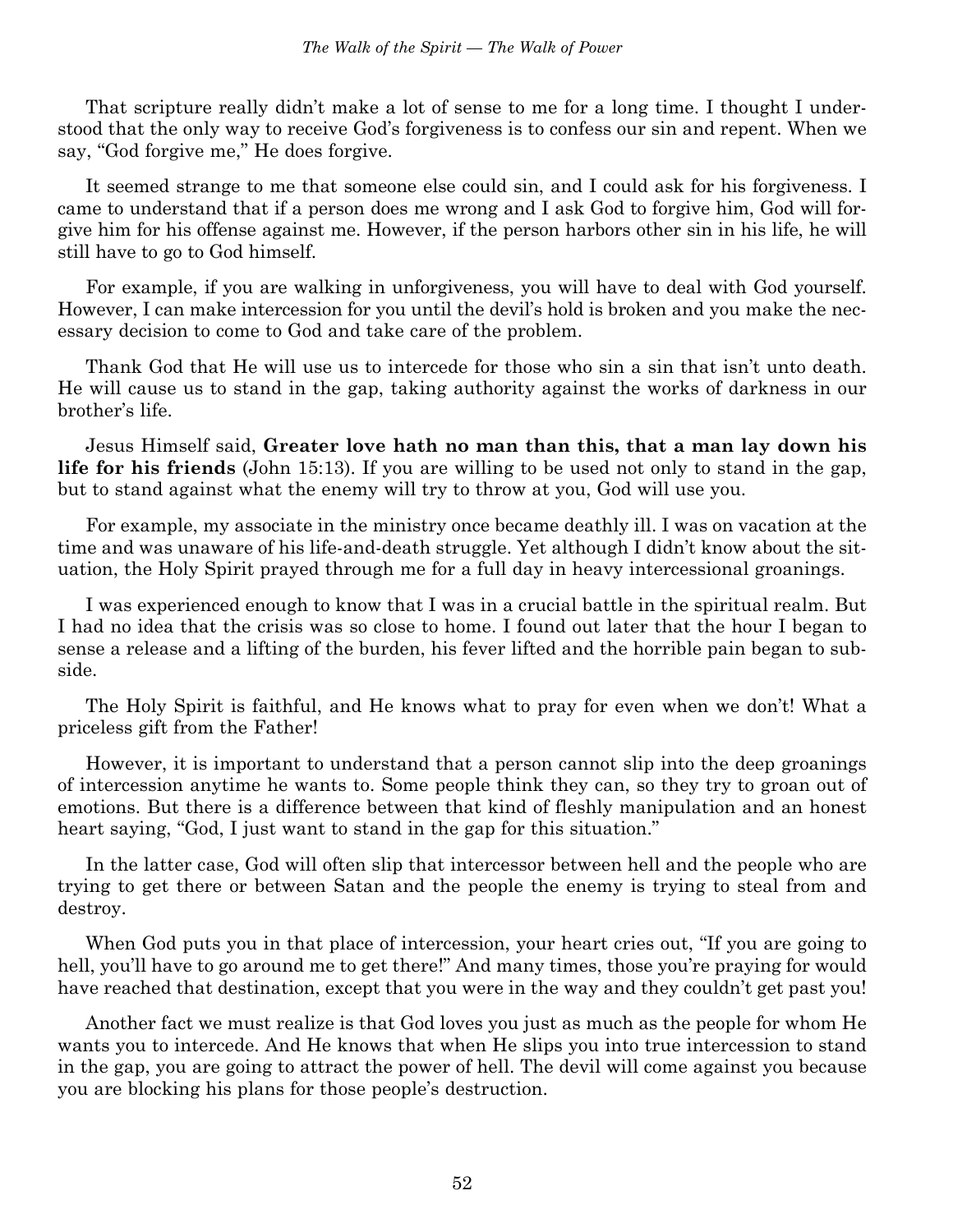You must be in a place of strength so you can stand up to the devil's onslaught. Jesus said that the man who digs deeply into the Word of God is like a man who dug deeply until he found rock and then built his house upon that rock. When the rains came and the floods washed around the house, the house wouldn't fall because it stood on the rock (Matt. 7:24-27).

We won't fall if we are established on the rock of doing God's Word. The storms will come, and the enemy will attack those who are standing in the gap. But Jesus said that the devil isn't powerful enough to cause the fall of one whose house is built on the rock of doing God's Word.

# **Tongues as a Sign to the Unbeliever**

When I was young in the Lord, I thought "tongues as a sign to the unbeliever" occurred during those wild Pentecostal services my church sometimes had in my ultra-Holiness days.

But I reconsidered my conclusion after witnessing many variations of this scenario: Someone brings a visitor to church. The visitor is just sitting there, taking in the service. Suddenly, Sister Chicken Walker jumps up and starts screaming in tongues while jerking her head like a hen looking for kernels of corn on the ground!

"What's wrong with that woman?" the visitor asks.

"Oh, the Holy Ghost came on her; she's just being blessed."

Later on in the service, someone asks the visitor, "Would you like to be filled with the Holy Ghost?"

"Oh, no," he says. "I have neck trouble. I don't know if I could survive being blessed by the Holy Ghost!"

I finally came to realize that tongues aren't a sign to the unbeliever unto salvation in that kind of situation; they are a sign that makes unbelievers think Christians are crazy!

So I began asking God, "When *are* tongues a sign to the unbeliever?"

The Lord showed me the answer to that question as I gained some experience in the ministry. Now I can tell you exactly when tongues are a sign to the unbeliever: when the Holy Spirit transcends your intellect, empowering you to speak, preach, or teach in any language on the face of this earth of which you have no previous knowledge.

For instance, if I were preaching in an Indian village and my translator suddenly died and went home to be with Jesus, I would have a choice of believing for a major or a minor miracle. I could choose the major miracle and grab him by the shirt, jerk him upright, and say, "Nobody gets out of my service that easy! Return to life — you have a job to do!" Or I could ask the ushers to carry the interpreter out and hope that the Holy Spirit chooses to move upon me, enabling me to preach the rest of the message in the people's dialect.

The latter miracle, my friend, happens only as the Holy Spirit wills and is an example of tongues as a sign to the unbeliever. To date, this particular diversity of tongues has happened in my ministry nineteen times. For example, I've preached in an Indian dialect, in French, in Spanish, in Arabic, and in German. Each time I had no idea what I was saying.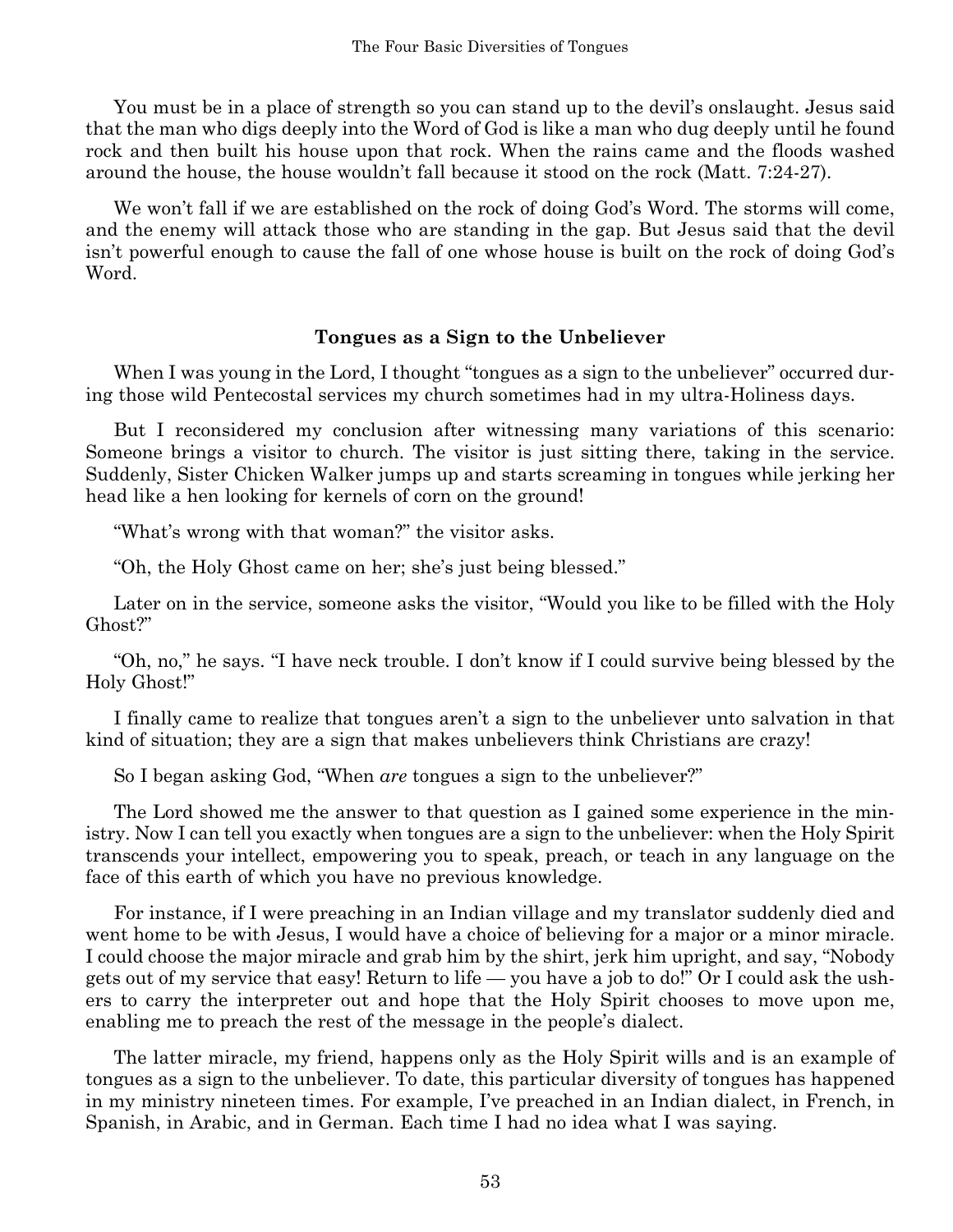The first time it occurred, I was a guest on a Christian talk show in San Jose, California. Somewhere in the midst of the interview, the host asked me, "Brother Roberson, what has most changed your life up to this time?"

Well, I had just had a profound experience in my walk with the Lord that had made the love of God very real to me. So I answered, "My friend, it's the love of God. It has so changed me..."

All of a sudden before I knew what was going on, tongues started rolling out from deep inside of me. I could have stopped them, but the unction was so strong, I sensed that I needed to let that supernatural language flow out of me.

Then I panicked, thinking, *This station is half-owned by a secular company! I don't even know if speaking in tongues on the program is legal!* 

I glanced over at my host. He didn't act as if he was going to stop me. I thought, *It's okay, because when I get through speaking with tongues, God will give me the interpretation.* But when I finished speaking, I just sat there looking at the camera. No interpretation came, and I couldn't interpret the message in tongues just because I wanted to.

I thought, *What do I do now? Lord, don't fail me now!*

We completed the program, acting as if nothing had happened. Everyone was ignoring the incident. But as I stepped off the set, a woman came running over to me. A German immigrant from the old country, she said to me with a broken German accent, "Brother Roberson, Brother Roberson! How long have you been speaking accented German from the old country?"

"Ma'am, excuse me," I replied, "but I barely speak English from the new country!"

"Then you know not what has happened," she said.

"What has happened?" I asked.

The woman explained, "Suddenly you stopped speaking in English, and you began to address the German community in perfect accented German from the old country!"

Dumbfounded, I said, "I didn't know that's what I was doing!"

She continued, "A German woman who lives in Sacramento just called our hot line, and since I'm the only German telephone counselor, I talked to her.

"This woman was dying of a terminal disease, and you told her what to do in German. She obeyed your instructions and then fell under God's power in her living room. When she got up, she was absolutely healed! She called us to testify of the miracle that had taken place. You know not what has happened, Brother Roberson!"

I replied, "No, but if I'm the last one to find out about this one more time, I'm going to ask God for a raise!"

The next time this phenomenon of tongues as a sign to the unbeliever occurred in my ministry was in Anaheim, California. While ministering in a service, I called out a little Catholic Spanish woman sitting on the edge of the aisle. I began telling her by revelation what was wrong with her body.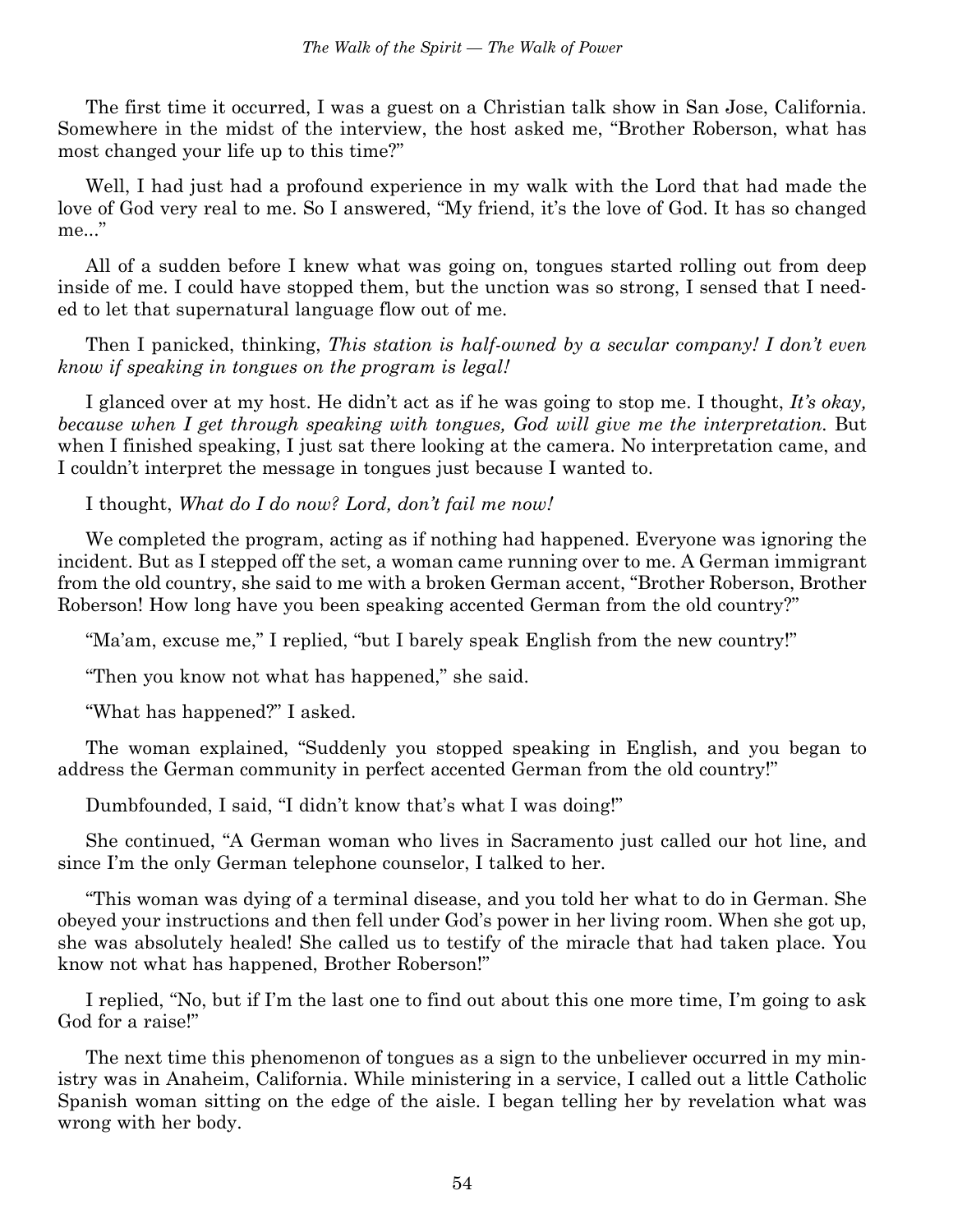This woman was a very reverent Catholic who spoke almost no English. To her, I was a man of the cloth, a man of God. So although she didn't understand what I was saying as I told her what was wrong with her body, she would respond to everything I said, "Sì, man of God. Sì, man of God."

Then suddenly tongues burst out from my spirit. I wasn't surprised, because tongues for interpretation often manifests when I am ministering to someone. Then the interpretation comes immediately afterward to help me know how to minister accurately to the individual.

But this time before I could even listen for an interpretation, this little bitty Spanish woman said something back to me in another language! When she finished speaking, tongues rolled up out of my spirit again. Then the Spanish woman said, "Ahhh!" and fell down on the floor under the power of God.

I thought, *Hmmmm, I guess she's healed!*

Later that night, I was eating at a Chinese restaurant when one of my staff members caught up with me. "You know that Spanish woman who got healed at tonight's meeting?" he asked.

"Yes," I said.

"Well, I talked to some of the church members, and they said you don't realize what happened. She doesn't speak English."

"Yes, I know that," I replied.

"But did you know that you suddenly began to tell her everything that was wrong with her in Spanish? And when you paused for a moment, she asked you a question in Spanish — which you then answered in Spanish!"

"I did?" I asked, amazed.

"That's what they told me," the staff member said.

"That's it," I said. "If I'm the last one to find out about this one more time, I am *really* going to ask God for a raise!"

I'll tell you one more example of this diversity of tongues from my own experience. This time the manifestation came in a different way.

I was holding a meeting in Florida, preaching up a storm. But I noticed that every time I made a statement of revelation knowledge, a man about three rows from the front would bend over and whisper to the man next to him. My righteous indignation began to get stirred up; I was getting irritated!

I thought, *If they're going to interrupt the service, the least they could do is sit in back!*

Somewhere in the middle of my message, the two men stopped whispering to each other, which helped me concentrate. God performed all kinds of miracles that night. After the service, I was in the back room recovering when the pastor came in to talk to me.

She said, "Did you notice those two men who were whispering to each other during the service?"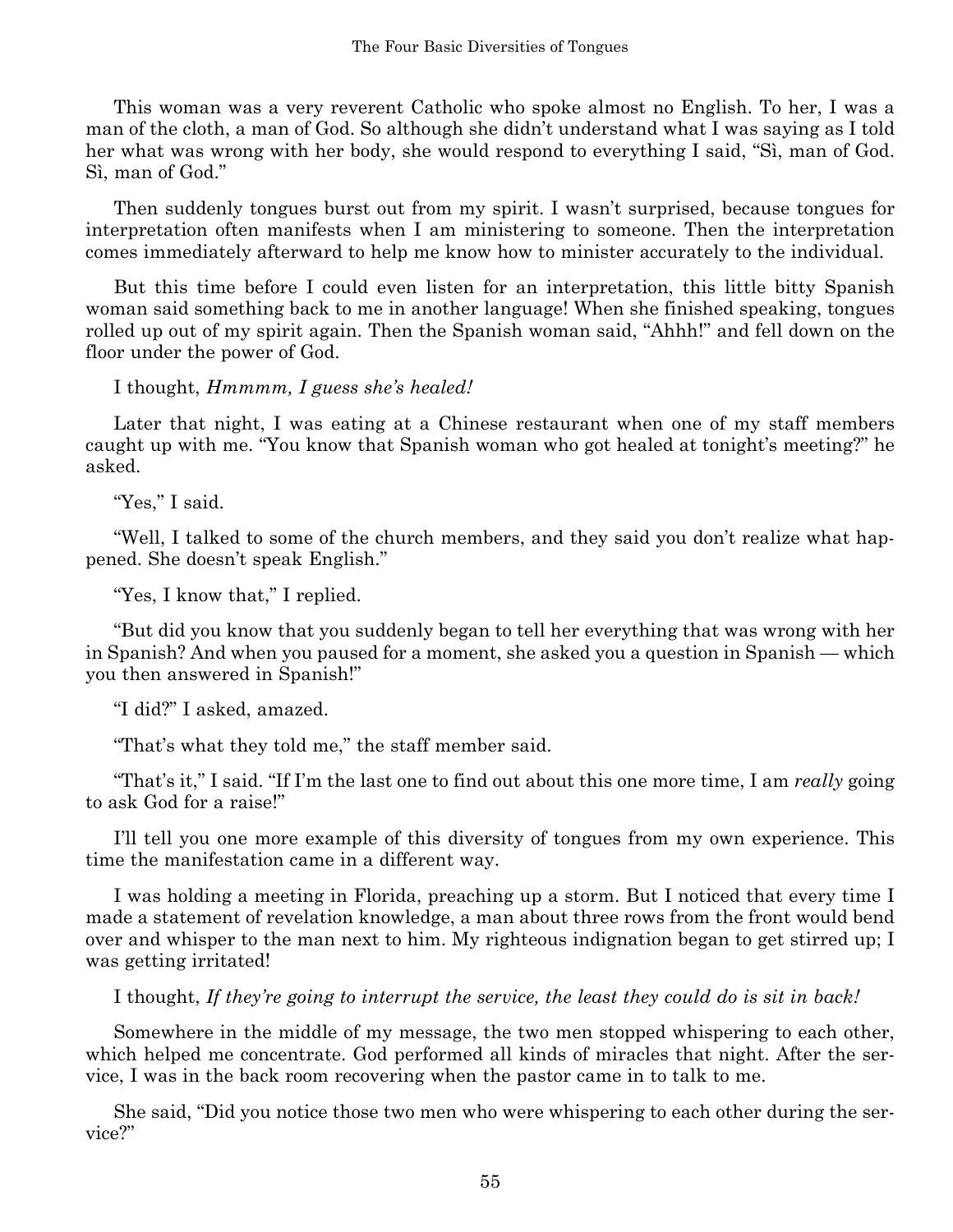"Yes," I replied. "They talked about a third of the way through the message and then stopped."

"Well, one of them only speaks French. He brought his own translator so he could enjoy the service."

I thought, *Uh, oh.* But just as I started to feel badly for my irritation with the two men, the pastor interrupted my thoughts.

"This Frenchman said that one third of the way through the service, you stopped preaching in English and started to preach in French."

"But I didn't preach in French!" I protested.

"Well, he says you did."

"Okay," I said. "Have someone ask the Frenchman who can't speak English what I preached in French."

Someone talked to the man and found out I had preached the exact same message in French that I had preached in English!

Now, it's one thing for the Holy Ghost to move through you and inspire you to preach what He wants you to preach. But it's another thing for the Holy Spirit to take the message you received by revelation and translate it for you into French. That means your revelation is right on! (And the message I was preaching that night is the same one I am discussing in this chapter!)

Now, I wish I could move in the deep intercessional groanings of the Spirit or tongues for interpretation anytime I want to. But I cannot, for these diversities of tongues manifest severally as the Holy Spirit wills. I wish that I could operate in tongues as a sign to the unbeliever anytime I decided to, but I cannot. It manifests only as He wills and moves upon me. There is only one diversity of tongues that I can operate at my own will, and that is tongues for personal edification.

#### **Do All Speak With Tongues?**

Now that you understand the four basic diversities of tongues, you can better understand what Paul was talking about in First Corinthians 12:29 and 30 when he asks several questions. He starts out by asking, **Are all apostles? are all prophets? are all teachers? are all workers of miracles?** (v.29). The correct answer to all these questions is, "Of course not."

Who are these "workers of miracles" that Paul is talking about? They are those who operate in the working of miracles, one of the gifts of the Spirit that qualifies the fivefold offices.

No, not everyone is called to have that gift of the Spirit operating in their lives to the extent that it qualifies them for the fivefold ministry. But everyone in the Body of Christ *is* called to fulfill the commission of the believer found in Mark 16:16-18: to speak with new tongues, lay hands on the sick and see them recover, and cast out devils. And at times, as the Spirit wills, that does include the working of miracles!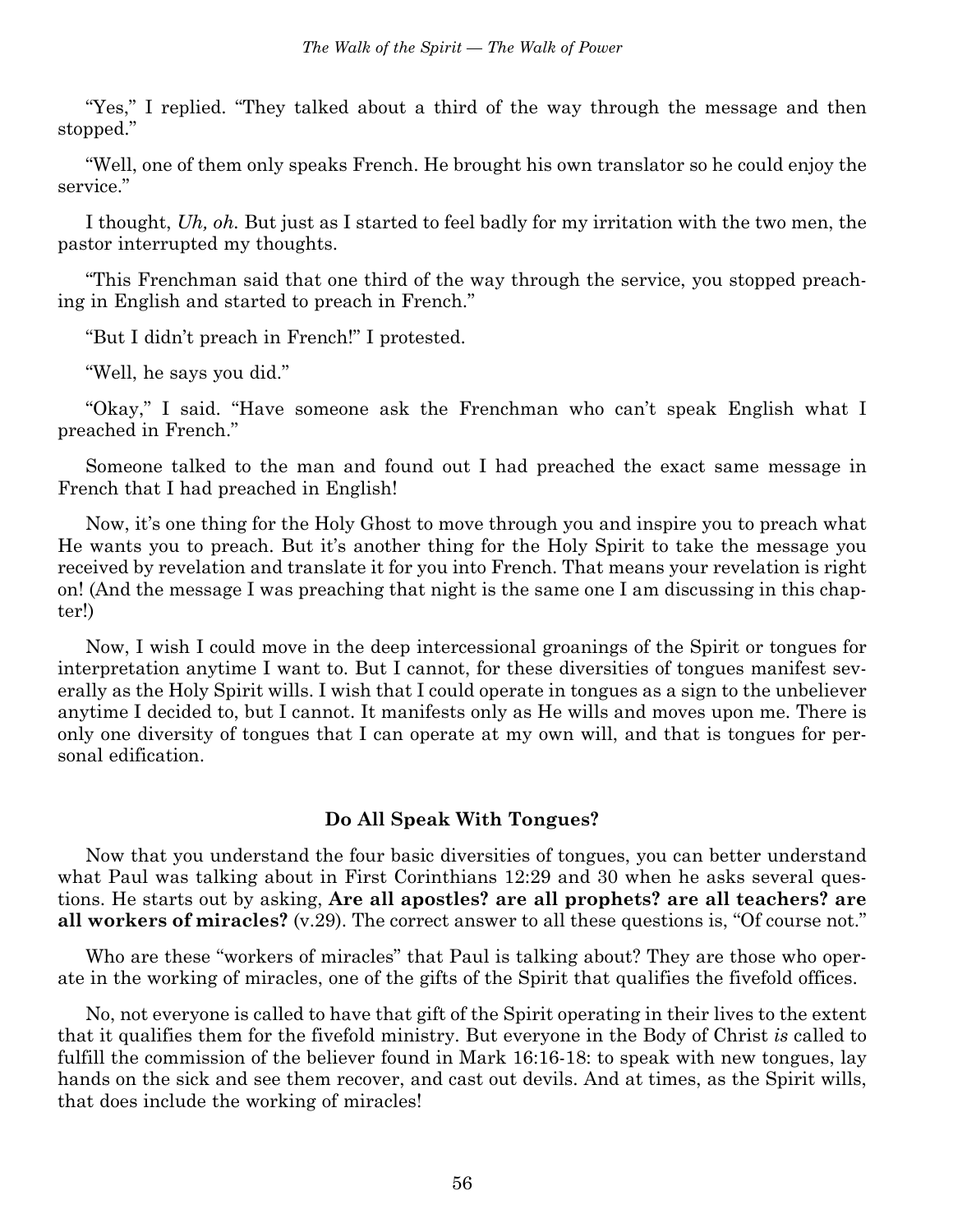Some examples of fivefold ministers who have been qualified by the Spirit in the working of miracles include William Branham, George Jeffreys, Maria Woodworth-Etter, and Kathryn Kuhlman. Each of these ministers of the Gospel stood in an office ordained of God that was empowered by a certain blend of the nine gifts of the Spirit.

So when Paul asks, "Are all workers of miracles?" the answer is no. Then in verse 30, he goes on to ask, **Have all the gifts of healing?** [No, of course not.] **do all speak with tongues? do all interpret?** 

At one time I wished Paul had left out the question about tongues. In fact, a lot of people who don't believe in speaking in tongues in this day and age use this verse as an argument for their case.

The last time I encountered someone who did that was at a wedding. Without meaning to, I locked horns with a fiery grandma. She was a dyed-in-the-wool Baptist lady who got right up in my face and asked, "What faith are you?" She was concerned because I was the minister marrying her grandson to his bride.

I asked the grandma if she had ever heard of Kenneth Hagin, Fred Price, or Kenneth Copeland. She hadn't heard of any of them. So I asked her if she knew of the Assemblies of God. She said, "Oh, yes, the Charismatic people. You're one of those. Well, you have your place."

I asked, "What do you mean, Ma'am?"

She explained what she had learned through her church background. She had been taught that according to First Corinthians 12:28 and 29, God placed some in the Body as apostles, prophets, and teachers, but that not all are called to each office.

Then she got to First Corinthians 12:30: **Have all the gifts of healing? do all speak with tongues? do all interpret?** I asked her, "Well, do all speak with tongues?"

She answered, "No, it's listed right here with all the other offices. Everyone isn't supposed to speak with tongues." It was her understanding that we are all called to our special unique place in the part of the Body in which we feel comfortable.

I said, "No, Ma'am, we are called to the same Body. It is men who have brought divisions."

"Well, then," she replied, "why does it say, 'Do all speak with tongues?' Paul wouldn't have asked that question if we were all supposed to speak with tongues!"

I must admit I had no answer for that little grandma at the time. And as I said, I thought it would have been better if Paul had left that question out of the verse. But he didn't, so eventually I had to deal with it.

I finally noticed the next question Paul asks in verse 30: "Do all interpret?" and realized that Paul was talking about *the second diversity of tongues, tongues for interpretation*. He was *not* referring to the gift of tongues for our own personal edification.

So Paul is asking, "Do all operate in tongues and interpretation in a public assembly?" The answer is a definite no. Not everyone is called to operate in that diversity of tongues. But all *are* called by God to speak with tongues for personal edification, which is the number-one diversity of tongues.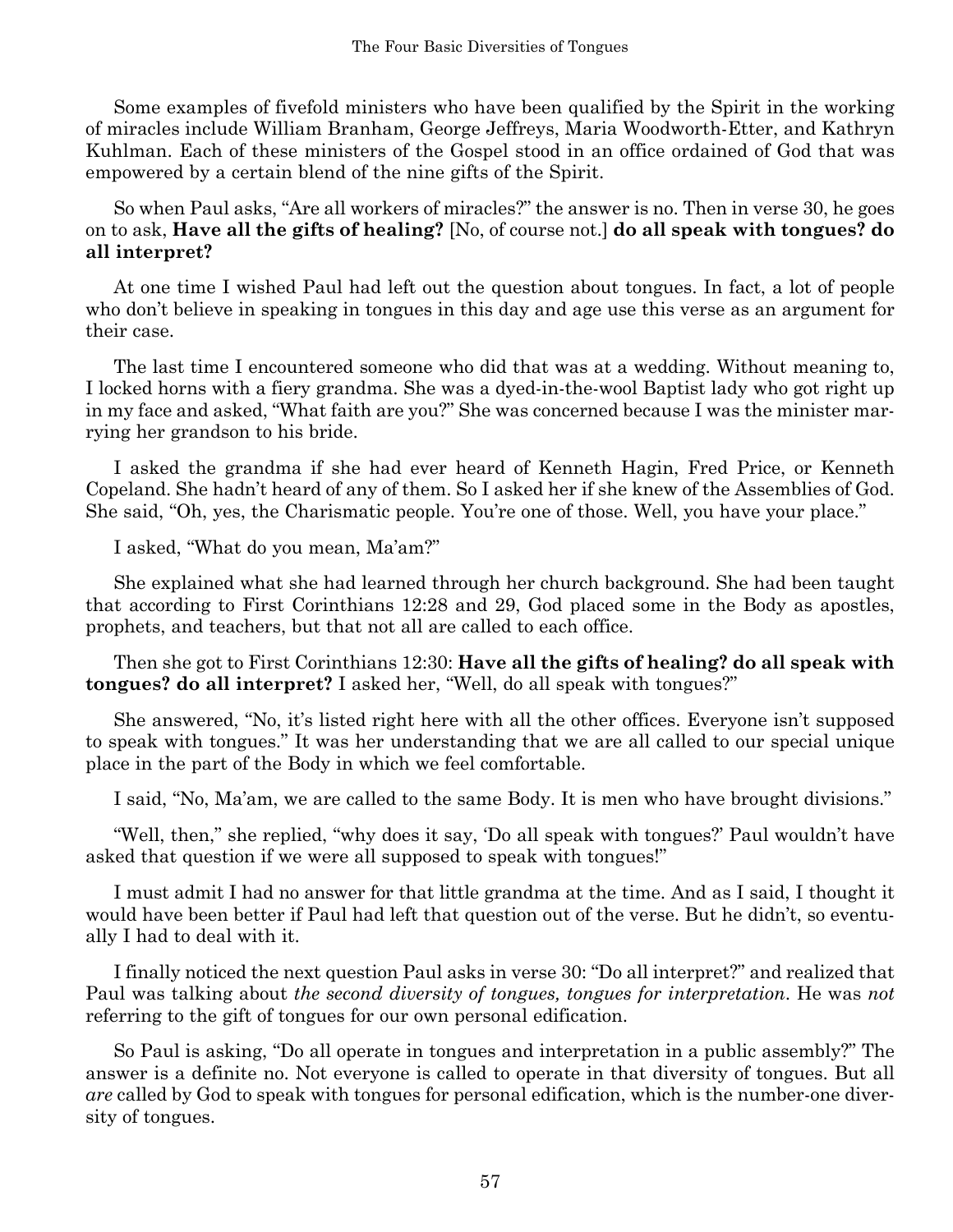

**Those who will obey Me and hear My voice are those whom I will take from glory to glory. But remember, your time is not the way I gauge time, for My time is eternal. I will wait as long as necessary, but your time is placed within the time span of men and women.**

**Sometimes there were those who spent their lives in prayer and then others harvested from their labor. But as you desire to see My glory, even in your life span I will move this way. The intensity of seeking Me is how you free Me.**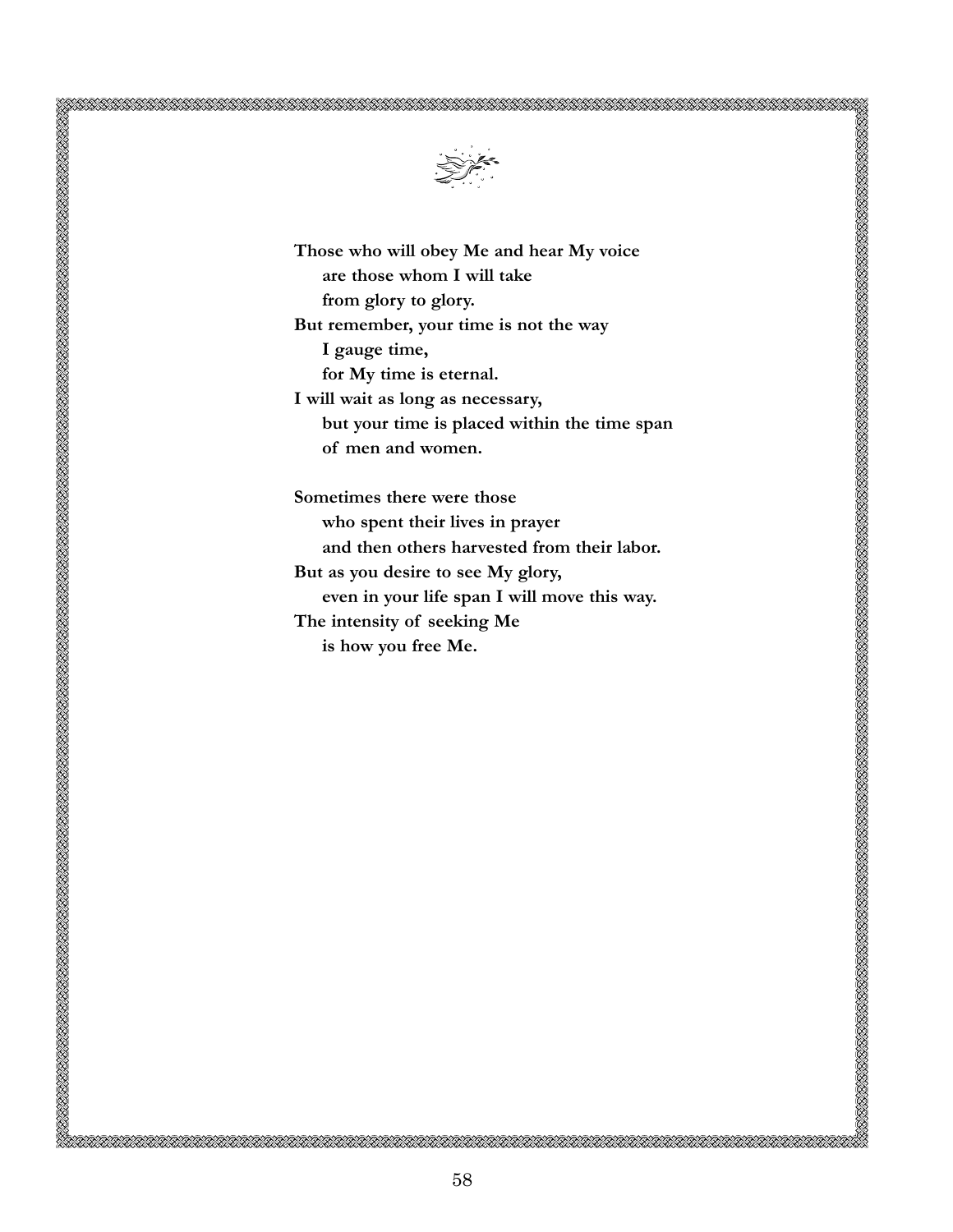# *Chapter 6*

# *Paul's Source of Revelation*

The Apostle Paul actually received from God the blueprint for the foundation of the Early Church. That includes the gifts, offices, and operations of the Spirit in First Corinthians 12 that we already discussed.

### **The Extent Of Paul's Revelation Knowledge**

As I study the Pauline epistles, I am absolutely amazed to see the extent of detail that God revealed to Paul's spirit regarding the complete foundational structure for the Church.

It becomes obvious that the revelation Paul received is every bit as powerful and detailed as what Moses received on Mount Sinai when God gave Israel the Law. The revelation given to Moses as he stood in God's Presence included not only the Ten Command-ments, but the intricacies of the Law in all of its meticulous detail and administration.

With the exception of Jesus, Paul undoubtedly received more direct revelation from God than any man since Moses. Once I realized that, I became fascinated with the search to discover Paul's source of revelation knowledge. I found the answer in the Book of First Corinthians, and now I want to show you how to tap into that same source to receive every good thing God has planned for your life.

You see, Paul didn't receive revelation knowledge just because he was an apostle. He received revelation because he decided for himself to go into God as far as he could go to receive everything God had for him. Jesus said, **For many are called, but few are chosen** (Matt. 22:14). Those who are not only called but chosen make the same decision Paul did.

# **Paul's Definition of the Carnal Christian**

The entire Book of First Corinthians was written to Christians who feed only on the milk, not on the meat, of the Word. Paul classified this kind of Christian as "carnal":

**And I, brethren, could not speak unto you as unto spiritual, but as unto carnal, even as unto babes in Christ.** 

**I have fed you with milk, and not with meat: for hitherto ye were not able to bear it, neither yet now are ye able.** 

#### **— 1 Corinthians 3:1,2**

Paul was saying to the Corinthians, "Look, there are so many things I want to tell you, but I can't. You are carnal. You are not yet able to bear the meat of the Word."

Then Paul went on to write the entire book to what he labeled as the carnal mind — a mind not yet capable of really receiving, discerning, and understanding spiritual matters.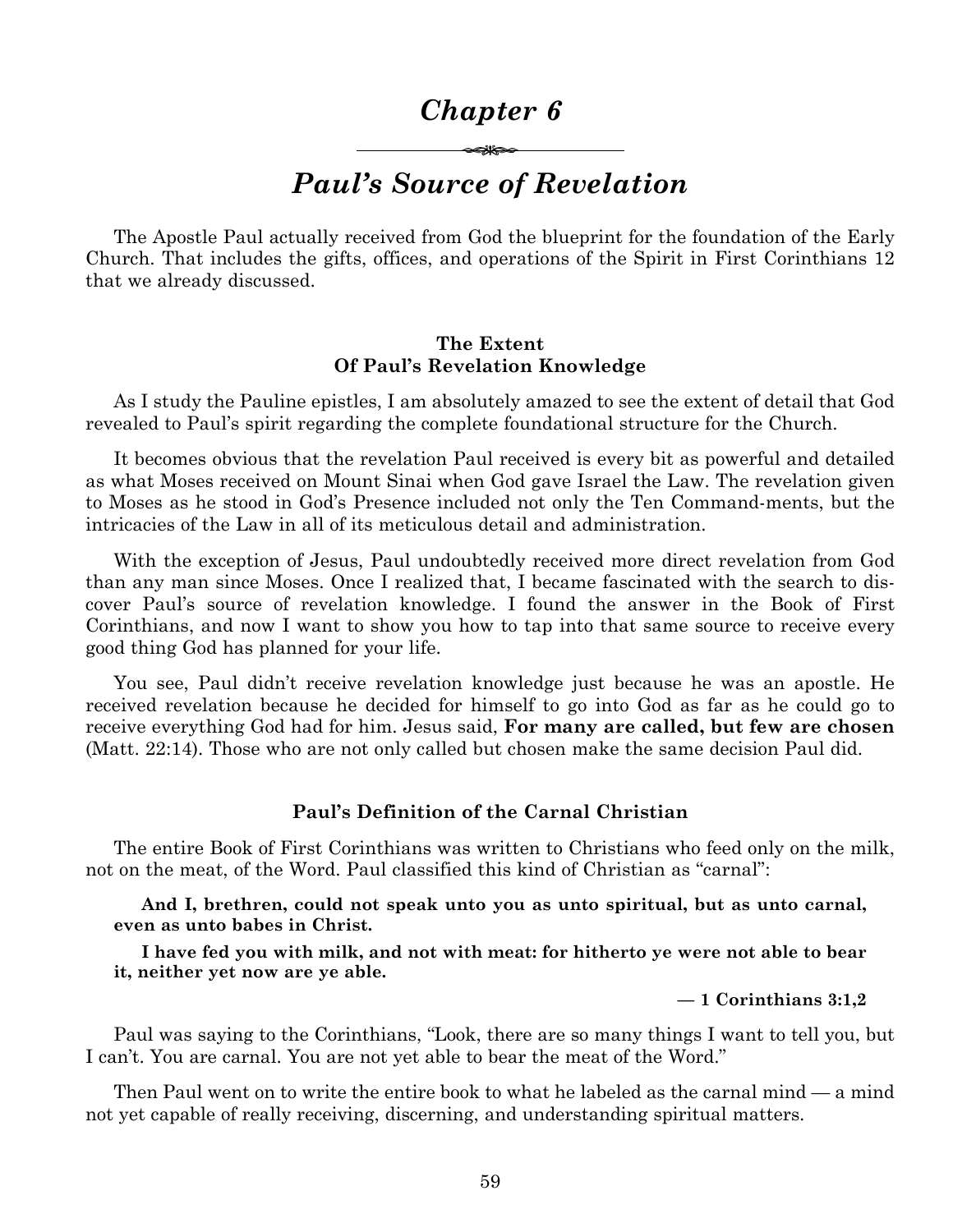(That's a little scary when you consider how few preachers in the Church actually understand, much less walk in, the "milk" of First Corinthians! No wonder the Church walks in so little of the power of God. No wonder the world looks at most believers as not having the answers it needs.)

Then in First Corinthians 3:3, Paul defined what constitutes carnality:

# **For ye are yet carnal: for whereas there is among you envying, and strife, and divisions, are ye not carnal, and walk as men?**

In other words, Paul was saying, "Do you not walk as mere natural men instead of as those who have received the power of God in a new nature?"

It doesn't take a super-spiritual Christian to understand that if envying, strife, and divisions exist among a group of people, they are walking as carnal men. Who wouldn't accuse someone who walked in envy and strife of being carnal?

God once told me, "Do not hurt people. Do not in any way destroy them — not for any reason." Interestingly, it seems irrelevant to our Heavenly Father what people do to us. He simply said, "Don't hurt *them*."

The more I attempt to know God, the more I find out that He wants His love, outlined in First Corinthians 13, to be fulfilled in me. That includes thinking no evil and having no regard to the evil done to me. I am also finding that the further I go into the realm of First Corinthians 13, the more peace, confidence, and assurance in my Father I experience.

If we are full of envy and strife, the world labels us as carnal. But if we begin to walk in the maximum degree of love and say, "I will not hurt another man," the world says we are eccentric. That's why we should only want to please Jesus. The world won't be holding our hand on the day of reckoning. We will stand alone before Jesus, accountable for our own actions.

So Paul labeled envyings and strife as carnality. I can understand that. The more kindly we treat people — the more we let God love others through us — the more real His Presence becomes to us.

But notice something else that Paul labeled as carnal in First Corinthians 3:4 and 5. He said we are carnal if we *run after men*:

# **For while one saith, I am of Paul; and another, I am of Apollos; are ye not carnal?**

#### **Who then is Paul, and who is Apollos, but ministers by whom ye believed, even as the Lord gave to every man?**

In other words, Paul is saying in verse 5: "God gave us our ministry, and because of that ministry you believed unto salvation. But He has given *every man* a ministry." Then in verse 6, Paul goes on to say, **I have planted** [you received salvation through my ministry]**, Apollos watered** [he came along to instruct you]**; but GOD GAVE THE INCREASE.**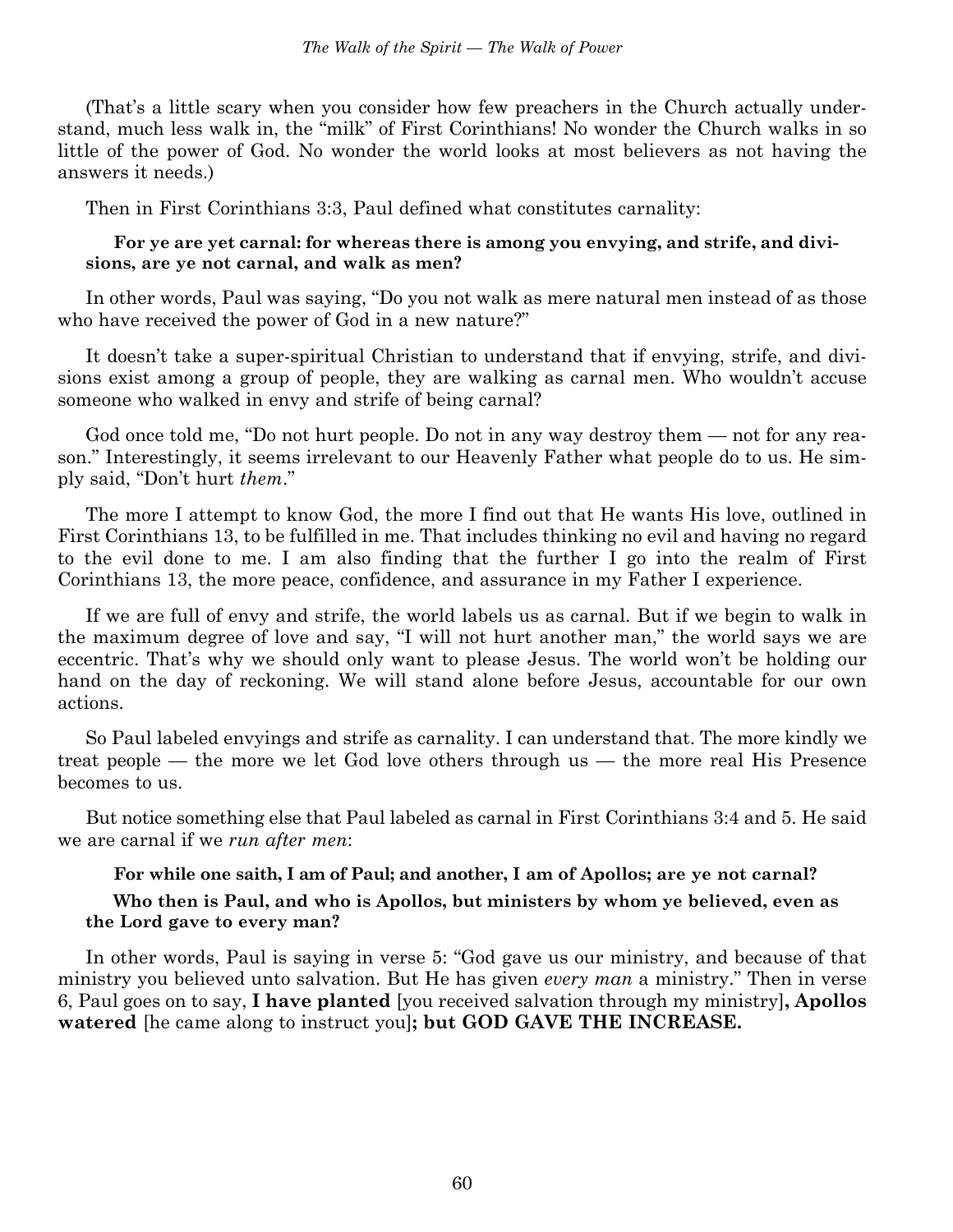# **Only God Can Give the Increase**

Paul was trying to get the Corinthian church to look past the ministry of men and to focus on the ministry of the Holy Spirit within them — the only ministry that could actually transform their lives and cause them to walk in the biblical principles that they were learning from their teachers.

Notice the terminology Paul used when he said, "I planted." He was speaking of his apostleship, his proper gift of God. He had pioneered the original ground for the Corinthians.

So Paul was saying, "I came and got you born again. I planted you into God's Kingdom. Later I sent Apollos, and he watered your life by teaching you about faith and your inheritance in God.

"But who are we but men by whom you have heard the Gospel? I can't heal you. I have only my gift from God. I can only preach salvation and healing to you, but God is the One who saves and heals you. Although I have sown and Apollos has watered, it is God who must come and work inside of you to give you the increase."

Then Paul went on through the entire Book of Corinthians to outline many spiritual principles that will take us out of carnality if we apply them to our lives. He dealt with important issues such as brothers in Christ suing one another; marriage problems; the callings, offices, and anointings of the Church; walking in the love of God; the resurrection of the dead; and questions regarding Communion. Although all these issues fall under the category of "the milk of the Word," they still have to be spiritually discerned.

In essence Paul was saying, "All we preachers can do is to lay out these basic principles that are designed to take you out of carnality. But if you won't allow the Holy Spirit's ministry in you to transform you according to the principles you are hearing, we can't do anything about it. That's where our ministry ends."

# **You Are God's Building**

Then in First Corinthians 3:7-11, Paul says this:

**So then neither is he that planteth any thing, neither he that watereth; but God that giveth the increase.**

**Now he that planteth and he that watereth are one: and every man shall receive his own reward according to his own labour.**

**For we are labourers together with God: ye are God's husbandry, YE ARE GOD'S BUILDING.**

**According to the grace of God which is given unto me, as a wise masterbuilder, I have laid the foundation, and another buildeth thereon. But let every man take heed how he buildeth thereupon.**

**For other foundation can no man lay than that is laid, which is Jesus Christ.**

What are you? You are one lively stone in a vast spiritual structure called the building of God. As a lively stone, you are called to fulfill a unique ministry as a colaborer in the Body of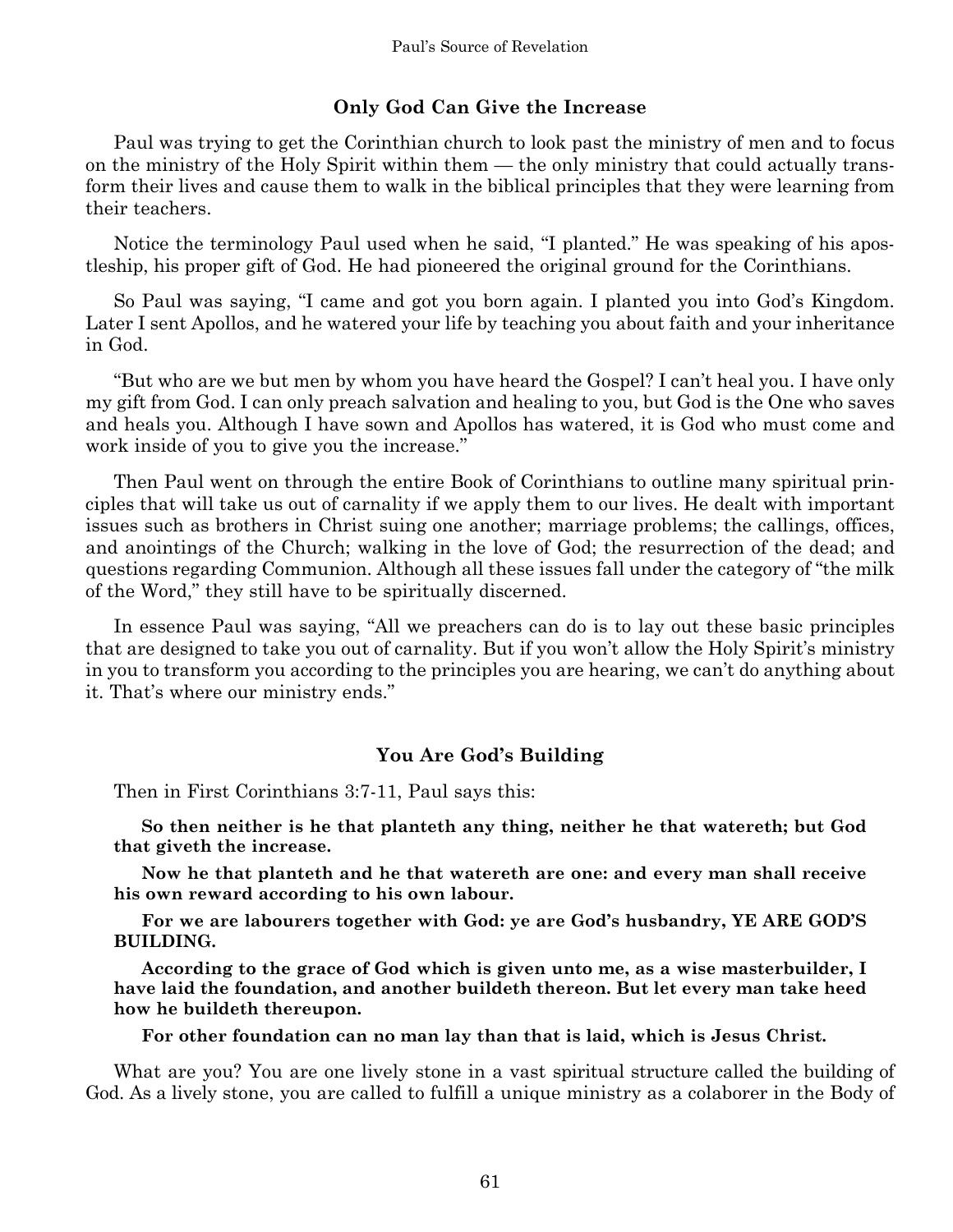Christ, always building on the foundation that Paul laid as a wise master builder — the revelation of "Jesus Christ, and Him crucified" (1 Cor. 2:2).

So where does my ministry as a minister of the Gospel end and the Holy Spirit's ministry take over? Well, I can instruct you in your inheritance in God. I can give you an occasional word of wisdom or word of knowledge as the Spirit wills. I can teach you about faith, love, and the anointings of God.

But I cannot give you the anointing and the equipping for your individual call as a lively stone in the building of God. You are going to have to go to God for what no man can give you. It is the Holy Ghost and His personal involvement on the inside of you that brings the increase.

And I'll tell you this: You cannot spend time praying in the Holy Ghost without praying the plan of God and coming forth better equipped for your contribution as a lively stone in His building.

My ministry ends with giving you knowledge. I can sow you into the Kingdom and water you with instruction, but I cannot give you the increase. Only God can give you that.

That's why Paul told the Corinthians, "I have received grace from God to be the master builder. I have received a mystery from God and have laid the foundation of Jesus Christ crucified.

"You may as well know that as you answer God's call and fulfill your ministry, there is no other foundation than the one I have laid. When your life takes shape and you make your contribution to the Body, you become an addition, another layer, to God's building. But you better take heed how you build upon the foundation that I have already preached to you. Why fulfill your ministry in a way that produces only wood, hay, and stubble [1 Cor. 3:12]? Why would you do that when you could go to the Source?"

# **Discovering Paul's Source Of Revelation Knowledge**

Paul wouldn't have called others carnal had he not been able to show them a way out of that carnal state. It wouldn't do Paul any good to reprimand believers for running after men instead of God unless he went on to show them how to personally enter into God's Presence to be transformed and to receive God's increase.

So in the second chapter of First Corinthians, Paul revealed his source of revelation knowledge and of a Christian walk of power — the way out of carnality, envy, and strife.

Remember, this book is directed to the carnal mind of the baby Christian. Paul wanted the baby Christian to learn how to tap into the same source of revelation knowledge he had found. He wanted to encourage Corinthians to take their Christianity beyond a carnal walk of the senses into a vital relationship with God.

Paul was saying, "I can reveal to you my source — where I received the understanding of these divine mysteries. If you can understand what I tell you, you don't have to remain carnal."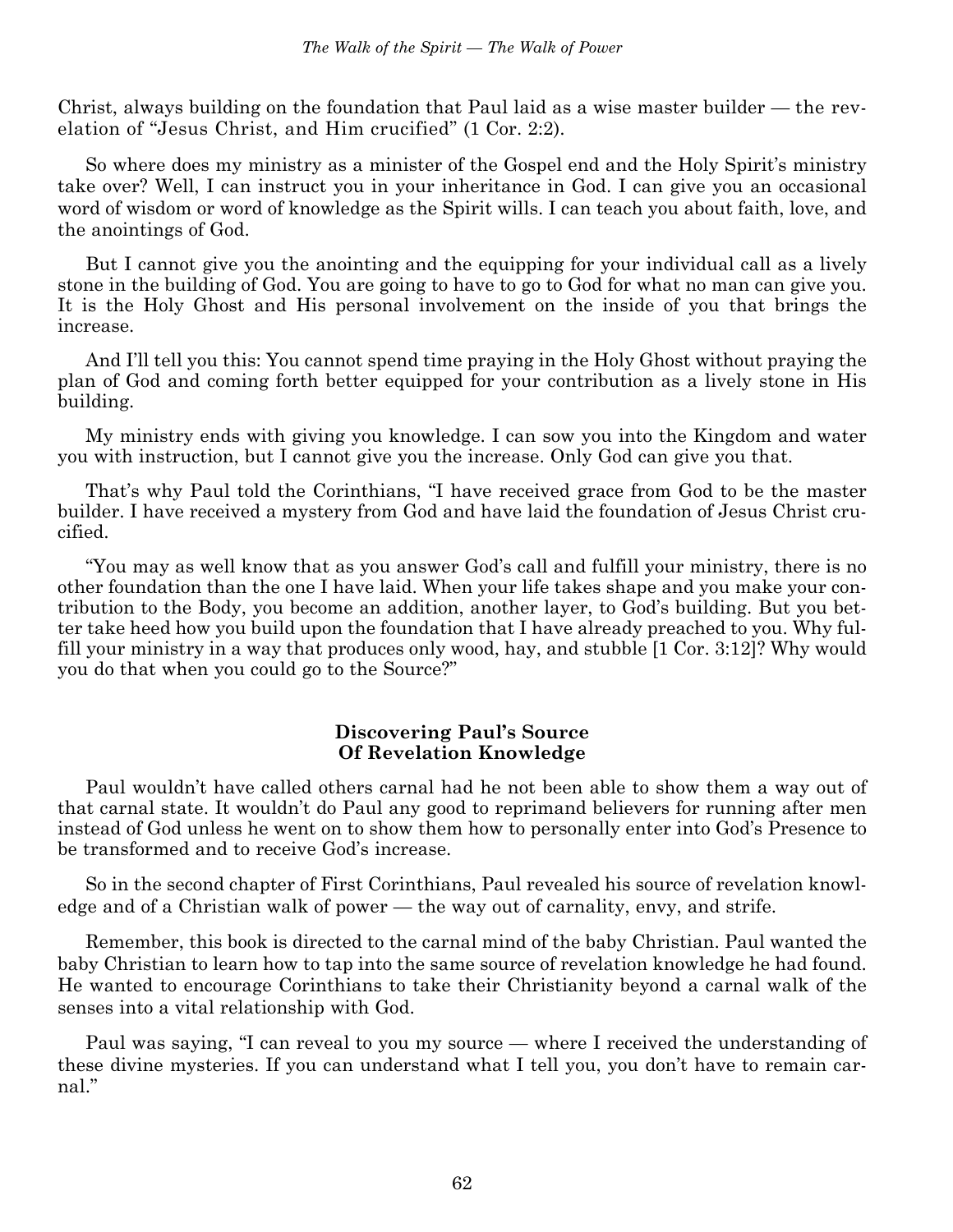Well, personally, I don't want to stay carnal. I want to keep myself in a place of humility where I am qualified to be taught by Paul.

If I can jump into the same spiritual "river" he frequented to receive revelation knowledge, I want to do it, because ministers can only give me so much. They cannot give me an anointing. They can't give me my call. They can teach me about faith and joy and peace, but they cannot give those spiritual treasures to me.

It is Jesus Christ through the power of the Holy Spirit who has given all the gifts and who is all in all. So I'm going to discover the same source Paul went to and learn how to allow God to transform me according to the Word that I've been taught. I'm going back to the second chapter of First Corinthians and jump in!

# **Paul's Source Revealed**

So let's discover Paul's source of revelation knowledge. Then we can go to God ourselves to receive from Him what no man can give us. Notice what Paul said in First Corinthians 2:7 and 8:

#### **But WE SPEAK THE WISDOM OF GOD IN A MYSTERY, even THE HIDDEN WIS-DOM, which God ordained before the world unto our glory:**

#### **Which none of the princes of this world knew: for had they known it, they would not have crucified the Lord of glory.**

When Paul talks about a mystery, he uses the term in the same sense it is used for the legendary detective, Sherlock Holmes. When Holmes solved a mystery, he did so by finding isolated clues that weren't obvious to the casual observer. Then he put them together in such a way that he came to the correct conclusion.

Well, in the case of God's plan of redemption, it was necessary for the Cross to be hidden in God as a mystery. It wasn't as though the clues didn't exist; they are scattered throughout the Old Testament. But the clues weren't obvious enough to solve the mystery of Christ crucified.

Why is that? Because if the princes of this world had known that mystery, they wouldn't have crucified the Lord of glory — and it was necessary for Jesus to die and be raised to life again.

This is why Paul said what he did in verse 9 about the Old Testament saints:

#### **But as it is written, Eye hath not seen, nor ear heard, neither have entered into the heart of man, the things which God hath prepared for them that love him.**

Then the most incredible thing happens between verses 9 and 10: There is a change of covenants! Look at what First Corinthians 2:10 and 11 says:

**But GOD HATH REVEALED THEM UNTO US BY HIS SPIRIT: for the Spirit searcheth all things, yea, the deep things of God.**

**For what man knoweth the things of a man, save the spirit of man which is in him? even so the things of God knoweth no man, but the Spirit of God.**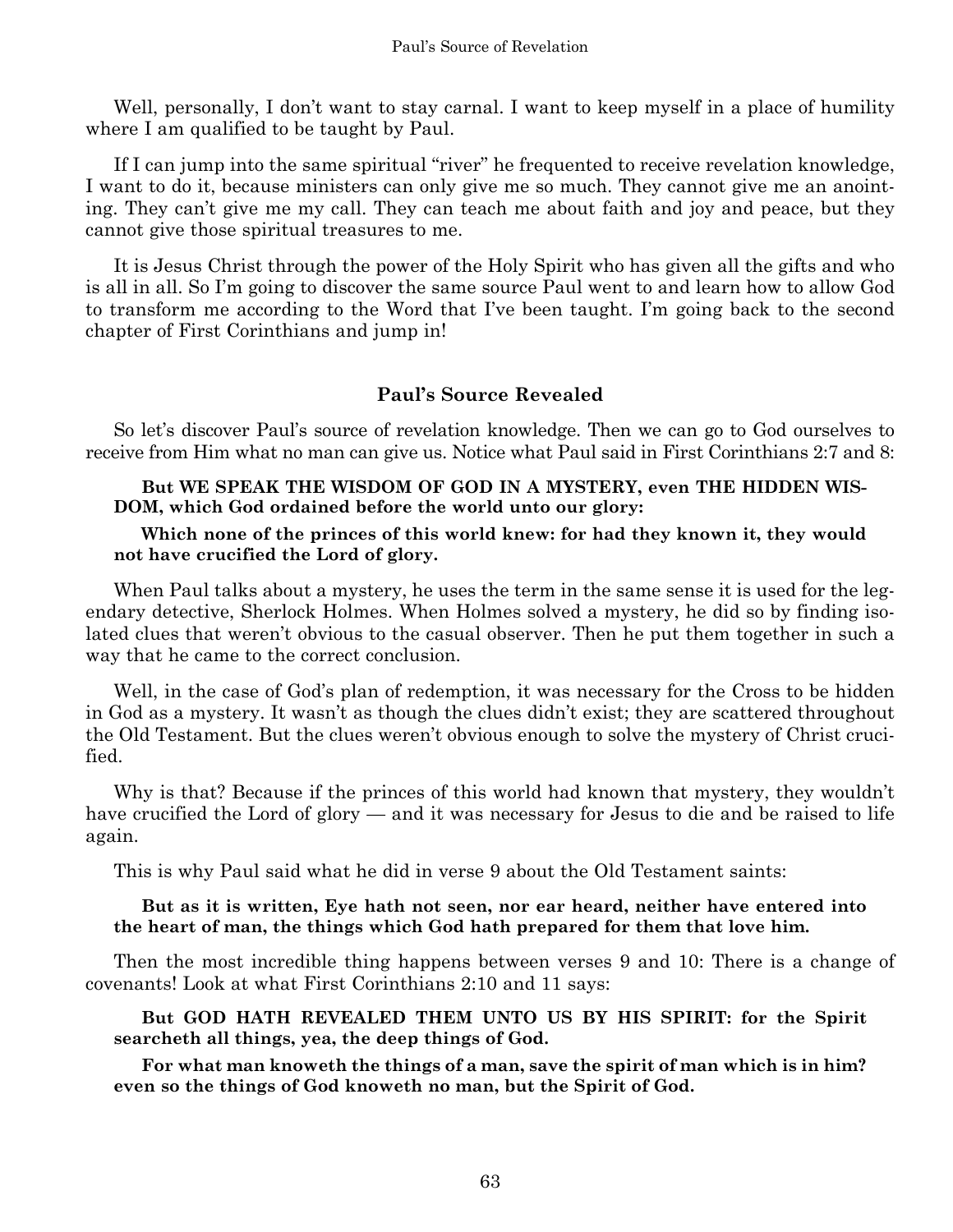Verses 8 and 9 speak of Jesus Christ crucified; then in verse 10, the Holy Spirit has been given to the Church. The change in covenants has taken place. At this point, Paul begins to reveal his source of knowledge.

Now that Jesus has died for the sins of every person, Paul explains, God wants every person to hear what was once necessarily hidden. These mysteries have now been released in fullscale revelation to the Church, made available to every believer who will yield himself to the Holy Spirit. That's what verse 12 is talking about:

## **Now we have received, not the spirit of the world, but the spirit which is of God; that we might know the things that are freely given to us of God.**

The Holy Spirit came all the way from Heaven to solve the greatest mystery of all time. His commission is to take the wisdom of God — the same wisdom that was hidden in God in a mystery since before the foundation of the world — and reveal it unto us.

The Old Testament saints were only given glimpses into this hidden wisdom.

# **Receiving the end of your faith, even the salvation of your souls.**

**Of which salvation the prophets have inquired and searched diligently, who prophesied of the grace that should come unto you:**

**Searching what, or what manner of time the Spirit of Christ which was in them did signify, when it testified beforehand the sufferings of Christ, and the glory that should follow.**

**Unto whom it was revealed, that not unto themselves, but unto us they did minister the things, which are now reported unto you by them that have preached the gospel unto you with the Holy Ghost sent down from heaven; which things the angels desire to look into.**

#### **1 Peter 1:9-12**

But through the ministry of the Holy Spirit, God has purposely revealed the mysteries of His wisdom to every one of us who believe in Jesus. Hebrews 8:11 says that under the New Covenant, we can be directly taught by the Holy Spirit concerning spiritual matters:

#### **And they shall not teach every man his neighbour, and every man his brother, saying, Know the Lord: for all shall know me, from the least to the greatest.**

This verse outlines the difference between God's dealings with Israel as a nation under the Law and His dealings with us who have received the Holy Spirit. The Law consisted of the Ten Commandments, various ordinances, and the blood sacrifices.

Under the Old Covenant, people didn't have the recreated nature of the new birth. And since it is impossible for a spiritually dead man to know God, everyone had to be taught to know God through the Law and the sacrifices.

But now we can know God from the least to the greatest, because He wrote His laws in our heart and put them in our mind. He gave us the same Source of revelation knowledge He gave Paul: the Holy Spirit, who searches the deep things of God with the intention of revealing them to us.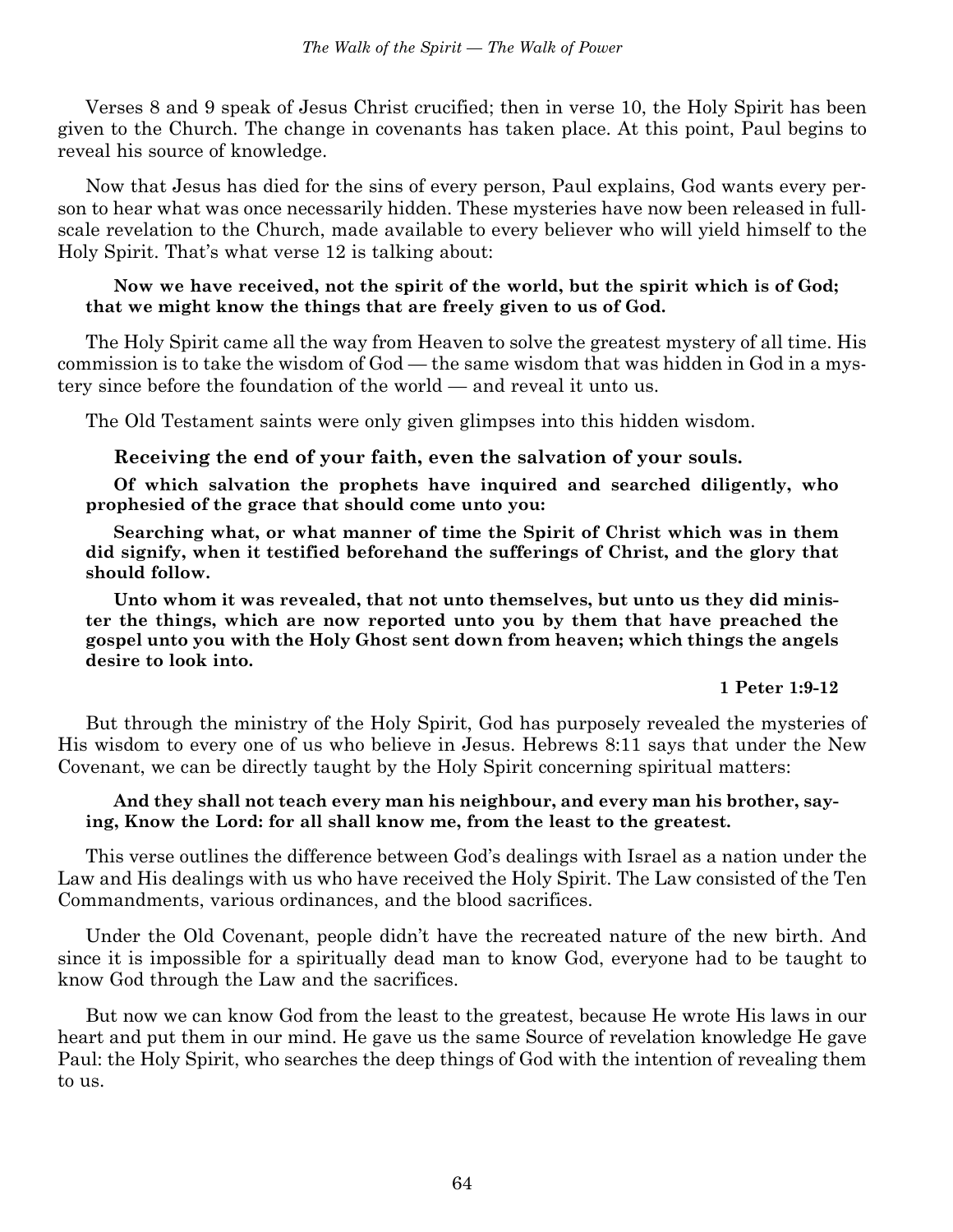# **The Link Between Tongues And Revelation Knowledge**

But what did Paul do that was so different from anyone else who was filled with the Holy Spirit in his day? Other apostles were called; they had the same Holy Ghost. What caused Paul to be more equipped and gave him access to more revelation knowledge than any other man alive?

In studying and meditating on all the Pauline epistles, I have found a common link between the revelation knowledge that Paul understood and established in his life and something he did.

# Paul made this key statement in First Corinthians 14:18: **I thank my God, I SPEAK WITH TONGUES MORE THAN YE ALL.**

Now wait a minute, Paul. Let's get all the Corinthians and line them up for a survey.

"Hello, Father Corinthian, how much are you praying?"

"Oh, on the way to work on my camel."

"Okay. How about you, Mother Corinthian?"

"Well, I pray as I take my bread out of the oven."

"Oh, really."

Paul probably didn't conduct such a survey; nevertheless, he could truthfully say, "I thank God I speak in that supernatural language of edification that encompasses the entire revelation of Jesus Christ more than you all."

Do you think it was a coincidence that, number one, Paul operated in more revelation knowledge than anyone else of his day; and, number two, he prayed in tongues for personal edification more than any other Holy Ghost-filled person in the Corinthian church? No! I can guarantee you it wasn't coincidental.

There is a spiritual link between tongues and revelation knowledge. As I said earlier, tongues is the dividing line between those who walk in the miraculous and those who don't. This also seems to be the dividing line for the reception of revelation knowledge.

Paul prayed in tongues more than any other man, woman, or child in the Corinthian church — probably more than any other man alive in the church world of that day. And Paul was responsible for three-fourths of the revelation knowledge contained in the New Testament that constitutes the foundation of the Church.

Where did Paul get such astounding revelation knowledge? Well, what do you think he was doing as he walked through the wilderness and from city to city? What did he fill his days with during those long hours of travel?

He spent hour after hour after hour communicating the mysteries of Christ before God. And God answered his prayers, bringing him into the fullness of his divine call as the apostle to the Gentiles as He caused the revelation of Christ to be born in his spirit — so much so that Paul orchestrated the entire foundation of the Early Church!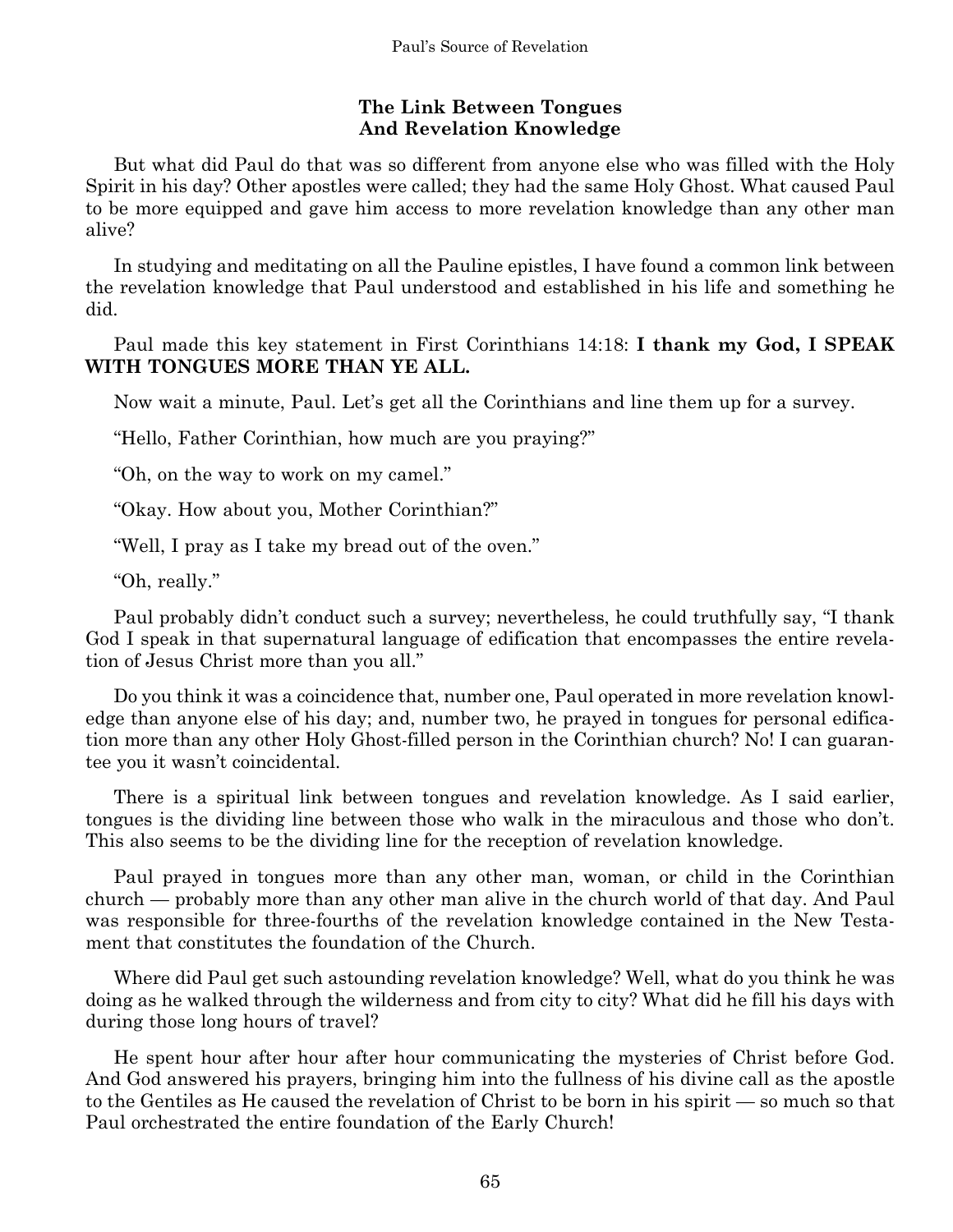I can just imagine him walking down the dusty road, speaking in tongues. His camel driver asks, "What did you say, Paul?" Paul replies, "I'm not talking to you."

Then at night, Paul pitches his tent and falls asleep. All of a sudden he is awakened. The Holy Spirit is revealing another mystery to him. He grabs his quill and inkwell and starts writing a letter to one of the churches as fast as he can.

God thought so much of Paul's letters that He made them a permanent part of His Word; now we call them the Pauline epistles. Contained within those epistles are divine secrets the mysteries that were once hidden in God but that now lie recorded in that Bible on your shelf.

The Holy Spirit revealed to Paul those mysteries of the Gospel as an apostle "born out of due time" (1 Cor. 15:8). He wasn't taught as the other twelve who had fellowshiped personally with Jesus. What he received from God came by direct revelation.

After fifteen years, Paul conferred with those who had been made apostles before him. Later he said, "They added nothing to me. Quite the contrary, it seems that the apostleship of ministry to the Gentiles has been committed unto me" (Gal. 2:6,7).

# **Speaking Divine Mysteries**

The spiritual link between praying in tongues and revelation knowledge is in the understanding of the word "mysteries." To help us understand this link, Paul mentioned this word three times between chapters 2 and 14 of First Corinthians.

We have already read the first mention in First Corinthians 2:7:

# **But WE SPEAK THE WISDOM OF GOD IN A MYSTERY, even the hidden wisdom, which God ordained before the world unto our glory.**

The second time Paul mentioned "mysteries" is in First Corinthians 4:1:

#### **Let a man so account of us, as of the ministers of Christ, and STEWARDS OF THE MYSTERIES OF GOD.**

So in the same letter that Paul told the Corinthian church he was thankful he spoke with tongues more than all of them, he also stated that he had been made a steward of the mysteries of God.

A steward is an administrator. A rich man of that day would employ a steward, who acted as an administrator over the rich man's wealth and goods. The steward guarded the rich man's goods against waste, misuse, and thievery.

In order for Paul to be a good steward of the mysteries of God, he had to protect those mysteries against infiltration of false doctrine, legalism, Satan's hatred for the Church, etc. How did Paul do that? By allowing the Holy Spirit to pray these very same mysteries through him hour after hour in tongues. He knew it would affect his spiritual understanding of the revelation of Christ to the Church.

The third time mysteries is mentioned is in First Corinthians 14:2: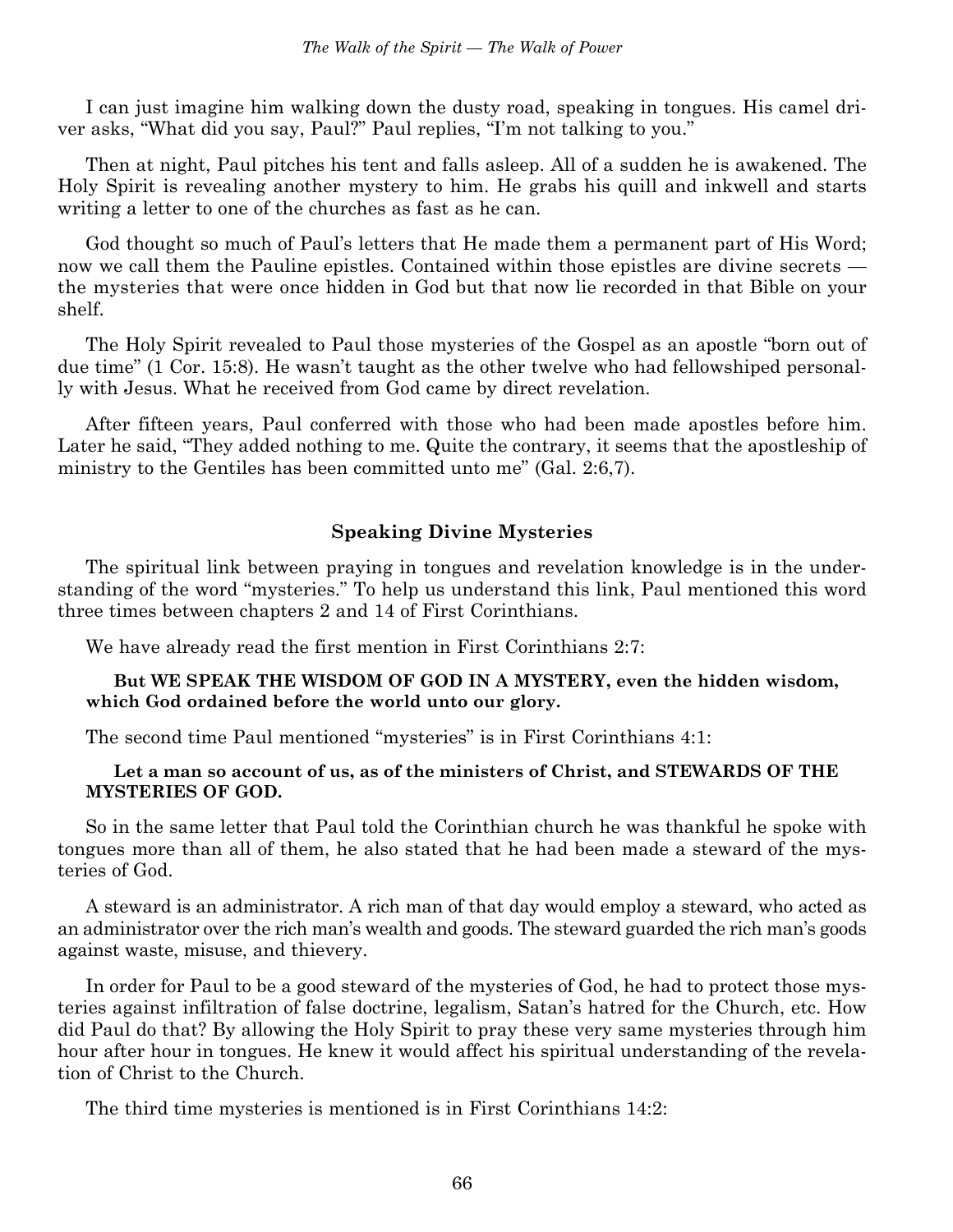# **For he that speaketh in an unknown tongue speaketh not unto men, but unto God: for no man understandeth him; howbeit IN THE SPIRIT HE SPEAKETH MYSTERIES.**

Notice that the moment you start praying in tongues, you put yourself in the Spirit. The Holy Spirit bypasses your flesh, soul, and intellect and goes right to your spirit. There He starts creating that supernatural language as soon as you open your mouth, and you begin to speak mysteries to God.

But what mysteries is Paul speaking about in this verse? Well, the word "mysteries" basically means *divine secrets*. These divine secrets aren't the kind that can never be told; rather, they are secrets that are hidden on the inside of God. These secrets have been made accessible to us by the blood of Jesus and the power of the Holy Spirit.

W. E. Vine in his *Expository Dictionary of New Testament Words* gives another good scriptural definition for these mysteries: "...that which, being outside the range of unassisted natural apprehension, can be made known only by Divine revelation, and is made known...to those only who are illumined by His Spirit."1

So suppose you spent eight hours praying in the Holy Ghost, speaking mysteries that are out of the range of unassisted natural apprehension and that can only be known by divine revelation to those illuminated by the Holy Spirit. Well, I can tell you this much about those mysteries you're praying: They're certainly not for God's benefit!

Are you going to sneak up on God's blind side and whisper some deep spiritual secret in His ear that He didn't know at least a couple of millennia before this planet became graced with your presence? No, I don't think so.

So if these mysteries are not for God's benefit, they must be for ours. Therefore, praying in tongues must be like any other kind of prayer in that it is designed by God to be answered just as much as is the mighty, mountain-moving prayer of faith or the "I'll go where You want me to go" prayer of consecration.

John 16:13 says this:

 $\_$ 

# **Howbeit when he, the Spirit of truth, is come, he will guide you into all truth: for he shall not speak of himself; but whatsoever he shall hear, that shall he speak: and he will shew you things to come.**

The Holy Spirit is the intermediary between us and Jesus, and He will only speak what He hears. His commission as the Spirit of Truth is to glorify Jesus by receiving truth from Him and then transferring these mysteries of Christ from His understanding to ours through the supernatural language of tongues.

Also, Hebrews 7:25 says that Jesus our High Priest "ever lives to make intercession" for us. So the Holy Spirit hears the intercession Jesus is making for us and then pours it through our spirit as we pray in other tongues.

What else can we know about those mysteries or divine secrets that First Corinthians 14:2 says we speak as we pray in the Spirit? I meditated and prayed and studied in my search to find out what that verse meant. I discovered that the word "mysteries" in this verse is the

<sup>1</sup> W. E. Vine, *Expository Dictionary of New Testament Words* (Old Tappan, New Jersey: Fleming H. Revell Company, 1966), p. 97.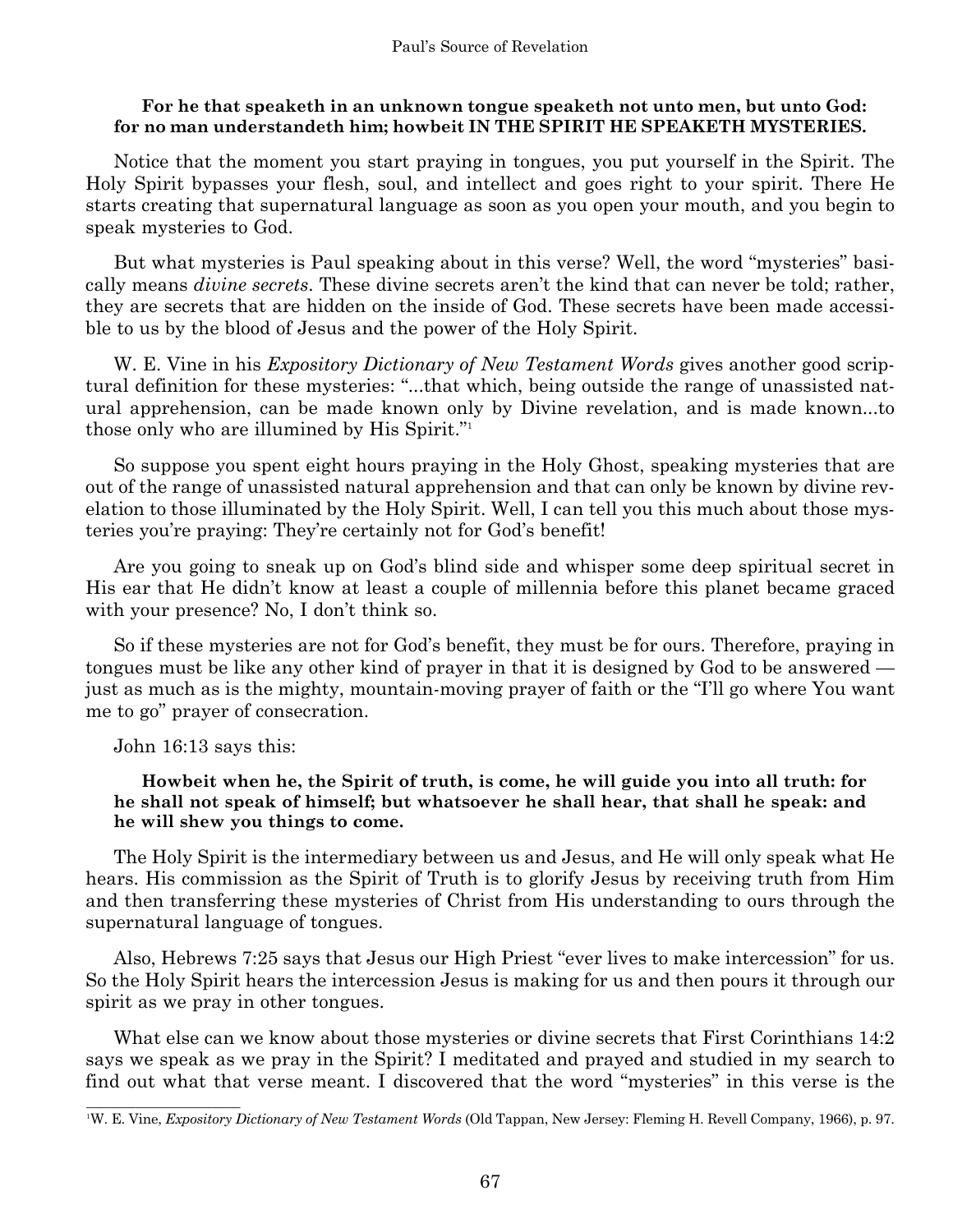exact same Greek word as the one used for the hidden mysteries that are now available to us through the ministry of the Holy Ghost in this dispensation of grace.

I was amazed. I asked, "Lord, do You mean that the mysteries that were hidden in You since before the world began are the same mysteries I penetrate the throne room of grace with every time I pray in tongues?"

The Lord said, "You got it!"

That's why your faith is increased every time you pray in tongues. You don't receive some electrical, tangible charge from speaking a bunch of syllables in the air. The reason you are edified is that you are speaking the same mysteries Paul wrote about: the mystery of healing, the mystery of righteousness, the mystery of redemption. You are speaking them before the throne room of grace, and God answers them as He does every prayer.

You see, the word "tongues" is an old King James English word for "language." Like any other language, the Holy Spirit's supernatural language carries within it thoughts, expressions, and entire sentences. Actually, His language is more articulate than any man-created language on the face of the earth. God uses this language of edification to increase your spiritual understanding regarding the mysteries of everything that Christ, the Hope of Glory, is in you (Col. 1:27).

You see, when the Holy Spirit is able to express these mysteries through your spirit, eventually they will manifest themselves in your understanding. Tongues literally free the Holy Spirit to move on your mind with revelation knowledge, insight, wisdom, and understanding of spiritual matters.

That's why the devil has removed tongues from three-quarters of the Church. It's much easier for believers to be deceived by the ever-changing doctrines of man when they have been separated from one of the primary teaching tools that enables them to learn from the Holy Spirit Himself!

# **My Personal Discovery Of the Spiritual Link**

When I first began to pray in tongues in my prayer closet for hours every day, I was so naive that I didn't know why I was being edified. I only knew that praying in tongues was doing something positive to me. So I stayed in the closet and prayed day after day, and my times of prayer kept getting better the longer I stayed.

I had been praying in my closet about two months when a logger friend of mine named Earl Hitson called me. Earl stands six feet three inches tall and has a chest as big as a barrel. He's a big, burly man, but he has one of the most tender hearts for the Lord I've ever encountered.

Earl had heard that I had resigned my job and was locking myself in a closet to pray every day. He had some time on his hands, so he asked me, "Davy, would you mind if I come over there and pray with you?"

"No, I don't mind, Earl. Come on over."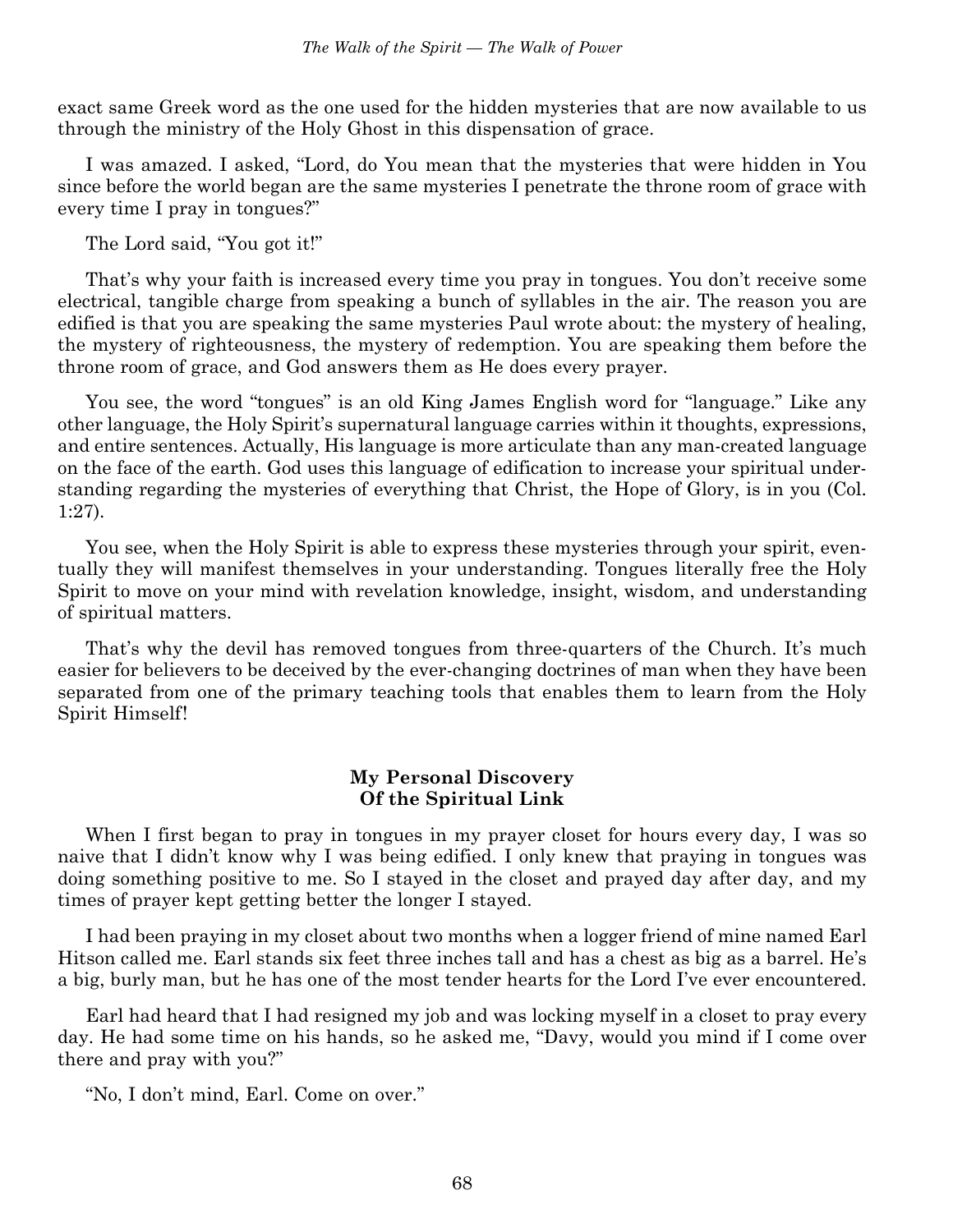So Earl began to join me for prayer. We would pray in English first. Then when we ran out of things to pray about in English, we'd start praying in tongues, Earl in one corner and me in another.

But besides praying with me, Earl was also working long hours. So after a while, he'd start to get tired. Finally he would fall asleep and snore away for a couple of hours. Then he'd snort and wake himself up. The first thing he'd do is slit his eyes open and peek over at me to see if I had noticed that he had fallen asleep. I never let on that I knew.

Earl may have had a hard time staying awake during prayer, but as the months went by, he became one of my spiritual mentors. It was he who introduced me to the "Faith Movement" and the good teaching of faith teachers such as Kenneth E. Hagin, Kenneth Copeland, Fred Price, and Charles Capps.

Anyway, I had been praying in tongues for about three months when something unusual happened. One day I was reading a passage of Scripture that I had read a hundred times before. Suddenly it seemed that those particular verses lifted off the page, and the understanding of the passage exploded in all directions inside of my spirit.

The moment before, I had no idea what it meant, and the next moment I understood it for the first time. The anointing within that teaches us all things explained those verses to me!

**But the anointing which ye have received of him abideth in you, and ye need not that any man teach you: but as the same anointing teacheth you of all things, and is truth, and is no lie, and even as it hath taught you, ye shall abide in him.**

**— 1 John 2:27**

I was so amazed! I thought, *Oh, Lord, what's going on here? I always thought these verses meant something else!* (I had learned a very different interpretation from my ultra-Holiness days.)

This same experience started to happen to me frequently. Every time the Holy Spirit would give me more revelation of God's Word, I would wait impatiently for Earl to come so I could tell him about it.

I'd ask, "Earl, have you seen this verse?"

"Well, yes, Davy."

"But do you know what it means, Earl?"

Earl would start explaining it to me with the confidence of a spiritual mentor. "Well, Davy, it means this and this." I'd wait for him to get just far enough into his explanation to make sure he didn't know what I knew. Then I wouldn't be able to stand it anymore.

I'd interrupt, "No, Earl, this is what it means!" Then I'd tell him what the Holy Spirit had just taught me.

Earl would look at me and ask, "How did you get that?"

"I don't know, Earl. There is just something that goes off inside of me. I don't even know how or why it happens, but suddenly I understand these scriptures."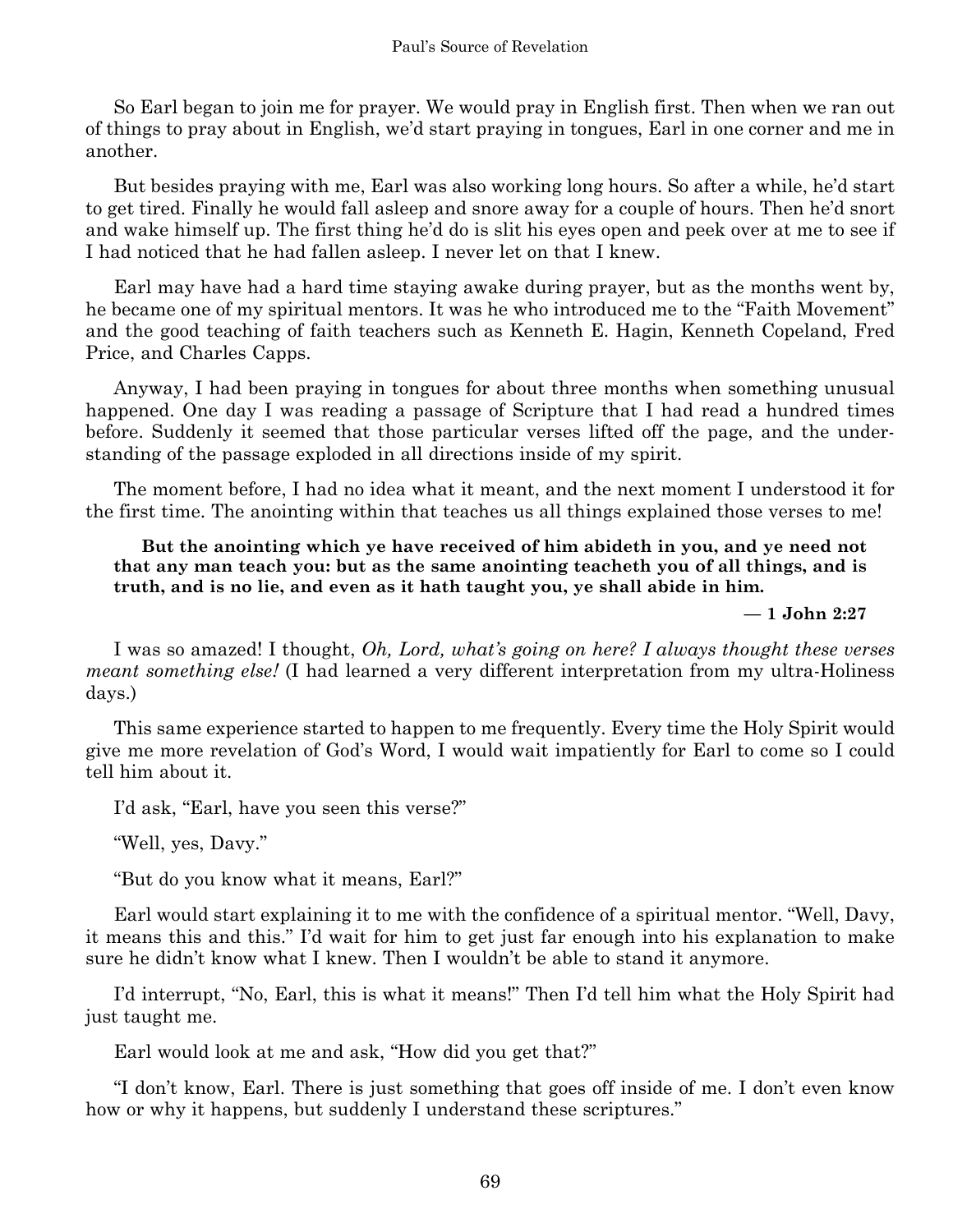At that time, neither of us knew why I was suddenly getting all this revelation knowledge. We tried to reason it out.

"I think I know, Earl," I said. "I just left my job to go full time in the ministry a few months ago. I have no income and nobody to preach to. So God must be filling me up with revelation knowledge because I'm a preacher! If He doesn't do it, what would I preach?"

So I came to the conclusion that God was giving me revelation knowledge because I went full time in the ministry. But later I sure discovered the fallacy in that way of thinking! I know preachers who have been in the full-time ministry all of their lives, and they've still never said anything worthwhile!

Later on, the Lord gave me the revelation of what was bringing the revelations: He was communicating with me the same way He will communicate with any person who prays out the mysteries in tongues before His throne.

As I prayed out divine mysteries every day, God answered my prayers by helping me better understand the mind of Christ. The Word of God began to come alive in me. And that, my friend, is an important part of edification.

Here's a natural illustration of what happens when we receive revelation knowledge that may help you understand the process better: You can equate praying in tongues to downloading information onto a computer chip. What's the computer language? Tongues.

So hour after hour, you pray in tongues, constantly feeding divine mysteries into that "computer chip." Then at some point, the Holy Spirit instantaneously "installs" the contents of that computer chip into your spirit, releasing the entire revelation that it contains in a millisecond.

Suddenly your spirit understands an entirely new aspect of the Scriptures that you never understood before. It would take you months to teach others everything you received in one millisecond. Why? Because your spirit is capable of understanding and receiving hundreds of thousands of bits and pieces of information in a second. It's the natural mind that gives you trouble. Your brain is limited; it can only assimilate one "paragraph" of revelation at a time.

The more you pray in tongues, the more you "download" divine mysteries onto that spiritual computer chip. And when the Holy Spirit "installs" it into your spirit and releases the revelation, suddenly you begin to understand the mind of Christ. The mystery of Christ in you, the Hope of Glory, begins to be born in your spirit, accompanied by great faith.

So Paul's source of revelation knowledge and his means of receiving it are both revealed in the Book of First Corinthians: The Holy Spirit revealed hidden mysteries of divine wisdom to him through tongues for personal edification. And the very same gift the Apostle Paul used to receive revelation knowledge is available to you and me. It is a gift that we can exercise at our own volition, *on purpose*, just because we want to!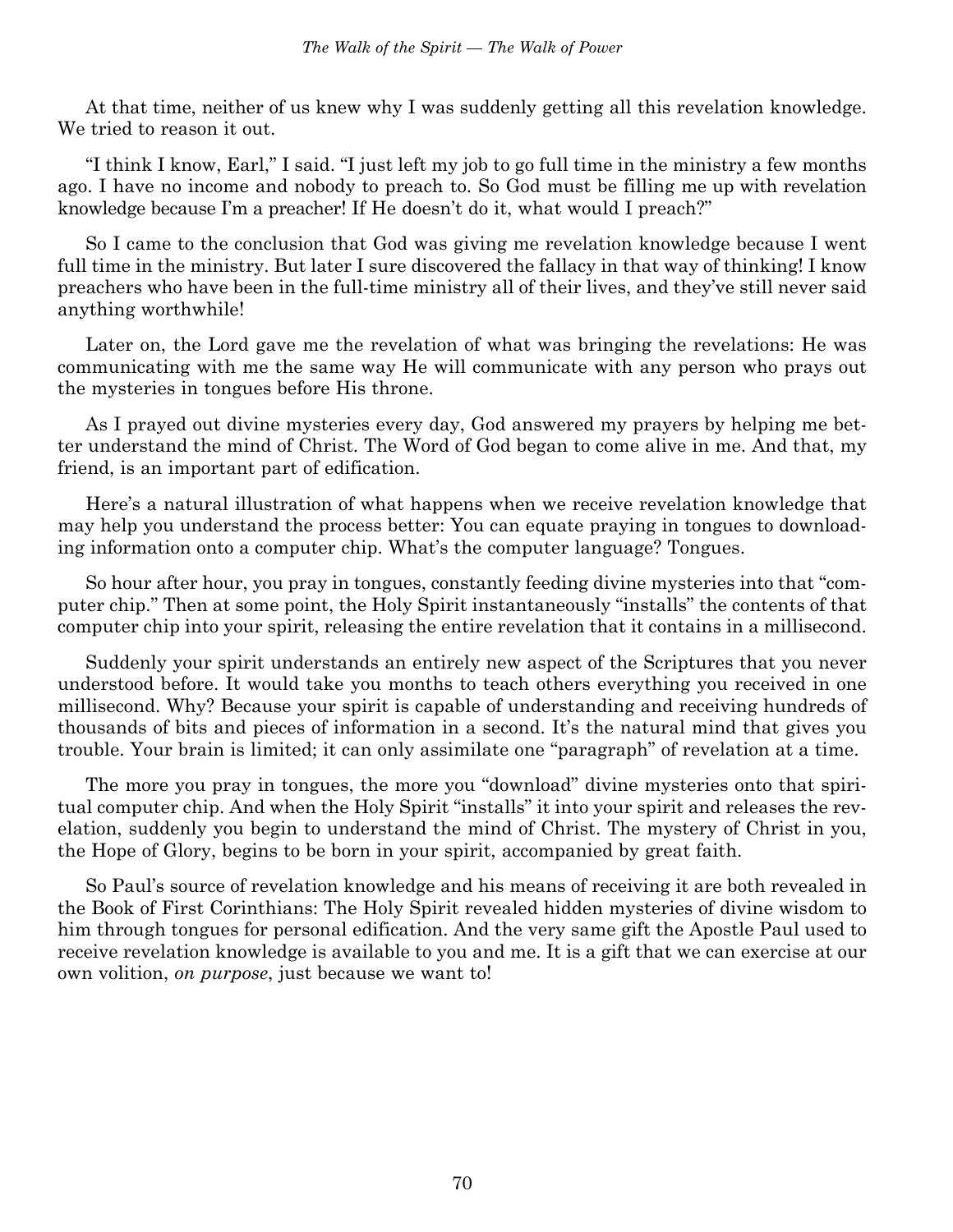

**Offer yourselves a living sacrifice through the eternal Spirit, saith the Spirit of Grace. For I do desire even this day that you be not conformed to the world and its systems, but be transformed by the renewing of your mind that you may prove the good, acceptable, and perfect will that I have separated you unto from the foundations of the earth.**

**Oh, that you might enter into the delicacies of the Spirit, that precious place of fellowship with Me, that dormitory of understanding where I invite you in to fellowship with Me, where things are seen through the eyes of the Spirit, and your understanding is charged with My understanding.**

**And I would say unto you that in this secret place of the Most High dwells the understanding and the power for your transformation. Therefore, pray and utilize the forces and the power of the Spirit within, And pray, edifying yourself, that you may enter in.**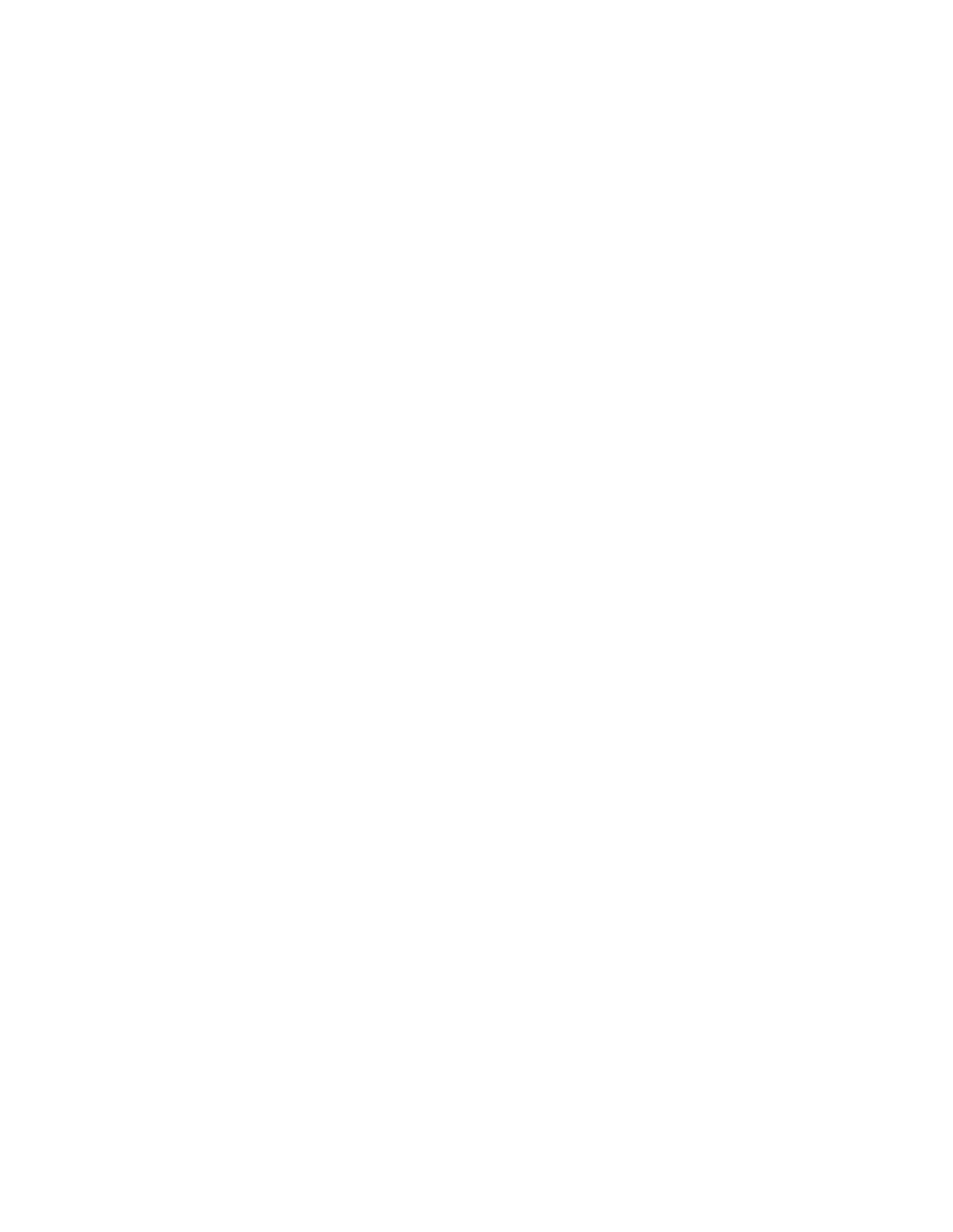# *Chapter 7*

# *Praying Out the Mysteries Of God's Plan*

What if you had a prayer partner, someone who was your friend, who was so knowledgeable of God that he *never* prayed amiss? What if he always knew the beginning from the end and knew God's will for you in every circumstance?

What if this prayer partner spoke with such wisdom that he was always one step ahead of the devil and *never* prayed in unbelief because he knew the mind of God so thoroughly? What if he knew what God has called you to do in minute detail and never, ever in the history of all creation had one of his prayers fail?

Would you like someone like that praying for you? And if you had someone like that, how much would you let him pray for you? Three minutes a day, or as much as He wanted to?

Well, you can have just such a prayer partner. Just open your mouth and say, "Hello, Holy Ghost!"

#### **Finding God's Perfect Will for You**

Every time you spend an hour or a day praying in tongues, you are praying out the mind of Christ that encompasses the full foundational revelation of the Church — the mystery of everything that Christ the Hope of Glory is in you, to you, and through you.

But as you continue to pray out those mysteries, the Holy Spirit also expresses the mind of Christ for you on a very personal level, helping you find and walk in the absolute perfect plan of God for your life.

That's one of the Holy Spirit's most crucial roles in your life. Why? Well, are you sure that you know exactly what your calling is in the Body of Christ? Did you know that you can flounder around all of your life under the ceiling of the flesh and never find God's perfect will for you? (For instance, if you stop along the way to fight with people, you will go no further than that fight until you deal with it according to the Word.)

That's why the Bible says there is a *good* and an *acceptable* and a *perfect* will of God for your life (Rom. 12:2). Jesus also talked about different types of "ground" in people's hearts: One type yields thirtyfold, one sixtyfold, and another a hundredfold of the Word that is sown (Mark 4:20).

Many people never leave the "thirtyfold" stage of God's plan for them. They spend their entire lives cheated out of their reward because they don't know how to release the power of the Holy Spirit inside of them. If they understood how to do that, then every day would bring them closer to God's perfect plan. Next year would be different than this year, and five years down the road, they'd be able to look back and know that they hadn't wasted that time.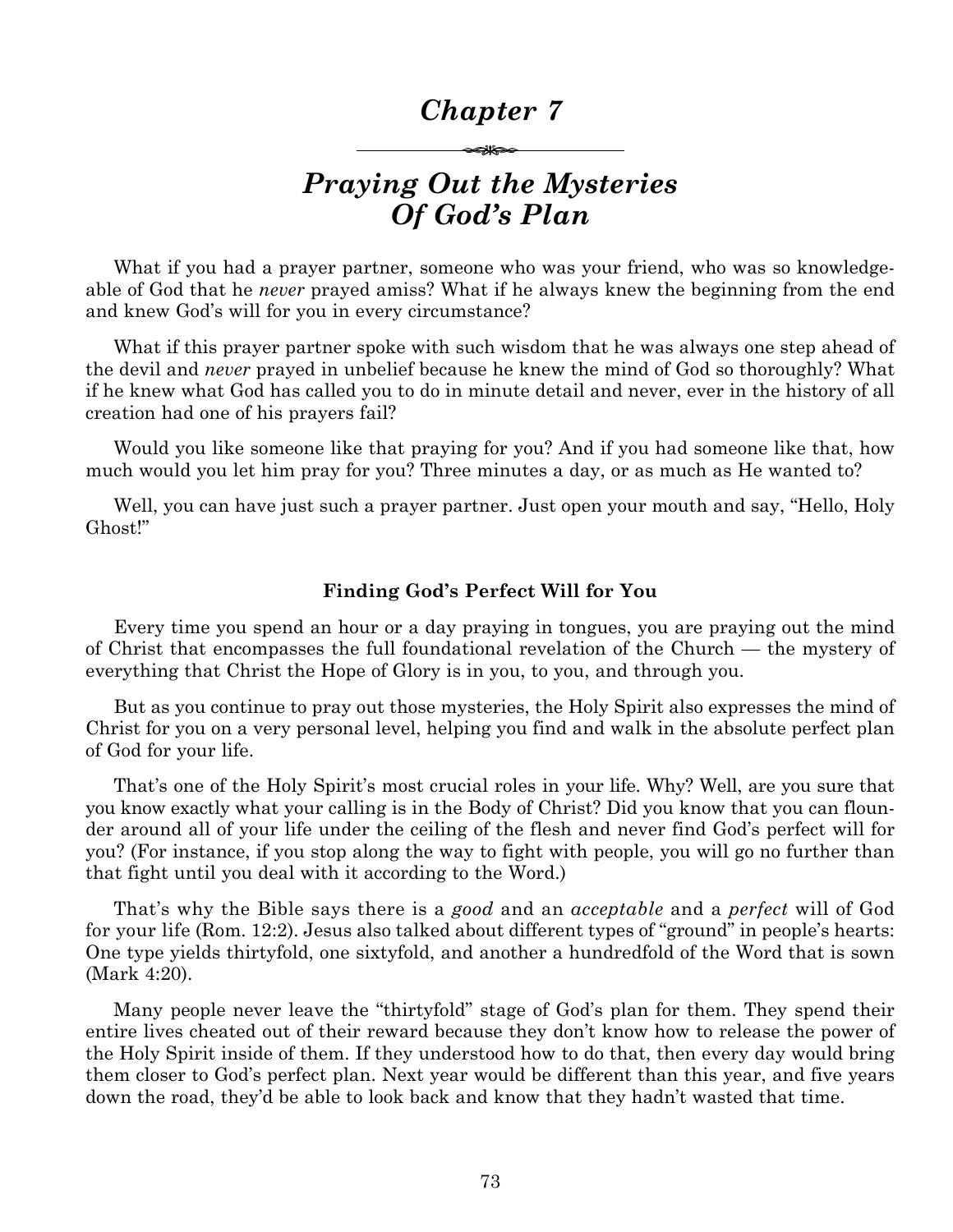I went on a personal search to discover from the Word of God not only how to *find* the perfect will of God for my life, but how to go on by the power of the Holy Spirit to *pursue* it. I found my answer in the Book of Romans. And now there isn't a thing this side of hell that the devil can do to stop me, because greater is He who is in me than he that is in the world (1 John 4:4)!

# **The Good, Acceptable, And Perfect Will of God**

Let's look at what Paul said in Romans 12:1,2 about the good, acceptable, and perfect will of God:

**I beseech you therefore, brethren, by the mercies of God, that ye present your bodies a living sacrifice, holy, acceptable unto God, which is your reasonable service.**

**And be not conformed to this world: but be ye transformed by the renewing of your mind, that ye may prove what is that good, and acceptable, and perfect, will of God.**

These verses say that somehow through the offering of my body as a living sacrifice, I will go through a process that causes me to no longer be conformed to this world — its way of thinking and what it does. Somehow I will experience transformation by the renewing of my mind to prove not only the good, but the acceptable, and finally the absolute perfect will of God.

So my question to God was this: "What 'perfect will' are You talking about? I mean, if I'm going to offer my body as a living sacrifice and, as a result, find Your perfect will, I'd like to know what 'perfect will' I'm looking for."

I went to someone known to be knowledgeable of the Scriptures and asked him, "What perfect will of God is the Bible talking about in Romans 12:2?"

He asked me, "What is your spiritual background, Brother Roberson?"

"Oh, my background is ultra-Holiness. We believed that it was a sin to wear jewelry and that women shouldn't cut their hair. We had a lot of legalistic do's and don'ts because we thought that pleased God. We also thought God sent disease to teach us lessons and gave us poverty to keep us humble."

"Well, do you still believe that way?"

"No," I replied. "I believe that Jesus Christ bore my sicknesses and carried my pains, and I don't have to be sick anymore. It would be a miscarriage of justice for God to put a disease on me when He already laid it on Jesus. And I believe it is His good pleasure to bless me materially and financially, not to keep me broke."

The man said, "That's right. You see, you're being transformed by the renewing of your mind as you learn more of God's Word. You're finding the good, the acceptable, and the perfect will of God."

My friend's explanation is in part what that verse is saying. But later I found out that when verse 2 isn't taken out of context, it is easier to see exactly what it's talking about. The good, acceptable, and perfect will of God refers to your call in the Body of Christ that God has given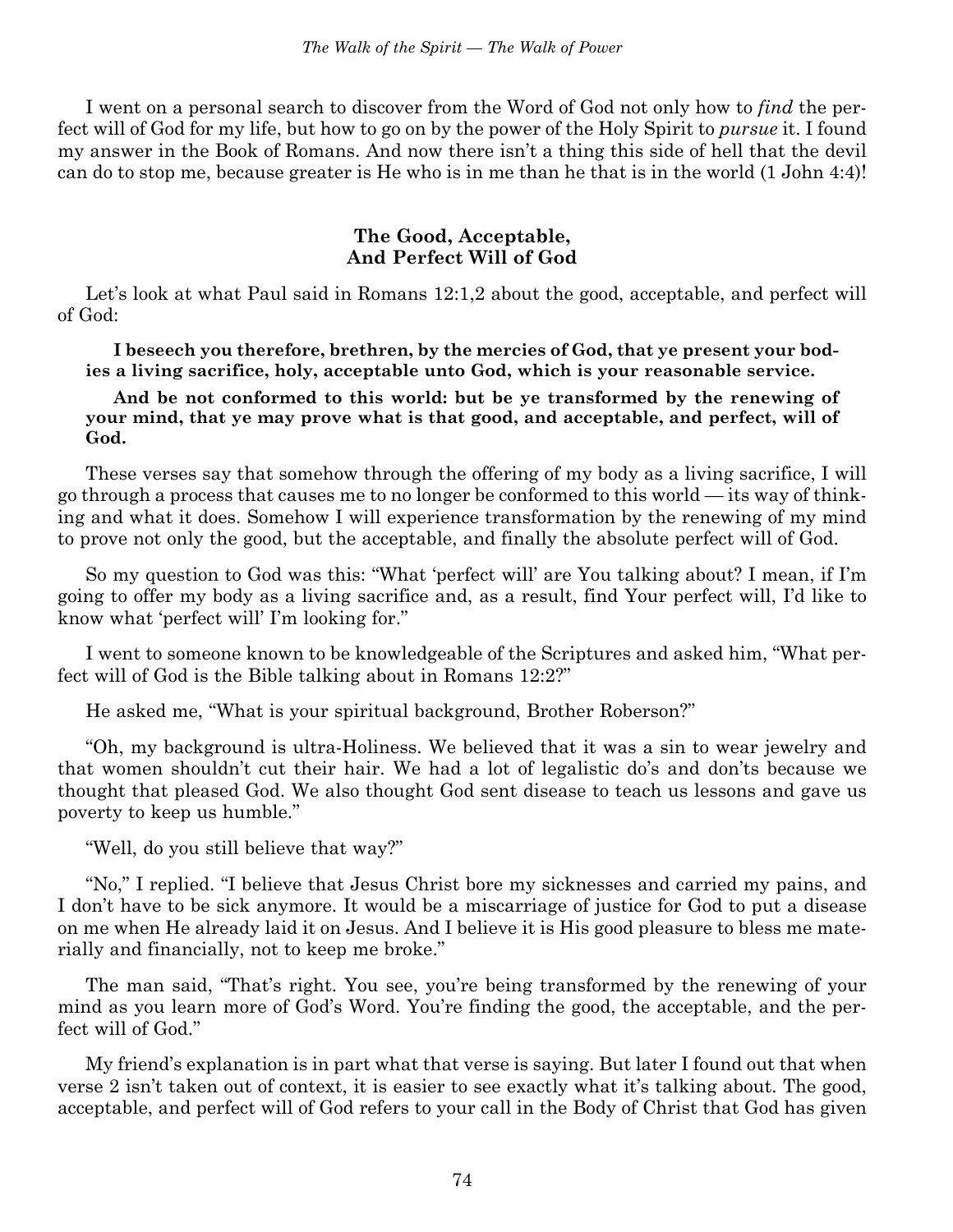you by grace. And if you ever learn to offer your body as a living sacrifice, you will find not just the good, not just the acceptable, but the *absolute perfect* will of God for your life.

"Prove that to me, Brother Roberson." I'll be glad to! Let's look at Romans 12:4-8:

**For as we have many members in one body, and all members have not the same office:**

**So we, being many, are one body in Christ, and every one members one of another.**

**Having then gifts differing according to the grace that is given to us, whether prophecy, let us prophesy according to the proportion of faith;**

**Or ministry, let us wait on our ministering: or he that teacheth, on teaching;**

**Or he that exhorteth, on exhortation: he that giveth, let him do it with simplicity; he that ruleth, with diligence; he that sheweth mercy, with cheerfulness.**

Within this many-membered spiritual body called the Body of Christ are many graces and callings that differ from one another, whether they be apostle, prophet, teacher, pastor, evangelist, helps, governments, or the diversities of tongues. So this passage of Scripture, taken in context, is saying that if I ever learn how to offer my body as a living sacrifice, the result will be that I find God's particular grace and calling for my life.

# **How Do We Offer Our Bodies As Living Sacrifices?**

The reason some people don't experience many faith victories in their lives is that they are *not* fulfilling their call. They aren't finding what God wants them to do. They aren't pursuing Him to discover what His absolute perfect will is for their lives.

I am personally so hungry to know God's perfect will for my life that I'll do whatever is necessary to attain that goal. I want to know to the "nth degree" what Jesus has called me to do, for what purpose I was born, and what anointings are available to me.

So in my search, the question for me was not whether I would offer my body as a living sacrifice. I was too hungry for God to refuse. My question was this: Is there a way I can find out *how* to offer my body as a living sacrifice? If so, somebody please tell me how — and then turn me loose!

I want my day in court. If I fail to fulfill my call, don't let it be because you taught me wrong. Don't put me in a holding tank where some powerless doctrine like "Tongues aren't for today" takes away my victory until I have no reward left.

Show me how I can walk all the way into God and receive the best God has for me. Just give me my day in court. Then if I fail, it won't be because someone else took my victory away from me.

Well, I kept on searching and studying for the answer to my question. Then one day I discovered I didn't have to look any further than the Apostle Paul and the Book of Romans to find out how to present my body as a living sacrifice.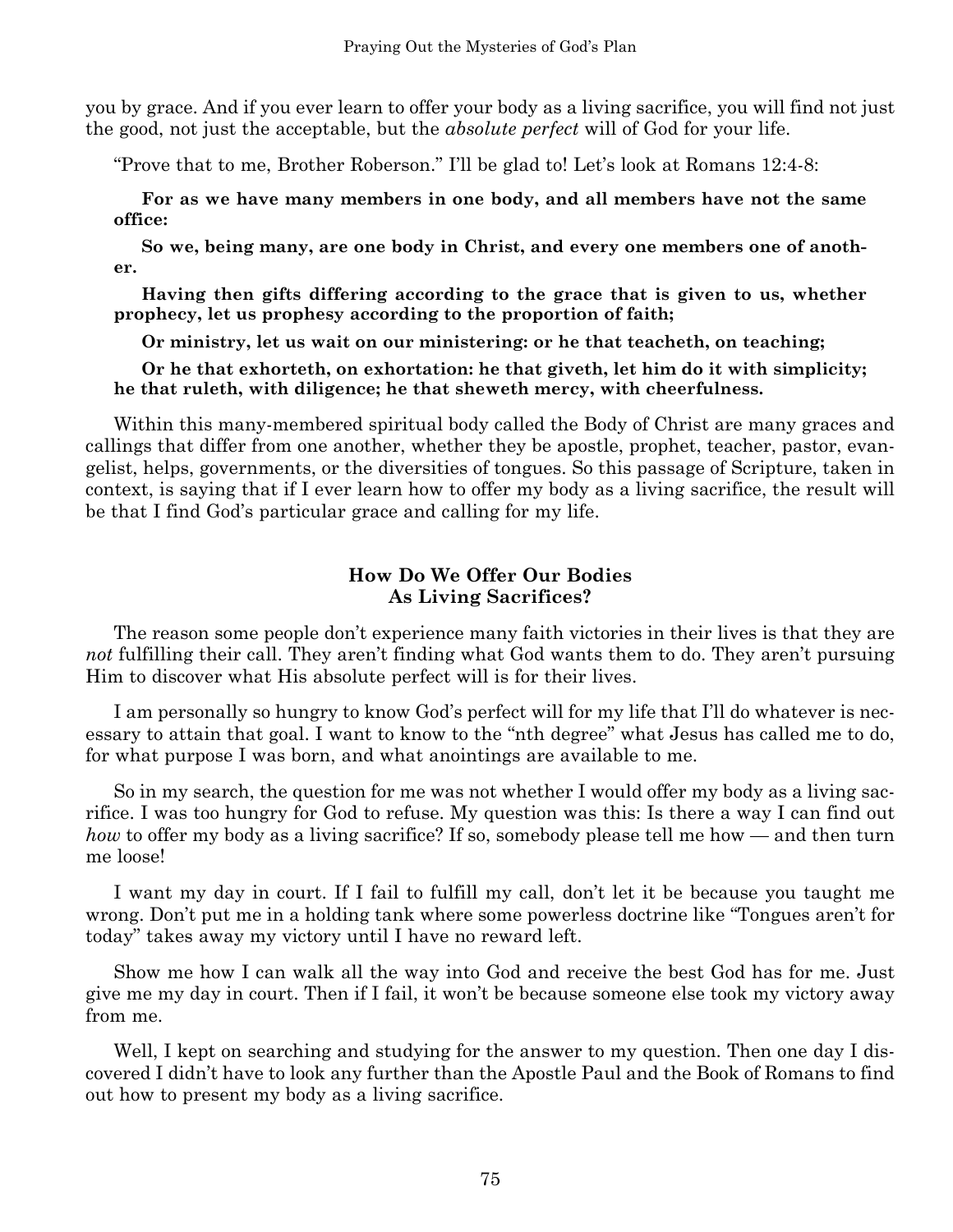# **Every Condemning Sentence Canceled**

Notice that in Romans 12:1, it says, **I beseech you THEREFORE, brethren, by the mercies of God....** The word "therefore" means "Based on what I've already said." In other words, Paul is saying, "Use the information I taught you in the previous chapters to go on and offer your body so you can find the perfect will of God."

Well, we don't have to go back very far to find out where Paul taught us how to offer our bodies as living sacrifices. The eighth chapter holds our answer.

Let's start at Romans 8:1:

### **There is therefore now no condemnation to them which are in Christ Jesus, who walk not after the flesh, but after the Spirit.**

That word "condemnation" is being used in the same way we say a criminal is condemned to die.

So Jesus has given me a promise through Paul's teachings. He has delivered me from every condemning sentence against me, whether of the flesh, the devil, the world, sickness, pain, poverty, or disease. None of these hell-inspired things can be carried out in me anymore — *if* I meet one condition: I must walk after the spirit and not after the flesh.

Paul is actually speaking of walking according to the new nature, the reborn human spirit we received when we were born again. The Holy Spirit has been sent to teach our reborn human spirit all truth:

**Howbeit when he, the Spirit of truth, is come, he will guide you into all truth: for he shall not speak of himself; but whatsoever he shall hear, that shall he speak: and he will shew you things to come.**

#### **— John 16:13**

The Holy Spirit teaches my reborn human spirit that I am no longer under the condemning sentences of sin, sickness, and poverty. I no longer have to walk as an unregenerate man in the flesh. I am to walk after my reborn human spirit as I am taught and led by the Holy Spirit.

The devil condemned me to die in my sins so that for all eternity, hell would be my home. But Jesus stepped into my shoes and took my place. He took that condemning sentence unto Himself. Now because Jesus was condemned, I can go free. He was made to be sin for me that I might be made the righteousness of God in Christ (2 Cor. 5:21).

I was condemned to die under the penalty of every damnable disease known to mankind. But Jesus Christ stepped into my shoes as my Substitute. He bore my sicknesses and carried my pains (Matt. 8:17), dying under the condemning sentence of my diseases. Now as long as I walk after the Spirit, that condemning sentence can no longer be carried out in me.

I was condemned to die in poverty. But Jesus Himself by the grace of God took the condemning sentence of poverty upon Himself: **For ye know the grace of our Lord Jesus Christ, that, though he was rich, yet for your sakes he became poor, that ye through his poverty might be rich** (2 Cor. 8:9). Now if I ever learn to walk after the Spirit and not by the dictates of the flesh, that condemning sentence can no longer be carried out in me.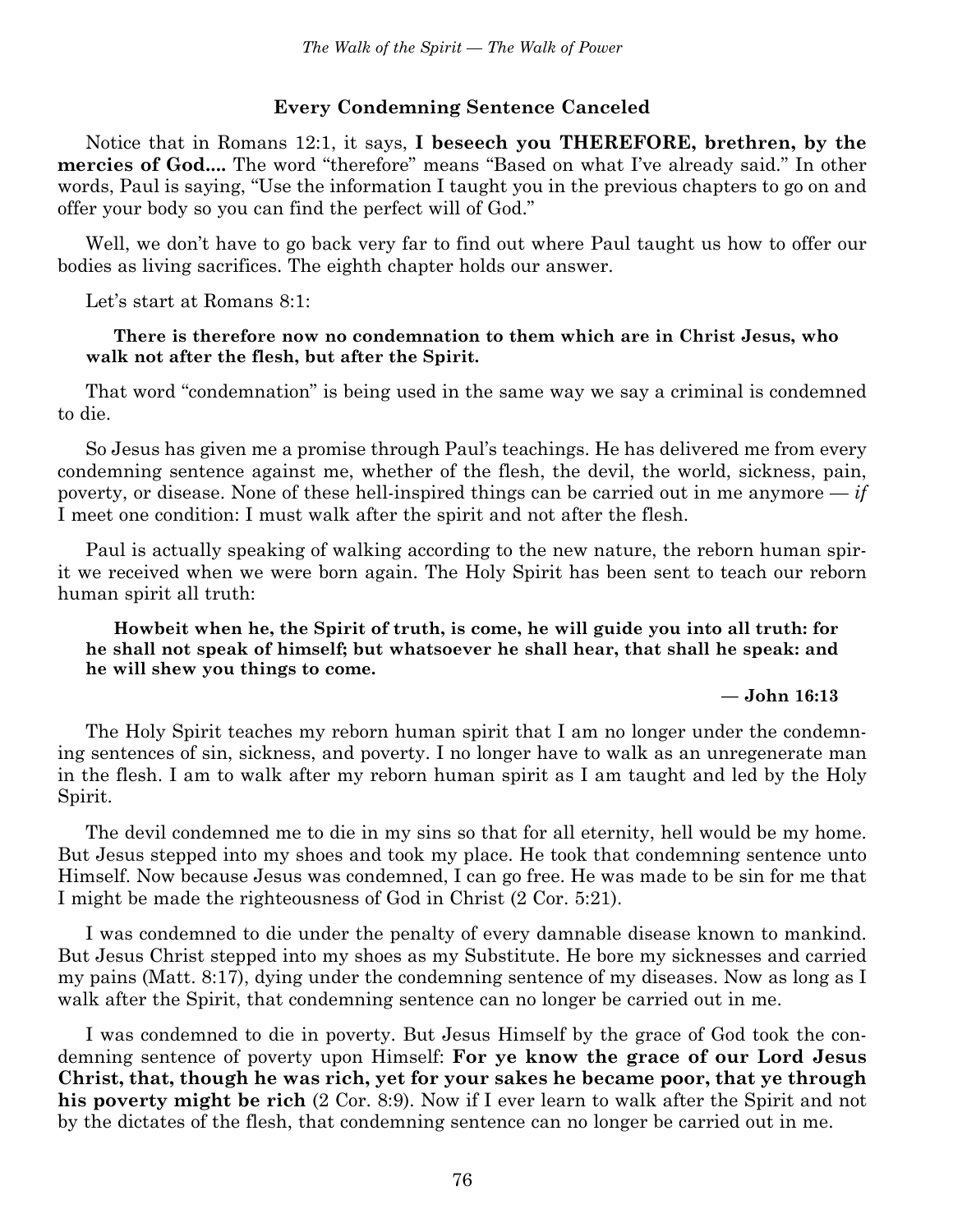So we who are born again have a promise. All condemning sentences by the flesh, the devil, or the world are canceled if we walk not after the flesh but after the Spirit.

#### **How To Walk After the Spirit**

That brings me to this question: *How* do I walk after the Spirit? Paul wouldn't make the statement he did in Romans 8:1 without going on to tell me how to leave behind the walk of the flesh and begin to walk after the Spirit.

In the verses that follow, Paul differentiates between the walk in the Spirit and a walk in the flesh. Notice in verse 13, he says, **For if ye live after the flesh, ye shall die:** [Don't you wish Paul wasn't so plain about it?] **but if ye THROUGH THE SPIRIT do mortify the deeds of the body, ye shall live.** 

So now Paul is telling me that to walk after the Spirit, I must somehow mortify, or put to death, the deeds of the body through the power of my reborn spirit as it is edified and built up by the Holy Spirit. This is starting to sound like Romans 12:1. There it tells me to offer my body as a living sacrifice. But back in Romans 8:13, it tells me that I can't do it through will power, the energy of the flesh; it has to be *through the Spirit*.

We're going to talk more about mortifying the deeds of the flesh later. For now, the question remains: How do I release the Holy Spirit to edify and build up my reborn human spirit to mortify the deeds of the flesh and offer my body as a living sacrifice so I can find God's perfect will for my life?

# **The Holy Spirit Helps Our Infirmities Through Prayer**

To find the answer to that question, skip down to verse 26. Paul is still dividing between a walk of the Spirit and a walk in the flesh. But now he's going to tell us how to offer our bodies as a living sacrifice.

#### **Likewise the Spirit also helpeth our infirmities: for we know not what we should pray for as we ought: but the Spirit itself maketh intercession for us with groanings which cannot be uttered.**

Paul begins with the word, "likewise." In other words, he is saying, "In this manner" or "This is how the Holy Spirit helps our infirmities, or our weaknesses." The word "infirmities" refers to our inability to produce results because of the limitations imposed on us by our flesh. So the Holy Spirit was sent to help us in our inability to produce results in our own strength.

Let me break down the meaning of this verse a little further. Suppose a damnable disease brings normal life to a standstill. I can't get the disease out of my body, and it's in the process of killing me. That, my friend, is an infirmity.

Or suppose poverty tracks me down and cancels out anything I'm doing for the Kingdom of God. It brings my forward progress to a standstill, and there doesn't seem to be anything I can do about it. That, too, is an infirmity.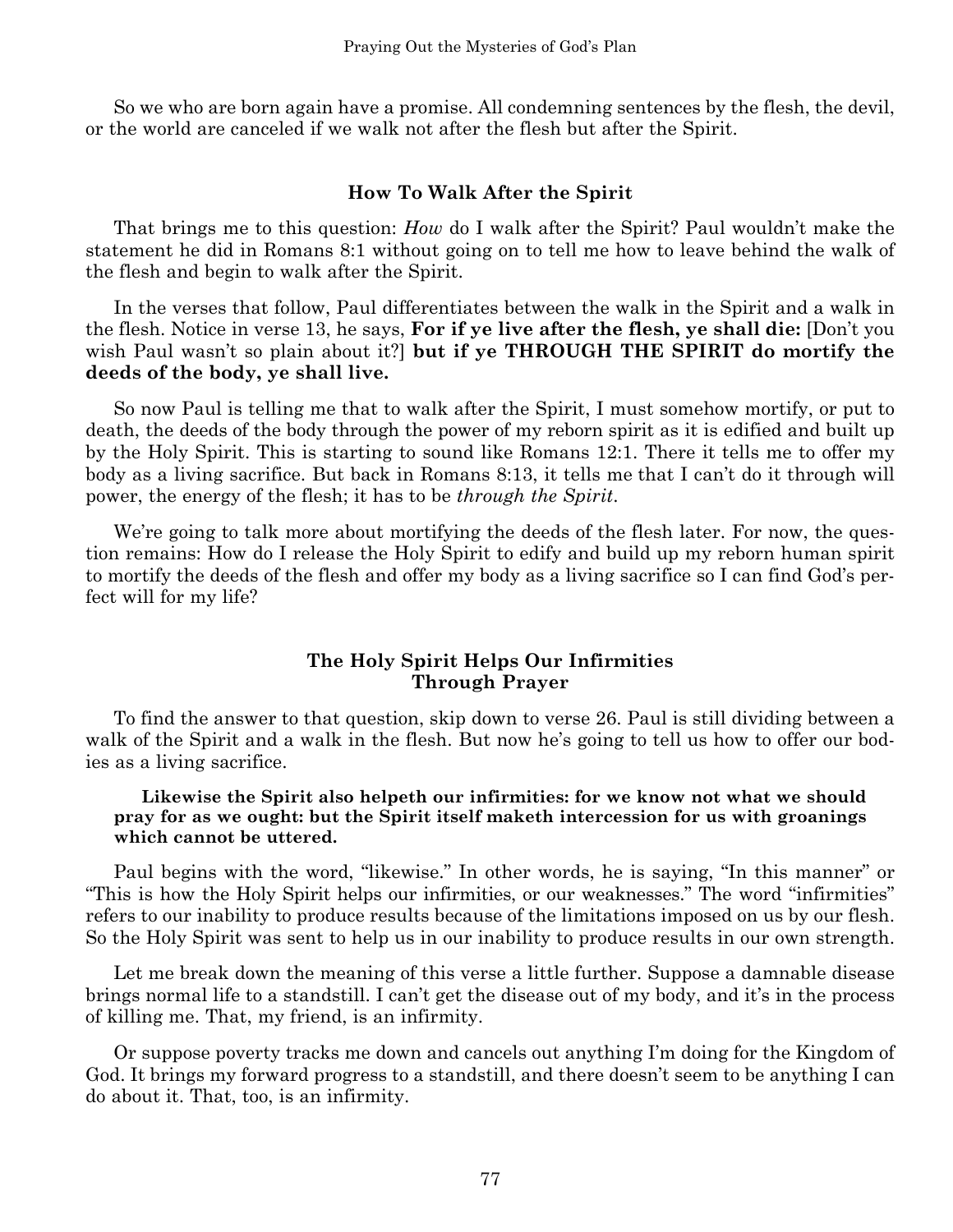But, thank God, the Bible promises that "likewise the Spirit helpeth mine infirmities" my inability to produce results because of the limitations imposed on me by the flesh!

What is your infirmity, your weakness? Is it anger? No love for people? Do you scream at your wife at home? Whatever it is, the Holy Spirit has been sent to help your weaknesses. He's going to show you how to mortify the deeds of the flesh.

The Holy Ghost knows how ignorant we are. He knows we don't know how to pray as we ought. He knows we really need to have our soul bypassed when it is being whipped by the devil. So, thank God, He bypasses our soul and the fight the devil wages with it. And He brings an entire language of edification with  $\text{Him} - \text{a}$  language so articulate that it makes the English language we speak look like we are playing with linguistic Tinker Toys!

When we pray even just one sentence in tongues, it is for edification, because God is the origin of it. The Holy Ghost can express with one paragraph what would take us all afternoon to say!

It is an awesome language, and the Holy Spirit uses it to express not only the mystery of what Christ is in us, but the call of God that we cannot fulfill in our own strength. He steps in with groanings that cannot be uttered and makes intercession for us according to the will of God.

So enter into the closet and say, "Take over, Holy Ghost. My soul has been sabotaging me lately, but I don't mind spending a day with You!"

# **The Mind of the Spirit**

Now look at verse 27 to see what the Holy Spirit is doing to help us in our infirmities:

#### **And he that searcheth the hearts knoweth what is the mind of the Spirit, because he maketh intercession for the saints according to the will of God.**

Notice it says that the Holy Spirit searches the *hearts*, plural. That means the Holy Spirit has the power to search the hearts of the entire Body of Christ and represent each person before the Father's throne, all at the same time. This ability is what makes Him God.

As the Holy Spirit goes into my heart to search it, He already knows something very important: the mind of the Spirit. That's why He can make intercession according to the will of God as He searches my heart.

For a long time, I searched out that scripture, asking God, "What does it mean when it says, 'the Holy Spirit knows the mind of the Spirit'?" I would pack a pile of Greek books in my suitcase and take them on the road with me, searching the Scriptures to find out what the mind of the Spirit is. But I couldn't seem to find the answer.

Then one day the Lord spoke the revelation to my spirit. I had been praying in tongues all day long, and at the end of the day, He whispered to me the answer to the mystery, taking me back to Romans 8.

In Romans 8:22, Paul says that all creation was subjected to corruption (at the fall of man) in hope of a new Heaven and a new earth to come. Paul went on to say that we who have been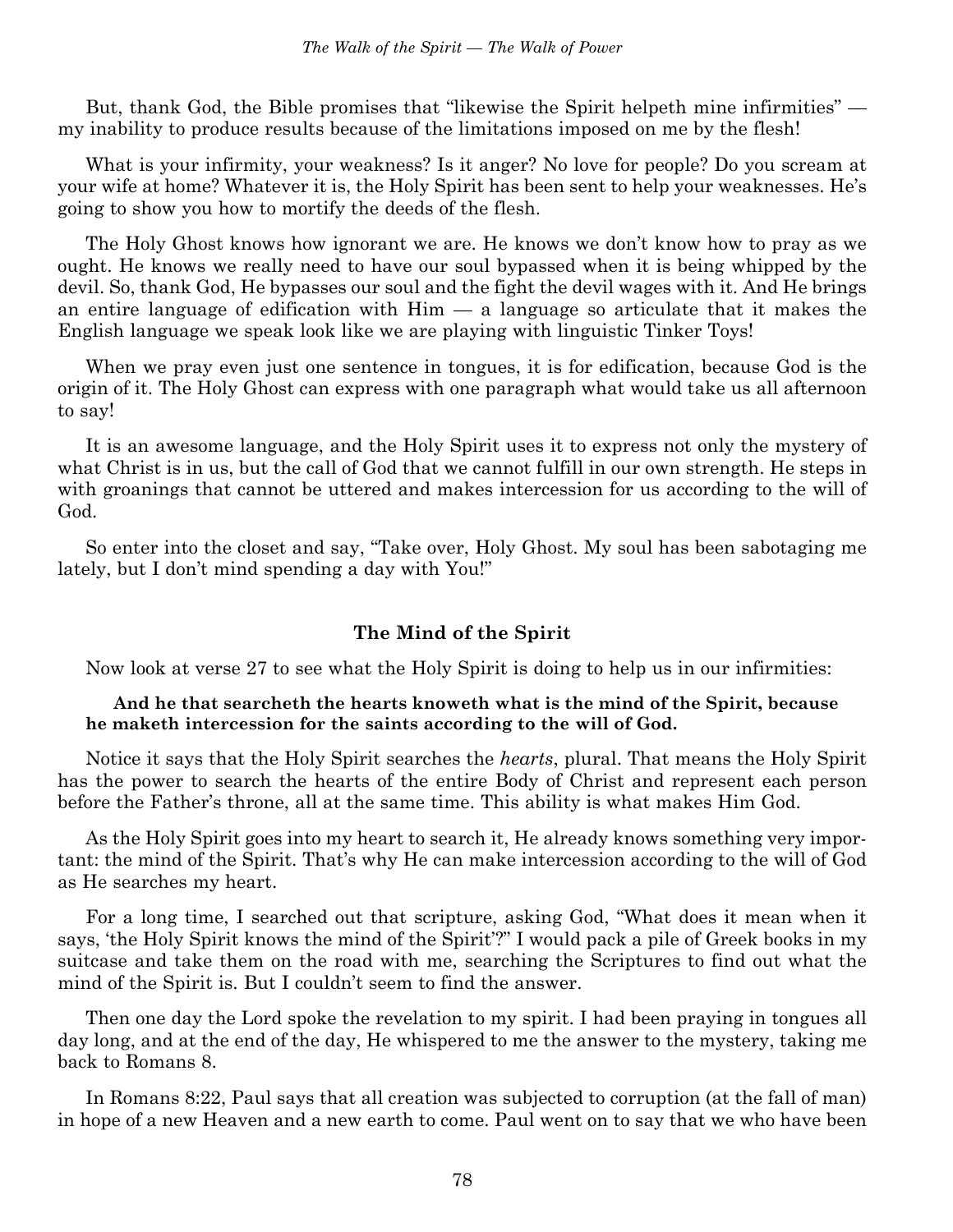born again and filled with the Holy Ghost also groan in our spirits, longing for the glorification of our bodies and of the Church (v. 23).

Paul is talking about God's plan for mankind in these verses — a plan that spans the approximately seven thousand years of man's existence on this earth (including the millennium). This is the context in which he talks about the mind of the Spirit in verse 26.

But why is the term "*mind* of the Spirit" used? Well, God has something different in His mind for each generation born. God's plan of redemption spans seven thousand years, but He who searches the hearts knows what God's mind is for your generation, for your church, and for your life within that great plan. He knows what God called and predestined you to do before the foundation of the world. That is what enables the Holy Spirit to be your Representative, your Champion, as He makes intercession for you according to the will of God.

# **The Conference Table of God**

For the sake of our finite minds, let's imagine the conference table of God in eternities past. At the head of that great conference table sat God the Father. At His right hand sat Jesus Christ, and at His left, the Holy Spirit. The subject of the conference: the planning of creation.

God laid everything out on the table included in His great plan. He said, "We'll create this, and We'll create that, and then We'll create people." Then He started going down through the generations, looking ahead to His plan for each person to be born on this earth. Finally, He reached Dave Roberson's name.

God laid out His plan for Dave on the table, from Dave's birth through every great thing He had called him to do to fulfill his calling. Then Jesus (who at the time was known as the mighty Logos, the Word of God) stood up and said, "Knowing what will happen at the appointed time, I will go forth and redeem Dave."

Next the Holy Spirit stepped up and said, "At the appointed time, I will go forth and baptize Dave's heart. I will also take a supernatural prayer language with me to help Dave pray out the mysteries of God's plan, because I was here with the Father when He planned Dave's life from the beginning."

God planned not only my life at Heaven's great conference table, but your life as well. He planned not only your life, but even the lives of all the female babies of various tribes and peoples who were killed because they were the firstborn and not a male. God had a carefully laidout plan for each one of those little unwanted babies. In fact, there has never been a person born on this earth for whom God neglected to plan his or her life from beginning to end.

And who knows God's plan for you? Who better than the Holy Spirit, who was with God the Father when He planned it? And now the Holy Spirit lives within you and searches your heart to find out if you're on the wrong or the right path.

Your natural mind can't tell you if you're on the right path. But the Holy Spirit says, "If you will release Me, I will help your weaknesses and begin to make intercession for you according to the will of God. I will work God's plan for your life."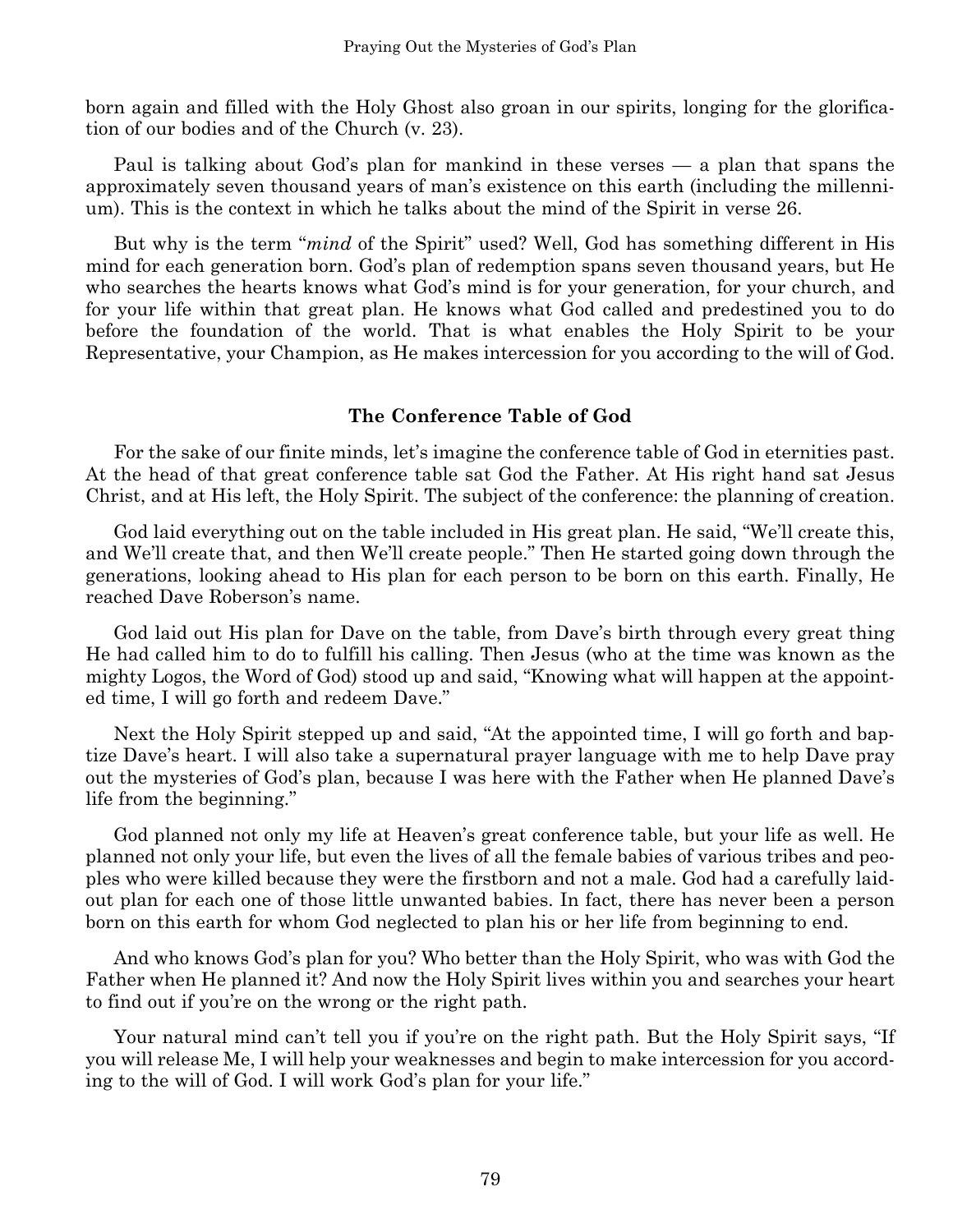# **Nothing Can Separate You From God's Plan**

I can't spend six hours praying in the Holy Ghost and worshiping God without the Holy Spirit taking the plan of God — His perfect will for my life — and enforcing it out ahead of me. As I pray, the Holy Ghost will lay hold of and remove every boulder and every mountain that stands in the way of my fulfilling the perfect will of God. And who is a match for the Holy Ghost?

That's why Romans 8:28 goes on to say this:

### **And we know that all things work together for good to them that love God, to them who are the called according to his purpose.**

Why will all things now work together for good? Because the Holy Ghost is the One who seizes hold of everything that is contrary to God's will for my life and uses His power to replace it with God's perfect plan. And He does it because I have found out how to release the perfect will of God into my life.

Now you can see why Romans 8 ends with such a note of triumph:

**Nay, in all these things we are more than conquerors through him that loved us.**

**For I am persuaded, that neither death, nor life, nor angels, nor principalities, nor powers, nor things present, nor things to come,**

**Nor height, nor depth, nor any other creature, shall be able to separate us from the love of God, which is in Christ Jesus our Lord.**

**— Romans 8:37-39**

How can I be so convinced that neither height, nor depth, nor any creature, nor things present, nor things to come can separate me from God's plan and His love for me? Because I discovered how to walk after the Spirit and not after the flesh. I found out how to allow the Holy Spirit to work God's plan in my life as I pray much in the Holy Ghost.

# **Yielding Your Authority To the Holy Spirit**

This is where I get excited. In His infinite wisdom, the Holy Ghost knew what to target in order to help us in our infirmities. Certainly He wasn't going to try to conquer our soul, our mind, our will, our intellect, or our emotions first. Most of us have proven beyond any reasonable doubt that we can be pushed around in those arenas. We get mad at each other; we fall into sin; we live on the edge of carnality; we can't overcome our soul enough to pray as we should.

So the Holy Spirit just bypassed all that mess — our wavering soul, our defeats, our upand-down emotional roller-coaster rides, our whimpering, our swelled speeches of doctrinal error, our lying down in defeat, and our little deceptions. Instead, He went straight into the depths of our spirit — the new creation that contains all the authority Jesus transferred to us:

**And Jesus came and spake unto them, saying, All power is given unto me in heaven and in earth.**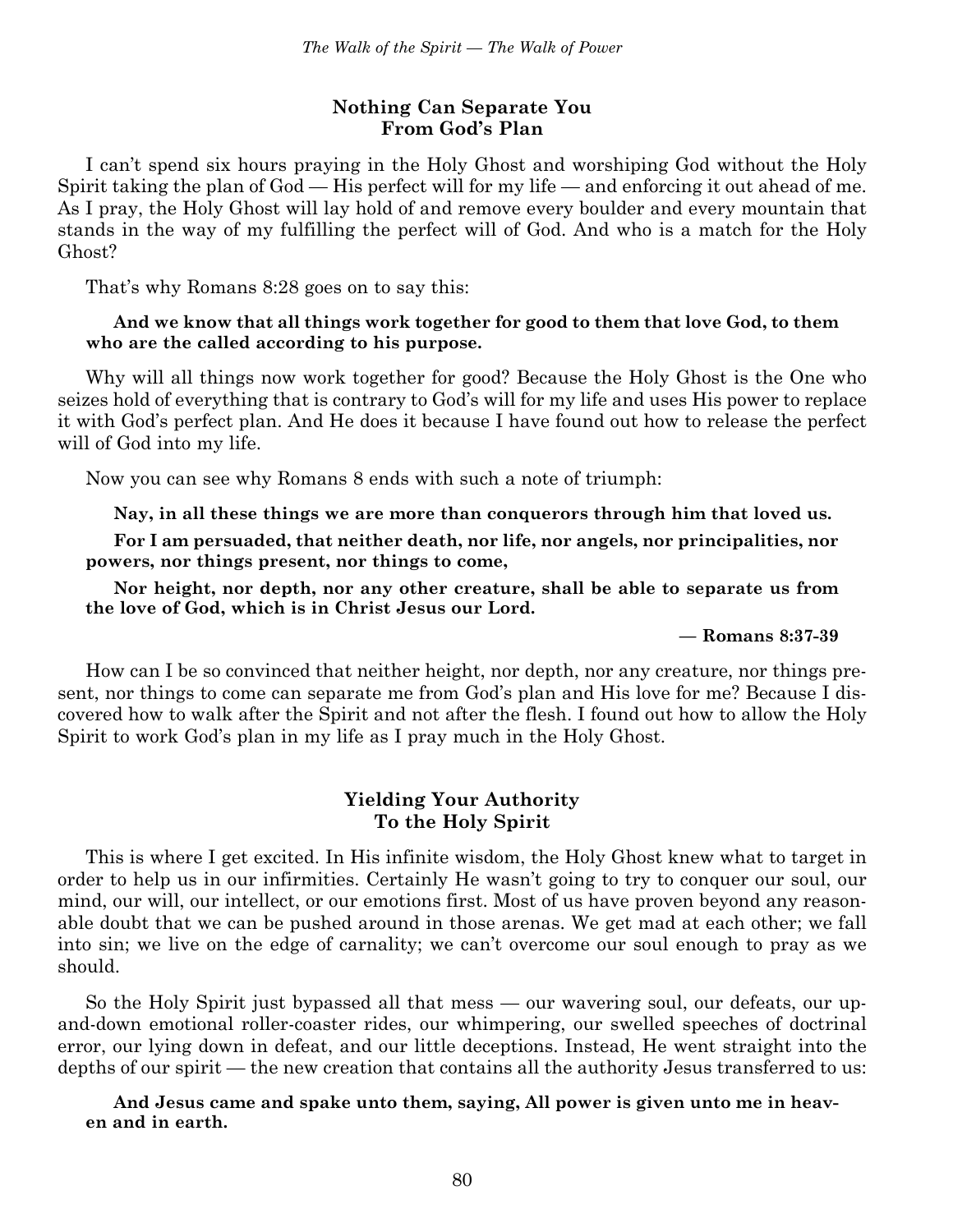## **GO YE therefore, and teach all nations, baptizing them in the name of the Father, and of the Son, and of the Holy Ghost.**

#### **— Matthew 28:18,19**

Then the Holy Spirit said to each of us, "Look, little one, you're being whipped because you're puny and weak and your spirit has no understanding of revelation. But your spirit man does have a new nature, a capacity to understand spiritual matters, and the spiritual authority I deposited in you when you were born again.

"So, excuse Me, but I'm here now, and I would like to borrow your authority from you. You see, I need a conqueror. And although I am the all-powerful Holy Spirit, I can't do anything in your life without your authority.

"First of all, I need your permission and authority to pray through you. Will you give that to Me and let Me help you fulfill God's perfect will for your life?"

You see, the Holy Spirit has a handicap — *us*. He would have finished taking care of mankind's mess a long time ago if it wasn't for His handicap. He can't even pray through us until we give Him that authority! Only when we yield our authority to Him will He transfer His supernatural language to our spirit man, giving us utterance to pray mysteries before the throne of God.

If we are wise, we will lend our authority to the wisest, most powerful Being in the universe, the One who moved on the face of the deep and separated the upper and lower firmaments. He who has all that power needs only our authority to operate it in our lives.

The moment we start praying in the Holy Ghost, we give Heaven the authority to create that prayer in our spirit so we can pray the mind of Christ. As we yield our authority to Him by praying in the Holy Ghost, we turn Him loose to move us into God's perfect will for our lives!

# **Watering the Seed of God's Plan**

Don't you wish there was a Book of Roberson, a Book of (insert your name!), that followed the Book of Revelation? If there was, I could look up the chapter that represented the particular year I was living: "Let me see, this is the fifty-third year of my life, so I'll turn to the fifty-third chapter. Look here, I'm supposed to go to this city and preach at this church next month. Glory be to God, thank You, Father, for the Book of Roberson that has Your plan for my life in it!"

There is no such book in the Bible. But such a book does exist! The moment you were born again and the Holy Spirit came to dwell within you, that book was deposited on the inside of your spirit. That book is God's perfect will for your life in seed form.

On the inside of that seed is the "DNA" programming for God's entire plan for you. And if you'll yield to the Holy Spirit, He will bring forth its contents, causing it to grow into a strong, deeply rooted tree of blessing and divine purpose. He will continually work God's plan, searching your heart moment by moment and praying the will of God for your life way out ahead of you.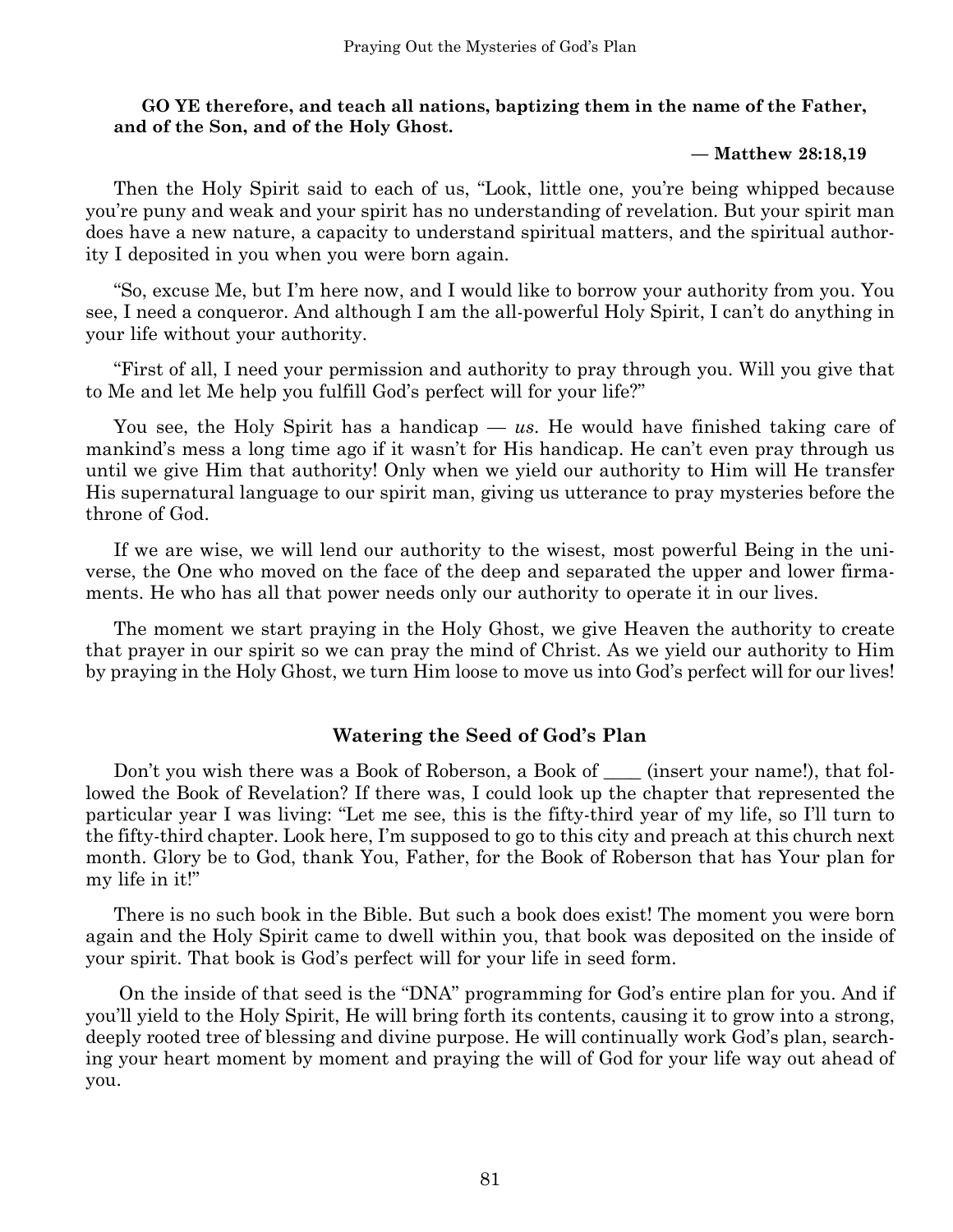You see, the leadership of the Holy Spirit is not a whim or a passing thought. When you're following His direction, your life will not be like this: "Oh, I think God wants me to go to that city tomorrow." Then the next day, "Oh, I'm not sure whether or not He wants me to go." And the following day, "Oh, I think He really does want me to go."

The Holy Spirit doesn't run things the way a natural man does. He doesn't play with your life. He is out for your success! But you have to cooperate with Him by allowing Him to pray through you.

When Jesus said that out of your innermost being shall flow rivers of living water (John 7:38), He was speaking of the Holy Ghost. So the more you pray in the Holy Ghost, the more you water the seed that contains God's plan. As you continue to pray and sow to the Spirit, you will eventually reap from the Spirit, for the seed will sprout and grow into the will and the direction of God for your life. The more the seed grows, the more prevalent God's plan will become.

As you continue to walk after the Spirit, that divine direction will become so strong in your life that it will be almost impossible for you to walk in the wrong direction. God's direction will no longer be hard to *catch*; it will be hard to *miss*. You will literally have to get past God to fail!

God's wisdom and guidance will gradually consume and overtake you, until the voice of the Holy Spirit becomes louder than the enemy who surrounds you with adverse circumstances and proclaims you are going to fail. And at every level of God's plan that you attain, the anointing of His Spirit will be there to give you the grace to fulfill His perfect will.

I'm telling you, the devil is so afraid that you're going to get hold of this message and run with it. I don't think you have any idea how afraid the devil is of prayer. You see, he knows he has only one chance to keep you from fulfilling the purpose you were born to fulfill: He has to get you out of prayer so that you stop allowing the Holy Spirit to work God's plan for you. Other than that strategy, the devil doesn't have a chance, because greater is He who is in you than he that is in the world (1 John 4:4)!

#### **'Well Done'**

So why is it so vitally important that you learn how to release the power of the Holy Spirit in your life to walk in God's perfect will? Because just as sure as you breathe, at the appointed moment in God's time scale that all creation has longed for, Jesus will split the eastern sky at the sound of a great trumpet.

On that day, when you behold Jesus face to face, what will He say to you? Will you be able to stand there knowing that you chose to believe in God enough to abandon your life to Him while it still made a difference? If so, you will hear the words, "You did a job well done, My good and faithful servant."

I'm trying to help you understand the value of the Lamb's reward for fulfilling your call. On the day you stand before the Master, you will trade everything you possess for just one nod of approval, one look from His eyes, that says, "Well done." You will trade it all to know that *He* knows the hell you went through to give your whole life to your call; He sees the multitudes you took home to Heaven with you. Nothing can replace that reward.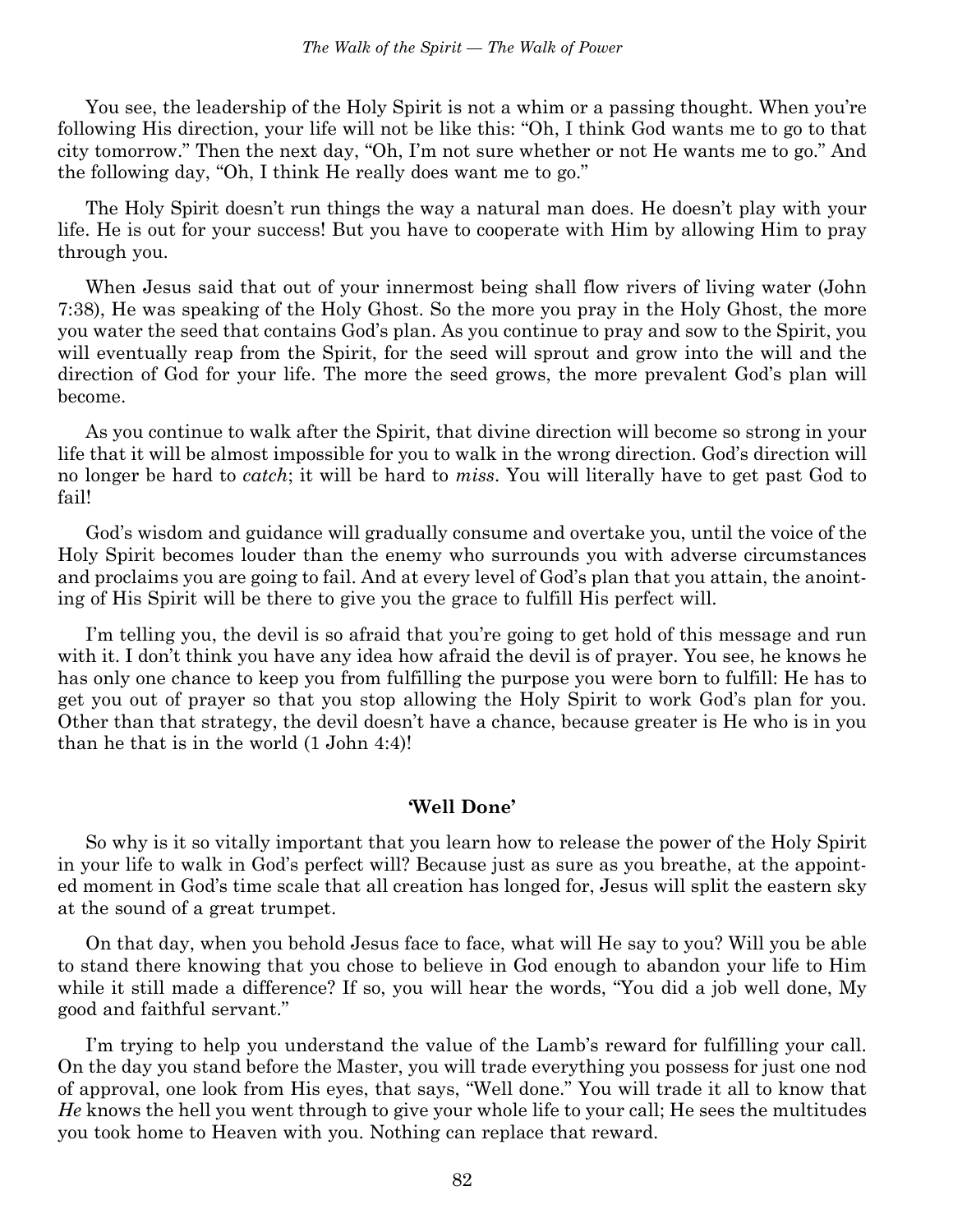Someone may say, "But I don't have time to pray." Of course, you don't, because you've never taken your Holy Ghost "calculator" and calculated what your lack of prayer has cost your character and your life. If you ever did, you'd say instead, "I don't have time *not* to pray!"

Whatever you are not doing, you are not doing it because you don't want to. If you aren't praying as you should, the reason is simple: you don't want to.

"Well, I have a career. I don't have time to pray that much." But you are in that situation because it is what you chose.

"Can I have a career and a strong prayer life as well?" You don't know what a career is until you release the Holy Spirit to help you fulfill it by His power.

You have a call. No one else has it. God would have to arrange something else for the Body of Christ if you failed to find and fulfill what God has called you to do.

But you *can* find your divine call. You're still on this earth; you're still breathing. You still have the opportunity to release the Holy Spirit in prayer to help you find and fulfill God's perfect will for your life. Are you going to let your lazy flesh cheat you out of hearing those words, "Well done"? I don't think so!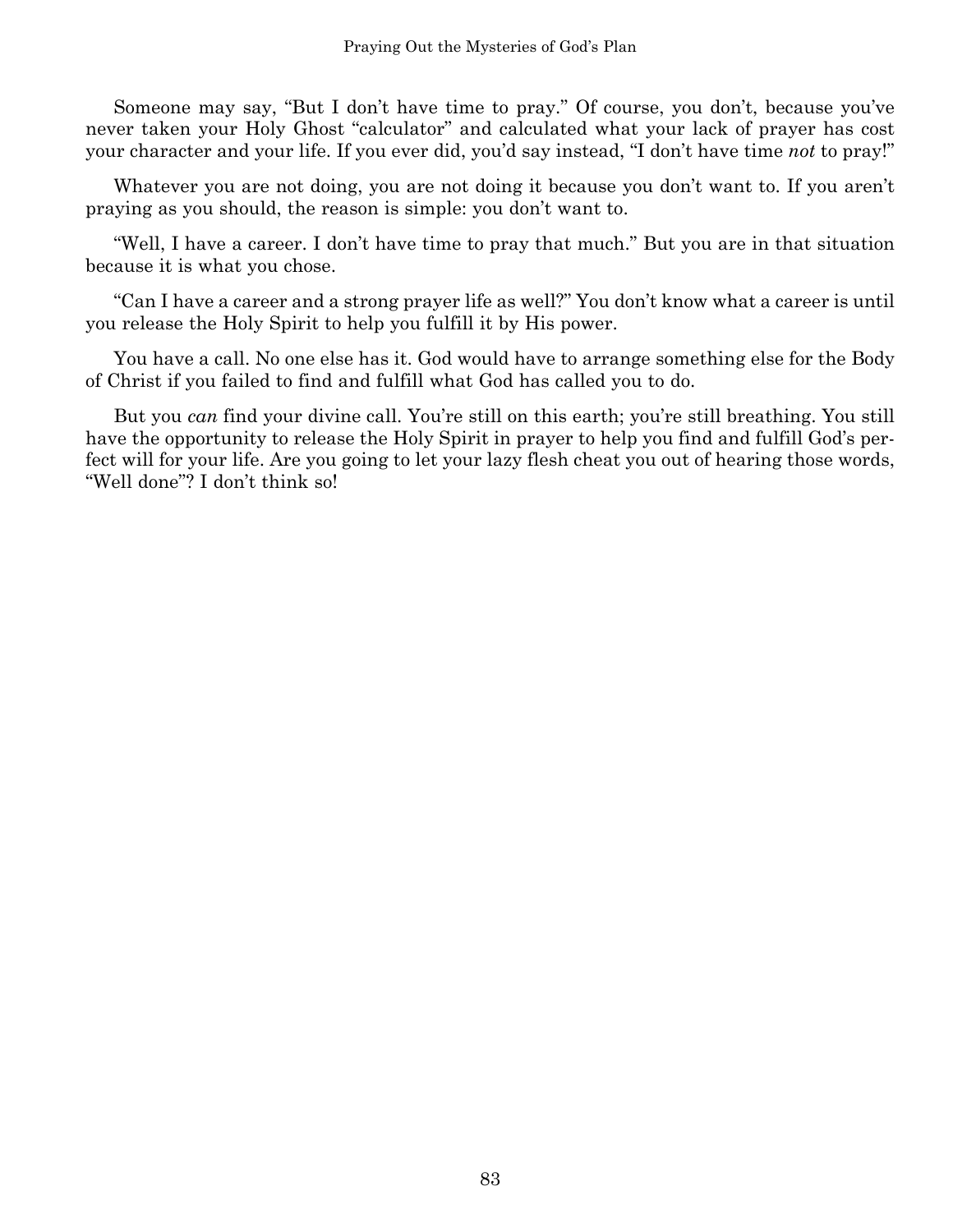

**For you desire to be led by the Spirit. You desire to be led from this natural place to that natural place. But know this: Long before I lead you to be a force for Me in the natural, I begin to lead you in the spiritual.**

**For I lead you from glory to glory, from a place of unrest to a place of rest so that when I give you what I would have you do, it will stand the fire and pass the test. So enter into My grace. You have yet to experience the best that I have. For it is a place of rest, saith the Spirit of Grace.** *It is My best.*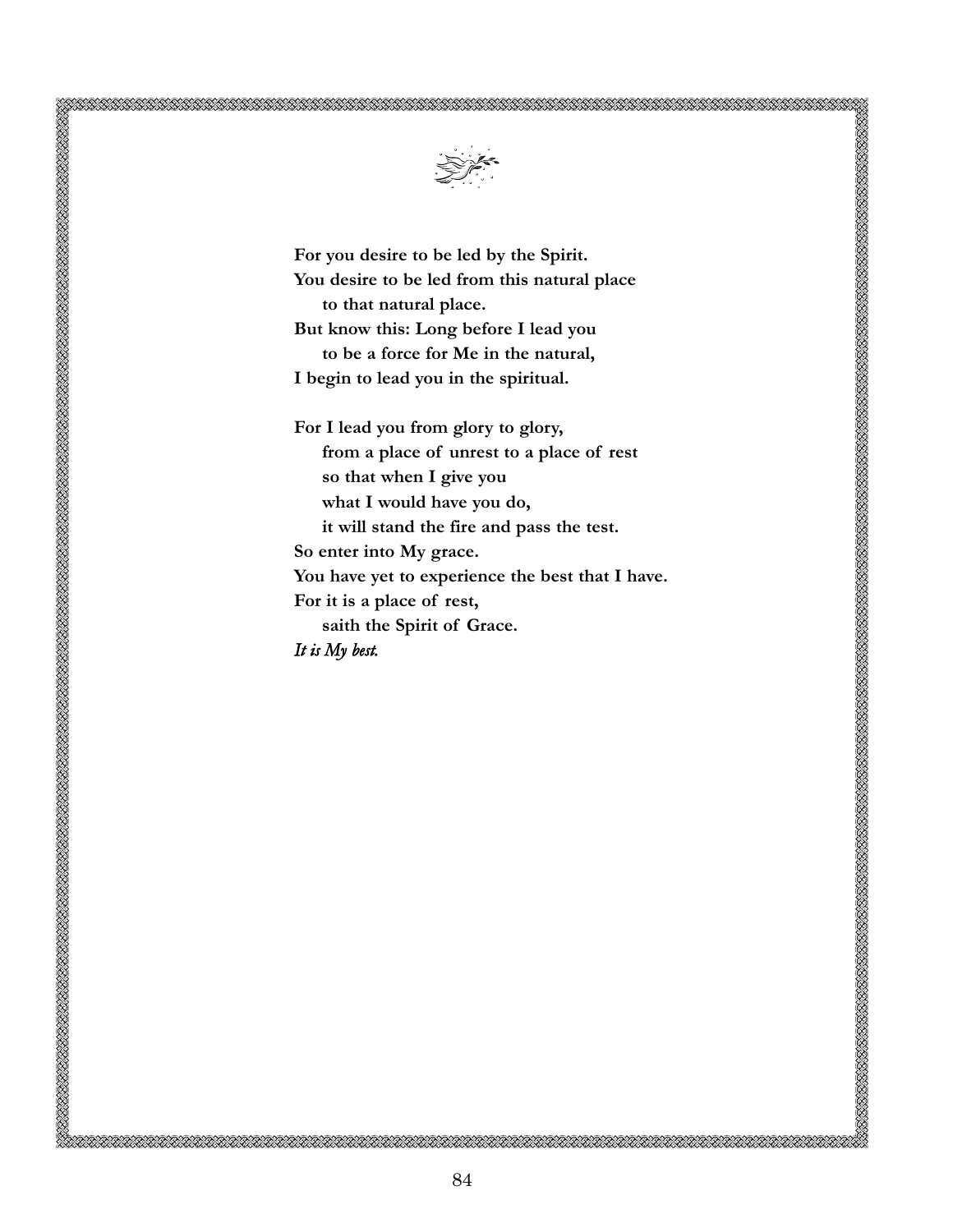# *Chapter 8*

# *The Channel Through Which The Holy Spirit Speaks*

We can never receive enough teaching on an intellectual level to make us victorious in life. Therefore, if we don't learn to fellowship with the Godhead in the realm of the Spirit, we will never progress very far in fulfilling our divine call.

We've seen that it's our awesome privilege to have the third Person of the Godhead living inside us to oversee God's plan for our personal lives. But in order to take advantage of the Holy Spirit's expert leadership, we have to understand *how* He communicates with us as we pray in other tongues.

You see, the Holy Spirit always speaks through the same channel. We need to become familiar with that channel so we can differentiate His voice from every other voice, thought, and impression.

First, we must understand that God always communes with our *spirit*. If we don't know how to identify the difference between God communing with our spirit and the devil fooling with our mind, we will walk in the wrong direction most of the time. Why? Because *the devil has studied mankind for six thousand years*, and he has learned some unique ways to set us up and keep us walking around in circles in our lives.

#### **The Spirit, Soul, and Body of Man**

In order to discern the voice of the Holy Spirit in your daily life, you first have to understand the operation of the spirit, soul, and body of man.

I have sat under many teachers on this subject. Most isolate all the verses they can pertaining to the spirit, the soul, and the body. Then they may draw three little circles on a chalkboard and outline the characteristics of the three parts of man, saying, "This is your spirit. This is your soul. And this is your body."

I didn't have too much trouble understanding the operation and characteristics of the body. But I had a hard time grasping the difference between the soul and the spirit.

According to the great Bible teachers of our day, the soul consists of a person's mind or intellect, his will, and his emotional faculties. It is the part of man that needs to be renewed by the Word. I totally agreed with this. And I knew that when man's spirit departs from his body, his soul goes with him. But beyond that, I couldn't quite understand how man's spirit fit into the picture.

So as I tried to understand this subject, I asked God, "Lord, what is the difference between me and a dog?" Now, I like dogs, but they don't have a spirit. They don't go to Heaven the way people do.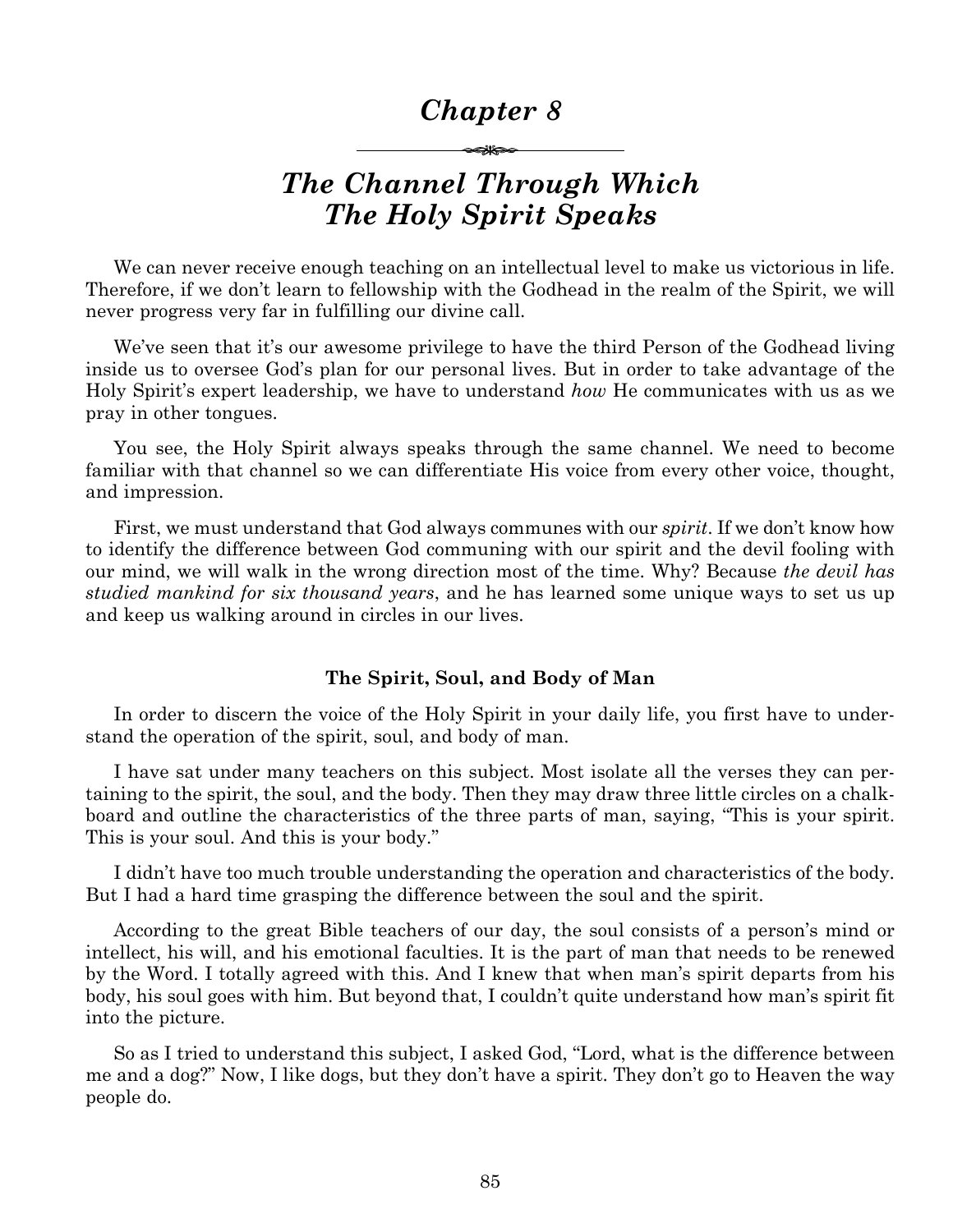Animals do exist in Heaven, but they didn't go from here to there. They were created in Heaven. They live there. As far as anyone knows, animals born here on earth just return back to the dust after they die.

But evidently, dogs do have a soul, because they have intellect, emotions, and a will. So what is the difference between a dog's soul and mine? It is this: My soul finds immortality within an immortal spirit.

When God created my emotions, my will, and my intellect, He held these forces in His hand and said, "This is the soul of man." But within what confines would He house these forces that make up the essence of who I am?

This is where the operation of the spirit came in. God created these forces that make up the soul and placed them in an eternal substance called the spirit. It is the immortal spirit encompassing the soul that gives the soul its eternal nature.

## **Characteristics of Man's Spirit**

We can gain some insight into the spirit of man by looking at what Jesus said in Luke 16:19-22:

**There was a certain rich man, which was clothed in purple and fine linen, and fared sumptuously every day:**

**And there was a certain beggar named Lazarus, which was laid at his gate, full of sores,**

**And desiring to be fed with the crumbs which fell from the rich man's table: moreover the dogs came and licked his sores.**

**And it came to pass, that the beggar died, and was carried by the angels into Abraham's bosom: the rich man also died, and was buried.**

Even though the rich man died and was buried — even though his flesh or his body was in the grave  $\frac{1}{2}$  in verse 23 it says that his spirit went somewhere else.

#### **And IN HELL he lift up HIS EYES, being in torments, and SEETH Abraham afar off, and Lazarus in his bosom.**

There it is in black and white — the spirit man has eyes!

Notice it also says that the rich man was "in torments." That is speaking of strong emotions. So the rich man's spirit man also had emotions.

Now look at verse 24:

#### **And he cried and said, Father Abraham, have mercy on me, and send Lazarus, that he may dip the tip of his finger in water, and cool my tongue; for I am tormented in this flame.**

My goodness, people in Heaven have fingers, and people in hell have tongues! We better think about this for a moment. Either our spirit man possesses all the rest of the body parts as well, or there is a bunch of spiritual tongues and eyeballs lying around in hell while spiritual fingers float around Heaven!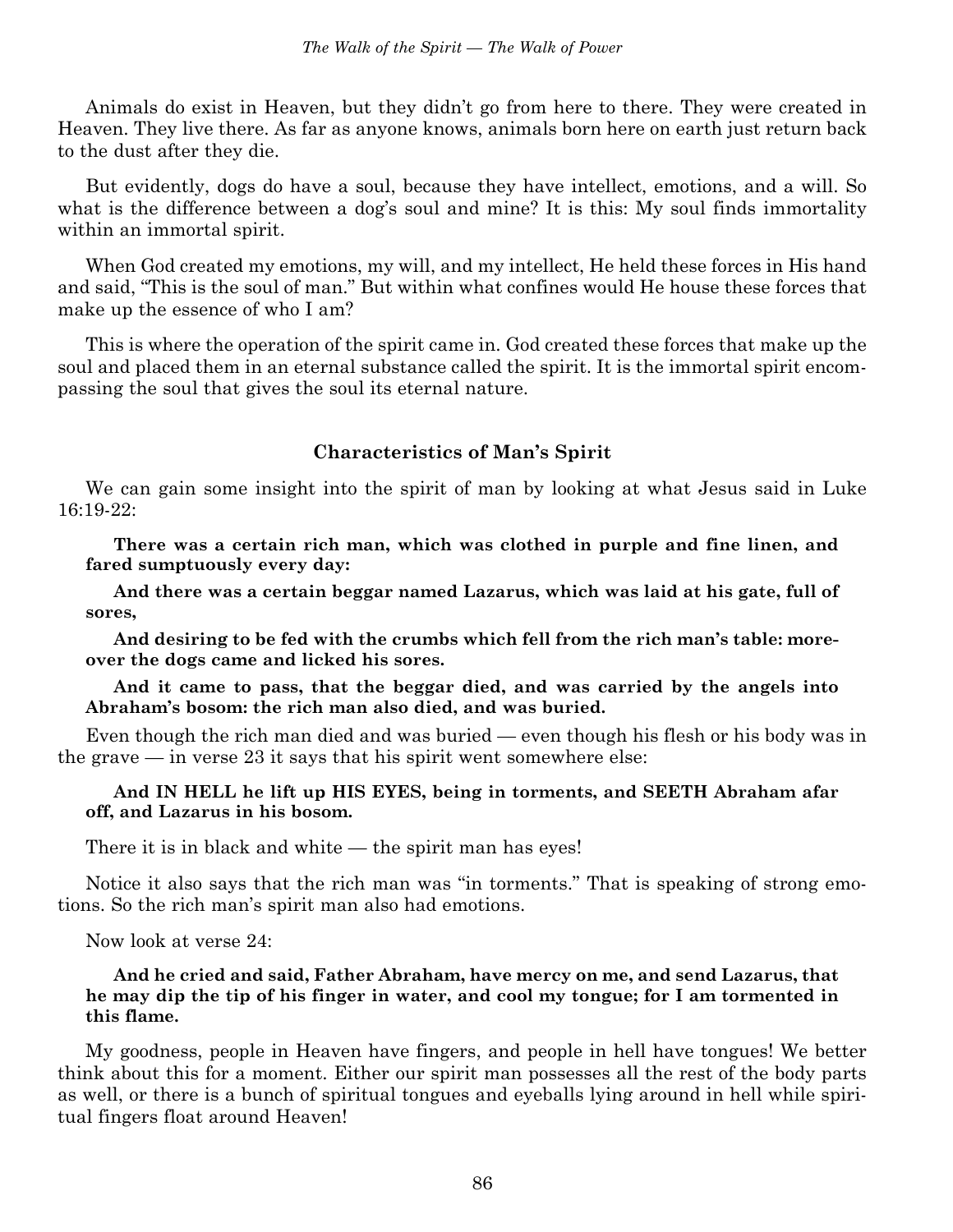It stands to reason that if my spirit man has a spiritual finger, tongue, and a pair of eyes, he also has every other body part as well. That is basic.

In fact, let's take it a step further. If I were to separate my inner man from my outer man and leave the two standing next to each other, my physical body and my spirit man would look a lot alike — except for the fact that my spirit would be without defects. In fact, all the defects that were programmed into the human race when Adam fell would be gone.

Now, if my outer man were to hold up his finger and say, "What is my finger made out of?" you would say, "It's made out of flesh." If you answered in more detail, you'd say, "It's made of cells, blood, bone, and many small compounds."

Well, if my physical man is made out of physical material that you can name, what about my spirit man? What if my inner man held up his finger — which the passage in Luke 16 proves the spirit man has — and asked, "What is my finger made out of?" You would say, "Well, uh, a heavenly substance. Hmmm, let's see — spirit." You wouldn't be able to break it down any further.

So my inner man fills my outer man finger for finger, hand for hand, arm for arm, leg for leg. I have physical eyes and spiritual eyes. My spiritual eyeball fills my physical eyeball.

Let's take this a step further. Within my inner man is the nature of the new creation, containing such spiritual forces as love, peace, joy, and dominion. The inner man is my stabilizer in life. He never fluctuates up and down. His only inclination is to go up higher in the realm of God.

The part of me that fluctuates between up and down is the emotional make-up of my soul through which my spirit man operates. My emotions want to go to the highs of extreme happiness one day and to the lows of deep depression the next. But my spirit man never wants to go anywhere but up into the high places with God.

My inner man fits into my outer man, and one day my old outer man is going to say, "I quit." At that moment,  $I - my$  spirit man  $-$  will step out of my body and go home to Heaven. It will be glorious!

So I have a spiritual brain that fits into and operates through my natural brain in this physical body. It is within my spiritual brain that the soul is housed.

# **Identify the Channel of Communication**

In the natural, you don't hear with your ear one day and with your big toe the next. In the same way, your spiritual anatomy isn't designed for God to communicate with different parts of your spirit man depending on what day it is. Every time God talks to you, He will communicate through the same channel. Therefore, if you can isolate and identify that channel, you can open a door to a spiritual treasure house that no man can close.

When we hear God's voice, it seems as if it comes from somewhere deep down in the center of our being and rises to our mind. Most of us have enough sense to know it doesn't originate in our natural mind; it comes up to our mind.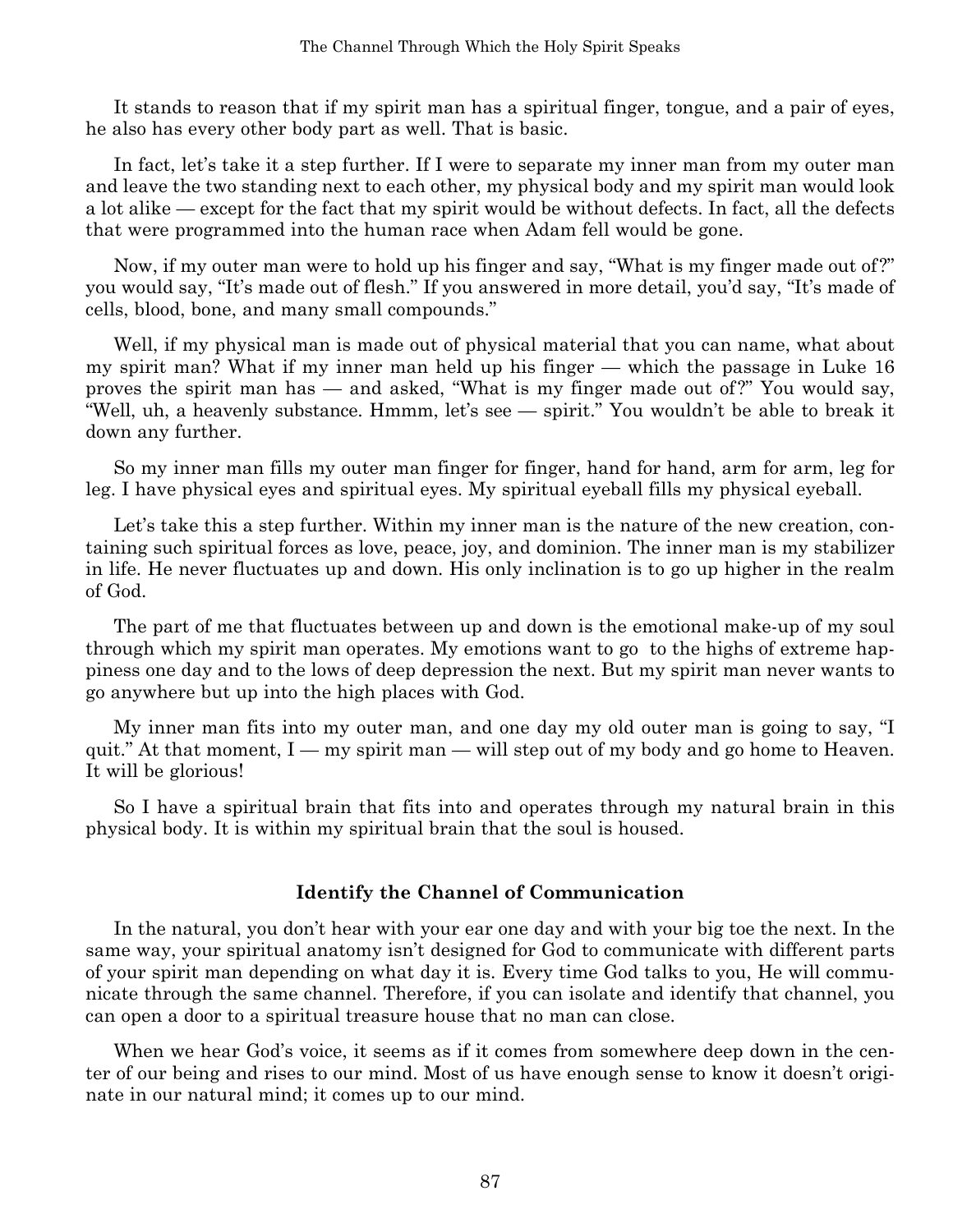I always wondered where that deep inner well was that God's voice came from. I wanted to discover how to uncap and monitor it so I could listen to the Holy Spirit on purpose, just because I wanted to hear Him.

Well, in First Corinthians 14:14, it says that if I, Dave Roberson, pray in an unknown tongue, my human spirit is doing the praying under the influence of the Holy Spirit. I came to realize that if that's true, then somewhere within my spirit the Holy Spirit has to bring that supernatural language into existence and then deposit it in my spirit. A transfer of those tongues has to take place from the Person of the Holy Spirit to my human spirit. Otherwise, it wouldn't be me doing the praying.

The Lord once gave me an inner vision to show me how the Holy Spirit transfers His supernatural language to my spirit. In the vision, I saw the outer man and the inner man. The outer man, the fleshly man, was the darkest of the figures. The soul was another shade lighter, and the spirit man was absolutely light.

I saw the Holy Spirit literally creating or bringing into existence His supernatural language in my spiritual mind, which was actually encased within the natural mind of my outer man.

What science has labeled the subconscious is actually the spiritual mind. Scientists say that it possesses incredible ability that far exceeds the operational capacity of the physical brain.

So when the Holy Spirit creates His supernatural language in you, those tongues originate way down deep in your spirit and then come up into the recesses of your spiritual mind, which lies within your physical mind. This explains the fact that when the Holy Spirit speaks, it is not a surface speaking. It comes from the depths of that spiritual mind and bursts outwardly into your intellect.

That's why if you don't let the tongues come out of your mouth, those supernatural words will bypass your mouth and drift up to your thoughts, and you'll "hear" the tongues in your natural mind.

Now, as long as you let the supernatural language that the Holy Spirit creates come out of your mouth, your mind is free to think of other things. For instance, I've made it a regular practice to read the Word while I pray in tongues.

But what if you stop that flow and stop speaking those tongues out? Can you pray in tongues in your mind? Not effectively, because you actually complete the channel of prayer by allowing the Holy Spirit's language to come out of your mouth.

If you don't speak out that language (and it can be just a quiet whispering under your breath), eventually your mind will shift over to something else and dismiss the tongues, and you'll find you have stopped praying. You have cut short the flow of prayer coming through God's channel of communication.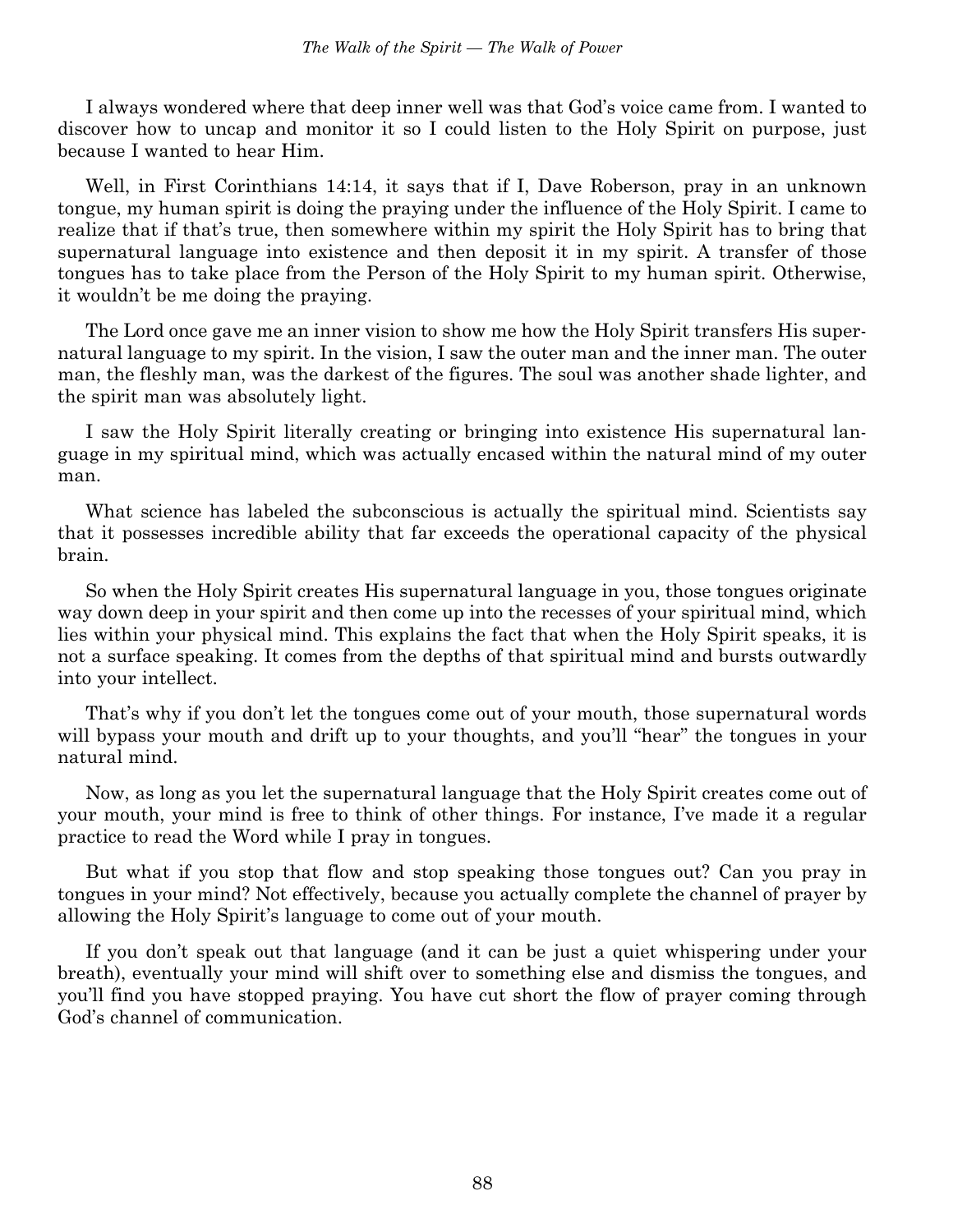# **The Door to Another World**

When you pray in tongues, you immediately put yourself in the Spirit, because you open the door to another world. You have opened the channel to your own human spirit, giving yourself direct contact with the Holy Spirit. So let's isolate the door through which God's voice comes so you can recognize when He is speaking to you.

After the vision that showed me how the Holy Spirit transfers His language to the human spirit, the Lord instructed me to do something very unusual. (During this experience, I was under a heavy anointing, unaware of my physical surroundings. It sounded like His voice was coming from everywhere.)

He said, "Son, now I want you to learn to locate the channel through which I communicate with you." (Most of us operate out of that channel without any idea where it is!)

Then the Lord instructed me, "Pray in tongues for a while." I obeyed until He told me to stop. Then He said, "Now listen."

As I kept quiet and listened, the tongues continued to come up from my spirit and explode across my intellect. Even though I wasn't speaking the tongues out of my mouth, I could "hear" them loud in my mind. I realized then that the channel through which the Holy Spirit creates His supernatural language is the same channel through which He brings revelation, visions, prophecy, and so forth, to my mind.

# **Get Acquainted With God's Channel Of Communication**

I'll tell you the truth — the only reason I can teach on these matters in detail is that the Holy Spirit taught them first to me in detail. And He couldn't have done that unless the channel of communication between me and God had opened up so I could accurately discern His voice.

You see, it is as you pray in tongues that the channel is actually opened through which God communicates. This is what happens when tongues for interpretation operates. The tongues open the channel for what is about to come. Once that channel is open, the Holy Spirit can send the interpretation through in the same manner He sent the tongues.

Then the more you pray in the Holy Ghost, the more familiar you become with that channel and the greater your ability to recognize when God comes across the same channel with a vision or with revelation knowledge in your native language.

As you consistently give yourself to praying in tongues, that channel of communication will become increasingly clear and definite. You'll find it easier and easier to enter into the rest of faith as you learn to shut out the world and hear the voice of God within. It won't be long before you'll immediately know the difference between mental energy and the inspiration of the Holy Spirit.

But if you're not consistently allowing the Holy Spirit to create that supernatural language in your spirit as you speak it out of your mouth, it will become much more difficult to shut out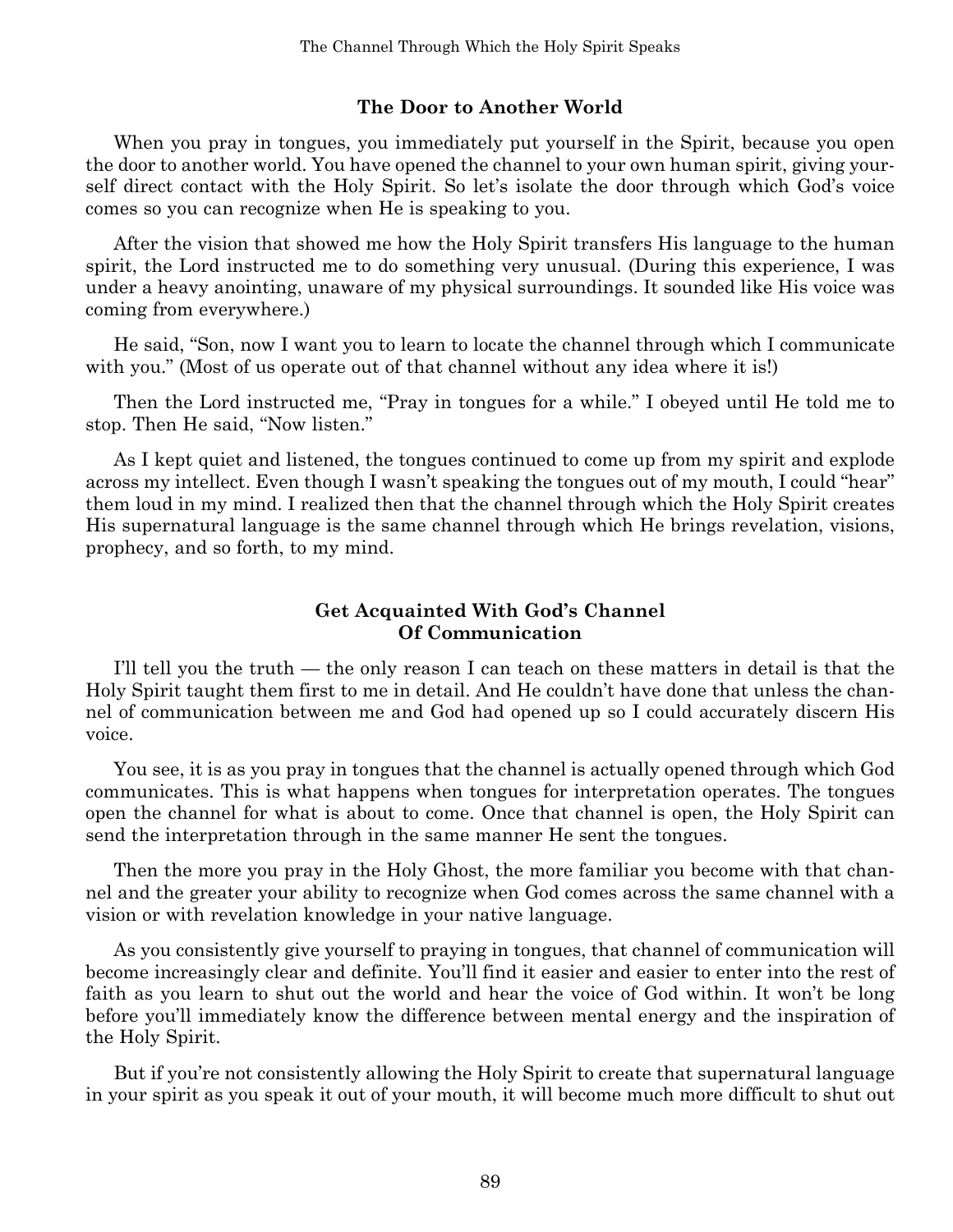external circumstances. You won't find it easy at all to monitor your spirit for what God may be saying to you.

As I faithfully kept praying in tongues, I learned how to listen to that channel. I know now where His voice comes from. I know where visions come from that burst suddenly across my mind. I also know where revelation knowledge comes from, because all of these things originate in the same part of my spirit.

I know how to shut down in the middle of all kinds of chaos and monitor that channel through which God communicates. I may receive an inner witness, a check or warning signal, or a vision. I may hear Him speak to me in English. No matter what turmoil is going on around me, I can shut it out and wait for whatever I need to come through that channel of divine communication — and you can do the same!

### **What You Have That the Old Testament Saints Didn't**

As you begin to pray out the mysteries of Christ in other tongues, what happens? You open up the channel. Now you can experience direct communication with God — something the Old Testament saints longed for but couldn't experience.

Jesus said concerning John the Baptist that there had never been born of a woman a greater prophet than John (Matt. 11:11). I read that years ago and thought, *How can that be? What about Elijah? John the Baptist didn't have the miracles in his ministry that Elijah had.*

I thought Elijah was quite a great prophet. Think about what he accomplished in his ministry: raising the dead, stopping armies with fire from Heaven, flying off in a chariot. Those are some great exploits! But Jesus said that John the Baptist was greater. Why? John didn't perform miracles. All he did was eat wild locusts and honey and tell people to repent.

So why would Jesus say that about John the Baptist? Because of all the prophets under the Old Covenant, this man had more knowledge of Christ than any of them. God chose him to be the forerunner who would preach about the coming Messiah.

Then Jesus made an even more remarkable statement. He said that the least in the Kingdom of God is greater than John the Baptist! Imagine — Mary Wallpaper and Joe Public are greater than the greatest prophet under the Old Covenant!

Why is that? Because the prophets of old weren't born again. They hadn't received the new nature or the baptism in the Holy Spirit. They didn't have unlimited access to God. But as a tongue-talking, praying believer, you do!

When we were born again and received the nature of God, the most important thing we received was the capacity to understand spiritual things. That's why Heaven sent us the Teacher of all teachers to come and make sure we attained the discernment, wisdom, and understanding of everything that God is.

I have the Teacher living inside of me, and my channel is open. Now He is going to teach me how to go all the way in to attain the highest God has for me.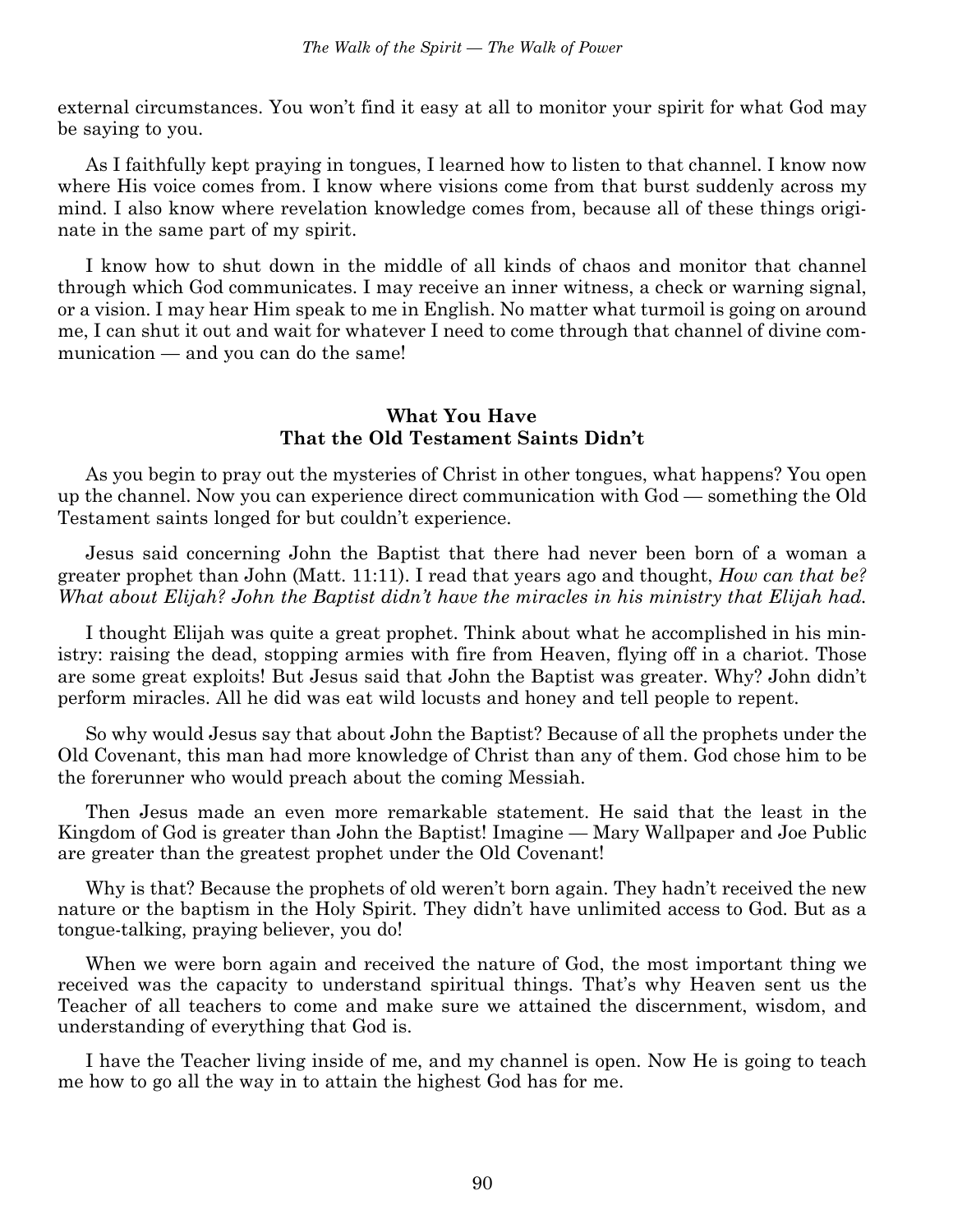He has bypassed all the trash in the soul and the flesh and has deposited Himself in my "power plant," my spirit man. Now He says, "I want to teach this man his authority in Christ. He keeps praying in tongues, so he must want Me to teach him about it!

"So I'm going to bring his new nature forward with all the authority that has been given to him. And anything in the flesh or soul realm that gets in the way is going to end up looking like it's in the undertow of the Titanic!"

## **The Four Ways The Holy Spirit Communicates**

Having located the channel through which God speaks to us, let's discuss the four basic ways the Holy Spirit uses that channel to communicate.

First, He communicates by the *inner witness*. The Bible says that the Kingdom of God, which is within us, is righteousness, peace, and joy in the Holy Ghost (Rom. 14:17). The Holy Spirit who dwells inside of us is a continual Source of absolute peace. He will continually pour His peace throughout our being if we will let Him.

Therefore, the inner witness is often manifested as a disruption to that flow of God's peace, alerting us to a wrong turn, a problem, an obstacle, etc.

Second, the Holy Spirit communicates by *revelation*. The reason God communicates with our spirit and not our physical mind or intellect is that our spiritual mind has the capacity to receive and store millions of bits of information per second. That kind of reception is in God's class!

When the Holy Spirit speaks to us in our native language, He has slowed Himself down to ultra-slow motion, such as the way a camera is set when filming a plant's growth. That's what it's like for the Holy Spirit when He has to slow down to speak to us in the language we understand.

So the Holy Spirit loves to communicate by revelation. He likes to encapsulate an entire revelation and send it through that same channel. All of a sudden, the revelation hits your spirit and explodes outward. You receive the entire revelation in a hundredth of a second.

For instance, you may be praying in the Holy Ghost, meditating on the Word regarding a pressing problem in your business. All of a sudden a revelation capsule explodes inside and you exclaim, "My gosh! I know what to do for the next ten years! And I got it in half a second!"

So you call all your business partners together, and it takes you fifteen days to lay out the plan you received in a half a second by revelation. Why? Because your spirit has to feed one little piece of revelation knowledge at a time to your intellect, which then converts it to your native language.

Do you want to increase these types of experiences in your life? Then spend time praying in the Spirit. You will keep the channel wide open and promote peace and edification in every area of life.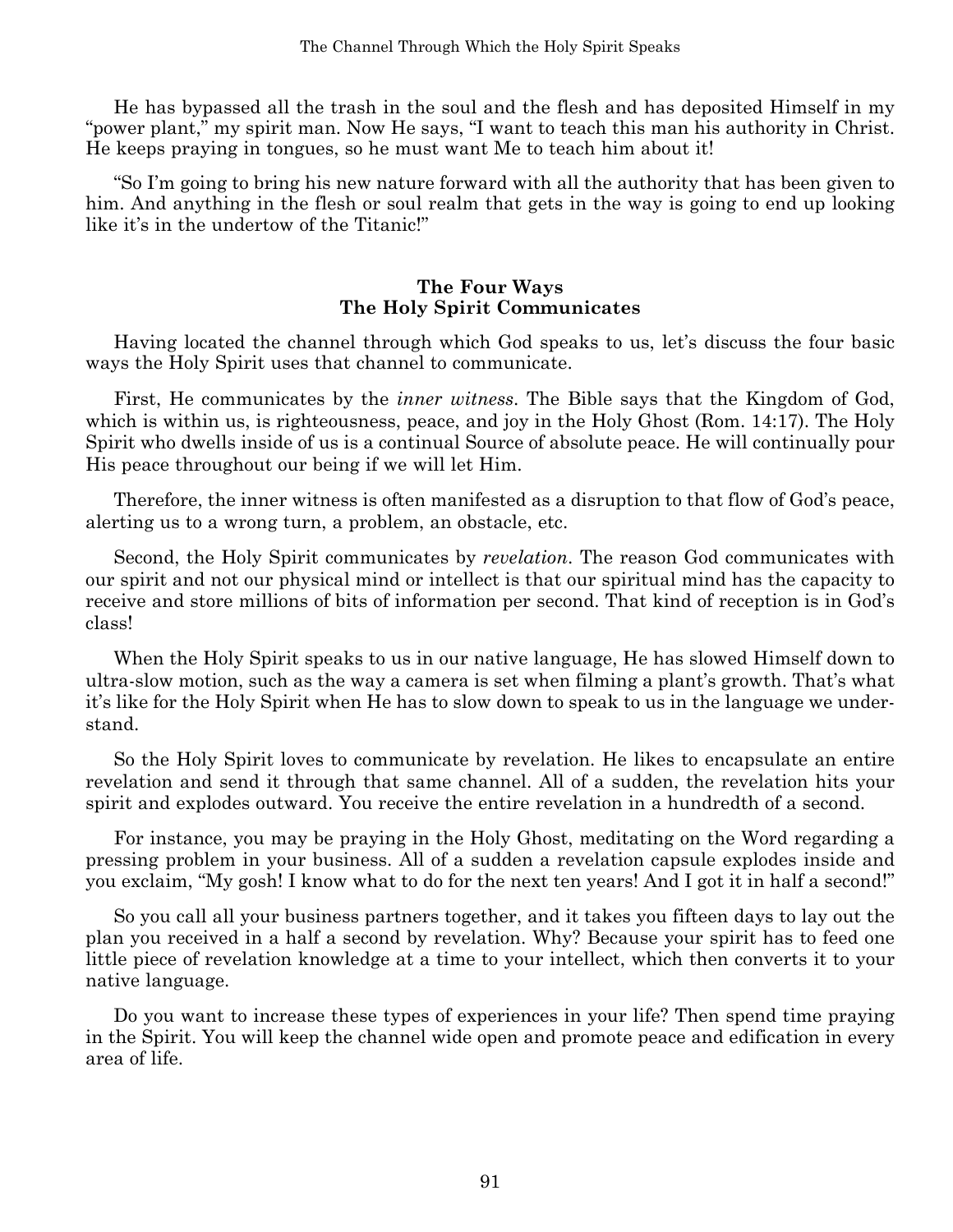Third, the Holy Spirit communicates by the *audible voice*. You may be thinking about something else, when suddenly He says something in your spirit that seems audible to you. You hear it as clearly as if someone were standing next to you speaking.

I wish God would communicate to me this way all the time so I could hear Him that clearly. But He doesn't. In fact, I have only heard God audibly one time in my entire life — at the Kathryn Kuhlman meeting that I related earlier. He called my name three times and then said something to me about my ministry.

Other than that one time, the Lord has always communicated to me inside of my spirit. It was just a matter of developing my ability to know when it was Him and when it wasn't.

The fourth and less common way that the Holy Spirit communicates is by *vision*. For example, the Lord sometimes communicates to me through what I call "teaching visions." These types of visions assist me at times in understanding the Word of God.

I usually only receive these teaching visions when I am praying in tongues while meditating on the Word, or when a strong anointing comes on me as I'm testifying or preaching. When the visions occur, they explode across my mind with lightning speed.

So whether by inner witness, revelation, audible voice, or vision, the Holy Spirit always communicates through the same channel — that supernatural doorway into another world. Our part is to open that channel by praying in the Holy Ghost so we can begin to learn how to discern the voice of God.

# **The Anointing Within: Inoculation Against Deception**

I'll tell you another important benefit of becoming familiar with the way God communicates: When you go into a meeting where someone is teaching false doctrine, that wrong teaching won't be able to penetrate into your spirit. You'll be able to discern what is going on as you sit in a meeting. Is the devil attacking the service and the Holy Ghost fighting for it? Or is a "wolf" behind the pulpit, trying to steal the wool off the sheep?

You see, developing the ability to discern what is not true, even if it is spoken from behind the pulpit, is one of the first results of consistently praying in tongues. Praying in tongues is an inoculation against deception.

Jesus said that when the Holy Spirit came, He would guide us into all truth (John 16:13). No wonder John later said this about the Holy Spirit:

**These things have I written unto you concerning them that seduce you.**

**But the anointing which ye have received of him abideth in you, and ye need not that any man teach you: but as THE SAME ANOINTING TEACHETH YOU of all things, and IS TRUTH, AND IS NO LIE, and even as it hath taught you, ye shall abide in him.**

**— 1 John 2:26,27**

What did John mean when he said that you have no need that any man teach you? Well, the truth is, most deception takes place behind the pulpit. That's where great religious movements are born that deny half of the Bible. For instance, when the devil talks church leaders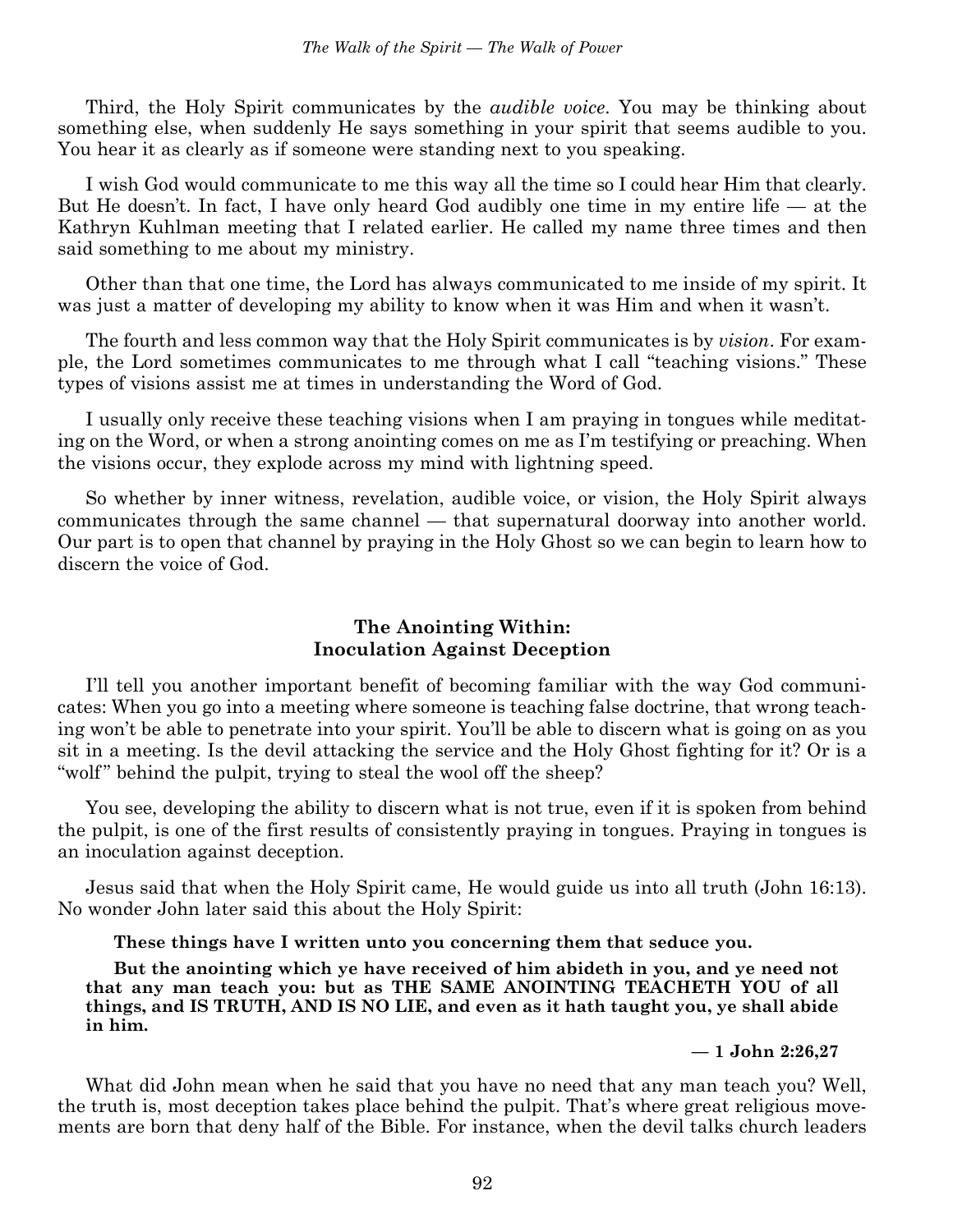into removing the right to speak in tongues out of their bylaws, that particular denomination takes a step into deception.

Just because someone stands behind a pulpit doesn't make him right. He is only right if his teaching lines up with the Word of God. Truth is truth and stands by its own merit.

So how are we going to know when someone is teaching wrong doctrine, whether intentionally or out of ignorance? By the anointing inside of us that is truth and does not bear witness to lies.

In the legalistic, ultra-Holiness church where I was first born again, the people would do all sorts of things to raise money for the church, such as selling "anointed" pieces of a cut-up preaching tent (I was first in line to buy one of those!), "anointed" oil, water from the Jordan River, and even wallets that were never supposed to go empty. (I went broke buying that wallet — and then I even lost the wallet!) Or sometimes we were told to give a love offering to prove God for our lost loved ones or to have a visiting prophet prophesy over us.

But the Gospel is not for merchandising, and none of the things of God are for sale absolutely *none* of them.

So after praying in tongues every day for a year, I went back to visit my old Holiness friends. But when they started using the familiar "gimmick" tactics, urging the congregation to give a love offering to "buy" some coveted blessing, my spirit went dead. I thought, *What's wrong with me? I used to get all excited just like everyone else when they talked about this kind of thing. Have I backslidden without knowing it?*

No, I hadn't backslidden. The Spirit of Truth inside of me, my Teacher who cannot lie and bears witness only to the truth, had been activated through many hours of praying in tongues. He was causing me to discern the lies that had deceived me in the past but could not deceive me anymore.

This is just one more reason why I strongly disagree with people who say that if you pray too much in tongues, you'll get "weird." A person who makes a statement like that is void of understanding. He would never say such a thing if he understood the role this basic gift plays in hearing the voice of God and becoming familiar with the channel through which He speaks. No one who loves people would deliberately deprive the Body of Christ of such a blessing!

# **The Candle of the Lord**

Let's look at one more scripture regarding how the Holy Spirit communicates with us. Proverbs 20:27 has something profound to say about the subject:

# **The spirit of man is the candle of the Lord, searching all the inward parts of the belly.**

What an incredible statement! My human spirit is the part of me that is created in God's image; it is the candle of God. In other words, it is the part of me that the Holy Spirit ignites to illuminate my understanding of Himself, imparting unto me revelation knowledge.

What do we do with a candle? We don't have much use for one in a bright room. We light a candle when the room is dark. We put it on a tabletop, and it throws illumination into the entire room.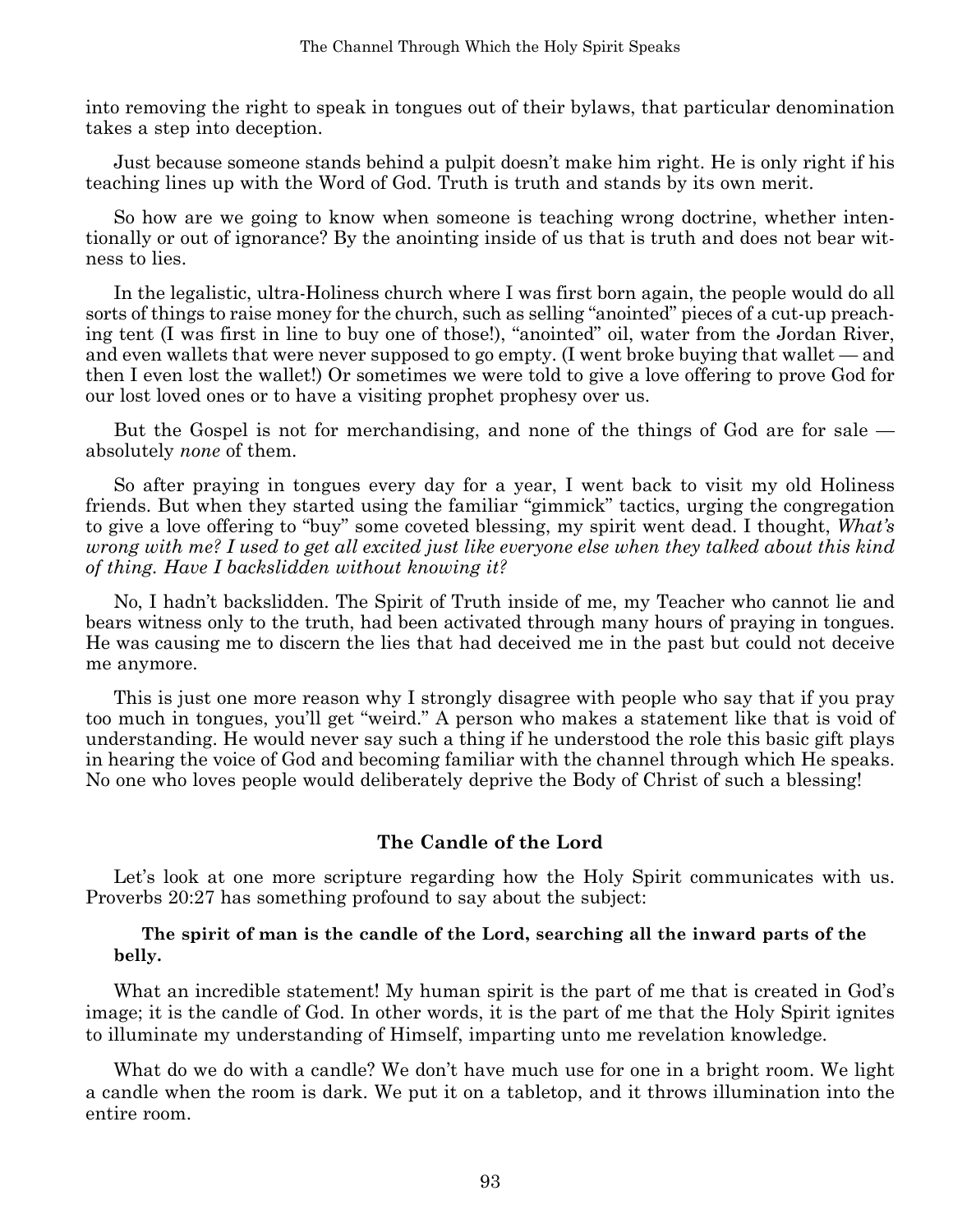With God's candle, our spirit man, the Holy Spirit searches out all the inward parts of the belly — all the dark places in our lives that need the light of His truth. This is the same searching process that takes place in us as we pray in tongues. He who searches the heart knows the mind of God and makes intercession for us according to the will of God (Rom. 8:27).

The Holy Spirit teaches us everything we cannot discern. He shows us mysteries and divine secrets we need to know about God and His ways. He is our first and foremost Teacher.

If we let the Holy Ghost teach us, at times we will enter into different realms of anointings during prayer, such as tongues for interpretation or the deep groanings of intercession. There will be times when He will teach us mysteries during our prayer vigils. But no matter what happens in prayer, we will always come out the beneficiary if we yield our "candle" to the Holy Spirit, allowing Him to illuminate our inmost parts with the light of His truth.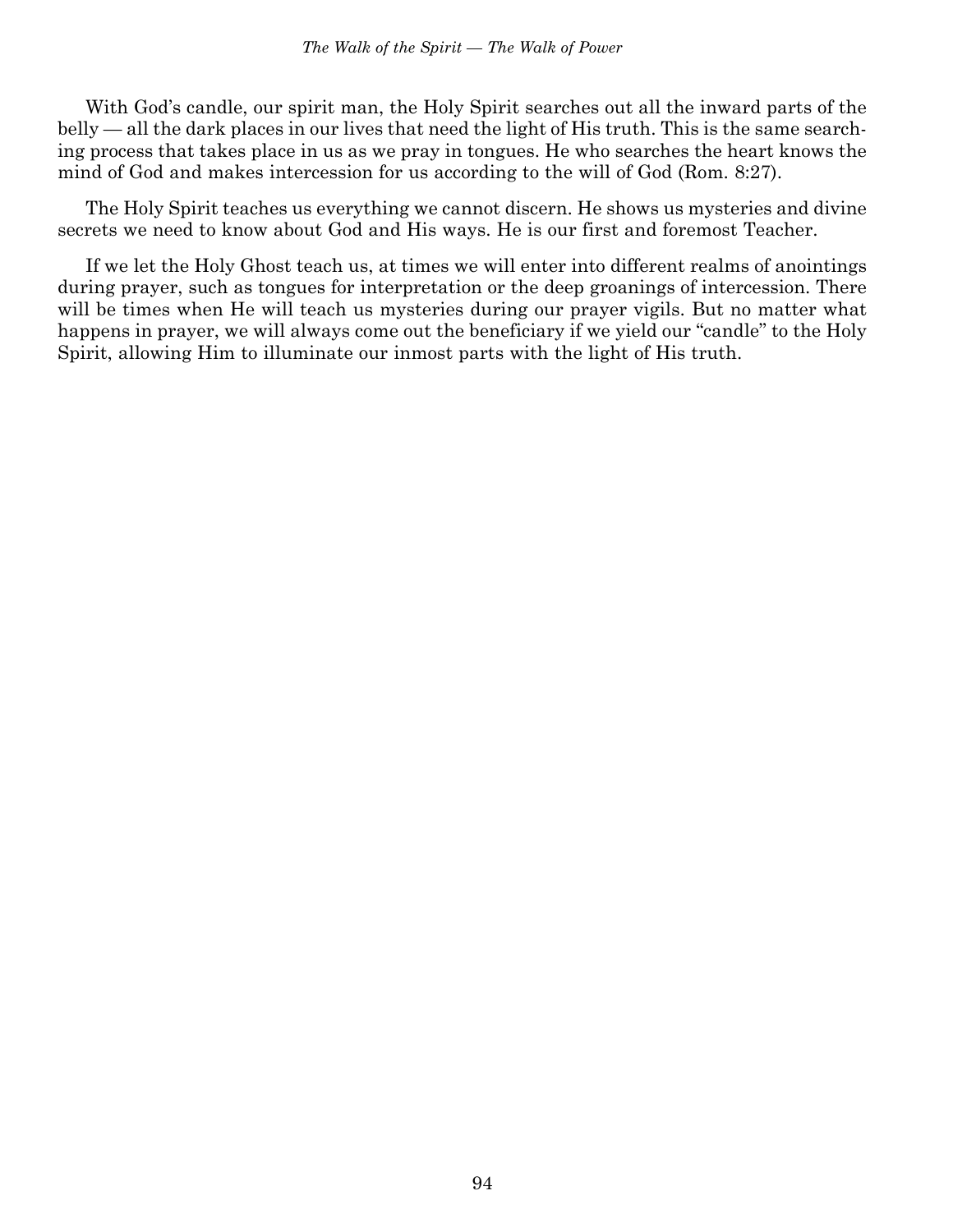

**You have desired to know Me. You have desired the intimacy of the Spirit that can only come through edification and worship. Hear what the Spirit would say. For I desire to fellowship with you. I desire to operate through you in My power so that others might be blessed.**

**Come aside and come up higher. Begin to fellowship with Me, and I will begin to fellowship with you. And even though the path grows narrower, I will take you into a holy communion with Myself, for it is through My fellowship with you that your hunger and thirst is quenched.**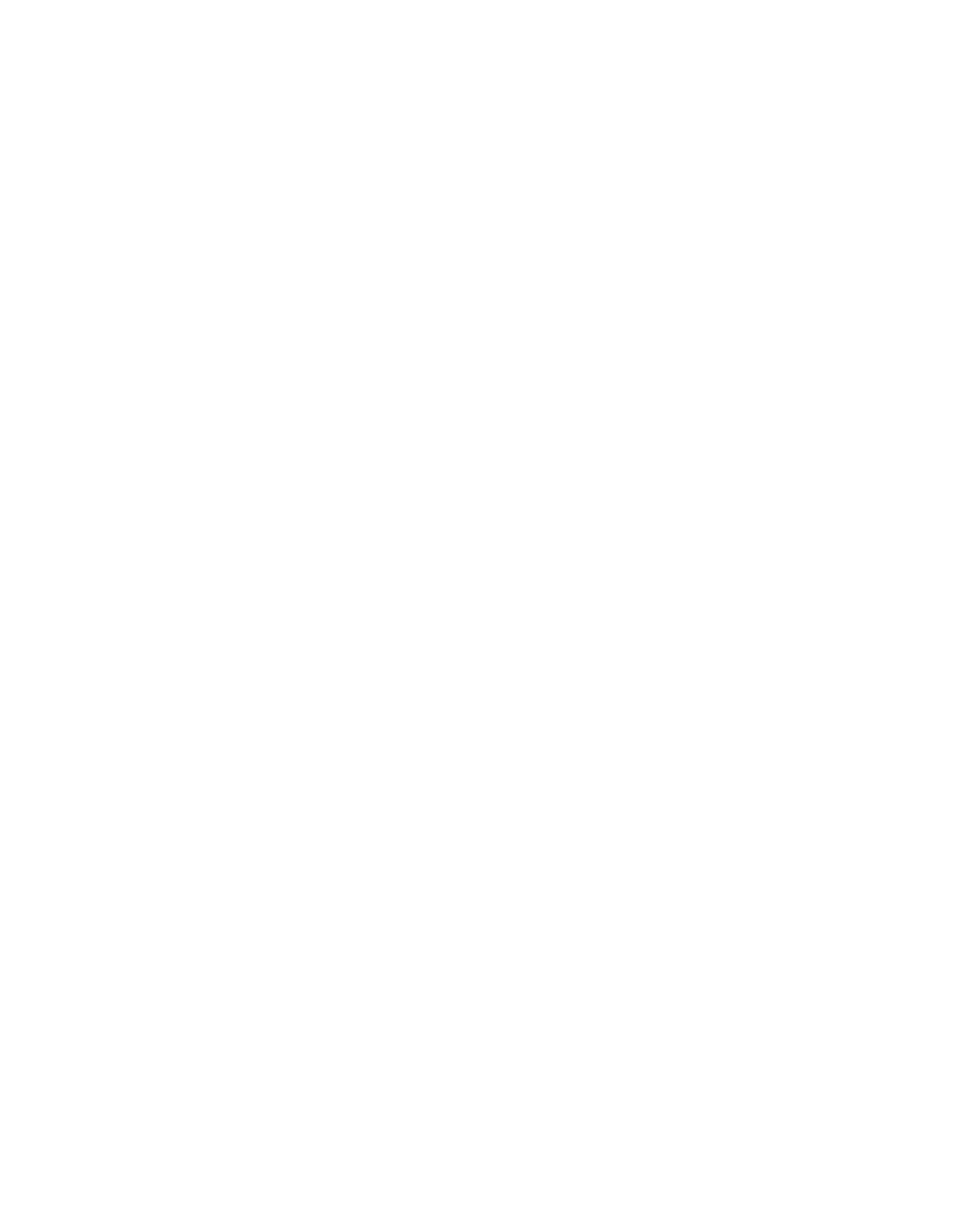# *Chapter 9*

# *The Edification Process*

Are you beginning to grasp just how wide and deep and high this subject of tongues really is? Well, there is much more territory to explore! Let me take you further now into the edification process that occurs as you allow the Holy Spirit to pray through you.

#### **What Does It Mean To** *Edify* **Your Spirit?**

First Corinthians 14:4 tells us what happens when we pray in tongues for any amount of time:

#### **He that speaketh in an unknown tongue EDIFIETH HIMSELF; but he that prophesieth edifieth the church.**

The word "edification" is derived from the word "edifice," which means *a massive, magnificent building*. So when you pray in tongues, you are actually erecting a superstructure, a divine operation, on the inside of your spirit to house the anointing of God and to qualify you for your divine calling.

Most of the time when ministers preach on the subject of tongues, they emphasize the fact that when you pray in tongues, you charge up your spirit the way you would charge up a battery in the natural. They tell you that your spirit is actually receiving a spiritual charge, a tangible force or anointing something like electricity. Then later when you lay hands on someone, that tangible force goes "pow!" and the power of God goes into that person to heal, deliver, and set free.

Well, that's true as far as it goes. However, before that tangible anointing is manifested through a person, he must go through the edification process that causes it to manifest. Not many Christians seem to know anything about that process. Often they think that they receive some kind of "magical" charge from praying in tongues that will immediately begin to operate through them.

I used to believe like that. I thought God would anoint me just as I was. Little did I know that He wasn't at all intending to leave me in my carnal state! That isn't what edification is all about.

I remember what a surprise it was to me when the Lord started to use me after I had spent several months praying in my prayer closet. The second meeting I ever held, the Holy Spirit prompted me to call a woman out of the audience. I was scared; this was all new to me. I told the woman, "Ma'am, you have something wrong with your body, and God wants to heal you."

Then I laid my hands on both sides of her face, closed my eyes, and began to pray my hardest prayer. But in the middle of my prayer, this lady left! Talk about humiliating! I was too embarrassed to open my eyes. Here I was, standing in front of a crowd of people, and the woman I was praying for had just left!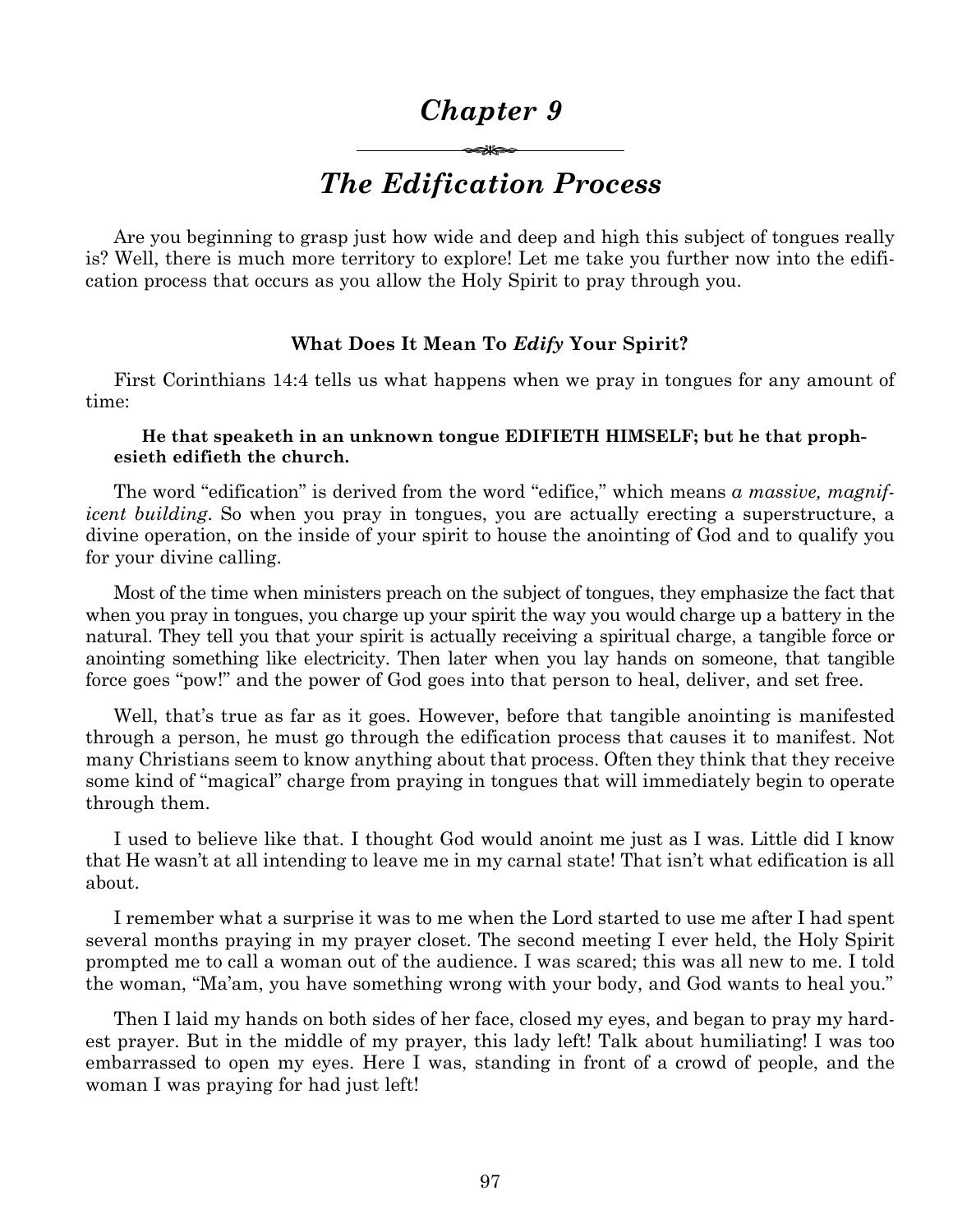When I had exhausted everything I could think of to pray and finally got brave enough to open my eyes, I looked around to see where the woman had gone — and there she was lying on the floor! I thought, *Oh, Lord, look at that! That must be what it means to receive a charge from praying in the Holy Ghost!* I didn't know what to do. But when the woman got back on her feet, she was healed!

For a long time, that was all I thought being edified in the Holy Ghost meant — God was charging up my spirit, pouring a powerful anointing into me to use when ministering to others. But as I kept praying in tongues, I began to realize that there was much, much more to this edification process than anyone had ever told me.

#### **The Devil Can't Understand the Mysteries**

Some people wonder what effect we are having on the devil and his plans when we pray in tongues for edification. One thing we are *not* doing is ordering the devil around. He doesn't even understand what we are saying.

The Word says that when a man prays in an unknown tongue, he isn't talking to men; he is speaking with God (1 Cor. 14:2). If *I* don't understand what I am praying, why would it be the devil's business to know? Why would God allow him to have the upper hand on me? If the devil understands the mysteries and I don't, then he has an edge on me.

That's why I can't accept the idea that the devil can understand us when we pray in tongues. When we begin to pray in tongues for personal edification, we enter into a holy "closet," and our born-again, recreated, seated-in-heavenly-places-with-Christ-Jesus spirit is locked in a divine communication with God Himself. It is a personal communication, a holy communion, and the devil cannot enter there.

If I were to call the President of the United States and he personally answered the telephone, you would find me passed out on the floor from shock! The President is much too busy of a man to talk to me.

On the other hand, my Heavenly Father is continually administrating over the life of every believer both in Heaven and on earth. Yet when I speak with tongues, I immediately enter into divine communication with God Himself. He picks up the "red telephone" on the other end and says, "I know that's you, Roberson, and I know what you want. And because the Holy Ghost in His wisdom is praying this prayer in your stead, I want you to know that the answer is on its way — and there is nothing the devil can do about it!"

That's why the devil *hates* praying in tongues — because he has absolutely no idea what we're saying to God, and it makes him nervous!

Why doesn't he understand? Well, look back at the temple built under the Old Covenant. Within the temple was the outer court, where the people sacrificed to God; the inner court, where the priest offered sacrifices to God on behalf of the people; and finally, the Holy of Holies, where God's Presence dwelt. Only the high priest was allowed in the Holy of Holies once a year to present the blood sacrifice for the Israelite people.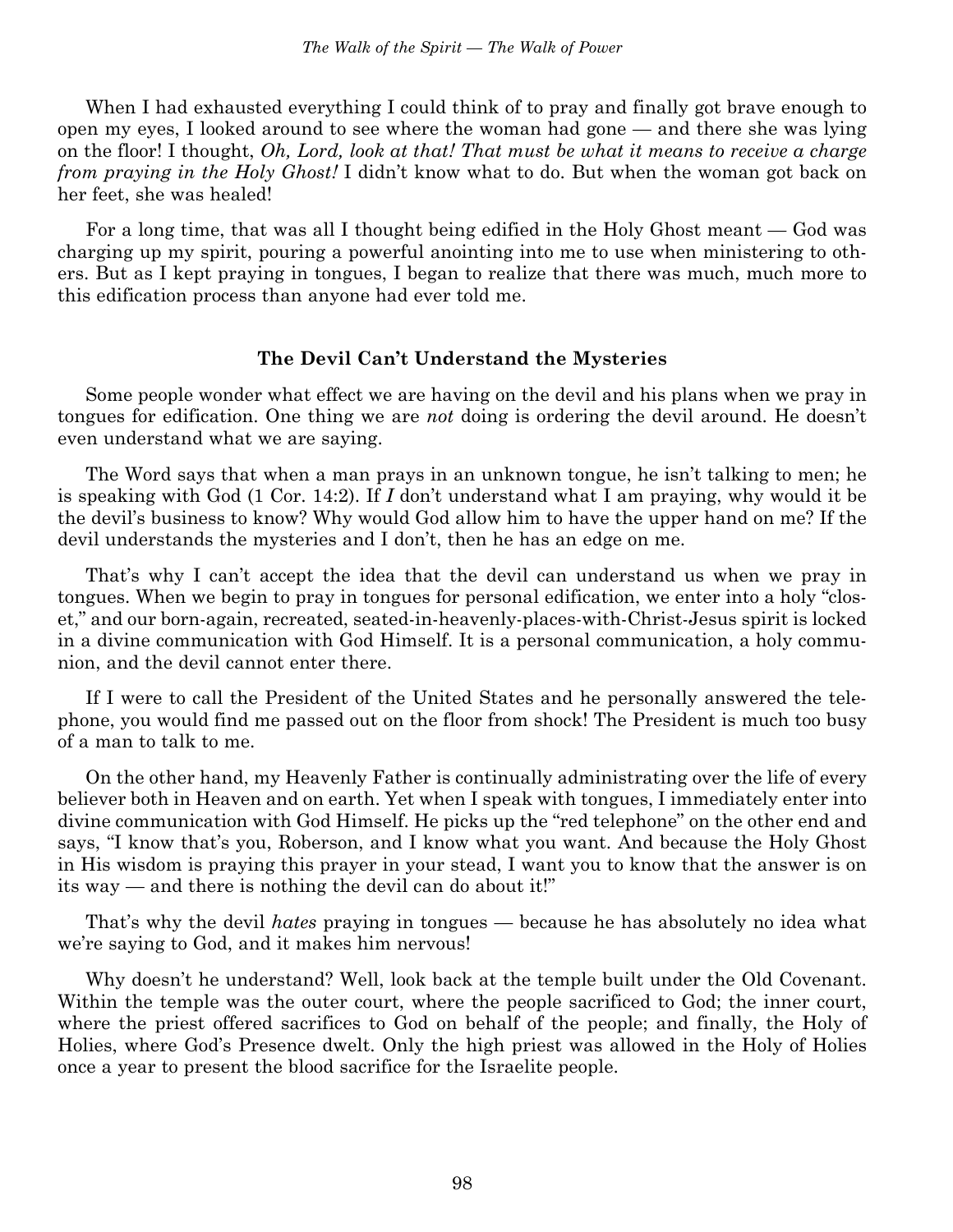#### The Edification Process

If the devil had ever had the audacity to try to break through that veil and penetrate the Holy of Holies, he never would have made it. It was completely out of his jurisdiction; he had no access there.

The temple is a shadow or type of the believer. As a believer, my body is the temple of God because the Holy Spirit has come and made His abode on the inside of me. My flesh is the outer court; my soul the inner court. But my born-again, recreated spirit is a type of the Holy of Holies — and nobody, but *nobody* except my High Priest is allowed inside there.

So when I pray in tongues, Satan has no idea what God is saying to me. Why? Because the Holy Spirit creates that supernatural language within my Holy of Holies, and it is outside of all satanic jurisdiction.

I know a man whose sister was in a car accident. She was transported to the hospital, her life hanging by a thread. This man was a faith man. As he headed for the hospital as fast as he could drive, he confessed over and over, "My sister will live and not die; she will live and not die!"

But every time this man would make his confession, "She'll live and not die," something would shatter his emotions so badly that it just shook him up from the top of his head to the bottom of his feet. Then the thought would hit, *She'll die!* This happened again and again as the man sped toward the hospital. It was really shaking him up.

Then suddenly through the gift of the discerning of spirits, God opened this man's spiritual eyes. (The discerning of spirits allows you to see into the realm of the spirit, whether angels or demons.)

When God opened this man's eyes, he saw two demons — one sitting on his left shoulder, the other on his right. Every time the man would make his confession, "She'll live and not die," one demon would scream through his ear to the other demon, "She'll die! She'll die!"

Then the Lord spoke to the man in his spirit: "Make your confession, and then begin to pray in tongues." So the man made his confession one more time and began to pray in tongues. After a while, one of the demons looked around the back of the man's head at the other demon and said, "What do you think he's saying?"

The other devil said, "I don't know, but is it burning you the way it's burning me?"

"Yes," the other demon answered. "Do you think we should leave?" So they left. And you may as well know, the man's sister lived and did not die!

# **Building Yourself Up On Your Most Holy Faith**

So what happens when I pray in tongues for personal edification, which I can do at will, anytime I desire? Why is this, the most "foolish" of all gifts to the natural mind, so important and so powerful?

Let's look at Jude 20 and 21 to discover more of our answer: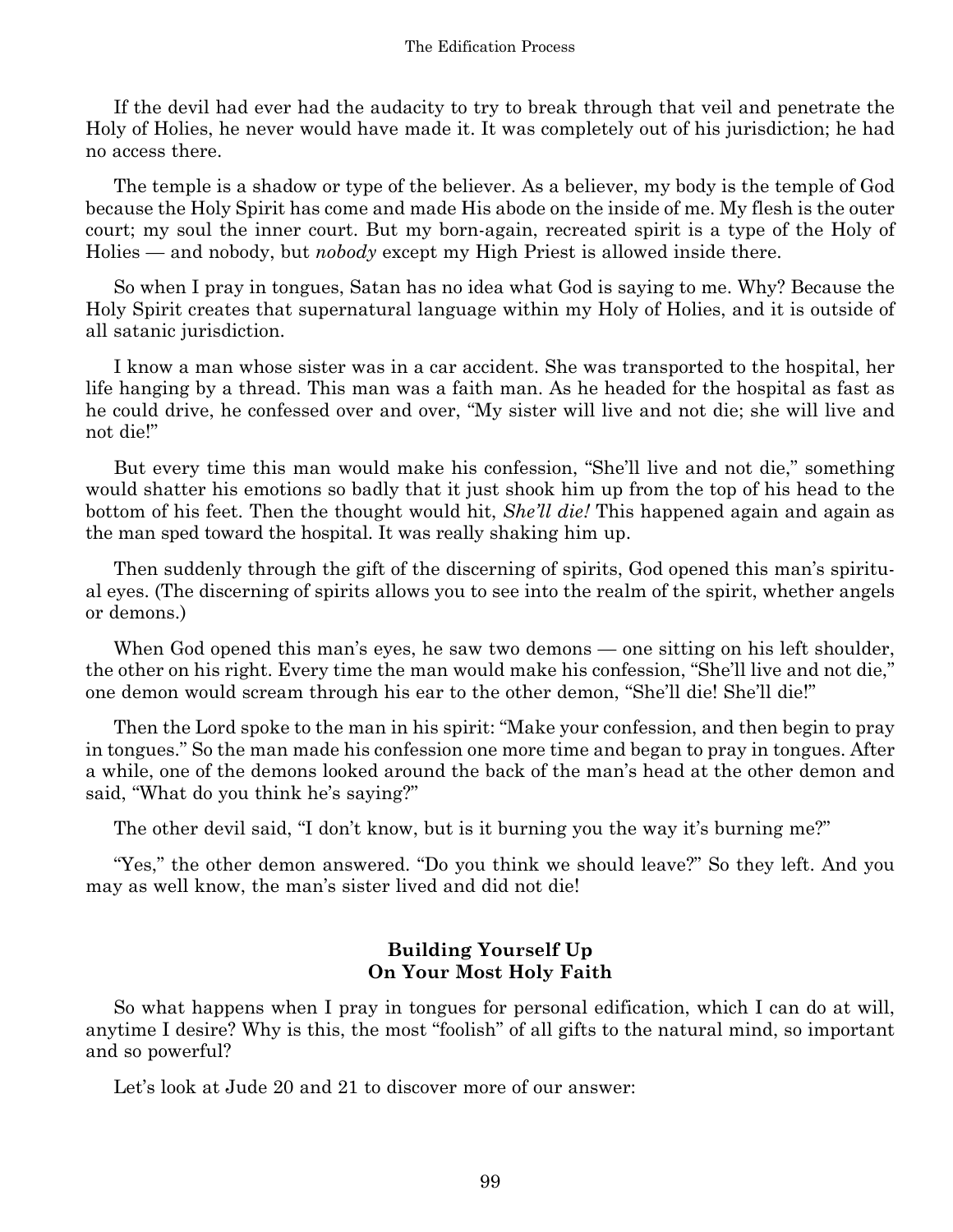**But ye, beloved, building up yourselves on your most holy faith, praying in the Holy Ghost,**

#### **Keep yourselves in the love of God, looking for the mercy of our Lord Jesus Christ unto eternal life.**

We know that God is only pleased by and only moves in response to our faith. In Romans 10:17, Paul tells us, **So then faith cometh by hearing, and hearing by the word of God.** But we also know that we can hear and hear and hear the Word and yet not see any change in our lives. We still have to get that Word planted in our spirits and then find some way to release the faith that the Word has produced.

Thousands of people around the world are filled to overflowing with God's Word. Yet still, for the most part, the Church does not experience the miraculous results found in the Book of Acts. So there must be a missing ingredient most believers are unaware of.

The truth is, any minister, no matter how anointed and full of the Word he may be, can only tell you what he has learned through experience and as the Holy Ghost has taught him in his own times of meditation on the Word. But that teaching will not profit you if you don't find some way to mix faith with it. You must personally get that Word into your spirit and then let the Holy Spirit teach *you*.

That's why Jude says we are to build ourselves up on our most holy faith by praying always in the Holy Ghost. It is only as we willingly and freely present our bodies as a living sacrifice and take the time to endure in prayer that the Holy Ghost can begin to reveal to us the mysteries of Christ. Only then can He release the faith in our hearts that is needed for God's power to operate in our lives.

#### **Hungry for God's Power**

Ever since I was born again, I've been so hungry to know God in His power. At first, I thought there was something wrong with me because I encountered so many groups of believers who just didn't seem to be hungry. They just didn't seem to care that they lived such powerless lives.

I would wonder, *Lord, why aren't more people hungry for Your power like I am? Is it the call You have on my life to operate in miracles that makes me different?*

I was so hungry for God's power when I was first born again that I would try anything that I was told would help me walk in more power. If it promised to satisfy the hunger on the inside of me, I would do it.

One person said to me, "No wonder you're not walking in the power of God."

I asked, "Why not?"

"Because of the jewelry you're wearing."

"You mean, if I take this jewelry off, I will walk in God's power?"

"That's right."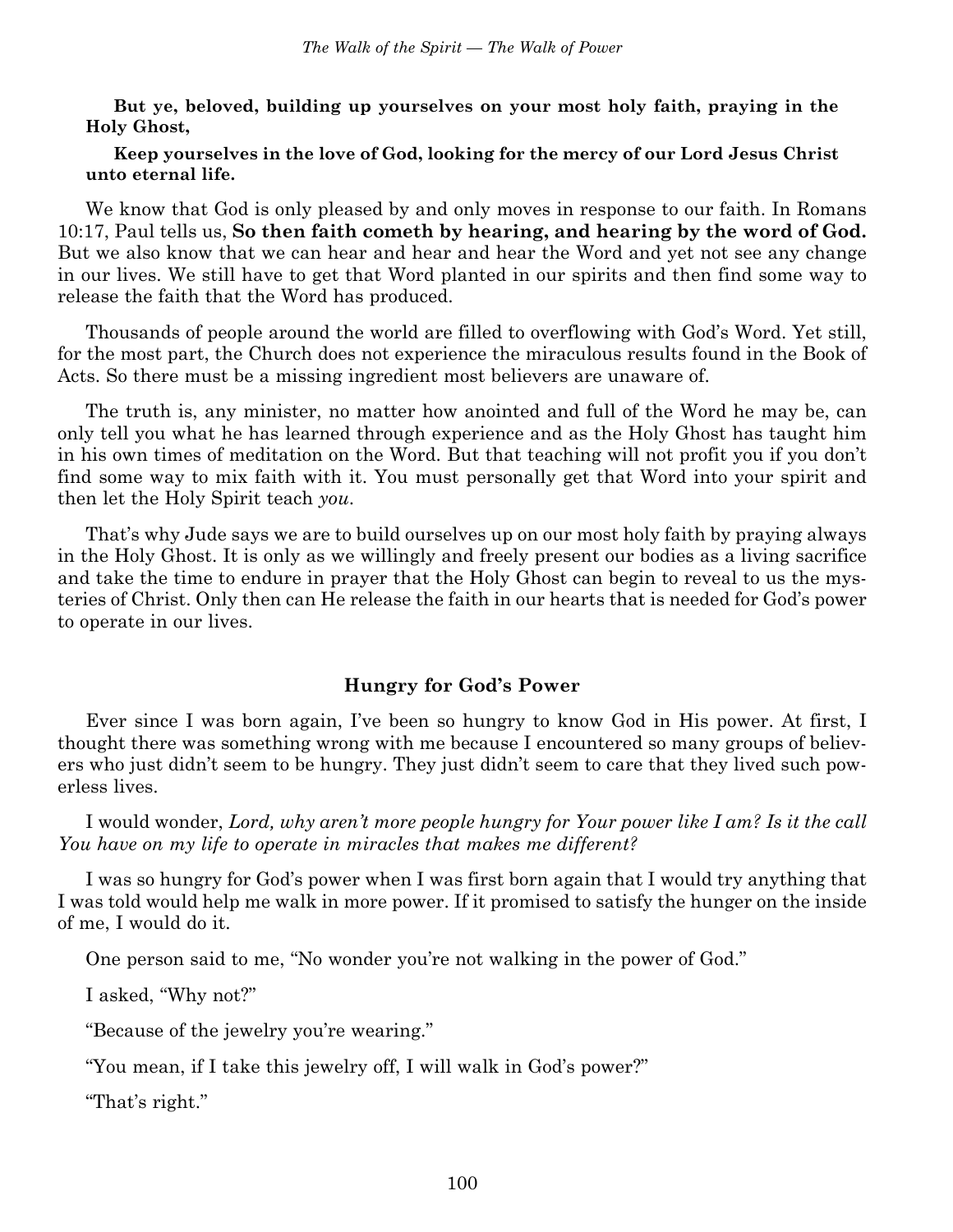So I took off my jewelry. What happened? Well, before I took off my jewelry, I was a powerless jewelry wearer. And after I took it off, I became a powerless non-jewelry wearer! It didn't make a bit of difference.

Then later when I moved to Oregon and hooked up with another group of believers, someone told me, "No wonder you don't walk in the power of God."

"Why not?"

"Well, how were you baptized?"

"I was baptized in water in the Name of the Father, the Son, and the Holy Ghost."

"Well, no wonder!" the person exclaimed. "You were baptized in the name of three Gods, and there is only one God!" (This particular group believed there is only one God, whose Name is Jesus.)

Well, then," I said, "I'll just get rebaptized!" (As I said, at that point in my Christian walk, if I thought something meant more power in my life, I was all for it. Get rebaptized? Just name the place!)

We were in the middle of an Oregon winter at an elevation of 4,800 feet. It was snowing, the ground was frozen, and the two ponds were covered with a thick layer of ice. After building a bonfire beside the upper pond, a group of us were baptized in the freezing water that flowed through the flume (an artificial channel built to transport logs by water) between the two ponds. The preacher and I were first to step down into the frigid water. (I was too ignorant to know that I could have been baptized in a warm bathtub!)

It was so cold, my legs started to turn blue. I felt like I was freezing to death — but I was determined to go under the water and get rebaptized so I could have more power in my life!

The preacher asked me, "Are you ready?"

With chattering teeth, I stammered, "Okay, baptize me." So he dunked me in the icy water, baptizing me in the Name of Jesus.

Well, in the months that followed, I came to realize that before I was immersed in that freezing water, I was a powerless Pentecostal boy supposedly baptized in the name of three Gods. Then that preacher shoved me under the icy water and baptized me in the Name of Jesus — and I became a powerless Pentecostal boy baptized in the name of one God! Once again, it didn't make one bit of difference.

It wasn't until later — the day I discovered I had "uncovered a spiritual law" — that I learned a vital key to releasing God's power in my life.

"Oh, Brother Roberson, can you teach *me* to walk in power?" Oh, yes, I can. And I don't care if your name is Susie Wallpaper or Joe Public either. This key isn't reserved for an elect few.

Just keep on reading this book, and I'll teach you how to walk *out of* everything that Jesus said you've been delivered from. I'll also teach you how to walk *into* everything He said you could be in your life — on purpose, just because you want to go there! The answer is just as available to you who want it as the air you breathe.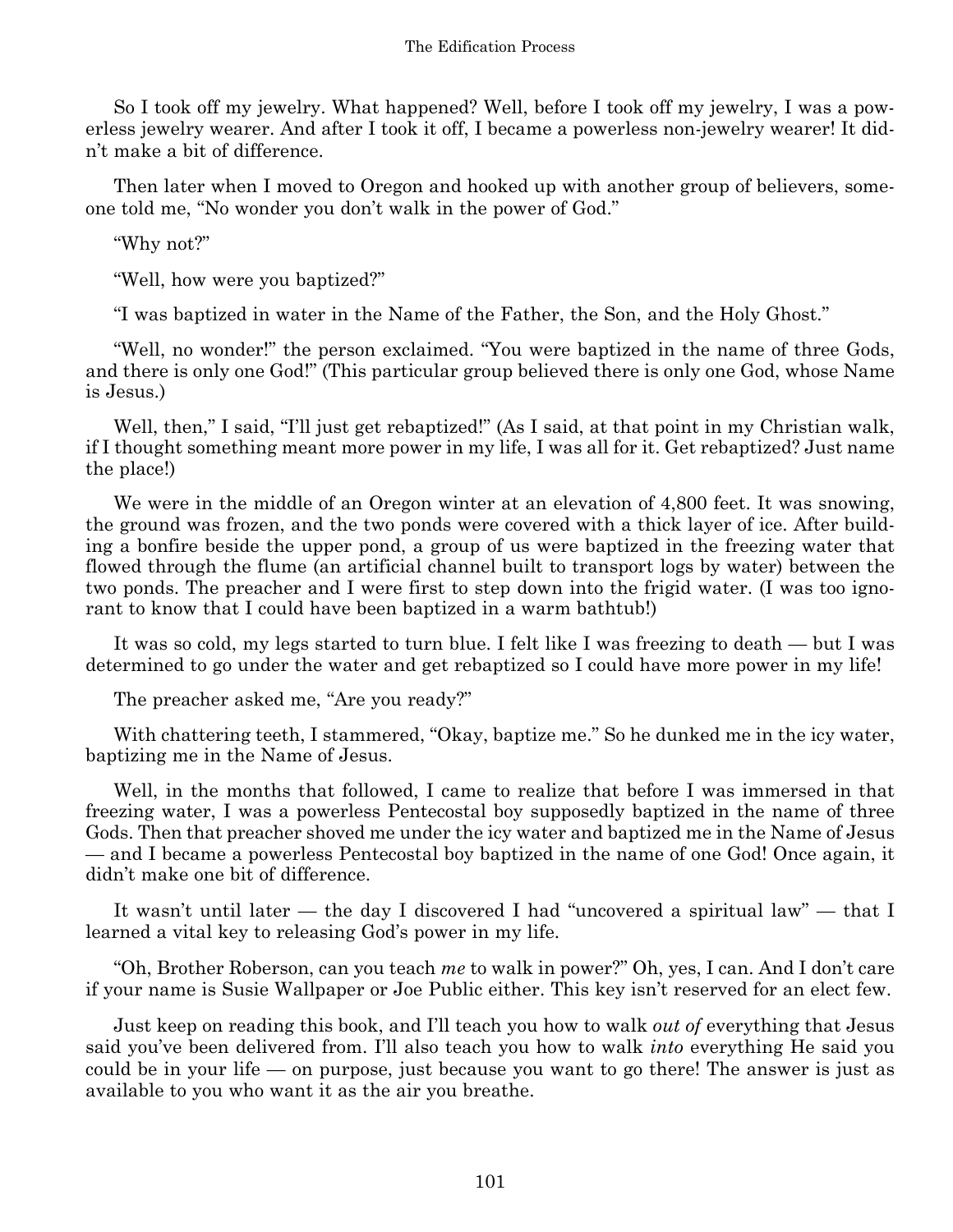# **Contending for the Faith**

When the Holy Ghost began to reveal to me the treasures hidden in the Book of Jude, I realized I had discovered an important key in my search to know God in His power. First, I latched onto verse 3:

#### **Beloved, when I gave all diligence to write unto you of the common salvation, it was needful for me to write unto you, and exhort you that ye should EARNESTLY CONTEND FOR THE FAITH which was once delivered unto the saints.**

I was so excited when I read that we should earnestly contend for the devil-stomping, mountain-moving kind of faith that was once delivered to the saints. Why was I so excited? Well, one thing I had learned about God's Word was this: God wouldn't tell me to contend for the faith without then going on in minute detail to teach me *how* to contend. I was on the right trail, tracking down my answer!

You see, it wasn't enough to know I should contend for the faith. The cry of my heart was, "For God's sake, can someone teach me *how*? Don't wave a delicious steak in front of my face and then not give it to me!"

Once I was discussing this passage of Scripture with another minister, and he asked me, "What is your background on the subject of faith?"

I answered, "I am a faith man. I received most of my training in the camp of Kenneth Hagin, Kenneth Copeland, and other good faith teachers. I take God's Word for what it says. I'm not moved by what I see, hear, or feel. I'm not moved by disease or financial lack. Only one standard controls my life, and that's what the Word of God says about my problem — not the devil, not the circumstances, only the Word of God. "

"Well, then," the man said, "if you believe all that, you already have more faith than the Early Church had."

"I beg your pardon," I replied. "If I'm going to have *more* faith than the Early Church had, it seems to me I am first going to have at least *as much*! If I remember correctly, during one of Peter's revivals, people lay the sick and dying in the streets near the meeting because those on whom Peter's shadow fell were getting healed!

"Now, correct me if I'm wrong," I continued, "but I didn't notice anyone laying the sick on the street near this meeting in the hope that *our* shadow would fall on them and heal them! It seems to me that we need to contend for that kind of powerful faith that was once delivered to those early saints!"

Then in verse 4, Jude tells us what happened to the mountain-moving faith in which the Early Church operated:

**For there are certain men crept in unawares, who were before of old ordained to this condemnation, ungodly men, turning the grace of our God into lasciviousness, and denying the only Lord God, and our Lord Jesus Christ.**

Certain men had crept into the Church unawares. Whoever these men were, to a large extent they stole the faith of the Early Church.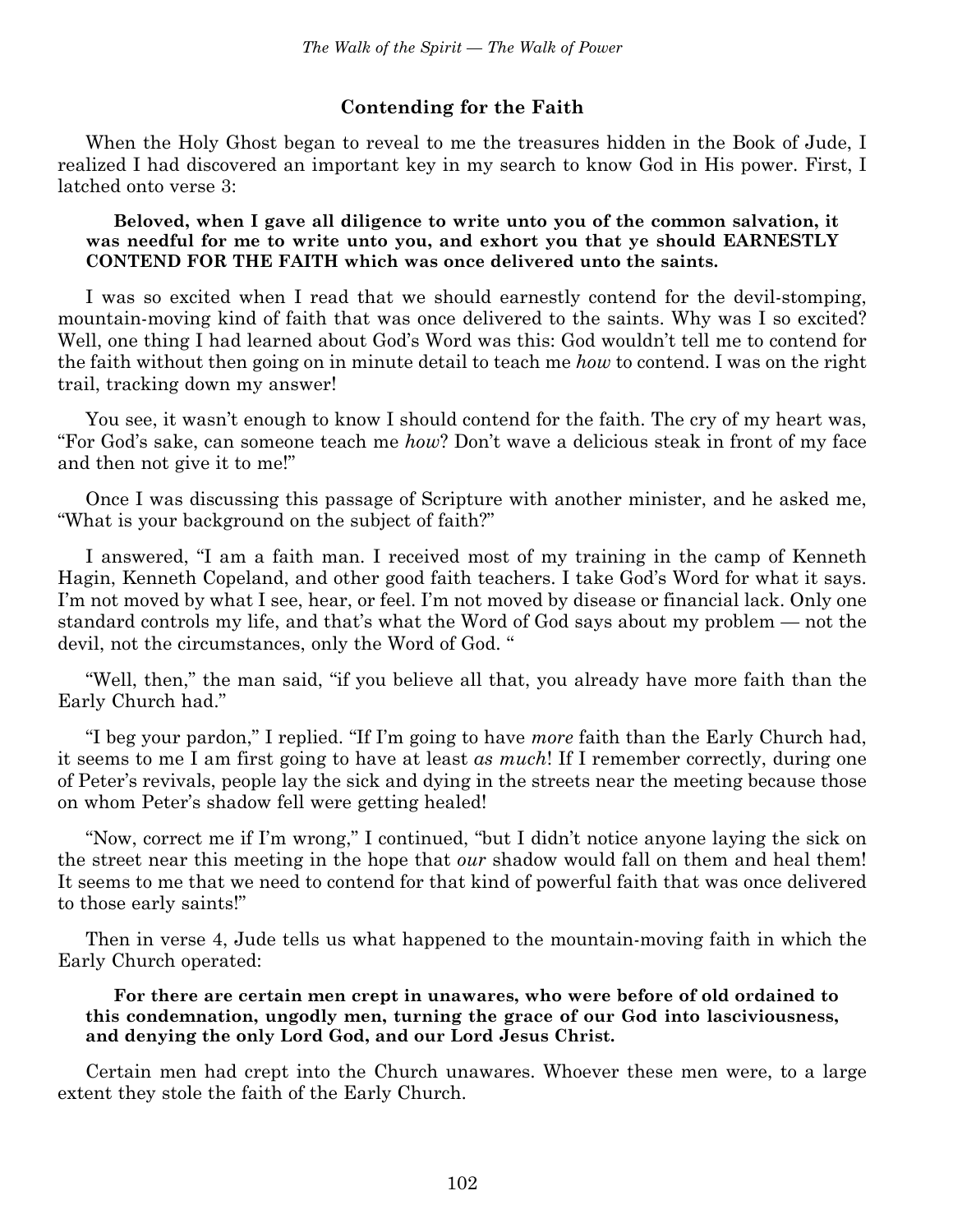So I conducted a study on these men from the Book of Jude, if for no other reason than to find out what path I should *not* take. I didn't want my faith to suffer the same fate as the early believers — stolen from me by dead religion.

Jude compared these ungodly men to **raging waves of the sea, foaming out their own shame...** (v. 13). What was he talking about? Well, a wave rises out of the ocean, and for a moment, puts on a display of foaming glory. But just as quickly as it appears, it disappears back into the sea.

Jude also compared these men to "wandering stars." You and I know these phenomena in the heavens as shooting stars. All of a sudden, a shooting star will flash in the night sky in a spectacular blaze of glory and then quickly disappear back into the darkness from which it came. Similarly, these wandering stars, after appearing as bright lights of truth for a short season, would slink back into the "blackness of darkness" that was reserved for them forever.

These men are also called "clouds without water" (v. 12). Throughout the Bible, water is used as a type of the Holy Ghost. For instance, we saw earlier that Jesus likened the Holy Spirit to rivers of living waters, flowing from our innermost being (John 7:38).

So these clouds without water were men who stole the power of God from the Early Church. They crept in unawares, using doctrines of men to steal the faith of believers until there was no faith left — until the Church plunged into the Dark Ages, having lost her faith to a large extent for hundreds of years. No wonder Jude compared these men to clouds without water!

In a drought, a cloud without water may come over the horizon looking promising. It may put on a good show as it drifts overhead. But when it comes to producing needed rain, that cloud is powerless to do so because it has no water.

So the first criterion to walking in the power of God is that I must be a cloud *with* water. In other words, I must be filled with the Holy Spirit. But evidently, just having the Holy Spirit isn't enough.

I used to think that the baptism in the Holy Ghost was all I needed to automatically see God's power released in my life. Wrong. I know people who have been baptized in the Holy Ghost for forty years. But if you measured the power of the Holy Spirit by the fruit of their lives, you would come to the conclusion that the Holy Spirit had no power at all!

I finally came to the conclusion that even though I was a cloud with water — even though I had been filled with the Holy Spirit — there still must be something *I* had to do to walk in God's power. Just having the Holy Spirit wasn't enough. There had to be a way to release Him on the inside of me. There had to be a way to get all that Holy Ghost power out of my spirit and onto the problems that needed to be overcome.

At times as I sat in a service listening to a minister preaching the Gospel, I wanted to raise my hand and say, "Excuse me, Mister Evangelist, but the Holy Spirit you're talking about the One who moved on the face of the deep — is He the same One who now abides on the inside of me?"

"Why, yes, Son," he would say.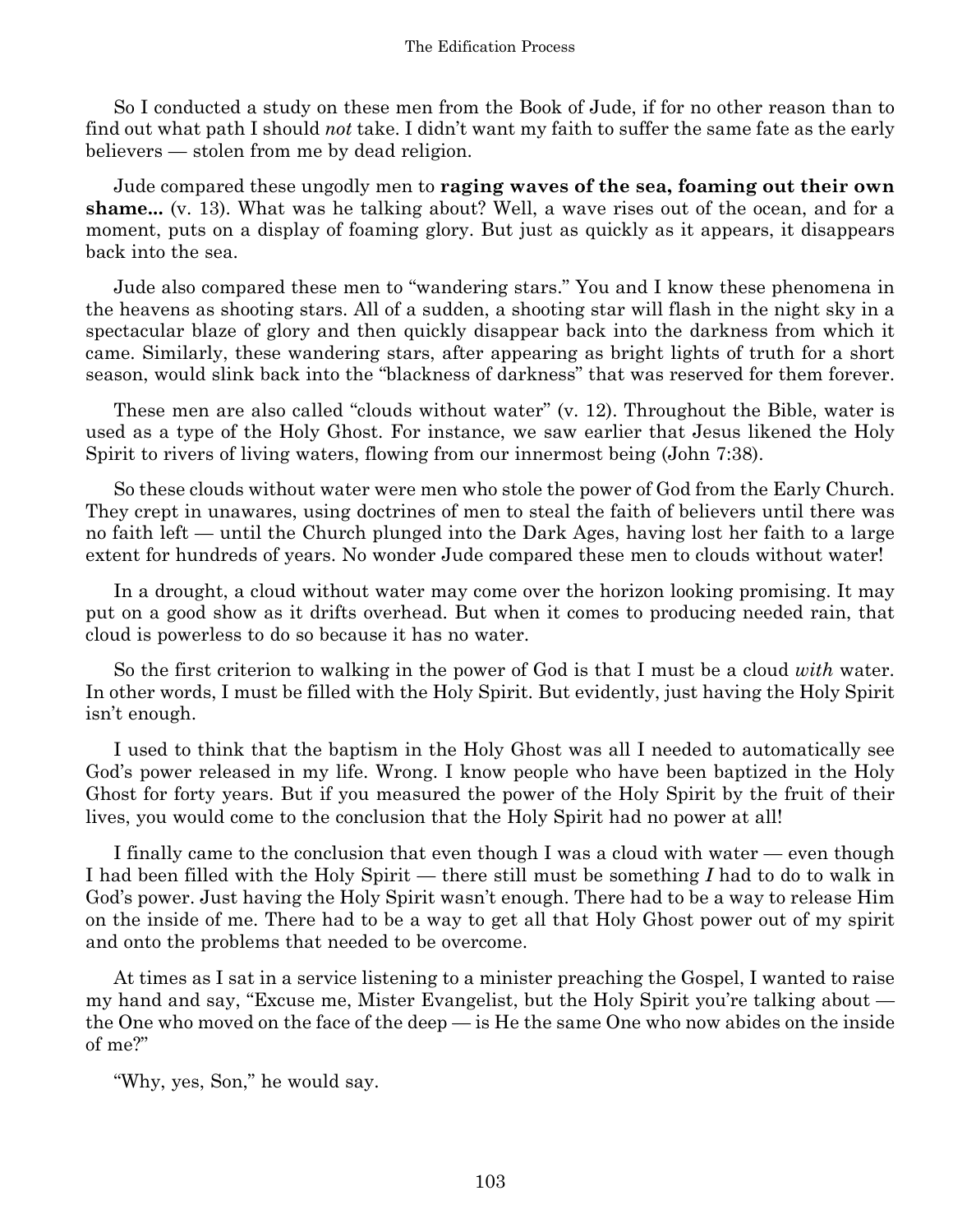"Well, then, Mister Preacher, could you please tell me how to get all that power out of my spirit and loosed on the problem? Because until now, the common cold has whipped me!"

I knew there had to be a way to release the power on the inside of me — and later, I found out there is! And it is just as deliberate and as power-releasing as you want it to be in your life!

# **Rising Above a Carnal, Sense-Ruled Walk**

Jude had more to say in verse 19 about those "clouds without water" who had crept into the Church unawares:

#### **These be they who separate themselves, sensual, having not the Spirit.**

These ungodly men were sensual, or sense-ruled. That means they were dominated more by the carnal appetites of the flesh than they were by the Word of God. It goes on to say that they "had not the Spirit." These men did not have the Holy Ghost in operation in their lives. Therefore, they were separated from truth by the devil and by carnality and the lusts of the flesh.

So, evidently, being filled with the Holy Spirit must have something to do with not being dominated by the flesh. It must have something to do with whether disease stops me or I stop the disease. Somehow there must be a way to release the Holy Spirit in my life so that instead of poverty paralyzing my progress, I can turn around and stop financial lack in its tracks.

I'm not a cloud without water. I've been baptized in the Holy Ghost. I'm a tongue-talking, devil-stomping, mountain-moving, faith-filled believer! I don't have to be like those who separated themselves.

Why don't I? The next verse follows the same line of thought as verse 19, and it tells me why: "But, you, beloved — you who do have the Holy Ghost — build yourselves up on your most holy faith. Build yourself up above a walk that is dominated by the senses by praying in the Holy Ghost!"

This edification process of Jude 20 delivers us from the strife-filled, carnal condition described in Jude 19 and enables us to live continually in Jude 21: **KEEP YOURSELVES IN THE LOVE OF GOD, looking for the mercy of our Lord Jesus Christ unto eternal life.** In other words, praying in tongues is the bridge between a state of strife and sensuality and the love of God.

Oh, how much we have sought God for that elusive increase of the faith God deposited on the inside of us — and here was this verse all along, giving us in black and white an ironclad guarantee that we can build ourselves up! Up where? Up above a walk where disease brings us to a standstill. Up above a walk where poverty reigns in our lives. Up above a walk where our children are lost to the world forever. Up above this sense-dominated realm where we are more moved by what we see, hear, and feel than we are by the Word of God.

We can release the power of the Holy Ghost in our lives as we build ourselves up on our most holy faith. How? By praying in the Holy Ghost!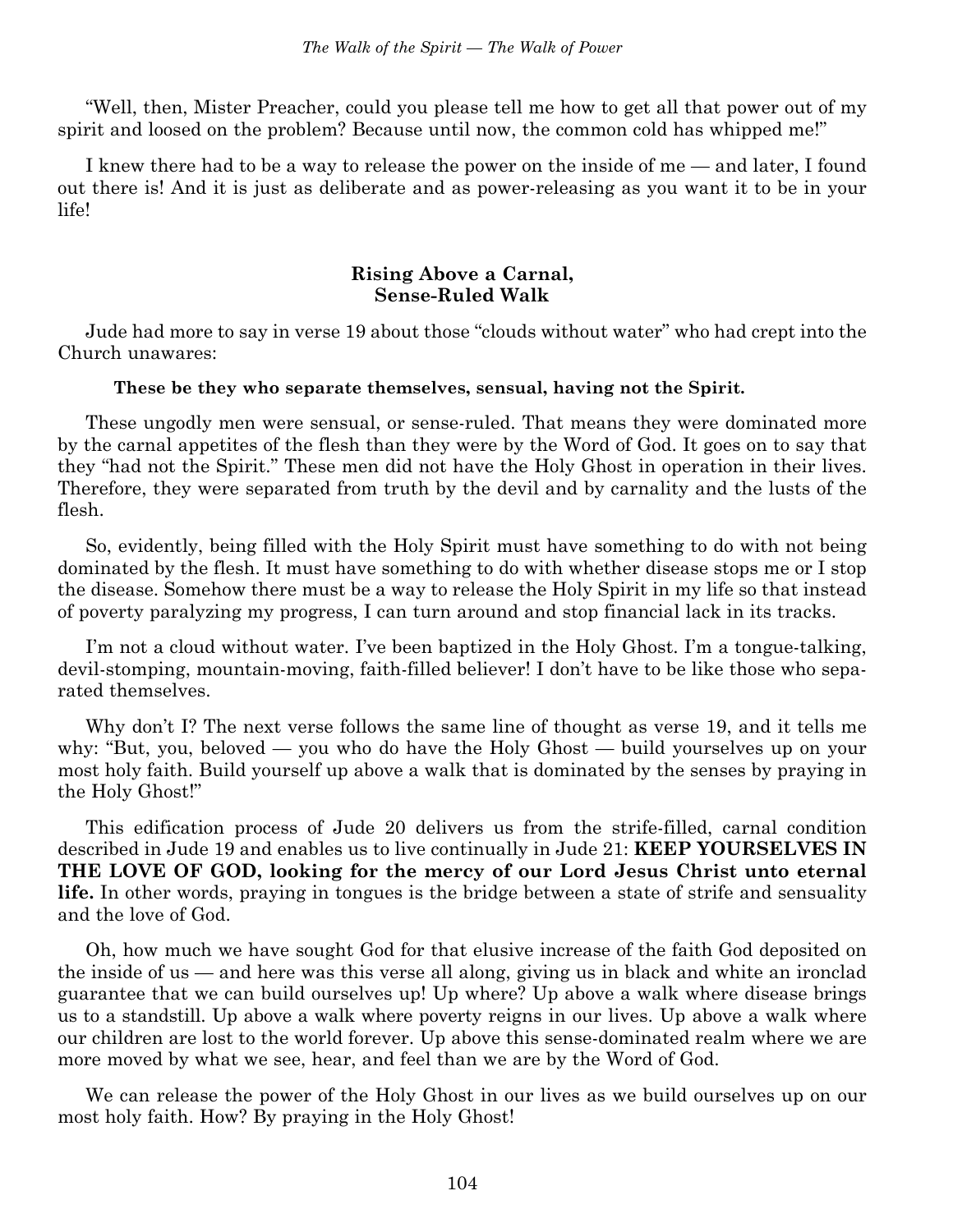## **Pray Until the Power Comes!**

Mark 11:23 says that I can say to a mountain in my life, "Be removed and be cast into the sea," and if I don't doubt in my heart, I'll have what I say with my mouth. The condition that must be met here is that *I do not doubt in my heart*.

Then in verse 24, Jesus states that I shall have whatever I desire when I pray believing that I have received my answer. So once again, the only stipulation — other than that my prayer must be according to the will of God — is that I must not doubt in my heart.

Well, that makes this fact very significant: I've found something I can do on purpose, as much and as long as I want to, that carries God's guarantee to edify me and to build me up on my most holy faith *within the part of me where He said I must not doubt*.

Therefore, when I speak to the mountain, the only question left between me and a walk of devil-stomping, mountain-moving power is this: Do I have the guts to pray until the power comes? Because it's not a question of whether or not the power will come. It *will* come. The only question is, do I have the guts to stay in there until it does?

"But, Brother Roberson, I'm a businessman." Then the Holy Spirit will come in power to your business. "I'm a preacher." Then He will come in power to your ministry.

The question is *not* "Will the power come?" When Jesus inspired these words in Jude 20, He took it out of all golden-tongued, speculative theology and put it into the realm of fact. And if Jesus said it, it is so whether you believe it or not. This isn't a democracy. Jesus didn't ask you for your vote. Your job is not to change God's truth, but to find it.

Jesus inspired Jude to write verses 19 and 20. So Jesus is saying there is a key that, when acted upon, will build you up above a sense-dominated walk where everything you've been delivered from defeats you. Instead, this key will cause you to walk in power on your most holy faith. What is the key? Using that supernatural language called tongues.

#### **Why Are We Edified?**

So we know from First Corinthians 14:4 and Jude 19 that we are edified when we pray in tongues. But my question to God is this: "*Why* are we edified?" I mean, if I'm going to spend three or four hours praying in the Holy Ghost, I want to know why it edifies me.

To know that you should pray in tongues isn't enough. If you really believed it edifies you and qualifies you to fulfill God's call on your life — the very thing you desire most in your heart — no one could keep you out of your prayer closet!

Many Christians know what First Corinthians 14:4 says, but they still spend most of their time starting man-made programs and trying to figure out God's plan for their lives in their heads. So, obviously, they don't really believe that their answer lies in stopping long enough to edify themselves by praying in an unknown tongue.

Therefore, knowing I should pray in tongues isn't enough. I want to know *why* I am edified. Why am I built up on my most holy faith when I speak a bunch of syllables in the air for two or three hours that I don't understand with my natural mind?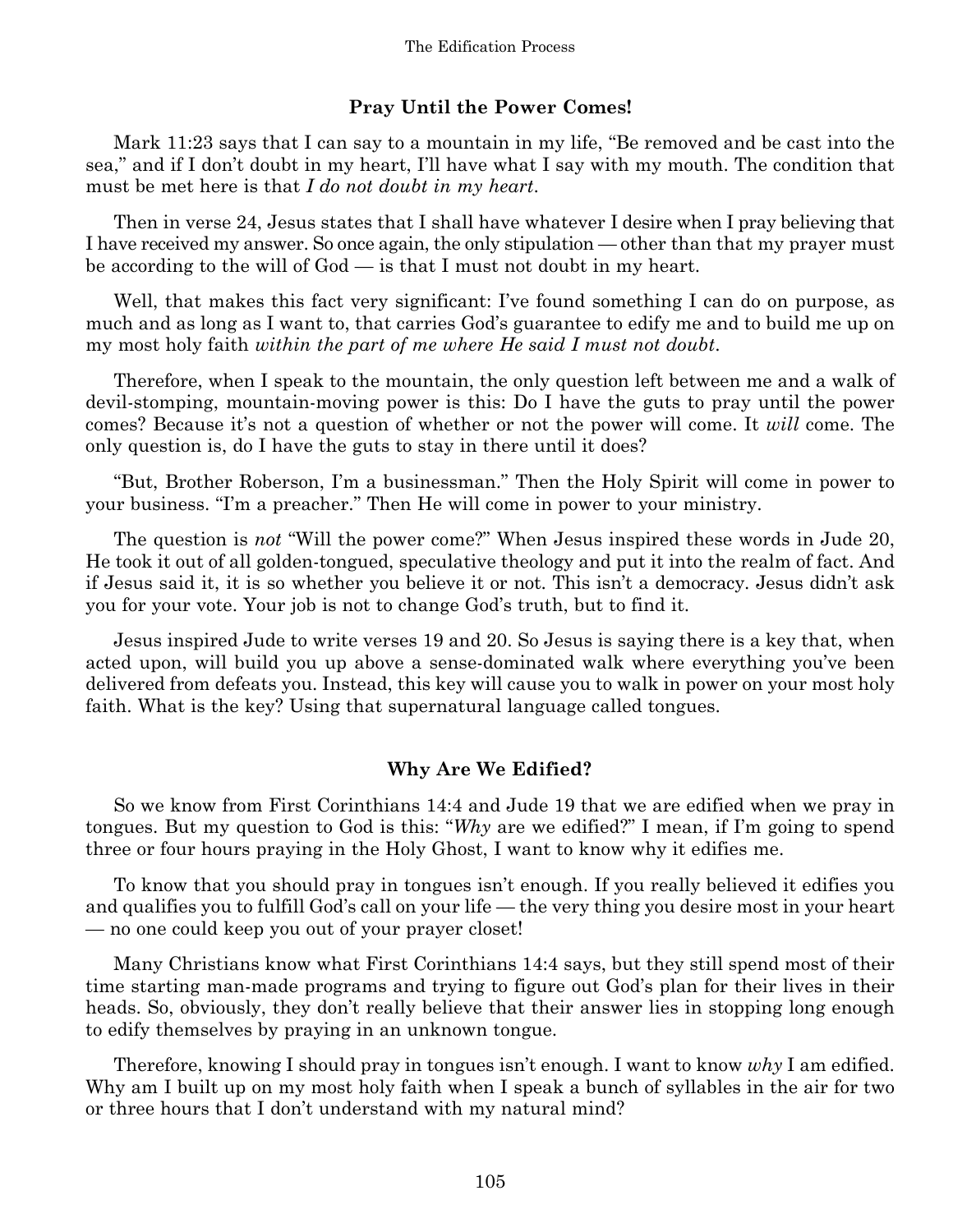I told God, "Maybe if You could help me understand why, I could help Your people understand it too. Then they could also enter into a walk of the Spirit in power." You can imagine how I felt when one day the Lord opened up the Scriptures to me and showed me the *why* behind the edification process of tongues. He took me back to First Corinthians 14:2-4:

**For he that speaketh in an unknown tongue speaketh not unto men, but unto God: for no man understandeth him; howbeit in the spirit he speaketh mysteries.**

**But he that prophesieth speaketh unto men to edification, and exhortation, and comfort.**

#### **He that speaketh in an unknown tongue edifieth himself; but he that prophesieth edifieth the church.**

Notice that Paul says in verse 4 that he who prophesies edifies the church. Why? Because through the simple gift of prophecy (which is equivalent to the gift of tongues and interpretation operating together), suddenly the mind of Christ for that day and hour is made known to that particular public assembly.

A person who prophesies speaks to men unto edification, exhortation, and comfort (v. 3). But all exhortation has to be based on a scriptural foundation, or there is nothing to exhort about. For instance, I can't exhort on Jesus stopping off at the moon to have breakfast on His way down to earth, because that's not in the Scriptures! Therefore, sometimes the Holy Spirit will unveil a mystery through prophecy, illuminating the mind of Christ regarding a scripture that hasn't been understood.

And after the Holy Ghost prophesies through someone unto edification and exhortation, a divine comfort comes to the body of believers that is different than an emotional high. They are comforted in a way that is stronger than emotions. The prophecy picks them up in the Spirit and gives them a sense of "Everything is going to be okay" that can stay with them for days.

So when a person prophesies, it edifies the church *collectively*, and when he prays in tongues, it edifies him *individually*. However, the reasons why either the body of believers or the individual is edified are the same: In both cases, the mind of Christ is revealed.

Prophecy causes the mind of Christ to be manifested collectively to the church. On the other hand, praying in tongues causes the mind of Christ to be manifested in you as an individual, for the Holy Spirit will begin to take the mysteries you've been praying before the throne of God and communicate them back to you by revelation. *That's* why you are edified through praying in tongues!

Therefore, spending three hours praying in the Holy Ghost would be one of the wisest moves you've ever made. And if you do it every day — look out, devil! You're building yourself up on your most holy faith, receiving greater and greater revelation of the mind of Christ and the devil has no idea what you're saying. He just has to watch it happen!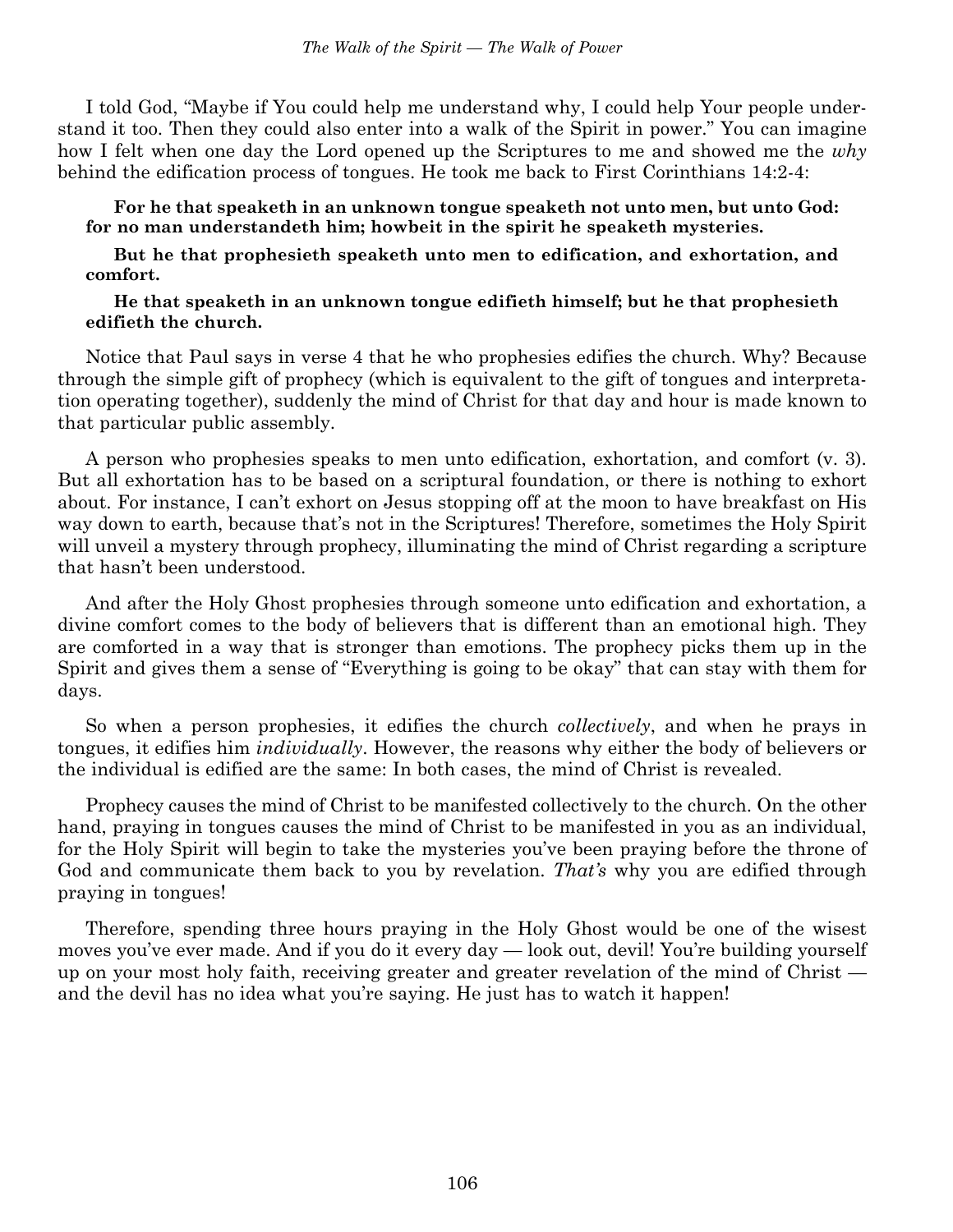

**For when My Spirit is free to move, I can remove those things that have taken root in you. In a moment's time, I can do those things that take years to attain. For it is not by your power nor by your might, But it is through My Spirit that I do mortify these things.**

**So yield yourself to Me, And declare yourself free. And I will do this work in you, saith the Spirit of Grace.**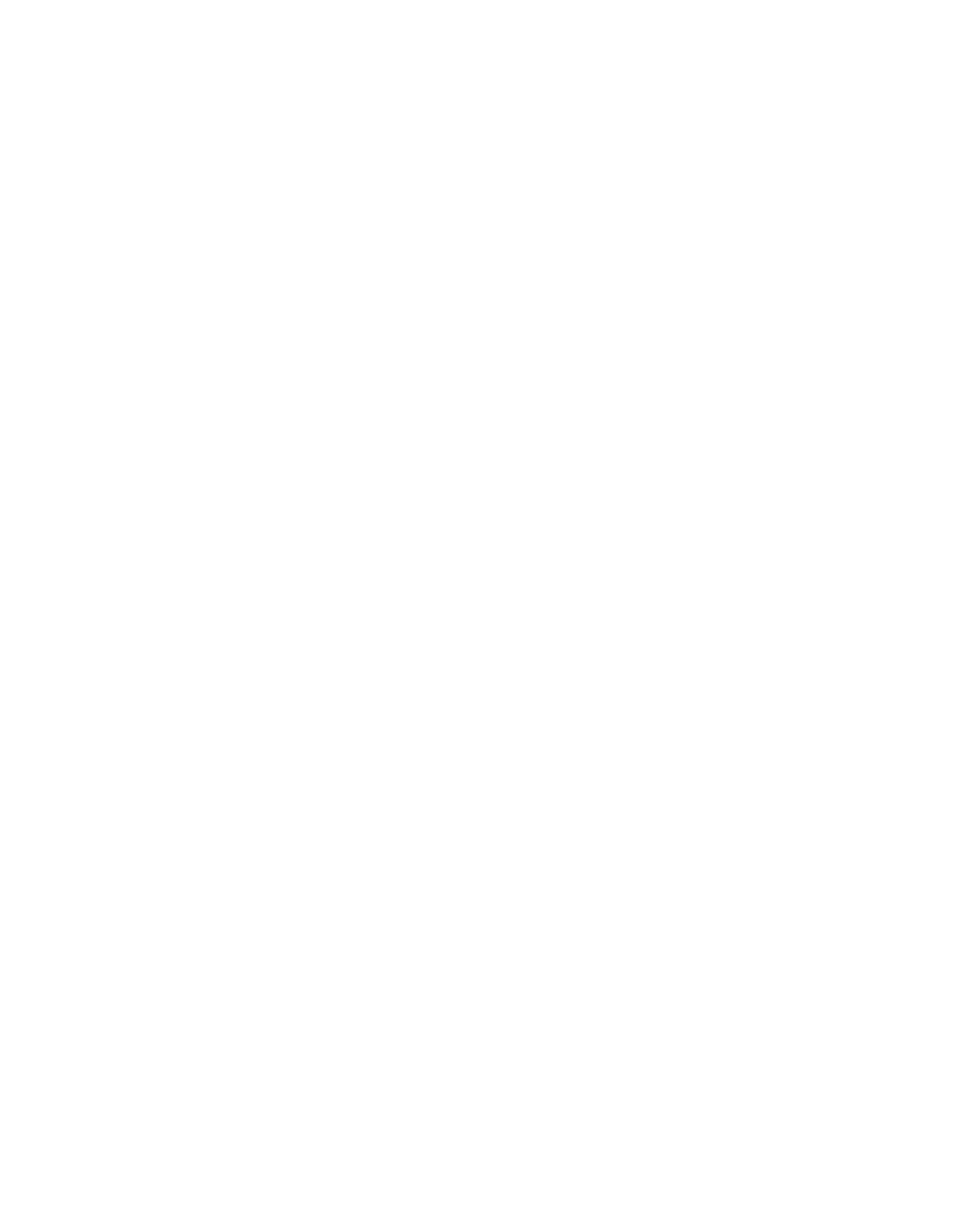# *Chapter 10*

# *Purging and Mortification*

People are looking for help to change. Most have character flaws they don't like in themselves, but they don't have any idea what to do to get rid of those flaws.

So these people keep on plugging away in a religious system that demands more and more out of them so that new buildings can be built and new programs can be started. Finally, spiritual exhaustion sets in, and they give up the fight. They resign themselves to always remaining the way they are and view God as the head of organizationalism. Assuming that their relationship with God is based on their relationship with an organization, they are left faithless and frustrated.

But God never intended for us to live futile lives of frustration. That's why He gave us the Holy Spirit — to reveal the mysteries of Christ in us and to perfect change. So let's take a closer look at the ministry of the Holy Spirit on the inside of us. Let's see how, through the edification process, He takes us from where we are into everything He said we could be.

#### **No 'Quick Fix'**

Even Christians who believe that praying in tongues edifies them often don't understand how the edification process works.

Let me paint a picture of what many believers think the edification process is: Before a person is baptized in the Holy Ghost, he is like a dirty old crow eating some dead animal off the road on a cloudy day. Then he starts praying in tongues. All of a sudden, the sun comes out from behind the cloud and shines its bright rays on the crow. Instantaneously the lowly bird is transformed into a grand, golden eagle that takes off soaring in the air, never to have another problem!

Wrong. That's not how the edification process works. At the same time the Holy Spirit builds you up in your spirit to understand revelation knowledge in God's Word, He also strengthens your born-again spirit with the power to mortify or put to death the deeds of the flesh (Rom. 8:13).

#### **The Purging Process**

Jesus said, "If you bear fruit, I will *purge* (or prune) you" (John 15:2). Whether we like it or not, if we bear fruit as a branch connected to the Vine, we are going to undergo purging. Why? So we can bear more fruit.

So beware: You're going to provoke an internal war when you begin to consistently pray in tongues, because impurities will soon start to surface that you don't want to get rid of. God will endeavor to purge those impurities off your life so you can fulfill your divine call without being destroyed by the devil.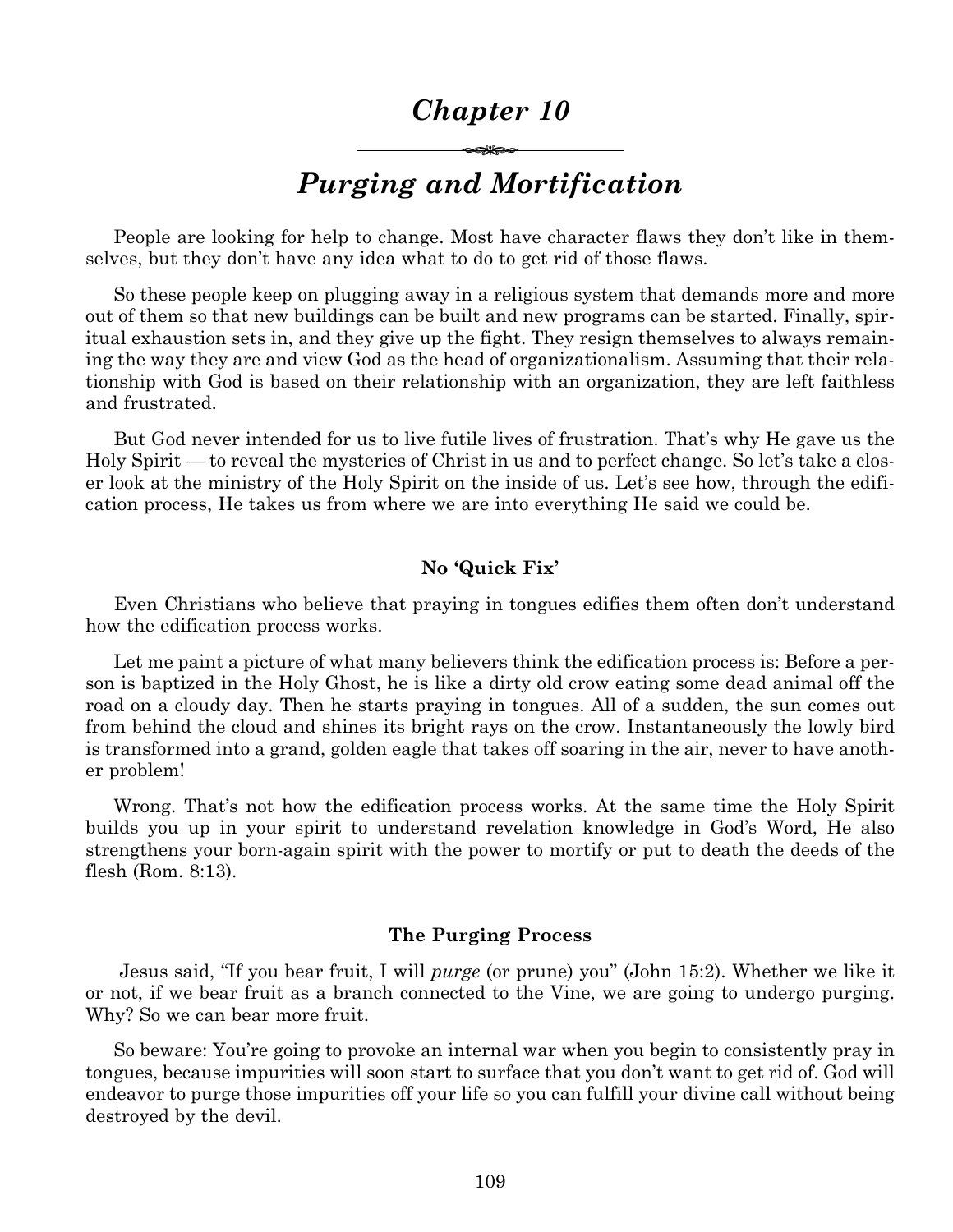The Holy Spirit pulls out the dead limbs that serve as a ceiling in our lives, preventing us from climbing higher in our walk with God. Every time God wants to use us, the devil walks out on those limbs and tries to stop the move of God in our lives through our finances, our wrong attitudes, our unforgiveness, etc. And if we don't allow the Holy Spirit to cut those dead limbs off, the devil will keep us sitting on a "do-little pile" the rest of our lives.

But I can assure you of this much: The Holy Ghost will not immediately try to purge every dead limb your flesh is clinging to. He will wait until you have built yourself up to a place high enough in the Spirit through praying in tongues that you can handle the emotional war that will result when He cuts each dead limb out of your life.

The purging process may not always be fun, but it is always necessary, because one way or another, we *will* be purged. We can choose to have all of our shortcomings and faults pruned away now. Or we can wait until the Day of the Judgment Seat of Christ when our works will be tried as by fire (1 Cor. 3:12-15). On that day, all of our fleshly works that we failed to mortify in this life will be purged for us.

*But here is the good news!* We're not left to ourselves to mortify the deeds of the flesh. According to Romans 8:13, God has given you and me the Holy Spirit to strengthen us and to help purge us of anything that could rob us of our reward:

#### **For if ye live after the flesh, ye shall die: but if ye through the Spirit do mortify the deeds of the body, ye shall live.**

You see, Satan's most powerful weapon is deception. His goal is to steal our reward by keeping us in the dark about what Jesus has called us to do with our lives. The devil knows that when all is said and done, the one thing you and I will be rewarded for is how much of God's personal plan for our lives we have managed to fulfill.

Therefore, I don't want to wait until the Great Judgment Seat of Christ to have all of the fleshly works that hinder my walk with God purged out of me. I want to know how the Holy Spirit works in my life *now* to prune me in preparation for my divine call.

#### **The First Step: Waking Up the Conscience**

So just accept it: You can't be charged up and edified in your spirit man without also undergoing a purging process in your life. It is impossible to rise upward in God without cutting off the things that are holding you down.

Therefore, the first thing the Holy Spirit does as you keep praying in tongues is to wake up your conscience. It becomes much more difficult to do the fleshly things you used to do.

For instance, if someone makes a cutting remark to you, you just smile and praise God for his deliverance. You think, *I wouldn't have done that last year. I would have slapped him out of his shoes!* Something has changed. It's the edification process at work.

When the Holy Spirit wakes up your conscience to something you are doing wrong, that means He is there with the power to put it to death. When you add your faith and begin to resist it, mortification takes place and the Holy Spirit cleanses you from it. *That* is edification.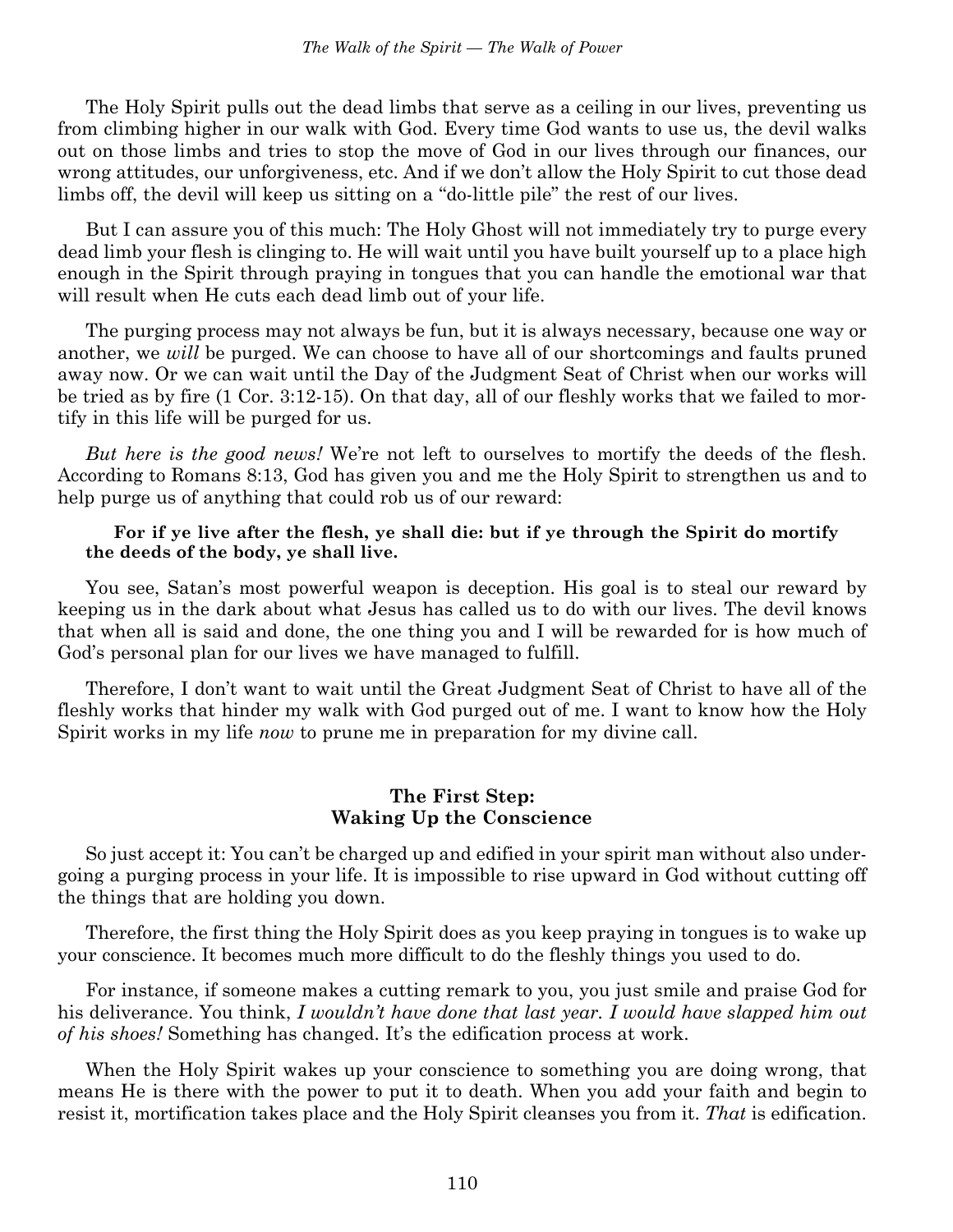# **Things Hidden in Darkness Revealed**

Remember what I said earlier: The mysteries you pray out in tongues are for your benefit, not God's. Every time you pray in the Spirit, you communicate up before God's throne the mysteries of Christ in you, the Hope of Glory. When God starts to answer those prayers, you begin to receive insight into His Word. The understanding of everything that Jesus is in you starts to come forth on the inside.

At the same time these mysteries are revealed to your understanding, the Holy Spirit also casts a brilliant light on spiritual roadblocks that are hidden in darkness — those sins, faults, and shortcomings that keep you from producing a hundredfold harvest of God's plan for your life.

This is what Jesus is talking about in Mark 4:20-22. After describing the different types of bad ground in people's hearts, He says this:

**And these are they which are sown on good ground; such as hear the word, and receive it, and bring forth fruit, some thirtyfold, some sixty, and some an hundred.**

**And he said unto them, Is a candle brought to be put under a bushel, or under a bed? and not to be set on a candlestick?**

So Jesus calls me "good ground" if I receive God's Word — both the written Word and the mysteries of His personal plan for my life — and then bring forth the fruit of that Word thirty, sixty, and a hundredfold.

Then Jesus asks the question, "Is a candle lit to be hidden under a bushel or under a bed?" The answer is no. Can a lighted candle be brought into a dark room without shining its light on that which is hidden in darkness? No. Is the Word of God given to you *not* to understand? No!

Jesus then makes this statement in verse 22:

#### **For there is nothing hid, which shall not be manifested; neither was any thing kept secret, but that it should come abroad.**

In other words, when the Holy Spirit begins to illuminate your spirit by the Word of God, it is like walking into a dark room with a lighted candle. Every obstacle in the room that is hidden in darkness will be revealed by the light.

Jesus happens to be talking about your life. He happens to be talking about uncovering the things hidden in darkness that prevent you from producing a hundredfold walk.

You see, the candle of your spirit was lit when you were born again, and you cannot pray in tongues without causing that lit candle to burn brighter and brighter. That, my friend, is when that internal war begins! Why? Because the flesh doesn't like its deeds exposed to the light. The flesh is just like those little cockroaches that live in cheap motels. When the light is turned on, they scurry for cover. They love the cover of darkness.

So it is with your flesh. I guarantee you, your flesh isn't going to want to get rid of everything the Holy Spirit shines a light on!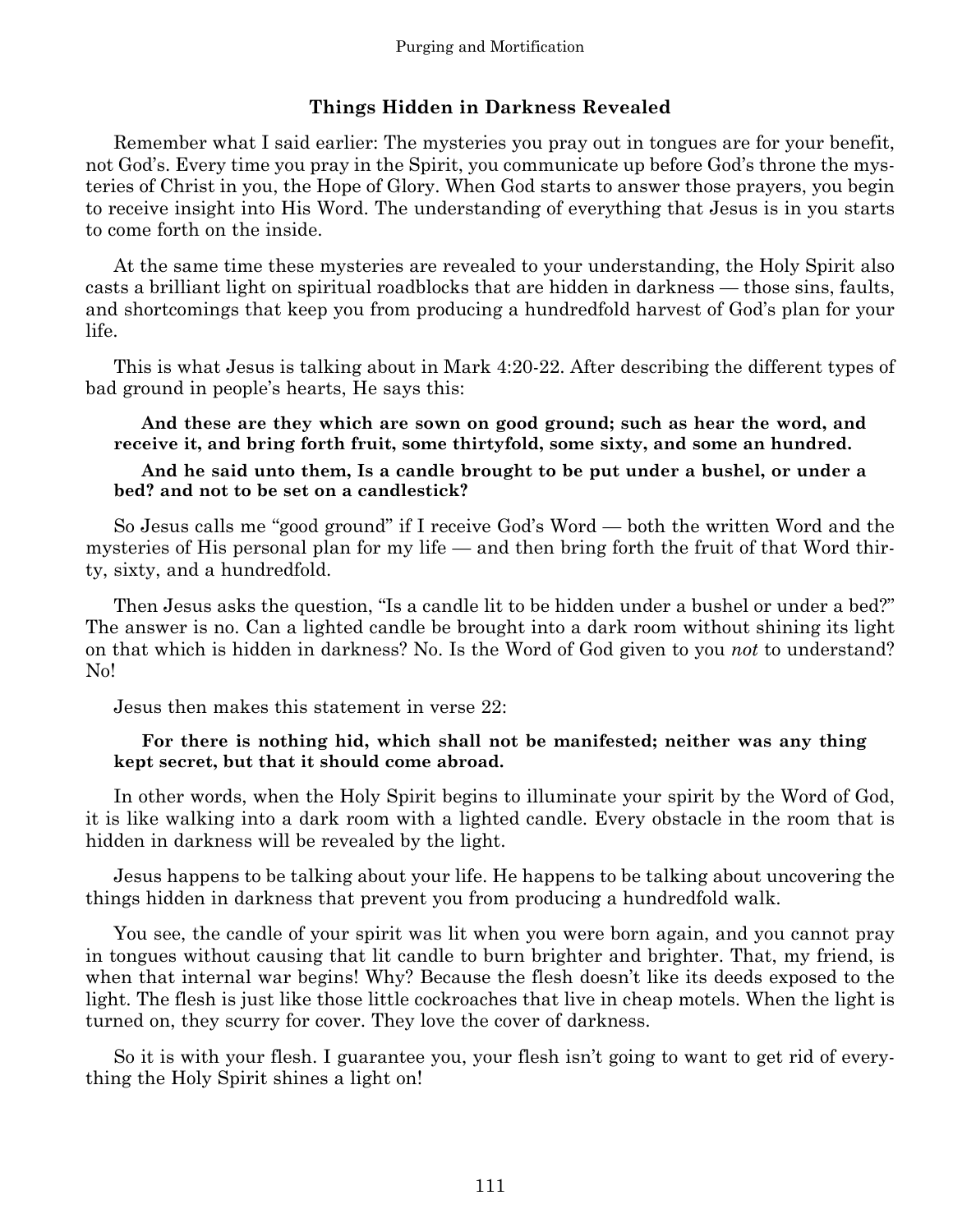# **Inward Transformation Before Outward Change**

Before I understood the dynamics of that internal war, it was a great mystery to me why so many people, although hungry for more of God and stirred up in their spirits to pray much in the Holy Ghost, gave up before any noticeable results had occurred. Then I realized that most of those people had given up because they were looking for their answers in the wrong place.

Let me give you an example. Suppose a believer gets all excited about praying in tongues. He decides, *Look out, devil! I'm going to lock myself away somewhere and pray in tongues an hour every day. And woe to the man who tries to get in my way to stop me! He'll have boot marks on his back end!*

So this man marches to his prayer closet with a ten-pound Bible under his arm. Yes, sir, he's going to pray in tongues an hour every day. There's just one problem. He's coming into this commitment as a manic-depressive suffering from a terminal disease who is in the process of filing bankruptcy!

But this man doesn't care, because he's found the answer. He thinks, *I've found Someone who knows my weakness and will pray for my problem. Everything is going to be different now!* 

One month goes by. This believer prays in tongues one hour every day. No change. Two months go by. He's still praying in tongues. No change. Three months go by. Now he's out watching the horizon.

"What are you looking for?"

"Oh, not much. But, you know, I put my time in. I've been praying in tongues for three months! If anyone should receive an answer, it's me!"

I'll tell you what that man is doing. He's out looking for the spectacular and missing the miraculous! In other words, he's expecting God to answer the mysteries he has prayed out in tongues by changing his outward circumstances in some magnificent way. Meanwhile, he is oblivious to the miraculous work of the Holy Ghost that is taking place inside of him.

Perhaps this believer imagines a big, white stallion with flaming, red eyes riding over the horizon and thundering down into the valley to his house. As the stallion approaches, he recognizes who is in the saddle.

"Oh, boy, it's Jesus! Wow, this praying in tongues stuff really works!"

Jesus reins in His stallion next to the believer and says, "First of all, give Me a list of everyone you owe money to." The man gives Him the list, and Jesus gallops off on His horse, leaving a cloud of dust behind Him. Jesus is back in a half an hour and tells the man, "Every bill is paid off."

Then Jesus says, "Excuse Me a minute," and takes off after the spirit of poverty that He has just spotted slinking around in the shadows. The big stallion stomps on that slimy devil until he's just a miserable heap on the floor — and instantly poverty is broken in the believer's life!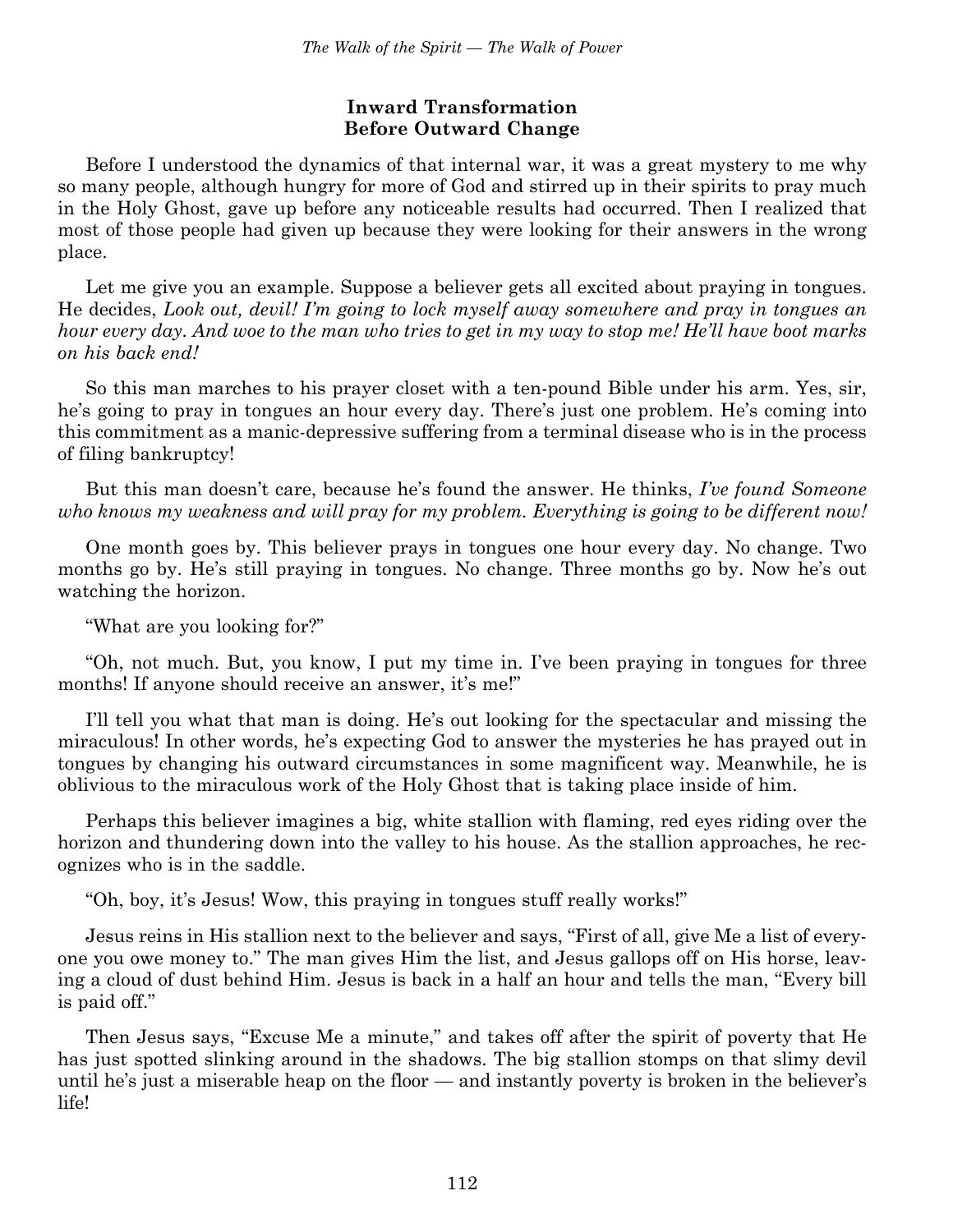#### Purging and Mortification

Jesus trots back on His stallion and dismounts. Then He walks over to the believer and lays hands on him — and the disease and manic depression immediately disappear! The believer exclaims, "Oh, my! I've been made a new person, and I only prayed for three months! This stuff really does work!"

Jesus gets back on his horse and begins to ride off. All of a sudden, He stops and rides back. He says, "By the way, I forgot this." He reaches into His pocket and pulls out an envelope containing ten thousand dollars. "This is for eating and fellowshiping in restaurants after church services," He informs the delighted man.

Then Jesus rides off toward the horizon. Silhouetted by the setting sun, He rears up on his stallion, shouts, "Hi ho, Holy Ghost, and away!" and gallops off. The believer sighs, wipes his forehead with the back of his hand, and says, "Now *that* was a real deliverance!"

Many people make the same mistake as that man did. They pray in tongues, looking for their outward circumstances to suddenly change. But they miss where the supernatural transformation actually takes place — in their spirit. And too often they give up before God can finish working in them the most important changes of all. They look for the spectacular but miss the miraculous.

Remember, *praying in tongues is like any other prayer — it is designed to be answered!* But because it is our human spirit doing the praying (1 Cor. 14:14), it is also our spirit man receiving the answer to our prayers.

Now let me show you how the spirit man receives the answer to the mysteries prayed out in the Holy Ghost. Let's just suppose that I hold a crusade where hundreds of people get excited about praying in tongues. In fact, they are so excited that even after I leave town, they decide to spend a certain amount of time in prayer every day.

But after a few weeks of seeing no apparent changes in their circumstances, one by one they begin to drop away. Finally, there is only one person left who is still keeping his commitment to pray in tongues every day.

Let's say this one man hangs on to his commitment for several months, praying in the Holy Ghost and looking for change. Gradually something very miraculous begins to take place inside of him.

Something happens to his insight into the Word. Scriptures he never understood before come alive. In casual conversation with his friends, he can suddenly explain verses that used to be a mystery to him. When people come to him with their problems, he wonders, *Why don't they do this and this?* because it all seems so clear to him.

This man is experiencing the effect that praying in tongues has on his spirit. He is experiencing the way God answers this kind of prayer.

In this same way, your spirit can begin to receive wisdom and direction to fulfill God's special plan for you. You can develop a kind of "know-so" whereby you just somehow *know* what God wants, even though at times you don't know *how* you know.

Now, all this doesn't mean that noticeable results won't begin to show up in external circumstances. *They will!* The most unexpected, incredible things will begin to take place. God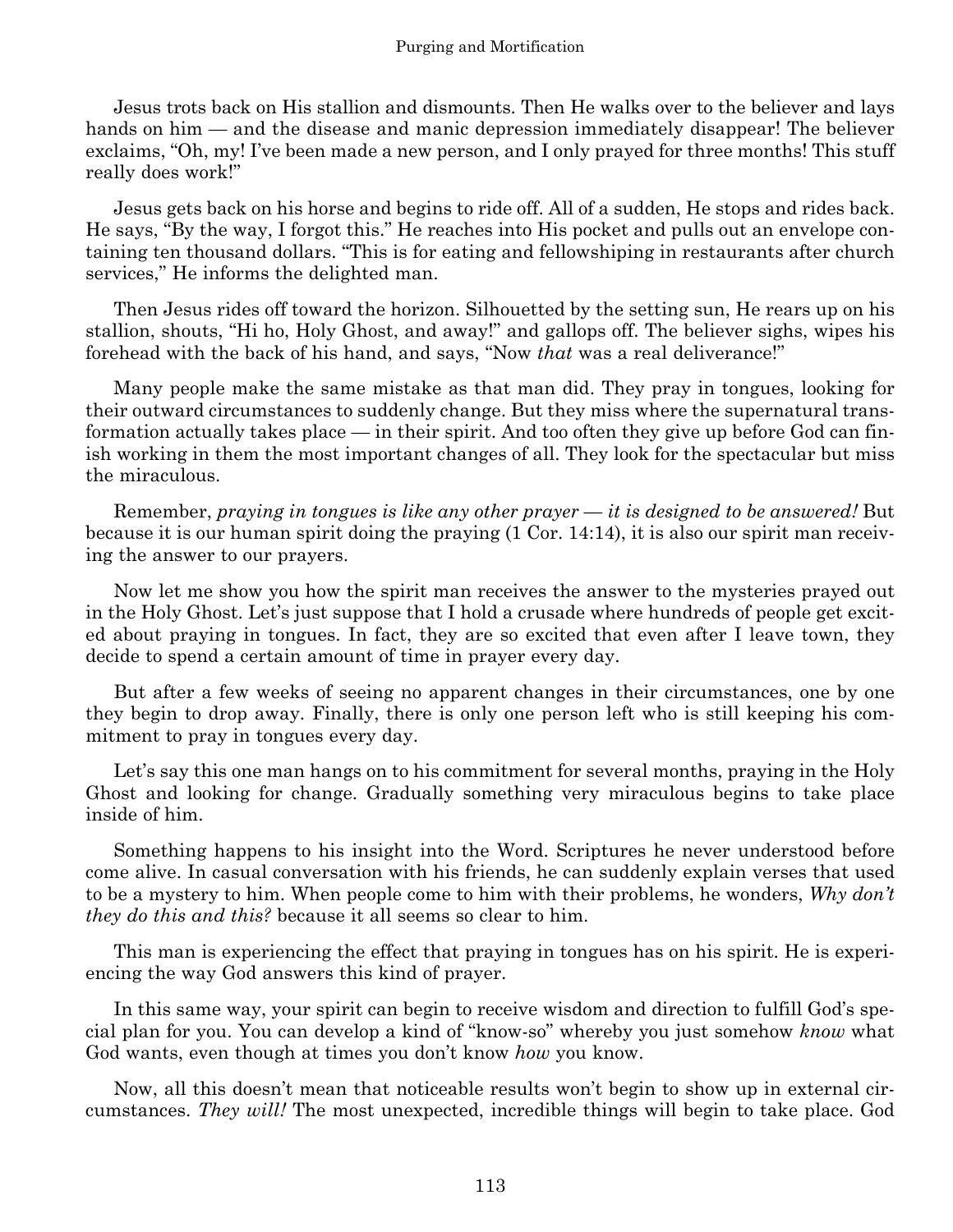will work in your job, in your family, and in your body. Friends and loved ones will notice the difference in you as faith and assurance begin to radiate and flow out from your life.

I have seen many miracles take place as a result of perseverance in praying in the Holy Ghost. But, you see, first faith must come by hearing and hearing by the Word of God (Rom. 10:17). And as insight into the Word begins to increase, so does the purging process that transforms a person from the inside out. *Then*, according to God's divine order, outward circumstances begin to line up with the changes that have already occurred in the hidden man of the heart.

# **Deal with the Root — Not the Bad Fruit**

God used a house in a neighborhood near my home to teach me a lesson along this line. Everyone hates this house. As you drive through this neighborhood of elegant homes, suddenly you turn the corner and here's this dilapidated house.

Trash is piled knee-deep all over the yard. The house is in dire need of a paint job. The screen door is cocked sideways. The lawn is overgrown. Several old cars with no tires are scattered around. All of this in the middle of a very nice neighborhood!

Everyone who lives in the area is angry at the man who lives in that house, but no one has convinced him to do anything about its appearance. "I lived here first before any of these other houses were even built," he says, and he refuses to change.

One day I looked at this house as I drove by and thought, *Oh, my Lord, what a mess!* Then the Holy Spirit took advantage of the opportunity to teach me something. He spoke to my spirit, saying, "Did you know that the outside of that house is an exact picture of the inside of the man who lives in it?"

Whoa! With that revelation fresh in my mind, the first thing I wanted to do when I arrived home was mow my lawn!

But, you see, the Holy Spirit was pointing out a mistake that most Christians make: They are always trying to pick the bad fruit off the tree of their life without dealing with the root that caused the bad fruit to grow in the first place!

For example, people are often coaxed through their emotions to respond to an altar call. "Run up here and leave all of your bad fruit at the altar," the preacher says. So they kneel at the altar and think, *Okay, I'm not going to slap my wife anymore. I'm not going to drink alcohol anymore.*

So they pick off their bad fruit, leave it on the altar, and go home. Now, it's good that they have repented and made a commitment to God never to commit such sins again. However, there is a big problem. If they don't deal with the root of the problem — those spiritual roadblocks hidden within them in darkness — that bad fruit will simply grow back.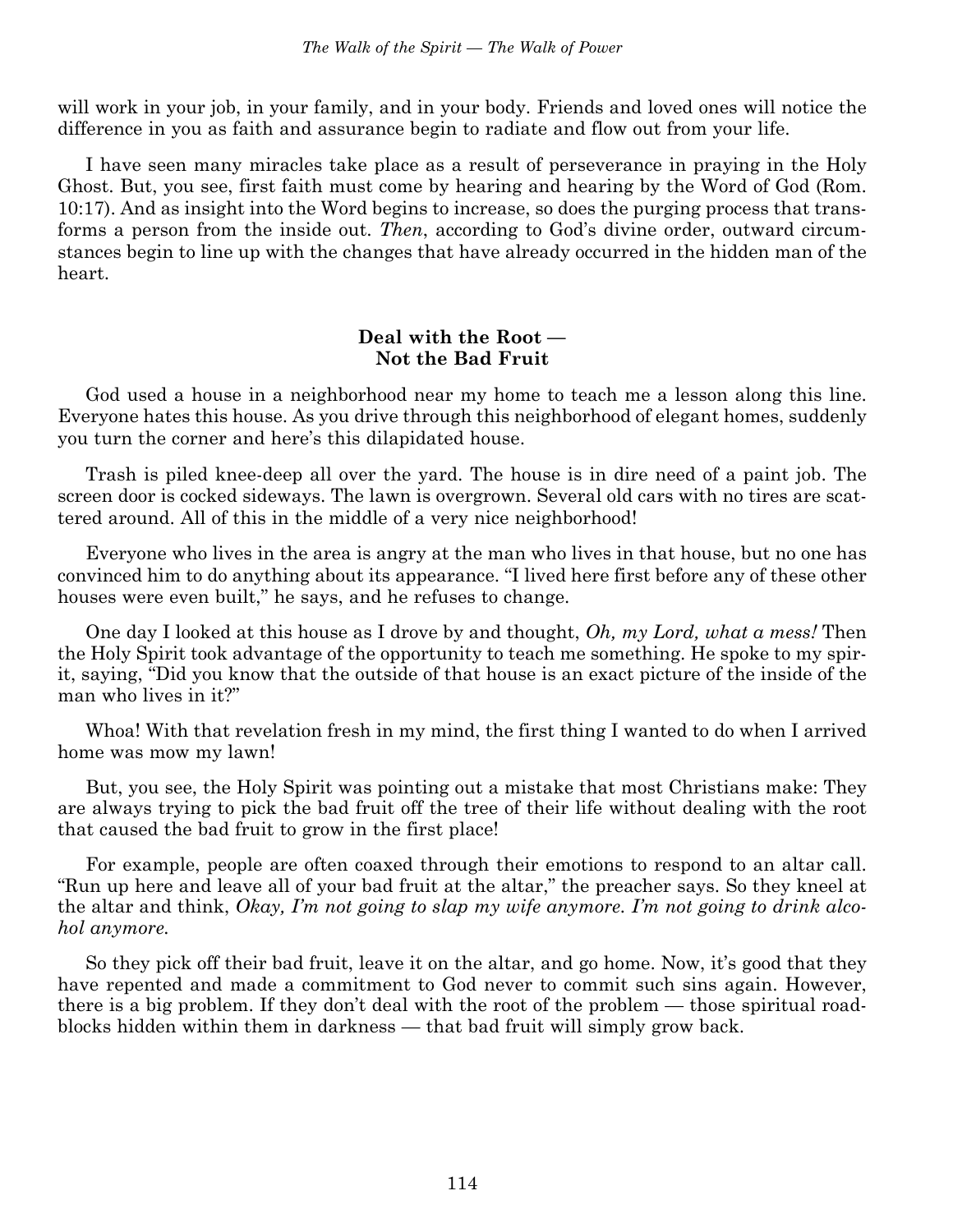# **Will Worship vs. Mortification by the Spirit**

But you can't discover the root of fleshly works in your life on your own. The Holy Spirit is the only One who can search the innermost parts of your heart to find the root. Then He edifies your reborn human spirit to rise up and put to death the deeds of the flesh on a daily basis. That's why the baptism in the Holy Spirit takes place in the human spirit — because that's where all permanent change comes from.

I've been in the ministry now for more than twenty-five years, and I have found that people can't change themselves. For example, when I rededicated my life to the Lord at that ultra-Holiness church, people preached at me all the time about what I was supposed to be and what I was supposed to do. They told me to quit sinning and gave me a list of all kinds of do's and don'ts.

But it wasn't until I found out how to release the power of the Holy Spirit inside of me that I was able to put to death that old man's fleshly deeds. Then finally, *finally*, Jesus, the Man of Compassion, could begin to come forward in my life.

You see, the natural mind is only familiar with trying to change through *will worship*. Do you know what will worship is? It is when you endeavor to discipline yourself against the problem as hard as you can using your own will. "I will not sin anymore. I will not sin anymore," you say with gritted teeth. But try as you might, sometimes you just can't break a fleshly habit using the strength of your own will.

On the other hand, mortification through the Spirit is the process by which the Holy Spirit rises up on the inside of you to destroy the hold that the flesh has had over you. Instead of the sin having dominion over you, you gain dominion over it!

# **The Cart Before the Horse**

But how do we loose that power on the inside of us to mortify the deeds of the body? Earlier we saw that Romans 8:26 gives us the answer:

#### **Likewise the Spirit also helpeth our infirmities: for we know not what we should pray for as we ought: but the Spirit itself maketh intercession for us with groanings which cannot be uttered.**

So the key that releases the Holy Spirit's power in our lives on a personal level to mortify the deeds of the flesh is *the supernatural languages of tongues*. The Holy Spirit says, "Excuse me, but I'd like to help you. If you'll let Me make intercession for you with groanings that cannot be uttered, I'll break the hold of those roadblocks that stand in the way of God's best for you."

The ultra-Holiness church I attended as a young man didn't understand that key. They taught the doctrine of "the three works of grace" — first saved, then sanctified (which means separated from the filthiness of the world), then filled with the Holy Ghost. They told me, "You need to be born again."

"Thank you, I am."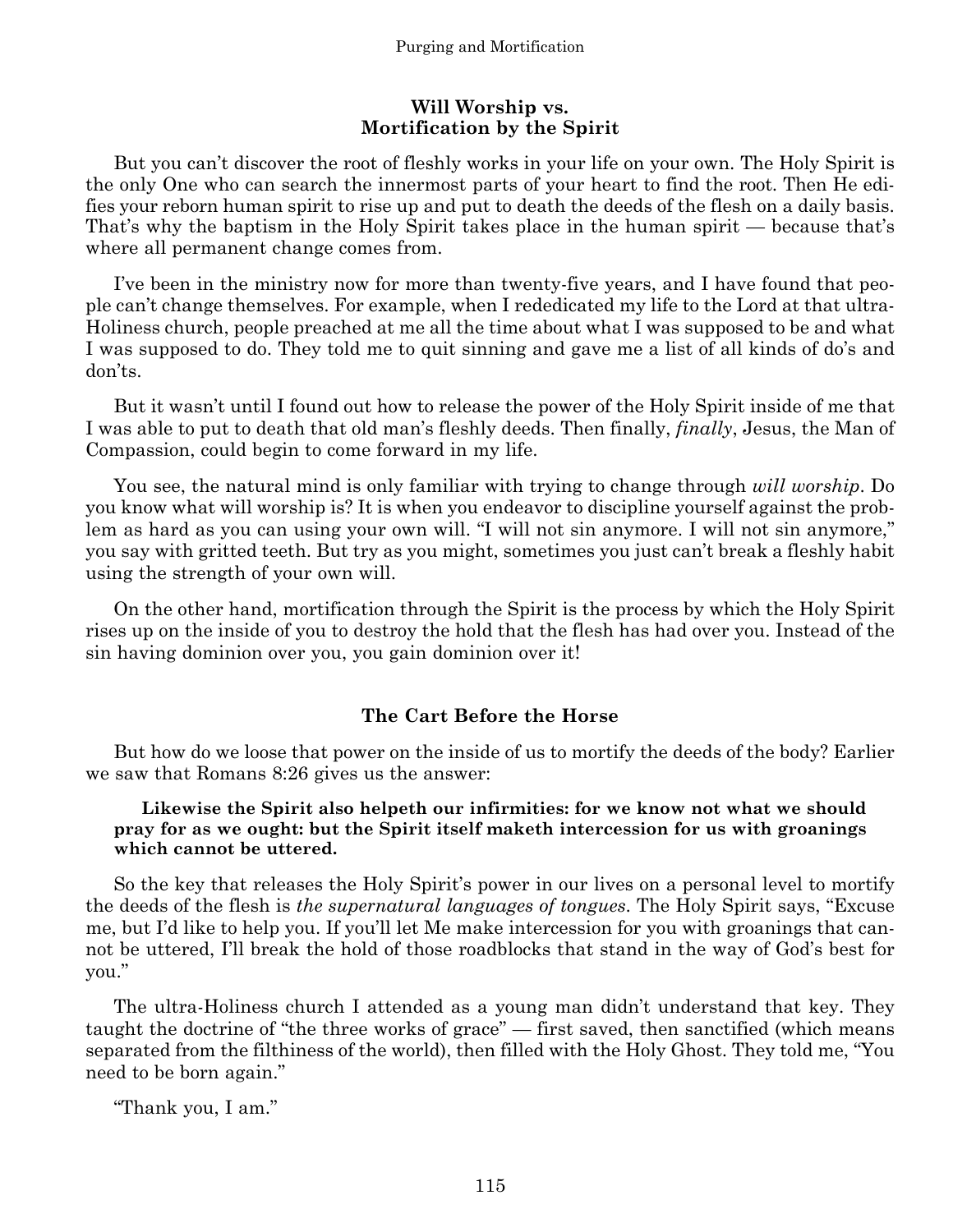"Now you need to get sanctified."

"Sanctified from what?" I asked.

"From smoking, drinking, chewing tobacco — all that sort of thing."

"Then I can receive the Holy Ghost?" I asked.

"That's right."

"You mean, I can't get saved first, filled with the Holy Ghost second, and sanctified third?"

"No way! Do you think God is going to baptize a tobacco-mouth, alcohol-breath, unsanctified Christian?"

"Oh," I said. "I guess not."

But those folks had the cart before the horse! The Bible says it is *through the Spirit* that you mortify the deeds of the body.

The Holiness folks said to me, "You have to become good enough to receive the Holy Spirit."

I replied, "Yes, but I need the Holy Spirit to become good enough!"

So they said, "Then you can't have Him!"

But despite what those folks thought, I got filled with the Holy Ghost anyway! I came up to the altar one night at church, and the Holy Spirit came on me. Out of ignorance, I fought off the urge to speak out the supernatural words He was creating on the inside of me.

But later as I worshiped God at home, the Holy Ghost came on me again. This time, I lifted my hands and began to yield to Him. I fell down on the floor under the power of God and got up speaking with tongues — and I've been doing it ever since!

But I couldn't even tell those church folks I had received the Holy Spirit, because I still smoked my pipe and watched Star Trek! Then the Holy Spirit told me, "Let me step in, Son. I'm the power that has been sent to help you out of your weaknesses."

So I just kept praying in tongues. I'd smoke my pipe on the way to church Sunday morning. Then I would be under such conviction on the way home from church that I'd throw my pipe out the car window.

But on Monday morning at work, I'd buy another one. I'd smoke my pipe on the way to the Wednesday evening church service. Then on the way home from church, I'd throw it away. The purging process was well underway; I had provoked that internal war through praying in tongues!

But I found out that mortification through the power of the Holy Spirit goes for the root, and then the bad fruit just falls off. I can't tell you the exact time that the pipe and the tobacco just fell off my "tree." All I know for sure is that once my reborn human spirit had been built up sufficiently by the Holy Spirit, it struck the root, and the bad fruit dried up and fell off the limb for good. It beat anything I had ever seen!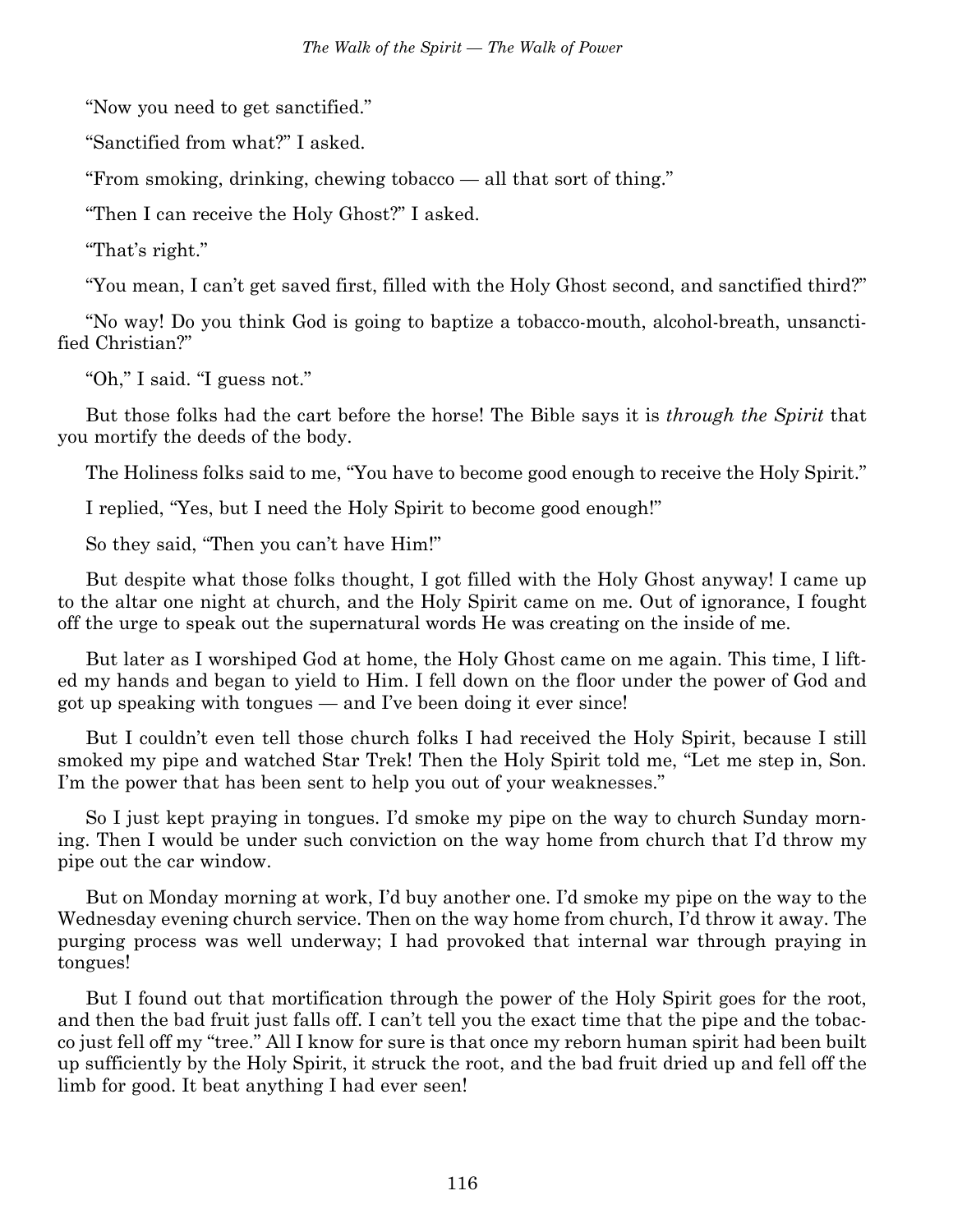# **The Parable of Sister Diet**

You may be able to better understand the difference between willpower and mortification through my little parable about Sister Diet. For Sister Diet, every January starts the same thing all over again: "I'm going to lose thirty pounds of this unsightly heaviness. No more MacDonald's. No more pies and cakes. I'm just going to eat salads, and I'm going to start a big exercise program!"

Sister Diet stirs up her emotions and gets her willpower kicked in. Then on January 1, she starts her diet. She holds on for two months, stretching her willpower like a tight guitar string. By the third month, it's "Oh, God! Another salad!"

Then one day, the pastor receives a call from the local pie factory. "Pastor, we have a woman down here who claims to be one of your parishioners, and she just raided our pie factory. She says her name is Sister Diet. Do you know her?"

"Yes, I do."

"Well, she's babbling out of her mind — something about her will breaking."

"What happened to her?"

"I don't know. Have you ever seen those Bugs Bunny cartoons where the Tasmanian Devil whirls through like a tornado, eating up trees and anything else in his way? Well, Sister Diet just chewed her way through the door and the pie case and ate half of everything in the pie case. Then she chewed her way through the steel door of the freezer — and she's still in there! We have her in two straitjackets. Can you come and get her?"

So the pastor comes to retrieve Sister Diet. As he half carries her out of the pie factory, she continues to mumble incoherently, "My will broke. My will broke."

The parable of Sister Diet is a little extreme, but you get the point. Will worship can only take you so far in your battle to overcome the deeds of the flesh. The only true way to put those fleshly works to death once and for all is *through the Spirit*.

# **Willpower Can't Change a Marriage**

I'll give you another example of how flesh can take back its ground when change is attempted through willpower alone. When a husband and wife are having marital problems, family counseling can be a real help. The counselor teaches both the husband and the wife how they are supposed to fulfill their roles in the marriage. He tells them, "If you'll do these things, it will change your marriage."

It's easy to tell people what they need to do to change their marriage. But if the counselor doesn't teach the husband and wife how to find the root of the problem — how to allow the Holy Spirit to purge them of the weaknesses that caused the problems in the first place — then all he has done is to give the couple some great but ineffective speeches.

So the husband and wife leave the counselor's office all stirred up in their emotions and determined to change their marriage. The first thing the wife does is to buy the recommended book *Do Yourself a Favor and Love Your Spouse* and read it.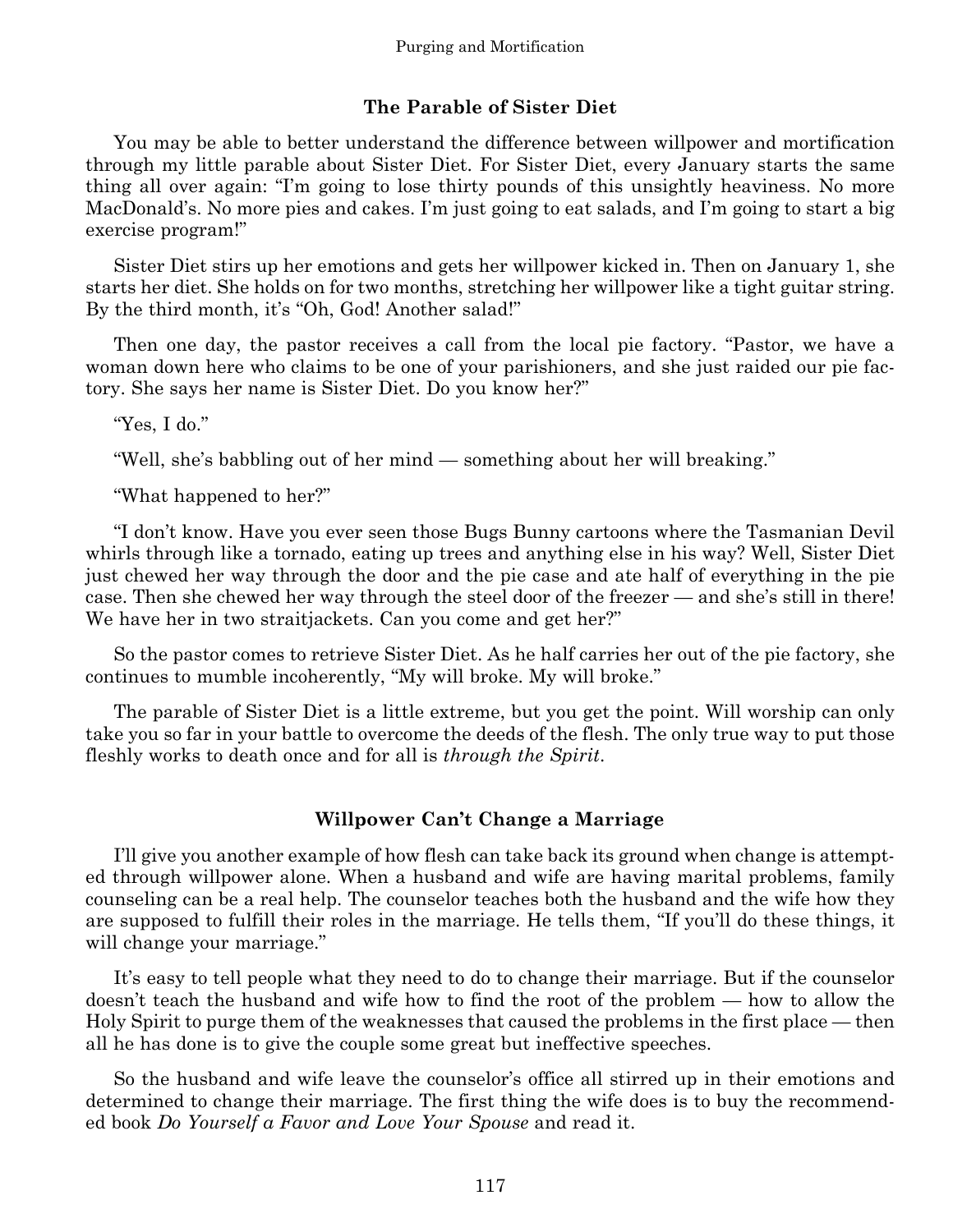The husband comes home from a hard day at the office. The wife is scantily dressed, candles flicker on the table, and the aroma of pheasant under glass fills the air.

He asks, "Where are the kids?"

"Never mind, Sweetie," she says.

He thinks, *My Lord, I have a new wife!* 

Later the wife conveniently leaves the book *Do Yourself a Favor and Love Your Spouse* lying on a table in plain sight. The husband finds it and reads it. Later he comes home holding a red rose and greets her with "Hello, my dearest." He begins to go out of his way to do all those tender, loving little things that mean so much.

On Saturday morning, the wife wakes up to a kiss. The husband sets a breakfast tray on her lap with a red rose lying next to the food. "I have myself a new husband!" she exclaims.

Both husband and wife are in seventh heaven for a while. But about three months later, the will to keep up the effort of being a loving spouse is stretching thin.

It's Saturday morning again, and the wife wakes up to a kiss and another breakfast tray with a red rose lying next to the food. She says grumpily, "Oh, don't they have anything down at that flower place but red roses?"

The husband snaps back, "I'm going to slap you clear out of bed, woman!" And the battle of the sexes is resumed full force!

Whether it's smoking, eating too much, arguing with your spouse, or any other deed of the flesh, the principle is the same: Relying on sheer willpower to change your fleshly weaknesses will take you only so far. It is only through the Spirit that you mortify the deeds of the body.

# **God's Word Is the Standard**

Jesus told us in John 15:2 that as branches connected to the true Vine, we *will* be purged in order to bear more fruit. Then in the next verse, Jesus said, **Now ye are clean through the word which I have spoken unto you** (v. 3). In other words, it is the Word of God that sets the standard for our purging. Without the Word, where would we obtain the information we need to discern between good and evil or truth and lies?

Only one foundation of truth exists in the entire universe, and that is the Word of God. The Islamic world will tell you, "Our system of religion is truth." But it is not. It is deception, but the Muslims don't know it. Buddhists will also try to tell you they have the truth. Some of Buddhism's tenets contain sound wisdom for living, but Buddhists do not have eternal truth.

Only the Word can be trusted as the standard for truth. It didn't come from this world. It came from God Himself.

The second Person of the Godhead is called the mighty Logos, or the Word, who came to earth incarnate as the man Jesus Christ. The mighty Logos was chosen by the Godhead to cross and close the gap between humanity and God. One way He closed that gap was by pro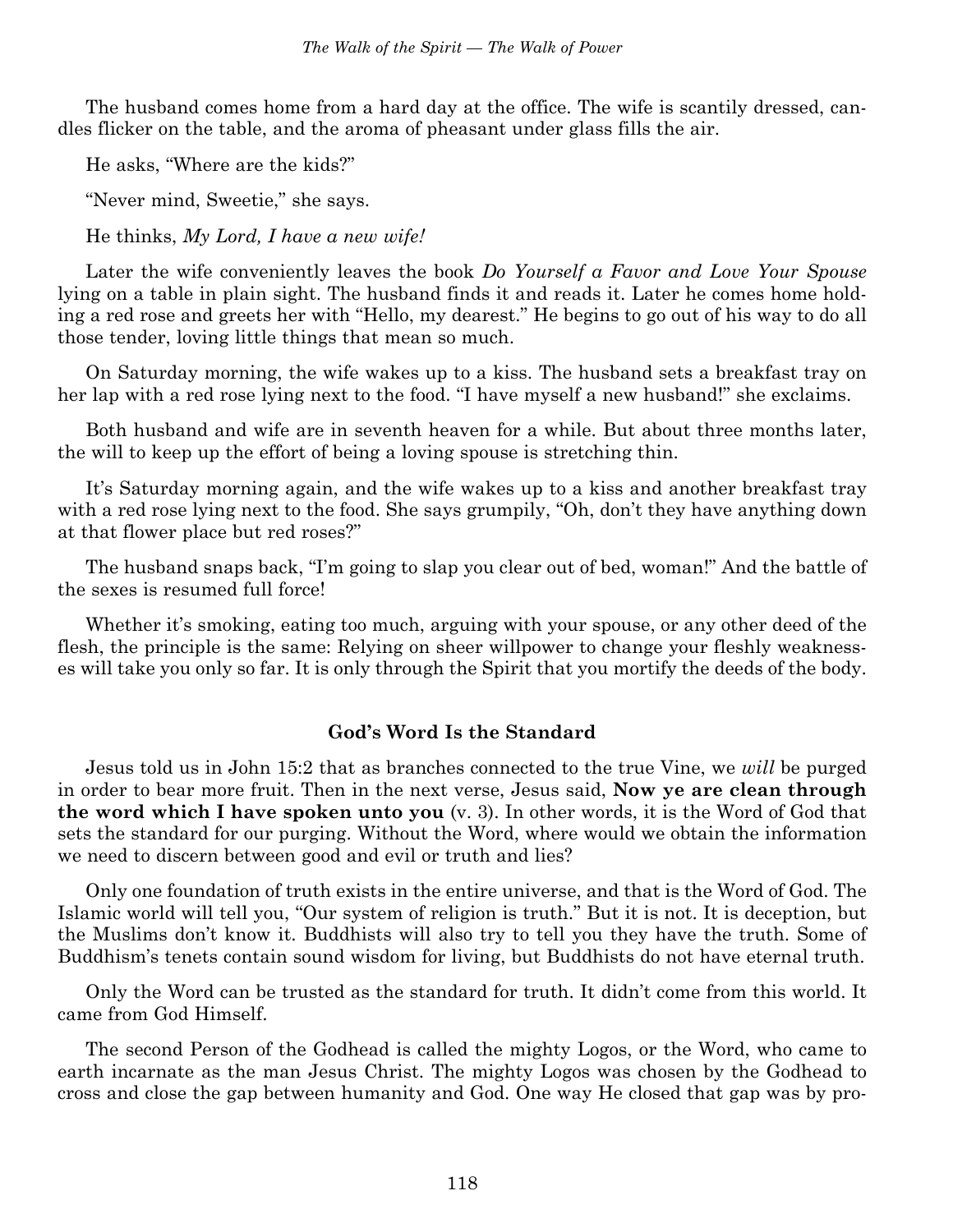viding information about the Godhead. He said, "If you have seen Me, you have seen the Father" (John 14:9).

The ancient philosophers sought something to bridge the gap between God and man. Socrates, Plato, and other famous philosophers tried to plunge their minds into infinity, asking, "What is out there? Who is the original Thinker? Who is the unmoved Mover?" But they had no answers. They only knew something had to be out there.

Then John brought the revelation those Greek philosophers sought all those years. He said, "Do you want to know who in this universe is the unmoved Mover? I'll tell you.

"Before anything had a beginning, there was the Logos. The Logos was with God. The Logos was God. And the Logos stood face to face, coequal with God. All things were made by the Logos. Nothing in creation was made without Him [John 1:1-3]. Sure, I can tell you who the unmoved Mover is. He is the mighty Logos, the Word. He is the One who has closed the gap between man and God."

So if you are trying to be purged by any other standard than the Logos, you are wasting your time. One of the most deceptive things you can get involved with is a religion peddling a bill of goods that isn't a mandate from God's Word. You can spend years trying to follow a set of man-made rules that do nothing to change you from the inside out. There is only one true purging process, and Jesus spelled it out: **Now ye are clean THROUGH THE WORD which I have spoken unto you** (John 15:3).

# **Breaking the Cycle of Defeat**

So it is through the Spirit and according to God's Word that we mortify the deeds of the body — those fears, faults, and bad habits with which the flesh attempts to keep us in a neverending cycle of defeat. That is the only way we can take the limits off our lives.

I have found that one of the primary roles of the Holy Spirit's leadership in our lives is to lead us out of those leftover patterns of the flesh nature's dominance. Those "leftovers" can sabotage everything God is attempting to do in our lives for the good.

One day I asked my brother (who was a detective in Memphis at the time), "Do you really want to know what has kept you from becoming a multi-millionaire?" He was wise enough to answer correctly. His job had nothing to do with it. His problem was his own limited pattern of thinking that had dominated him all of his life and had kept him imprisoned within its narrow confines.

In Mark 9:23, Jesus said that all things are possible to him who believes. Therefore, the only thing that stands between us and any kind of miracle is the fleshly pattern or system of thought that has captivated us in the realm of the soul. That unscriptural pattern is something faith can't give substance to. It is hope that has been programmed wrong — hope that has gone amiss. It is full of fear and torment instead of faith.

The Holy Spirit will replace that mess for the kind of hope that faith can give substance to. But we must yield to His leadership when He begins to root out those destructive patterns; otherwise, we will just remain in that same invisible prison until the day we die.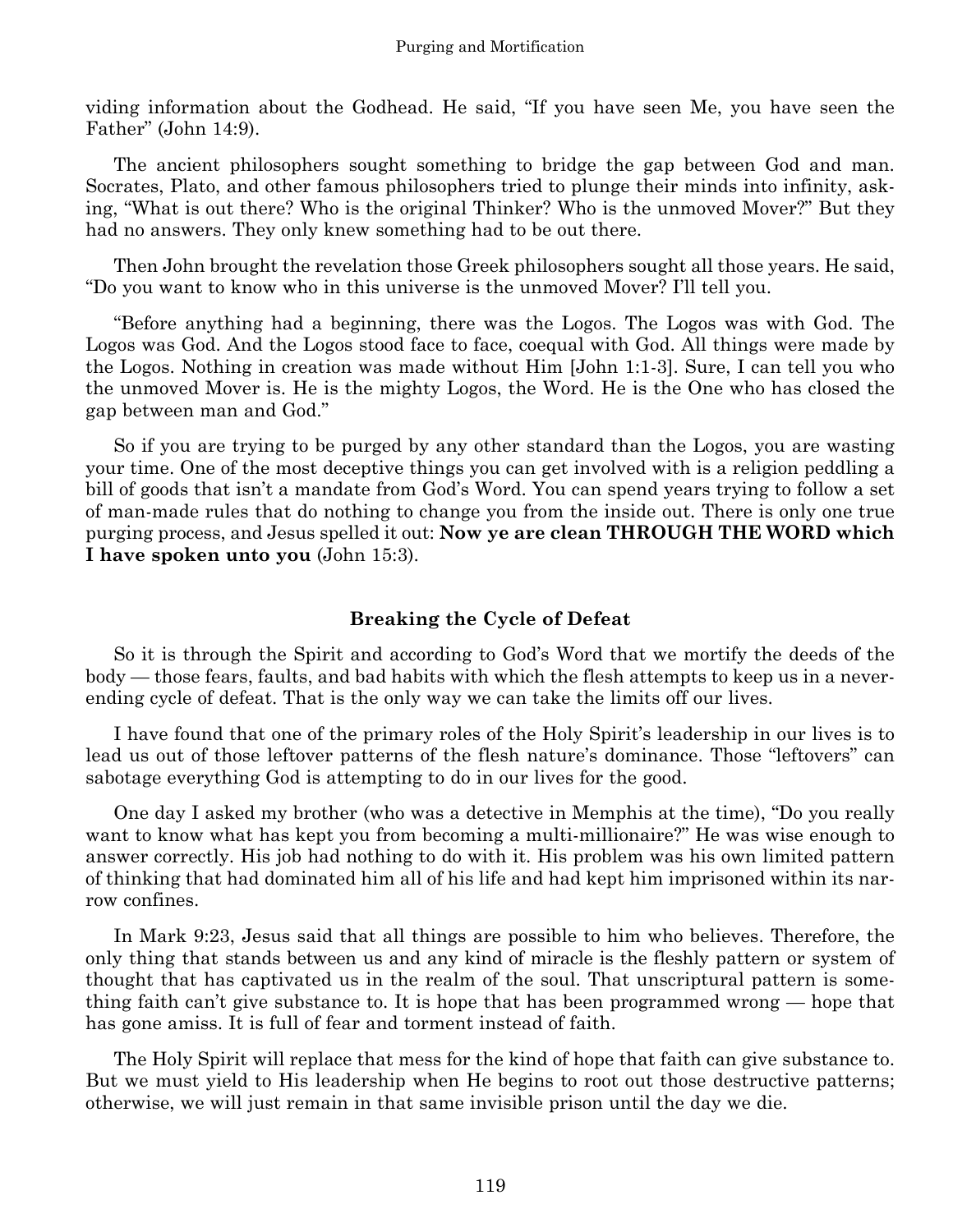You see, it's no accident that right after Paul talks about mortifying the deeds of the flesh in Romans 8:13, he says this in verse 14: **For as many as are led by the Spirit of God, they are the sons of God.** Verse 13 and 14 are one continuous thought. The term "son of God" refers to the mature believer who has been nurtured by the Holy Spirit to the point that he can now walk by his new nature rather than by the dictates of the flesh.

Therefore, Paul is describing in verse 14 a state of spiritual maturity where carnal patterns and systems of thought no longer dominate you because you are now walking after your new nature instead of according to the flesh.

Many times believers who are still immature and carnal themselves want the Holy Spirit to give them insight into other people's messed-up lives or to tell them what car to buy. But about the only thing the Holy Spirit can do with a believer in this spiritual condition is to lead him out of his own mess.

You may say, "Well, I want God to lead me into this ministry or this job promotion." But the first order of business is for God to lead you out of anything that keeps you in a perpetual cycle of defeat.

That's what Romans 8:13,14 is talking about: As many as will allow their reborn human spirit to be nurtured and taught by the Holy Spirit, they are the mature sons of God. For it is through the spirit — through the new nature within them — that they mortify the deeds of the flesh. The Holy Spirit will lead them out of patterns and systems of thought that enslave.

Paul described this condition of enslavement in Romans 7:7-24. He said, "What a wretched man I am. There is a bent toward sin loosed in my members, and the more I try to serve God, the more it wars against my mind. There is nothing in me to 'rebottle' it. Even though God gave me the Law and I try to keep it, this lust for sin persistently wages war inside of me. I can't seem to stop it."

This hopeless spiritual condition is the reason why the whole world became guilty before God and subject to His judgment. The world needed a Savior. So Romans 8 tells us how the Savior came to lead us out of our enslavement to the flesh into a walk of the Spirit.

#### **Tearing Down Strongholds in the Soul**

All you have to do is look at the root word of "mortify," which means *death*, to know you're in for a battle in the purging process. Paul describes this battle in Second Corinthians 10:

#### **(For the weapons of our warfare are not carnal, but mighty through God to the pulling down of strong holds).**

#### **— 2 Corinthians 10:4**

So Paul says that our weapons for this battle we're engaged in are not carnal. In other words, we don't wage this internal war with natural means. Instead, our weapons are mighty through God to the pulling down of invisible strongholds, or fortresses, that are erected in our lives.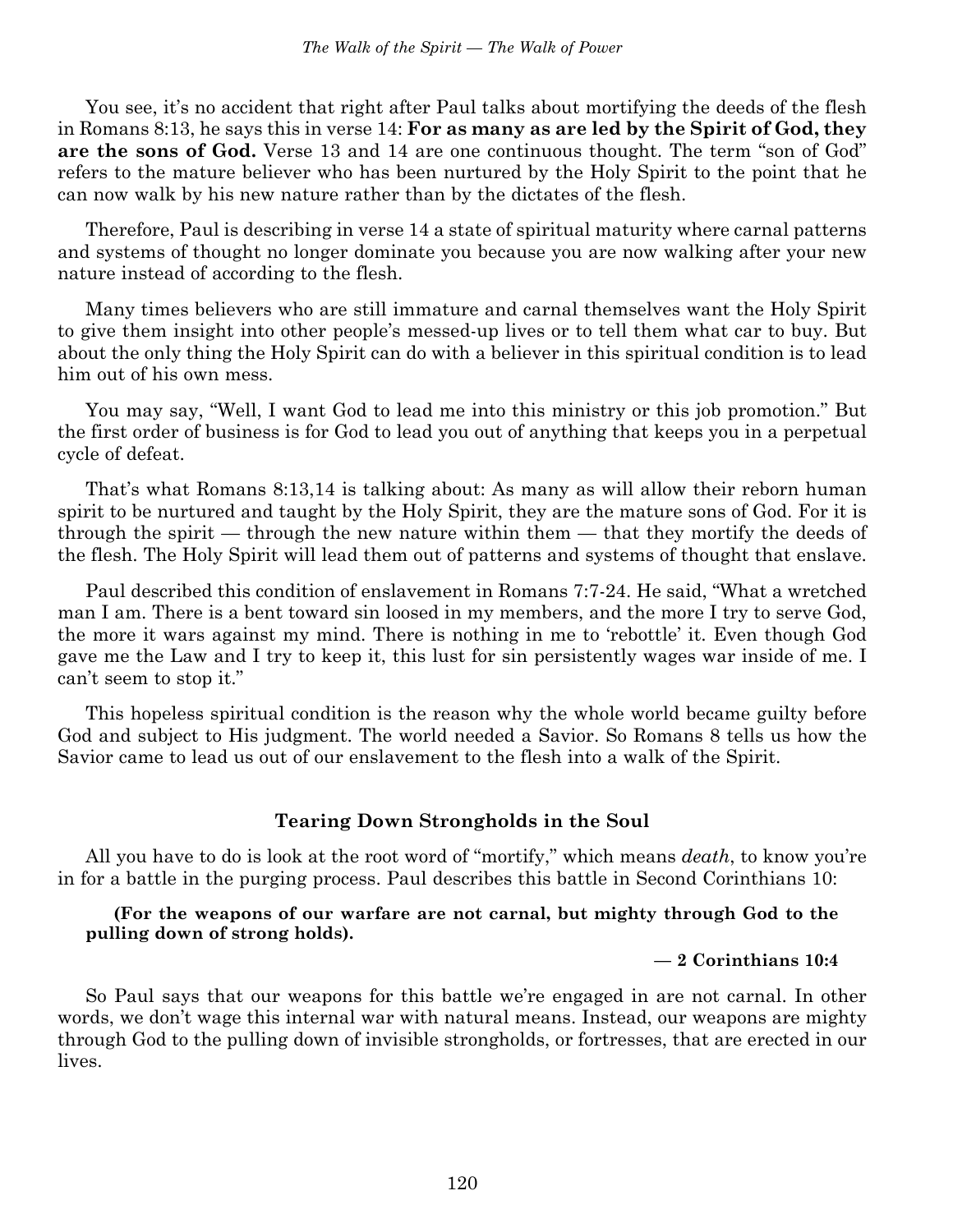Some believers think that the word "strongholds" in verse 4 is talking about some kind of invisible fortress that the devil builds at one end of a town to keep the townspeople from getting saved. These believers think their job is to tear down these evil fortresses of the enemy.

No, Paul is referring to a battle on the personal level. How do I know that? Because in verse 5 he says this:

#### **Casting down imaginations, and every high thing that exalteth itself against the knowledge of God, and bringing into captivity every thought to the obedience of Christ.**

Who possesses the thoughts that are brought into captivity? Paul didn't change the subject between verse 4 and 5. If you are the possessor of the thought, you are the possessor of the fortress.

The strongholds Paul is talking about are imaginations and high things that exalt themselves against the knowledge of God. They are carnal strongholds in the realm of the soul. Paul is telling us to bring into captivity every disobedient thought, because the devil will cut us to pieces with the soulish strongholds that are not cast down. Some of those strongholds hinder us so greatly that if they aren't broken, we will die in our defeated condition, never to fulfill our godly desires or divine call.

A stronghold can consist of a certain set of imaginations that makes a person so infuriated, he separates himself from the truth through strife and unforgiveness. A stronghold can also be an elaborate system of religious thought that enslaves the hearts and minds of an entire nation. But whether it is a stronghold in the soul of an individual or of a nation, it all starts with an uncaptivated thought that exalts itself against the knowledge of Christ.

I'm so glad God has given us weapons that are mighty through God to tear down these fortresses! They are not a part of the natural realm; they are given in the realm of His Spirit.

The most important weapon that God gave us was the third Person of the Godhead to live inside of us. Then the Holy Spirit also equipped us with another vital weapon — a supernatural language.

That language is a gift that edifies and builds us up above a carnal realm where our natural senses dominate. And as we employ this gift by praying in tongues, the Holy Spirit begins the process of purging us of every "high thing" that exalts itself against God's plan for our lives.

Where does this purging process take place? Well, everything that shows up on the outside is generally a picture of what is working on the inside of us. There-fore, mortification occurs in the realm of our character.

The Holy Spirit begins a work of discerning the thoughts and intents of our hearts, rooting out systems of thought and soulish strongholds that cause us to fail. As we keep praying in tongues for personal edification, He tears down any strongholds of the soul that have not been constructed by God's Word.

At the same time, the Holy Spirit constructs a superstructure in our spirit man by imparting revelation knowledge of God's Word. For what purpose? To mature us, to edify us, and to build our lives higher and higher into God.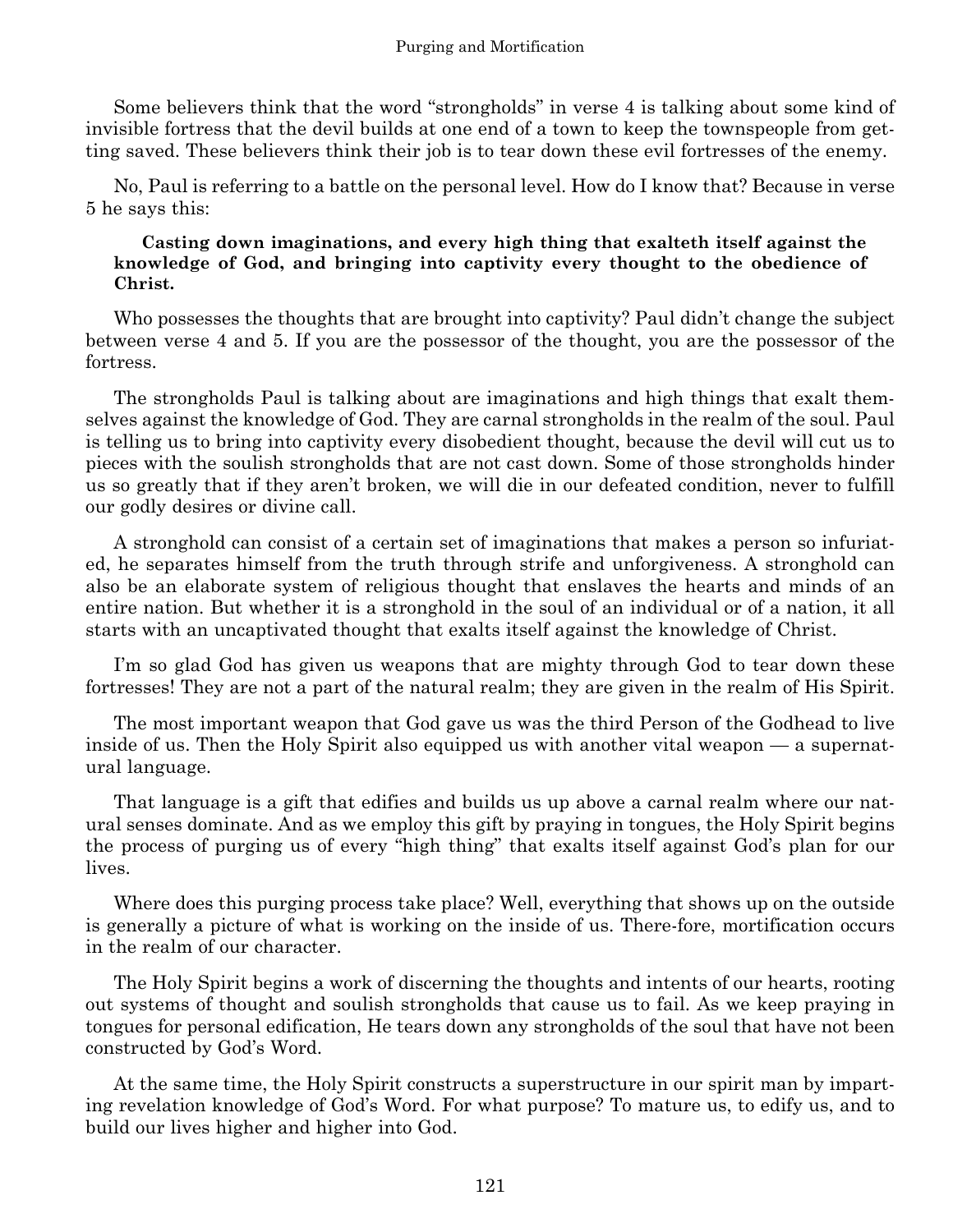The Word of God is a two-edged sword that divides asunder soul and spirit (Heb. 4:12). It is the only qualified agent to deliver such a distinct blow between spirit and soul. And in this purging process that encompasses all the realms of the soul and spirit, it is the only standard I trust as I endeavor to understand the Holy Spirit's work inside of me.

It doesn't matter how many devils come to clamor against my soul. I'm going to brace myself against the attack and still choose only the Word for my standard. That two-edged sword has penetrated my spirit, and I refuse to believe anything or anyone that is not in line with what the Word has declared.

#### **The Last Forty Percent**

If you're going to make it through the purging process, that's the kind of determination you have to develop to withstand the enemy's attacks. Why? Because mortification isn't a pleasant experience, and your flesh will want to give up. And three months of praying in tongues and edifying yourself to a certain place in God isn't going to make your purging process any more pleasant!

But that's okay. If there is one thing I don't want in my life, it is dead limbs. I'm willing to go through whatever unpleasantness the Holy Ghost deems necessary in order to rid myself of everything that sabotages God's perfect will for my life.

The dead limbs that the Holy Spirit is working on now in my life is the last forty percent. I'm on my way to a hundredfold walk.

You see, it's not so difficult to walk in thirtyfold or sixtyfold of God's will for you. But that last forty percent is a challenge. It deals with how you do or don't operate in the love of God.

When that last forty percent is purged, you respond differently when people insult you, slander you, slap your cheek, or sue you. Instead of retaliating with insult for insult, you extend nothing but the mercy of God. You esteem your testimony as your most valuable possession, and you are determined not to hurt a human being even at the cost of your own head.

The dead limbs of the last forty percent are hard to get to. A good deal of edification must take place first in your spirit before the Holy Ghost will even focus in on those hard-to-reach limbs and begin to purge them. In fact, during the first six months you pray consistently in tongues, the Holy Spirit is strengthening your spirit to get you willing to even discuss cutting those dead limbs off!

Remember, Jesus said that you are clean through the Word He has spoken (John 15:3). As the Holy Spirit girds up your spirit with revelation of the Word, you'll be able to cut off those hideous dead limbs that clutter and hinder your life.

One thing is for sure: You *won't* get rid of the last forty percent just by sitting in a pew once a week, listening to a thirty-minute sermon that you don't even plan to apply. So if you've been thinking that you don't need to pray much in tongues for personal edification, think again! You have a divine purpose to fulfill, and you don't need a lot of dead limbs in your way!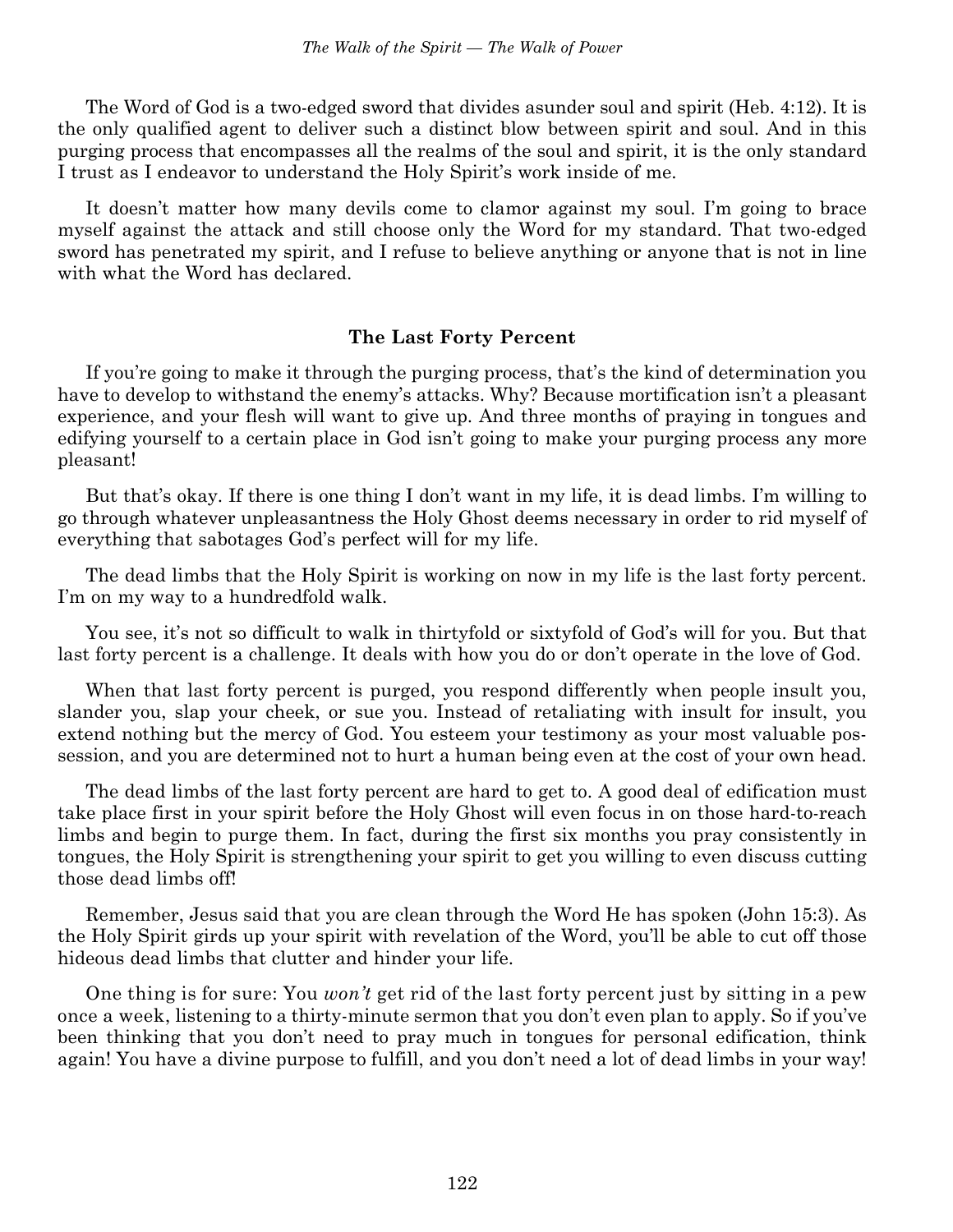# **The Dead Limb of Complacency**

The worst thing you need to be purged from is complacency and indifference. In its extreme, it's the type of attitude that says, "Let the town go to hell. Why should I spend my time praying for them?"

There are pastors in a state of complacency who don't want to meet under the same roof with the other preachers in town. Sure, these pastors want to see everyone in town get saved. They aren't that wicked. But they just want to be the ones to do it. Their attitude is, "If an evangelistic outreach doesn't come through me and my church, I'm not going to help make it a success."

That is called indifference or complacency. It's quite a chore for the Holy Ghost to cut that dead limb off! It's a part of that last forty percent.

The Holy Ghost has to cut the dead limb of indifference out of our lives before we will ever pursue revival above any selfish desire. Until we are purged of complacency, we'll always be focused on "*my* lifestyle" and "*my* comfort" more than other people's salvation.

Personally, the devil has often tried to use complacency as a means to keep me from entering in to the best God has for me. The enemy will whisper in my mind, "Why don't you just settle back and be comfortable? You have a good anointing. You have good meetings. Don't hundreds get filled with the Holy Spirit in a matter of weeks? Aren't you in the camp meeting circuit? Why don't you just settle down and stay where you're at? It's a good place to be."

Every time I have tried to break out of my comfort zone, I've encountered a major attack of the enemy. My flesh says, "Well, why don't I stay where I'm at spiritually? Why subject myself to more battering by the devil? Why can't I just get comfortable and live like other preachers? They seem to be content and happy."

My flesh will try to talk me into being complacent. But, you see, the hunger that is on the inside of my spirit has always been stronger than the voice of my flesh. I can only walk after the flesh so long before it becomes unbearable. I get absolutely unhappy, and I stay that way until I shake off my complacency and start to fervently pursue God again.

The Holy Spirit wants to mature us through revelation of God's Word so that we look at that dead limb of complacency in our lives and say, "I'm disgusted with that. Holy Spirit, please cut it off." He's even happy if we look at that limb and honestly admit, "God, I just don't want that limb cut off." At that point, we only need to do one thing: keep on praying in tongues. Eventually we *will* want to get rid of that dead, ugly limb. That's the edification process at work.

# **My Own Purging Process**

By the time the Lord was finished cutting dead limbs off my life, I was nothing but a stump! He cut off all those dead limbs such as wrong believing, lusts of the flesh, love of money, and self-exaltation. And I like the fruitful limbs that have grown back in place of what was pruned away!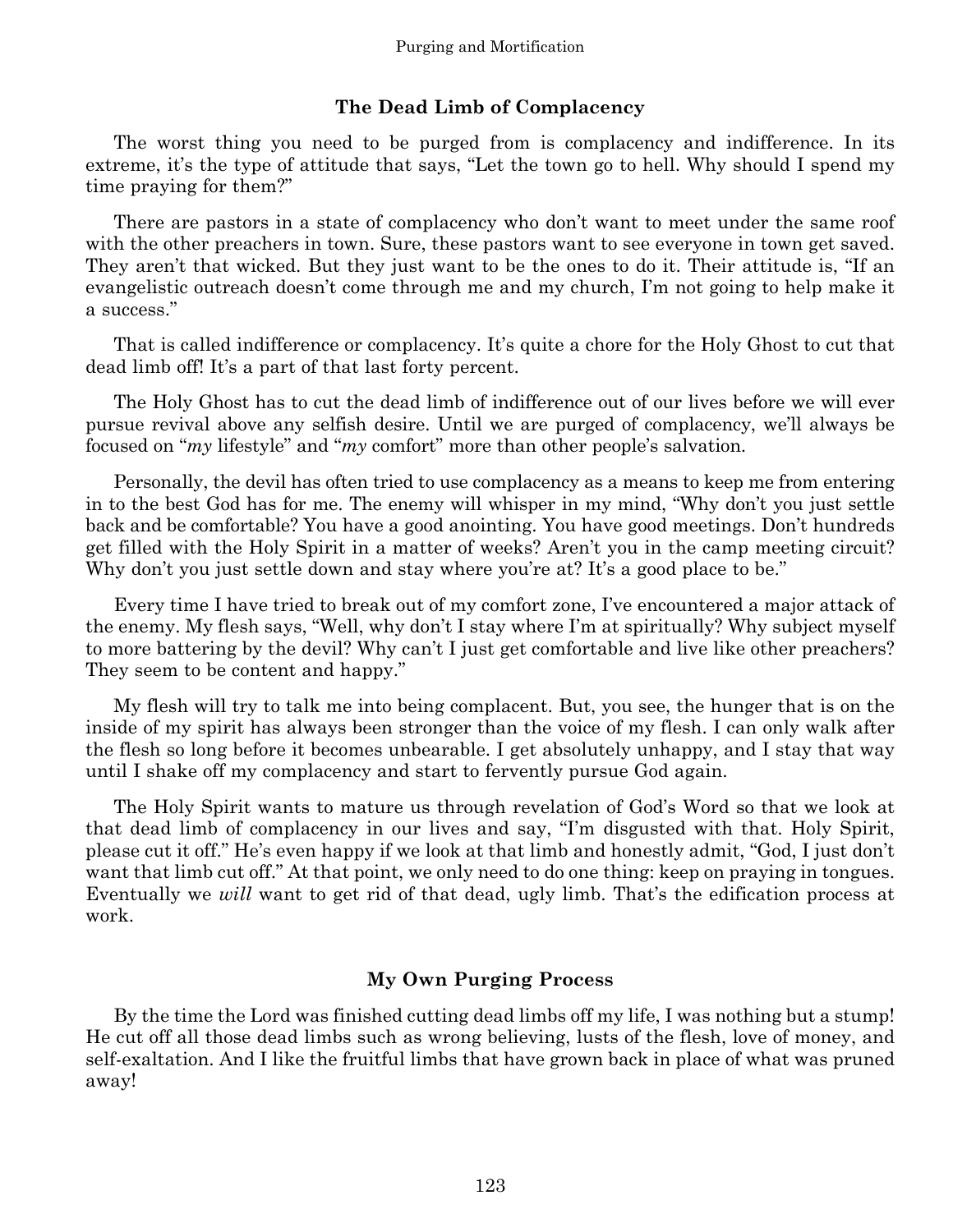Lying was one of those dead limbs that the Holy Spirit targeted in my life. It took me a long time to become willing to even admit the fact that I lied at all. In my case, lying usually came in the form of misleading someone. (Of course, you've never done that!)

Here's an example: Your child answers the phone. You ask, "Who is it?"

"Mary."

"Tell her I'm gone." Then you slip out the door and close it.

Your child tells Mary, "My dad is gone. I mean, he isn't here."

Technically, you *aren't* there. You may rationalize and say, "I didn't really lie." Well, then, why are you explaining yourself?

Or a person might lie because he doesn't want to appear to be what he really is. For instance, he may be lazy. Perhaps he didn't do what he said he would do. So he tries to cover it up by bending the truth: "Uh, I kind of got busy." You didn't get too busy, you lying outfit! You could have gotten it done!

Here's another example: A friend calls you and says, "Hey, are you going to the meeting tonight?"

You say, "Uh, I was really looking forward to going, you know, but something came up." Then you call another friend and say, "Invite me to dinner so I have an excuse. I don't want to go to that meeting!"

Why did you lie? "Well, I didn't want to hurt my friend's feelings." You don't have to hurt anyone's feelings. Just say, "No, I don't think I'm going tonight." But, for God's sake, represent the truth!

Let me tell you what makes that kind of "white lie" so dangerous. In Ephesians 6:11, Paul said this:

# **Put on the WHOLE armour of God, that ye may be able to stand against the wiles of the devil.**

Notice that the first piece of armor is the "loins girt about with *truth*" (v. 14).

So after you've told your child to lie for you or after you have misled someone by bending the truth, the devil comes along with an attack. You say, "I bind you!"

The devil replies, "Ah, shut up! You can't resist me without your spiritual armor on! So before you think about binding me, quit lying!"

So the Holy Spirit wanted to purge the dead limb of lying or misleading people out of my life for good. The biggest lie I ever told my wife before we were married was that I did not lie! I also told her I hadn't caroused and done certain wrong things that I had actually done.

I told Rosalie, "Even before I was born again, I was a hard worker, morning till night not like these immature guys you see nowadays." You see, I wanted my wife to see me as her "knight in shining armor."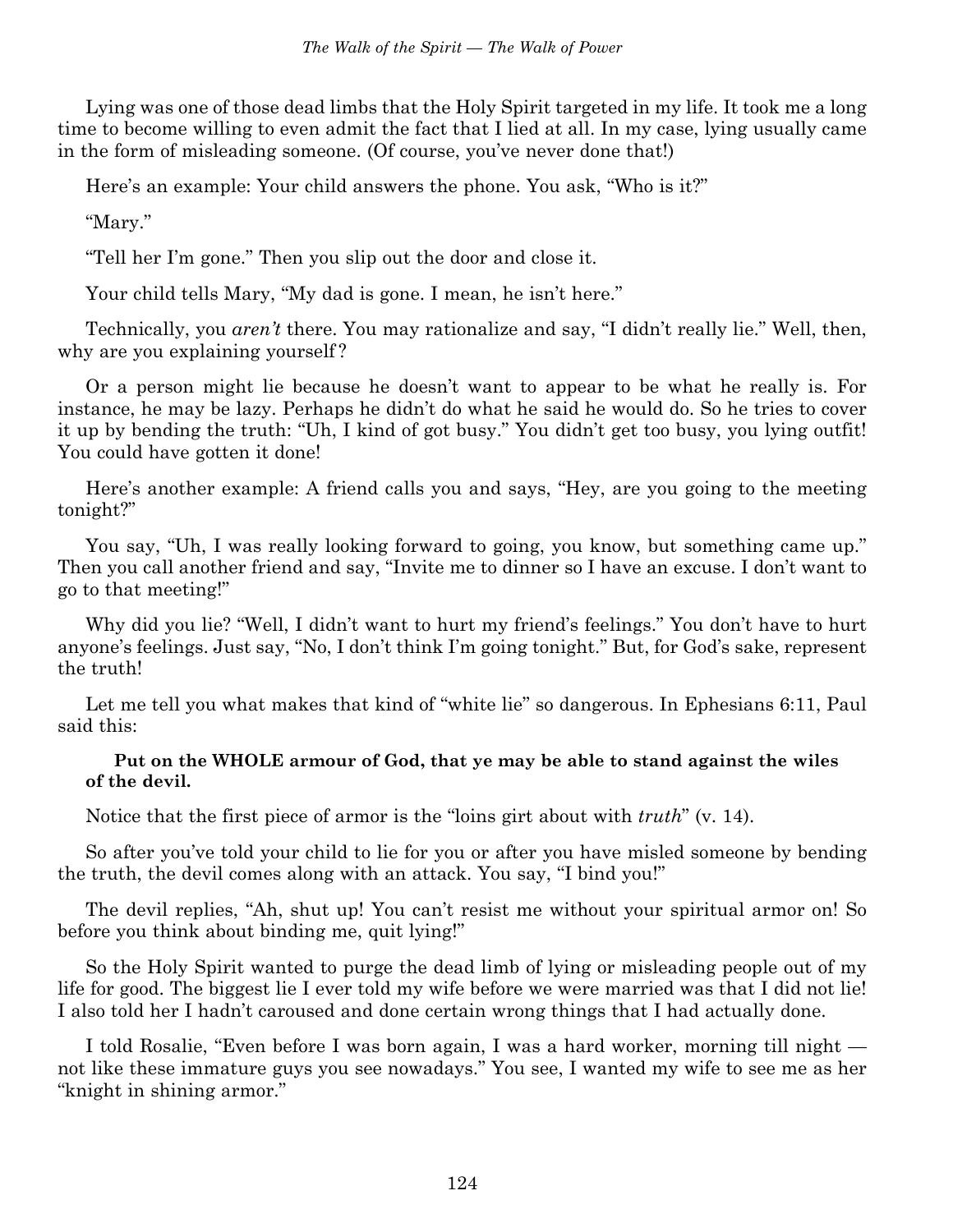After Rosalie and I were married, we were fellowshipping with some other believers one night, and the men began to talk about the lifestyle of sin they had been delivered from. Rosalie said, "Oh, Dave never did that." But the fact was that I *had* done it; it was one of the things I had lied to her about before we were married.

From then on, it seemed as if every time my wife talked to someone, she unknowingly built on my lie. She took my lie and spread it everywhere because I still hadn't told her the truth.

I would hear her say, "Well, my husband never did that," and I'd think, *I did do it. I lied to her in the past. I'm not lying anymore, but that is a lie she keeps building on. I'm going to have to tell her — but I don't want to!*

But later I started fasting and praying in tongues for extended lengths of time, and the Holy Spirit's bright light began to shine on those spiritual roadblocks that lay hidden in darkness inside of me. I can remember becoming more and more convicted about the lie I had told Rosalie. I finally prayed myself to the place where I told God, "Okay, Lord, I'll tell her I lied."

Then I found some excuse not to tell her that day. So the Lord woke me up in the nighttime and said, "I thought you said you were going to tell her." I sat straight up in bed, my eyes as big as sewer lids. I couldn't get back to sleep until I made another deal with God.

"Okay, I'll tell her, Lord."

"All right — when?"

"Tomorrow." With that, I was able to go back to sleep. But the next day, I found some excuse to say, "I'll tell her later."

So the Lord woke me up again the next night. He just wasn't going to let me get away with that lie! I had only two options — to quit praying in tongues or to quit lying. The praying kept my conscience alive. But my refusal to deal with the lying kept me tormented.

(A lot of Christians find themselves in that position. But most of them fall out of prayer because they don't want to deal with the problem.)

So after days of this struggle, I was sitting in my office, feeling all beaten up. My secretary came in and said, "You look tired."

"Yes, I have really been through it."

"What have you been doing?"

"I have been run through a spiritual wringer — but I'm going to make it. I'm in the process of establishing my foundation on pureness of spirit."

The night I finally decided to tell Rosalie the truth, I took her out to a fast-food hamburger restaurant. (That was my ignorant idea of buying her a nice meal to soften the blow!) Then I cautiously introduced the subject.

"Do you remember when you told those people that I had never had days of carousing like the other men had? Well, the truth is, I was just an old sinner." Then I proceeded to tell my wife the whole truth. Rosalie just kept saying, "Oh, my gosh!" as I related what my life was like before I was saved.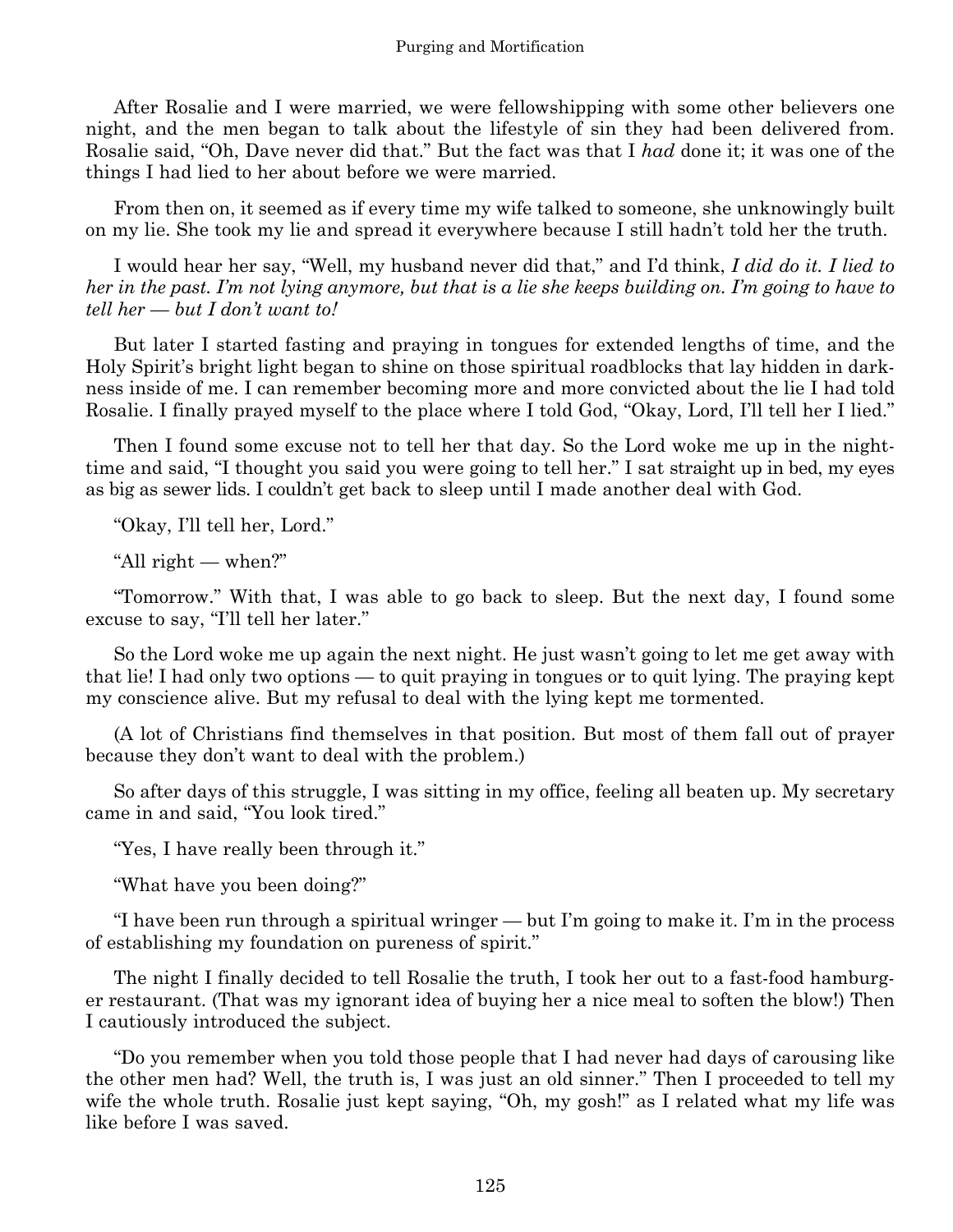You may ask, "What about now? Do you ever lie to your wife anymore?" Well, after going through that ordeal between me and the Holy Ghost, do you think I'd start lying again? No, I let Him purge that dead limb out of me. Now Rosalie and I trust each other completely.

So the edification process awakened my conscience and built me up to the place where I was willing to deal with my sin. My inner man had been strengthened with might to put that fleshly work to death.

As a result of that purging process in my life, I have taken this stance for truth: Because of God's immuta-bility, it is impossible for Him to lie. Therefore, if there is one standard that I am going to raise higher than any standard, it is the total absence of deceit and lying and the handling of the truth in all pureness of spirit. I refuse to harbor for a minute a lie or misrepresentation of the truth on the inside of me.

The Holy Spirit waits patiently for you to yield your authority to Him, for He has a work inside of you to do. He will strengthen your inner man, your reborn human spirit, with sufficient might to put to death the deeds of the flesh and to purge every dead limb out of your life one by one. As you do, the Holy Spirit has the liberty to increase His work of revealing divine mysteries to your spirit. So be assured — whether it's mortification or revelation, your prayers in the Spirit are being answered!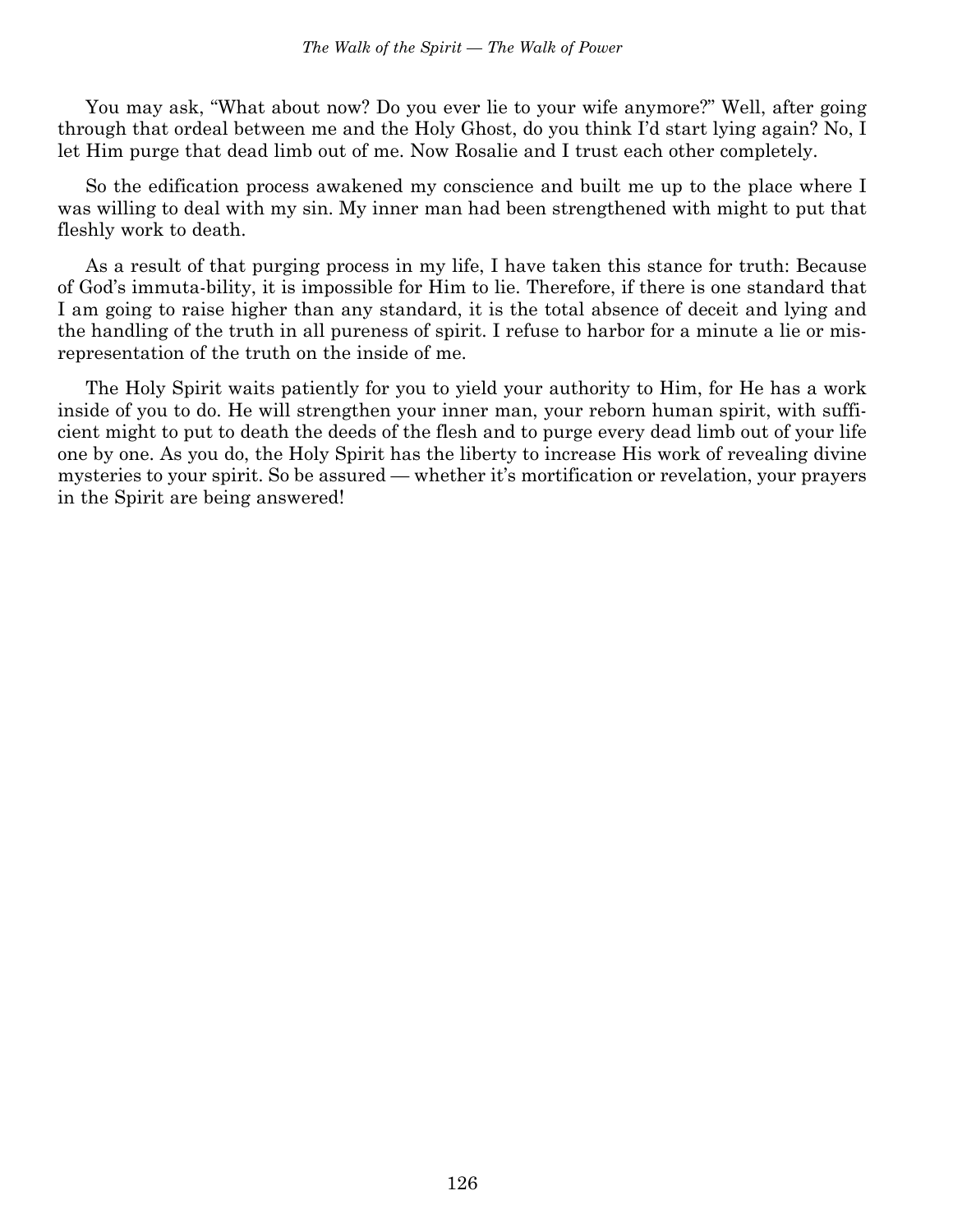

**Oh, I'll come from a place within where you think that you have no strength. And I'll say to you, "Get up and try again." For even though you may be cast down from time to time, know this, My child you are not forsaken.**

**Get up again and again and again, and My strength will be with you continually to begin again and again and again. In a time when you think you will fall, you will not fall; you will stand. For I will come from a place within and give you strength, says the Spirit of Grace, that you never knew you had.**

A A TA 1990 A 1990 A 1990 A 1990 A 1990 A 1990 A 1990 A 1990 A 1990 A 1990 A 1990 A 1990 A 1990 A 1990 A 1990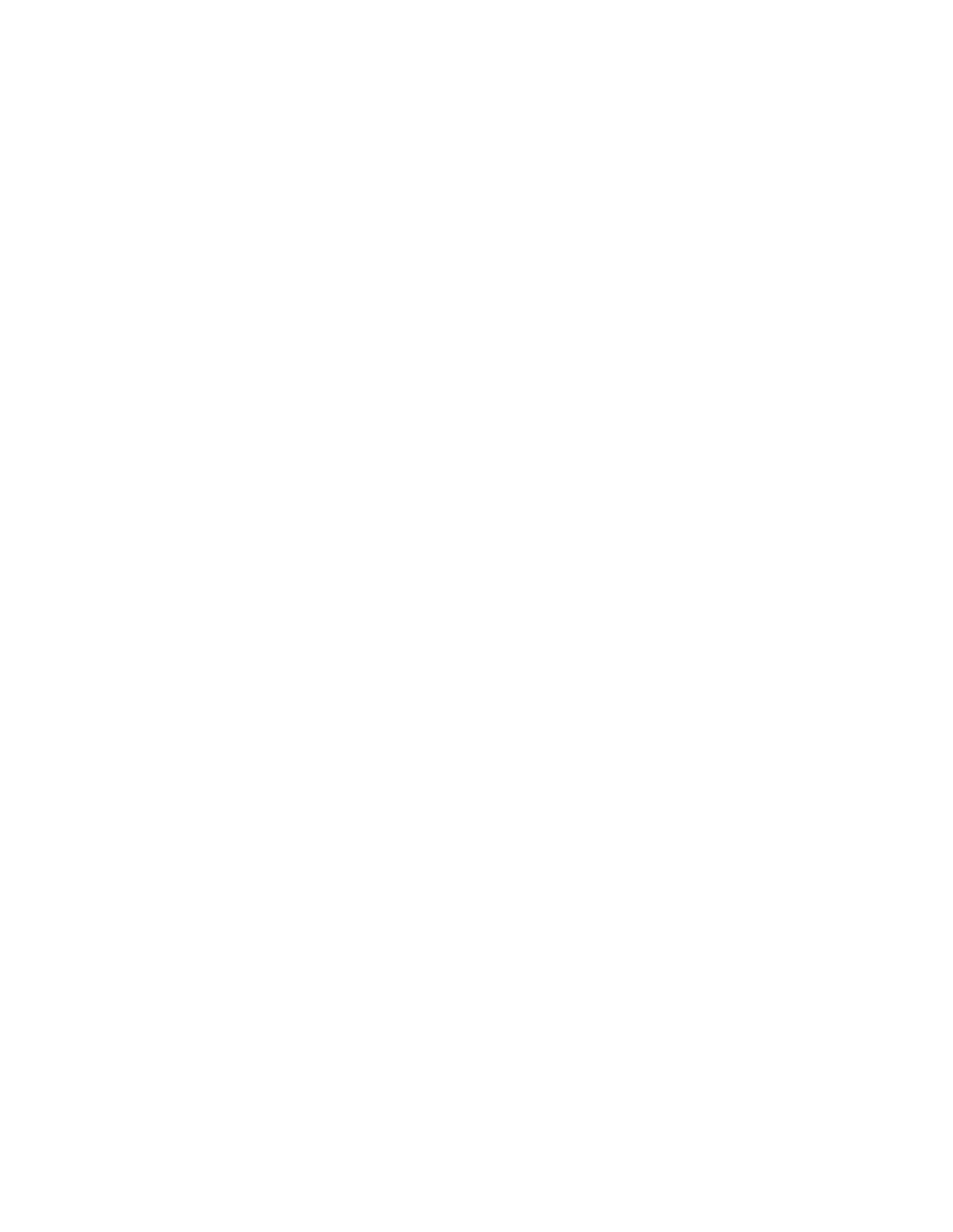# *Chapter 11*

# *Overcoming Impasses In Prayer*

God has filled me with compassion for people who start out all "bright-eyed and bushytailed" in their commitment to pray in the Spirit, but then reach an impasse and stop praying before they enter into the glory on the other side.

An *impasse* is a spiritual plateau or dry place that generally occurs just before God is ready to move you to a higher place in His Spirit. I want to help you understand the nature of an impasse because there is so much waiting for you in the realm of God if you will press on in prayer.

You will have to push past many impasses if you plan to persevere in prayer, the first usually being the temptation to fall out of prayer. The devil will try everything he can think of to get you out of prayer.

But if the enemy doesn't succeed in that, he still won't totally give up. Instead, he will come from a new angle. He will try to deceive you any way he can to keep you from going higher in God.

But just keep praying. Eventually you will come to the place where you are so hungry for God that you won't have to make yourself pray; it will be your heart's desire. You'll want to do whatever is necessary to draw closer to Him.

I know about impasses from personal experience. Day after day during my first year of ministry, I spent a certain amount of time praying in tongues. I was too stubborn to quit, even though there were times when every cell in my body screamed in resistance.

I have to admit it was hard for me to understand why something that was supposed to be so edifying was so hard to stick with. But since then I have come to understand why so many people who start out praying in tongues with such fervency sometimes become discouraged and give up.

#### **Legalism and Condemnation Don't Come From God**

The first reason, as we already discussed, is that people often look for spectacular changes in their outward circumstances and miss the miraculous work of the Holy Spirit taking place on the inside. Another reason is that many people view prayer as something they have to do to avoid condemnation rather than as a blessed time of fellowship with the Father that brings eternal changes.

You see, the human creature is prone to legalism. There is nothing the devil likes more than to impose a set of legalistic rules on a person. Then when that person has a hard time keeping those rules, his confidence that God will move in his life is greatly shaken.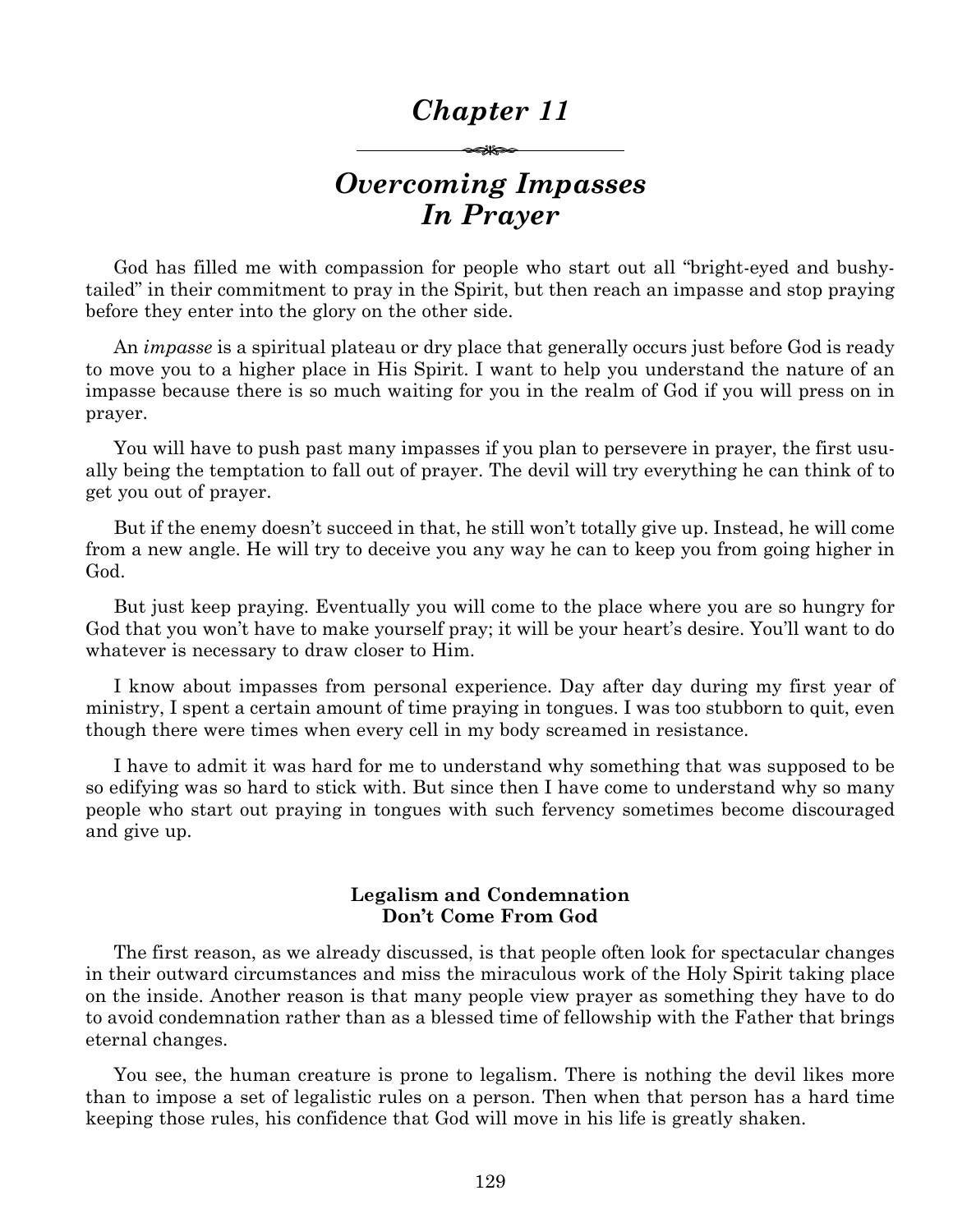Let me give you a classic example. When a person finally commits to an early morning hour of prayer, he looks like a militant marching off to war. He has that look in his eyes that says, "By golly, don't anyone try to stop me!" But all he has to do is miss one or two early morning sessions of prayer, and the devil is right there to tell him, "That's it — you blew it!"

That's what happened to me during that first year of praying in tongues. The first impasse I encountered was falling out of prayer. My fleshly nature would flare up, and I'd stop praying for a time. Then the devil would bring condemnation because I hadn't reported like a rigid soldier every day at a certain hour.

Why is the devil able to put us under that kind of condemnation? Because in the back of our mind, we are often convinced that it is our physical effort of filling a certain cubicle of space in a certain location for a certain hour that pleases God.

But God doesn't keep score based on the number of days you spent praying in tongues last month. He is interested in how much change has taken place in your life.

Now, please don't get me wrong; discipline and determination are essential ingredients in the godly life. But you'll miss it if you base your relationship with God on whether or not you prayed yesterday.

God doesn't slap you down with condemnation and take away your anointing because you missed two days of prayer. He's delighted in whatever fellowship you want to give Him. He wants to enter into new places of change together with you, increasing the anointing on your life at every new level.

I have learned that God fellowships with us according to the changes that take place in our lives through prayer. The more change, the more fellowship we can have with Him. He isn't interested in legalism that causes us to report to an hour of prayer. You see, prayer was never meant to be a chore, but a precious time of transformation and fellowship.

# **Fall in Love With Prayer**

So in order for you and me to enjoy all the wonderful blessings that God has prepared for us, we must *fall in love with prayer*. But we can't do that until we understand that God isn't disgusted with us for all the well-meaning times we have started to pray and failed to finish.

When I was a new Christian, knowing that I should pray wasn't enough. Listening to preachers tell me that prayer was my obligation wasn't enough. Feeling ashamed and condemned at my lack of prayer wasn't enough. Only understanding the nature of God and falling in love with prayer became enough to make me pursue praying in tongues for personal edification.

So let me help you understand what will get you past that point where so many people fail in prayer to a place in your spiritual walk where God can unrestrainedly pour out His blessings on you. I want you to fall in love with prayer — not because it is your legalistic duty, not because you will live under condemnation if you don't, but because it is the path that leads to sharing special times of fellowship with your Heavenly Father that will change your life forever.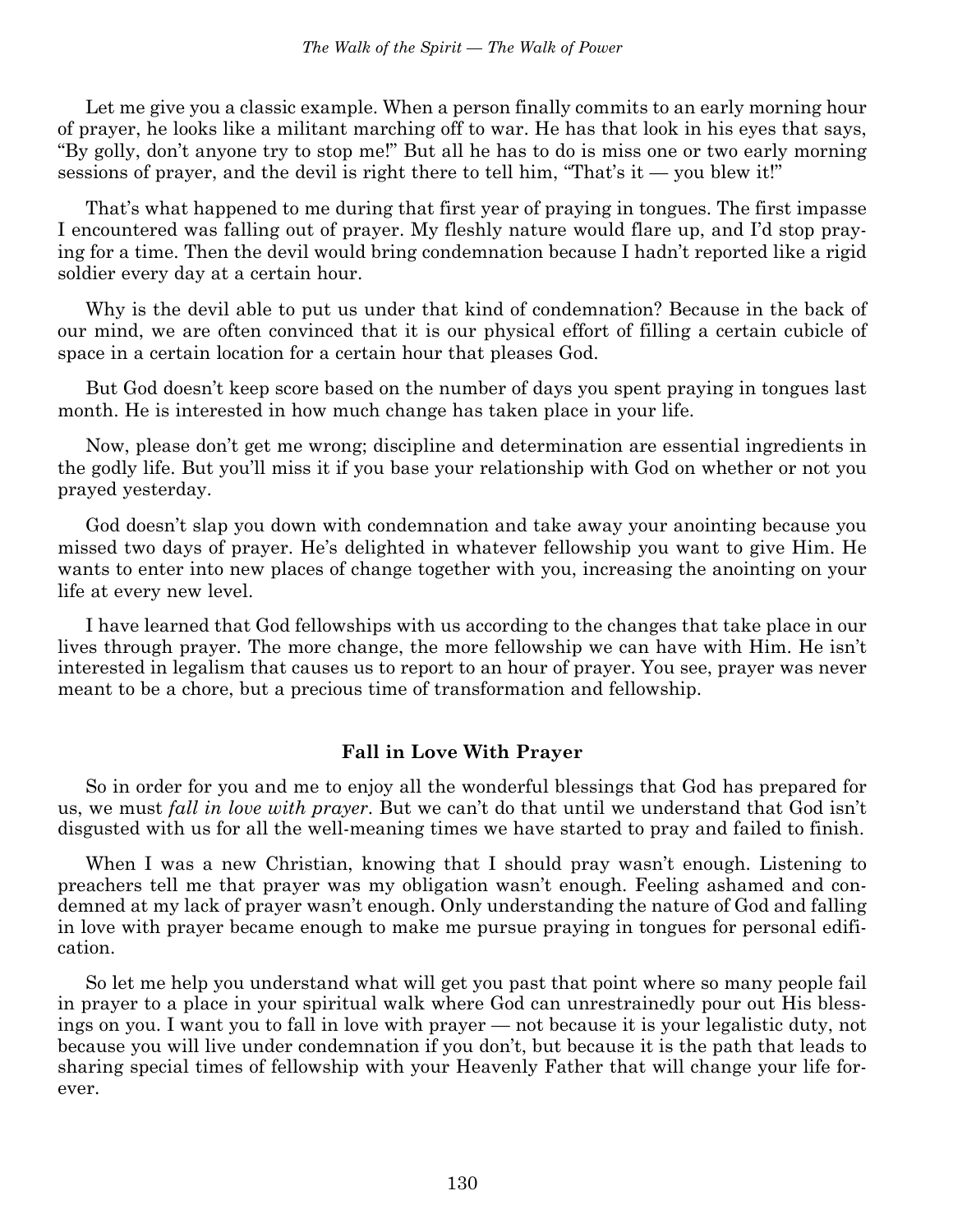#### **What Causes an Impasse?**

We can become so disappointed when we give ourselves faithfully to a season of prayer, and then it appears as though God has done nothing to answer that prayer. But the truth is, God is incapable of letting us down! The breakdown occurs when we don't understand how God answers the mysteries we pray in tongues. So we stop praying before He can manifest His power in our external circumstances.

At one time or another, many of my friends fell into that trap. They would get all excited after hearing a message on praying in the Holy Ghost and building themselves up on their most holy faith. Then they would jump headfirst into hours of praying every day.

But after a few months of this kind of praying, they would hit an impasse. Instead of God working miracles in the circumstances that surrounded them — getting them out of debt, healing their bodies, and so forth — it seemed as if the opposite would take place. Many of them entered into a crisis mode, and their emotions went wild. Some of them had emotional fits of despair. Others displayed a rather weird side to their personality.

Consequently, many of these same people went on to give praying in tongues a bad name. Still others began to downplay the importance of tongues by preaching against it.

You see, when the edification process begins to throw a light on the fleshly deeds that are hidden in darkness, it illuminates not only those things that you want to get rid of, but the things you *don't*. The Holy Spirit will pull these spiritual roadblocks out of the darkness and put them on display where you can see more clearly what you're dealing with. It's during these times that your emotions can sometimes go wild.

As the light of edification burns brighter and brighter, the Holy Spirit begins to uncover some of the most difficult roadblocks to deal with, such as unforgiveness and selfishness.

At this point, some people stop praying, because every time they report to the prayer closet, the negative emotions become stronger, flooding over them with a vengeance that leaves them feeling troubled. The devil will use those emotions and everything else in his power to pull them out of prayer, throwing fiery darts of unbelief, defeat, and deception at their minds as thick and fast as he can.

Instead of feeling better as they pray, these people feel worse. So the next day when it's time for prayer, antagonistic feelings begin to rise. Their emotions lead a revolt against praying in tongues, and they rationalize, "If praying in tongues is so important, why do I feel the way I do? What good is it doing me, anyway? I'm not any worse than anyone else."

Many times what we are really hoping for is some magical formula that will activate God into changing everything around us. God forbid that we need any changing ourselves! We want God to use us just the way we are.

#### **Coming Through on the Other Side**

But a person can make it through this type of impasse if he will persist in faith and prayer. The emotions of unforgiveness, selfishness, and so forth, will become so strong that they are impossible to ignore. When the person finally recognizes how ugly these fleshly works are, the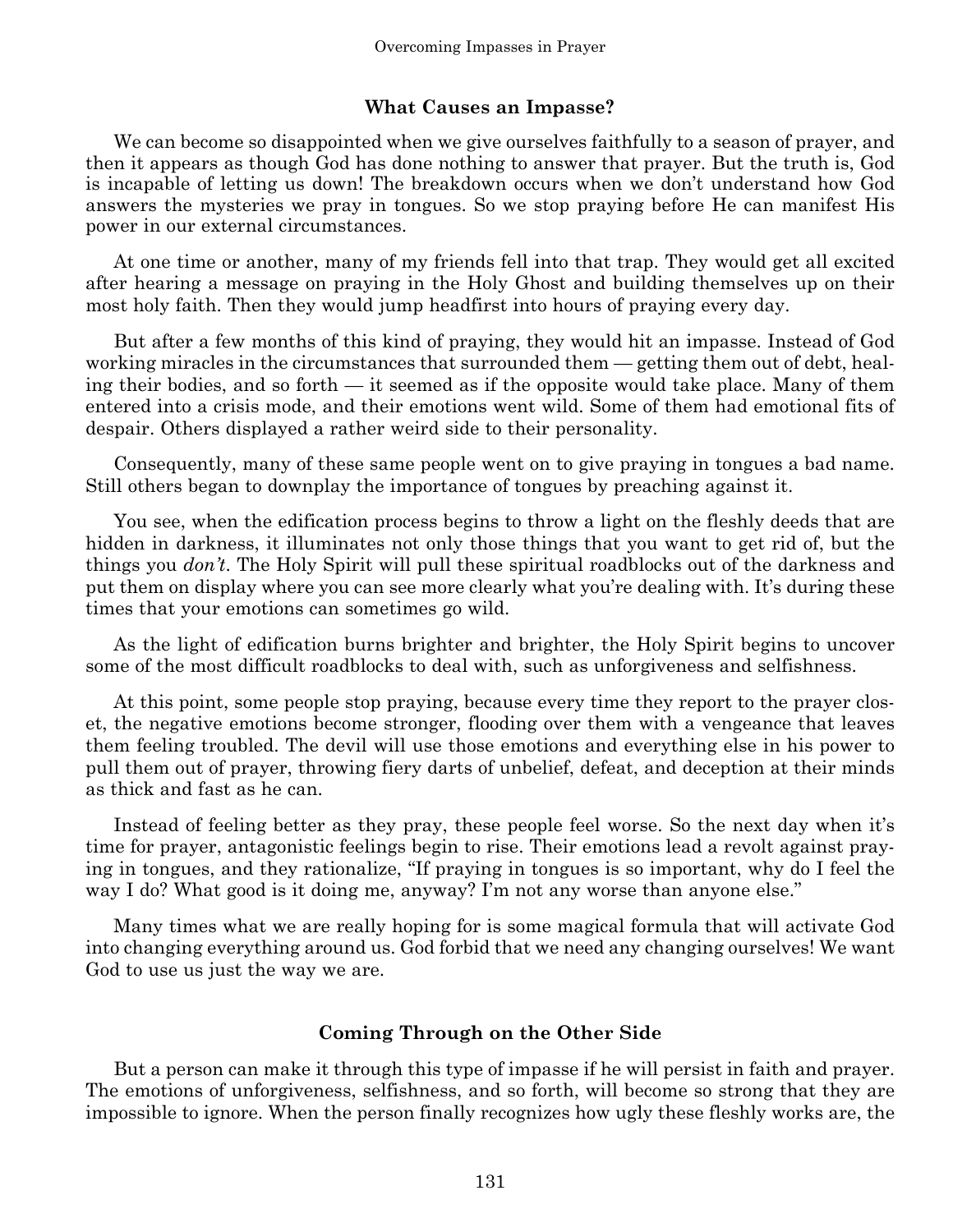power of the Holy Spirit will give him the inner strength to deal with them. True repentance can follow, which leads to mortification, victory, and freedom.

I almost fell into the same trap my friends did when I hit an impasse in the first year of full-time ministry. But I had just become an avid "faith man," so my attitude about everything could be summed up in one sentence: "If the Word says it, I believe it!" I was determined not to be moved by what I saw, heard, or felt, but only by what the Word said. And if the Word said that when I pray in an unknown tongue, I edify myself — bless God, that was what I was going to do!

As I came through that impasse to the other side, I noticed some of the old fears and uncertainties that used to control my life were gone. For instance, the fear of lack had been crucified. It no longer tormented me with thoughts like, *I'm full time in the ministry now. I have three little kids and nowhere to preach. My goodness, where is the money going to come from?*

Through praying in tongues, that fear died. I got past the impasse and entered into a place of peace. I knew that I knew inside of my spirit that God would be the Supplier of all my needs.

# **Faith To Receive, Faith To Mortify**

Now, don't kid yourself — it takes faith to persevere through the impasse and die to your flesh. The same faith that causes you to be exalted in this life with what the world esteems as success is to be exercised to die to the world and the flesh so God can use you.

After I got ahold of the message of faith, the first thing I used it for was the appropriation of material blessings. Until then, I had always lived on the poverty line, and I wanted a new car and a new house. So in one year, God gave me two new cars and a motor home, all paid for.

God didn't mind doing that for me. He knew that although I was mainly concerned with my own creature comforts at that time, one day I would be concerned for the rebirth of a city. And the day came when I took the same faith I had used to appropriate blessings and refocused it on my own life to achieve complete mortification.

I use this as an illustration: When one of my sons was about eight years old, he came to me and said, "Daddy, would you buy me a BB gun?" Well, did I pick up that little boy by the lapel of his shirt and commence to slap his face, all the while yelling, "Listen to me, you little flesh creature! When are you going to become an asset instead of a liability in this family?"

No, I did not. I bought him the BB gun. (Then I had to teach him how to hit the tree and *not* the neighbor's plate-glass window with it!)

Well, God didn't pick me up and start slapping me because I asked for a new car either. He gave it to me gladly, because He had faith that one day I would use the same faith to first mortify my flesh and then save cities for the Kingdom. Jesus Himself said, "Seek first the Kingdom, and I will add all these (material) things to you" (Matt. 6:33). (And by the way, it took a whole lot more faith for me to die to my flesh than it did to believe for a new car!)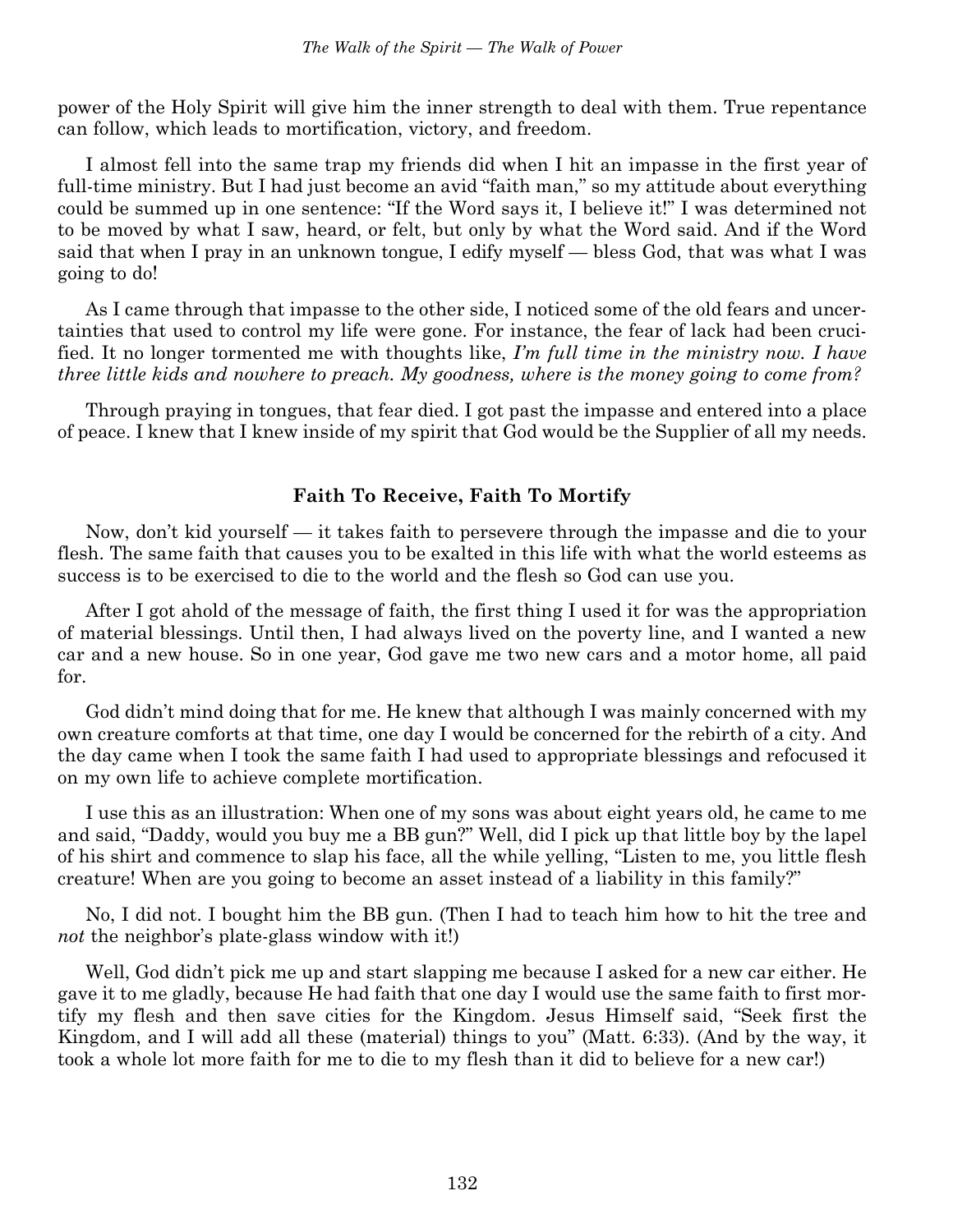# **The Woman Who Inherited Millions But Lost Her Testimony**

As difficult as it may be to persevere in prayer through the impasse so God can complete the purging process, I can guarantee you — it is worth it all.

You see, the Holy Spirit is the One whom God sent to illuminate and strengthen your reborn human spirit to put to death the deeds of the flesh that hinder your walk with Him. But even if you don't allow the Holy Spirit to expose the things hidden in darkness, sooner or later they will still be revealed.

For example, someone once told me the story of a Pentecostal woman who always sat on the front pew of the church. She praised God and shouted with the best of them. This woman's husband was a multi-millionaire heathen. When she went to church, he would lock her out; sometimes he even beat her. But no matter what her husband did, she would come to church every time the doors were open. She was a faithful woman.

One day her husband died, and she inherited his entire fortune. However, it wasn't very long after her husband's death that this woman's cars became longer and her church attendance became shorter! Pretty soon she went from sitting at the front of the church, to the middle, and then to the back. Finally, she only came to special meetings. By that time, the only power she fell out under was the weight of the gold strapped to her wrists!

Someone said, "It would have been better if that woman had never inherited the money at all." Wrong. All the money did was expose to the light something that already existed in her, hidden in darkness.

You see, it isn't money that is evil — it's the love of money. If this woman hadn't inherited the money, something else would have brought out that trait in her down the line.

This is why Jesus said, "These are they who are sown among thorns" (Mark 4:18). The thorn seeds existed in the field before the Word was sown. When the Word seed landed on the ground, the cares of this life and the deceitfulness of riches (thorn seeds already resident within the ground) sprang up, wrapped themselves around God's prosperity, and proceeded to suck those seedling plants into a selfish lifestyle and thus to neutralize the Word (v. 19).

You see, you don't climb into a grimy cellar, turn the light on, and say, "My, my, look at all the dirt this light brought!" No, the dirt was already there. The light just exposed it.

In the case of that woman, the potential to run after money was already there. All the money did was expose the problem.

Exposing the fleshly work for the purpose of purging is supposed to be the job of the Holy Ghost. Jesus said, "If you bear fruit, I will purge you. I will trim you back. I will cut the dead limbs off" (John 15:2). He was telling us, "I will clear the thorn seeds out of your field. When the Word seed comes up and you start prospering the Kingdom, I will keep the thorn seeds far enough away from your plant that they cannot choke you."

I would much rather have the Holy Spirit expose my weakness than to have a million dollars expose it. I would much rather lend myself to the transforming power of the Holy Spirit to be purged by the Word.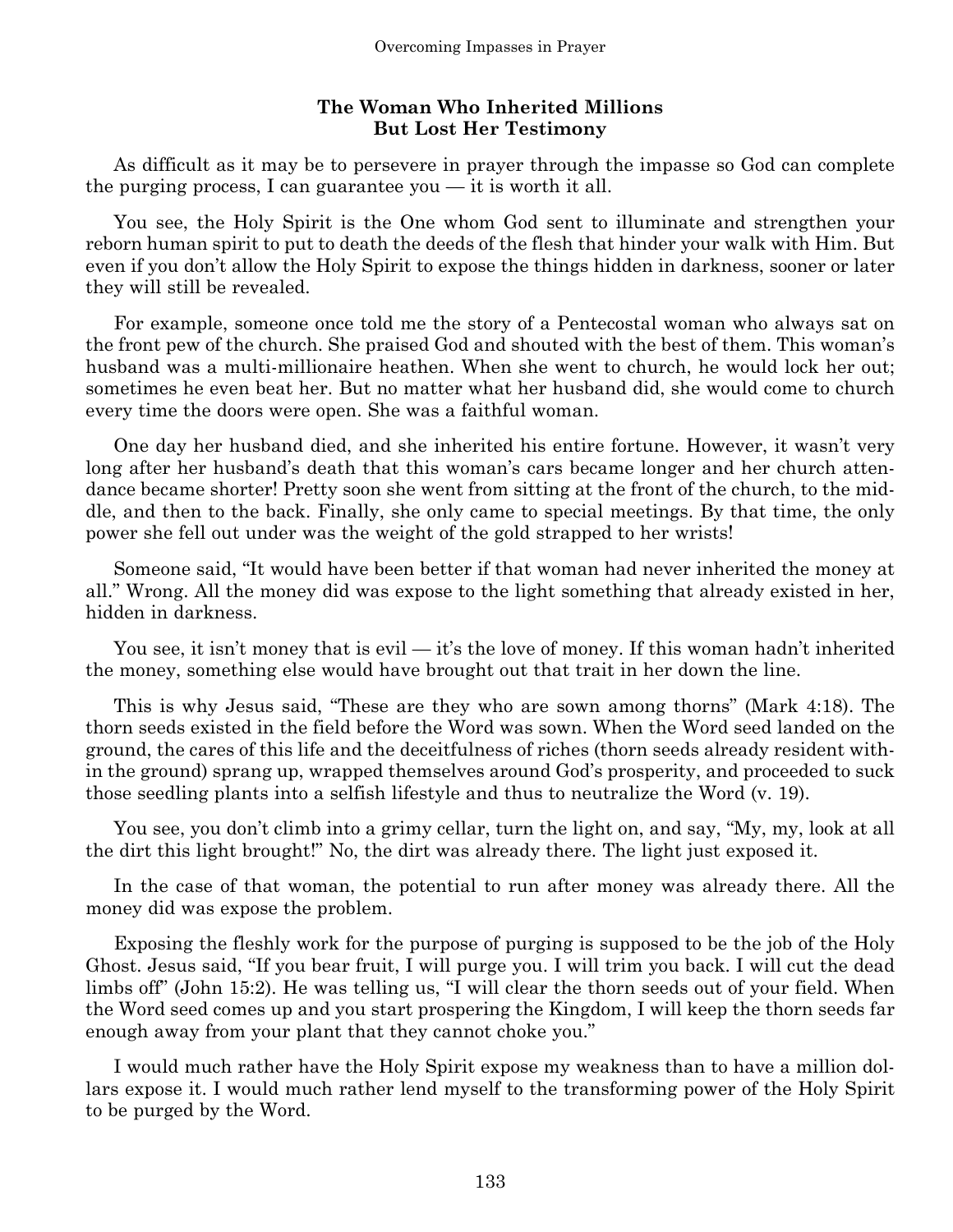You ask me, "Would you like to have a million dollars?" I'm not a liar. Yes, I would. "Do you want the million dollars to choke the life of God out of you?" Absolutely not. That's why I continually yield myself to the purging process of the Holy Ghost.

#### **Prosperity in Perspective**

Prosperity is a relevant and important subject to our lives. God wants to prosper us. When we are little baby Christians, God slaps us on the bottom, changes our diaper, and gives us toys. But we need to let the Holy Spirit grow us up and take us higher in God through the Word that pulls down soulish strongholds and sets us free.

As you mature in the Lord, your faith will adjust to the fact that the more you use everything you possess for the Kingdom, the more God is free to increase you in material wealth.

Because I live my life laboring for the world to come, God is able to put money in my hands now. And He doesn't mind that I "water my ditch" as it comes through my hands. I can buy my child a fishing pole. I can buy my wife a dress. He doesn't mind, because my focus is on laying up treasures in Heaven.

God will purge you until you have that same focus through mortification. And in the end after you have persevered in prayer and yielded to His purging process, you will be rich both in souls and in material goods.

You see, a lot of people want to be rich, but they want their wealth to grow up among thorn patches. They don't understand that real prosperity is based on God's purging process.

A person can confess God's promises regarding prosperity until he turns blue, but if he is someone who causes strife and hates people, then God will not speak to him in the secret place of his heart about good business deals. Why? Because He knows that person won't be able to use the money for His glory.

So does God care if you wear a gold ring? Not as long as you also use your faith to add souls to His Kingdom.

#### **The Parable of Sister Goiter**

God doesn't want you to be poor, and God doesn't want you to be sick. In fact, no condemning sentence of any damnable thing from which Jesus has set you free can be carried out in your life if you walk after the Spirit.

Why? Because the Holy Spirit lives inside of you to help you mortify the deeds of the flesh. In fact, He will help you mortify *everything* in your life from which Jesus has already set you free.

The Holy Spirit has been sent to help you in your weakness, so He steps in with a supernatural language to pray for you. And as you learn how to plow through every impasse and endure in prayer, He helps you leave behind poverty and sickness and every fleshly bondage.

Let me share a parable I made up to help people see how the Holy Spirit can help them win the victory through praying in tongues. This parable represents everyone who has ever tried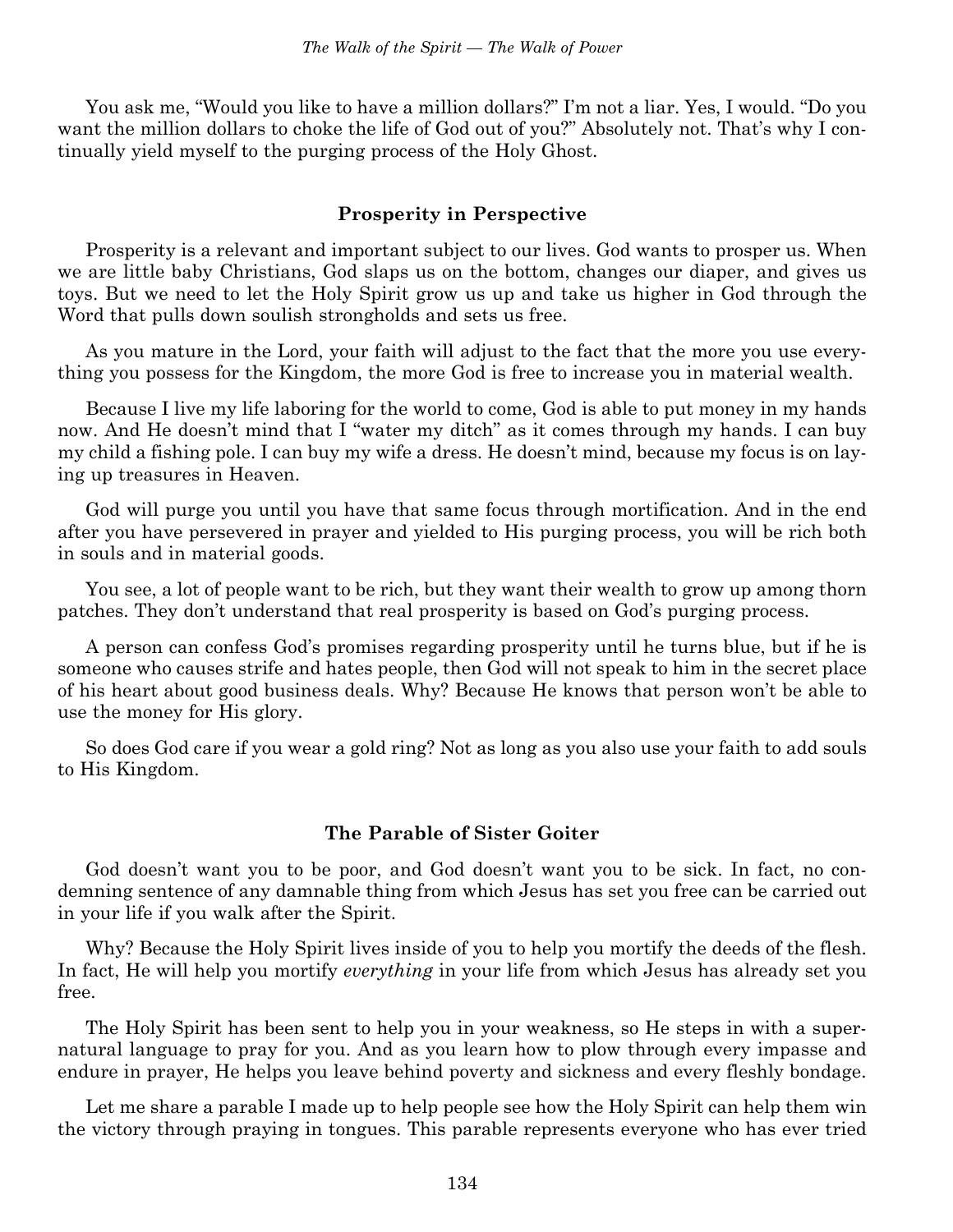to receive their healing (or any other miracle promised in God's Word) but could not. I've wrapped up a conglomeration of different people's failures and included them all in one woman named Sister Goiter. If Sister Goiter can get healed, you certainly should be able to get healed too!

I'm sitting in my office. I receive a telephone call.

"Hello, is this Brother Roberson?" a woman asks.

I answer, "Yes, it is."

"I heard that God uses you in healing."

"Yes, Ma'am."

"Can I come over for prayer?" she asks.

I reply, "Sure, come on over."

Soon there is a knock on my door. "Come in!" I call. The door opens, and I see a woman standing in my doorway. Oh, no! She has a four-pound goiter or growth under her chin. Four pounds! It almost looks as if she has two heads.

The woman walks into the room. "Brother Roberson," she says, "My name is Sister Goiter. Before you pray for me, I just want you to know I've been prayed for by the best. I've just come to see what you can do for me."

I answer, "Sister Goiter, come over here and sit down. May I teach you a little bit?" She nods. I open to Mark 11:24 and say, "Now, look here, Sister Goiter. This verse says, 'What things soever you desire when you pray, believe that you receive, and then you will have it!' Do you understand what that says?"

"Yes, I do."

Then I ask, "Sister Goiter, what did you come for? This verse says, 'What things soever you desire.' So what is your desire?"

"Well, my desire is to be healed of this goiter."

"Okay," I say, "then look at what this verse says next: The moment we pray, you must believe that you *are* healed, and then you *will be* healed — whether it's now, next week, or next year. But you must believe the moment we pray that you are healed — and you will be!

"So, Sister Goiter," I ask, "when are you going to believe you are healed?"

She responds, "Well, when it's gone, stupid."

"But Sister Goiter, it says here that you must believe it's gone when you pray, and then you will have it. You may not see your answer manifested until next month or next year, but you must believe you receive it the moment we pray. Now, Sister Goiter, when are you going to believe that goiter is gone?"

"Do you want me to lie and say it's gone when it isn't?" she asks.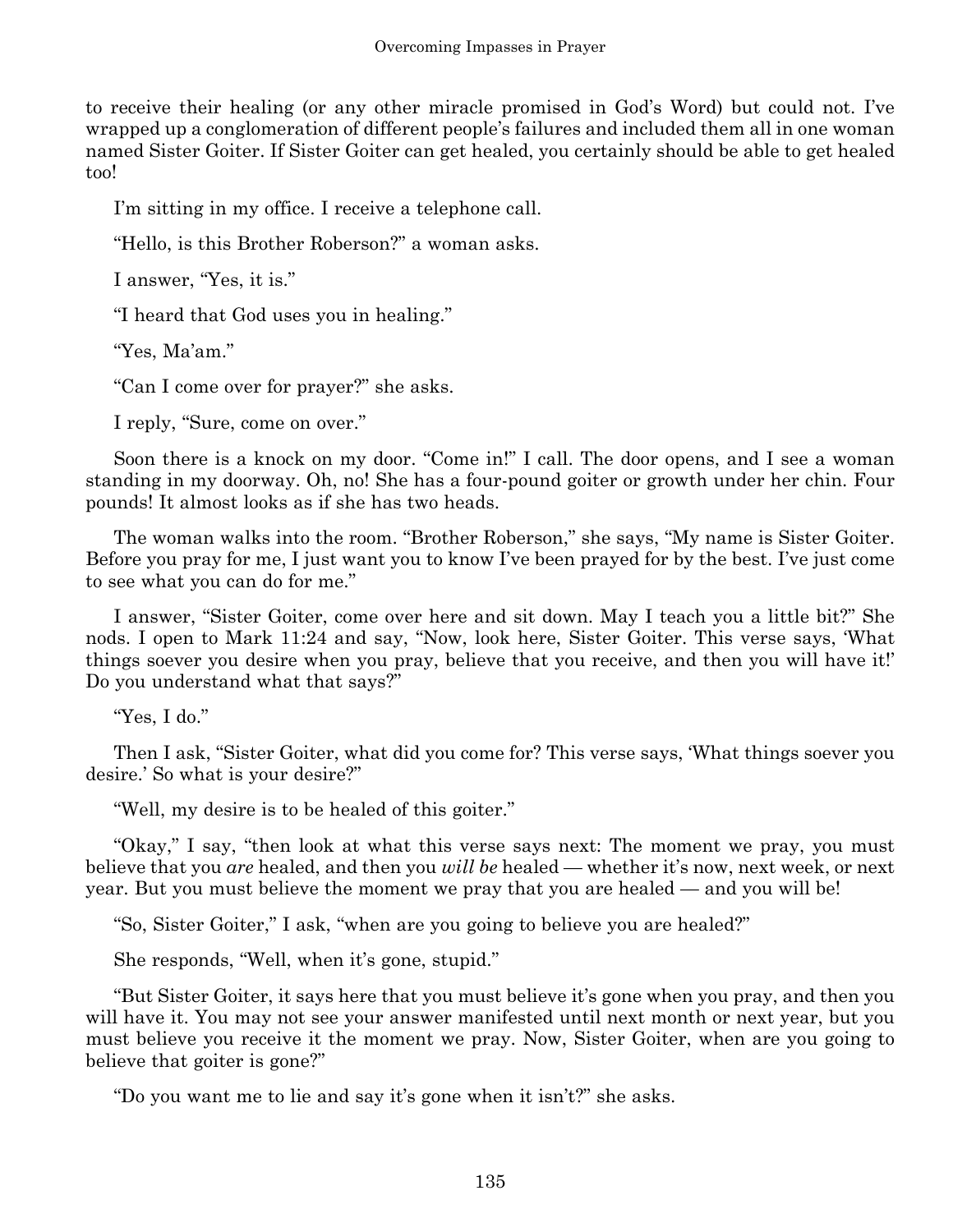"No, Sister Goiter! Look at this verse again: 'What thing soever you desire.' What is it you desire?"

"To be healed of my goiter, Pastor," she replies.

"Well, then, the Bible says you must believe the moment you pray. Start thanking God that you were healed two thousand years ago through the death and resurrection of Jesus. Start thanking God that He's heard you, and then you will be healed."

She asks, "You mean, I'm supposed to believe that I'm healed before I see it?"

"Yes, Sister Goiter. Faith is the substance of things hoped for and the evidence you need for the thing you don't see [Heb. 11:1]. Sister Goiter, you're not lying when you say you are healed. You're confessing what His Word says about your problem. So do you see it?"

She responds cautiously, "I think I see it."

"Good, then you are ready for prayer. Goiter, you must die from the root in the Name of Jesus! Now!"

The power of God touches Sister Goiter, and she falls under the Holy Spirit's power. About a half hour later, she gets up off the floor. I ask her if she believes that she is healed. She responds with a simple, "Yes, I do."

I say, "But the goiter is still on your neck."

"I don't care, I'm agreeing with what the Word says. Therefore, I believe that I'm healed, and I will have what I say."

"Sister Goiter," I ask, "what if somebody says, 'Hey! That goiter is still there!' What will you tell them?"

"I will tell them that I'm not denying the fact that the goiter is in my body. But according to the Word of God, I'm denying its right to stay there. Therefore, I am healed because I believe the prayer we prayed, and I receive my healing. I am healed in Jesus' Name, and I praise God for it!"

I say, "Go home, woman, you're healed."

Three months later, I come into my church. Sister Goiter is standing in the back aisle. I notice her goiter doesn't weigh four pounds anymore — it weighs five! I remember Jesus' words in Mark 4:15 when He said Satan comes immediately to steal the Word.

So I walk over to her and say, "How are you doing, Sister Goiter?"

"I'm complete in Him," she says glumly. The doubtful tone of her voice tells me she is still looking at her circumstances instead of the Word.

"Praise the Lord!" I say, looking for an exit. "Excuse me, I have to go preach."

Three more months go by, and I get a phone call from Sister Goiter. She asks to come and talk to me.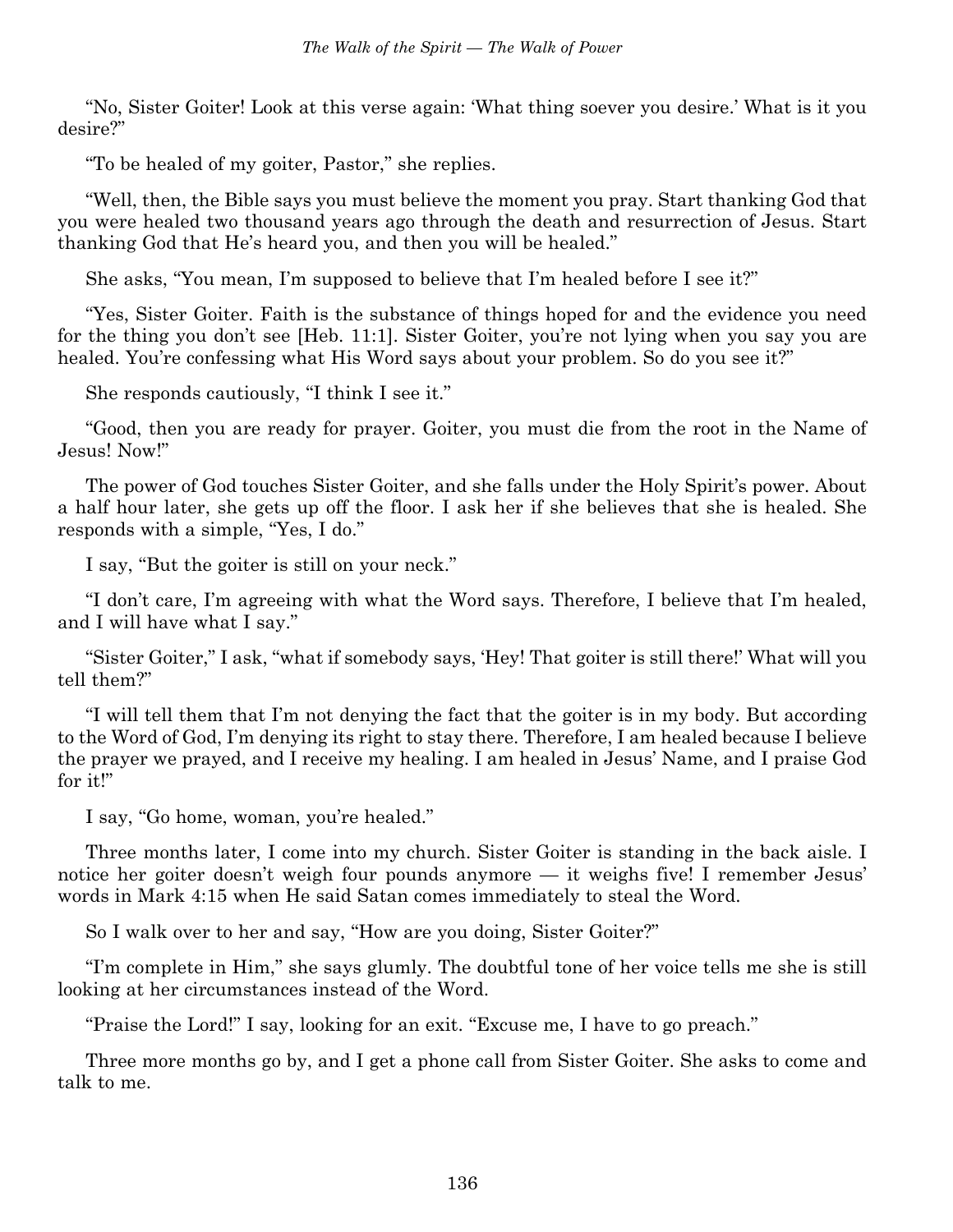"Can I ask you something, Brother Roberson?" she says as she sits down in front of my desk. "Does this stuff really work for you?"

"Oh, yes!" I reply.

"Then why doesn't it work for me? I've done everything you told me to do."

"Sister Goiter, have you been confessing the Word?"

"Yes, I have."

"Have you been thanking God that you're healed?"

"Yes, and the goiter has gotten bigger."

"Well, Sister Goiter, I have learned something else from the Word. Would you do one more thing that I tell you?"

"Well, I might as well. What you've already told me to do isn't working."

"Sister Goiter, will you get up one hour earlier in the morning and pray for an hour in the Holy Ghost before you go to work?"

You see, on the inside of Sister Goiter is the Holy Spirit. He knows exactly why she is not getting healed, and He wants to pray for her so badly, He can hardly stand it. I don't know her problem, but the Holy Spirit does. He was sent to help her weaknesses.

She asks, "You mean, you pray in the Holy Ghost just anytime you want to? My denomination teaches me that I can't do that."

"Sister Goiter, that's a lie. You really can."

"The only time I pray in the Holy Ghost is when I am in a service, and the power of God is moving real strong. I cry a little bit, and pretty soon the tongues come."

I ask, "The only time you can pray in tongues is when you're crying and emotional?"

"Yes, it is."

"Well, just wait here, Sister Goiter, I'm going to go get a baseball bat. I'm going to beat you with it so you'll cry, and then you can pray in the Holy Ghost!"

"You know what I mean."

"Sister Goiter," I explain, "you can pray in tongues for personal edification anytime you want to. God gave that gift to you to help your weaknesses. So tomorrow morning, you get up and pray this way: 'Father, I know You don't want this goiter to stay on me, but it's brought me to a standstill. I don't know how to stop it. I need the help of the Holy Spirit!' Then just start praying in tongues — just because you want to!"

"Well, I guess I'll try it," she says hesitantly.

Three months go by. One day I see her in the back of the church. "Sister Goiter," I ask her, "can you tell any difference in your condition from praying in tongues?"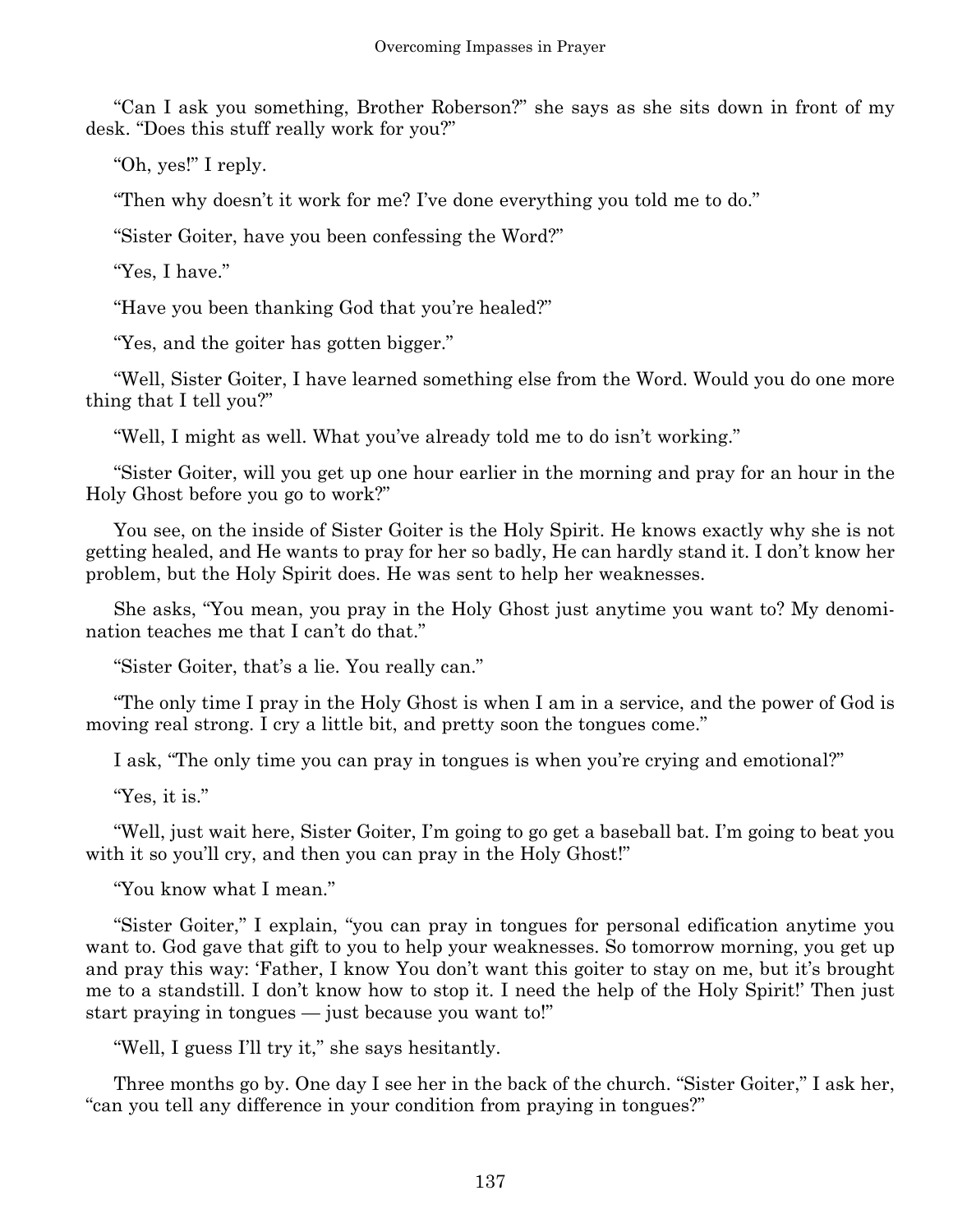"As a matter of fact, I can."

"What do you feel?"

"Well, I feel like I have a tired chin, a dry throat, and a tired tongue!"

"Excuse me, Sister Goiter, I have to go preach."

Five months go by. I come walking in the back of the church. There stands Sister Goiter.

"Brother Roberson, come over here!" she says. "Is there anything about praying in the Holy Ghost that causes peace and rest?"

"Oh, yes, Sister Goiter," I reply. "In Isaiah 28:11 and 12. God said through the prophet Isaiah, 'This is the rest; this is the refreshing, for with stammering lips and another tongue will I speak to this people."

"Wait a minute. You mean to say that praying in tongues causes the weary to rest?"

"Oh, yeah. When the cares of this life wear you out, this is the rest and the refreshing, for with stammering lips and another tongue will He cause the weary to rest as you build a superstructure of God on your most holy faith, praying in the Holy Ghost."

"Brother Roberson, I have a confession to make."

"Please make it, Sister Goiter."

"I used to be so full of fear. I was afraid that one day my husband would get up and pull the covers back, and instead of seeing me with a five-pound goiter under my chin, he would see only this massive goiter that had completely enveloped me, with little arms and legs sticking out of it. Then he would pull the covers back over me in disgust.

"I lived under that fear — but that fear is gone! And Brother Roberson!"

"Yes, Sister Goiter?"

"I'm really beginning to believe that I'm healed. Oh, and Brother Roberson."

"Yes?"

"Is praying in tongues addictive?"

"Why do you ask?" I question.

"Because now I'm also praying an hour at night."

"Keep it up, Sister Goiter. I'll see you later."

One more month goes by. It has now been more than a year since I met Sister Goiter. I come walking in the back of the church, and again, Sister Goiter calls me over to her.

"Brother Roberson, have you ever seen Mark 11:23 and 24?"

"Sister Goiter," I say, "a year ago I taught you in detail what it said!"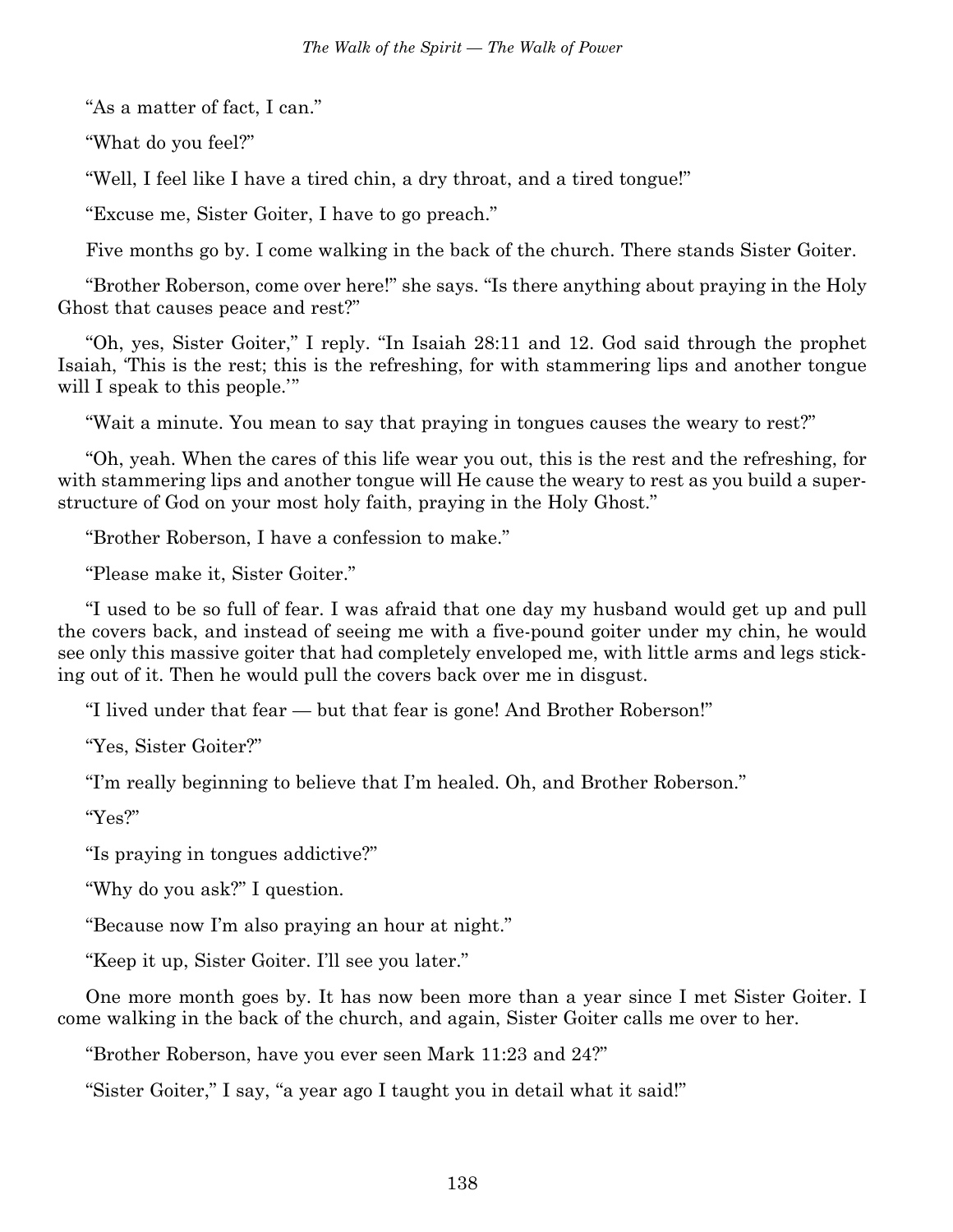"I remember you reading it to me, Brother Roberson, but why didn't you tell me what it meant?"

"But I did, Sister Goiter!"

"No, I don't think you did."

"Yes, I did!"

"Let me tell you something, Brother Roberson. I'm healed! You want to know why I'm healed? Because I believe I'm healed. The Holy Spirit showed me I'm healed! Do you believe I'm healed?"

"Yes, Sister Goiter! Yes!"

So what happened to Sister Goiter? Her goiter disappeared in a week. She had learned by experience the benefits of edifying herself through praying in tongues! As she persevered in prayer through the "tired chin, dry throat, tired tongue" impasse, the Holy Spirit helped her in her weakness to leave disease behind and to build herself up on her most holy faith, praying in the Holy Ghost!

# **Three Levels of Sanctification**

Now let's discuss in a little more detail the purging process that we have to carry through to completion if we're going to walk in the fullness of God's plan for our lives.

In His wisdom, God overcame Satan and our flesh nature by taking the understanding of our prayer language away from our intellects so the Holy Spirit could pray for us about fleshly areas of our lives that we don't necessarily want to get rid of. As the Holy Spirit prays for us, He purges us on three levels: spirit, soul, and body. That's what the Bible is talking about in Second Corinthians 7:1:

#### **Having therefore these promises, dearly beloved, let us CLEANSE OURSELVES FROM ALL FILTHINESS OF THE FLESH AND SPIRIT, perfecting holiness in the fear of God.**

When you start to pray in tongues, that sanctification process starts immediately, beginning with *filthiness of the flesh.* This refers to any habitually destructive thing that is detrimental to the body, such as drinking, smoking, chewing tobacco, etc. The Holy Spirit will help you get rid of all those bad habits for you. Then, if you will keep praying, He will bring revelation knowledge that will aid in the sanctifying of your soul.

*Filthiness of the soul* includes such things as hatred, strife, selfish ambition, envy, self-exaltation, manipulation, lying, and unforgiveness. You won't be in your prayer closet long before it will become impossible to keep praying in tongues without dealing with these sinful strongholds of the soul. Either you will stop praying, or you'll allow your new nature to go ahead and purge those dead limbs out of your life.

If you make it through the impasse that the sanctification process can trigger in the realm of your soulish emotions, the Holy Spirit will move on to help you get free from *filthiness of*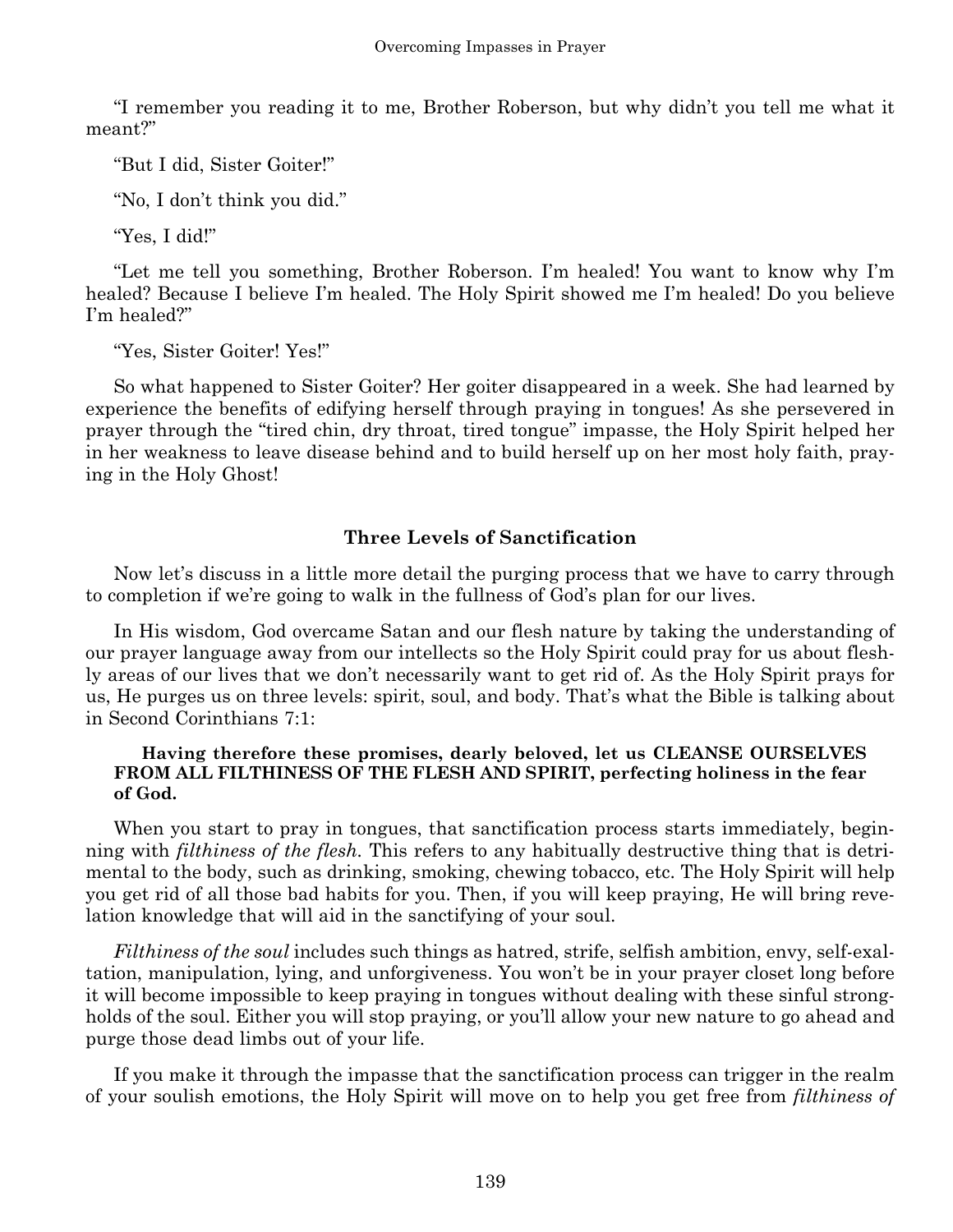*spirit*. This refers to incorrect belief or doctrine that keeps you from being fully equipped with the power of God to fulfill your call.

All three of these areas of sanctification overlap one another, but the strongest purging takes place in this area of incorrect beliefs. As God answers the mysteries that you are praying out in the Holy Spirit's supernatural language, all of a sudden an awareness of spiritual things begins to flood into your understanding. Wrong believing, or filthiness of spirit, begins to fall away.

The more of the mind of Christ you pray before the Father, the more revelation knowledge the Holy Spirit reveals to your spirit and the more roots of false doctrine He destroys. He will not leave you stuck in the mire of some wrong belief that has neutralized God's power in your life.

When I first prayed to the place where I began to be purged from filthiness of spirit, I would go to meetings where I'd know on the inside that the minister was operating in the flesh.

People in the meeting would be shouting with excitement and emotions, not knowing the difference between the Spirit and the flesh. Before I was purged by the Holy Spirit, I hadn't known the difference either. But now I was being protected by the Holy Spirit, who had purged me of deception and wrong believing.

#### **The Enemy's Strategy: To Get You Out of Prayer!**

One thing I can guarantee you: Just keep praying in the Holy Ghost, and you'll meet the ugly side of your character. And the first thing the devil will attempt to do is to get you out of prayer so your purging will stop.

Satan is in an all-out war to strip us of the benefits of praying in tongues. It saddens me to see the many casualties of that war. In many churches, groups of people have started out praying with every good intention of bringing revival to their city. But then so many things go wrong that prayer quickly becomes the last thing on their agenda.

Most Christians fall out of prayer long before enough mortification has taken place to eliminate those things in their lives that cause unrest and turmoil. They don't keep praying long enough to receive the strength to put to death with finality every deed of the flesh that hinders their walk with God.

When these believers fail to persevere through the impasse, they interrupt the Holy Spirit's commission to purge everything out of them that can distract them from the path of their divine call. They are left vulnerable to the enemy's attempts to lead them into carnality and secondary vocations outside of God's perfect will.

You see, the devil doesn't mind if you go to church. He doesn't care if you join a singles or a couples group, help in a program, or fellowship with other believers. He just doesn't want you pulling the spiritual wrestling match over into an arena such as tongues that isn't governed by the emotionalism of the soulish realm. The moment you do that, he begins to lose control, and you become unmanageable.

Remember what Ephesians 6:11 and 12 says: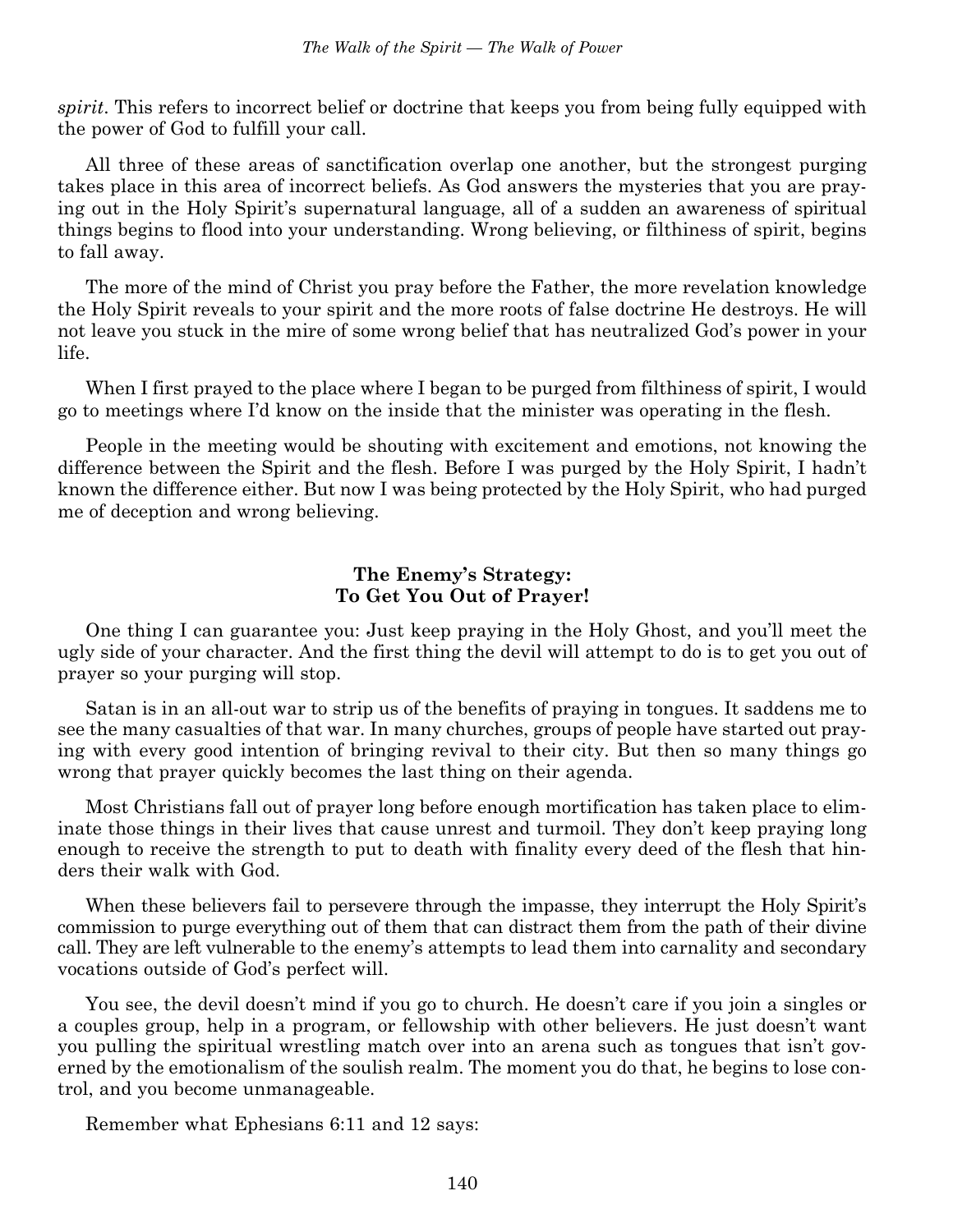**Put on the whole armour of God, that ye may be able to stand against THE WILES OF THE DEVIL.**

**For we wrestle not against flesh and blood, but against principalities, against powers, against the rulers of the darkness of this world, against spiritual wickedness in high places.**

The word "wiles" in verse 11 denotes *inroads* of the enemy into your life attained through deceit. And one of the main methods the devil uses to gain entry into your life is through the stronghold of emotionalism.

The devil will attempt to bring torment, worry, and fear into your life. He loves to fill you so full of cares that you sink into a full-blown case of depression.

So when you hit an impasse in prayer and your nerves seem to be strung out to the breaking point, remember this: It is only the wiles of the enemy. He doesn't want you to fight him through the help of the Holy Spirit. He wants you to stop praying in tongues.

So keep on praying. Some of the most productive seasons of prayer are those in which the devil pulls every emotional trick he can think of to make you stop praying, but you continue to persevere.

### **Mr. Self, the King Cockroach — The Last One To Go**

We've seen that it's not always easy to endure through this sanctification process. As the Holy Spirit searches the inmost reaches of your heart, He'll pull some things out of the darkness for purging that you won't want to deal with. Those are the times when your emotions can go wild, causing you to hit an impasse in prayer.

It reminds me of an experience I once had while staying in a cheap motel. (When I first entered the full-time ministry, you should have seen some of the motels that churches put me in. The bathroom was down the hall, and the telephone was down the street!)

When I first came into the dark motel room, I felt for a light switch on the wall. But there wasn't one — only dirt streaks on the wall where everyone else had also looked for it.

So I walked across the floor, looking for the ceiling light's pull cord. As I walked, I heard this strange "crunch, crunch" sound. I reached the light cord and pulled. All of a sudden, all these little creatures of the night started to run in every direction. It was a bunch of cockroaches, all scurrying for the cover of darkness (except for the trail of dead ones I had stepped on!).

I've thought about that horde of cockroaches and their frantic desire for darkness. It reminds me of the deeds of the flesh in our lives that shrink from being exposed by the light of the Word and the Spirit. And for the sake of teaching, I'm going to extend that true story now into a parable.

After watching the cockroaches hurry to find cover, I looked around the room. There on the counter, where week-old food still gathered mold, sat a rat. This rat was big! He had an entire kitty-cat tail hanging out of his mouth!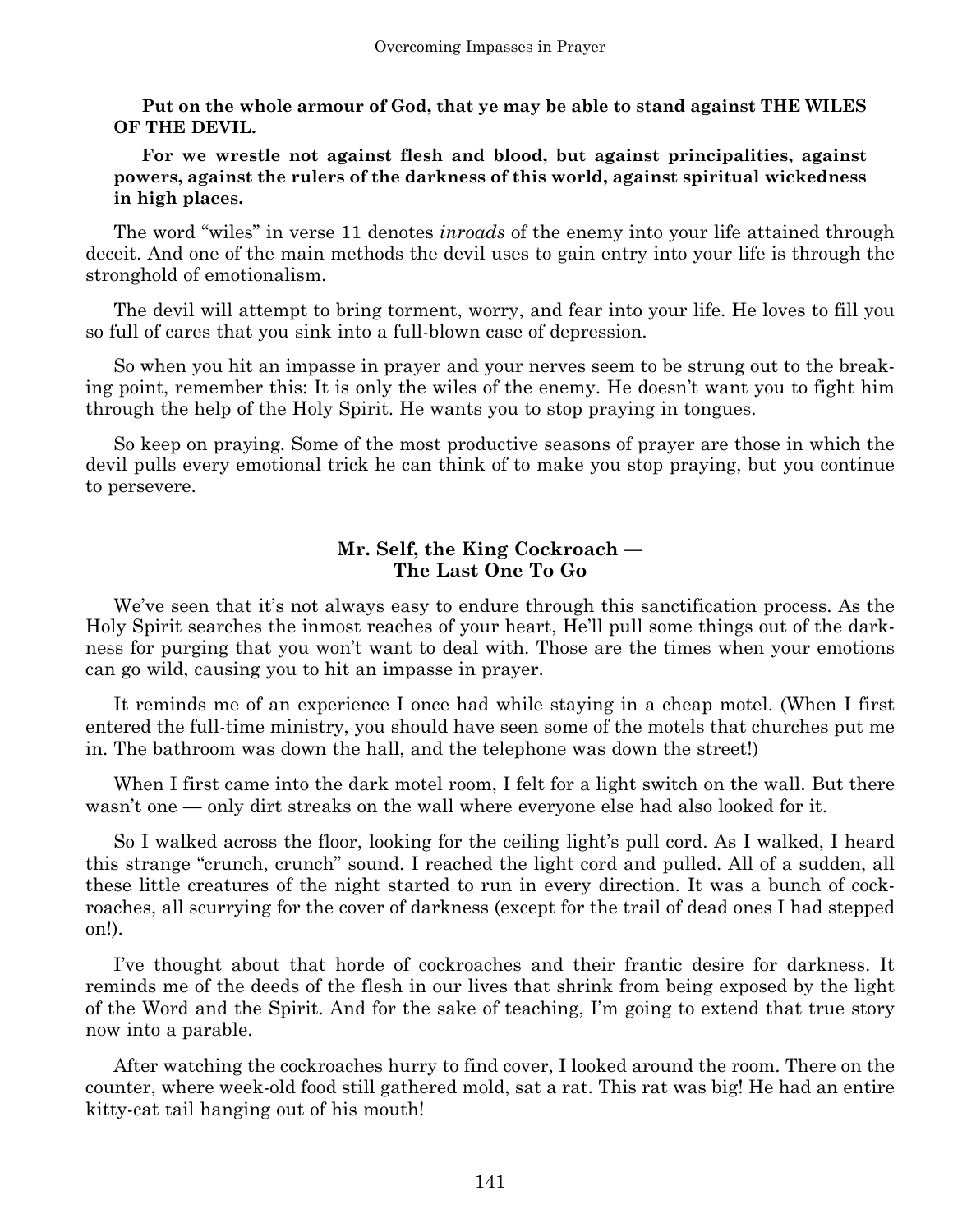But what caught my interest was the little collar and chain leash that was around the rat's neck. My eyes followed the little chain to its other end, and there stood a cockroach holding the chain with one of his six legs. You should have seen this cockroach! He was *huge*! Not only that, but he was wearing a "Superbug" outfit with a big "S" on his chest!

I looked at this cockroach, and he looked at me. Then he said, "Watch this." He jerked on the chain and said to the rat, "Roll over." That rat just meekly obeyed and rolled over!

"I'm bad, I'm *real* bad!" the cockroach boasted.

I said, "Yeah, well, I've heard about you, Mr. Cockroach, and I'm ready for you. I have a can of spiritual Raid!"

"Oh, yeah?" the cockroach said, "Well, I've lived in the penthouse of your life for a long time, and if you think I'm afraid of your praying in tongues, I'm going to show you right now how bad I can whip you! I'm King Cockroach, and I've kept the ceiling on your life all these years. It has gone no further in God, and it isn't going any further now!"

"Oh, yeah?" I challenged.

"I'm the love of money," King Cockroach continued. "I'm the lust of other things. I'm the flesh that keeps you from getting out of bed to pray. I am the one that trades programs for prayer so that your ministry will never be anything. And you think you can whip me, boy?"

"Yes, I do! I've heard about you, but I have my Raid bug spray!"

So King Cockroach put on his boxing gloves, and we went at it. Spray — "You missed me!" Spray, spray — "Missed again!"

Then I sprayed him right in the face. The force of the spray blasted his hair back. But he just licked his lips and said, "Boy, that's good stuff! I'm a highbred cockroach, and I have a date tonight, so give me another shot!"

What is this parable talking about? Well, when you start edifying yourself through praying in tongues, the Holy Spirit causes the lit candle of your reborn human spirit to burn brighter and brighter. The more you pray, the more the Holy Spirit is going to illuminate those things hidden in darkness.

Every time you move from one realm to a higher realm in God, the "cockroaches" — the deeds of the flesh that have hindered you in your walk with God — are going to scream and run for the cover of darkness. Then one by one they will die as your reborn human spirit purges them by the power it has received through edification from the Holy Spirit.

Finally, you'll make it to the penthouse of your life. That's where ole King Cockroach, Mr. Self himself, sets up his residence. He's the last one to go, and, boy, can he put up a fight!

After long seasons of praying in tongues, I finally reached the penthouse of my life. Mr. Self, the King Cockroach, put on his boxing gloves and started to fight my emotions. It was tough!

Why is Mr. Self the last one to go? Because you're either going to fall out of prayer, or you're going to give up the thing you love more than  $God - and 'self'$  is the thing your flesh loves most!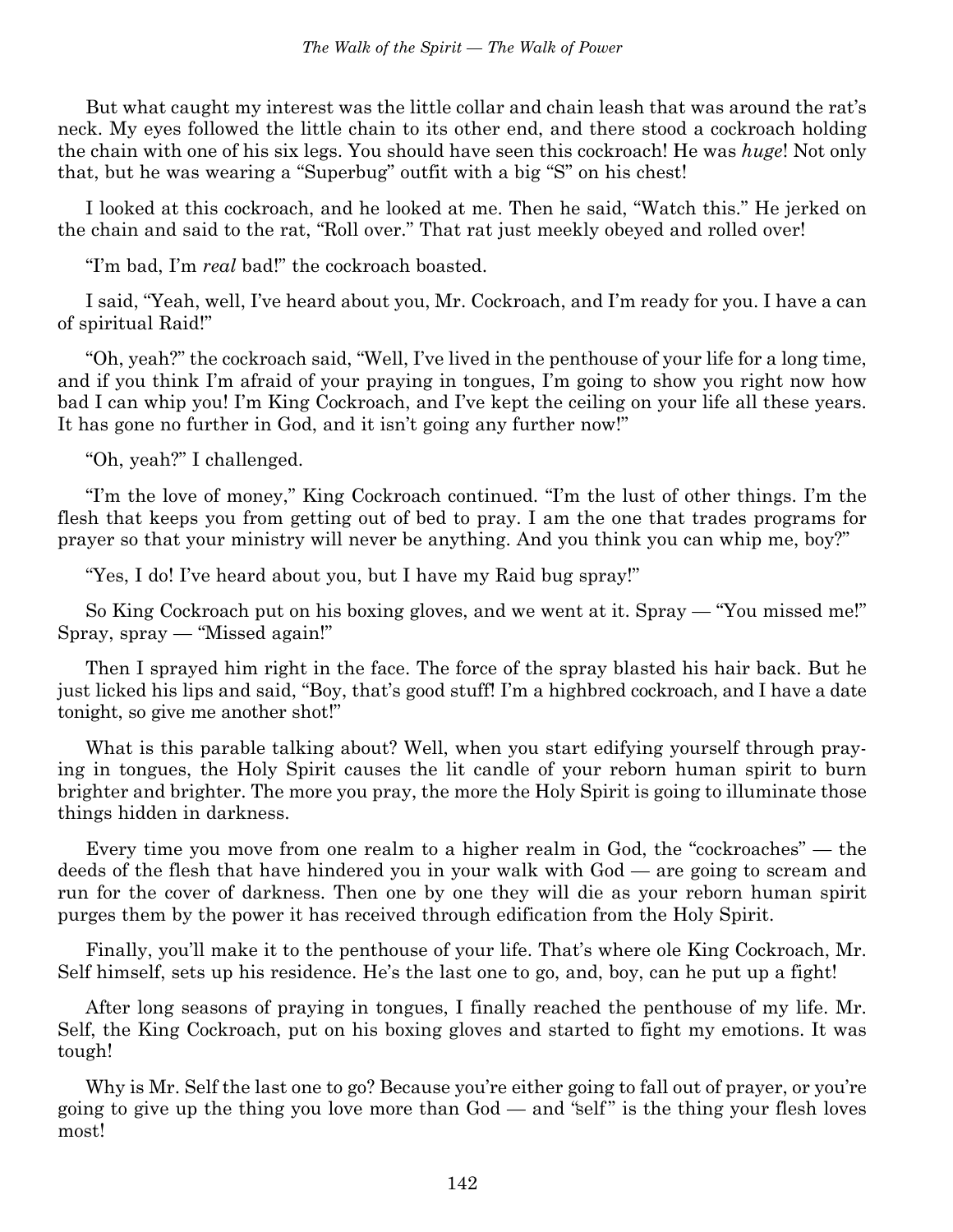So one of two things will happen: You'll stop praying, or you'll kill the King Cockroach, because you can't coexist with both of them. Your emotions will tell you, "Don't turn loose of Self," but as you keep praying in tongues, your edified spirit will tell you that you must.

Your emotions can become so strong in this internal battle that you feel as if you'd like to do anything else but pray. That's the impasse you have to push through. When you make it to that point, just stay in prayer; you're about to put King Cockroach to death. And when you do, your life and your ministry will rise to a new level of anointing!

# **This Is the Refreshing**

Are you weary from a long, inner battle? Have imaginations and high things exalted themselves against the knowledge of God in your life? Have uncaptivated thoughts taken their toll until you feel mentally exhausted? Is it a struggle just to drag yourself to church, much less take a step further and begin to daily worship Him in private? Do your emotions say, "I'm worn out. I have sat in church most of my life, but I'm approaching the point where I don't care anymore"?

Well, Isaiah 28:11,12 says speaking in other tongues is the rest and the refreshing that causes the weary to rest.

#### **For with stammering lips and another tongue will he speak to this people.**

### **To whom he said, This is the rest wherewith ye may cause the weary to rest; and this is the refreshing: yet they would not hear.**

Praying in tongues is a priceless gift that God has given us so we can feel rested and refreshed right in the middle of a very imperfect world!

Jesus said, "Why don't you take My yoke upon you and learn of Me?" (Matt. 11:29). What is that yoke that He's talking about? Well, remember — Jesus is meek and gentle. The yoke He asks you to take upon yourself is not trudging through life with the great burden of the Gospel on your shoulders. The yoke He asks you to take is *the responsibility to learn of Him.*

When people used oxen for plowing their fields, they always broke in a young ox by yoking him up with an old, experienced ox. If that young ox didn't want to turn at the end of the row, the old ox would turn him anyway. If the young ox didn't want to plow, the old ox would drag him along. If the young one wanted to quit at three o'clock instead of four o'clock, the old one would push him to go further.

That's what Jesus will do for us when we're yoked up to Him. So just buckle that yoke around your neck, and remember: It's a double yoke, and the other end is around Jesus. If you will yoke yourself to Him and determine to learn of Him, you will find that His ways are gentle, peaceful, and powerful.

Jesus said, "My yoke is to learn of Me" — and one way to do that is through the rest and refreshing of praying in tongues!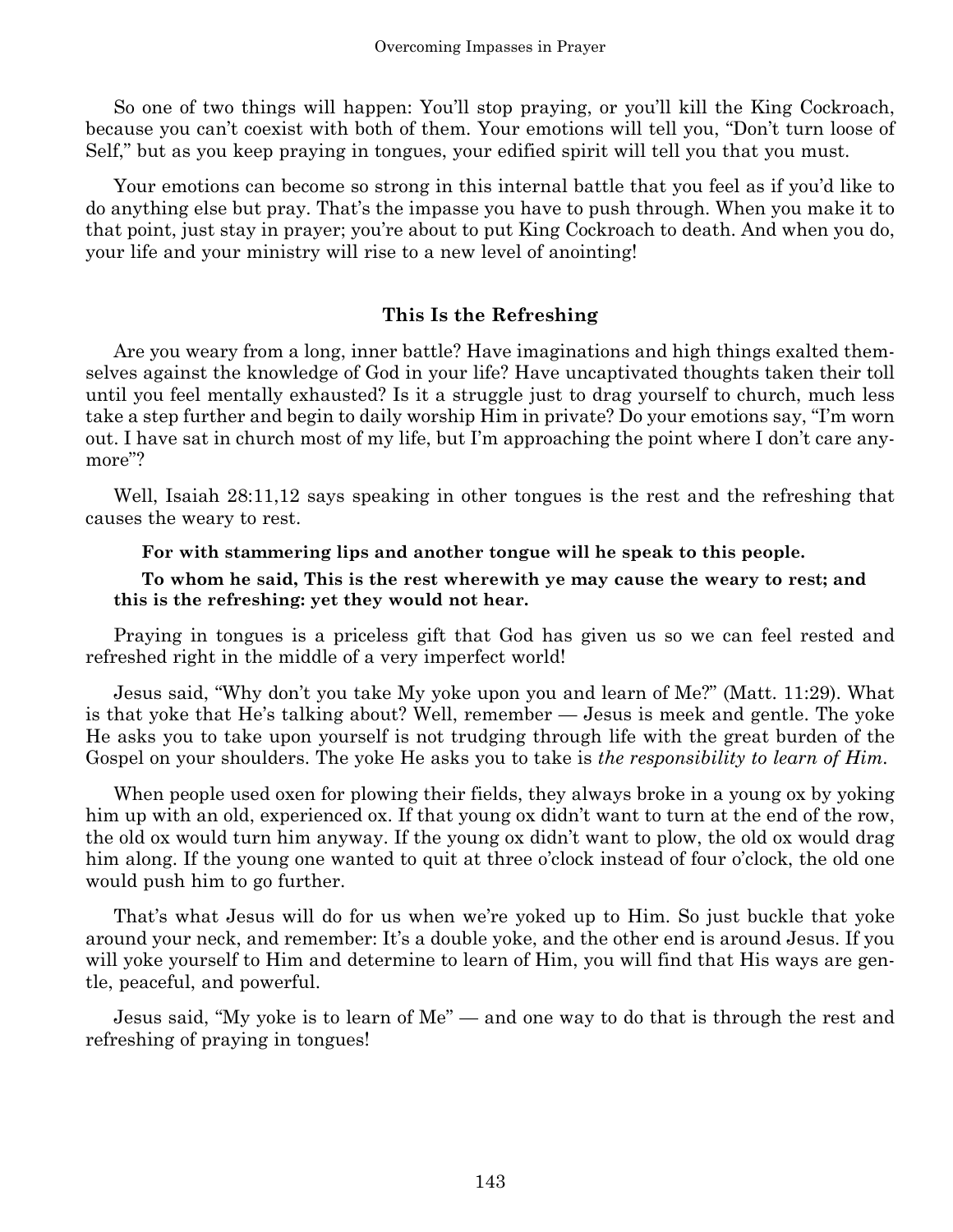# **Stay in There!**

Now, of course, the choice is yours. You don't have to pray in tongues at all. God loves you, accepts you, and will do all He can for you at whatever level of Christianity you may be.

But if you want to draw closer to God — if you want to put to death the fears, uncertainties, bad habits, pressures, and cares that stand between you and a closer walk with God then praying in tongues is a precious gift to take advantage of. It is a spiritual key that will bring you rest and refreshing, unlock divine mysteries, and build you up higher in God.

So as you launch yourself into a season of praying in tongues, just remember that whenever you hit any kind of impasse, the best thing you can do is *stay in there*. Even when your emotions start to fight you, even when you feel antagonistic toward prayer and some mysterious force is resisting every little effort to pray — *stay in there*!

You are approaching a critical point. You are about to experience a spiritual "nuclear meltdown" — only the things targeted to melt down are your fears, worries, torments, pressures, lusts for wrong things, bondage to poverty, anger, and strife.

Then when you have come through the impasse and you're standing on the other side, get ready to enjoy a breakthrough in that area you've been believing for. You've persevered in prayer, and now you're ripe for a miracle!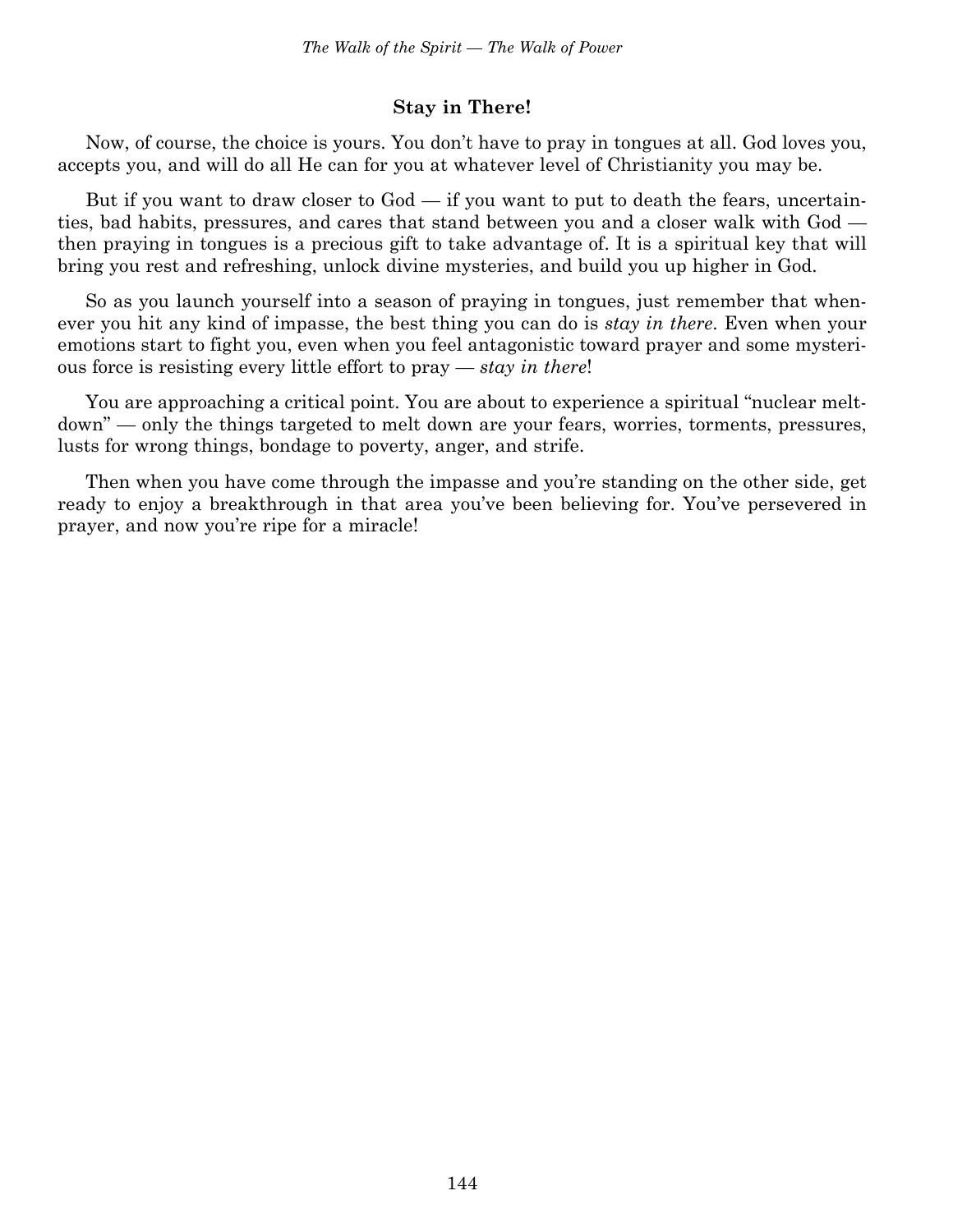

**As you yield yourself to My Spirit, then My Presence will work in you, illuminating you and searching the inward parts of your belly that you might understand what My will is. I will lead you beside the streams of water. I will sink your root system deep that you might manifest the kind of fruit that is born of My Spirit.**

**So hear what the Spirit would say, because in that day many shall cry. But you shall be established on the rock of doing My sayings. You will be one whom I can move through.** A TELES TELES TELES TELES TELES TELES TELES TELES TELES TELES TELES TELES TELES TELES TELES TELES TELES TELES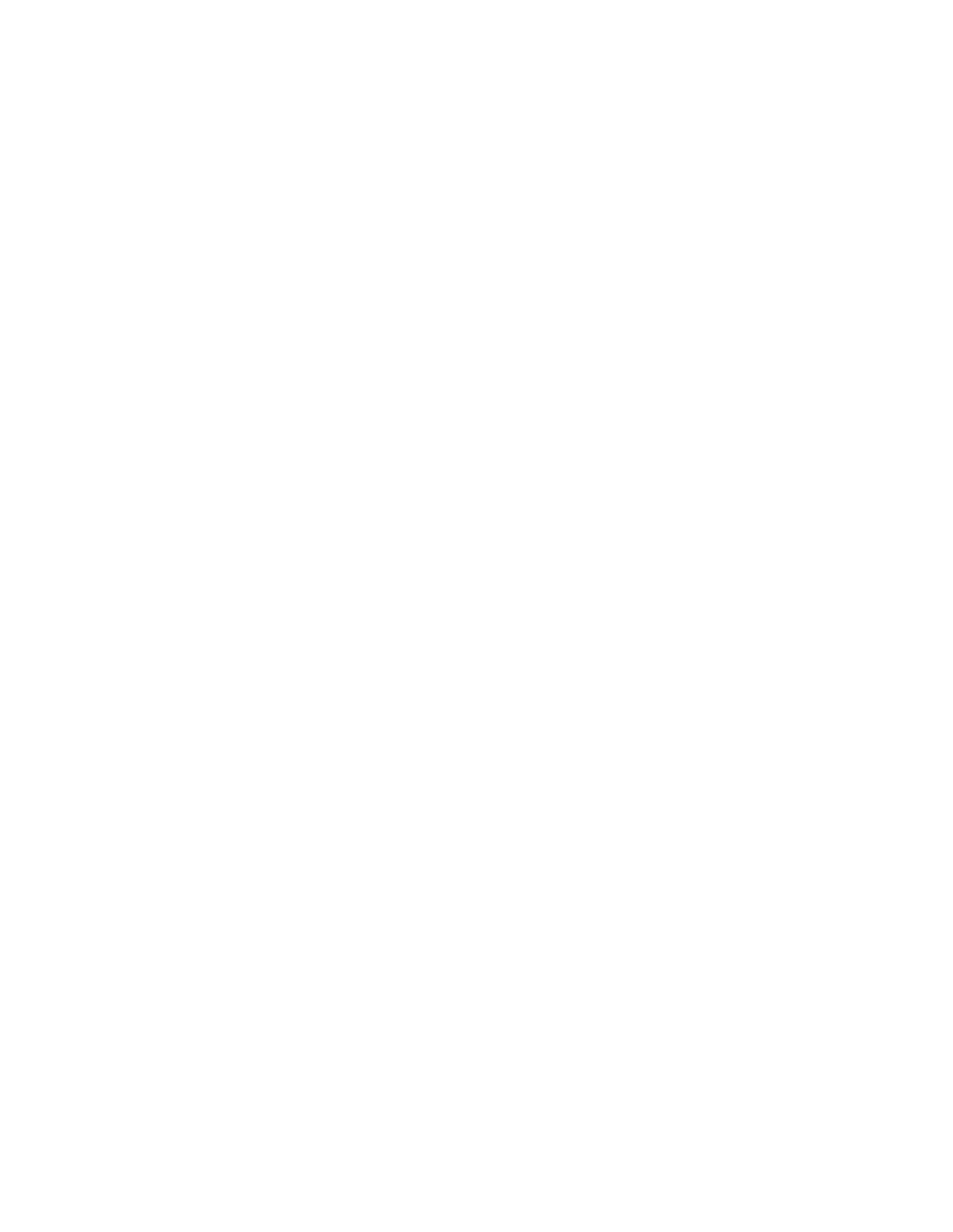# *Chapter 12*

# *Purged To Stand in the Gap*

I'll tell you another good reason why it's so important not to give up on prayer when you reach an impasse. You'll never be able to stand in the gap for others the way God intends if you remain an unpurged vessel.

Before we can enter deeply into intercession, we must experience a certain degree of mortification of the flesh nature. Intercession requires dedication, determination, and endurance. Generally, each of these attributes is contrary to the flesh.

#### **Why Prayer Groups Often Fail**

That's why so many prayer groups fail, even though they begin with the best of intentions. Most people who join a prayer group don't possess stamina, commitment, or dedication. In fact, what they usually have is a whole boatload of excitement and a ton of character flaws!

These people join a prayer group thinking that they'll spend the time pulling down great spiritual strongholds over the city as they pray in tongues. But in reality, all they are really doing in the beginning is edifying themselves, not interceding for others.

If they stick with it, this edification process will cause the character flaws that have hindered them in the past to surface. The Holy Spirit will bring them face to face with the root that has borne the bad fruit  $-$  in other words, the works of the flesh in their lives that have caused them not to be a good mama, a good daddy, a good provider, etc. Raging tempers may arise in those who seemingly never had that kind of temper before.

But the capacity for these fleshly traits was there all along; praying in tongues just caused them to surface. Now it is up to the people to continue in prayer, allowing the Holy Spirit to edify their reborn spirit until it is able to purge the very root of those traits away. If the prayer group members don't deal with these revealed faults, soon they will disband over petty arguments, false doctrines, or just plain selfishness. But if they'll keep on praying, the Holy Spirit will finally get them to the place where He can take the emphasis off their personal edification and release His power through them on behalf of others.

So the devil works on keeping believers in a state of carnality. Many churches remain in that state, always fighting each other, always in turmoil. In that state of carnality, believers are not qualified for intercession, because they don't care enough that sick children are dying. They don't care that multitudes are going to hell. They are too concerned about their own rights.

We should desire to be great intercessors. God wants to place us between hell and those who are trying to get there. But first we must desire to mortify the deeds of the flesh.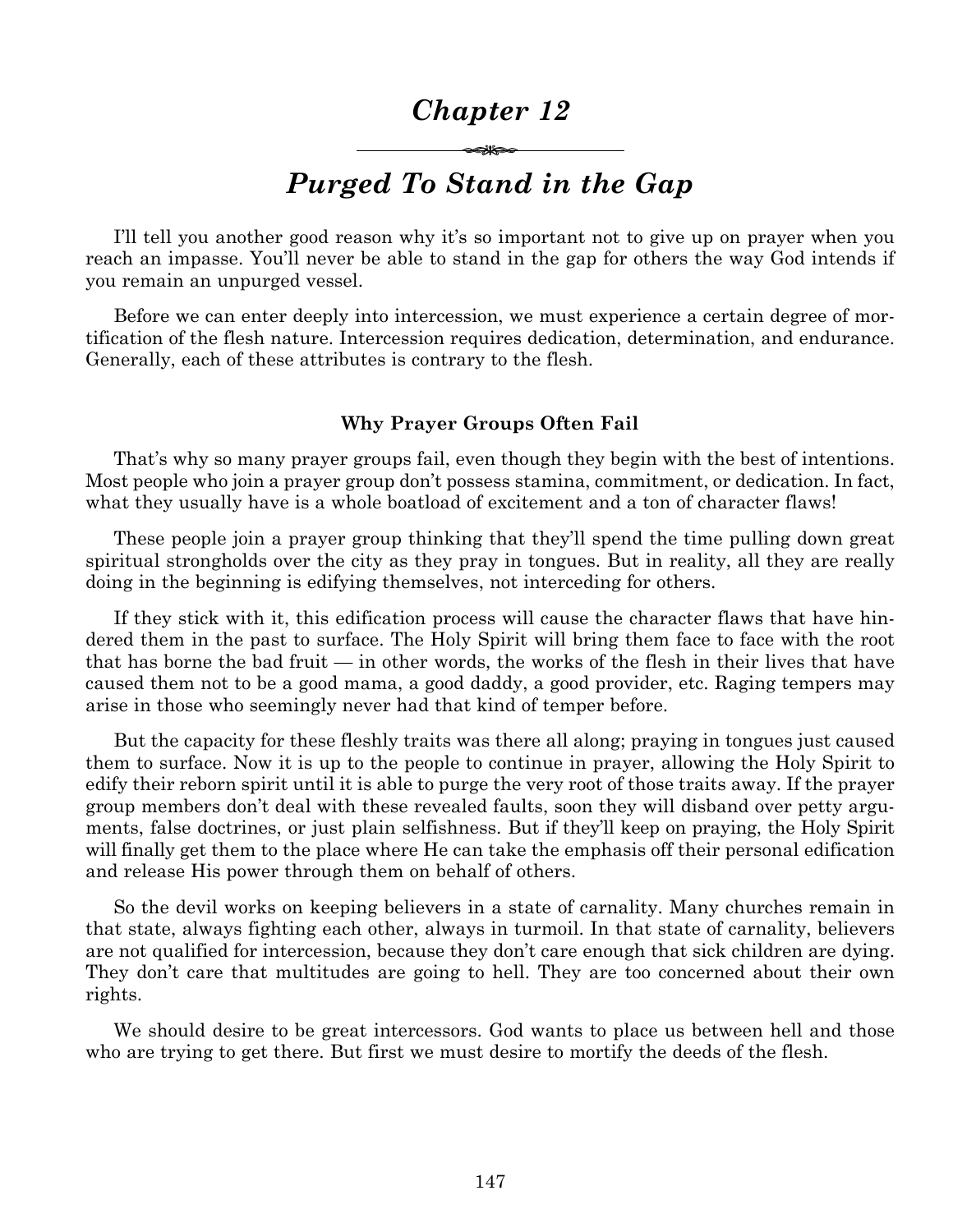#### **Stand Steadfast in Intercession**

However, we must remember that we cannot actively pray for the salvation of souls and for revival without attracting the devil's attention. Paul warned us about an impending war in Ephesians 6. He said, "Look, we don't wrestle against flesh and blood; we aren't fighting with a sword or a spear. But the war is just as real. We wrestle against principalities, against powers, against rulers of darkness of this world, and against spiritual wickedness in heavenly places" (Eph. 6:12).

Therefore, you have to determine to stand steadfast in intercession, cooperating all the time with the Holy Spirit's mortification process that continues within. As you edify and build yourself up on your most holy faith, praying in the Holy Ghost, you will attain a place in the Spirit where God can literally pour the deep intercessional groanings through you. That's when incredible, mega-amounts of Holy Ghost power begin to be released.

The amount of spiritual activity that goes into operation when God's power is delivered to a person to genuinely stand in the gap is phenomenal. This kind of power authorizes a host of angels to take legal action in others' and in your affairs to ward off catastrophes and change circumstances.

But this level of intercession also attracts powers and principalities to challenge your authority. These demonic powers will move in on you with the vengeance of a freight train. Their target will be any weaknesses or character flaws that they can use to stop and destroy you, such as your susceptibility to ungodly lusts or just plain procrastination.

That's the reason the months and months of edification through praying in tongues are so important. During that time, the Holy Spirit edifies your reborn human spirit to put to death any forces of the flesh giving the devil authority and power to hinder and control your life. He builds your spirit to such a place of spiritual maturity that the enemy can't stop you.

Once you have reached that place of enduring prayer, the Holy Spirit will begin to activate incredible waves of glory — power that floods over your soul in the form of supernatural joy and hilarious laughter.

These waves of glory are enjoyed by people who have mastered the art of enduring prayer and are being used by God to rescue others from physical disaster or eternal hell. The supernatural joy and laughter is a report from the realm of the Spirit that faith has obtained the answer; something has changed, and it will soon be manifested in the natural realm.

# **Groaning Within Our Righteous Spirits**

So how can we be confident of final victory in this spiritual quest from selfish carnality, to enduring in prayer through the purging process, to becoming a prepared vessel that the Holy Spirit can use in intercession? I found an answer to that question in my studies and meditation of two different passages of Scripture: Second Corinthians 5 and Romans 8.

The key to our ultimate victory is summed up in one simple statement in Second Corinthians 5:5: God has given to us *the earnest of the Spirit*. Let's look at the entire passage in context: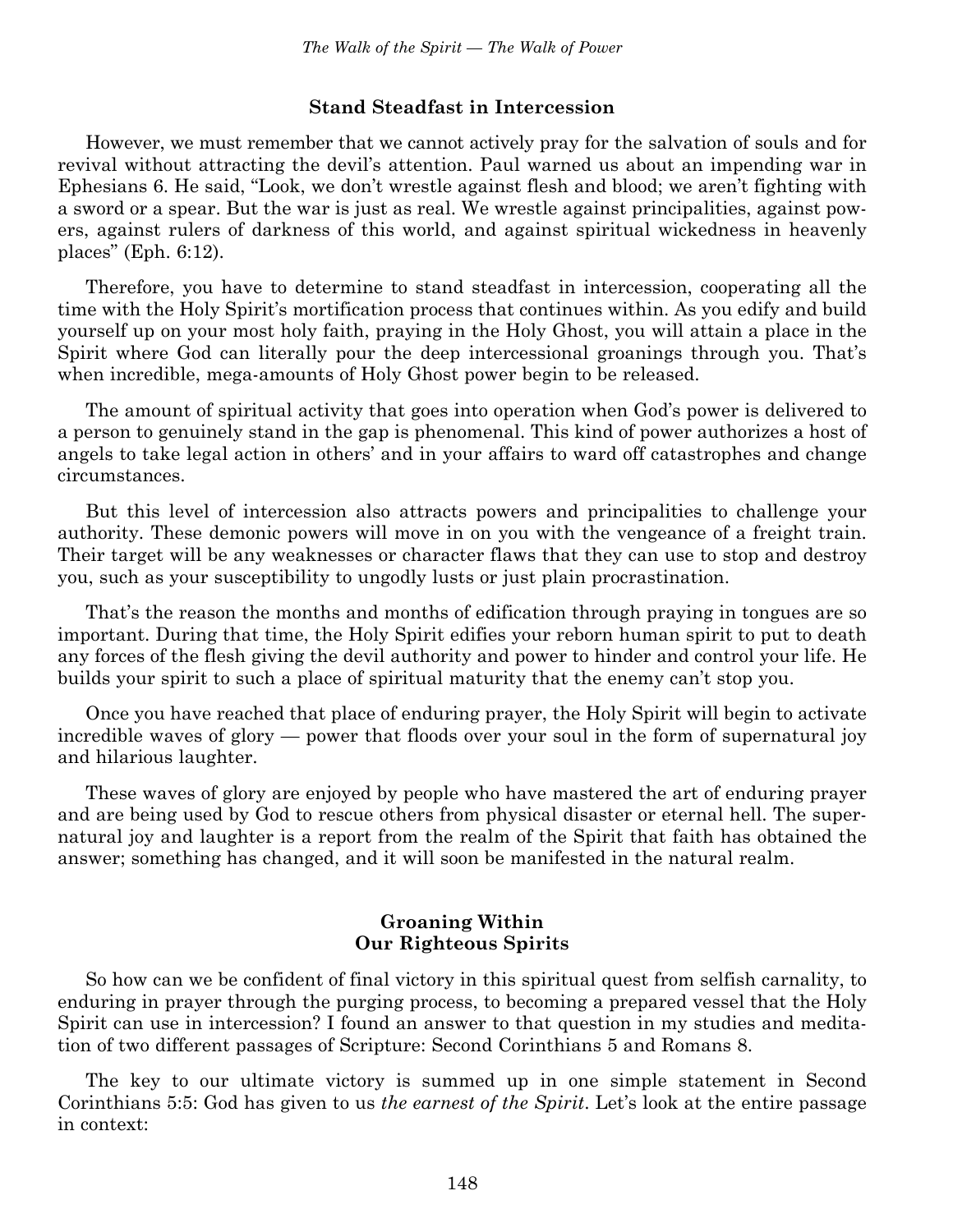**For we know that if our earthly house of this tabernacle were dissolved, we have a building of God, an house not made with hands, eternal in the heavens.**

**For in this** [earthly tabernacle] **we groan, earnestly desiring to be clothed upon with our house which is from heaven** [our glorified bodies]:

**If so be that being clothed we shall not be found naked.**

**For we that are in this tabernacle do groan, being burdened: not for that we would be unclothed** [we don't just want to die**], but clothed upon, that mortality might be swallowed up of life.**

**Now he that hath wrought us for the selfsame thing is God, who also hath given unto us THE EARNEST OF THE SPIRIT.**

**— 2 Corinthians 5:1-5**

Now let's go to Romans 8:22-25 and compare the two passages. First, let's look at verse 22:

**For we know that the whole creation** [every created thing] **groaneth and travaileth** [as a pregnant woman] **in pain together until now.**

All creation groans for its deliverance from the bondage of corruption in which it was placed at the fall of man. All of creation, right down to the last atom, came under a curse at that time. Now creation, pregnant with a new heaven and a new earth, groans in travail like a pregnant woman waiting to give birth.

Then in verse 23, Paul switched the emphasis from creation to you and me:

## **And not only they, but ourselves also, which have the firstfruits of the Spirit, even we ourselves groan within ourselves, waiting for the adoption, to wit, the redemption of our body.**

Everything in creation that is imperfect is in a form of intercessional groaning, waiting to be delivered from corruption. That includes believers who have "the first fruits of the Spirit."

Notice Paul said that we *have* the first fruits, and we *wait for* the second fruits — the redemption of our bodies. What are the first fruits Paul is talking about?

Jesus died and arose from the dead, and those of us who are born again have become the first fruits — the first harvest — of His resurrection. When we bowed our knee to the Lord Jesus Christ and were born again, adoption papers were served on us, and we became His first fruits.

When I was born again, my spirit man was instantly seated in heavenly places with Christ Jesus.

**Even when we were dead in sins, hath quickened us together with Christ, (by grace ye are saved;)**

**And hath raised us up together, and made us sit together in heavenly places in Christ Jesus.**

**— Ephesians 2:5,6**

My spirit has taken on the express image of Jesus Christ. It has been born of Him and consequently has become the righteousness of God in Christ: **For he hath made him to be sin for us, who knew no sin; that we might be made the righteousness of God in him** (2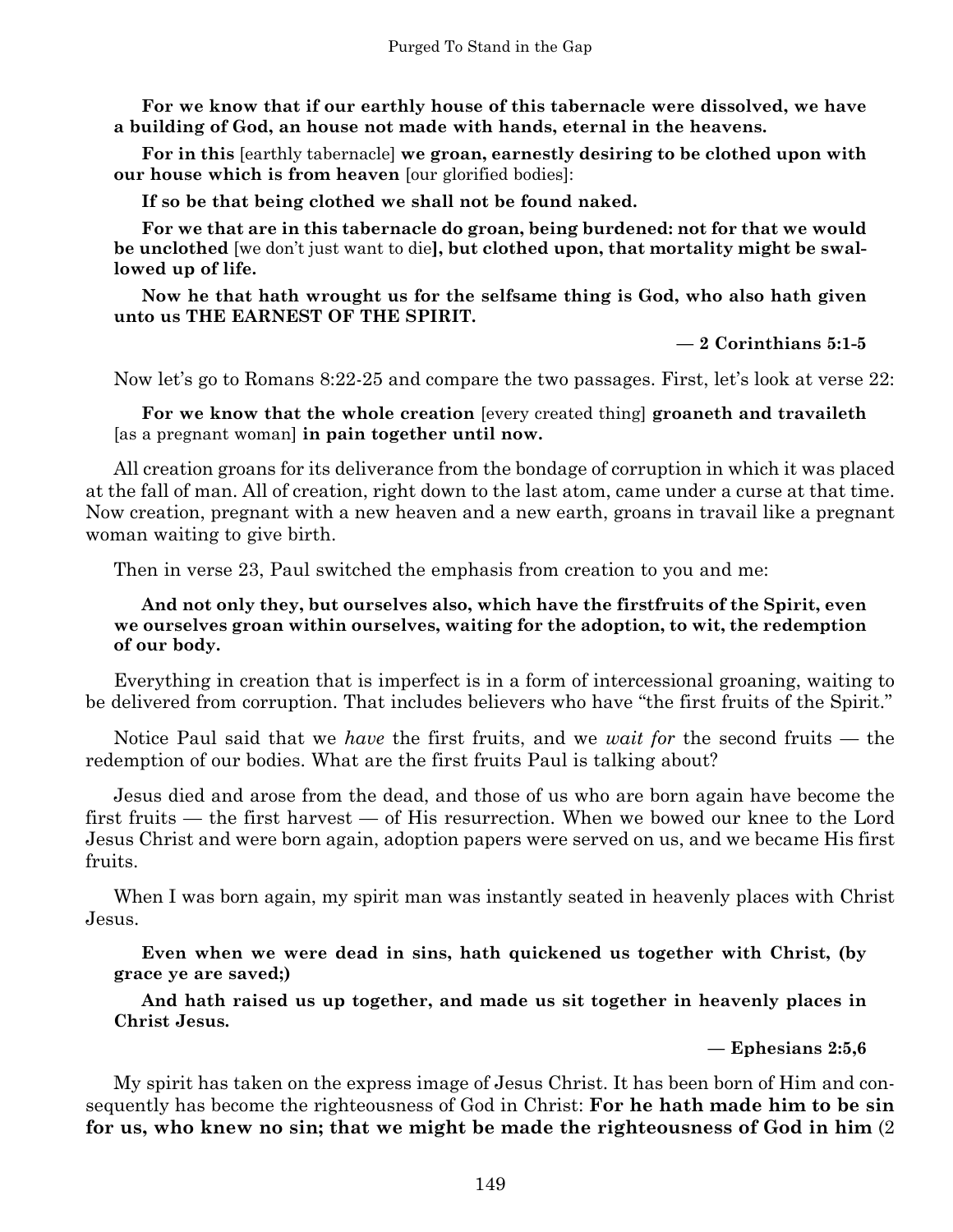Cor. 5:21). Therefore, on the inside of me, I have these righteous feelings. Something in me is so holy that it constantly wars with my flesh.

We who have the first fruits of the Spirit — in other words, we who are born again and have received the earnest or baptism of the Holy Spirit — are groaning. We groan within our righteous spirits, waiting for the entire adoption process to be culminated or completed at the redemption of our bodies — the second fruits.

The reason you are groaning on the inside of your righteous spirit is that you are imprisoned in your fleshly body. You live in there. Your flesh has death working in it, inherited from the first Adam. It is not only capable of sin; it *will* sin if you let it. That's why Paul says in Galatians 5:16:

#### **This I say then, Walk in the Spirit, and ye shall not fulfil the lust of the flesh.**

You are totally capable of walking in the flesh. Even more than that, your body is imprisoned in a world of warring and strife — a place where children are starving to death and men kill each other, where sin and perversion run rampant. Your righteous spirit groans within your body, because you're in an imperfect world that has all this damnable sin, and you are still capable of practicing it yourself.

In fact, Paul said that all creation is travailing like a pregnant woman, sold to the bondage of slavery, crying and groaning to be delivered out of that bondage. I am in the middle of all this mess, and the righteousness that has been implanted within me makes me groan for a new heaven, a new earth, and a new, glorified body.

#### **Saved by Hope**

This is starting to sound like the passage in Second Corinthians 5, isn't it? Remember what verse 4 says:

## **For WE THAT ARE IN THIS TABERNACLE DO GROAN, BEING BURDENED: not for that we would be unclothed, but clothed upon, that mortality might be swallowed up of life.**

What are we groaning for? We are waiting for our adoption process to be made complete. When? At the redemption of our bodies. In other words, when we are clothed with our glorified body, a house from Heaven not made with hands.

When Jesus returns, our bodies will be changed in the twinkling of an eye from corruptible to incorruptible as we receive our resurrected bodies (1 Cor. 15:52). That time is coming. But in the meantime, while we are still imprisoned in our bodies, we need Someone to help us. That's why God gave us the Holy Spirit — to empower us during this time of waiting to have victory over the dominance of the flesh.

Then in Second Corinthians 5:5, Paul goes on to say this:

**Now he that hath wrought** [or saved] **us for the selfsame thing is God, who also hath given unto us the earnest of the Spirit.**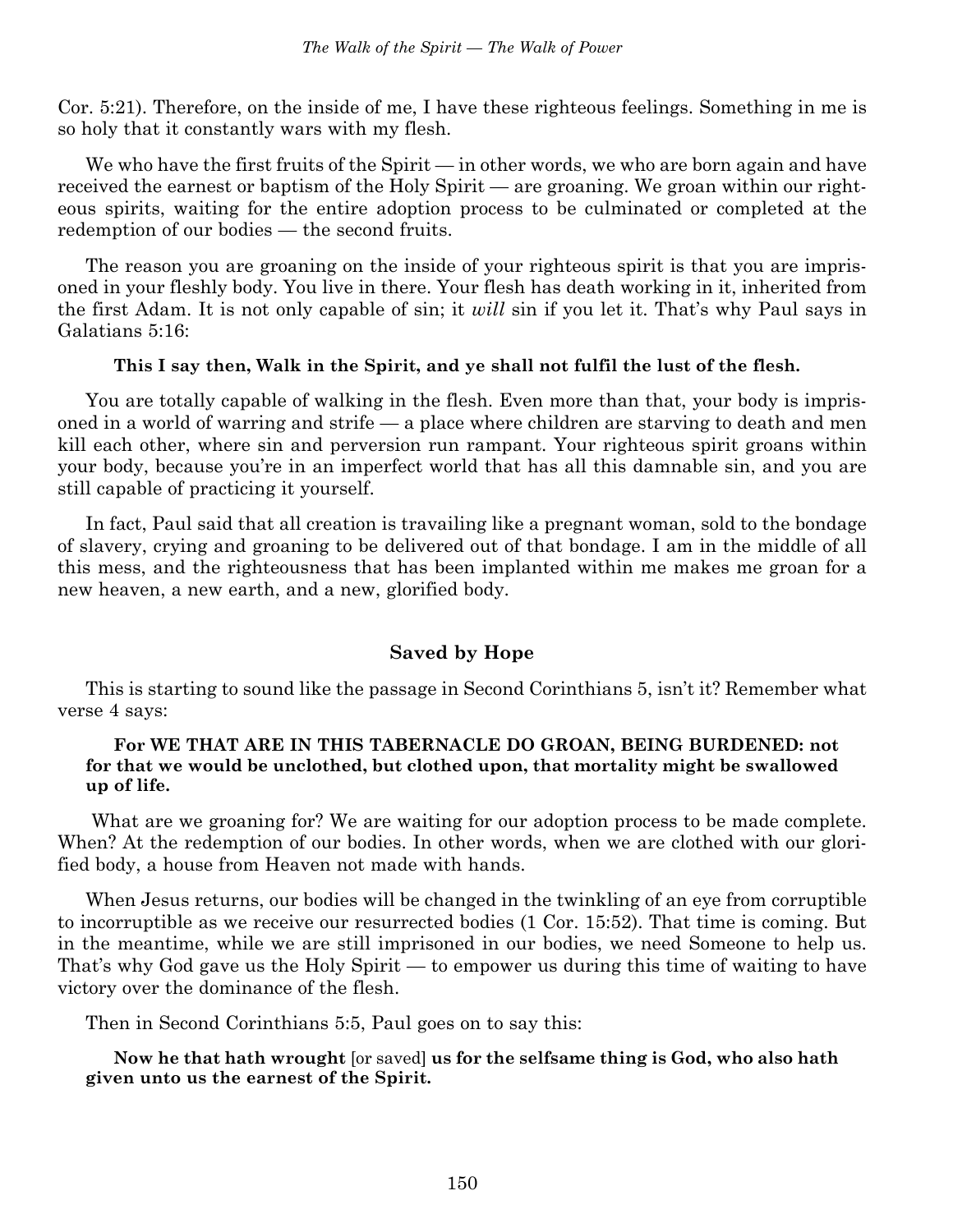So God has wrought, or saved, us for the culmination of His great plan. Actually, Paul is saying the same thing but in a slightly different way to both the Romans and the Corinthians. In Romans 8:24 and 25, he said we are *saved by hope*.

#### **For we are SAVED BY HOPE: but hope that is seen is not hope: for what a man seeth, why doth he yet hope for?**

#### **But if we hope for that we see not, then do we with patience wait for it.**

We are saved by the hope of what? We who have the first fruits of the Spirit are waiting for the redemption process to be made complete at the resurrection and glorification of our physical bodies. We don't see it yet, so "we do with patience wait for it."

We don't have any choice but to wait. We can believe God for Jesus' return until we turn blue and seven shades of white and green, but Jesus is still going to come back when God says it's time for Him to come back!

# **The Earnest of Our Inheritance**

Notice what else Paul says in Second Corinthians 5:5, as he encompasses the entire ministry of the Holy Spirit in our lives in this one simple statement: *God gave us the earnest of the Spirit*.

To find out more detail about the Holy Spirit's ministry as the earnest of our inheritance, we have to go back to Romans 8. Paul says in essence, "It doesn't matter if you're imprisoned in a body that is capable of sin. Sure, you're still trapped here in hope of a glorified body. But you don't have to wait alone — you have the earnest of the Spirit. And this is how the Holy Spirit carries out that ministry."

If you're at all familiar with the real-estate business, you know that "earnest money" is a token of your sincerity to make the purchase. It is money against the promised possession.

Well, when you were born again, God said, "I'm going to give you a little bit of Heaven to go to Heaven with, because when this purchase is finished, I want you, the promised possession, to come home to be with Me." So God put His "earnest money" — the Holy Ghost — down on you against the promised possession. In other words, God sent the Holy Ghost as the earnest of our inheritance to guarantee us three things:

- 1. **The Holy Spirit is God's guarantee of the power to fulfill your ministry here on earth.** He offers Himself in edification through the supernatural language of tongues to pray the plan of God into your life. He is your only true promise of power and of divine direction and leadership to fulfill your ministry. His is the only earnest that will see you through. No other path holds that guarantee.
- 2. **He is your guarantee of a glorified body.**
- 3. **He is the power to finally deliver the purchased possession you to God as He brings you on home to Heaven.**

So the earnest of the Spirit guarantees to help you fulfill your ministry, to deliver you to your glorified body, and to bring you home to Heaven. That is God's guarantee to you: If you follow Him, He will never lose His earnest money against the promised possession. Never.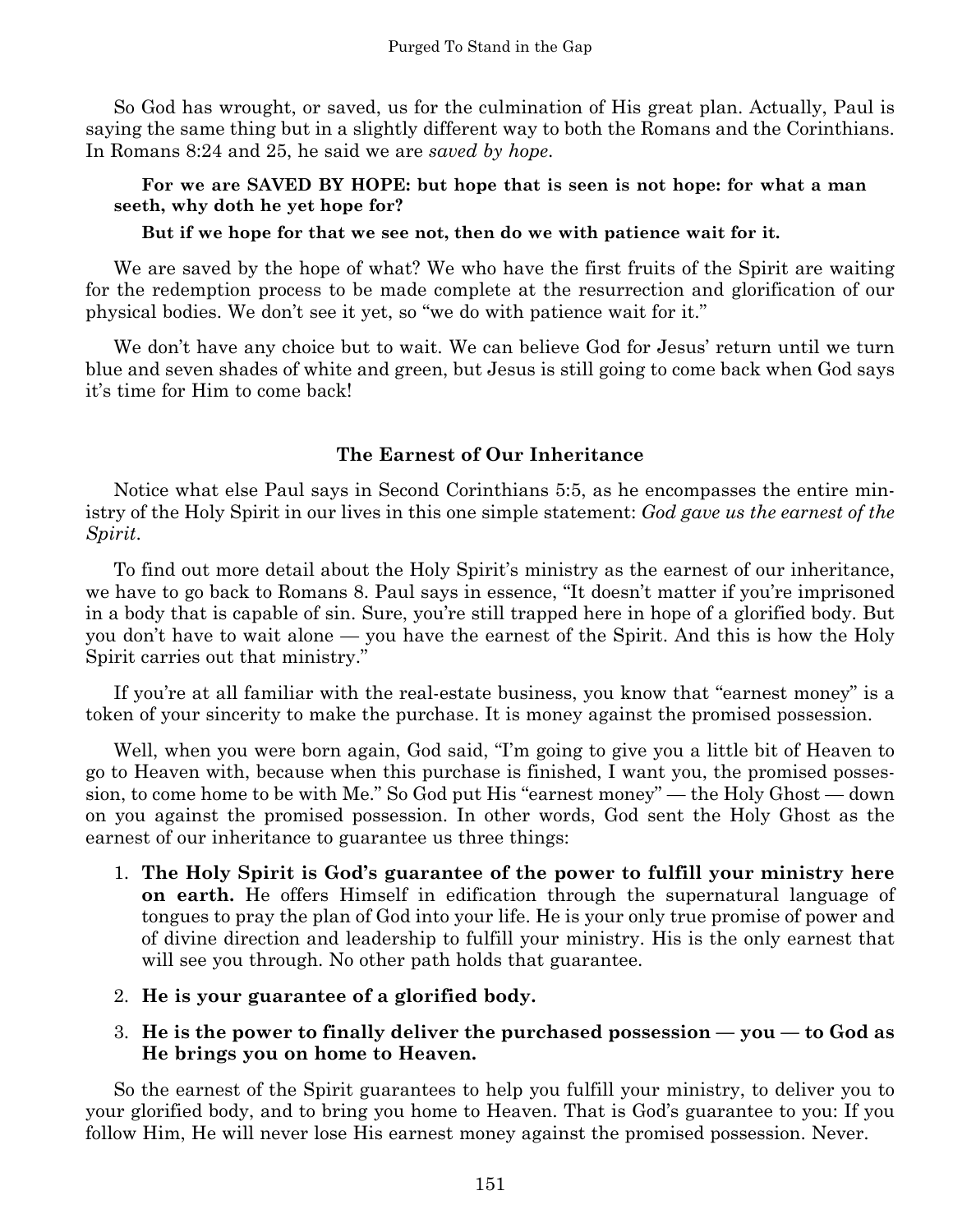As you use that basic diversity of tongues called tongues for personal edification, you begin to instigate the earnest of the Spirit. At that level, the Holy Spirit starts to deal with all of your problems, no matter how bad they are. If you keep yielding to His work in you, He will deliver you out of all of them.

#### **The 'Ministry of the Earnest'**

Paul describes how the Holy Spirit carries out His "ministry of the earnest" in Romans 8:26:

#### **Likewise the Spirit also helpeth our infirmities: for we know not what we should pray for as we ought: but the Spirit itself maketh intercession for us with groanings which cannot be uttered.**

We know from our earlier discussion that the word "infirmities" refers to our inability to produce results because of the limitations imposed on us by the flesh. That's why we who have the first fruits of the Spirit groan out of our righteous spirits — we desire that these limitations be removed. And the Holy Spirit in like manner helps our infirmities.

I appreciate the Holy Spirit's help, because I found out long ago that I'm not too smart when it comes to producing results in spiritual matters. For example, when I look at a crippled, deformed child in a wheelchair and come face to face with my inability through unbelief to produce results, my righteous spirit groans inside of me.

If I knew how to pray as I ought, that child in the wheelchair would rise up whole and normal and walk. So the Holy Spirit has to help my inability to produce that result.

You see, we all have a call and a place in God's plan, even that severely handicapped child in the wheelchair. What glad tidings should we be preaching to that child? "Little believer, you don't have to be that way anymore, because that wasn't in God's plan. You have a divine call just like I do. And unless the Church can help set you free of that condition, you will never fulfill that call as God intended."

If that isn't our message, then what good *is* the Gospel? Is it only for good-looking people who have money in their pockets and drive a Lexus? Do we think that a little deformed child is any less called by God than ourselves?

The preacher's message should be "Captive, you don't have to be captive anymore. Blind, you don't have to be blind anymore. Poor, you don't have to be poor anymore. Prisoner, you don't have to be locked up in your own body anymore."

If that isn't the preacher's message, did he stop where it was comfortable enough to live the good life, forgetting the desperate needs lying just outside his comfort zone? Doesn't he care about prayer? Is he so caught up in the cares of this world that he thinks he can excuse himself? No excuse will hold water on that day when he stands before Jesus expecting a big, fat reward, and Jesus asks him, "Why didn't you endure in prayer?"

This is a realm of which few of us have any understanding at all. When faced with something like a wheelchair case, we may say, "Well, I'm just going to pray and believe God." But if we really believed God when we prayed for that person, why didn't the person get healed? No one knows — not even the person in the wheelchair. But I'll tell you who does know — the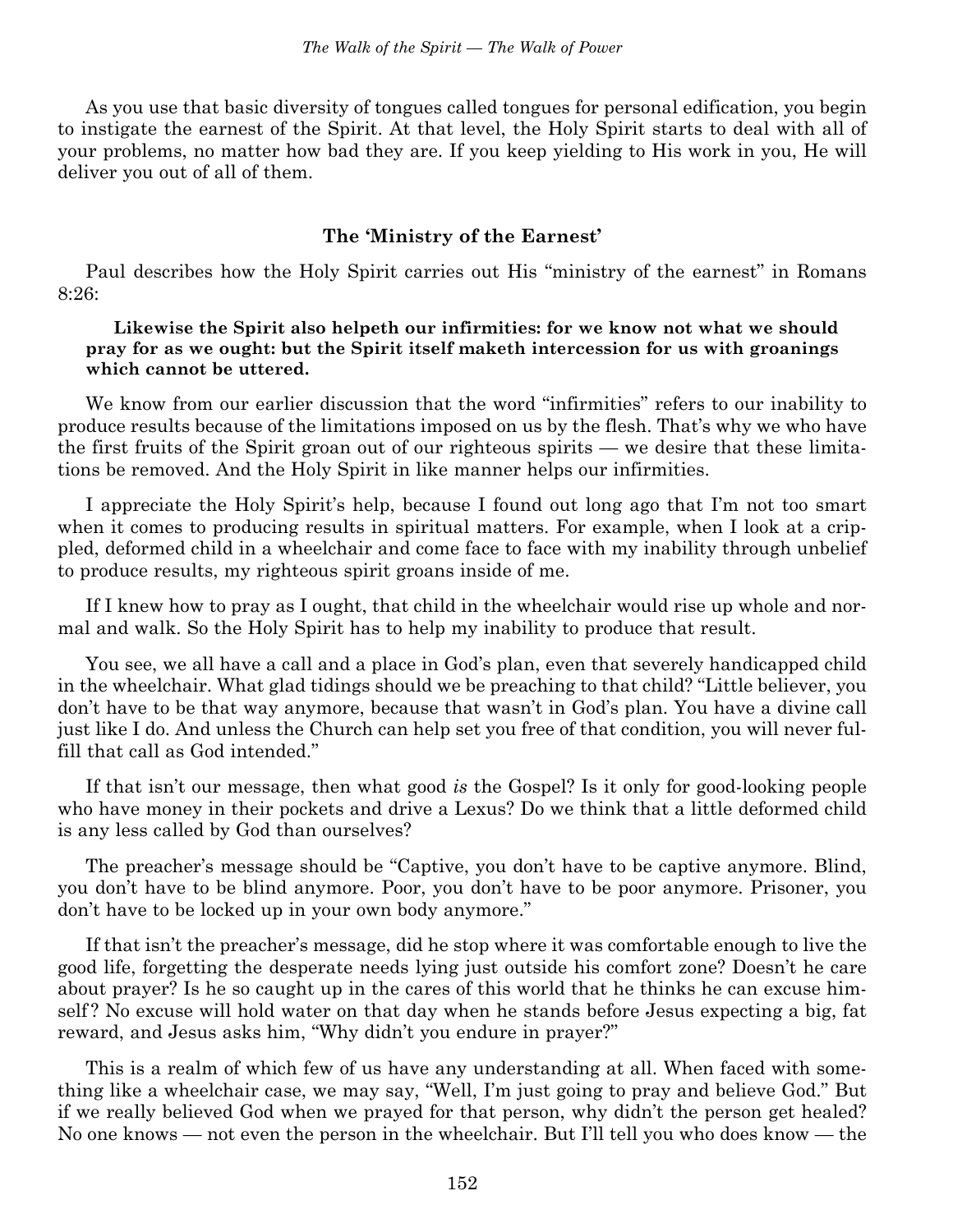Holy Spirit. And as the earnest of our inheritance, He is sent to help us in our inability to produce results!

What does this have to do with intercession? Well, it wasn't until I had been praying hour after hour in tongues for about two years that I began to experience the deep intercessional groanings of the Spirit coming from deep within my spirit as He willed.

I wondered why I hurt inside, so God spoke to my spirit: "Do you like the plan the devil has for the world?"

I answered, "No, I don't! In fact, I hurt inside."

He said, "Yes, you are groaning out of your righteous spirit for the culmination of all things and for the redemption of your body. You are groaning to see this whole horrible mess come to an end."

I said, "Yes, Sir, you're right!"

I began to experience hurt that came from deep inside of me every time I walked away from someone in a wheelchair who didn't get healed. I would know beyond a shadow of a doubt that Jesus had borne that person's sicknesses and pains, yet I'd feel the limitations imposed on me by the flesh. Or I would hurt inside when I saw entire civilizations starving to death in plain view of the world.

I would want to do something about that person's crippled condition or the sad plight of those desperately poor nations — but I couldn't in my own strength! However, the Holy Spirit could as He moved on my spirit with tongues of deep, intercessional groanings, activated severally as He willed.

# **The Holy Spirit Helps Our Infirmities**

My experience was right in line with Romans 8:26, which says the Spirit *also* helps our infirmities. That means He helps in conjunction with someone who is already helping.

This throws us back to verse 23, where Paul says that *we* are groaning out of our righteous human spirit. So when Paul says in verse 26, "*Likewise* the Spirit *also* helps us...," he is saying, "In the same manner that you are groaning out of your human spirit, He will also help you."

This is how it works. A mountain comprised of fleshly works stands between you and God's plan for your life. The Holy Spirit will focus in on that mountain "with groanings that cannot be uttered" (Rom. 8:26). You have entered a mild form of intercession, but it is for yourself that you stand in the gap.

These groanings are not just referring to speech so profound that you can't utter it. It's also talking about reaching a place in the Spirit where you begin to hate whatever stands between you and God's plan so badly that you enter into a state of groaning or grieving.

Your heart cries out, *I wish this was out of my life! Lord, I hate this!* At this point, you have given the Holy Spirit the faith He needs to come alongside and move the mountain out of the way.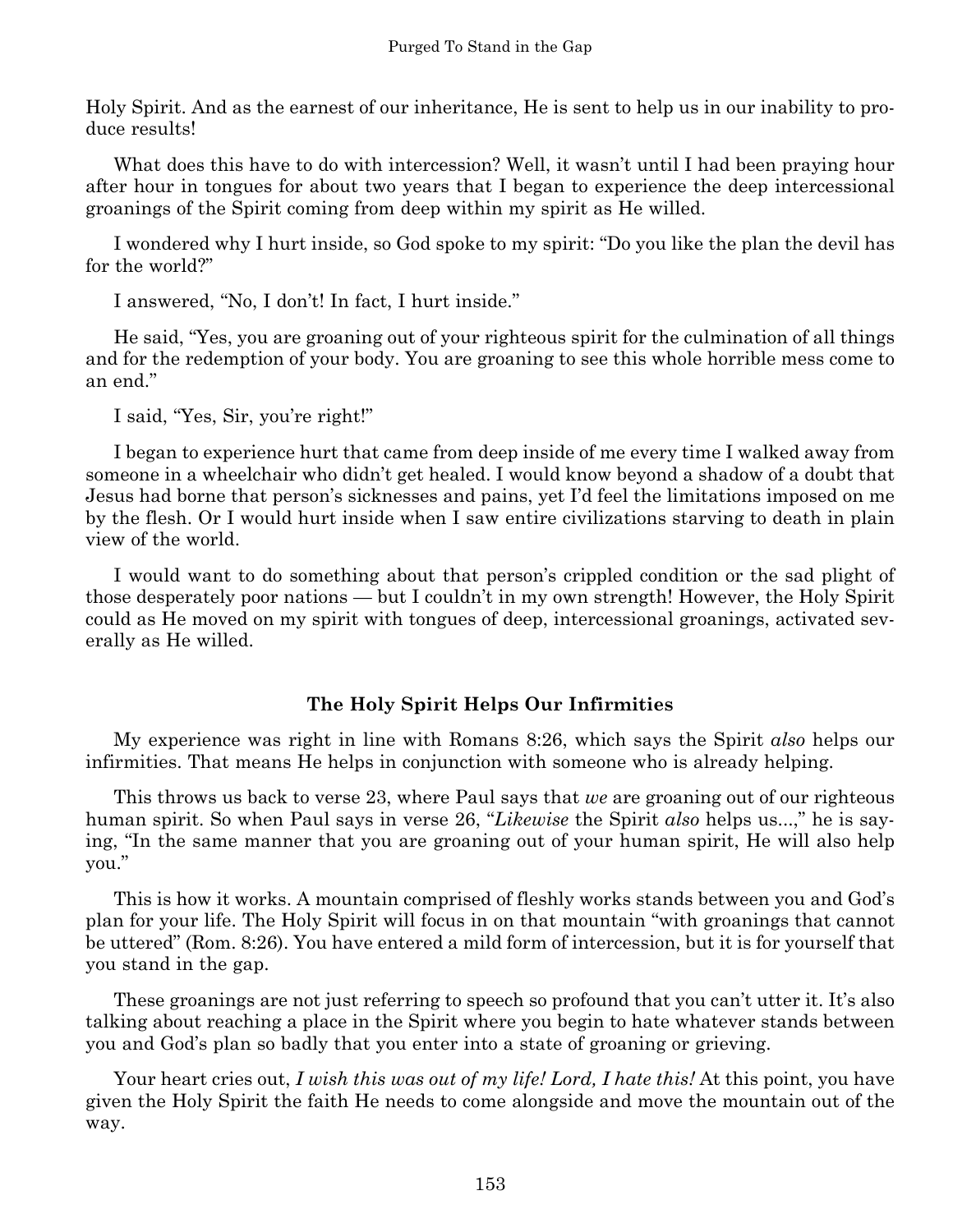If you persevere in prayer and refuse to let the mountain defeat you, at some point you will experience a "meltdown," where the Holy Ghost removes the mountain and you come out on the other side victorious. Why? Because you cannot continue to report to prayer and still retain your problem. You will either have to quit edifying yourself and yield to those works of the flesh or allow the Holy Spirit to purge them out of your life.

The Holy Spirit will pull out the problem at the right time, when you're ready and can survive the purging. Your part is to just keep praying.

Don't stop. Push through the impasse. The Holy Spirit will illuminate this purging process for you, and when it's all over, you'll be able to see and understand that massive mountain that was removed from your life. You will thank God that you are one step closer to mighty intercession.

#### **Praying in Tongues vs. Deep Intercessional Groanings**

The combination of the two passages we've been looking at in Second Corinthians 5 and Romans 8 settled for me the age-old issue of the difference between praying in tongues for personal edification and the deep intercessional groans of the Spirit — that diversity of tongues that is operated by God as He wills.

The truth is, even if you start out praying in tongues with a cold, indifferent, stony heart, only two ingredients are necessary to bring you to the place where the Holy Spirit can move through you in deep intercessional groanings: your knowledge that your indifference is wrong, and your decision to pray in the Holy Ghost by your own will as often as possible.

As you continue to pray in tongues, the Holy Spirit will edify you and charge you up into the love of God until compassion gets hold of you — until at times, as you walk away from yet another person still bound to his wheelchair, you feel as if you can't even live unless you see results. This is the kind of groaning that says, "I can't stand this anymore. It hurts too badly. I will put aside all of my selfishness and strife and all of our differences. I'll do whatever I need to do to serve the purposes of the Holy Spirit."

Putting our differences aside is a major part of what delivers us into true intercession. Dead religion consists of "I have my rights! Vindicate me!" That's where most of the church world lives, and that's why most Christians seldom visit the realm of miracles. Therefore, the Gospel of glad tidings doesn't reach that little deformed child bound to a wheelchair. He doesn't get a chance at his reward because the Church failed him.

But when we get to that place where we groan out of our righteous spirits over this world's pain, sin, and misery, we don't want to fight with anyone anymore. We just want to pray. So why don't we put all of our differences aside and start praying!

It is the groaning of our righteous spirits that the Holy Spirit picks up on. If He examines me and sees that my new nature is crying for help in groanings — hurting but not knowing how to pray as I ought — He says, "Excuse Me, but I have been sent to help your infirmities. I want to add My groanings to your cries for help, for that will translate to pure power for you to rise above the inabilities of the flesh.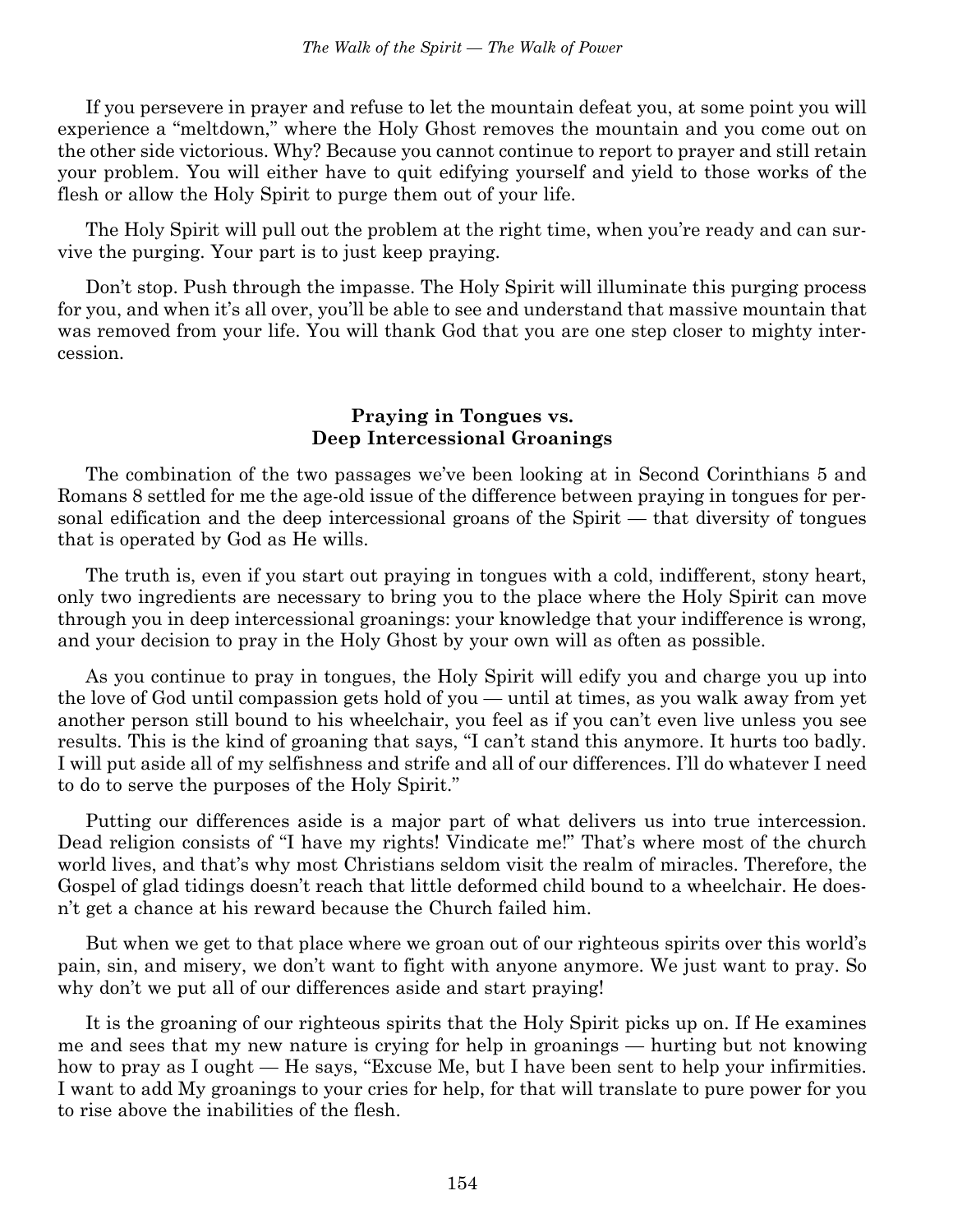"You have come to a standstill. In your own strength, you can't pull this off. You don't have the power. You don't know how to do it, but I do!"

So the Holy Spirit adds His anointing of power — His intercession, His groanings — to blend together in unison as one with the groanings of your spirit. At that point, He empowers you to rise above the problem and do something about it.

In Galatians 4:19, Paul made a revealing statement that provides insight into the distinct difference between tongues for personal edification and deep intercessional groanings:

# **My little children, of whom I TRAVAIL IN BIRTH again until Christ be formed in you.**

How many women pick the day to give birth to their child? How many choose the day their baby will be born without man-made intervention? How many stop the process and say, "I think I'll wait two days"? Not too many, I would imagine. Women can start the childbearing process as they will, but they cannot end it according to their own will.

In the same manner, at your own will you can start the process that will lead to intercession and travail by praying in the Spirit and edifying yourself. But even after you have reached that place of sensitivity in which you groan out of your righteous spirit because of the imperfections of this world, the deep intercessional groanings of the Holy Spirit only come upon you as He wills.

#### **Steps to Intercession**

Intercession is born in us when the needs of others move our spirit so strongly that we finally give the Holy Spirit something to add His power to. That is when faith in its purest form flows from our spirit.

Let me tell you the steps that lead to true intercession after you begin the edification process by praying in tongues at your own will.

The Holy Spirit will first build you up to that place of sensitivity we've been talking about. You will start to look at your husband or wife or lost family member and say, "Oh, God, above everything else, I would that he [or she] be saved." At this point, the desires of your heart begin to change in the edification process. You are taking the first steps toward intercession.

Although you may *think* you are directing the Holy Spirit's prayer, you are not. You have your list of prayer requests: Joe needs a car; Susie needs this; Jan needs that. All of those things are almost irrelevant to God.

So you sit there with your big list and say, "Okay, I claim all these things." When you say, "I claim it," God hears it. Then you say, "Now I'm going to pray in the Spirit about it." At this point, the desires of your heart begin to direct your prayers rather than your mentality.

What did God say? He said that He would grant the desires of your heart if you delighted yourself in Him (Ps. 37:4). That means that if you delight yourself in the Lord in prayer, the desires you have will come from Him, and these are the desires He can fulfill.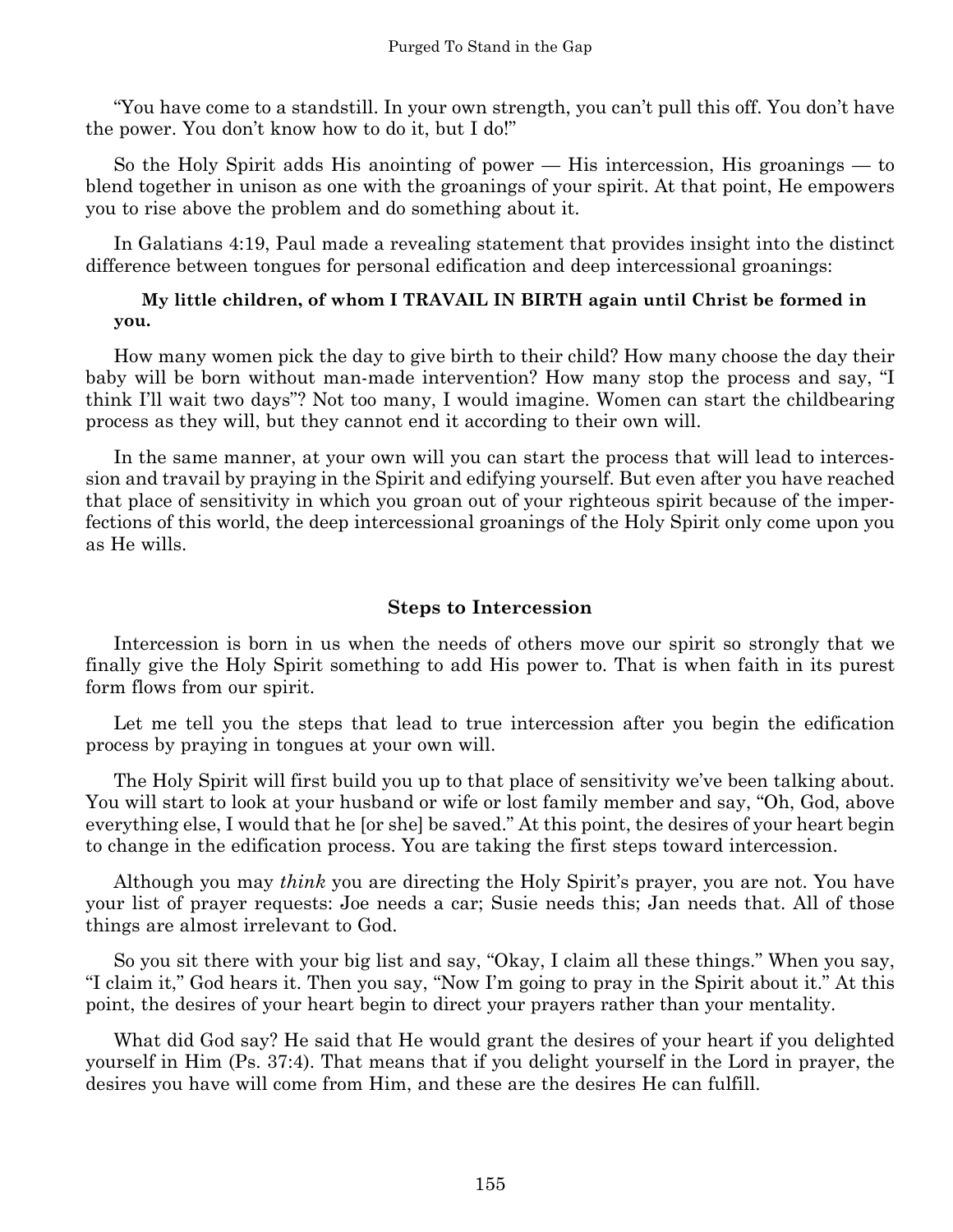As you pray in the Spirit, the Holy Spirit will begin to plant a little seed. That is the conception of a miracle. It is the birth plan for your backslidden spouse or your child on dope or a lost relative. He plants that seed directed by the desires of your heart. As you pray in tongues, God will begin to form that little "baby" by the authority of your spirit.

Several months go by. You keep praying, and that miracle growing on the inside of you begins to "show" as you carry it to fruition.

Soon you don't care if anyone around you is praying or not. You get up early. You pray at all times of the day and night. You walk around and crave spiritual things that you never used to care much about.

The months go by as you continue to pray. Suddenly, by an act of God's will and not your own, it is time for birth, and you begin to groan. The labor pains are getting closer and closer. It is only a matter of time before that "baby" is birthed in the spiritual realm.

After long hours of edifying myself through praying in tongues, God began to slip me over into intercession to birth things in the Spirit.

For example, I remember a time when the symptom of partial deafness temporarily manifested in my body while I was interceding. That night a woman who was totally deaf came to my service, and God opened her ears! She could hear music and the voices of her husband and son for the first time in her life. Why? Because God was able to bring me to a place in the Spirit where I stood in the gap for this woman's healing.

So is it worth the hours and days and months that it takes to build that superstructure in your spirit by praying in tongues so that one day the Holy Ghost can begin to use you in mighty intercession? Oh, yes, my friend, it's worth every minute.

It is a high honor to stand between Satan and the people he is trying to kill, steal from, and destroy. And nothing can compare to knowing that those you're praying for may have known hell as their eternal destination — except that you paid the price to be purged so you could stand in the gap and set the captives free!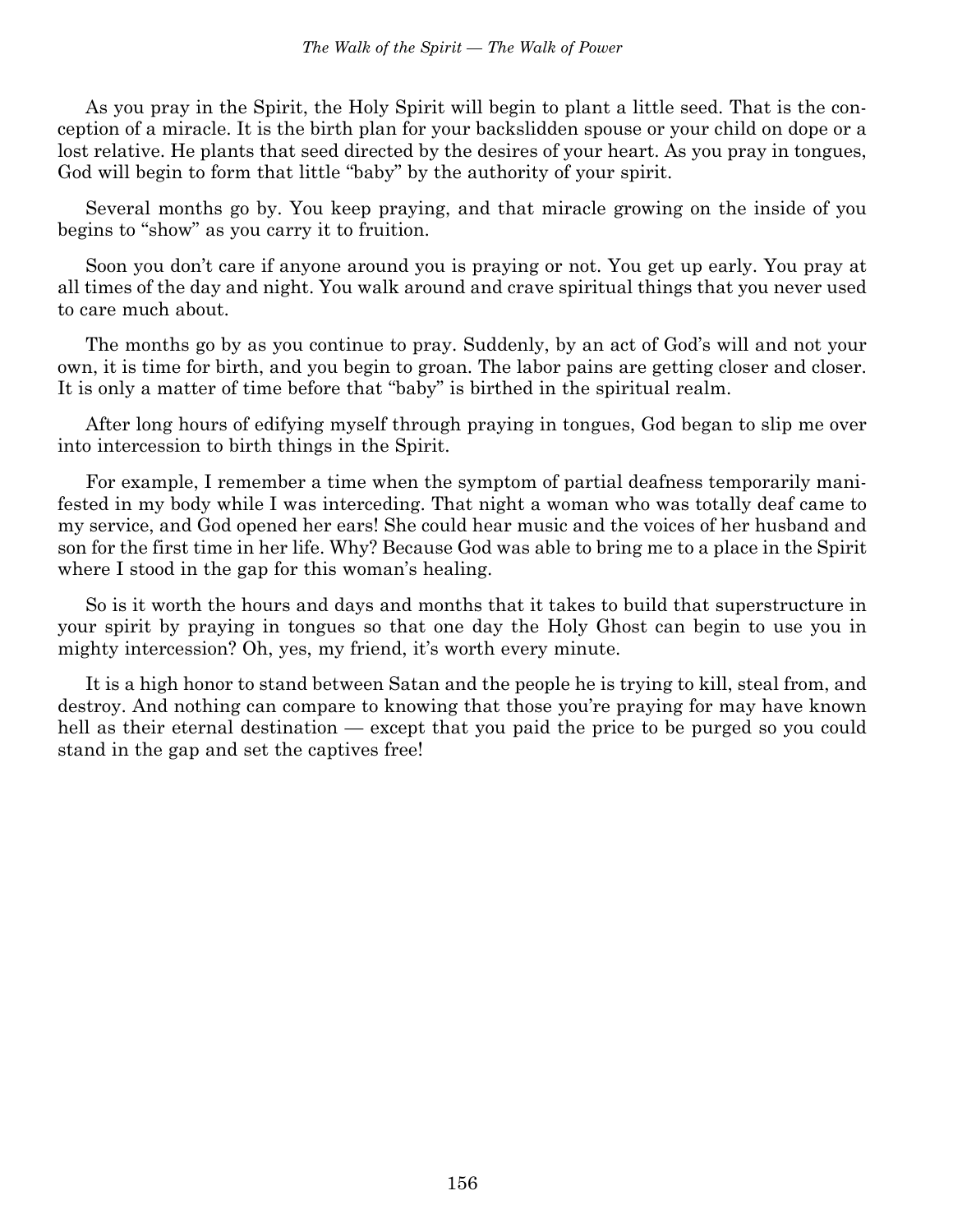

**For in these last days, many shall scurry to and fro. Fear will encompass the earth. Men's hearts shall fail for looking upon those things that are coming upon the world. But run not here and run not there, for your answer is within.**

**Look up, saith the Spirit of Grace, your redemption draweth nigh. Establish your feet on the foundational rock of doing My sayings. Be ye strengthened with all power and might in the inner man, for it is the inner strength that will accomplish My purpose in My people. Through that inner strength will I empower you in these last days to stand.**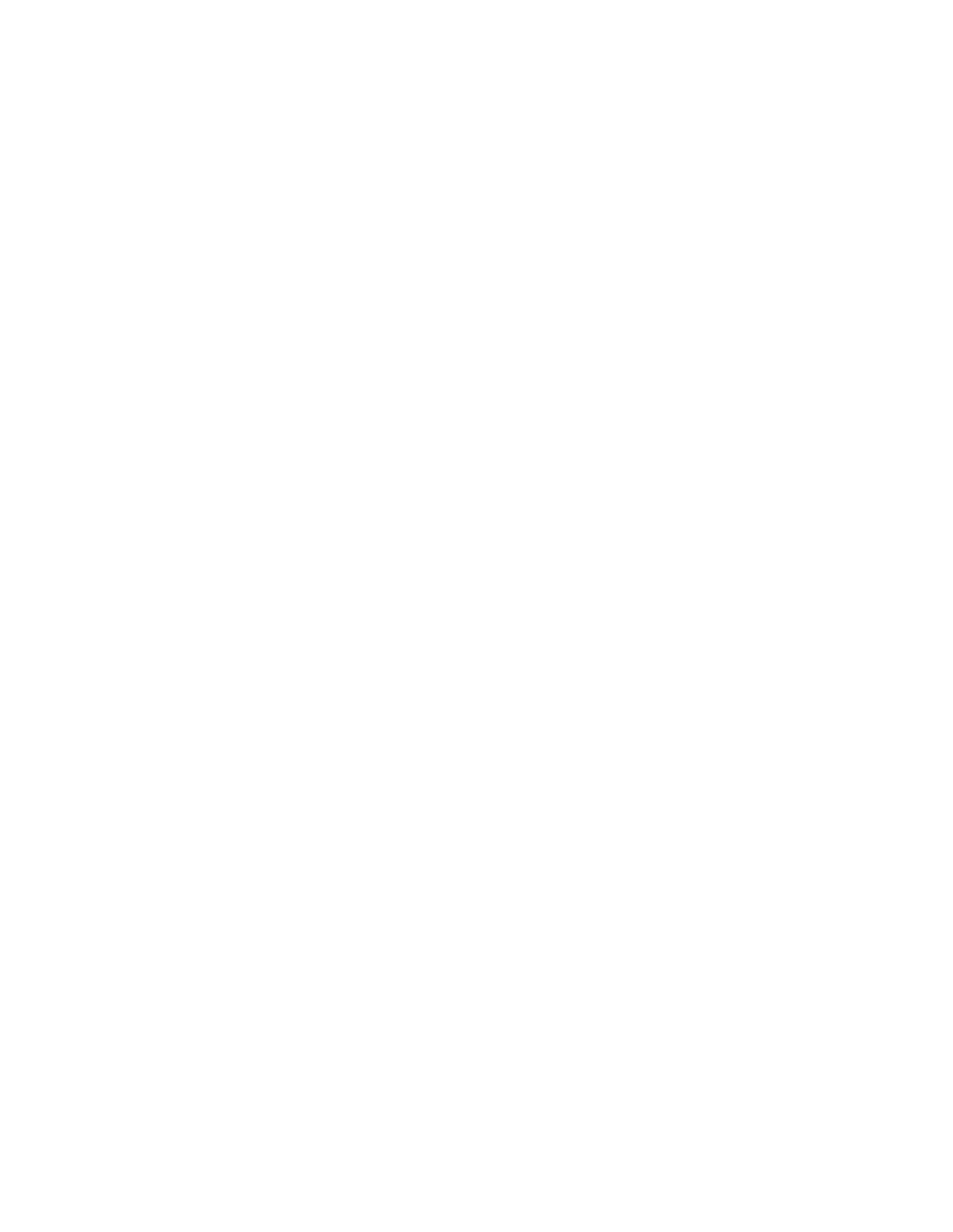# *Chapter 13*

# *Prayer and Fasting: The Power Twins*

Let's say you've just committed yourself to a season of praying in the Holy Ghost. You're hungry to know God more intimately and to walk in His plan for your life, so you're ready and willing to yield to the Holy Spirit's purging process and to push through any impasses you might encounter.

But what about those areas in your life in which you have been defeated time and time again? What about those deeds of the flesh that have wedged themselves so tightly into the nooks and crannies of your life — the ones that taunt you into believing that you will never be any better than you are now and that you will never accomplish anything more than what you've already accomplished? Is there anything that can help set you free in these areas once and for all?

I have good news for you — Jesus has given us an important key for just such a purpose! It isn't a very popular key; yet when a person employs it, that key will shut down the flesh nature with the same vengeance that God used to slam the door on Noah's ark against an entire world that had gone the way of the flesh. That key is *fasting*.

You see, if you ever learn to shut your flesh down, *you will shut Satan down*, because the only power he has is through the seduction and manipulation of the flesh nature, which includes the mental and emotional realm as well as the physical body.

#### **My First Experience With Fasting**

God introduced me to fasting during a time when I had reached an impasse in my prayer life. I had gotten so hungry for God from just praying in tongues that I was looking around for ways to get closer to Him. During this time, my heart cry was "Help me produce something for the Kingdom in the next month or two, Father. I have to see something tangible!"

I found out right away that an impasse was overcome more quickly when I fasted. Not only that, but the workings of my flesh surfaced much more quickly as well! I learned that fasting accompanied with prayer *multiplied* what was already in me.

The first time I went on a fast, I had amazing results. As soon as I came off the fast, everything in my world went wrong!

I came off this long fast, which I refer to as a "seeking time," and almost had to stagger into meetings. I had weak knees, and it wasn't from a lack of food! I could hardly stand up to preach. It seemed as if God's anointing had lifted from me. When I laid hands on people to pray for them, they wouldn't have fallen under the power of God even if lightning had hit them!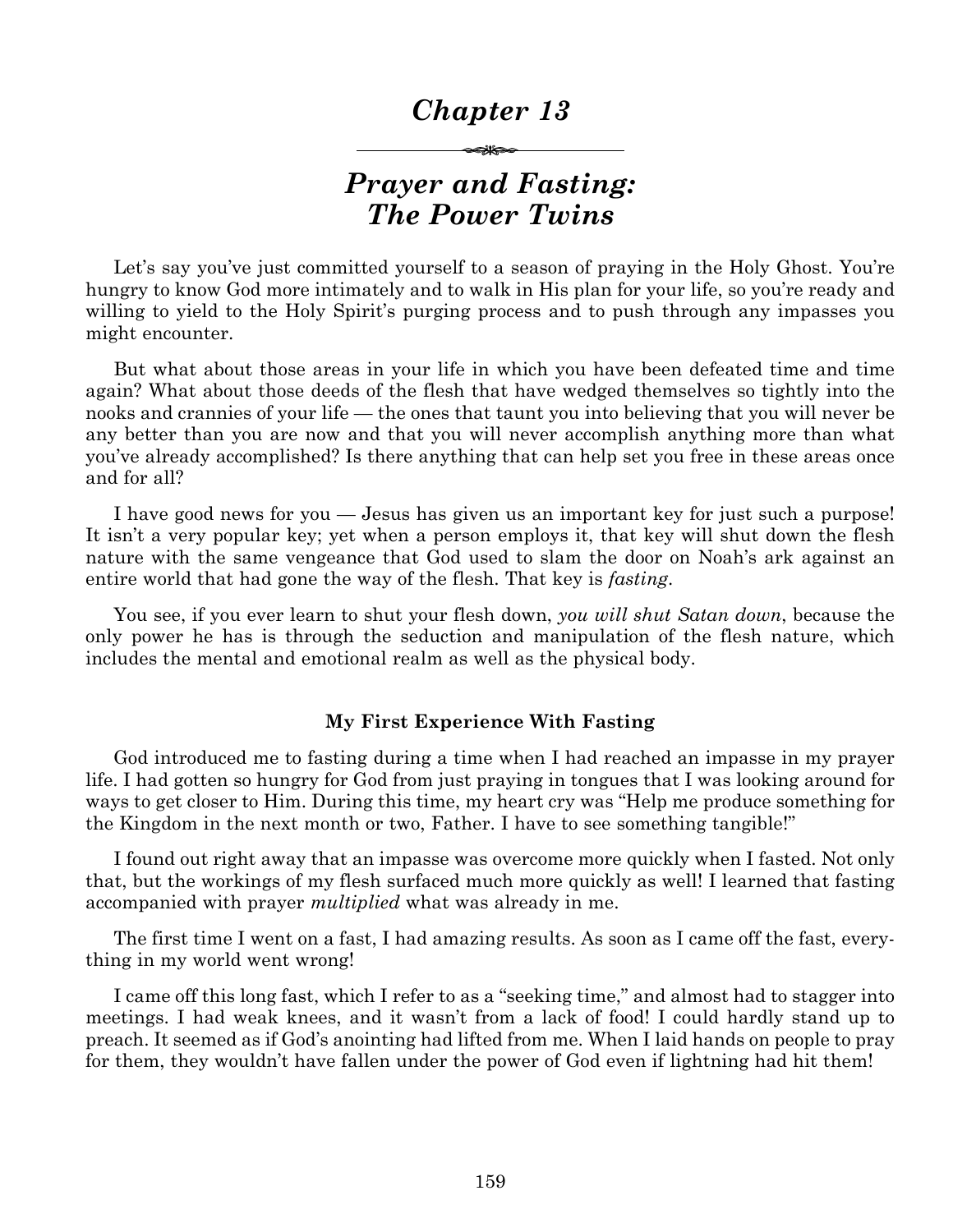On top of that, we were in debt for an entire month's budget. I tucked myself away to fast and pray — and I came out of that time only to be more in debt than before! I told God, "The least You could do is to supernaturally arrange for the bills to be paid while I'm locked away with You!"

I was getting a little short-tempered about the situation. Anger was building up on the inside because I wanted to know why.

Then I began to see clearly. I came to realize that during the fast, certain areas of my flesh nature that hadn't been put to death in the past had come to the surface. When these fleshly works began to surface, the anointing *felt* less, but in reality was greater than ever before.

This is what Paul meant when he said in essence, "For I would rather glory in my infirmities (or weaknesses as a man) because when I am stripped of my dependency on my flesh, it places my dependency on the Holy Spirit" (2 Cor. 12:9,10). When we feel weakest in our own natural strength, we are usually the strongest, because unmortified areas of our flesh are in the process of dying.

Fasting and prayer in combination help cause those fleshly works to come to light in our lives more quickly. Tests and trials will also bring them to light, but I would rather not wait for the trials. Fasting and prayer allow the Holy Spirit to reveal those things hidden in darkness and to deal with them before the trials come. This in turn causes our character to be strengthened.

# **What Jesus Taught About Fasting**

In Matthew 17, we find an account that reveals what Jesus taught His disciples about fasting.

Jesus climbed up what we call the Mount of Transfiguration with James, Peter, and John. There Jesus had a visitation of God. Afterwards, He charged the three disciples who were with Him to tell no man what they had seen; then they came back down the mountain.

Meanwhile, the other disciples were trying to cast a devil out of a man's son at the foot of the mountain. The disciples had cast devils out before this with no problem, but now they had run into one that just wouldn't come out of the person. While they were making their unsuccessful attempts, a crowd had collected around them.

The disciples were probably feeling frustrated, flustered, and embarrassed. This is the situation that Jesus, James, Peter, and John walked into when they came down off the mountain.

**And when they were come to the multitude, there came to him** [Jesus] **a certain man, kneeling down to him, and saying,**

**Lord, have mercy on my son: for he is lunatic, and sore vexed: for ofttimes he falleth into the fire, and oft into the water.**

**And I brought him to thy disciples, and they could not cure him.**

**Then Jesus answered and said, O faithless and perverse generation, how long shall I be with you? how long shall I suffer you? bring him hither to me.**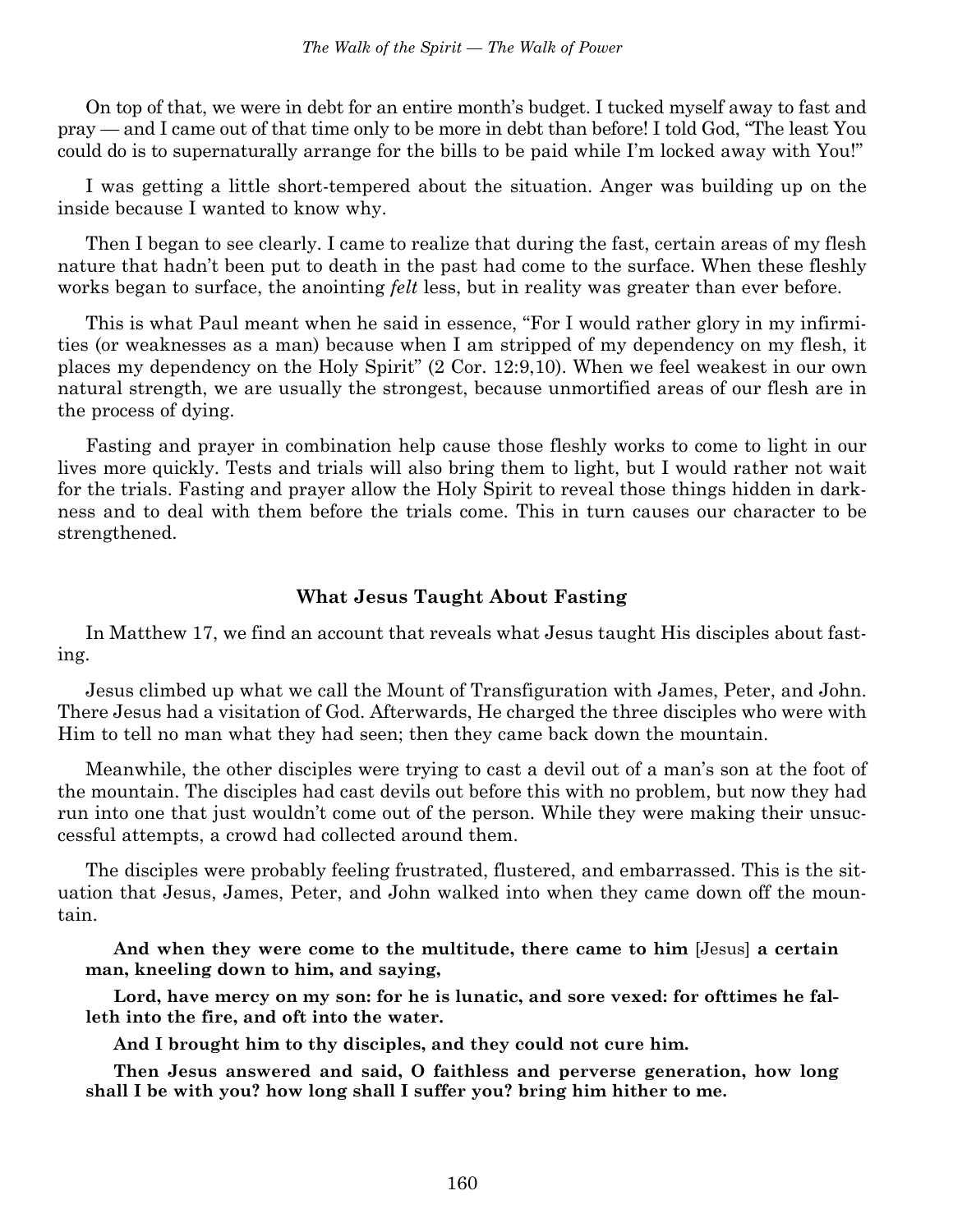**And Jesus rebuked the devil; and he departed out of him: and the child was cured from that very hour.**

**Then came the disciples to Jesus apart, and said, Why could not we cast him out?**

**And Jesus said unto them, Because of your unbelief: for verily I say unto you, If ye have faith as a grain of mustard seed, ye shall say unto this mountain, Remove hence to yonder place; and it shall remove; and nothing shall be impossible unto you.**

# **HOWBEIT THIS KIND GOETH NOT OUT BUT BY PRAYER AND FASTING.**

**— Matthew 17:14-21**

So this man came to Jesus and said, "Lord Jesus, please have mercy on my son. He's crazy out of his mind — and often a spirit throws him into the fire. I brought him to Your disciples, but they couldn't cast this devil out."

Notice how Jesus answered the disciples: "You faithless and perverse generation, how long shall I suffer you?" In other words, "How long am I going to have to do this for you?" Jesus wouldn't have said that if He hadn't expected His disciples to cast that devil out.

Jesus rebuked the devil, and it departed out of the boy. Then the disciples did the same thing I would have done. They came to Jesus privately and said, "Why couldn't *we* cast that devil out?" (I definitely wouldn't have yelled that question over the heads of the crowd, because Jesus would have probably yelled the answer back to me: "Because of your unbelief!")

Notice again Jesus' answer to them in verse 20:

#### **And Jesus said unto them, BECAUSE OF YOUR UNBELIEF: for verily I say unto you, If ye have faith as a grain of mustard seed, ye shall say unto this mountain, Remove hence to yonder place; and it shall remove; and NOTHING SHALL BE IMPOSSIBLE UNTO YOU.**

Jesus said the reason that devil wouldn't come out of the boy was the disciples' unbelief. He went on to say that if they ever learned to deal with that unbelief, they would be able to say to a mountain, "Be removed!" and it would obey them. Finally, Jesus said something absolutely incredible: "*Nothing* shall be impossible to you."

So Jesus was saying that if I ever learn to deal with that particular kind of unbelief, I have a promise from Him that absolutely nothing will be impossible to me. When I realized that truth, I wanted to know what kind of unbelief Jesus was talking about here so I could isolate it and deal with it!

#### **A Subtle Kind of Unbelief**

So I began a search to find out what kind of unbelief Jesus was referring to. I discovered that it's a subtle kind of unbelief a person may not even know he has until his life is over. If the disciples knew why they couldn't cast the devil out, why would they have bothered to ask Jesus? They didn't know, so they asked Him.

This subtle unbelief puts a ceiling on your life that defies you to pull yourself out of the mess your life is in or to accomplish the thing God wants you to accomplish. As long as that ceiling is there, one year will be like the next, until one day you'll realize five years have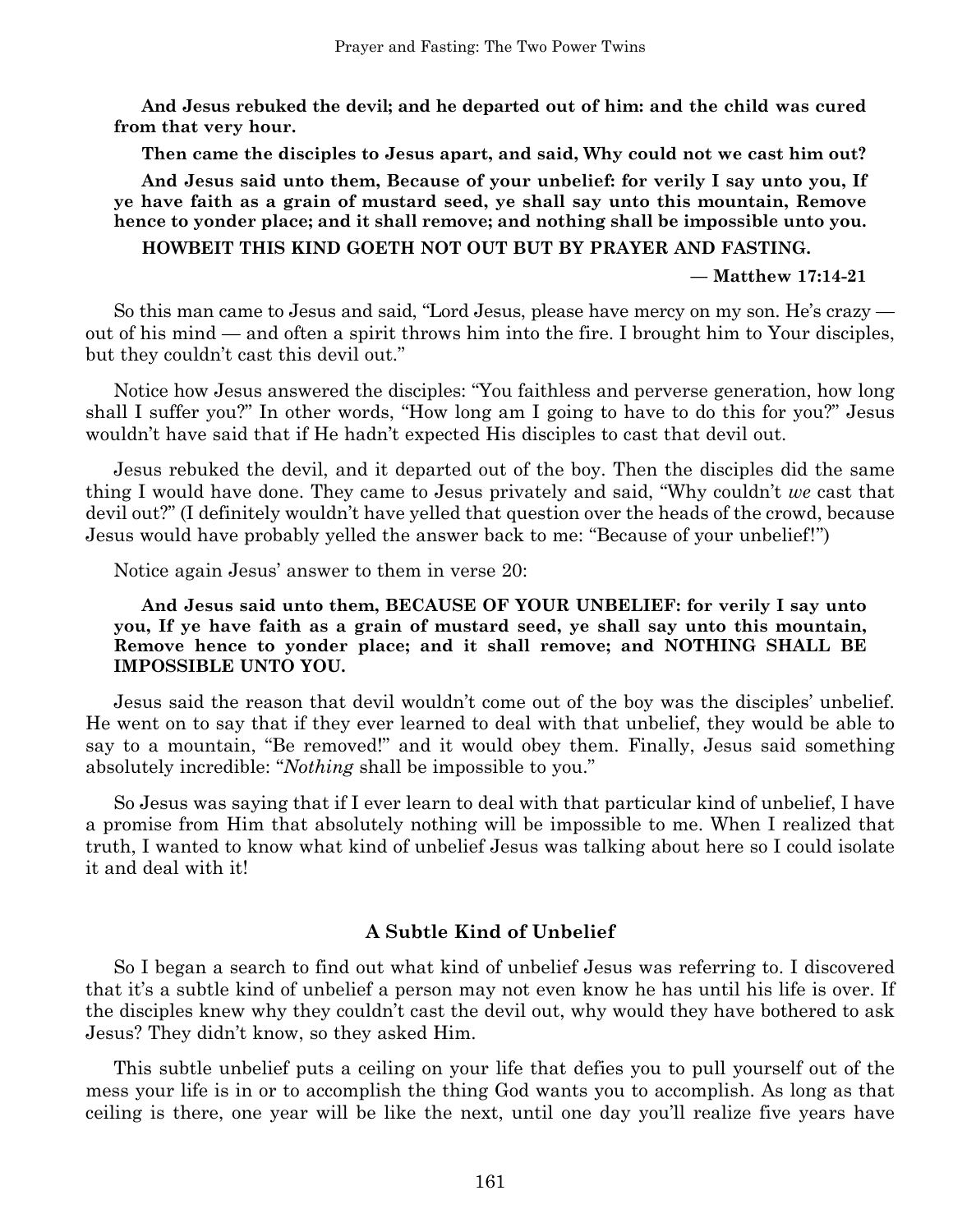passed, and your anointing hasn't changed; in fact, *nothing* has changed. You're just the same now as you were five years ago.

Why? Because you keep operating under an invisible ceiling that hangs over your life, and you don't even know it's there. And even if you did know, you couldn't break through that ceiling in your own strength.

Let me explain a little more with this hypothetical situation. Suppose five little crippled, deformed children in wheelchairs are brought to my meeting, their arms and legs twisted and their heads leaning over to one side. I come in, and as I begin to preach, I see these five little children.

Now, I can't blame the fact that the children aren't healed on *their* faith. They aren't required to have any. I also can't say it isn't God's will to heal them, because even though the disciples couldn't cast that devil out, Jesus revealed His will when *He* cast it out.

So I walk over and lay hands on the children. I reach down on the inside of me and pull out every ounce of faith I have. I milk every cell, every fiber of my being for faith to pour out on these kids — but still they don't get healed.

Suddenly Jesus in His glorified body walks in the room. I say, "Jesus, I'd like to ask You a question."

Jesus says, "Hold on just a minute, Brother Roberson." Then He walks over and heals every one of those children, just like that! He comes back to me and asks, "Do you have a question?"

"Yes, I do. Why didn't You heal those kids when I prayed for them?"

Now, do you think Jesus is going to tell me anything different than He told His disciples? No, He looks at me and says the same thing: "They didn't come out of their wheelchairs healed because of your unbelief, Mr. Roberson."

I protest, "Jesus, that's impossible! If there was any way to have more faith, I would have had it. I turned my being inside out; I pulled on every fiber within me. How can You say they didn't get healed because of my unbelief ?"

"Because there's a subtle kind of unbelief in you that you don't know about, Brother Roberson."

But this one thing I have discovered about Jesus, my Teacher. He never outlines a problem like this without going on to give me an answer before the teaching is over. It's not enough to outline a problem; I need an answer. There must be some way I can deal with that kind of subtle unbelief on purpose so that absolutely nothing is impossible unto me.

# **Fasting Helps Move Mountains**

In my search, somehow I knew my answer lay in what Jesus told His disciples in Matthew 17. I found that answer in verse 21: **Howbeit this kind goeth not out but by prayer and fasting.**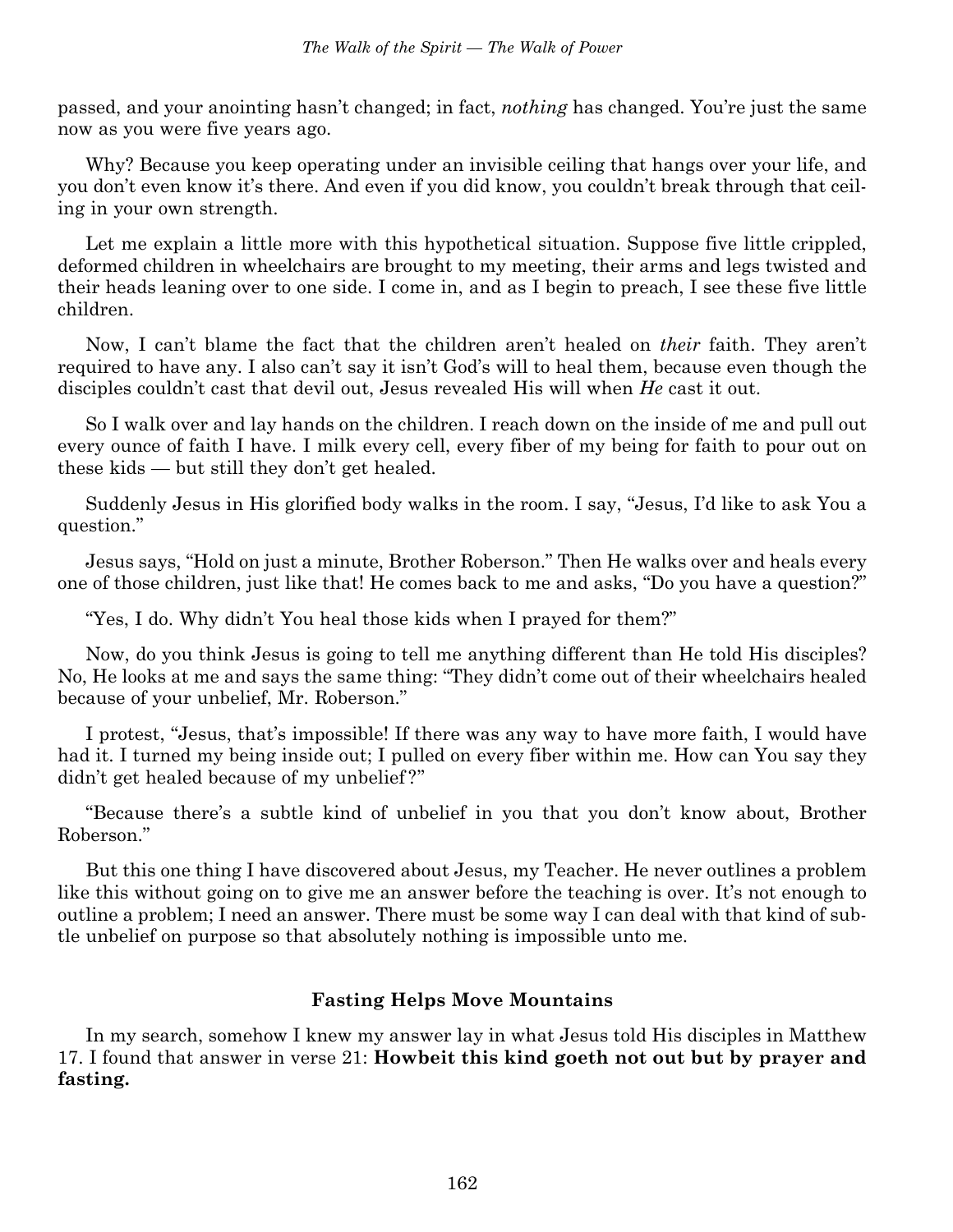Jesus analyzed the whole situation in one word: "howbeit." "Howbeit" is an analytical word meaning *nevertheless* or *however this particular situation may be*. Jesus was in effect saying that even though mountains can be moved with faith the size of a tiny mustard seed, we will encounter some situations that require prayer and fasting to overcome.

Jesus was talking about a lifestyle of prayer and fasting here. Most deliverance preachers in the old days taught about and encouraged that kind of lifestyle. Today we don't teach or emphasize its importance nearly as much. The result? Although we live in a time of Church history when teaching the Word has risen to the forefront, many are unequipped to do the Word, which includes casting out demons and moving mountains of all kinds.

Often we associate fasting only with deliverance from demonic influence because of Jesus' statement here that a certain kind of demon can be cast out only by prayer and fasting. But Jesus also told His disciples that the reason this devil wouldn't come out was their own unbelief (v. 20).

So Jesus didn't just associate fasting with demonic deliverance; He also associated it with moving your mountain. He said, "If you had faith as a grain of mustard seed, you could speak to the mountain and it would be removed, and absolutely nothing would be impossible to you."

Right after saying that, Jesus made the statement about prayer and fasting. This indicates to me that these two things have something to do with bringing me from a place of unbelief where my mountains refuse to move, where everything is impossible to me  $-$  to a place where nothing is impossible to me.

Therefore, my fasting doesn't move God; He isn't the One stuck underneath an invisible ceiling. My fasting also doesn't move the devil; he isn't the one with my problem. Somehow fasting deals with *my unbelief*.

But my question to God for so many years was this: "What in the world does fasting have to do with unbelief?" Of all the places to find that answer, I found it back in Romans 8:

# **And if Christ be in you, the body is dead because of sin; but the Spirit is life because of righteousness.**

#### **— Romans 8:10**

If Christ lives in you, you qualify for the rest of this verse, namely, that your spirit is *life*. It has entered into the *zoe*, seated-in-heavenly-places-with-Christ, God-kind of life.

But notice, the same verse that says my spirit is life also declares my body to be dead. Well, I know my body isn't physically dead because I'm still wearing it. So what kind of "dead" is Paul referring to? To understand this passage in Romans 8, we must refer back to something Paul said in Romans 6:6:

# **Knowing this, that our old man is crucified with him, that the BODY OF SIN might be destroyed, that henceforth we should not serve sin.**

What is this "body of sin"? It is no less than the old nature inherited from the first man Adam before we were born again. This is the "sin nature," the unregenerated spirit within us all before our spirit passes from death to life in the new birth. It was that sin nature that used to energize the lusts of the flesh, such as self-exaltation and the love of money.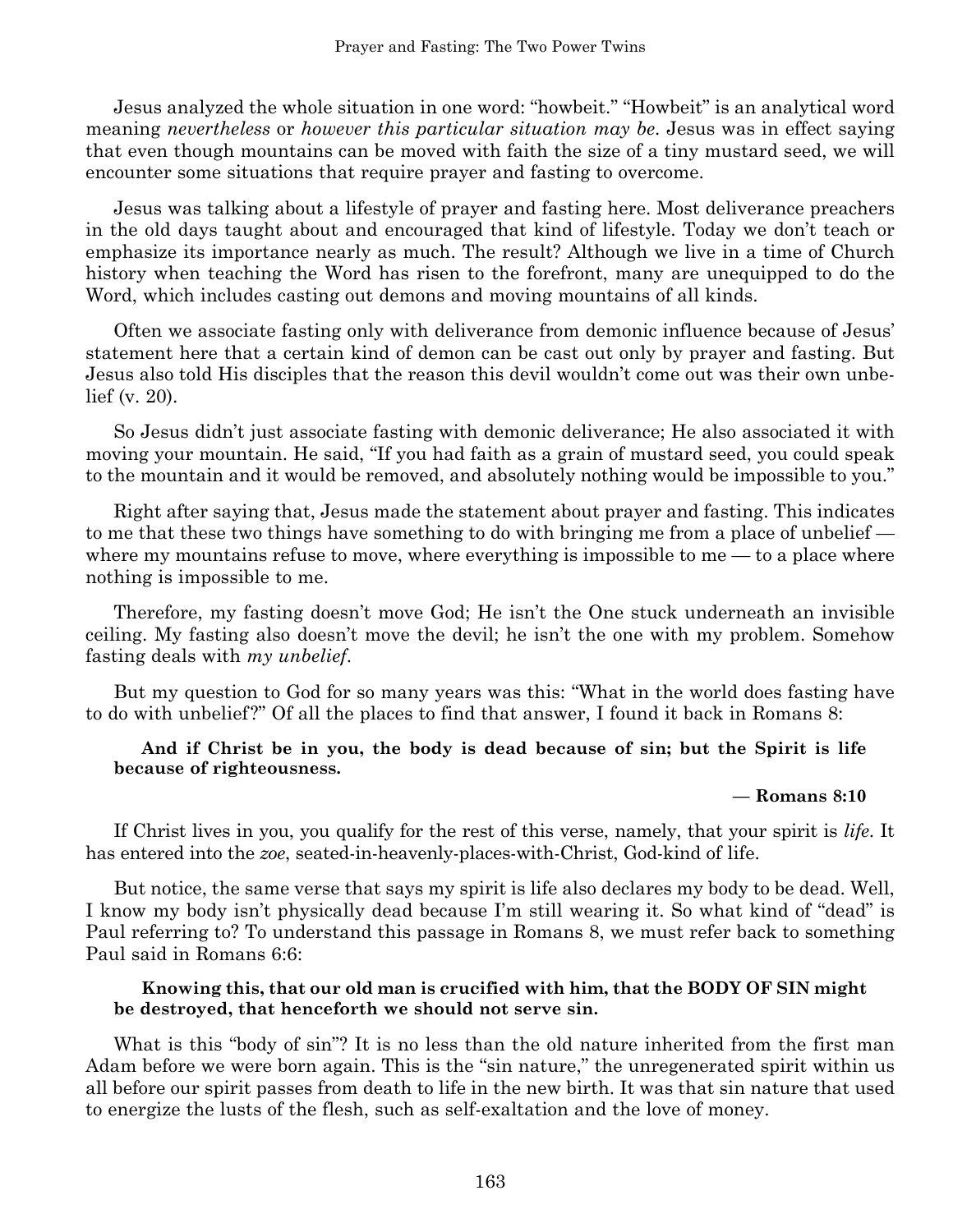So if Christ be in you, then positionally God has declared the sin nature, the "body of sin," to be dead and your reborn human spirit alive unto Him.

We understand positional truth pertaining to our spirit. For instance, we know that Jesus was made to be sin for us and that we were made the righteousness of God in Christ (2 Cor. 5:21). We are now seated in heavenly places with Christ Jesus (Eph. 2:6). We are above and not beneath (Deut. 28:13).

However, we may know very little about positional truth pertaining to our flesh. The essence of that truth is this: The moment we were born again, God declared the "body of sin" — the sin nature or the "old man" — to be dead. Positionally, the flesh has lost its "power source" to commit sin. It lost its right to dominate and rule over us any longer.

So when you pray in the Holy Ghost, worship God, and confess His Word, you are enforcing the positional truth that your spirit is seated in heavenly places with Christ Jesus. The more you pray in the Holy Ghost, the more you execute that position of grace. On the other hand, when you fast, you are enforcing the positional truth that the "body of sin" was crucified with Christ and your flesh no longer has the power to rule over the operation of your spirit.

Thus, when you begin to fast and pray, you execute two positional truths in the realm of the Spirit. That's why prayer and fasting are the power twins.

#### **Breaking Down the Ceiling of Flesh**

Sometimes it's not only that subtle kind of unbelief, but the flesh that constructs a ceiling over our lives. The devil will erect some kind of stronghold in our flesh realm, such as smoking, drinking, anger, gossip, or lust. Then he uses that stronghold to control us. Every time we attempt to receive from God or to accomplish something for Him, he turns up the pressure in those areas so that we feel hopeless and out of control.

So what do we often do? We pray superficial prayers; we go to church; we try to minister; we implement programs; we substitute many things for the power of God that is absent because of the ceiling of flesh over our lives. But our lives stay the same all the time, never increasing. We may instigate more programs, but the power never changes. Our lives keep bouncing off that ceiling of flesh.

Then one day, we decide to fast and pray. We begin by praying in the Holy Ghost and worshiping God. Then as our spirit begins to be built up, we start to fast. As we add fasting to our prayer lives, we slam the door on Satan's accessibility to the control center on our lives.

Pretty soon the ceiling of the flesh over our lives begins to drop down. It isn't long before the operation of the flesh is at the same level as the operation of the Spirit in our lives, so we continue to fast and pray.

Finally, the operation of the flesh drops below the operation of the Spirit; its power is broken. When that happens, answered prayer is the automatic result, and the things we've been believing for begin to come to pass. We start seeing answers to prayers that have been lying dormant for years — even prayers that we forgot but God didn't.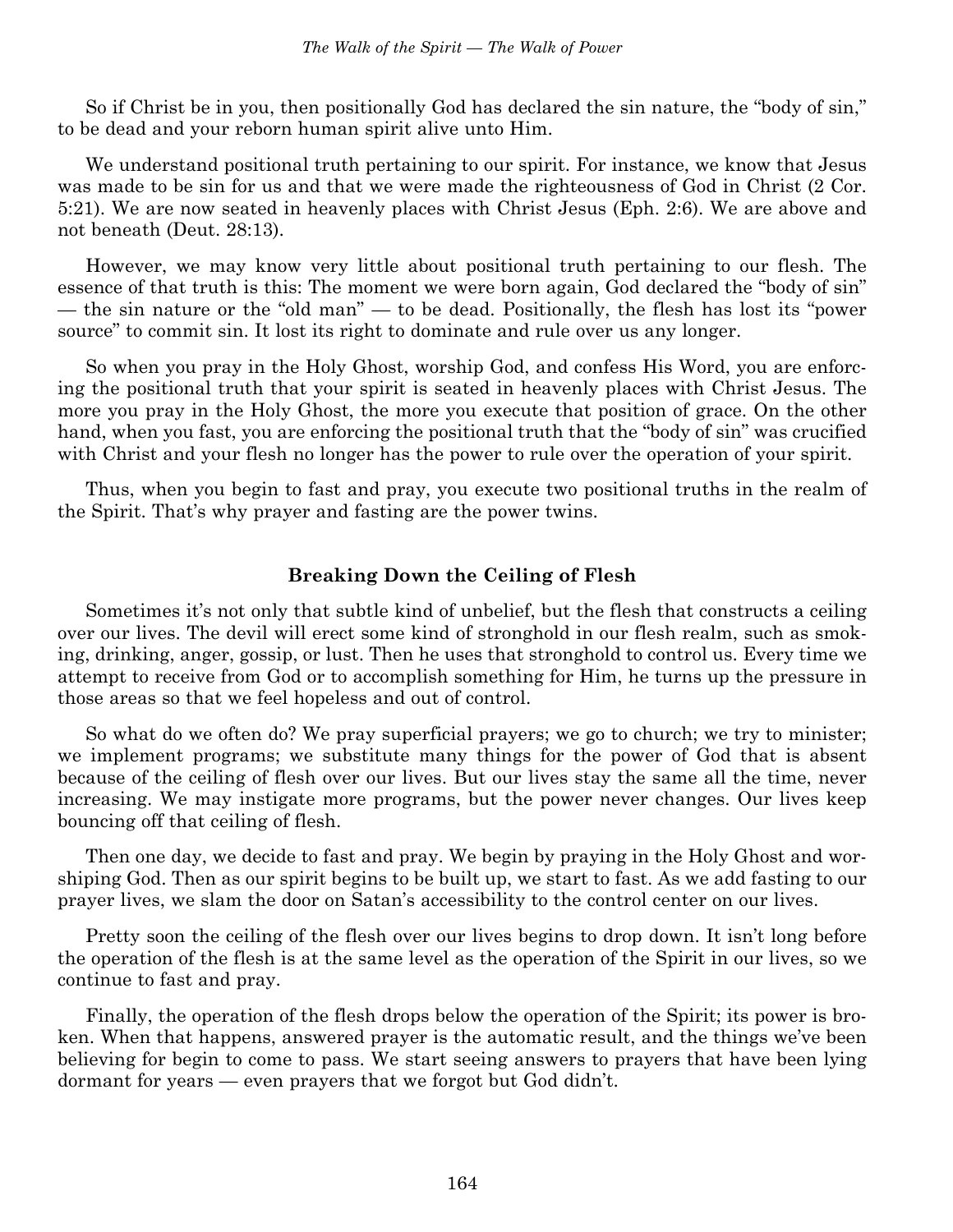At this point, if the devil comes to inspect that computer-like program he implanted in our soul to destroy us, he will find it *gone* — and God's program in its place! Why? Because through fasting, we have enforced the positional truth that our "old man" was crucified with Christ. The flesh is rendered powerless to force us into sin. We have released the operation of the Spirit.

# **Fasting Doesn't Move God**

Personally, I thank God for fasting, because many times I have come to a place where I didn't know how to go on in God. I didn't know how to break the last barriers of flesh down. In those situations, I found fasting to be a tool, a means to an end. It was the "super-charger" I needed, combined with praying in the Holy Ghost, to push me over into victory.

But we make a mistake if we think that we move God with our fasting. How can we move Someone who has so expressed His willingness to move on our behalf ? Romans 8:32 makes it crystal clear:

#### **He that spared not his own Son, but delivered him up for us all, how shall he not with him also freely give us all things?**

Our fasting doesn't move God; it moves *us* to a place where we can receive *from* God. Fasting destroys the hold that the flesh has had on our lives so that, instead of operating out of the flesh, we can continually operate out of the Spirit!

You see, God isn't the One holding the power back. If He had His way, every one of us would be operating in raising-the-dead type of power tomorrow!

#### **Fasting Helps Preserve the 'Old Wineskin'**

Let's take this a step further. In Matthew 9:14 and 15, the disciples of John the Baptist asked Jesus a question about fasting. It took me a long time to understand Jesus' answer.

**Then came to him** [Jesus] **the disciples of John, saying, Why do we and the Pharisees fast oft, but thy disciples fast not?**

**And Jesus said unto them, Can the children of the bridechamber mourn, as long as the bridegroom is with them? but the days will come, when the bridegroom shall be taken from them, and then shall they fast.**

The day that Jesus is talking about is the change from the Old to the New Covenant; it's *our* day.

Then all of a sudden, for no apparent reason, Jesus goes on to say this:

**No man putteth a piece of new cloth unto an old garment, for that which is put in to fill it up taketh from the garment, and the rent is made worse.**

**Neither do men put new wine into old bottles: else the bottles break, and the wine runneth out, and the bottles perish: but they put new wine into new bottles, and both are preserved.**

**— Matthew 9:16,17**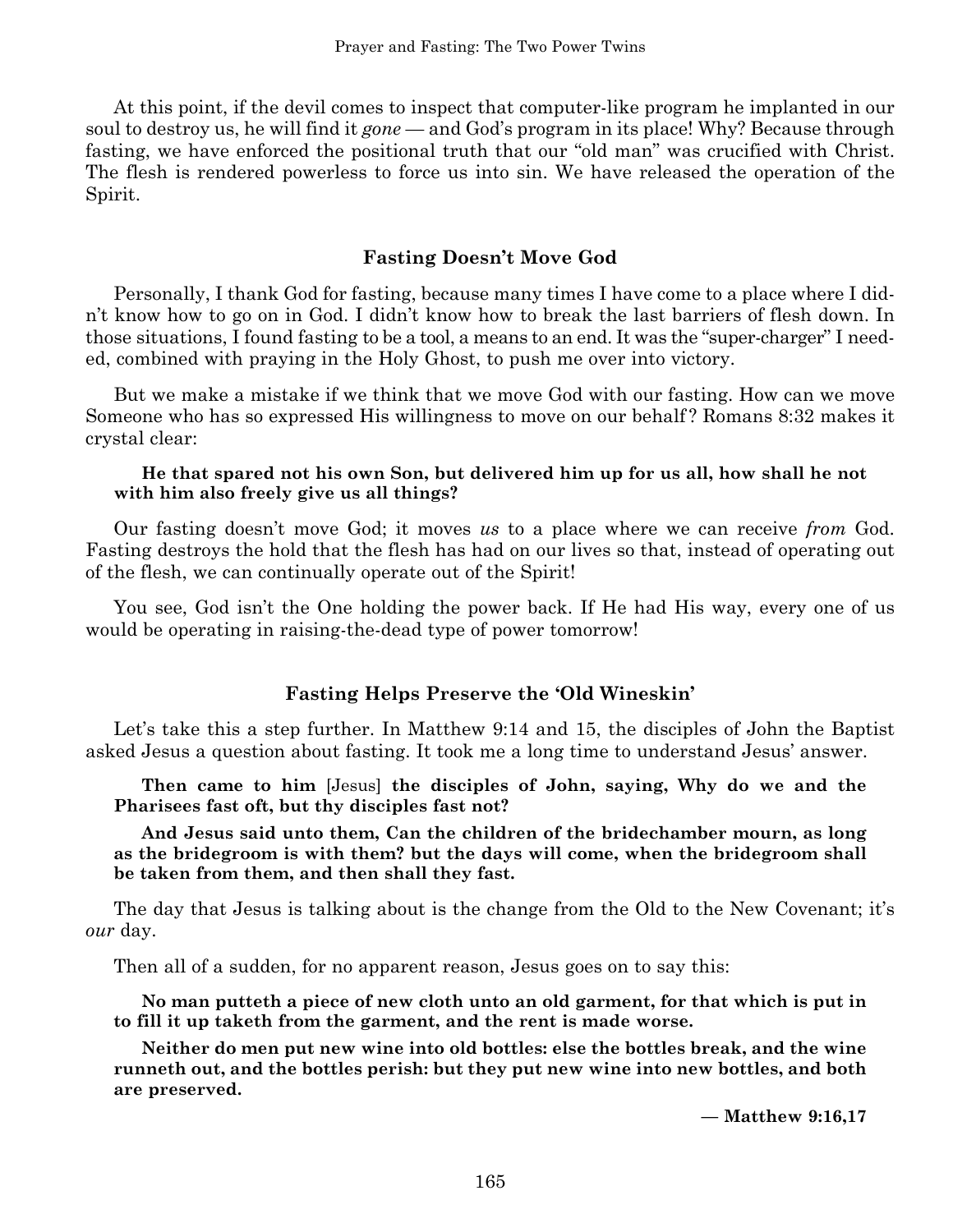Let's catch what Jesus is saying here. The disciples of John came to Jesus and said, "The Pharisees fast often, and so do we. But we have noticed, Jesus, that these men who follow You don't fast at all."

Then Jesus answers, "No, they don't have to fast while I'm with them. I'm the Bridegroom." In other words, at that time the disciples were between two covenants, the Old Testament and the New Testament. And before Jesus sent the seventy disciples out, He literally put His anointing on them.

The disciples cast devils out and raised the dead. When they came back and talked to Jesus about what they had done, they were more shocked that demons had to come out than the demons were! Luke 10:17 says, **And the seventy returned again with joy, saying, Lord, even the devils are subject unto us through thy name**. But, you see, it was Jesus' anointing they were walking under.

So in essence Jesus says, "No, while I'm with you, you don't have to fast, because I put My anointing on you. But the day will come when I'm taken away, and there will be a change of covenants. On that day you *will* fast. And would you like to know why you will fast in that day?"

The disciples say, "Yes! That's the question we're asking You."

Jesus says, "I'll tell exactly why you'll fast in that day — because you don't put new wine in old bottles and new patches on old garments."

So as I meditated on Jesus' answer to the disciples of John, I thought, *That was His answer to why we are going to fast under the New Covenant? They asked Him a question about fasting. What kind of answer is it to say, "You don't put new wine in old bottles"?* (I don't think I understood half of what Jesus said in the early days of my ministry!)

I finally came to understand what Jesus was saying. The moment you were born again, your spirit was seated in heavenly places with Christ Jesus. But, unfortunately, He had to leave you in the old garment or old wineskin — this earthly body. One day a trumpet will sound, and this earthly body is going to be transformed from corruptible to incorruptible.

# **In a moment, in the twinkling of an eye, at the last trump: for the trumpet shall sound, and the dead shall be raised incorruptible, and we shall be changed.**

#### **— 1 Corinthians 15:52**

Can you imagine our bodies being glorified in the time it takes a person to blink?

At that moment, I won't own a body anymore that was given to me from the loins of the first man Adam. Instead, I will be a manifested son of God, born of Jesus Christ, comprised of spirit, soul, and glorified body.

The rapture is the next great event in the timetable of God's Church. But meanwhile, as generations of saints can testify before us, we are still wearing an old garment or old wineskin that is dying day by day and is capable of sin.

When I belonged to that ultra-Holiness church, people would tell me that it was the devil who was tempting me to sin, and I understood that. But I *didn't* understand what it was in me that wanted to agree with the devil!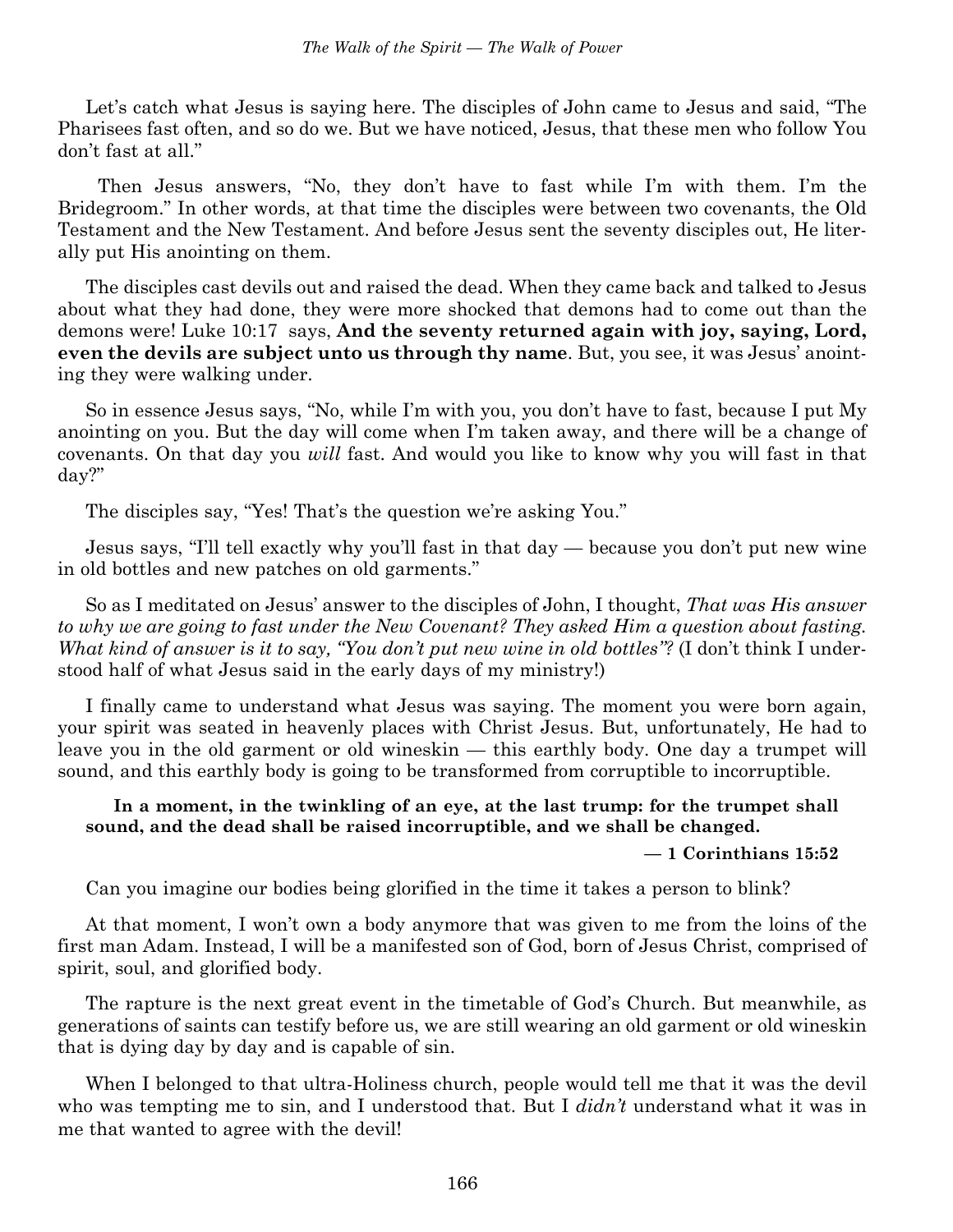I wanted Galatians 5:16 to read this way: "This I say then, walk in the Spirit, and all the warrings and lusts of the flesh will go away." But it doesn't say that. It says, **This I say then, Walk in the Spirit, and ye shall not fulfil the lust of the flesh.** 

That's why Jesus said, "When I'm taken away from you, there will be a change of covenants. Your spirit is going to be seated with Me. But, unfortunately, I'll have to leave you in the old wineskin. That's okay, though, because fasting is going to have the same effect on your old wineskin as if you went out and bought a new one. Fasting will preserve your old wineskin so the new wine, My power, can operate through it until I give you a new wineskin — a glorified body."

It's a sad thing when a preacher's old wineskin bursts in full view of the entire world, spilling out the new wine because the vessel that carried it wasn't strong enough to maintain it. That situation brings a reproach on the Gospel. Perhaps if that preacher had known a little more about fasting, his old wineskin might have been better preserved against sin.

So fasting has the same effect on your old wineskin as if you had gone out and bought a new wineskin. Fasting preserves the old wineskin against sin. It helps mortify the deeds of the flesh while the new wine operates within the old wineskin.

# **The Forty-Day Fast of Jesus**

We can learn much about the purpose of fasting by looking at the forty-day fast Jesus went on when He faced Satan in the wilderness and defeated him.

**Then was Jesus led up of the Spirit into the wilderness to be tempted of the devil.**

**And when he had fasted forty days and forty nights, he was afterward an hungred.**

**And when the tempter came to him, he said, If thou be the Son of God, command that these stones be made bread.**

**But he answered and said, It is written, Man shall not live by bread alone, but by every word that proceedeth out of the mouth of God.**

**Then the devil taketh him up into the holy city, and setteth him on a pinnacle of the temple,**

**And saith unto him, If thou be the Son of God, cast thyself down: for it is written, He shall give His angels charge concerning thee: and in their hands they shall bear thee up, lest at any time thou dash thy foot against a stone.**

**Jesus said unto him, It is written again, Thou shalt not tempt the Lord thy God.**

**Again, the devil taketh him up into an exceeding high mountain, and sheweth him all the kingdoms of the world, and the glory of them;**

**And saith unto him, All these things will I give thee, if thou wilt fall down and worship me.**

**Then saith Jesus unto him, Get thee hence, Satan: for it is written, Thou shalt worship the Lord thy God, and him only shalt thou serve.**

**Then the devil leaveth him, and, behold, angels came and ministered unto him.**

**— Matthew 4:1-11**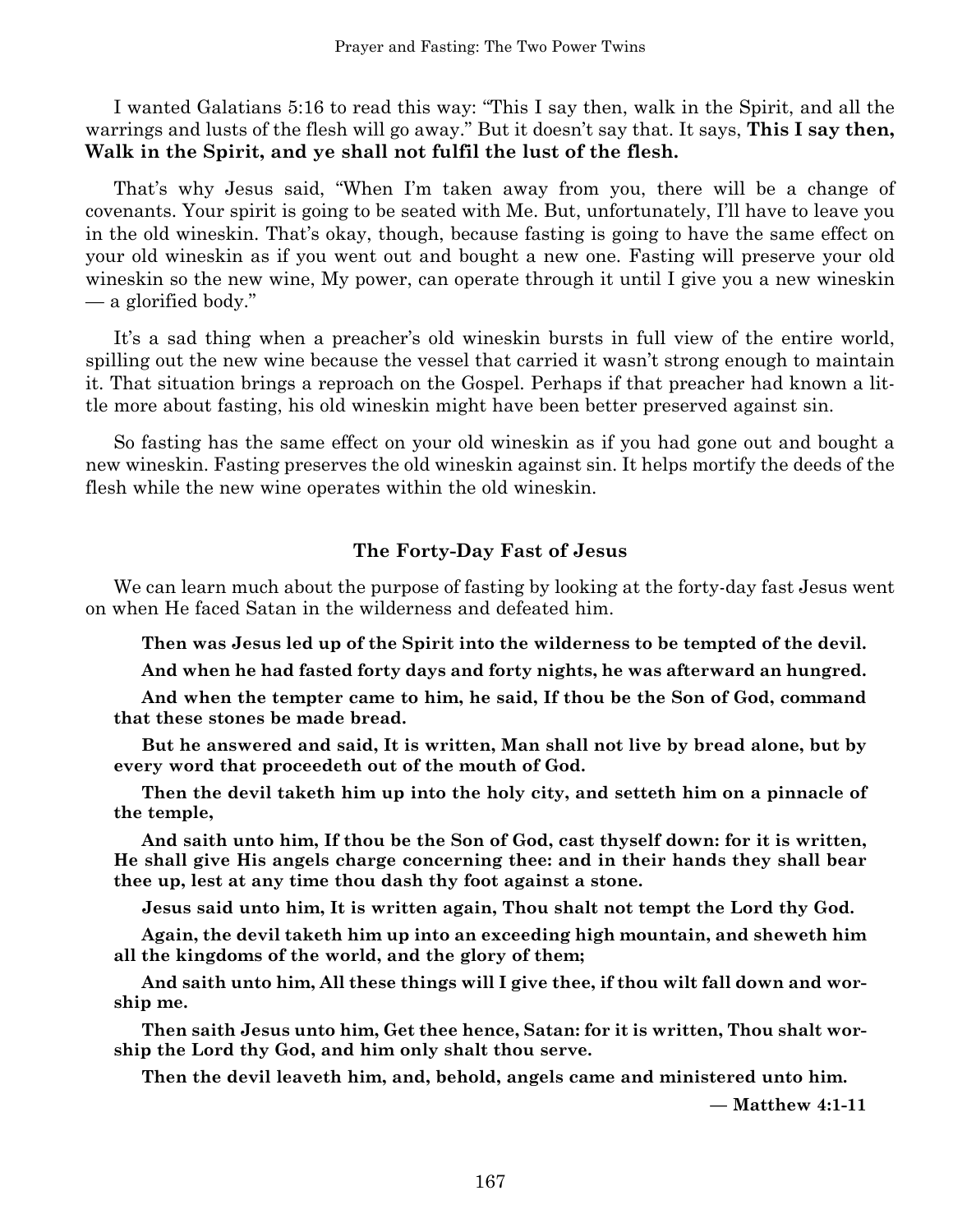As I read this passage of Scripture, I wondered, *What was the reason for Jesus' forty-day fast, and why did Satan challenge Him at the end of it?*

When discussing this with others, the answer I often heard went something like this: "The fasting reduced Jesus to the weakest state of vulnerability. In that weakened state, Jesus showed the supremacy of His power over the devil by not giving in to temptation."

But, in reality, the opposite is true. Jesus fasted forty days in preparation for facing the devil. Why? Because He knew that fasting shuts the flesh down and *strengthens* us, not weakens us, against the devil.

Why was Jesus led by the Spirit into the wilderness to be tempted by the devil? Because He as our Substitute was being tempted in our place. Then after He overcame the devil, He could turn around and give us the perfect standing that He had obtained from defeating Satan in the temptations of the flesh. That's why Jesus could later say in Luke 10:19:

#### **Behold, I give unto you power to tread on serpents and scorpions, and over all the power of the enemy: and NOTHING shall by any means hurt you.**

So then fasting has the same effect on our flesh as it had on Jesus' flesh: It braces us against the temptations of the devil and helps us mortify or shut down the flesh by enforcing the perfect standing Jesus has already given us.

In order to understand how perfect and powerful this standing is that Jesus has given us over the flesh, we must learn what Jesus had to withstand to obtain it. You see, nothing can be declared perfect unless it cannot be improved upon. This means that the standing Jesus has given to us over the flesh and the devil could only be declared perfect if it had withstood Satan's most diabolical testings and schemes.

Jesus had to be subjected to the worst that Satan had — the worst torments, fears, pressures, and cares, the worst temptations of lust and riches. This was the entire reason Jesus was led into the wilderness. He was on a mission from God as our Substitute to obtain for us as part of our redemption a perfect standing over the flesh.

Now we can enter into God's Presence, armed with the standing of grace He has given us — not because of what we have done but because of what Jesus has done.

# **For we have not an high priest which cannot be touched with the feeling of our infirmities; but was in all points tempted like as we are, yet without sin.**

**Let us therefore come boldly unto the throne of grace, that we may obtain mercy, and find grace to help in time of need.**

**— Hebrews 4:15,16**

There before the throne of God, we can find mercy to help in our times of need — our temptations, testings, and trials.

In order for Jesus to deliver this kind of standing to us, He had to face Satan on three levels: spirit, soul, and body. This confrontation had to be carried out not in Jesus' deity, but in His humanity. That's why Jesus said, "*Man* (referring to His humanity) shall not live by bread alone, but by every word that proceeds out of the mouth of God" (Matt. 4:4).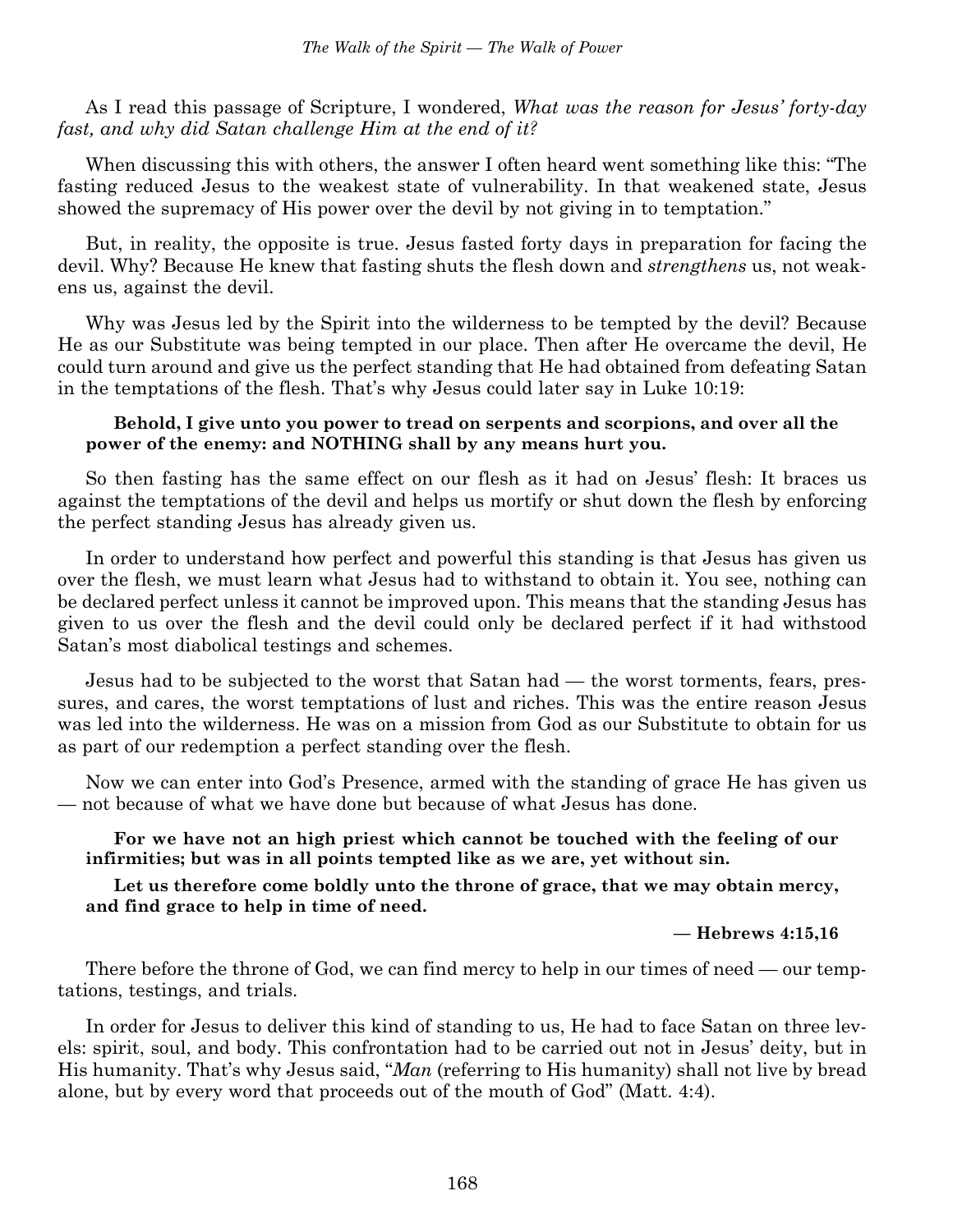The pressures, the torments, the loneliness, and the fear that Satan attempted to put on Jesus are indescribable. They can only be described as similar to the horrors one may see in the lower level of an insane asylum where people reside whose spirits have been completely taken over by demons. The demonic opposition Jesus faced was the type that spawns such deranged drives for power and wealth as Adolph Hitler and the Nazis possessed, where one culture tries to completely annihilate another in the quest for dominance or world power.

You see, Jesus had to face the worst Satan had. He couldn't just win a victory over some low-level, expendable, second-rate demon that simply afflicts or torments. He couldn't even deal with just a ruler of the darkness or a principality. Jesus had to face *Satan himself*! And in doing so, Jesus defeated Satan on all three levels: spirit, soul, and body!

Number one, Jesus defeated Satan on the level of the *body*. Satan challenged Him to meet the needs of His physical body — but on Satan's terms:

#### **And when the tempter came to him, he said, If thou be the Son of God, command that these stones be made bread.**

**— Matthew 4:3**

Satan attempted to pressure Jesus with the worst torment of the physical body: the threat that the basic necessities to sustain life will not be met. The attempt failed.

Number two, Jesus defeated Satan on the level of the *soul* when Satan tried to tempt Him to commit suicide.

Satan took Jesus up to a high pinnacle of the temple in the Holy City and began to pressure Him in the emotional realm of the soul to commit suicide by jumping off the pinnacle:

#### **And saith unto him, If thou be the Son of God, cast thyself down: for it is written, He shall give his angels charge concerning thee: and in their hands they shall bear thee up, lest at any time thou dash thy foot against a stone.**

#### **— Matthew 4:6**

Jesus knew that God had given the angels charge concerning Him, but He wasn't about to tempt God by jumping off the temple just because the devil told him to.

You see, suicide is the last step into a state of hopelessness after a long battle with torments and fears. In that hopeless state, the person says to life, "You have no real answers." In that sense, it is the worst torment of the soul, and Jesus defeated Satan in that very arena.

Satan may try to badger us in the soulish realm of our emotions, but today we have access to a perfect standing against soulish torment. That standing was given to us by Jesus, the Prince of Peace, and will sustain us no matter what Satan tries to do.

Number three, Jesus defeated Satan on the level of the *spirit* when Satan tried to tempt Jesus to worship him.

It's interesting to note that when Satan tested Jesus in the physical realm, he used food, and when he tested Him in the emotional realm of the soul, he used suicide. But when Satan tested Jesus in the realm of the human spirit, he used power and money by offering Him the glory of the kingdoms of the world.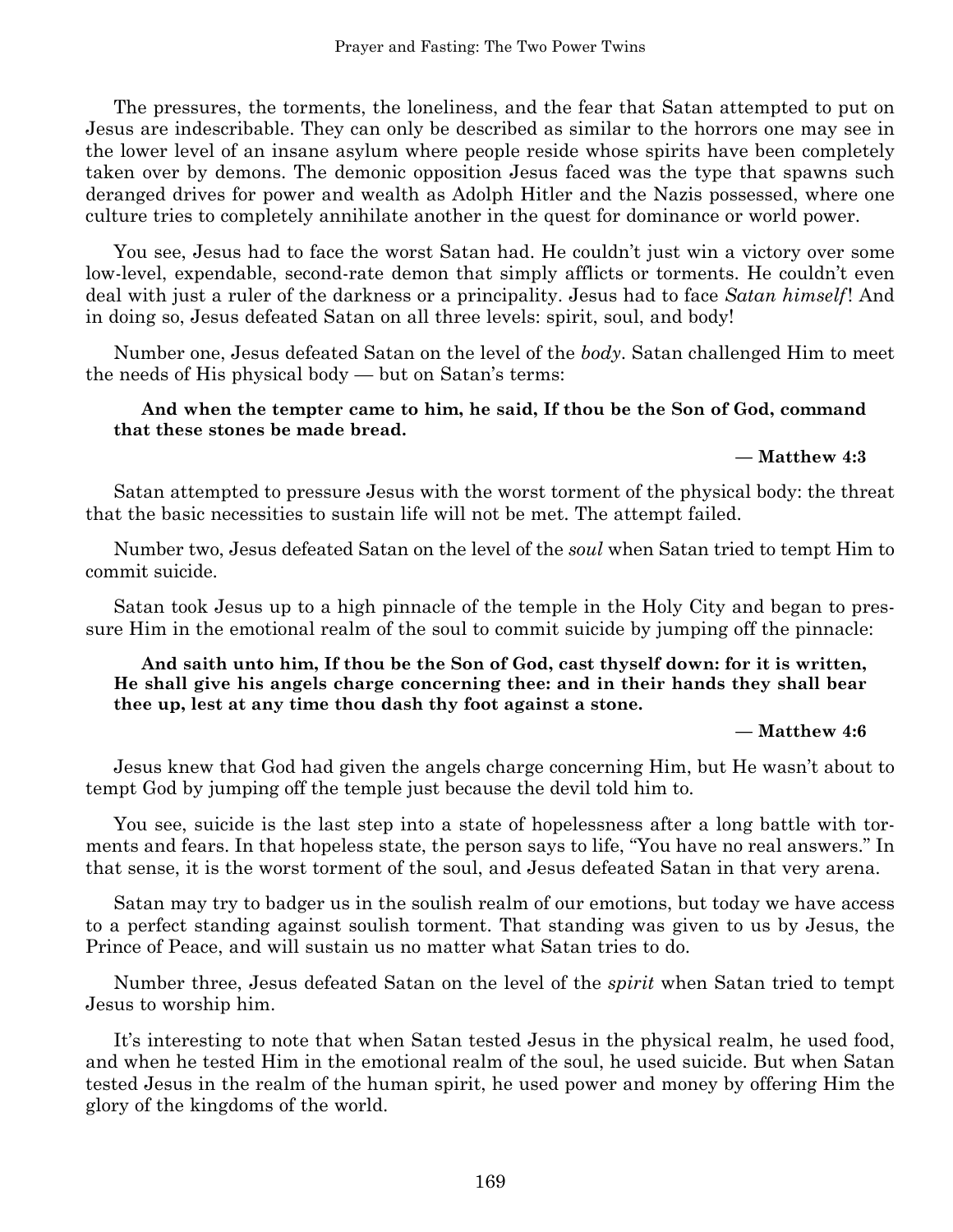This shows us that Satan has a strategy to conquer a man's spirituality. The devil knows that men will switch their allegiance more quickly from worshiping God to worshiping him because of power and riches than anything else he has to offer.

Satan offered to make Jesus the wealthiest, most powerful Man in the world. All Jesus had to do was turn Himself over spiritually to Satan and worship him.

But, thank God, Jesus withstood Satan. Then he turned around and gave us the standing He had attained through His victory on all three levels. Somehow fasting had helped prepare Jesus for that time of temptation so that He could, as our Substitute, give us His standing. Now when we fast, we execute Jesus' standing over the flesh as we yield to God and withstand the devil.

#### **Ways To Fast**

We just looked at a forty-day fast that Jesus went on to prepare to confront the devil's temptations. But there are several ways to fast. The one I have found to be the most practical and effective for the person carrying on in today's busy society is the common three-day fast. This can be done in one of two ways.

If you can't get away somewhere and just pray because of your schedule, I recommend that you go on a juice fast using mild juices such as grape or apple juice. During that time, pray as much as you can. But if you *can* get away, I suggest you go on a total consecrated fast of just water (filtered or distilled, available at most supermarkets).

If you aren't familiar with fasting and want to go on more than a three-day fast, I recommend a series of shorter periods of fasting. For example, you could fast three days a week for three weeks straight. For that time period, stick to fresh vegetables, fruits, and salads, staying away from heavy meats and breads. Then when your time of fasting is over, you can go back to those foods if you desire.

Eventually you may want to go on a more extended fast, especially if you are dealing with some kind of stronghold in your flesh realm (mind, emotions, or body) that you want to shut down or mortify for good.

#### **The Fast God Chooses**

To understand the kind of fast God chooses, let's take this subject one step further and go to Isaiah 58.

**Is not this the fast that I have chosen? to loose the bands of wickedness, to undo the heavy burdens, and to let the oppressed go free, and that ye break every yoke?**

**Is it not to deal thy bread to the hungry, and that thou bring the poor that are cast out to thy house? when thou seest the naked, that thou cover him; and that thou HIDE NOT THYSELF FROM THINE OWN FLESH?**

**— Isaiah 58:6,7**

That last phrase of this passage of Scripture was the part I got stuck on. I thought, *Lord, what do You mean when You say the fast You have chosen is that I hide not myself from my*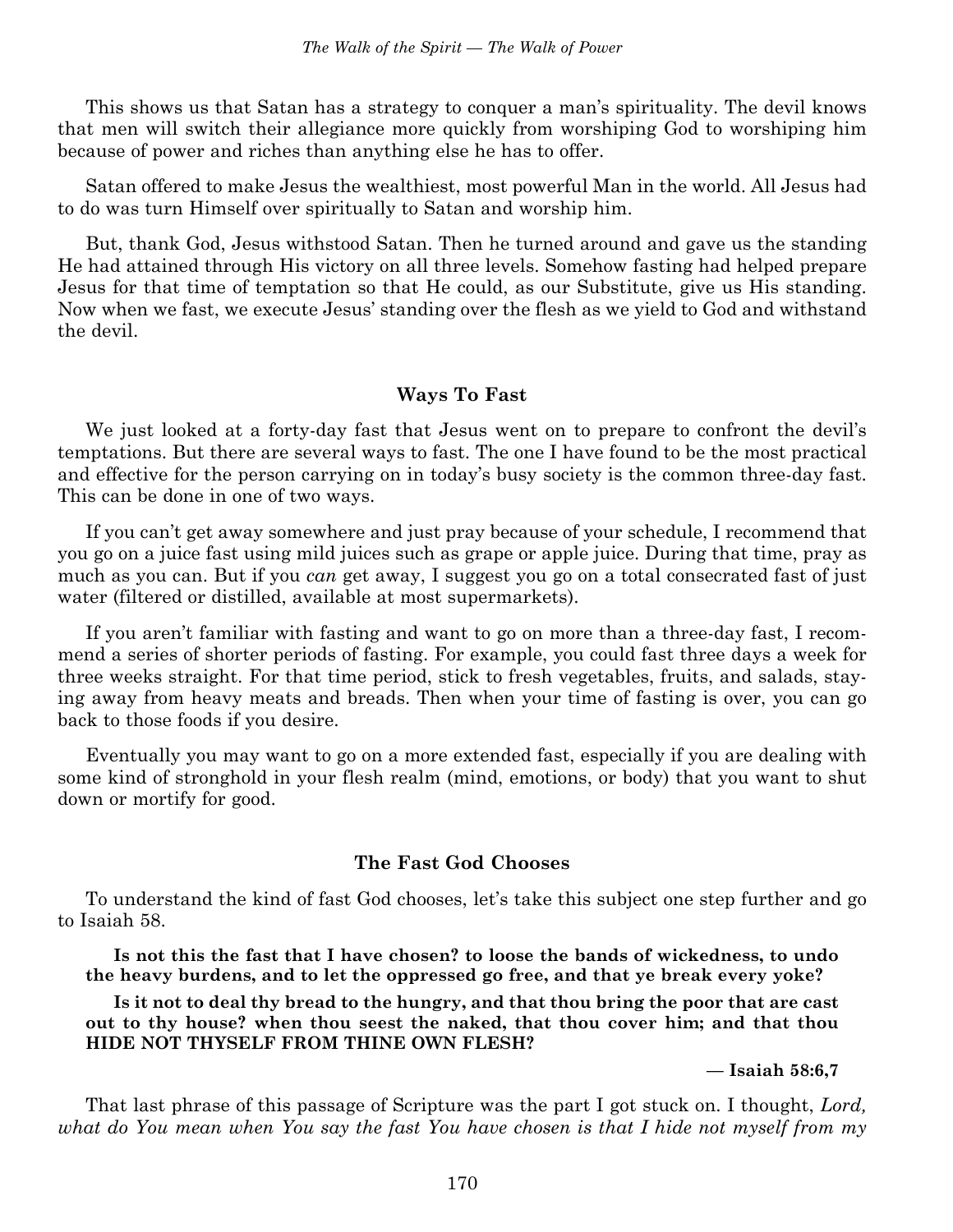*own flesh?* I wondered if God was talking about the same thing Jesus spoke of in Matthew 6:17,18:

**But thou, when thou fastest, anoint thine head, and wash thy face;**

**That thou appear not unto men to fast, but unto thy Father which is in secret: and thy Father, which seeth in secret, shall reward thee openly.**

Or was God making the same point in Isaiah 58:7 as Paul made in First Corinthians 7:5 when he addressed husbands and wives?

#### **Defraud ye not one the other, except it be with consent for a time, that ye may give yourselves to fasting and prayer; and come together again, that Satan tempt you not for your incontinency.**

Jesus taught about a fast in which we are to wash our faces and go about our daily business, not appearing unto men that we are fasting. Then Paul taught about a fast in which we could lock ourselves away on the "mountain," so to speak, giving ourselves completely to fasting and prayer. Both types of fast are taught in the Bible.

But I still wondered what the Lord meant when He said I am not to hide myself from my own flesh. It took me about three years of study and meditation to understand what He was talking about.

The day you decide to fast is the day you decide to quit hiding from your own flesh — from whatever it is in you that just doesn't care about the lost, the poor, the naked, or those who are cast out of God's house. It's the day you decide to quit hiding from whatever ceiling is in your life stopping you from operating in God's power. The day you decide to fast is the day you decide to quit running from yourself.

Jesus said, "That demon didn't come out because of your unbelief." He also said, "That kind only comes out by prayer and fasting." And what does fasting have to do with your unbelief ? It executes the position of the flesh that God has declared: It has no right to dominate you. It has no right to rule over you.

When you live a lifestyle of fasting and prayer, there is no operation of the flesh that the devil can lay hold of to destroy your life with. This is what Jesus meant when He said, "The prince of this world comes, and he has nothing in me" (John 14:30).

Why is that? Because fasting and praying in the Holy Ghost destroys those fleshly works and releases God's power in you. And the moment the operation of the flesh drops below the level of the operation of the Spirit, you receive a new anointing in your life and ministry.

# **Prepare for Satan's Tactics**

As we pray and fast, hiding not from our flesh, we set captives free. Let's look at Isaiah 58:6 again:

**Is not this the fast that I have chosen? to loose the bands of wickedness, to undo the heavy burdens, and to let the oppressed go free, and that ye break every yoke?**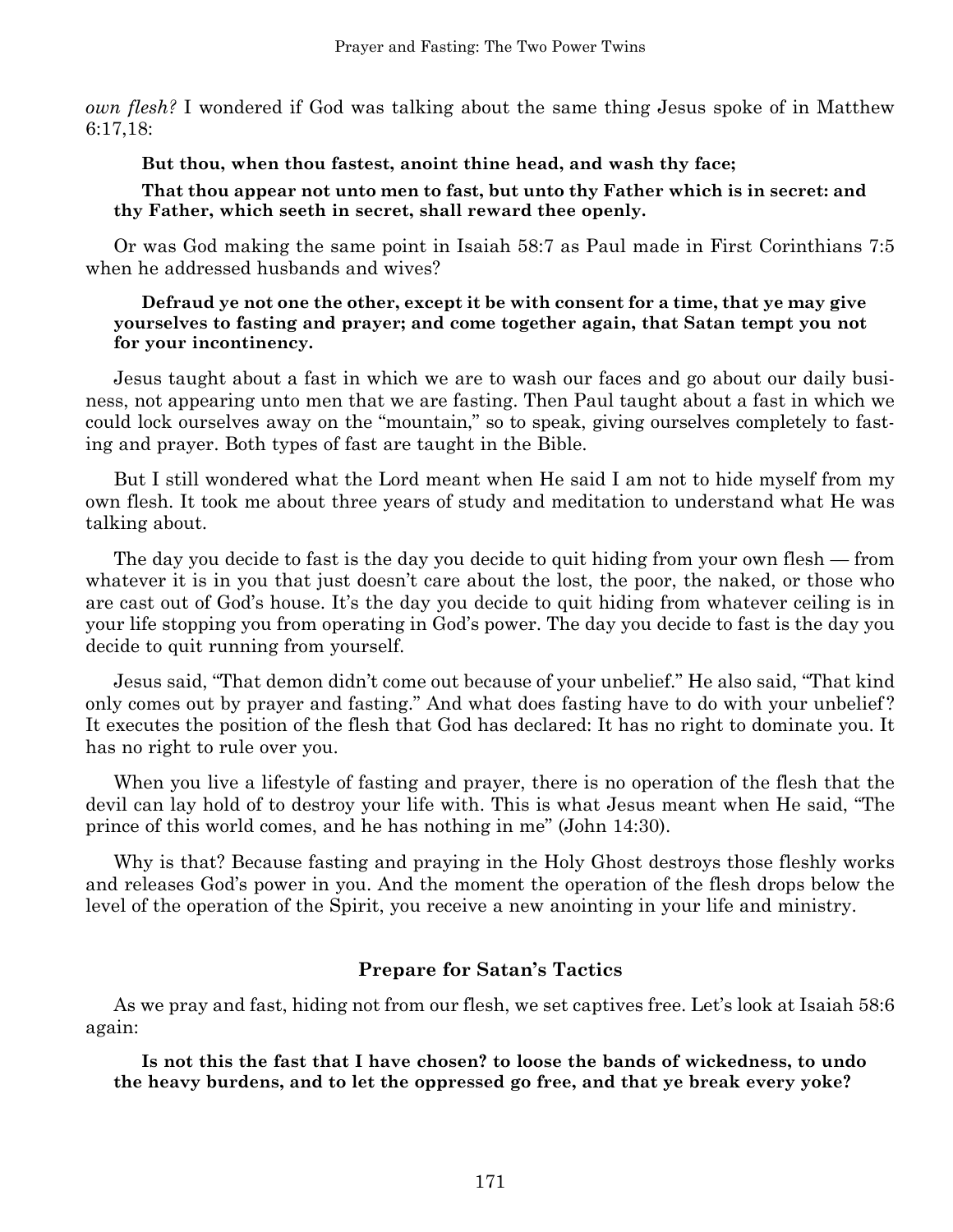Often the first captive that needs to be set free is ourselves. As the flesh is dealt a death blow through fasting, we rise in freedom to walk more fully in the Spirit. Once we grow to a place of greater spiritual maturity, we begin to set others free.

Remember, it is at this point that we will draw the devil's attention. He doesn't want anyone to be free, and we have become a major threat to his kingdom of darkness!

You may ask, "Aren't you inviting trouble?" No, I'm not inviting trouble; I'm anticipating the strategies of Satan. The Bible tells us that when the Word is planted in any way, shape, or form, the devil comes to steal it so that it will not produce fruit (Luke 8:11-15).

If we aren't spiritually aware of the devil's tactics, we will have a rude awakening. We will be caught unprepared, and the devil will have a better opportunity to steal from us or from those we love.

We aren't in Heaven yet. We are living on a planet that has had war declared on it. The devil was thrown out of Heaven, and now he is active here on the earth. He cannot cause trouble in Heaven, so he does his best to cause trouble here.

As long as the devil is active here on earth, the storms will continue to beat down upon our homes. But just as surely as Jesus revealed that the storms would come, He also guaranteed that if our house is built on the rock of hearing *and* doing His sayings, the devil can do *nothing* to tear that house down (Matt. 7:24-27). The enemy isn't powerful enough. He doesn't have the equipment to force our house off the Rock of Jesus Christ.

The more that we get a revelation of the entire plan of God, the more victory we are going to have here on earth. The more quickly we come to a place of esteeming the glories of Heaven as a greater prize than the temporary short-sighted goals of this earthly existence, the more power we will have operating in our lives for the victories in the battles here on this earth.

# **The Missing Ingredient: Supernatural Peace**

I didn't understand how all of this worked until several years ago when I fasted and prayed during an extended seeking time. I was looking for the change in my life that would make the difference. I wanted something I could put my hands on. I was waiting for the angels to appear or the heavens to open.

Those things didn't happen, but when I came out of the seeking time, I was left with something I never had before. I entered into a degree of peace I never knew existed. God put me on the Rock to stay!

You may ask, "Didn't you always walk in peace?" If you had asked me that before the fast, I would have answered, "Oh, yes!" because I didn't have anything to compare it with. But this new peace was different. It was unshakable!

This peace felt so good and so strange at the same time. When things seemed to go wrong, I found out that I could enjoy waiting with patience for God's plan to materialize! I could take my responsibility in a situation without taking the care or burden of it.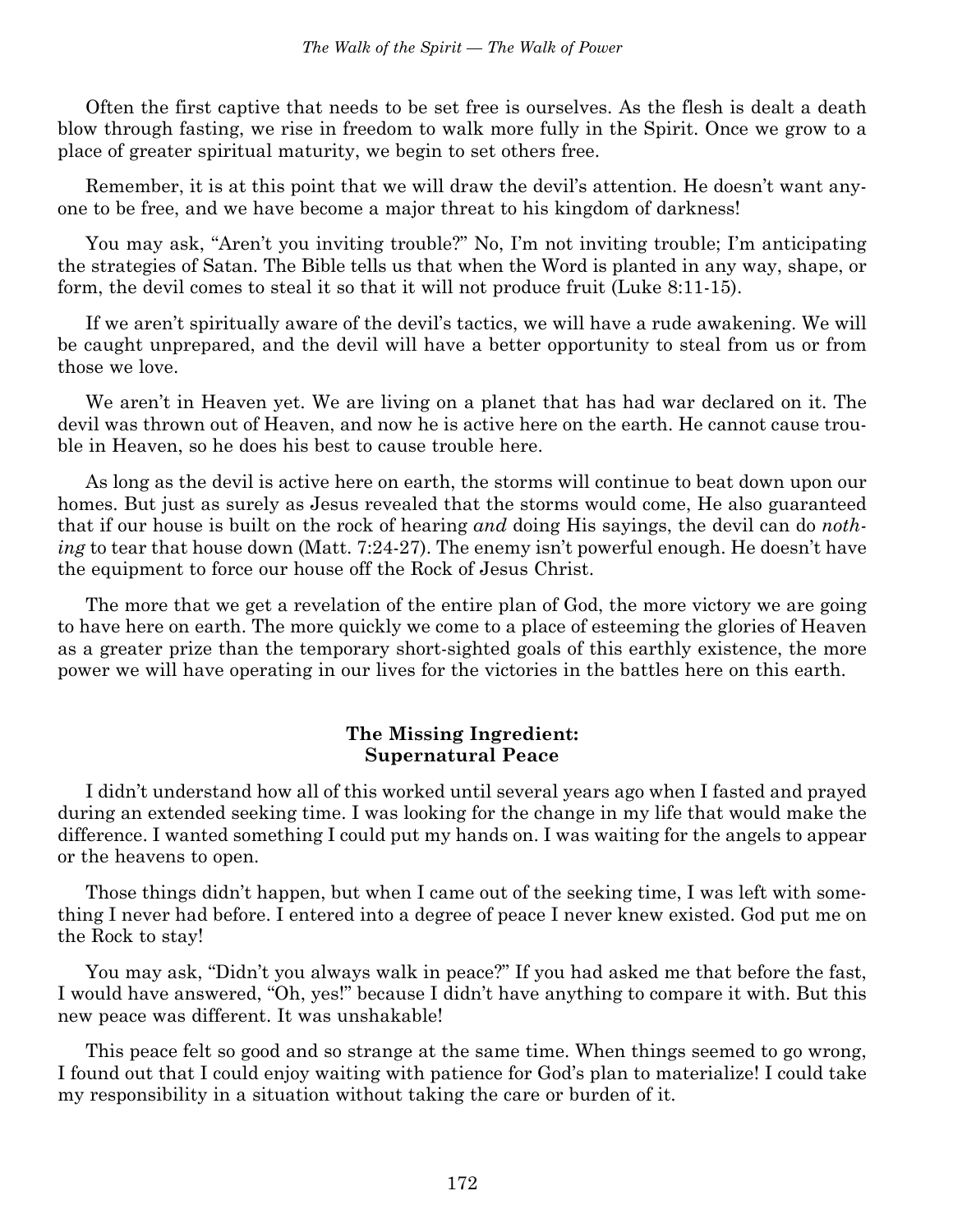So through prayer and fasting, God had caused me to enter into a peace that was a tangible force keeping me in a position to receive His power. He spoke to my spirit about this peace, saying, "This is what you've been looking for. It is the missing ingredient."

You see, conditions on this earth aren't going to get better. Jesus told us in Matthew 24 what the last days would be like: wars and rumors of wars, earthquakes, sorrows, persecutions, false prophets, and the love of many waxing cold. The storms of life are getting more violent. As time goes on, they will rage more and more severely.

Fasting and prayer empty us of our fleshly nature and allow God to fill us with His character. As the flesh loses ground, the peace of God can begin to rule in our lives (Col. 3:15). We climb from one level of peace to another. Our faith becomes greater and greater.

All of this is waiting for you and me. We are capable of so much more than merely overcoming the crises of life. Each of us is meant to be a force on this earth for God — and prayer combined with fasting are the power twins that help us attain that goal!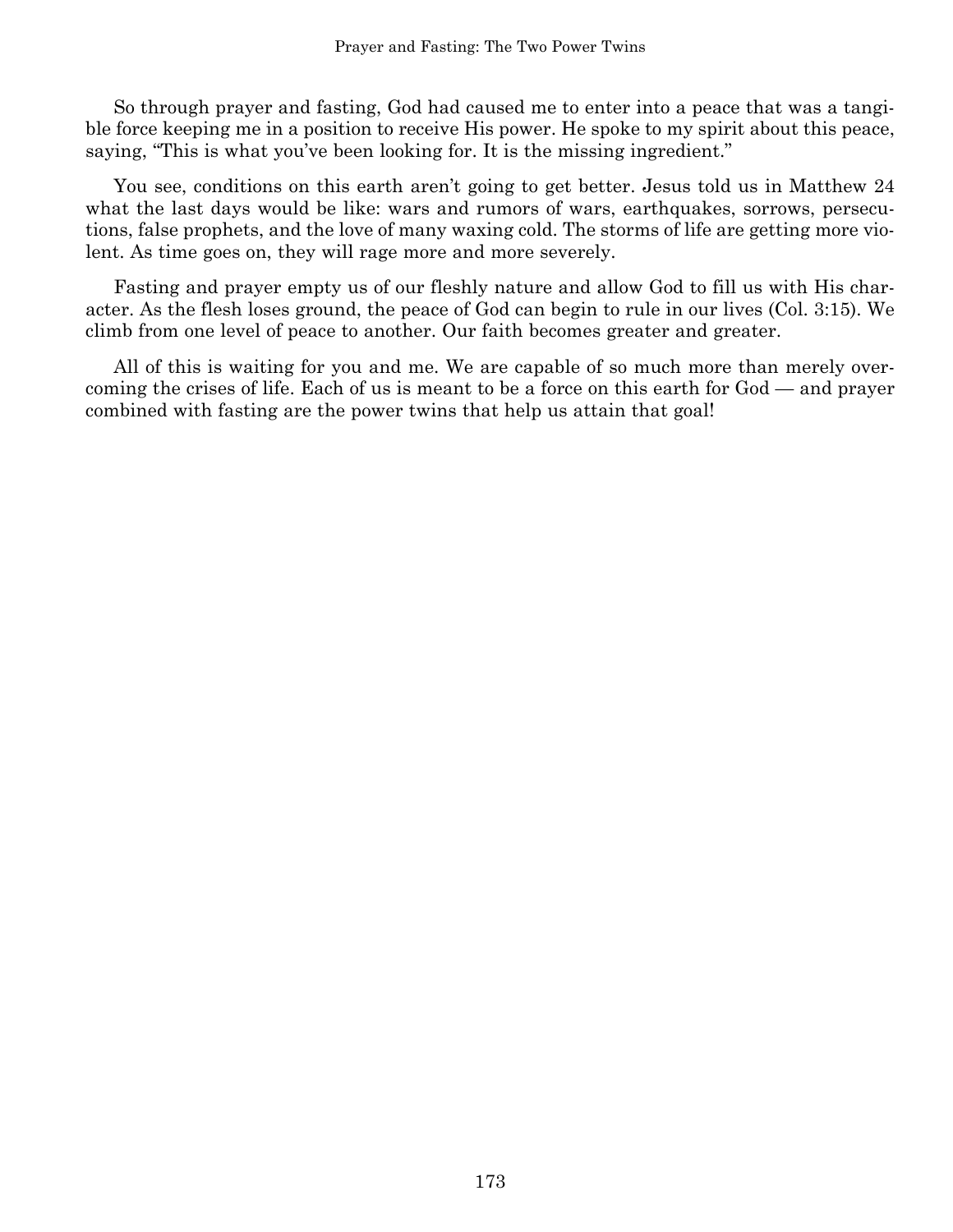

**For in the quietness of My Spirit, My voice is known, and My ways, My principles, and My precepts are shown. So fly away with Me, saith the Spirit of Grace, for I and no man will exalt you and give you your rightful place in Myself. For peace will be the fruit, saith the Spirit of Grace, the peaceable fruit,**

**when you give me that rightful place.**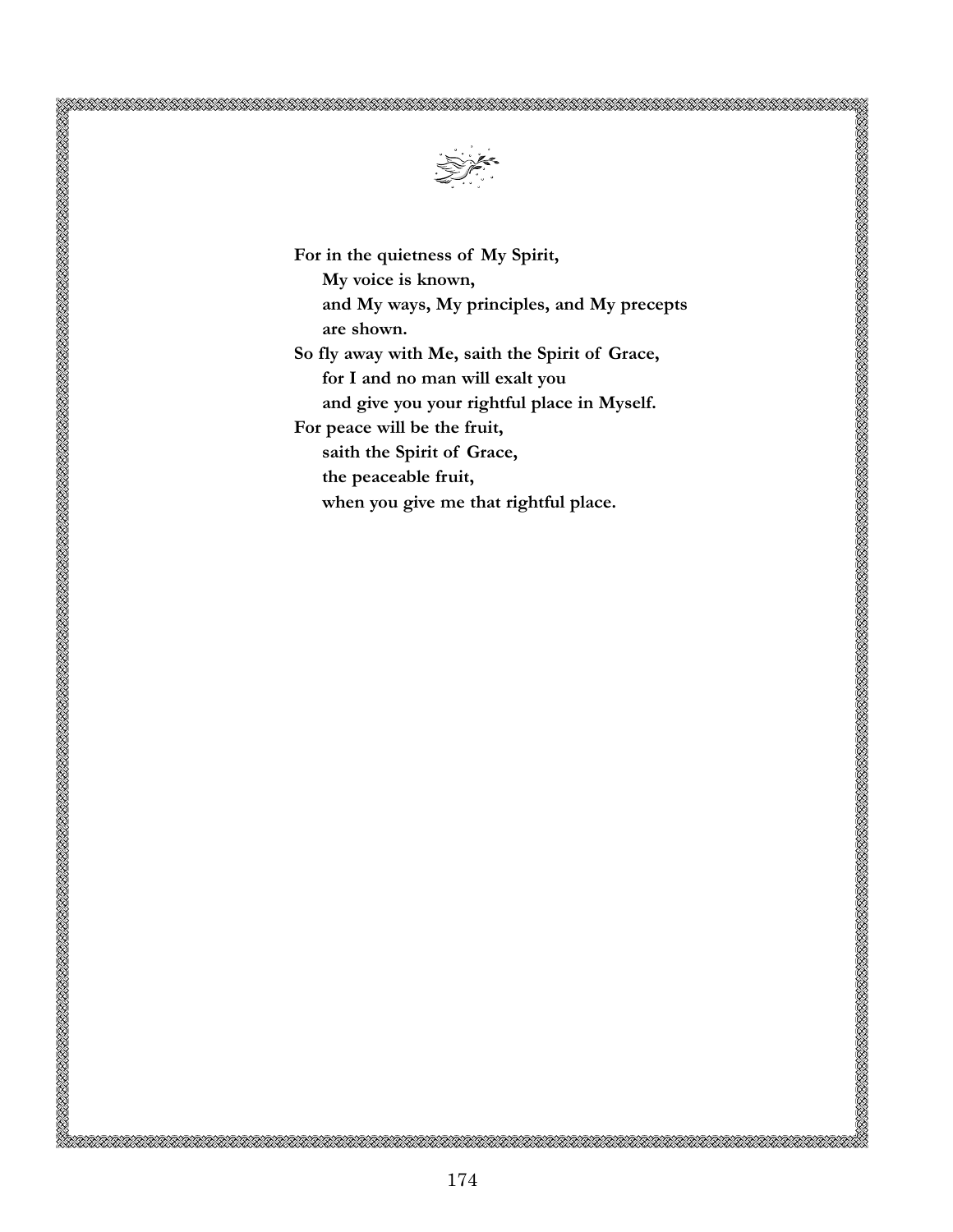# *Chapter 14*

# *How To Effectively Pray in Tongues*

There seems to be a need in the Church for some down-to-earth, practical teaching on the "how-to" of praying in tongues. So let me give you some basic guidelines to help you effectively "build yourself up on your most holy faith, praying in the Holy Ghost."

#### **It Isn't How Loud Or How Soft You Pray**

People come to me all the time and ask, "How do *you* pray in tongues, Brother Roberson?"

I just simply answer, "I pray like this," and then I demonstrate, praying quietly under my breath.

"But don't you pray out loud?"

"No, not usually," I reply. "God isn't hard of hearing." (Of course, if I do pray louder, He isn't nervous either!)

Then someone asked me, "Well, what about warring tongues?"

I asked, "How do you do that?" The person demonstrated, almost screaming in tongues.

"Why do you yell like that when you're talking to God?" I asked.

"Well, I thought I was talking to the devil."

"No, no, First Corinthians 14:2 says you're talking to *God*. Now, you can pray that loud if you want to. But I'll tell you what, it won't be long before your tonsils will be playing Bach's Fifth Cantata! You're going to blow those tonsils out!"

So there is the group that says, "You aren't getting anywhere with God praying in tongues unless you pray in a warring tongue." They scream and shout in tongues, thinking they're addressing the devil.

But the issue isn't whether you shout or whisper when you pray in tongues. You aren't producing any more for the Kingdom of God by yelling in tongues than you are by praying in tongues under your breath, because it's the Holy Spirit who supplies the language. You didn't create it; *He* created it. And if the Holy Spirit is the Originator of the language, it is always full of power.

(The same is true with worship: It isn't how loud or how quiet you worship; it's how much of your entire being you pour into every statement of adoration. You can't truly worship the Lord while your mind is wandering off down the street analyzing some problem.)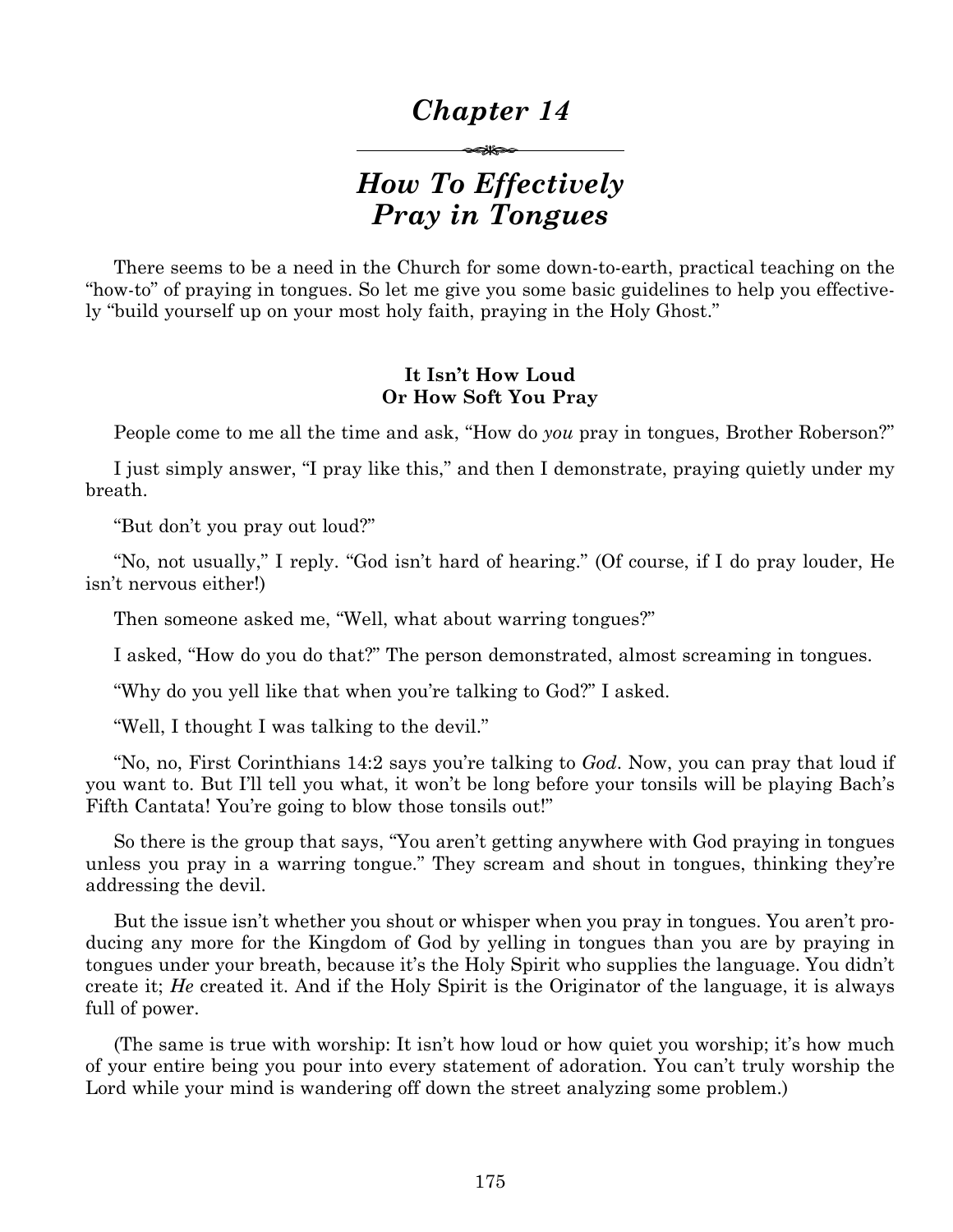When I first began traveling in the ministry, I used to walk back and forth in my motel room, praying in the Holy Ghost. I was still very ignorant about prayer, so I would pray in tongues just as loud as I could. I thought that increased volume made my praying more powerful. I hadn't learned yet that God isn't deaf and that He can hear my prayer anywhere and in any tone of voice.

Later I came to realize that the moment the Holy Spirit's supernatural language comes out of my mouth, it is released to God. It doesn't make any difference if I am whispering or shouting; the words that come out of my spirit in tongues still mean the same because I'm talking to God.

#### **Is Fervency in Prayer a Requirement?**

You may ask, "What if I don't pray real fervently when I pray in the Holy Ghost? After all, doesn't James 5:16 say, **...The effectual FERVENT prayer of a righteous man availeth much?**

Yes, it does say that, but James is talking about the prayer of faith in that verse. The prayer of faith occurs when you line up your sights on some "mountain" in your life and say, "Mountain, move!" That kind of fervent prayer avails much when you have enough strength in your character to stand your ground against hell or any other opposition until that mountain moves.

But if you don't have enough strength of character yet to do that, praying in the Holy Ghost will help bring you to a place where you *can* hold your ground until you receive your answer.

So whether or not you're praying fervently in tongues doesn't really matter. It just depends on what God is doing in your spirit.

For example, sometimes the Holy Spirit gets quite forceful in my spirit as I pray in tongues, and I feel like I'm fighting something. But when that forceful unction lifts, I let it lift. I trust the Holy Ghost to lead me; He knows what I'm praying about. But I don't stop praying. I just go back to praying quietly under my breath.

#### **Pray to a State of Peace**

At the church I pastor in Tulsa, Oklahoma, we meet together regularly to pray as a corporate body. At these prayer meetings, I often have everyone sit down and "glue" themselves to the chair. They are to do nothing but sit there and pray in tongues.

Over the years, some people have had a hard time doing that because their flesh was still "on the go." They couldn't even sit and pray in the Holy Ghost for two hours without moving. It was obvious that they weren't well acquainted with themselves or with the Holy Ghost.

Sometimes in prayer I enter into such a state of peace that I just lie on the floor for two or three hours. Everything is so quiet, I don't even want to move. At those times, the Holy Spirit begins to teach me things from His Word, and the truths He reveals seem so crystal clear. What a wonderful place in the Spirit that is!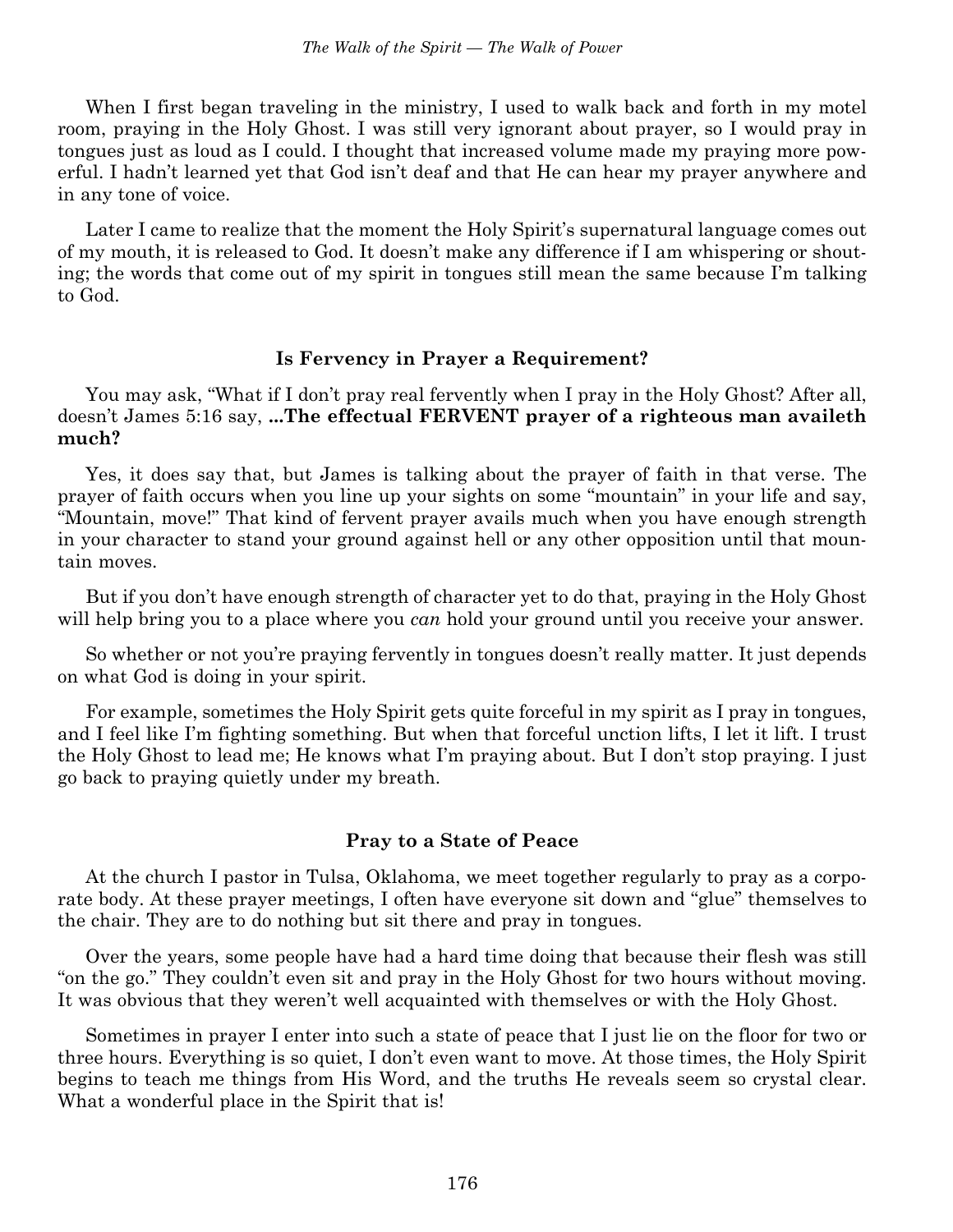But most Christians don't know anything about the place of utter peace that can be reached through praying in tongues. They have never stayed still long enough in prayer to get acquainted with it.

"Do you have something against walking while you pray in tongues, Brother Roberson?" No, I have nothing against walking and praying. But there comes a time for learning discipline in prayer and for getting acquainted with the Holy Ghost. These can often best be accomplished by keeping your body as still as possible while your spirit prays out the mysteries of Christ in tongues.

# **Edification Doesn't Spell Feelings**

A lot of times, people look for feelings when they pray in tongues. That's why I pin people to a chair during corporate prayer — to help them get beyond looking for feelings.

"Do you ever feel anything when you pray in tongues, Brother Roberson?" Oh, yes, don't get me wrong. I welcome the emotions when they come. Once in a while something will build and build and build in my spirit until it is finally delivered to my soul, and then my emotions go, "Wow!" But I don't judge whether I'm receiving anything based on what I feel. I just keep praying in tongues, believing the Word that says I am edifying myself.

You see, tongues originate in your spirit by the power of the Holy Spirit. Emotions are added when the tongues pass through your soul. That's why whether you shout or whisper in tongues doesn't make a lick of difference to the outcome of your prayer if you're the one who added the emotions.

In my early days of praying in the Holy Ghost, I thought that maybe I wasn't praying effectively if I didn't feel a tingling in my fingers or rise to a certain state of emotional "high." Then I went through a period of time when every time I prayed in tongues, an emotional war would wage on the inside of me. I almost quit praying because I thought Heaven had been closed against me. I was judging whether or not I was getting through to Heaven on the emotions I was or was not experiencing in prayer.

Now I know that edification doesn't spell feelings. Praying in the Holy Ghost is a step deeper than our emotions. Emotions belong to our soulish realm, but power and edification belong to the spiritual realm.

The Holy Ghost even leaves our intellect out of praying in tongues. That's a big blow to our carnal pride! We may pray three hours in the Holy Ghost without God ever letting us in on what we were praying about!

For example, one time I had a vision of Old Mexico, and I prayed and prayed in the Spirit, trying to find out when that vision would come to pass. I badgered God about it, asking Him why He wouldn't show me more of the coming revival I had seen in the vision. "Please show me what meeting it was that I saw," I prayed. "Show me what I have to do."

Finally, the Lord interrupted me one morning in prayer and said, "If I tell you in English what I have planned for you, you will just mess it up!" He was right, because later when I found out what it would cost to fulfill what He wanted me to do in Mexico, I needed a lot of extra edification just to handle it!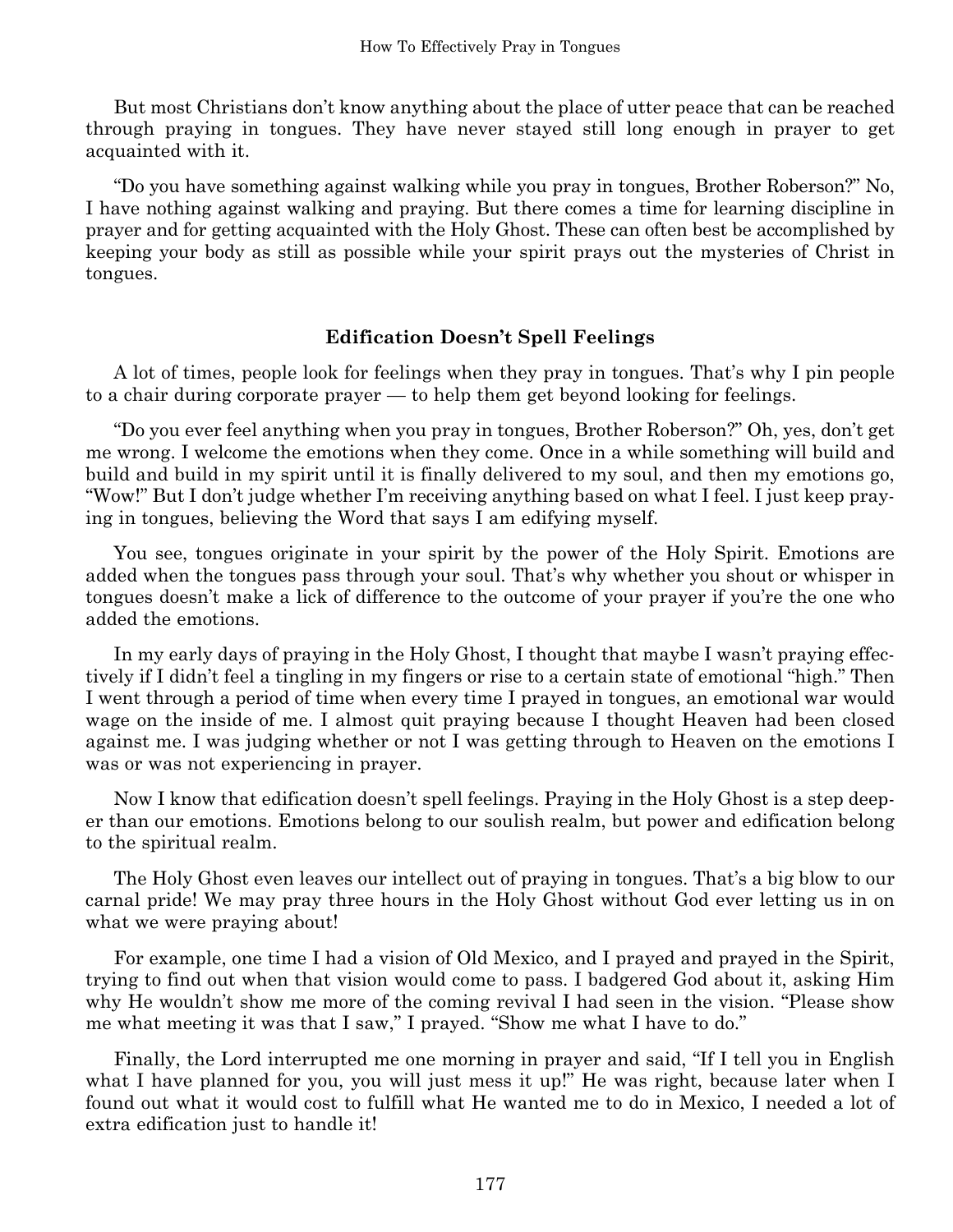So praying in tongues is deeper than your emotional realm. It comes from your spirit — the foundation upon which your life rests, the part of you that the Holy Ghost was sent to nourish, teach, and edify.

That may not mean you'll always enjoy wonderful emotions. But edification is the necessary process by which you are transformed to the Word you have heard — the Word that sets the standard in your life.

# **The Role of Worship**

So edification doesn't necessarily include my emotions. If I want feelings, I worship, because that is designed to bring the godly emotions I need for fortification to my soulish realm.

You can't do anything better in the midst of a trial than to worship. Worship sustains you, stabilizing your emotions to go through the trial victoriously.

(However, you don't want to just be sustained through a problem; you want to go further in God and *be set free* from it. That is the job of the Holy Ghost, and that is where praying in tongues comes in, because all permanent change comes from within.)

That's why James said you are to count it all joy when you fall into temptations, testings, and trials. Rejoice in the midst of your afflictions, your infirmities, your perplexities. Just count it all joy. As you turn all of your attention to God, releasing your emotions in admiration and worship of your Father, that joy will stabilize your soulish realm, which is the part of you the devil likes to operate against.

# **Personal Breakthroughs Through Worship**

Norvel Hayes, a prominent evangelist and close friend of mine, was once caught up into Heaven to visit with Jesus. While there, Jesus told him, "My people do not worship Me enough."

Often the only time we spend time in praise and worship is at church. If this is true, a change needs to be made.

The greatest experiences with God I've ever had in my life, besides seeing Him heal a blind or deaf person, took place while I was worshiping Him privately with only a few other people present.

For example, I mentioned earlier that soon after I had been baptized in the Holy Spirit at church and had spoken "with stammering lips," I had a spiritual experience while worshiping God in my own home.

At that time I was going through an intense spiritual battle. I could just feel the fleshly carnal nature trying to creep back and overpower me.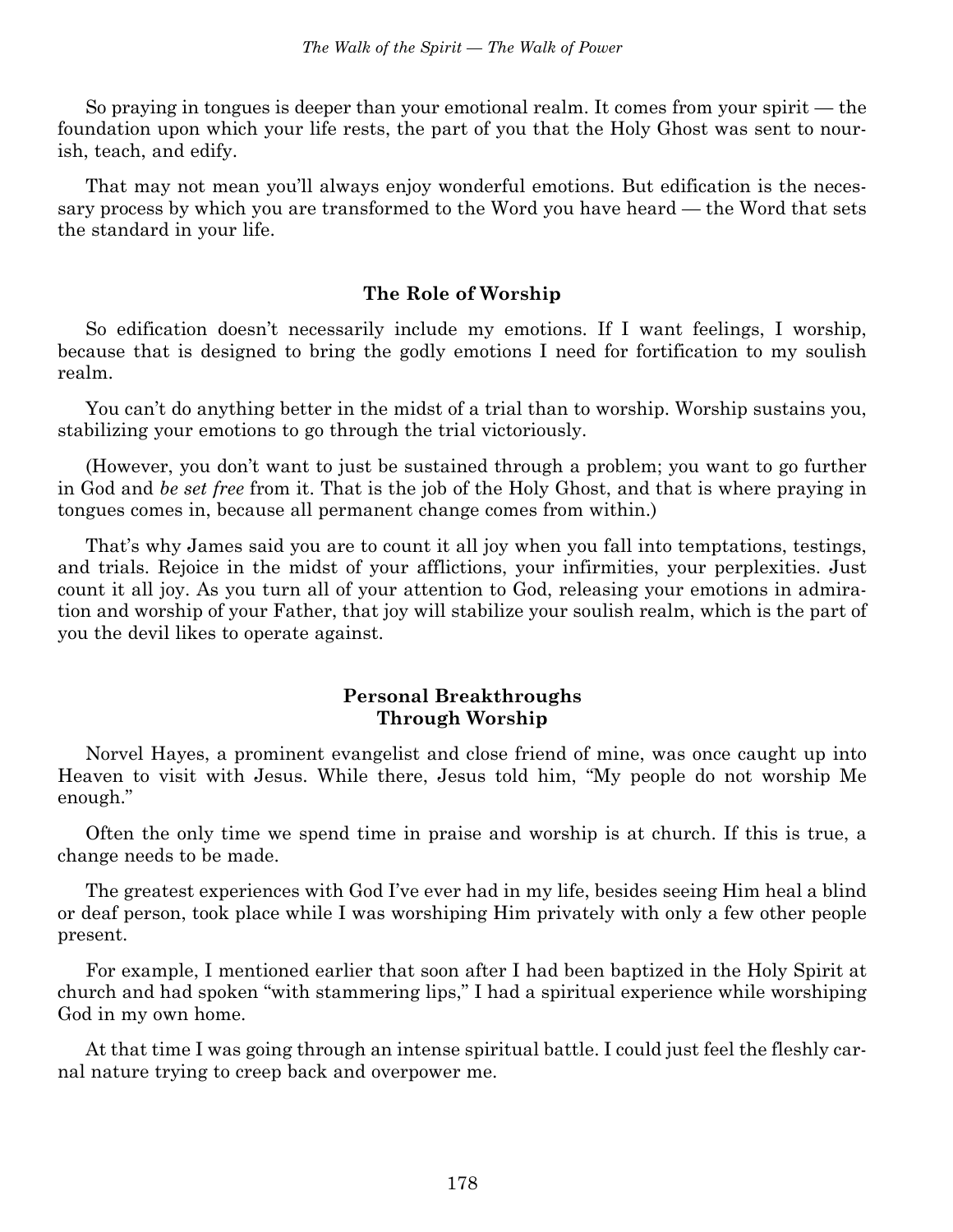As Rosalie prayed with me, I walked back and forth, back and forth in my living room, fervently praising and worshiping God. I didn't want to give in to the flesh, but it seemed as if I was almost powerless.

I really didn't know how to pray at that time. I hadn't been saved very long, and the year after I was born again, I had been in and out of church. When I was "out," I could be found in some not-too-nice places.

So I walked back and forth, resisting the temptations of the flesh as I prayed and praised God the best I knew how. I didn't know what to do except lift my hands to God and say "Hallelujah" and "Praise God" over and over.

Suddenly a warm sensation came over me, beginning in my uplifted hands. The sensation flowed down through my arms and shoulders into my chest and seemed to reach up into my mind.

As this sensation flowed into my legs, I fell over backwards. My breath was knocked out of me, but I hardly noticed. Instead, I immediately began to effortlessly speak another language. For hours I continued to yield to the Holy Spirit, and that supernatural language increased until it had become a full, fluent prayer language.

This strong anointing of the Holy Spirit, which began at about midnight, was on me until four o'clock in the morning. It was a life-changing experience for my hungry heart.

The second time I experienced a powerful move of the Holy Spirit, I was once again worshiping God. At this time, I was thinning trees in Oregon, working to provide for my family.

I was on a campaign to get my boss and a fellow employee nicknamed "Fort" saved. Fort was a skinny young man who was burnt out on dope and a habitual liar. I testified to him and the boss night and day.

Later when my boss didn't have enough money to pay me anymore, I quit and continued to work for free just so I could continue witnessing to these two men. Because I wasn't being paid, my boss couldn't tell me where to fell trees. This worked to my advantage, because I could choose to work by Fort's side.

Anytime Fort would turn off his saw for a break, in my zeal I would begin to preach. You should have seen how quickly he turned his saw back on again!

Well, I finally talked Fort into getting born again. He received Jesus in a logger tent about a quarter mile from the Lake of the Woods outside of Klamath Falls.

As Fort sat there in the tent, I and another Christian logger walked around with uplifted hands, worshiping the Lord and trying to "pray Fort through" to salvation. (At this time, I didn't believe someone was truly saved unless he "felt" something.) Every few minutes, I would lay hands on Fort and pray in the Holy Ghost.

Then all of a sudden in the early hours of the morning, the Presence of God entered that tent. To this day, I can't tell you if it was an angel or the Holy Ghost.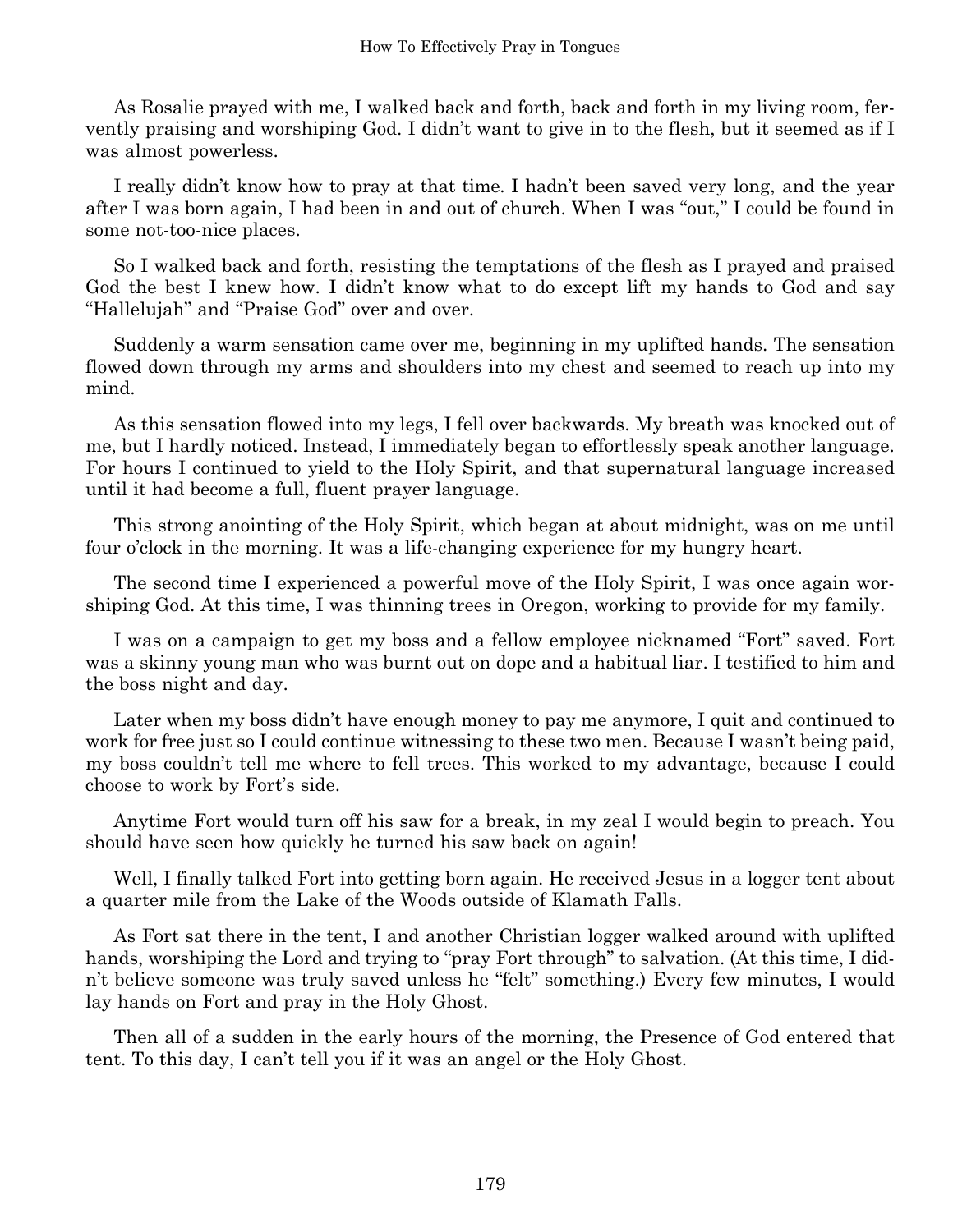I fell over backwards onto a cot and began laughing hilariously in the Holy Ghost. I became so drunk in the Spirit that I couldn't rise off the cot. In the midst of all this, Fort was saved and filled with the Holy Ghost.

All three of us laughed and giggled in the Holy Ghost and prayed in tongues and rejoiced until dawn. Everyone within hearing range must have thought we were crazy.

The next day my boss was angry at me for what had gone on in that tent the night before. But I didn't have to answer to him because I was working for free. Then to my surprise, the boss came to me that night and said, "Something is wrong with me."

I said, "I know what it is. We need to pray through."

My boss replied, "Okay, but can we go to the other side of the lake where there aren't any people?"

"Sure, we can," I answered. So the other Christian logger and I took the boss to the other side of the lake and prayed him through to the Kingdom as well!

Soon afterward, Fort disappeared. When he reappeared a few days later to pick up his paycheck, he was drunk and back on drugs. He didn't come back again.

Then a few years later, after I had entered full-time ministry, I held a meeting in Klamath Falls. I was sitting in the back room after the service when a plump, clean-cut young man walked in.

"Hi, do you remember me?" he asked.

"No, I don't," I said.

"I used to work with you in the woods. My name is So-and-so." That didn't mean anything to me. Then he said, "You called me Fort."

"The only Fort I knew was a habitual liar and a dopehead!"

The young man just laughed and said, "That was me!"

I looked at him in amazement. "That was you? Well, what are you doing at this meeting?"

"Oh, haven't you heard? I'm one of the cooperating pastors sponsoring this meeting!" I just about fainted! That all-night Holy Ghost revival we had experienced in the logger tent years earlier had produced good fruit for God's Kingdom after all! And it all came about as two believers worshiped God.

# **How To Spend Three Hours With the Lord**

From time to time I have been asked what I consider to be the most powerful way for a person to spend three or four hours in the Presence of God if that's all the time he has to do so in a given week. After many years of praying and waiting on God, my answer boils down to these three basic things: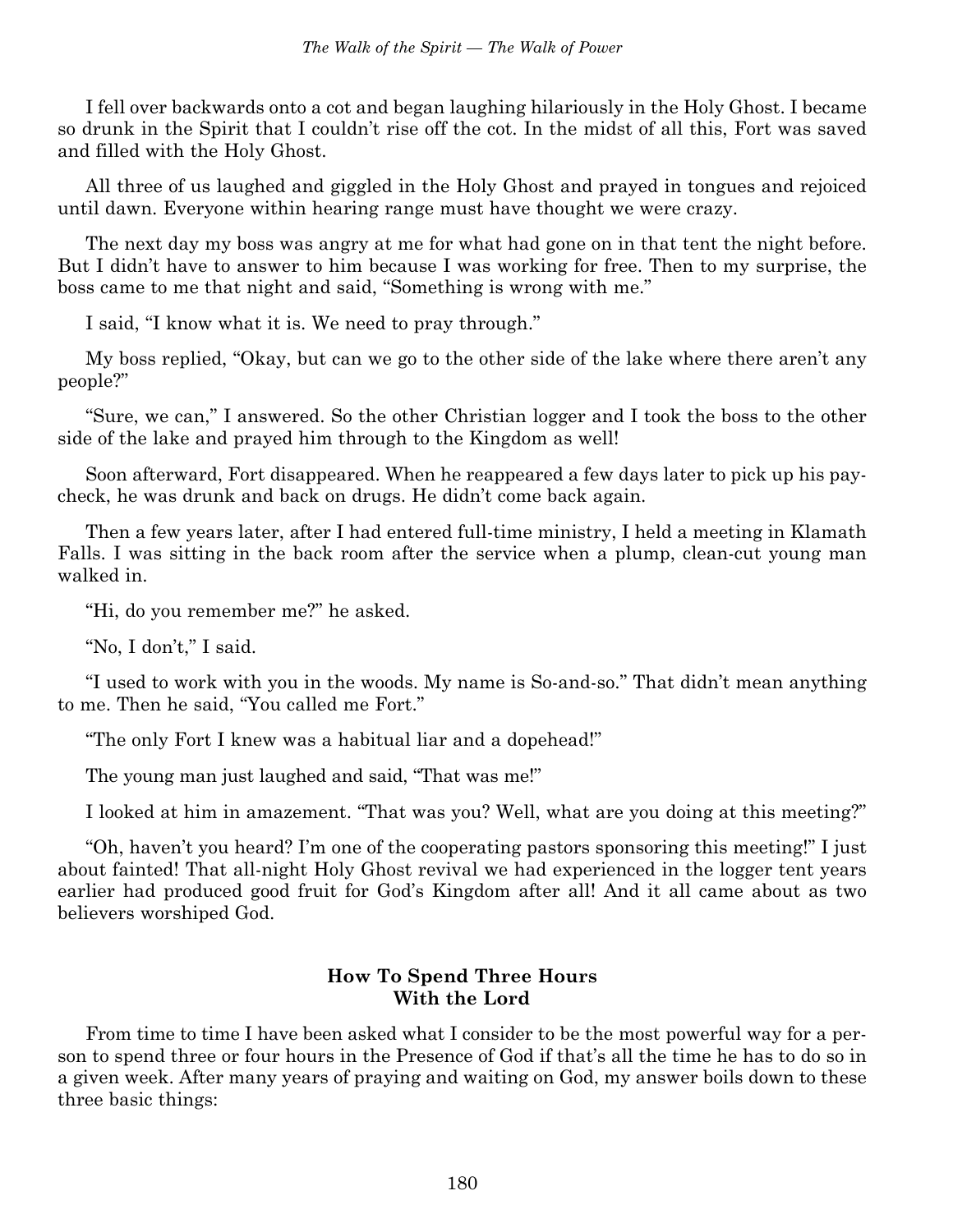- 1. **Worship and praise** (which supplies the sustaining power needed for the duration of our trials, trading our weaknesses for Christ's strength)
- 2. **Confession of God's Word** (speaking to the "mountains" in our lives that need to be removed — sickness or pain, finances or torment, worry or fear, etc.)
- 3. **Praying in tongues** (the supernatural language that not only edifies but supplies revelation knowledge)

You see, it isn't the general messages that you hear a minister preach for an hour each week that will change your life. The anointed teacher or pastor can only supply some of the information required for needed change.

But the real change comes when in the privacy of your own home, you apply the Word to the problems you are facing. Your life is transformed in direct proportion to the private time you spend praying in the Spirit and in confession of the Word and worship.

Now, it's important to understand that the guidelines I'm about to give you for spending time with God are just that — guidelines. They are not a set formula that you must follow to the letter in order to enjoy fellowship with the Father.

Just follow the leading of the Holy Spirit as you develop these three areas in your walk with God. As you do, you will enjoy a new dimension of answered prayer and a strong, continual awareness of God's Presence.

# **The First Hour: Worship**

The first hour I would enter God's Presence in worship, praise, and thanksgiving. I'd say, "Here I am, Father. I don't have any needs to present, because all of my needs were met at the Cross two thousand years ago. I'm just here to fellowship with You because You're my Father and I'm your child. I'm going to ascend on Your holy hill and see how high I can go praising and worshiping You." My goal is to develop a relationship with God based on fellowship instead of need.

Too many times believers enter into God's Presence only when they are instructed to do so in church or when they need something. But one of the highest forms of worship is to enter into His Presence in our private lives to praise and worship Him as our Heavenly Father simply because our name is written in the Lamb's Book of Life.

God is exceedingly glad that we are His children and that He is our Father. And as a Father who enjoys His children, He wants to spend time with us fellowshiping around His throne. He likes it when we lift up holy hands and tell Him just how much we love Him in pure fellowship.

So how do we enter the Presence of God? Well, the Holy Spirit was sent to glorify Jesus (John 16:14). His entire ministry is to bring you into Jesus' Presence. Then Jesus in turn brings you into the Presence of the Father. And the same principles Jesus taught His disciples about entering into the Father's Presence applies to entering the Presence of Jesus.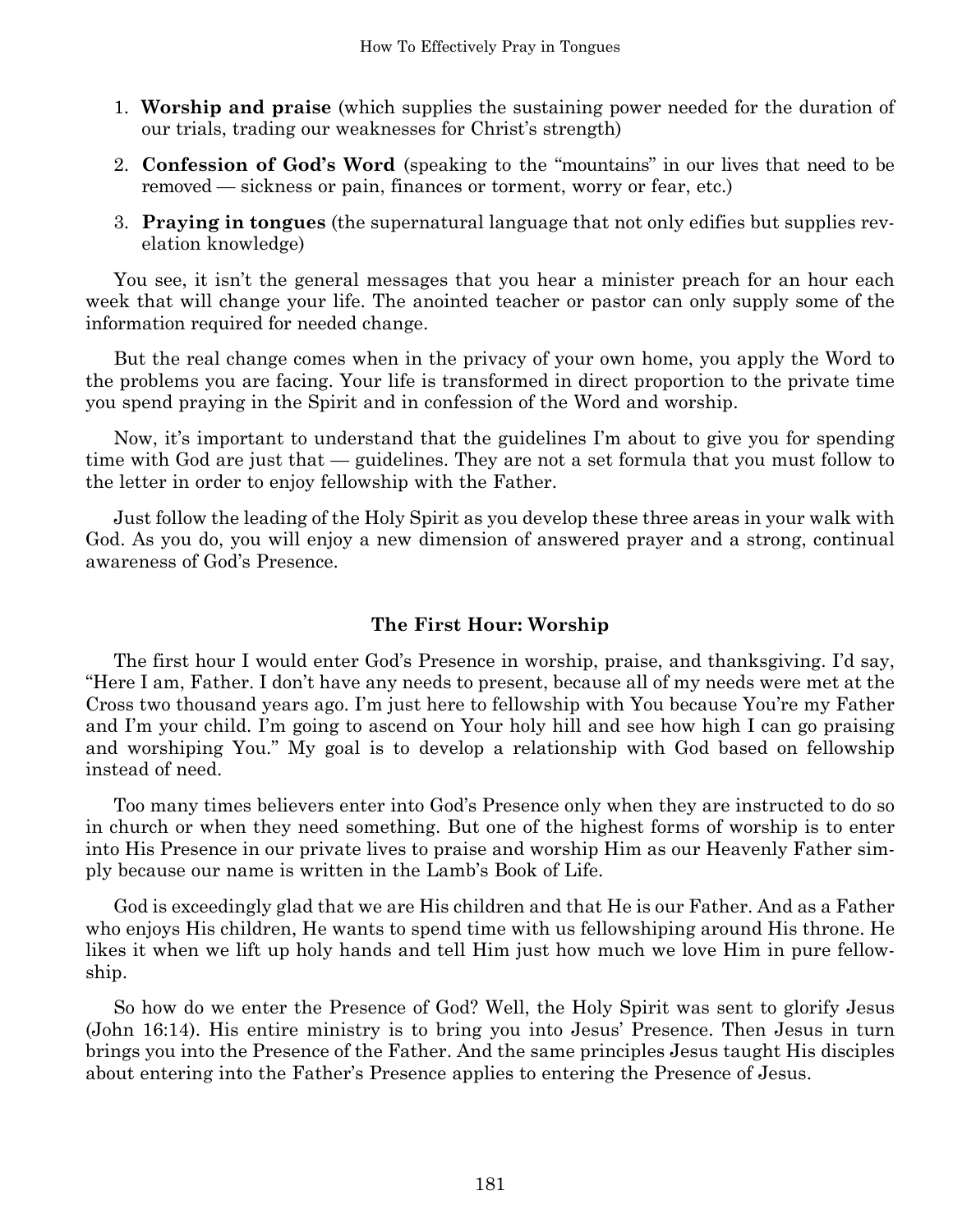Jesus said, "When you pray, say, **...Our Father which art in Heaven, Hallowed be thy name** (Matt. 6:9). That word "hallowed" means to sanctify His Name in our lives, raising it high above everything else. It means to enter His Presence with reverent worship.

Hypothetically speaking, we are always in God's Presence. We have Jesus' Name. We can petition God at any moment of the day.

But when we have time to enter the Presence of God with protocol, then let me tell you right now, there is a way that pleases Him.

First of all, there is a way to offer myself to God in private worship. The first part of me I should offer up before Him is my soul — my intellect, my will, and my emotions.

I may not feel like offering up my soul to God. No one may be leading me to do so. A band doesn't follow me around, creating an atmosphere for worship. I don't always have a cassette or a compact disc available to play worship music for me. But when I enter into God's Presence offering my soul, I almost always end up worshiping Him in spirit.

Secondly, when I come before Him, I am to show Him respect. An ambassador will show honor to an earthly king by bowing before him and offering him gifts. How much more should I show respect as I enter the Presence of the King of Kings with the offering of my soul?

Sometimes we forget whose Presence we are entering into. Yes, Jesus is our best Friend. Yes, He is our Confidant. But when we approach Him with a petition or with worship, He is our High Priest, and He deserves our highest honor and respect.

For that very reason, it is highly important that we do not let our soul wander off down the street to solve some problem when it is supposed to be worshiping the King of Kings. If we want our soul to be blessed by the King, then we must keep our soul in the Presence of the King. To do otherwise would be highly disrespectful, to say the least.

#### **The Second Hour: Confession of God's Word**

Then I would spend my second hour with the Lord reconciling the problem I'm currently facing to the Cross. How? By replacing with the words of my mouth the image of the problem that the devil sends my way with the image that is in the Word. That is my inheritance and my right as a believer.

As I entered the second hour, I'd say, "Father, I thank You that devils are subject to me. I thank You that disease, which is caused directly or indirectly by devils, is subject to me in Your Name. I thank You that I have been delivered from poverty and that it is also subject to me in Your Name. I thank You for all these things, Father.

"Now if You will excuse me, Father, the devil is invading my territory. So I'm going to use the faith and the Word You have given me to meet that invasion head-on with the power of confession.

"You said that if I do not doubt Your Word with my heart and if I confess it with my mouth, the same incredible power that wrought the most phenomenal miracle of all, the rebirth, will also operate to remove my mountain."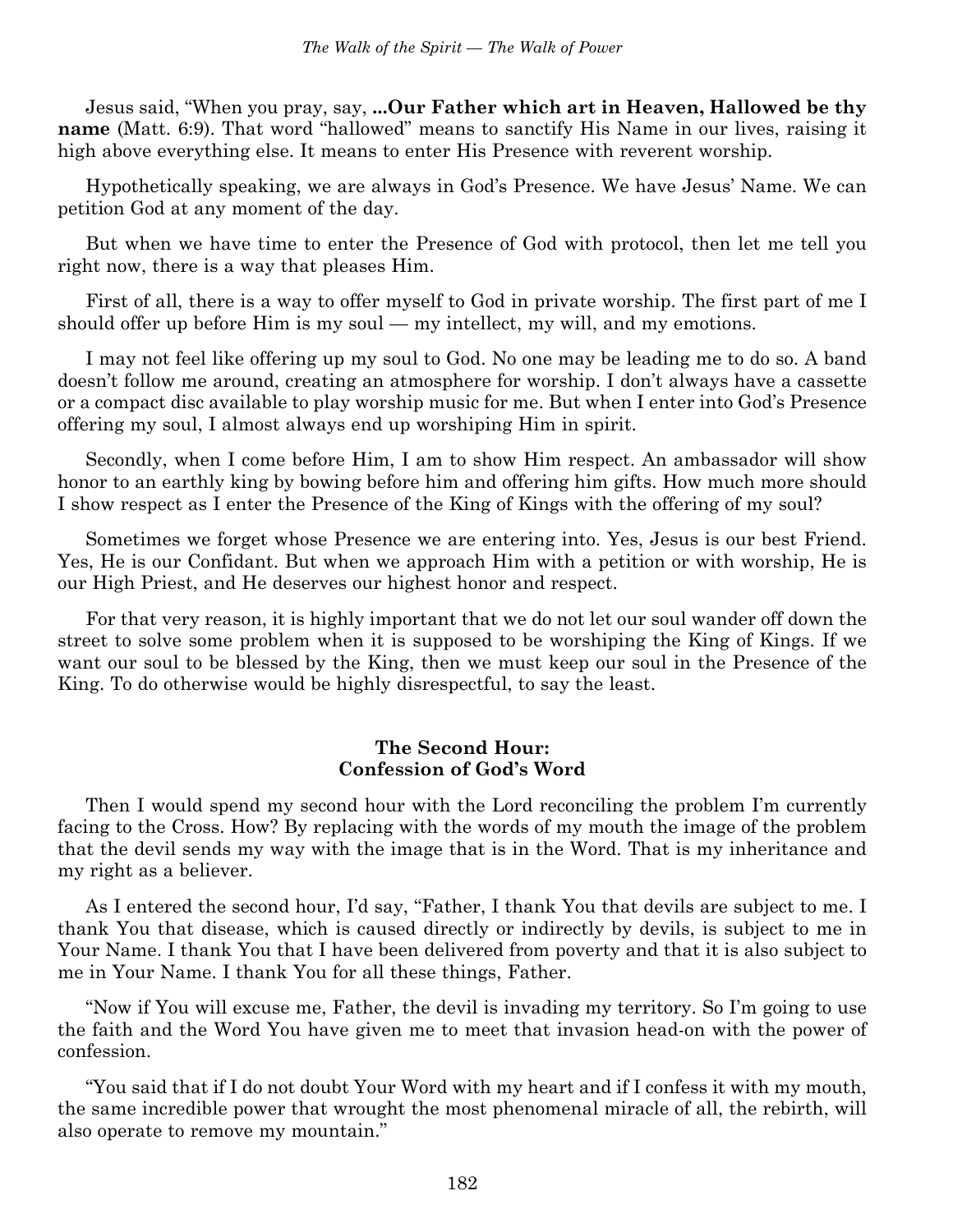So I would spend the next hour hurling the confession of God's Word directly at my problem. I'd talk to that mountain in my life the same way Jesus talked to the fig tree in Mark 11:14.

For example, if I was dealing with financial lack, I'd confess something like this over and over: "Poverty, you have been reconciled to the Cross. Jesus Himself has borne my poverty by an act of grace. Though He was rich, for my sake He became poor that I through His poverty might be made rich [2 Cor. 8:9].

"Do you hear me, poverty? I have a covenant with God. You cannot stay in my life. You are cursed. You are leaving my life!

"And, prosperity, I call you in from the north, the south, the east, and the west! Finances, I command you to increase! I am enforcing my rights as a believer by a gift God has given me — the confession of faith in His Word!" For that entire second hour, that's how I would talk to that mountain of poverty, cursing it and commanding it to move out of my life.

I've had the time of my life just picking on the devil, doing exactly what I've just described. I don't think anything makes him more upset!

Now, someone may say, "I can understand worshiping God for an hour, but isn't confessing the same thing over and over to your problem a form of begging?" No, it isn't. You are begging God when you ask Him again and again for something He has already provided, such as healing or deliverance from an addiction that has kept you in bondage.

Confessing the Word of God is using the faith God has already put in your heart to enforce what He has already said about your problem. Once we have prayed the prayer of faith over the problem, we are not to talk to God about the problem — we are to talk to the *problem* about *God*!

# **The Third Hour: Praying in Tongues**

Finally, as I entered the third hour I'd say, "Well, Father, I have reconciled that problem to the Cross. I have aggressively wielded the sword of the Spirit, the Word of God, this last hour and have changed a few things in the Spirit. I thank You that I have received my answer.

"But now will You excuse me, Father? I need a little edification, a little strengthening of my spirit man, a little praying out of the mysteries of Christ."

Then I'd spend that third hour praying in tongues. I'd just lie down, sit down, or walk back and forth, building myself up on my most holy faith as I prayed in the Holy Ghost.

When you do that, many times you will start feeling so edified that you won't want to quit! You'll say, "I think I will tag another hour of praying in tongues onto this one!"

You see, I have found something I can do during that third hour on purpose, just because I want to, that carries a promise from God to edify the part of me in which I'm not supposed to doubt — my heart.

What am I saying as I pray? Most of the time I don't know because my understanding is unfruitful. But I do know that my spirit is communicating divine secrets and mysteries before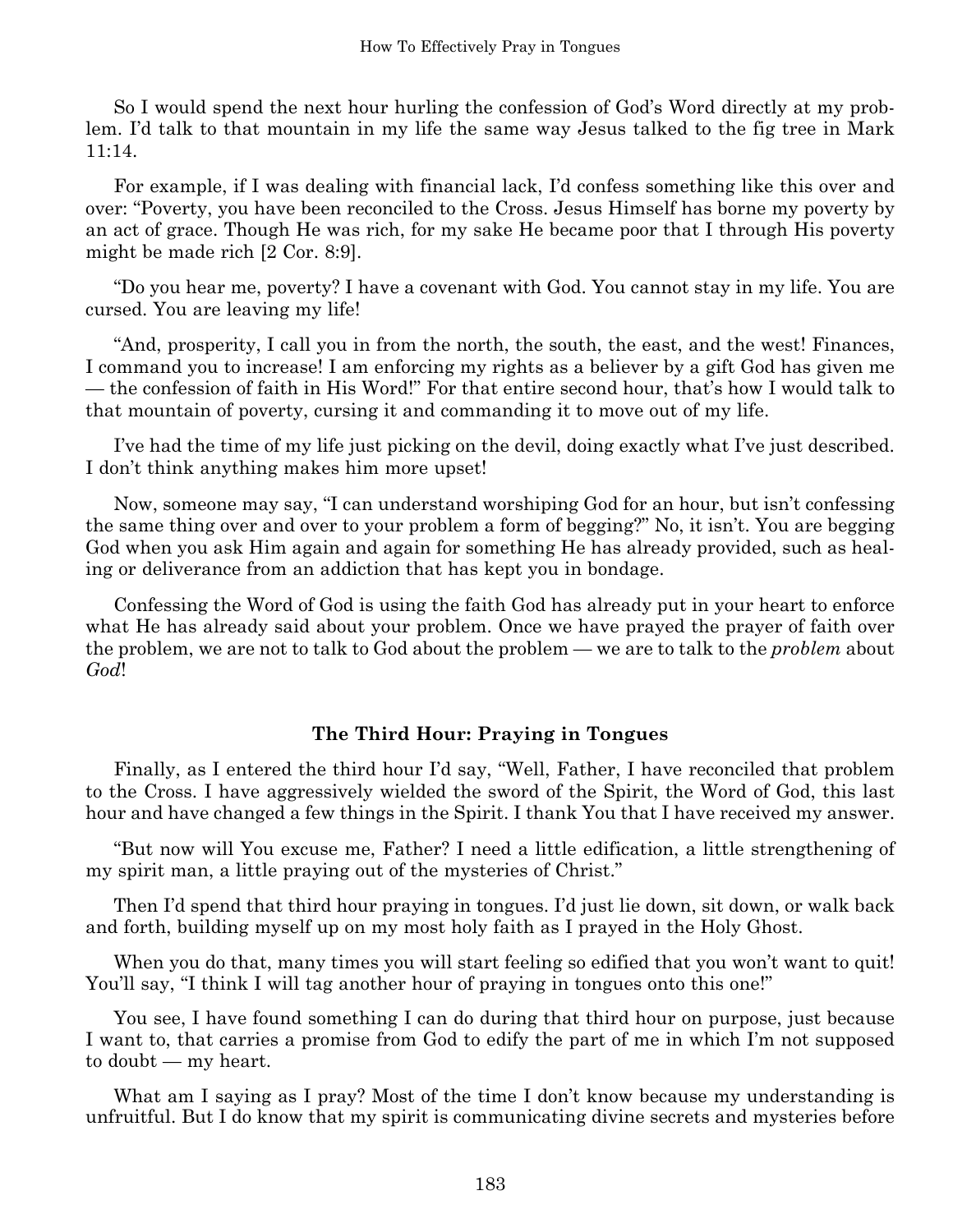the Father and that I am building myself up on my most holy faith in my inner man, or my heart.

So if I had only one three-hour time period that I could spend with the Lord during a week, that would be the way I would spend it. If for some reason I only had one hour that I could spend in prayer that week, I would break it into three segments of twenty minutes apiece for worship, confession, and praying in tongues. All three kinds of prayer are designed to benefit you and to make you receptive to the finished work of the Cross.

## **The Benefits of Meditation on the Word**

Meditation on God's Word is one of the most important guidelines I could give you for unlocking divine mysteries through praying in the Holy Ghost. For more than a quarter of a century, I have endeavored to pray in tongues just as much as possible in my own walk with the Lord, and I have reaped rich rewards. And some of the greatest benefits I've experienced have come from meditating on the Word as I pray.

What is meditation? Meditation is the process of assimilating God's Word into your soul and spirit. As you meditate on the Word of God, the Holy Spirit takes God's counsel in the form of the Word and reconstructs it in your spirit in such a way that it becomes *your* insight, wisdom, and counsel.

Meditation can take you from simply acknowledging that God's Word is true to having the Word engrafted into your spirit. In other words, the Word not only becomes a part of you, but as it becomes implanted in your heart, *you* become a part of *it*!

# **Meditation on the Word And Praying in Tongues**

I gave you some practical guidelines about what to do if you only have three hours to spend with the Lord. But that doesn't negate the fact that the more you pray in tongues, the more clear and definite the divine channel becomes through which God communicates with you. It is to your eternal benefit that you pray *much* in the Holy Ghost, building yourself up on your most holy faith.

As you pray in tongues, the Teacher of your new nature uses the supernatural language He brought all the way from Heaven to begin an illumination process inside of you. Within that language resides not only the mysteries of God's plan for your life, but the understanding of all Scripture.

Therefore, the Holy Spirit lives in hope of the day that you'll give yourself over to the meditation of God's Word. When you do, you make His ministry of illumination so much simpler.

I consider it to be a blessing that my mind is unfruitful while I spend three or four hours praying in tongues. Why? Because I've learned to employ my mind with God's Word while my spirit is praying. It has become automatic for me: When I sit down to pray in tongues, I pick up my Bible and start reading.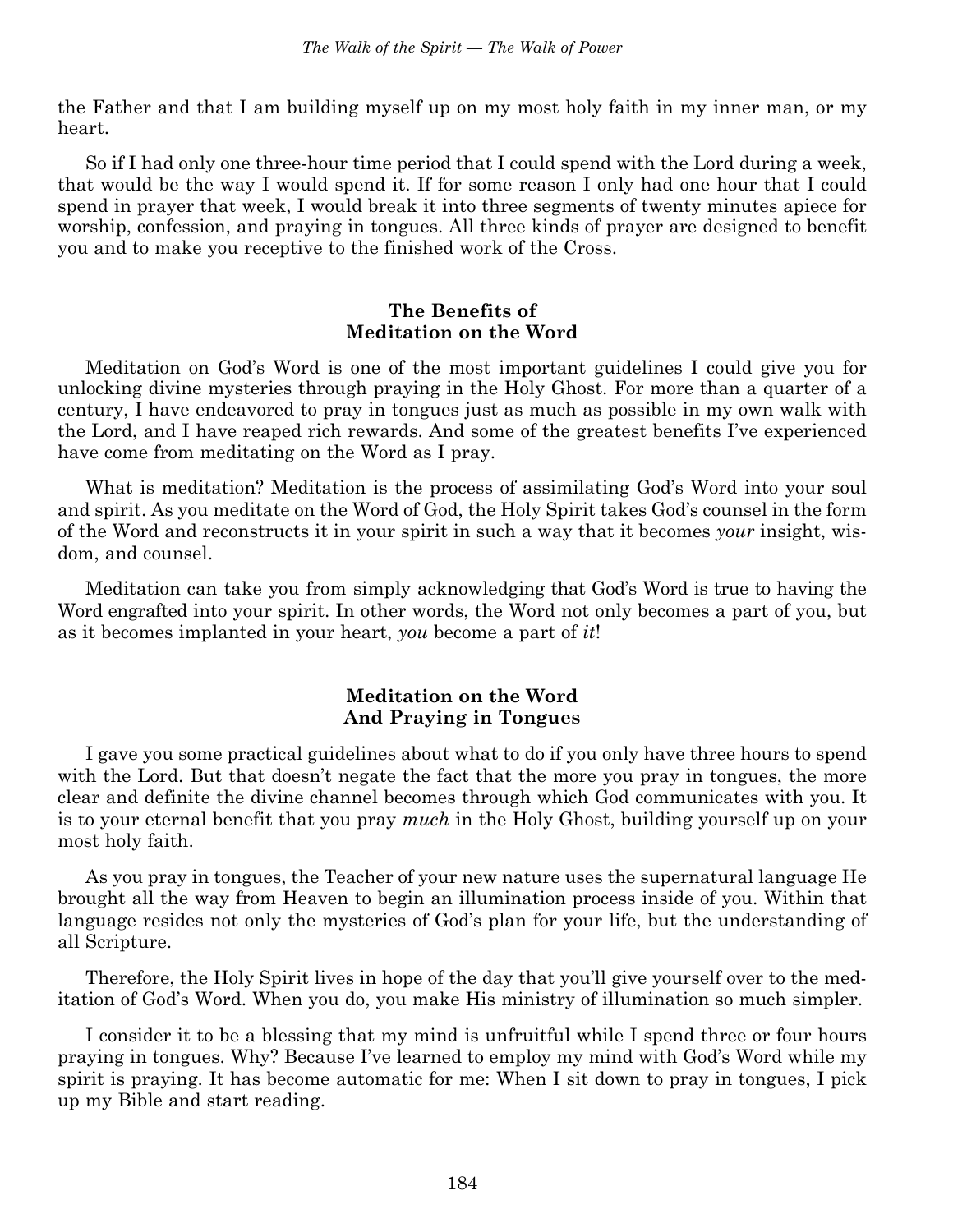My favorite practice is to take a book like Galatians, Ephesians, or Philippians and just read that book over and over again while I pray in tongues for hours. Often I sit in a chair or lie on the floor and pray an hour or two. Then I set my open Bible in a convenient place and start walking around the room praying.

I pray for a while, my spirit listening in case the Holy Spirit says something through that channel of communication. Then I go back to the Bible and read the entire book through again, still praying in tongues.

I'm glad that my mind and my spirit can receive from God at the same time. The Holy Spirit takes all the accumulated knowledge that I've deposited into my mind through reading something in the Bible over and over, and He uses it for the day-and-night meditation process. This is where much of the revelation knowledge I receive originates.

# **Meditating on the Word In the Early Church**

Meditating on the Word while praying isn't something new or unique to me. Think back to the early apostles. In Acts 2, the apostles were filled with the Holy Spirit on the Day of Pentecost. Then in Acts 6, they faced a problem regarding the fair administration of food among the believers.

The apostles said, "Look, it isn't right that we are distracted from the Word of God to serve tables. Let's appoint some men who are highly esteemed among you for this job so that we may give ourselves continually to the Word of God and to prayer" (Acts 6:2-4).

Now, what part of the Word did the apostles give themselves to? All of the Old Testament promises. Remember, that's all the Word they had at that time. They couldn't open a Bible and have the entire foundation of the Church laid out before them on their lap like you can!

So the apostles gave themselves continually to all the Old Testament promises while at the same time giving themselves to prayer. What kind of prayer would the apostles be talking about? Well, what experience was freshest in their minds? They had just received the promise of the Father — the baptism in the Holy Ghost with the evidence of speaking in tongues. So they were praying in that new language the Holy Spirit had given them!

The apostles prayed in tongues continually while meditating on the promises of the Old Covenant. This practice helped establish the foundation of the Church, because God was able to bring forth the mysteries of Christ.

We can also see the principle of meditating on the Word while praying in the Spirit in the life of the Apostle Paul. Remember, except for Jesus, Paul received more revelation knowledge than any other man since Moses.

We already know one of his keys to receiving that revelation knowledge: After he was filled with the Holy Ghost, he made the statement that he prayed in tongues more than anyone (1 Cor. 14:18). But meditation on God's Word was another important key.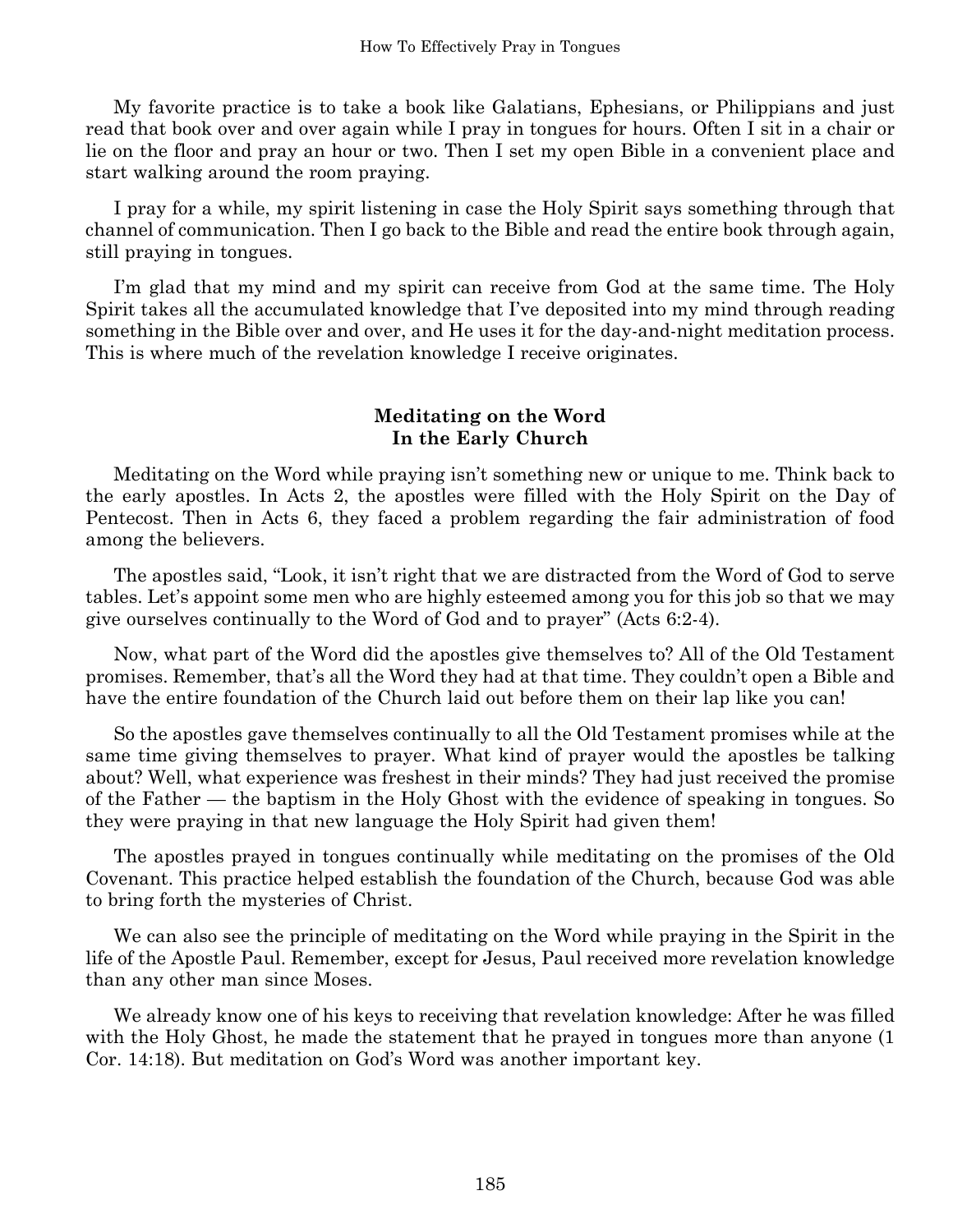You see, Paul said he was a Pharisee, a "Hebrew of Hebrews" (Phil. 3:5). That means he began to memorize the Old Testament scriptures for seven hours a day beginning at the age of three.

I believe that all of the Old Testament scripture stored inside Paul, combined with his praying in tongues "more than ye all," were crucial in enabling Paul to receive so much revelation knowledge for the foundation of the Church. That revelation knowledge brought the Old Covenant together with the New Covenant.

As far as I can ascertain, Paul was the only apostle who thoroughly understood the relationship between the Law and our covenant with God through Jesus Christ — the law of the Spirit of life: **For the law of the Spirit of life in Christ Jesus hath made me free from the law of sin and death** (Rom. 8:2). Today that understanding seems commonplace, but in Paul's day, it was unheard of. And two keys that enabled Paul to receive such a depth of revelation knowledge was praying in tongues and meditating on the Old Testament scriptures.

## **Confession: The Highest Form of Meditation**

God created you and me with a capacity not only to believe, but to conform to whatever it is that we are believing and continually subjecting ourselves to. Unfortunately, this ability can operate in us for the bad as well as for the good.

That's why God gave Joshua this instruction when Joshua was about to lead the children of Israel into the Promised Land:

**This book of the law SHALL NOT DEPART OUT OF THY MOUTH; but thou shalt MEDITATE THEREIN DAY AND NIGHT, that thou mayest observe to do according to all that is written therein: for then thou shalt make thy way prosperous, and then thou shalt have good success.**

#### **— Joshua 1:8**

What an incredible set of instructions! First of all, God said, "Don't let the Word of God depart out of your mouth." That means there should never be a time when the Word in your mouth is replaced by anything else. When you let the Word depart from your mouth, you set yourself in agreement with the circumstances that are arrayed against you.

But if you continue to confess the Word, you are operating in the covenant between you and God against the adverse circumstance. And as you continually subject yourself to the Word by confessing it over and over, you are applying one of the highest forms of meditation.

Circumstances are no respecters of persons. They will come at you day and night. But when you stand face to face with those situations that seem impossible to overcome and keep confessing God's promises over and over, you *are* meditating day and night. Through meditation, you are giving the Word of God the opportunity to transform you and your thinking so you can actually become that victorious person you are meant to be.

You *will* eventually conform to what you continually subject yourself to. That's why God told Joshua to let not the Word depart from his mouth and to meditate day and night; He wanted Joshua to continually be subjected to the Word.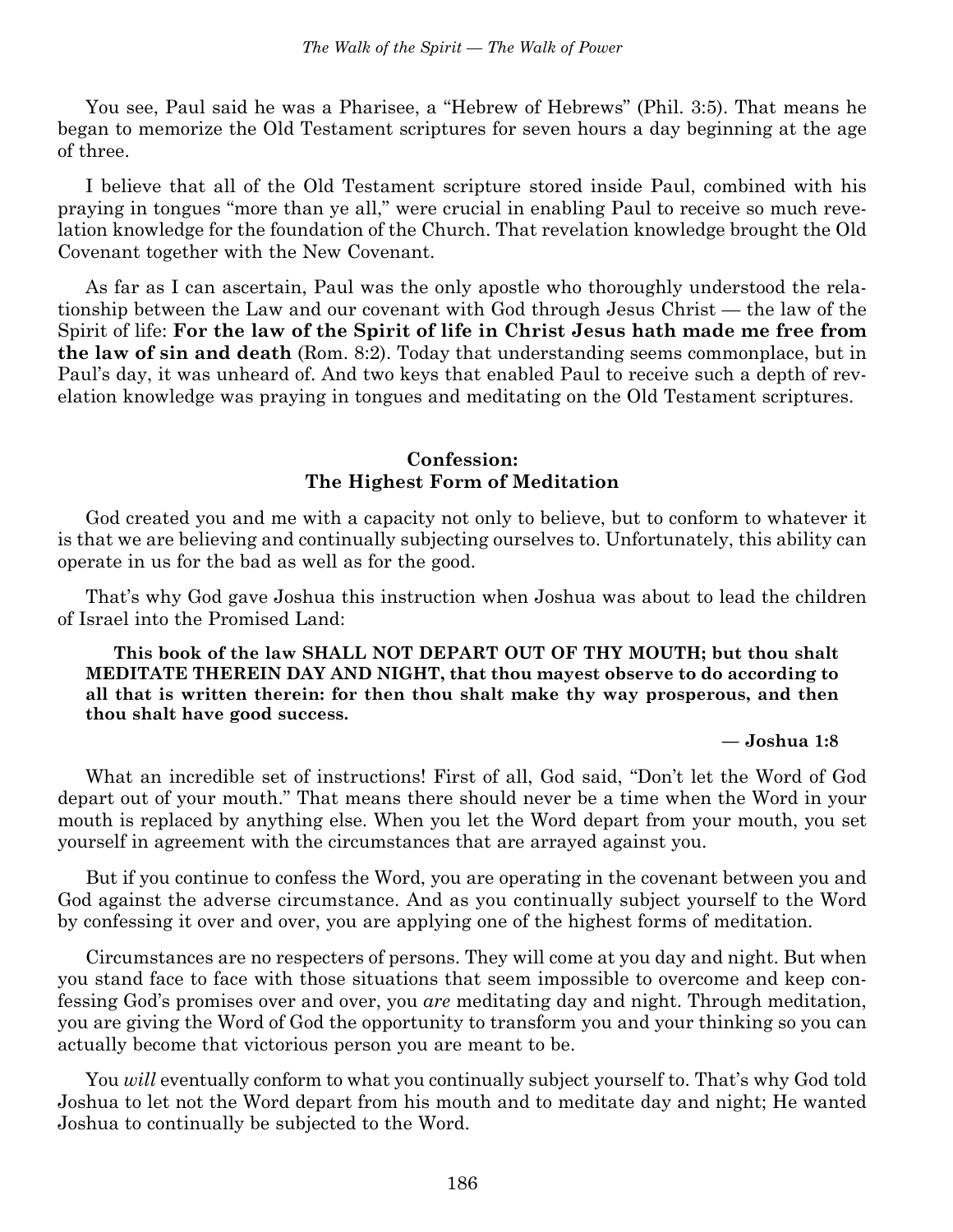# **Paint a Picture of Your Answer**

Due to our busy schedules, most of us cannot read, study, or memorize the Word day and night. But we *can* meditate on the Word day and night. Reading, studying, and memorizing can only assist meditation; they do not replace it.

You can actually take a journey into a whole new set of circumstances in your spirit and mind as you meditate day and night on what God has said about you and your problem. Soon you won't be conforming to the problem anymore. Instead, your faith, your thoughts, and your attitude will leave the problem behind to embark on a journey into God where every promise is yea and Amen (2 Cor. 1:20).

You can find a place in God where your mouth has described the victory so many times that it has painted a picture on the inside of your spirit. That picture of victory becomes so powerful, it replaces anything and everything that spells defeat.

So whenever you face a problem or are about to charge ahead to conquer something for the Kingdom of God, start hearing and reading scriptures that address your particular problem. Keep on doing that until there is a huge reservoir of the Word on the inside of you.

Then meditate on those scriptures day and night, saying them over and over. Roll them over and over in your mind until the picture the Word paints in your heart becomes stronger than the picture the obstacle paints in your mind.

Pull the Word up out of your spirit and roll it over and over in your mind while you are driving, cleaning house, or working on your job. Whenever you can, describe your victory out loud. Use your words to paint pictures of your victory. Then God will do for you what He promised Joshua: "For then you will make your way prosperous, and then you will have good success."

# **The Role of Meditation In Overcoming My Failure**

I can attest to the truth of this vital principle from my own personal experience. For example, I will never forget the first time I tried to preach. It was a Wednesday night service in a small Holiness church in Oregon. Besides my wife Rosalie, there were only three or four people present.

I was sure I could do it. Many times those same four people had sat with my wife and me in coffee shops, talking about Jesus. I would get so carried away preaching and pounding on the table that I'd almost spill our coffee!

But now as I stood up in church in front of those same four people to deliver the Word in an official capacity, something happened! I guess it was the fear of being put in a position where I felt as if I had to produce.

Even in high school, I'd choose to take a lower grade in English rather than to give an oral report. The blood would drain out of my face; I'd turn white and get dizzy just at the thought of doing it.

Yet here I was, standing behind a pulpit with an entire page full of notes and everyone looking at me. Rosalie said I turned white as I stood there, trying to gather my courage to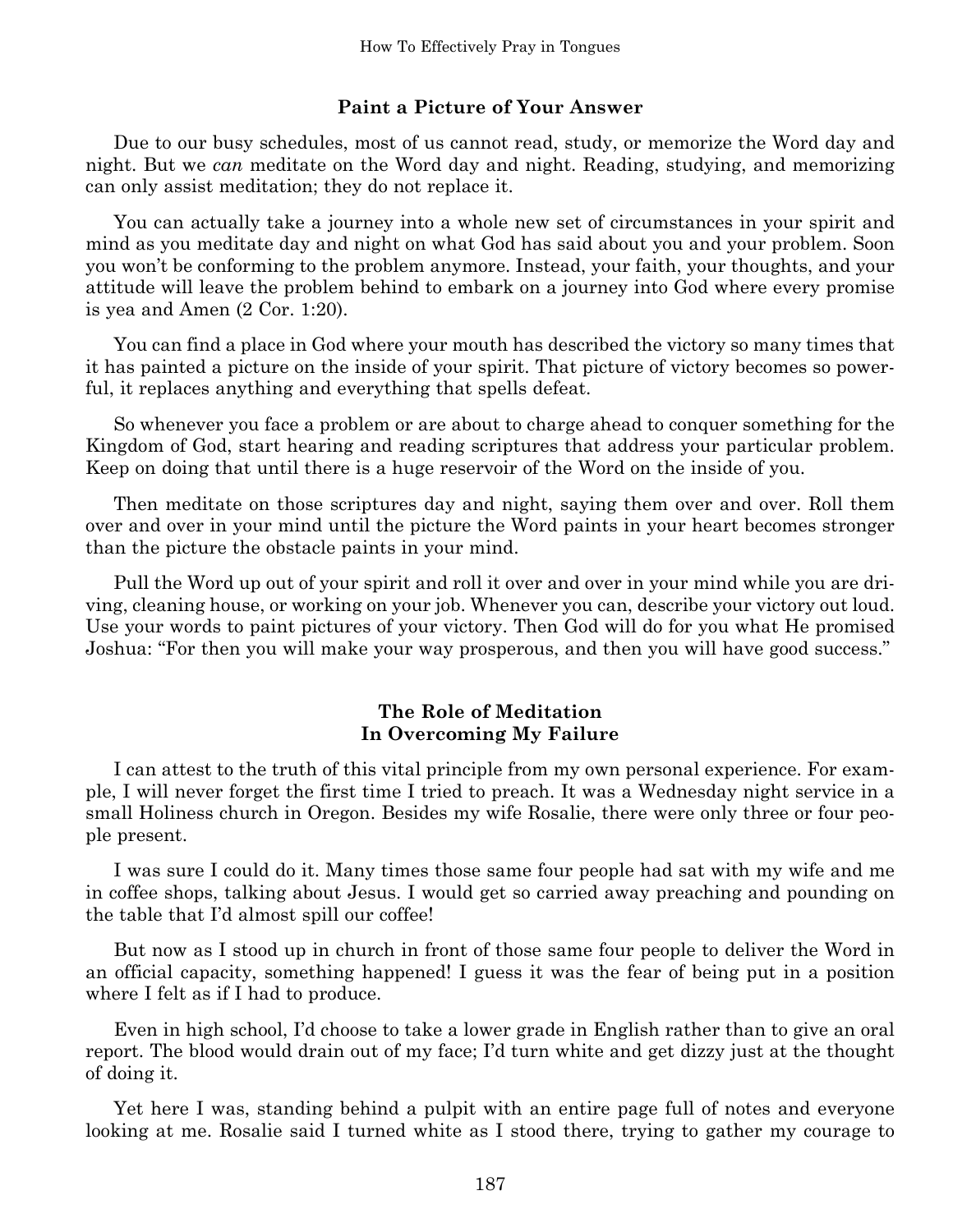begin. Then the door suddenly opened, and three more people came in and sat down. That did it! They were perfect strangers!

I almost passed out as I leaned forward, gripping the pulpit for support. I can still remember watching my knuckles turn white as I stared down at them. I was afraid to look at the people.

Finally, I pulled myself together enough to read my text — but then my mind went completely blank! Earlier that day I had thought of a hundred things to say, but my mental "slate" had been wiped clean by panic.

So, as an emergency measure, I picked up my notes and began to read. But the situation only grew worse. By the time I had finished reading my notes, I had absolutely nothing left to say. I was paralyzed with fear!

I looked sheepishly toward my pastor for help, so she walked up to the pulpit to rescue me. I hurt so bad inside I wanted to cry. It was a long walk back to my chair. I sat down just in time to hear the pastor apologize to the people, saying, "I'm sorry, folks. He told me he was called to preach..."

The entire ordeal had lasted about seven minutes. That night I buried my face in my pillow and cried until some of the hurt was gone. It was a long time before I stood behind a pulpit to preach again — almost two years!

It seemed as though that night had confirmed everything I had already known. I just didn't have what it took to be a preacher. My grandpa's words rang in my ears: "You're never going to amount to anything!"

After being devastated by my first attempt at preaching, I knew there was a mountain of bad programming and poor images to overcome. But, glory to God, in the months that followed, something happened to break that deadly pattern. I learned about the importance of meditating on God's Word!

Two years later, I summoned the courage to make my second attempt at preaching. But something was very different this time.

Even though I hadn't physically stood before a crowd for any reason for those two years, through meditation I had stood before crowds and preached hundreds of times. I would close my eyes and see myself preaching. I could even hear myself preach the message over and over again in my spirit. I was painting a picture of victory on the inside of me.

You see, I meditated on verses that described the image of truth that I needed to conform to — verses such as **I can do all things through Christ which strengtheneth me** (Phil. 4:13) and **...greater is He that is in you, than he that is in the world** (1 John 4:4). I kept meditating on those verses until they actually changed the way I saw myself!

It was incredible. When the moment came, it was as though I had preached hundreds of times. I was amazed at how easy it was to conform to the image that had been created in my spirit through meditation.

That's what makes meditation so powerful: It replaces the problem with the Word and the fear of failure with faith in every area of your life.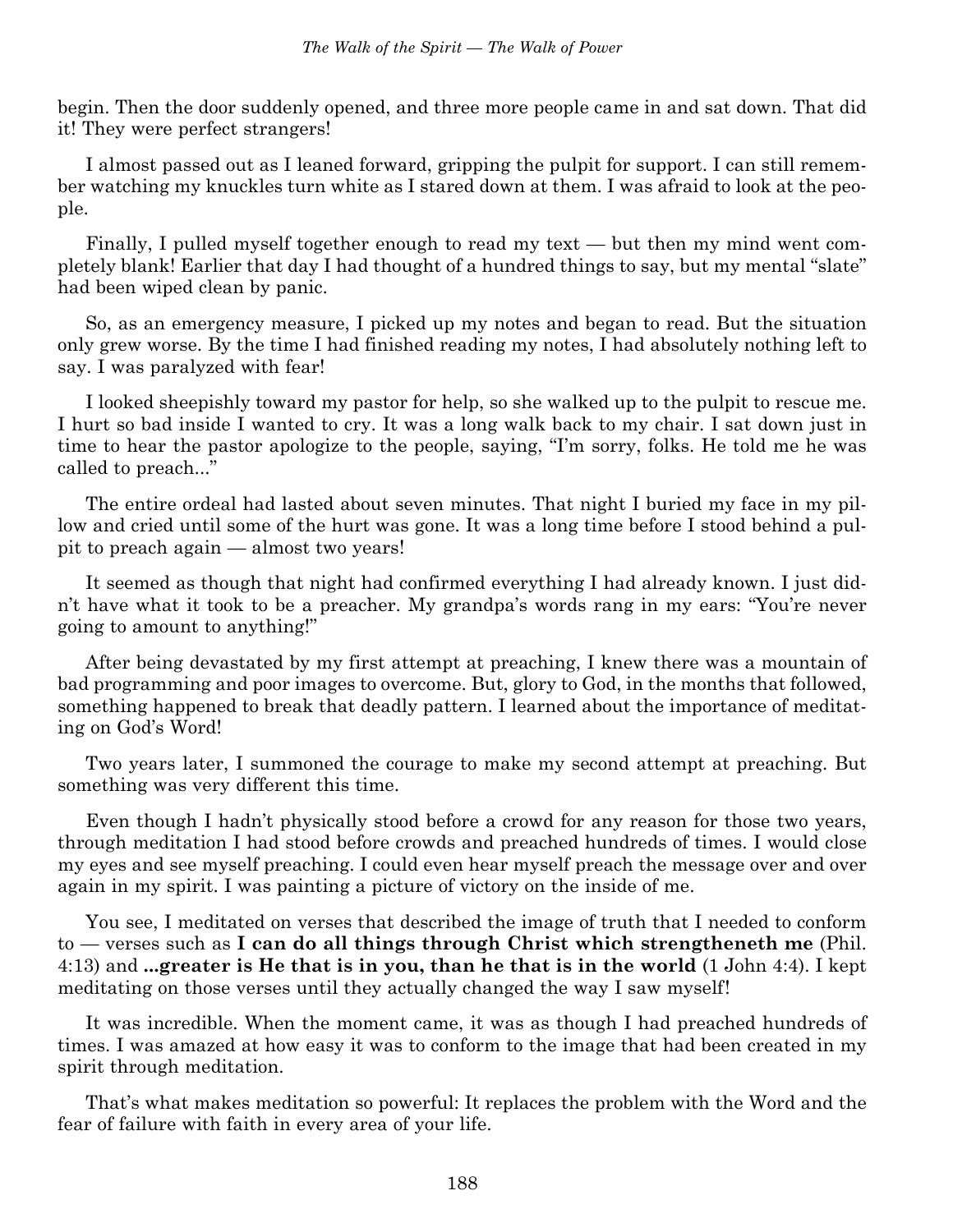# **Assimilating the Word Into the Soul**

Your soul was created to assimilate. For example, if you moved to a country where people spoke a language you didn't know, you would begin to assimilate that language just by being in constant contact with its use. Your entire soul would kick in to cause you to learn that language automatically. You wouldn't have to deliberately sit down with a tape that told you to say "Thank you" or "How are you" in that language over and over until you finally memorized it.

In the same way, you can approach God's Word in such a manner that your soul — your intellect, will, and emotions — automatically assimilates it and then begins the process of transforming you according to its truth.

For example, some men in my church who are called to helps asked me what books of the Bible they should meditate on in order to excel in their particular calling. As businessmen, one of their main concerns was that they could learn to possess money without money possessing *them*.

So I told them, "Take the Book of Proverbs and read it fifty times. Read it deliberately and precisely, acknowledging what is in each verse. You may not understand what the verse means, but at least understand what it says.

"If you run across a word you don't know, look it up in a dictionary so that the next time you see it, you'll know what it means. But don't do any studies or cross referencing. Just read the Book of Proverbs fifty times."

Why did I instruct those men to do that? Because by the time they read Proverbs at least fifty times, they would have assimilated the entire book into their soul!

Perhaps there are three verses — one in chapter 2, one in chapter 5, and one in chapter 9 — that will give them understanding of a verse in chapter 14. But it won't come together for them until they've read the book fifty times and assimilated it into their soul.

You see, when you read a book of the Bible over and over, you set yourself up for day-andnight meditation. You are feeding your spirit the raw material that the Holy Ghost needs to illuminate the entire book for you! Eventually the central theme will be born in you. Then all satellite verses will be pulled in, along with the understanding of how they relate to each other.

Understanding how verses relate to one another in a passage of Scripture is an important part of the meditation process. One of the first things the Lord taught me regarding meditation was never to take a verse out of context.

If there is a verse I'm trying to understand, the Holy Spirit alerts me to find where the subject of the verse begins and ends and then to read over that passage many times. In this way, I assist Him in my meditations.

The assimilation process will happen automatically, even when you go to sleep. For instance, suppose you read First John one hundred times. (By the way, that's a good beginning assignment for offering your soul for meditation. Anything in you that doesn't love people will go to war against that book!) Then suppose that soon afterward, someone wronged you in some way, and you made a mountain of unforgiveness out of a molehill of offense.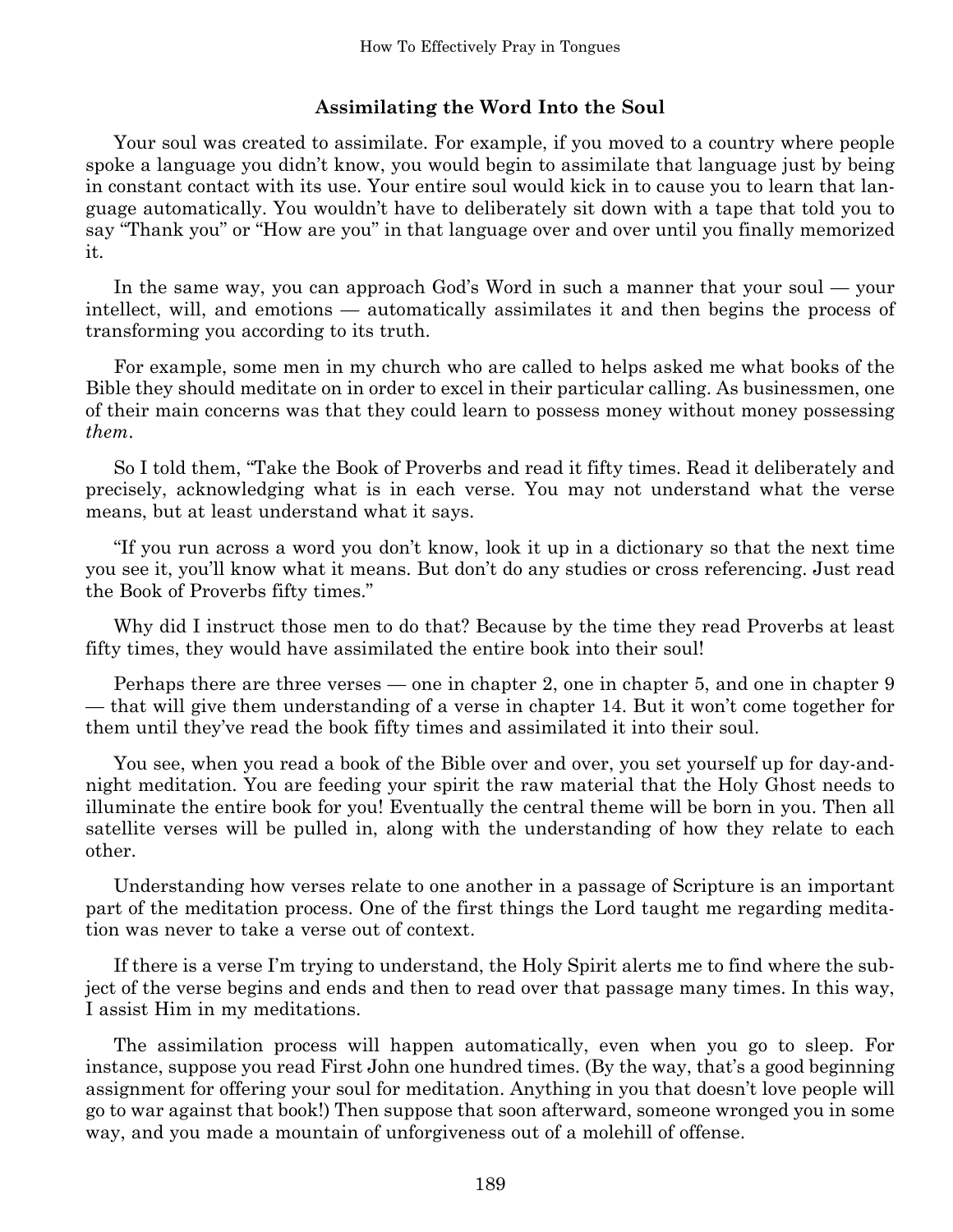The mind of God that you assimilated from First John will help you sort out what is and what is not important while you sleep. It will magnify the truth you assimilated regarding God's love and level that mountain of unforgiveness.

That's what I mean by day*-and*-night meditation. The assimilation process will happen automatically, just as it does when learning a new language in a country where everyone speaks that language but you.

Your soul was designed to transform you to whatever you subject it to the most. If it's a new language that everyone is speaking but you, you will automatically begin to learn it. And if you're giving yourself to praying in the Holy Ghost and to the Word — reading it, speaking it, rolling it over and over in your mind — then your spirit man will automatically begin to be illuminated by the revelation knowledge of God's truth!

These guidelines I've given you for praying in the Spirit are by no means exhaustive. They are just signposts pointing the way to a more effective prayer life. Remember, your key to unlock divine mysteries is praying in tongues, your destination is God's perfect will for your life, and your Helper throughout the journey is the Holy Spirit living within!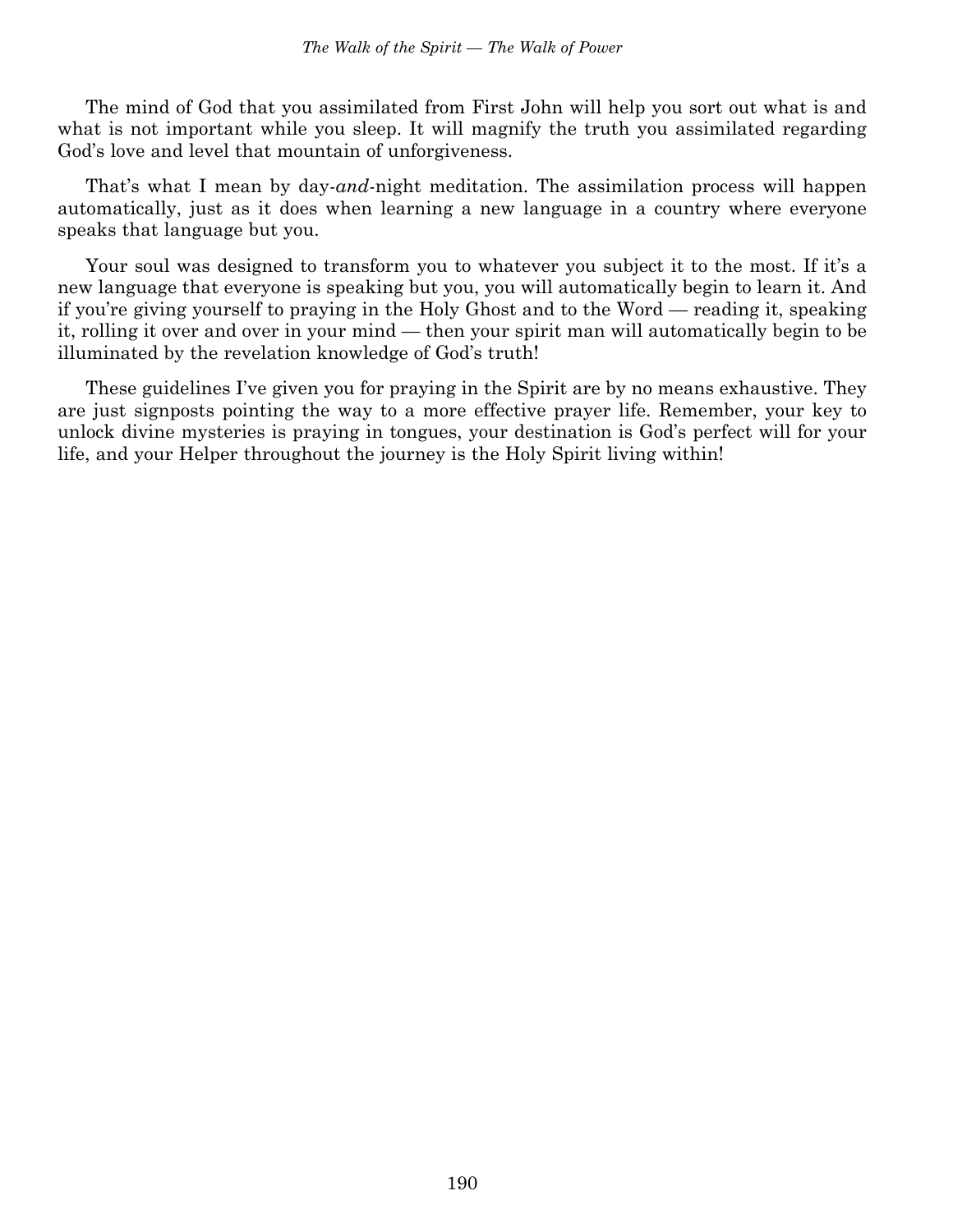

**Continue seeking My face so you can go from death to death**  [of the fleshly nature] **and from glory to glory. You will see wonderful, wonderful things take place. Not only will you be in the planting, but you will also be in the harvest. For I have spoken, and it shall be so. So I give you the keys, and I call. Come. Come. Come. Come, saith the Spirit of Grace.**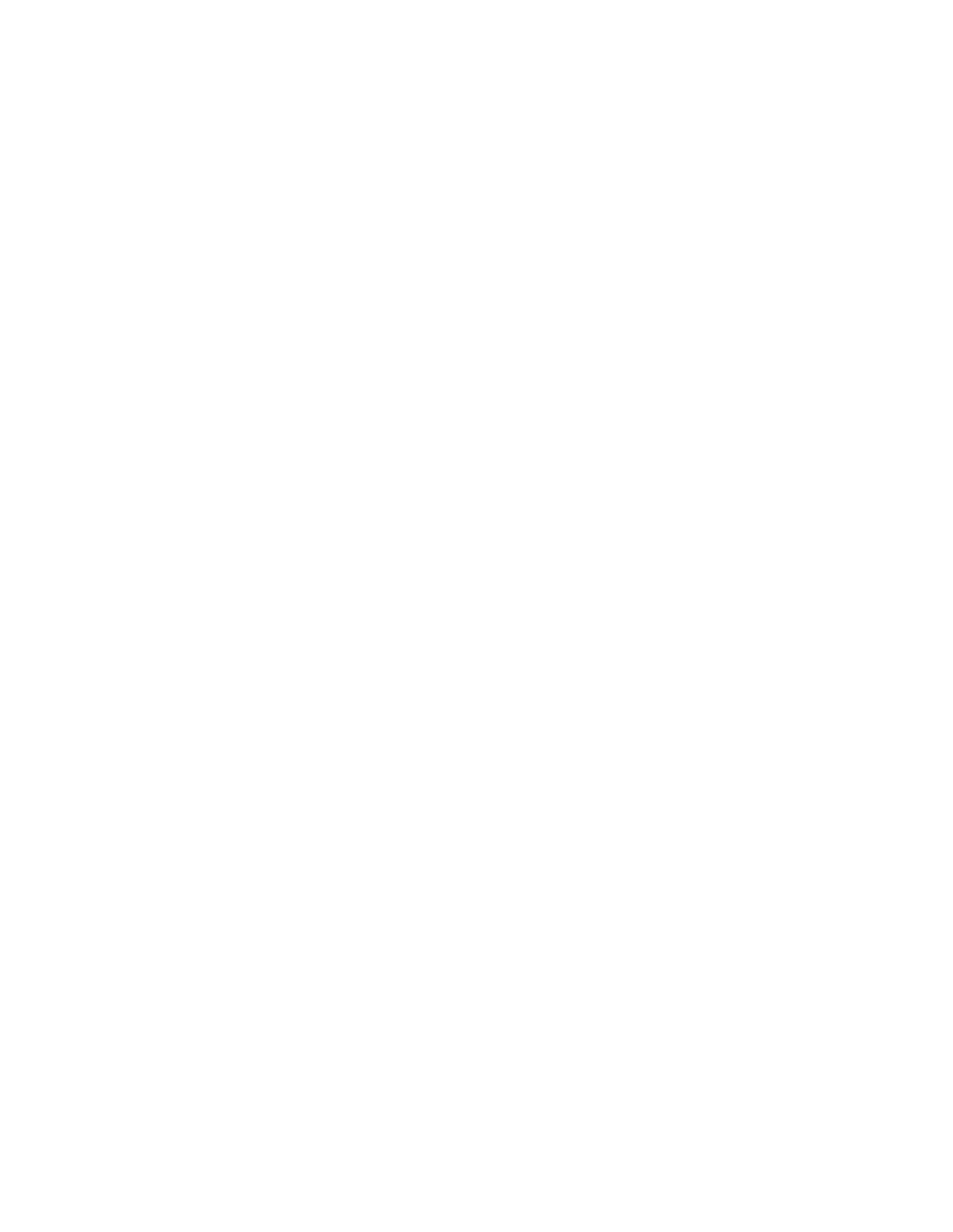# *Chapter 15*

# *The Divine Progression To Agape Love*

I consider it the utmost honor to spend an hour in God's Presence with the third Person of the Godhead as He creates a supernatural language on the inside of my spirit. Why? Because with every syllable I speak in that language, the Holy Spirit is working a miraculous transformation within me.

You see, years ago I thought tongues for personal edification had to do strictly with speaking mysteries and divine secrets and building myself up with revelation knowledge. Only later did I find out that it has just as much to do with purging me so I can learn to walk in agape love — the kind of love that seeks not its own and denies itself on behalf of others.

#### **Agape vs. Phileo Love**

I have no higher goal in life than to learn how to walk in this God-kind of love, so I want to know more about it. I know a lot about "phileo" love, but I want to know about agape.

I have yoked myself to Jesus, whom John revealed when he said, "God is love" (1 John 4:16). Jesus doesn't just love us; He *is* Love. He is incapable of anything else but love. That's why we haven't understood Him the way we should — because we haven't understood agape love.

We usually don't have trouble with phileo love. Phileo can be a strong love, but it has its own interests at stake, as well as those of the one loved. It's more of a conditional love that says, "I can love you if somehow you bring me pleasure" or "I will love you, but I want something back from you."

So most of us know how to love people with phileo love. But we haven't done very well at walking in agape. Agape is a self-denying love. Its total focus is the interests and welfare of the beloved.

Phileo love may send me to war because I love my country. I may even give my body to be burned for the hope of a better life for my children. I will sacrifice my life on that altar.

But if agape love goes to war, it is with higher motives. I may still sacrifice my life so my children can live free from threat of harm. But at the same time I have the enemy soldier on my heart. My prayer is that the war would cease and that my enemy would be born again.

Most marriages are based on phileo, not agape. The spouses love each other for what they can receive from each other. If marriages were always based on God's selfless, agape kind of love, there would be no more divorces.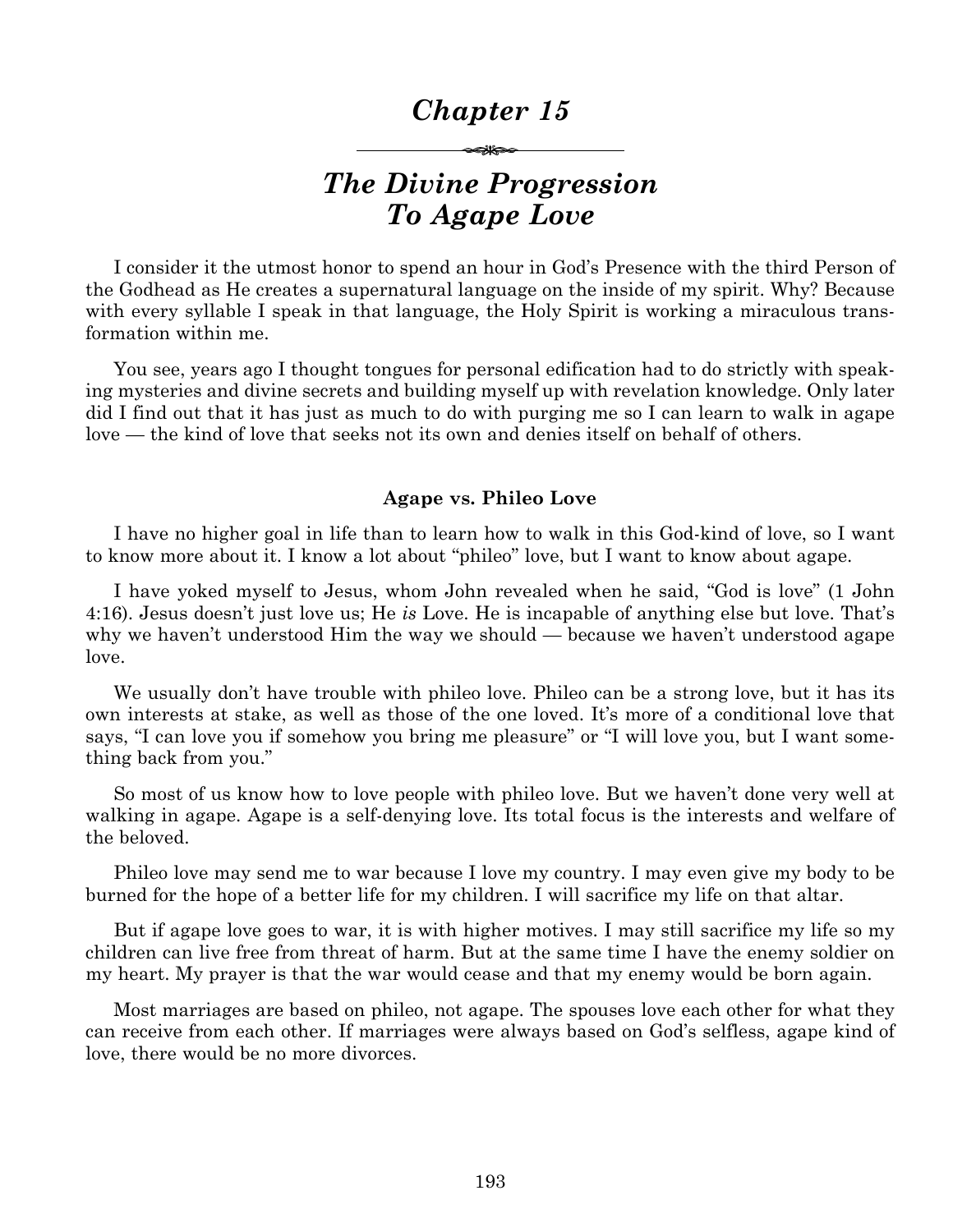# **Agape Love Is Merciful**

Agape love says, "Be merciful just as your Heavenly Father is merciful" (Luke 6:36). How merciful is our Heavenly Father? Well, you and I were lost and headed for hell. We had nothing to bargain with. We had absolutely no right to approach God. We were not capable of bridging the gap on our own.

But God had mercy on you and me. We didn't deserve and couldn't earn His mercy; we had no way to approach an infallible God. But *He* approached *us* in His mercy. He crossed that void with Jesus' blood.

So how do you obey Jesus' command to be merciful even as the Father is merciful? Jesus provided the guidelines in Luke 6:27-38.

When someone sues you for your coat, you give him the cloak you are wearing. When he slaps you on the cheek, you turn the other cheek. When he takes away your goods, you give him more than he asked for. When he despitefully uses you, you pray for him and forgive him. When he hates you, you keep walking in love.

Why? Because you are having mercy on him. You are bridging the gap with the blood of Jesus when the person doesn't deserve it. *That is agape!*

The result of walking in this agape kind of love is revealed in Luke 6:38:

#### **Give, and it shall be given unto you; good measure, pressed down, and shaken together, and running over, shall men give into your bosom. For with the same measure that ye mete withal it shall be measured to you again.**

Jesus was saying this: "If you will be children of the Most High, who is merciful even to the evil and the unthankful, and give agape love to others, then My Father will restore whatever you may have lost — pressed down, shaken together, and running over. While the thief is taking your money out the back door because you extended mercy, My Father will march in the front door with agape and restore to overflowing all that you lost!" That's why agape cannot fail (1 Cor. 13:8)!

However, walking in agape love is easier said than done. For most of us, if someone came against us with a lawsuit, our first reaction would be, "Oh yeah? Well, go ahead and sue me — but you'll know that you have been to court, buddy!"

So how do we ever attain that place of agape where we are merciful just as the Father is merciful? The Scriptures teach us that praying in tongues is a major key to help purge us as we journey through a progression of steps toward the agape kind of love.

## **Feeding the Seed of Agape Through Prayer**

Even though God has planted the nature and force of agape love in your spirit, it may be so repressed and so dominated by your soulish emotions that you hardly know it exists inside of you. But when you pray in tongues, you bypass the operation of the physical soul and throw a lifeline to your spirit.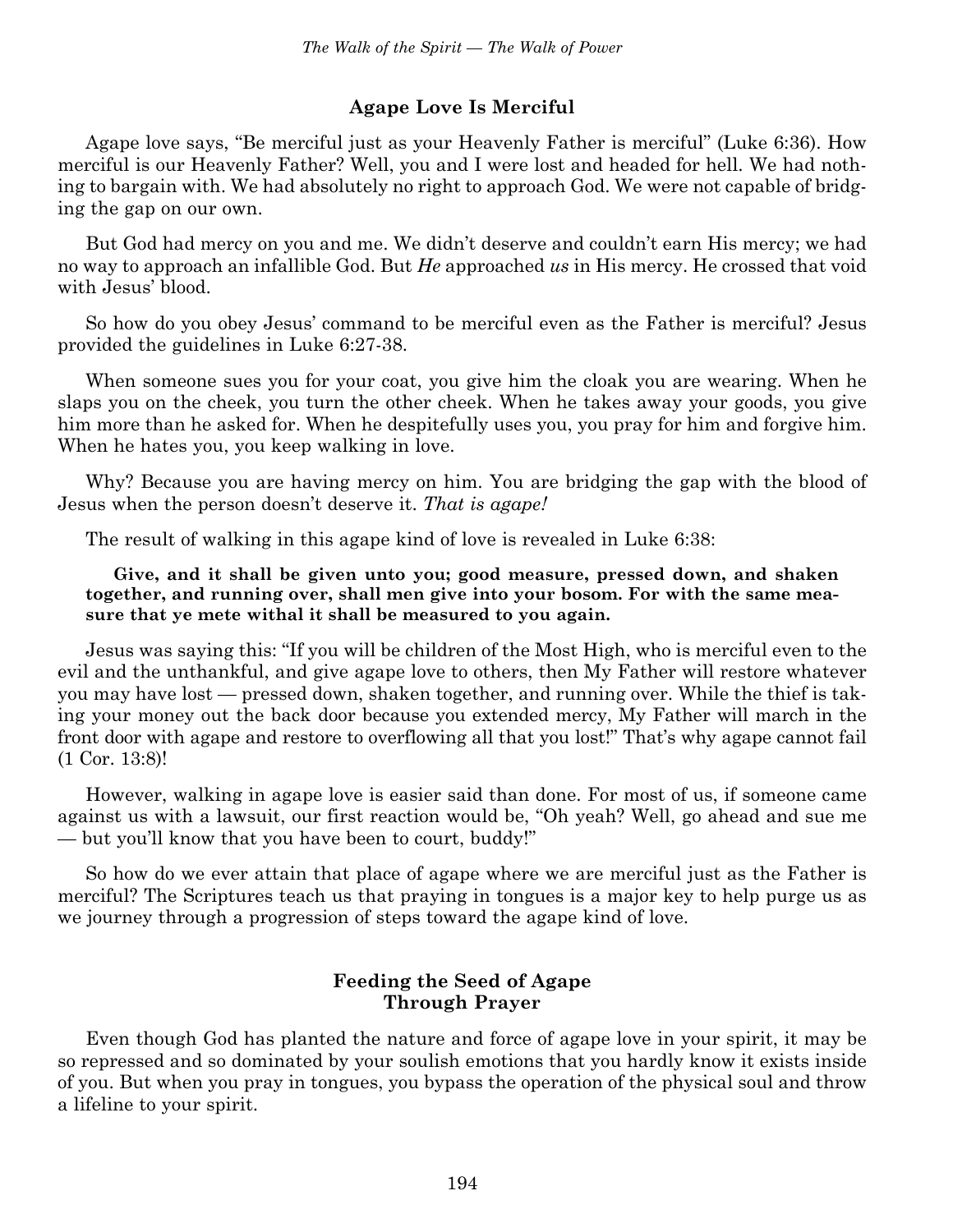Soon the edification process starts feeding that seed of agape in your heart, causing it to germinate and grow. The force of love in your spirit grows bigger and bigger until one day, it dominates the emotions of the soul instead of the other way around. This is called taking off the old man and putting on the new.

**That ye put off concerning the former conversation the old man, which is corrupt according to the deceitful lusts;**

**And be renewed in the spirit of your mind;**

**And that ye put on the new man, which after God is created in righteousness and true holiness.**

**Eph. 4:22-24**

# **Perfect Love Casts Out Fear**

As you clothe yourself with your new man by giving yourself to the Word and to prayer, the Holy Spirit through your spirit edifies, purges, and develops your character until everything you say, think, or do is governed by agape. Let's look at First John 4:17,18 to learn more about this powerful force.

**Herein is our love made perfect, that we may have boldness in the day of judgment: because as he is, so are we in this world.**

#### **There is no fear in love; but PERFECT LOVE CASTETH OUT FEAR: BECAUSE FEAR HATH TORMENT. He that feareth is not made perfect in love.**

That word "herein" points us to the next verse, which tells us how we will know when love is being perfected in us. Herein is God's love perfected in us: Perfect love casts out fear, for fear has torment. So when we find ourselves being purged from torment and fear, then love is being perfected in us.

For instance, if you decided to sue me, how could I extend mercy to you if I had fear and torment about the outcome of the situation? But when love has been perfected in me, I know I can't lose. Oh, you may take everything I possess at the time, but Luke 6:38 says that my Father is going to restore it all back to me, pressed down, shaken together, and running over. He'll give me more than I had before!

So what is the sign that I am drawing nigh unto God and approaching agape love? It is this: Along the way, I am shedding torment and fear as I enter into rest and refreshing.

I used to think love was a feeling, but it isn't a feeling. I used to think love was an attitude that would help me survive through dealing with the unlovable. But it isn't an attitude either.

Encompassed within agape is an abiding presence of peace. As you grow close to God and His love is perfected in you, that peace begins to dominate as fear and torment lose their hold. That is the first sign that you are being purged from phileo to agape.

As a minister, I wish I could open up your heart and just put agape in you in such strength that you would forever lose all the torment and fear that has plagued your life. I understand the process by which you can attain that goal, but all I can do is teach you about it.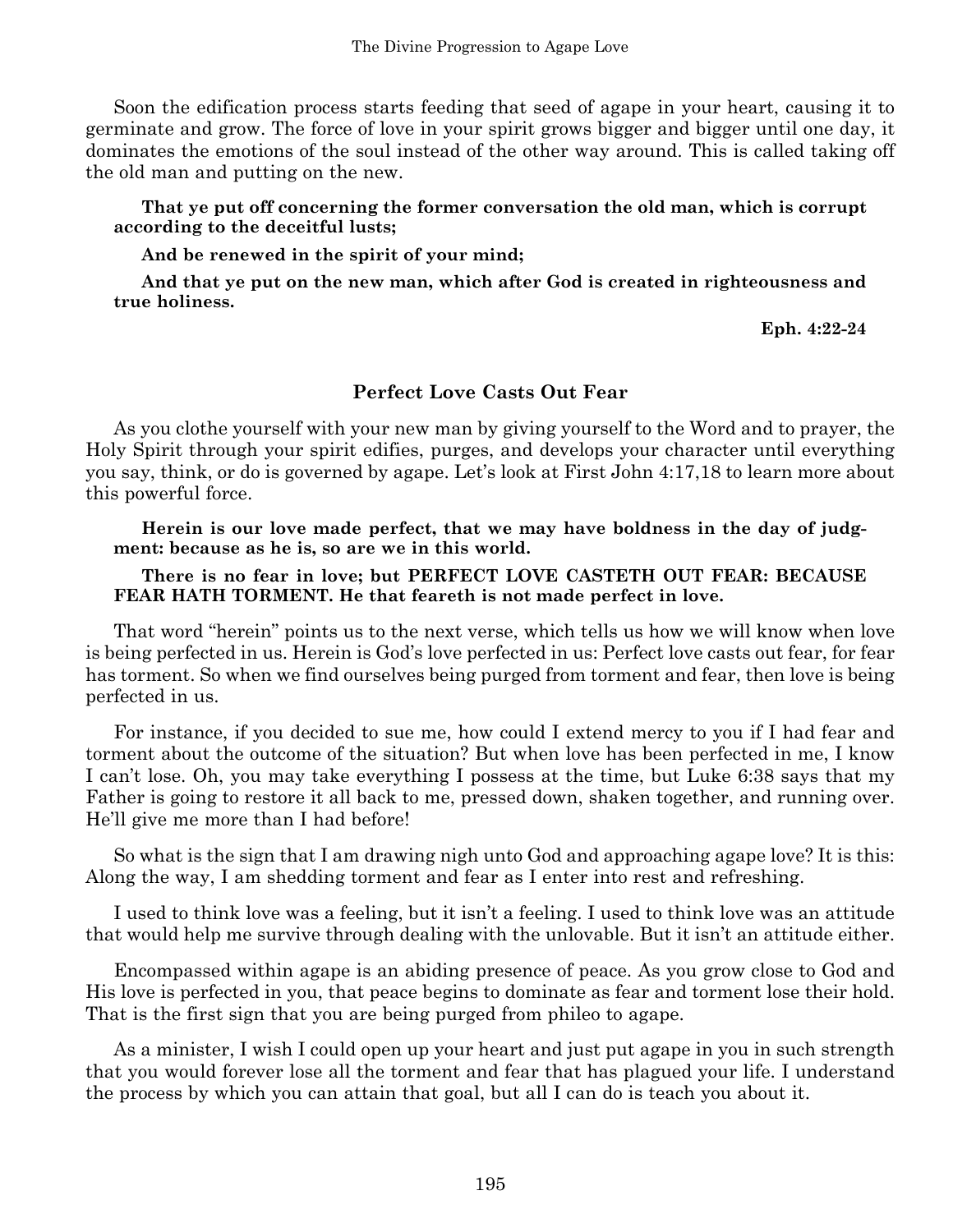I can hammer it into your intellect. As much as possible, I can teach with the anointing of God straight to your spirit. But I can't make that process toward perfect love take place in your life.

However, if I can talk you into giving yourself to praying in the Holy Ghost, then *you* will cause that process to begin in your own life. You will start to edify and build yourself up in your inner man through the power of the Holy Spirit.

Then the Holy Spirit will begin the mortification process by building up your inner man to purge all those insecurities, intimidations, carnalities, and lusts that have hindered your life. This is how God's love is perfected in you. As the Holy Spirit edifies your new nature, torment and fear begin to fall off you and you draw close to agape.

## **Covet Earnestly Agape Love**

To discover more about the role of praying in tongues in moving us toward a fuller revelation of agape love in our lives, let's take a look at First Corinthians 13, the great "love chapter" of the Bible.

First, let's look at this chapter in context to the chapters that surround it. First Corinthians 12 is a magnificent chapter dealing with the eradication of ignorance concerning the spiritual gifts, operations, and government of God. Chapter 14 is a most phenomenal explanation of spiritual forces as pertains to praying in tongues.

So Paul goes from a discussion of the government of God to an explanation of the operation of the Spirit and of tongues. Then he nestles First Corinthians 13 in between these two chapters. But first, he makes a profound statement:

#### **But COVET EARNESTLY the best gifts: and yet shew I unto you A MORE EXCEL-LENT WAY.**

#### **— 1 Corinthians 12:31**

Paul was saying in essence, "I want to show you a more excellent way. If you want to save yourself a lot of trouble, then you need to covet this kind of agape love with everything in you the same way you covet the best gifts."

Just how important is it to pursue agape love? Paul makes this statement in First Corinthians 13:13:

#### **And now abideth faith, hope, charity** [agape love]**, these three; but THE GREATEST OF THESE IS CHARITY.**

If I had been the one to choose, I probably would have said that faith is the greatest thing, followed by hope. Hope encompasses the time you spend feeding yourself with God's Word, which causes your faith to manifest. But Paul says, "Greater than faith and greater than hope is self-denying agape." That means there is *nothing* more important in your life to covet and earnestly desire than agape love.

The word "covet" in this verse is just as strong in meaning as it is in the Ten Commandments, where it says, "Thou shalt not covet thy neighbor's wife" (Exod. 20:17). When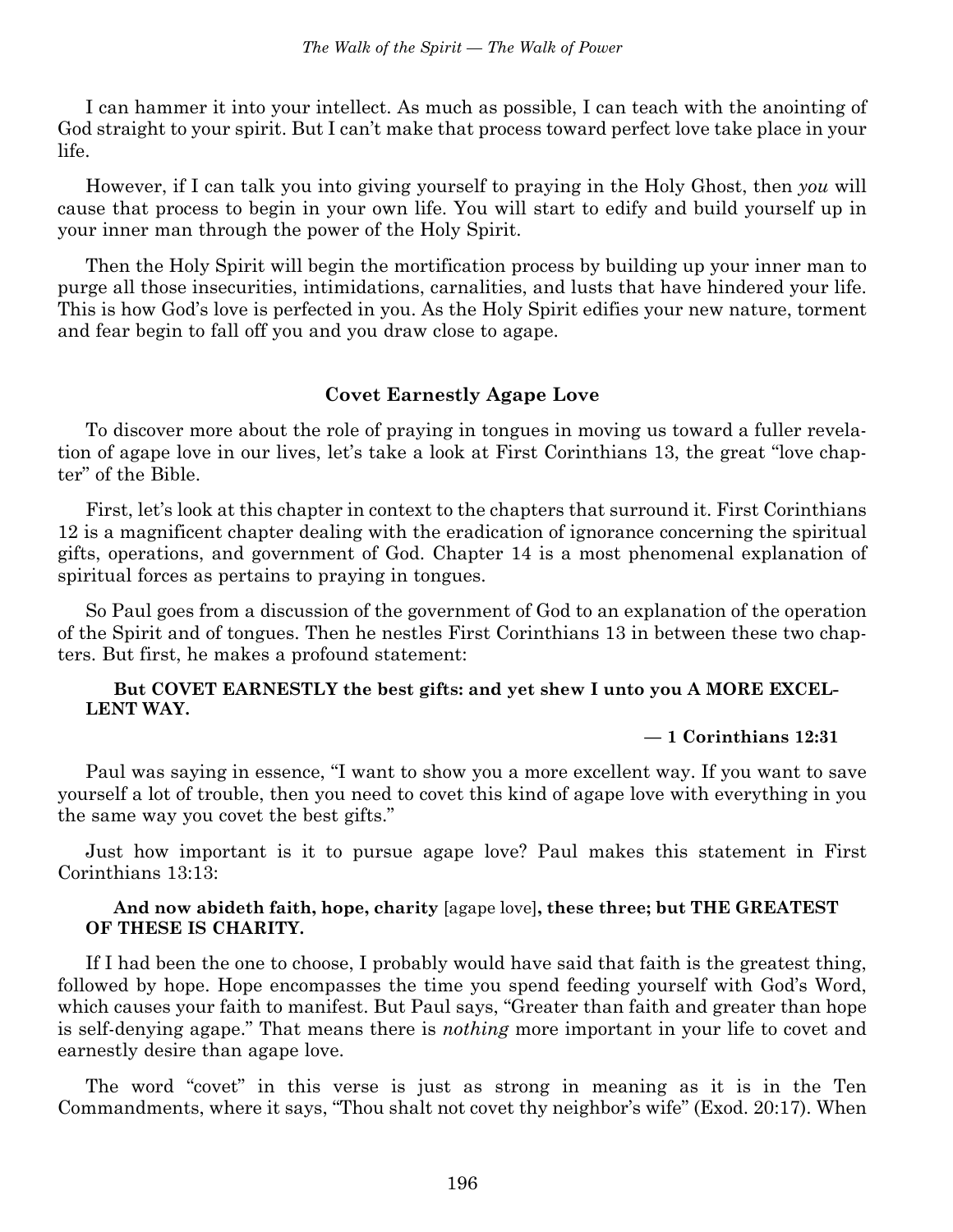this word is used as an emotional negative, it means a lust so powerful that it consumes a man, causing him to relentlessly pursue what he covets until it takes over his entire character.

But when "covet" is used in a godly sense, it means pursuing something God wants you to have with a heartfelt hunger until you apprehend it.

I never had a problem with coveting earnestly the best gifts. I have fasted, I have prayed — I have done everything I knew to do in order to be qualified for God to use me.

So it came as a shock to me when God spoke to my spirit, saying, "Go ahead and lust after My gifts with everything that is in you. But I'm going to show you a more excellent way to covet after the best gifts."

I said, "God, You have the audacity to say that after I have spent my life in fasting and praying and coveting after Your best and highest, You are going to show me a more excellent way?"

The answer to that was *yes*, God did have the audacity, and *yes*, He was going to show me a more excellent way!

In Paul's original epistle to the Corinthians, there was no division between chapters 12 and 13. So right after Paul's statement about coveting the best gifts and showing the Corinthians a more excellent way, he goes on to introduce the subject of love: **Though I speak with tongues of men and of angels, and have not charity...** (1 Cor. 13:1).

In other words, the most excellent way to covet earnestly the best gifts is to go after agape with that same intensity. When you do, you will be pursuing and coveting the best gifts God has for you in the most powerful manner possible.

What are the "best gifts"? Well, you are called to fill one of the eight operations of God. For you, the best gifts are those that qualify you for the office or operation you are called to fulfill.

#### **The Purging Before the Power**

With great intensity I sought God for years for the gifts that would equip me for *my* call. I would pray, "Oh, Lord, please use me in Your power. I'll fast and pray — I'll do anything I have to do so You can move through me in Your power!"

You see, since the day I was born again, God's call has raged on the inside of me. Every time I get lost in the Holy Ghost while I am in prayer, I see the Spirit of God moving in revival. I see people running to the altar to be born again and great miracles happening everywhere, such as missing limbs growing out and eyes popping into empty eye sockets.

This vision follows me; whenever I lapse into the Spirit, I see it. It is a driving force. And I have determined that I will keep yielding myself to the Holy Spirit until one day I see with my own eyes the Presence of God move in my life and ministry with magnificent glory beyond my imagination.

So for years I sought God earnestly — begging, fasting, and praying for an anointing powerful enough to cause great revival. But I can testify now that had He delivered to me what I was pressing Him for, it would have destroyed me. There were faults and character flaws that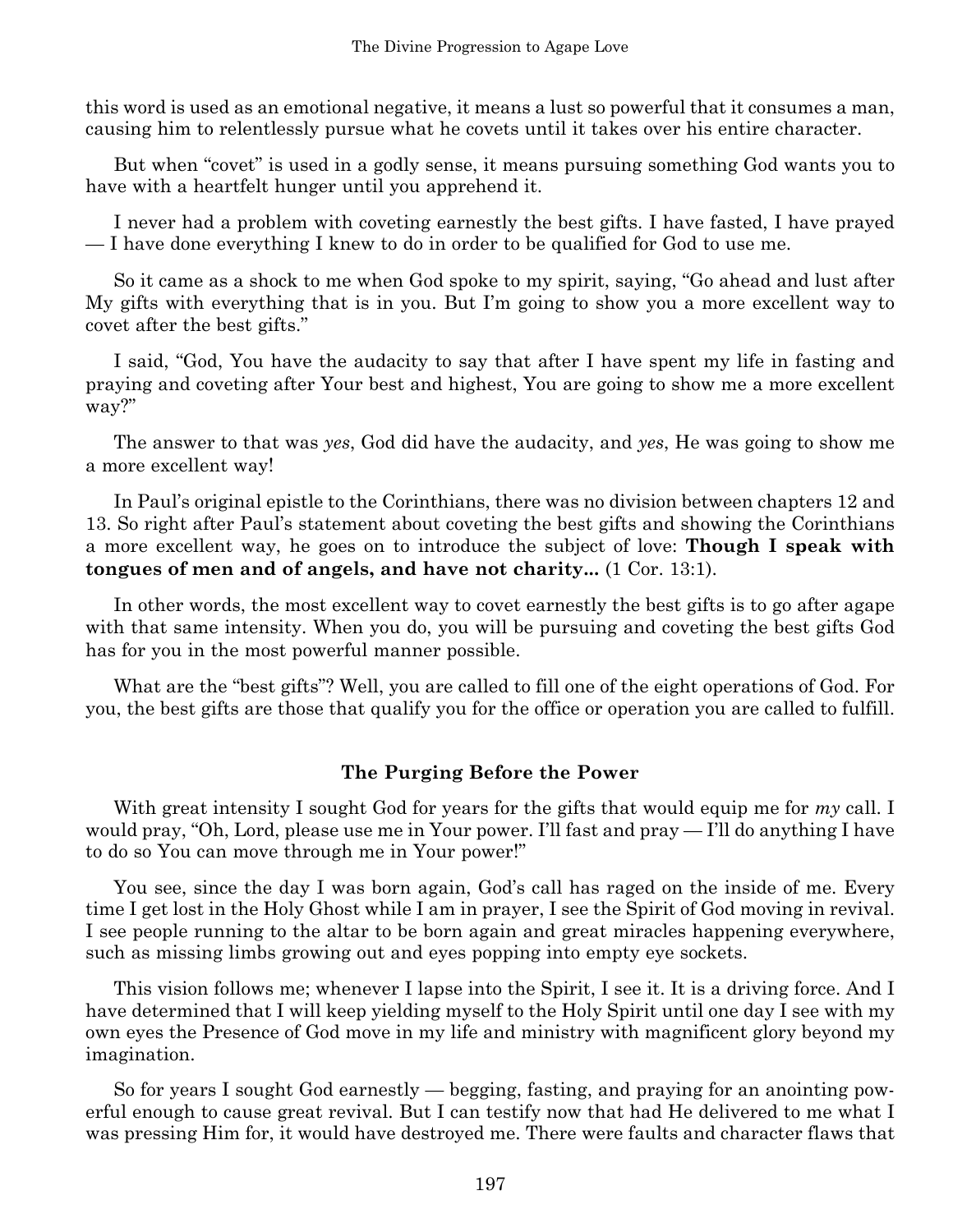still had to be purged. If God had given me the power before the purging, my life and ministry would have eventually been destroyed.

This was actually the case for many men of God in the past. They sought God and His power with just such intensity, but then hidden weaknesses began to surface as they yielded to the deceiving strategies of the enemy.

For instance, Alexander Dowie was so greatly used in the miracle power of God at the turn of the century that he was able to form an entire city called Zion outside of Chicago with ten thousand of his followers. God's power operating through Dowie's ministry caused raging revival. But eventually Dowie began to believe that he was the Elijah to come. That deception led to the downfall of his ministry.

#### **Learning To Hate Whatever Hinders**

So instead of immediately answering my intense, fervent prayers for an anointing that would cause revival, God told me to pursue conforming myself to agape love with that same intensity and fervency. He assured me that as I pursued love, I would also be pursuing His power in a more excellent way.

So I began to pursue agape love, and I learned to hate those things that were wrong in my life with more fervency than I had ever hated them before. It was a godly anger that preceded their purging.

You see, when you get to the place where you hate with an intensity those faults you know are keeping you from a close walk with God, you will finally do something about it.

So in pursuit of the most excellent way, I made it my quest to conform to the agape kind of love. But my efforts seemed to achieve the opposite results. The more I learned about love, the more my knowledge magnified the things that were wrong in my life. It left me in a hopeless state, believing that I was the most miserable of creatures who would never be able to walk in the level of agape outlined in First Corinthians 13.

I didn't understand that the Holy Spirit was bringing to the surface for purging anything that the devil could use to destroy me in my pursuit of agape. It was all a part of the process to help me become yielded enough to God for the full equipping of the office He has called me to. I also didn't know about the progression to power outlined in this same chapter that would deliver me to the agape love I was pursuing.

#### **Agape Isn't Learned Overnight**

You see, all of us preachers love to preach on this thirteenth chapter of First Corinthians. We love to major on this agape kind of love.

Agape love doesn't behave itself unseemingly. It seeks not its own, asking no recompense or reward for services rendered. It isn't given based on the reaction of the other person. It isn't easily provoked. It thinks no evil. It rejoices not in iniquity but rejoices in the truth. It bears all things, believes all things, hopes all things, endures all things.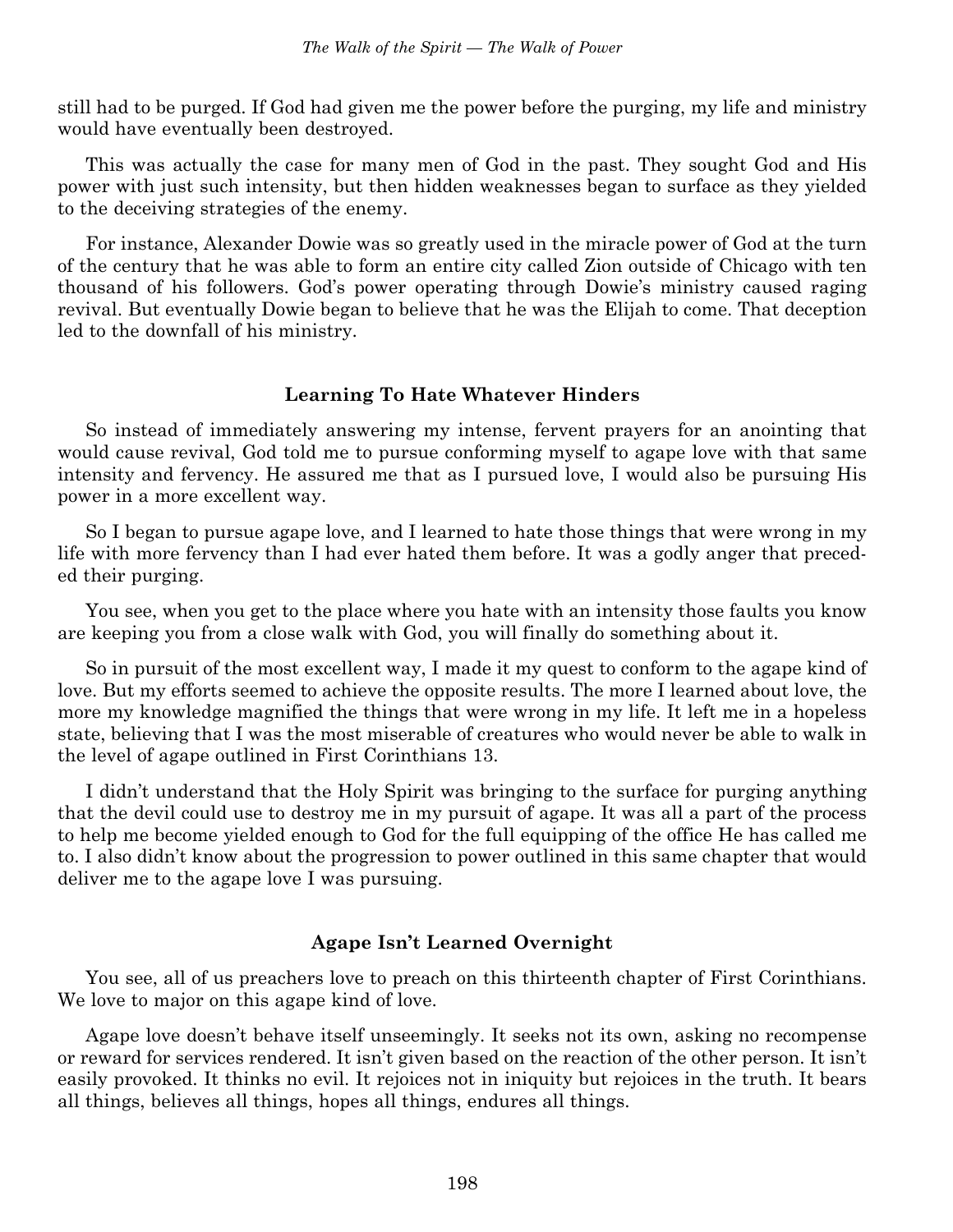This love never fails; you will take it to Heaven with you. Tongues will cease. Prophecies will cease. Knowledge will vanish away. You won't need any of these. But you *will* cross that heavenly border and enter the Presence of God with agape.

Oh, yes, we preachers love to talk about agape love. We break down the word in the Greek; we paint a picture of this perfect Christian who is not easily provoked. Then the next day we counsel someone, "Oh, yes, you have your rights. Sue them!" God help us! We get so engrossed in the subject of love in First Corinthians 13 that we miss the sequence of power that delivers us there!

We think that we can preach on agape love one day, and the next day everyone who heard the message is going to be perfect and nice to each other. They won't act ugly anymore. There won't be any more criticizing, backbiting, throwing of fits, or stomping out of the room in a temper tantrum.

We tell the people, "You shouldn't do that sort of thing," and then assume that everyone will just automatically stop. Why do we assume that? It seems like most of us preachers were born yesterday!

When you start understanding all that agape love encompasses, you realize that most Christians don't walk in this kind of love on a daily basis. Most never will. That kind of love is difficult to conform to if you have even an ounce of flesh that hasn't been mortified.

So it is one thing to preach about this agape and say that once we conform to it, we will never fail. But it is another thing to understand the process by which we can conform to that kind of love.

This process is what we have missed. It is a progression through the edification of tongues that leads us to a place in the Spirit where we are finally strong enough to yield totally to agape love.

# **Agape Love by Willpower Alone?**

We will never walk in agape love to the fullness that God intends by the strength of our own willpower. For instance, have you ever noticed that people can only be nice for so long to a person who is getting on their nerves before their will snaps? Then they say, "Get out! Get out of my house!" They stretched their will as thin as they could stretch it — and when it broke, there went their ability to act nice!

It's easy to fantasize about agape. We can get this faraway look in our eyes and quote, "Though I give my body to be burned and give away all my goods to feed the poor, but have not love...." But there is a deadly, knock-down-drag-out fight for our lives out there in the world, where people try to destroy other people and the devil is out to destroy everyone. The prospect of walking in agape love doesn't look as nice and easy out there as it does in church while we are under the anointing.

Do you want to be just like Jesus? You may say, "Oh, yes, I want to raise the dead, be the head of a big organization, and become the best preacher in the world. Oh, yes, I want to be just like Jesus."

Okay, then, Jesus says to owe no man anything but to love him (Rom. 13:8).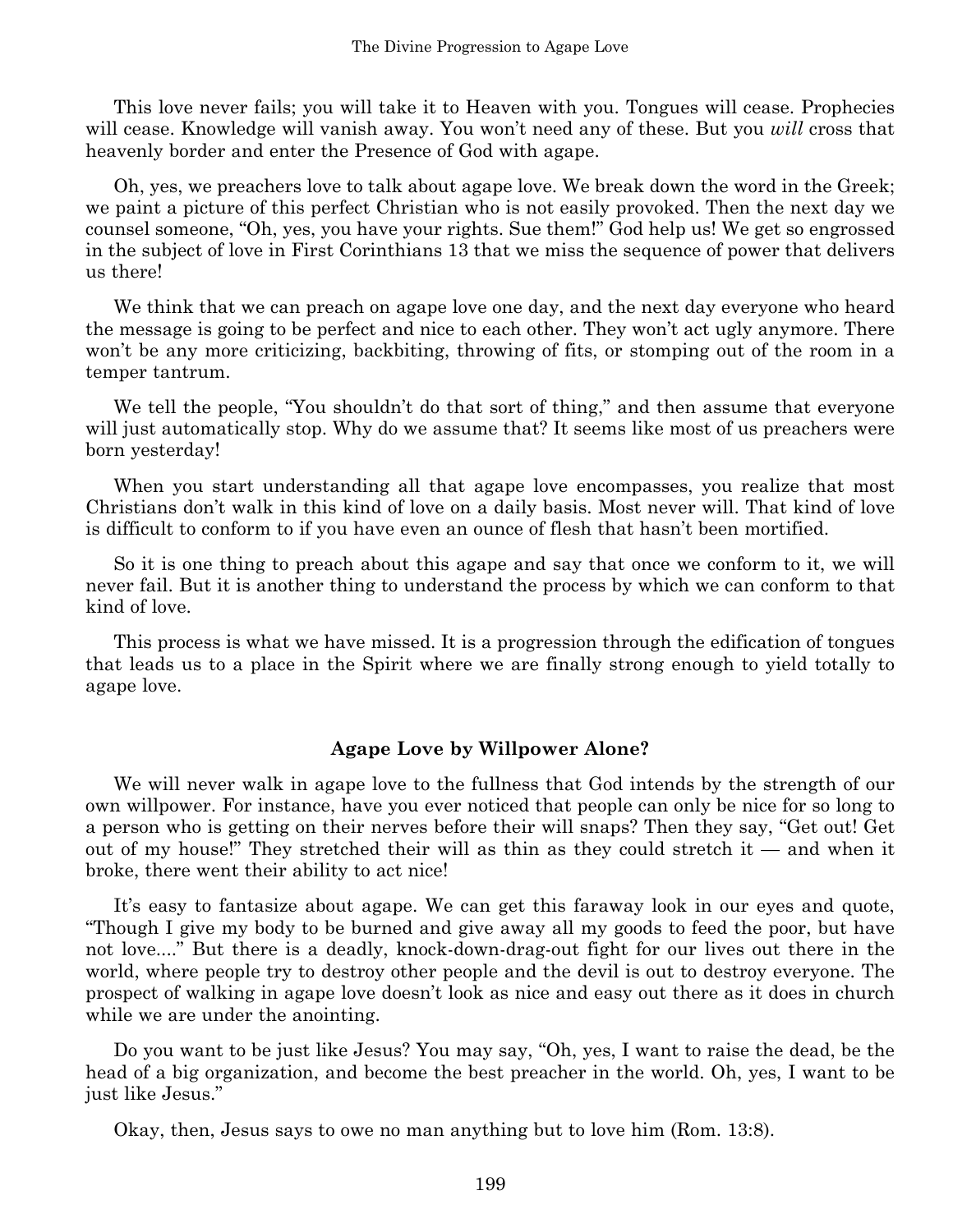What does that mean? Well, it doesn't matter how many payments I make on my debt of love to you, I can never pay that debt in full. You could slap me on the cheek, and I would turn the other cheek. You could despitefully use me, and I would pray for you. You could hate me, and I would do good for you.

Those are all descriptions of agape. No matter how many times you "do me ugly" and I in turn make another payment of love to you, agape will keep me in your debt.

Another thing about Jesus — He seeks not His own. And He says that if a man sues you for your car, you are to go fill it up with gas, polish it, and get it tuned. Then tell the man, "I am giving this to you in the Name of Jesus. I want you to know that you didn't take it from me, because the only thing that is taken from me is what God allows. And if He allows it, I sow it. I'm sowing this car to you, so I polished it, tuned it, and filled it up with gas. The devil is stealing nothing from me."

It is nice to admire someone who walks in enough agape love to do something like that. But how do *you* get to that place in your spiritual walk?

You might as well face it — you aren't going to make it to agape unless you find some way to let the Holy Ghost purge you of anything that is contrary to agape love in your life. If I were you, I would take His way!

#### **The Progression to Agape**

We have seen that in First Corinthians 12:28, the government of God begins with the office of the mighty apostle, the first operation, and ends with the diversities of tongues, the eighth and final operation of God. Then in First Corinthians 13:1-3, Paul reverses the order.

**Though I speak with the tongues of men and of angels, and have not charity, I am become as sounding brass, or a tinkling cymbal.**

**And though I have the gift of prophecy, and understand all mysteries, and all knowledge; and though I have all faith, so that I could remove mountains, and have not charity, I am nothing.**

**And though I bestow all my goods to feed the poor, and though I give my body to be burned, and have not charity, it profiteth me nothing.**

Starting with the eighth operation of diversities of tongues, Paul builds us through six phases all the way through mountain-moving faith and ultimate giving to agape love.

So because the subject of agape love is so dominant in First Corinthians 13, we have missed the sequence or the step-by-step progression that would eventually build us up through six levels of spiritual maturity and deliver us to agape love.

At this point, you may be saying, "I'd sure like to see that reversed order you're talking about, Brother Roberson." Well, let's take the first three verses of First Corinthians 13 phrase by phrase and find out what Paul was really saying. As we do, we'll discover the divine progression to agape love.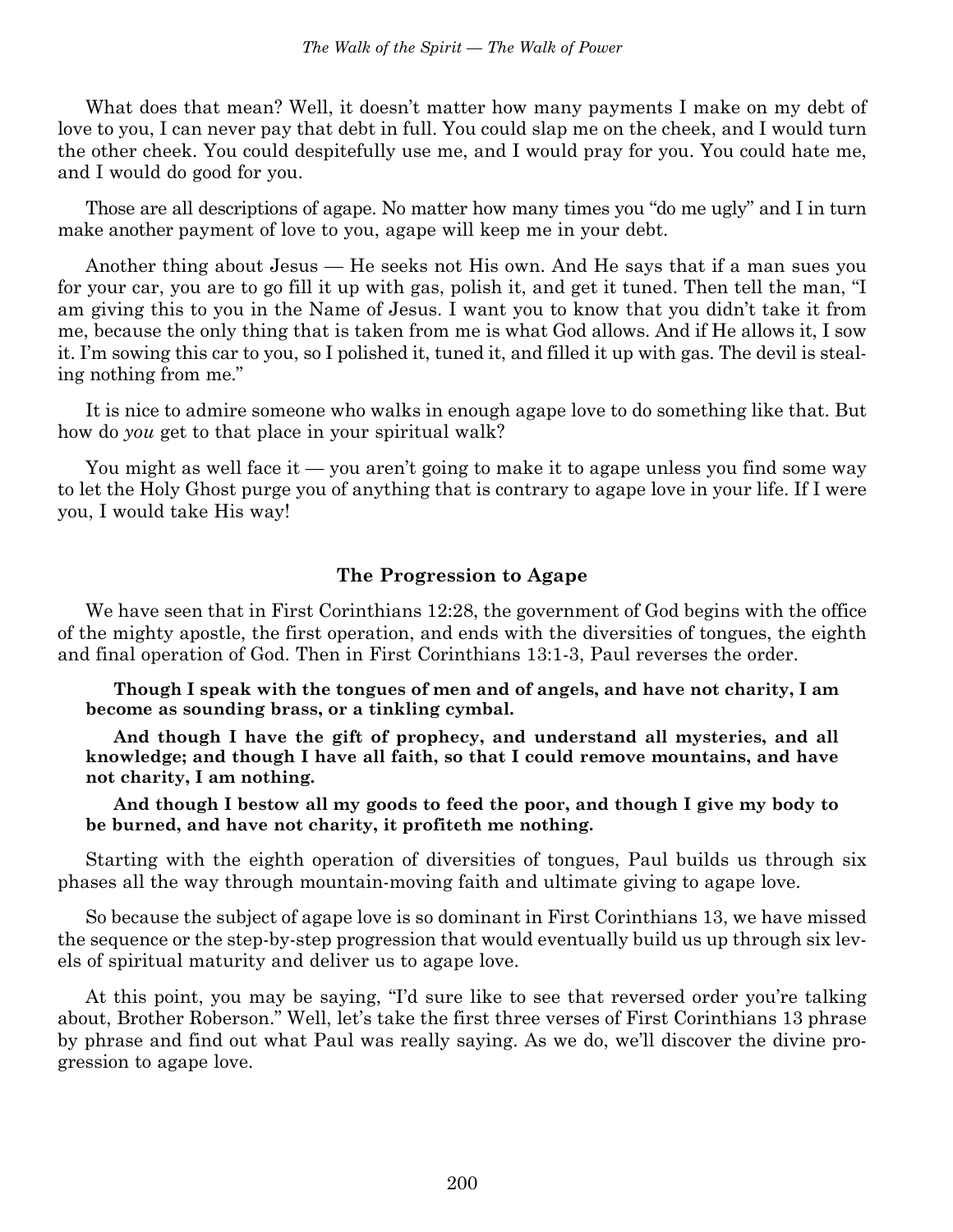# **Six Steps to Spiritual Maturity**

There are six distinct levels of spiritual maturity listed in these first three verses that the Holy Spirit will work in the life of any believer who will spend time praying in the Holy Ghost.

*Level One:* Let's look at verse 1 again:

## **Though I SPEAK WITH THE TONGUES OF MEN AND OF ANGELS, and have not charity, I am become as sounding brass, or a tinkling cymbal.**

When we received the baptism of the Holy Spirit and began to speak with tongues, it automatically qualified us for the first level of spiritual maturity, *the unlimited accessibility to tongues*.

The term "tongues of men" refers to the supernatural empowerment of the Holy Spirit to preach in any language on the face of the earth of which we have no previous knowledge. "Tongues of angels" is talking about the language used in Heaven. I suspect that most of the time we are speaking the language of angels when we pray in tongues to edify ourselves and to pray out the mysteries of God's plan for our lives.

This verse isn't discrediting tongues for the sake of love. In essence it is saying this: Even though I am baptized in the Holy Spirit and have the ability to speak with other tongues, it will do me no good unless I begin to employ that gift to build myself up on my most holy faith, praying in the Holy Ghost and keeping myself in the love of God (Jude 20,21).

There are multitudes of church congregations who have been baptized in the Holy Spirit and speak with tongues, yet the people are full of strife and unforgiveness. And I have personally known so-called Spirit-filled people who would destroy a person at the drop of a hat.

So a person can speak with tongues, but those tongues will not profit him unless he yields to the Holy Spirit's purging work that will deliver him to agape. It is impossible to pray in tongues for extended periods of time and not undergo change.

*Level Two:* Then in verse 2, it says this:

## **And though I have THE GIFT OF PROPHECY, and UNDERSTAND ALL MYSTER-IES, and ALL KNOWLEDGE; and though I have ALL FAITH, SO THAT I COULD REMOVE MOUNTAINS, and have not charity, I am nothing.**

Somehow praying in tongues produces in us the second level of maturity, which is *the use of the gift of prophecy*.

As you pray out the mysteries of Christ in your spirit, God begins to answer them. Suddenly the Holy Spirit latches on to one of those mysteries, pulls it out of your spirit, and reveals it to your intellect so you can release it through prophecy.

*Level Three:* As we continue to pray in tongues, we will attain the third level of spiritual maturity through the *understanding of divine secrets or mysteries*.

*Level Four:* The revelation of these mysteries will come alive and begin to operate in our spirit, producing in us *the understanding and accumulation of knowledge*, the fourth level of spiritual maturity.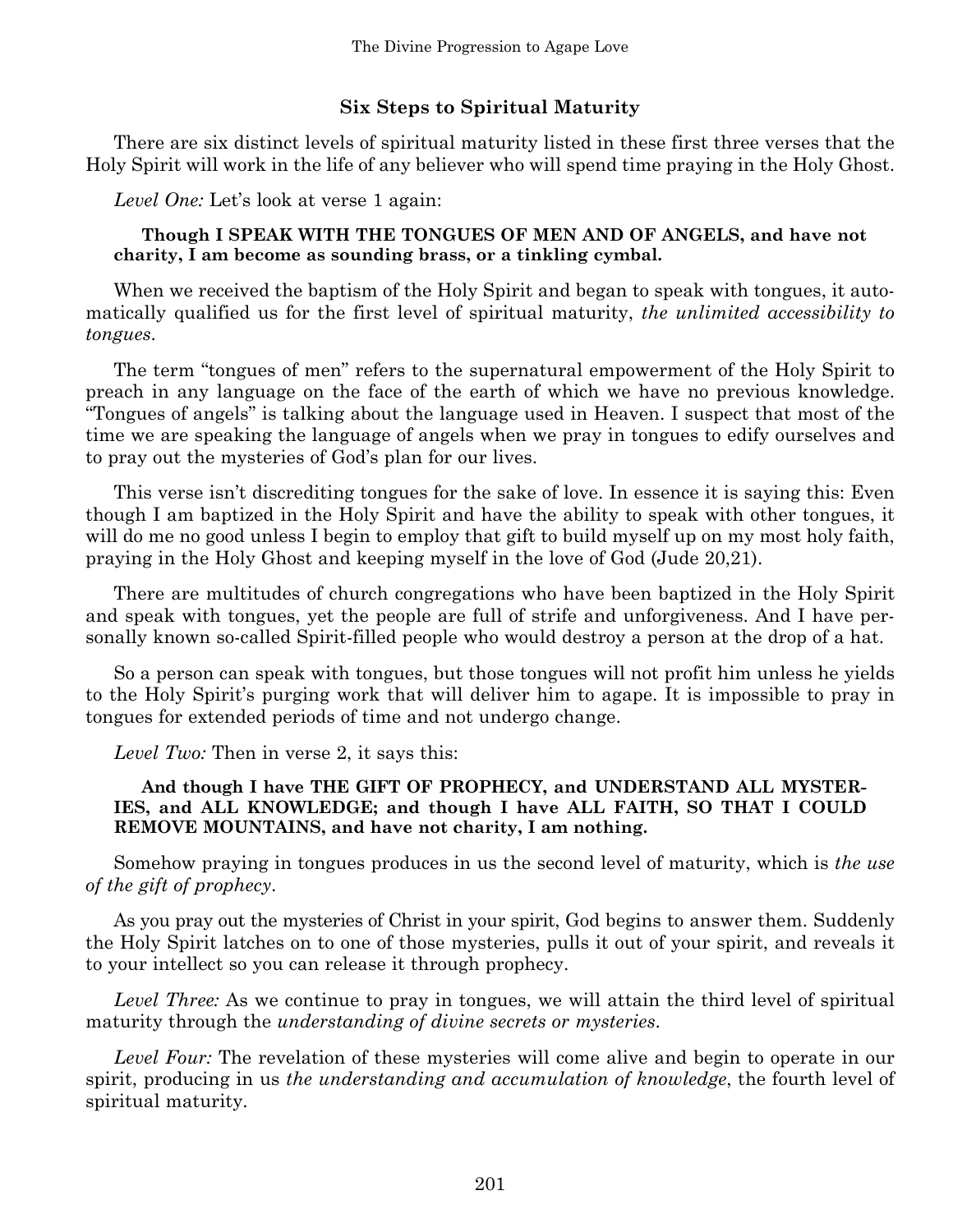Somehow, then, as the mysteries of Christ are revealed to me — the mystery of healing, the mystery of righteousness, the mystery of love — I begin to erect pillars in my spirit. As I pray mysteries up before the Father, God answers those prayers by a supernatural imparting of divine insight. Every time the Holy Spirit causes me to understand a mystery, one more pillar of that superstructure is erected.

One pillar is erected by a revelation of righteousness, another by a revelation of peace, and still another by a revelation of agape love. Finally, the entire edifice is framed through praying mysteries in the Holy Ghost.

It is a combination of all these divine secrets revealed to my spirit that will eventually construct an entire library of knowledge, an edifice full of the revelation knowledge of Jesus on the inside of my spirit. And whenever I want to, I can reach in and pull out any volume that I need!

*Level Five:* So the mysteries are prayed in pillars, but the building constructed is knowledge. It is the understanding of all these mysteries filling your inner library of knowledge that produces the capacity for *mountain-moving faith* in your heart as you are transformed by the Word of God. This is the fifth level of spiritual maturity.

It is the combination of praying in the Holy Ghost and the meditation of God's Word that produces the kind of faith that moves mountains. Why? Because faith comes by hearing the Word of God, and the Holy Spirit is the One giving divine insight into the Word through the supernatural language of tongues.

At this level, Jesus said that *nothing* shall be impossible to you!

*Level Six:* First Corinthians 13:3 gives us the sixth level of maturity:

## **And though I bestow all my goods to feed the poor, and though I give my body to be burned, and have not charity, it profiteth me nothing.**

Somehow our praying in tongues will help produce in us the capacity for *agape giving*.

I always wondered how a person could bestow all their goods to feed the poor and give their body to be burned, yet still not have the agape kind of love. Then the Holy Spirit revealed the answer to me.

Some Christians live off the self-exaltation that comes from putting their giving on display. They even delight in extreme sacrifices — especially the kind that puts their humility on public display to be admired by men. Some have even made the ultimate sacrifice of losing their lives for the wrong reasons.

I finally began to understand that sometimes it takes a lot more to stay and labor your entire life for the Gospel's sake than it does to die and go home to be with the Lord. Agape love would rather be a *living sacrifice* than a *dead martyr*.

I cringe inside when I think of how many times I have given into an offering because of the lust of my flesh. It wasn't the preacher's fault. I was the one who saw the Cadillac in my mind and gave him my dollar to make sure I would get it. But the Bible says that if I don't give out of agape love, it simply will profit me nothing.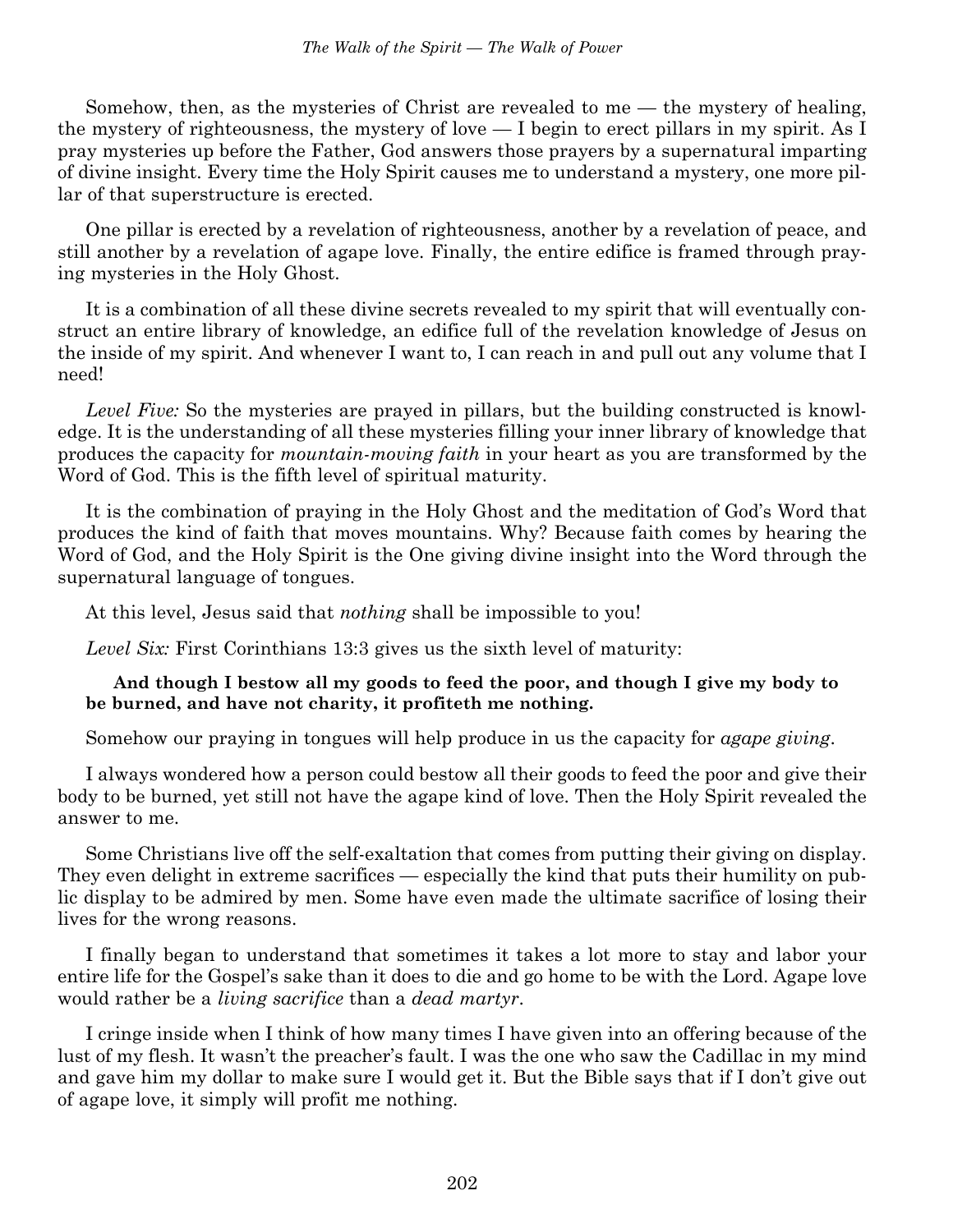However, when agape love becomes the basis for our giving, God cannot and will not let us down, for *love never fails*.

## **My Purging In the Pursuit of Agape**

Those six levels are the step-by-step progression God uses to help bring us to a place of spiritual maturity where agape love is a way of life. Throughout this progression, the purging work of the Holy Ghost continues.

How do I know? Because the Holy Spirit is still in the process of purging me. I have prayed and sought God for more than two decades to understand the price of revival and of walking in His power. During that time I have had wonderful visitations from God.

But I have also had times when the devil attacked me right after a divine visitation, and I found myself one-quarter of the way down before I was able to turn around and stop the attack! The Holy Ghost used those difficult times to help me get a good look at myself, and I didn't like what I saw. It was after one of these attacks of the enemy that the Holy Spirit took me to First Peter 5 to help me understand what I was going through.

**Humble yourselves therefore under the mighty hand of God, that he may exalt you in due time:**

**Casting all your care upon him; for he careth for you.**

**Be sober, be vigilant; because your adversary the devil, as a roaring lion, walketh about, seeking whom he may devour.** 

**— 1 Peter 5:6-8**

What is the price of revival? The Holy Ghost took me to this passage of Scripture and said, "This is it."

You see, the devil is seeking people who are "devourable." And according to this scripture, those who fit this category are people who did not get rid of all their care by casting it on the Lord. They pamper their cares; they bathe in their worries; they let their anxieties promenade back and forth in their imaginations until an anthill is an immovable mountain. Thus, they remain vulnerable prey, easily devoured by the strategies of the enemy.

But Peter says, "Go ahead and cast all your care on God. To do so is an act of humility. It is an act of the power of the Holy Ghost."

# **'After That Ye Have Suffered A While'**

Then Peter goes on to say in verses 9 and 10:

**Whom resist stedfast in the faith, knowing that the same afflictions are accomplished in your brethren that are in the world.**

**But the God of all grace, who hath called us unto his eternal glory by Christ Jesus, AFTER THAT YE HAVE SUFFERED A WHILE, MAKE YOU PERFECT, STABLISH, STRENGTHEN, SETTLE YOU.**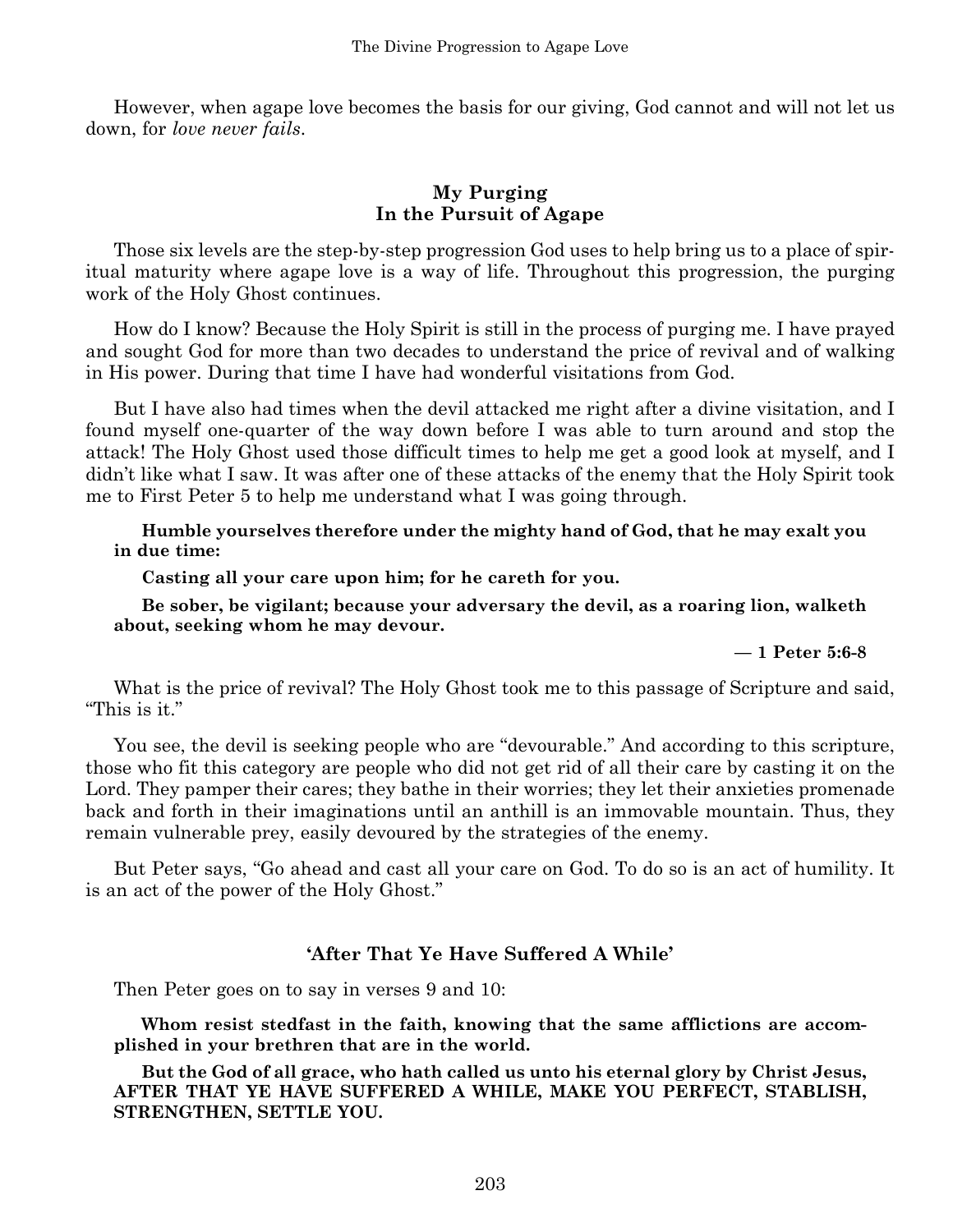When the Holy Spirit first took me to this passage of Scripture, I thought, *What in the world do afflictions accomplish in a believer?* And for the life of me, I couldn't understand why the God of all grace would allow us to suffer for a while.

I asked the Lord, "With the devil trying to devour me and with all these afflictions and trials raging around me, why didn't You just reach down and deliver me out of it all? What did it accomplish for You to let me suffer awhile before coming in and helping me overcome the situation?"

Now I can tell you exactly what afflictions and persecutions accomplish. These trials cause your impurities to float to the surface as you progress toward a life of agape. Nothing will expose those impurities faster.

And notice, you're not unique in this uncomfortable experience. The same afflictions are being accomplished by Christians around the world. Every believer that desires to go on with God will at some point experience the purging work that takes place during a difficult test or trial.

However, it's important to understand that God doesn't send you tests and trials. He said that Satan is the one who comes to devour through cares, worries, and fears. But when the devil engages you in conflict and causes your weak places to be exposed, God expects you to use the power of His Word to weld those weak places with truth and make them strong.

Those difficult times of trial brought things to the surface that had to be purged from my life so God could establish, strengthen, and settle me. I didn't understand why God was letting me suffer through the trial at the time, but I do now. I've seen the fruit of His purging work in me!

#### **After Purging, Peace**

In the last several years, a deep peace has grown in my heart that defies description and surpasses understanding. I have found a secret place in the Holy of Holies of my spirit where I enjoy constant communion with the Prince of Peace Himself. There in that secret place, He has explained revelation knowledge to me that I wanted to understand for years.

This peace is an aggressive weapon against the enemy because nothing has made me more unmanageable for the devil. When this peace began to dominate my life, the worries, fears, and intimidation I used to operate under gave way. Those deeds of the flesh literally died beneath the power of this peace.

#### **Established, Strengthened, Settled**

Years ago if you had asked me, "Brother Roberson, what are you asking God for?" I would have said, "I just want to be used by God. I want Him to be able to anoint me to bring about great revival.

"I want the kind of revival in which fifty deaf and dumb people are brought to the service, and the power of God fills that section until they jump up yelling, 'I can hear! I can talk!' Then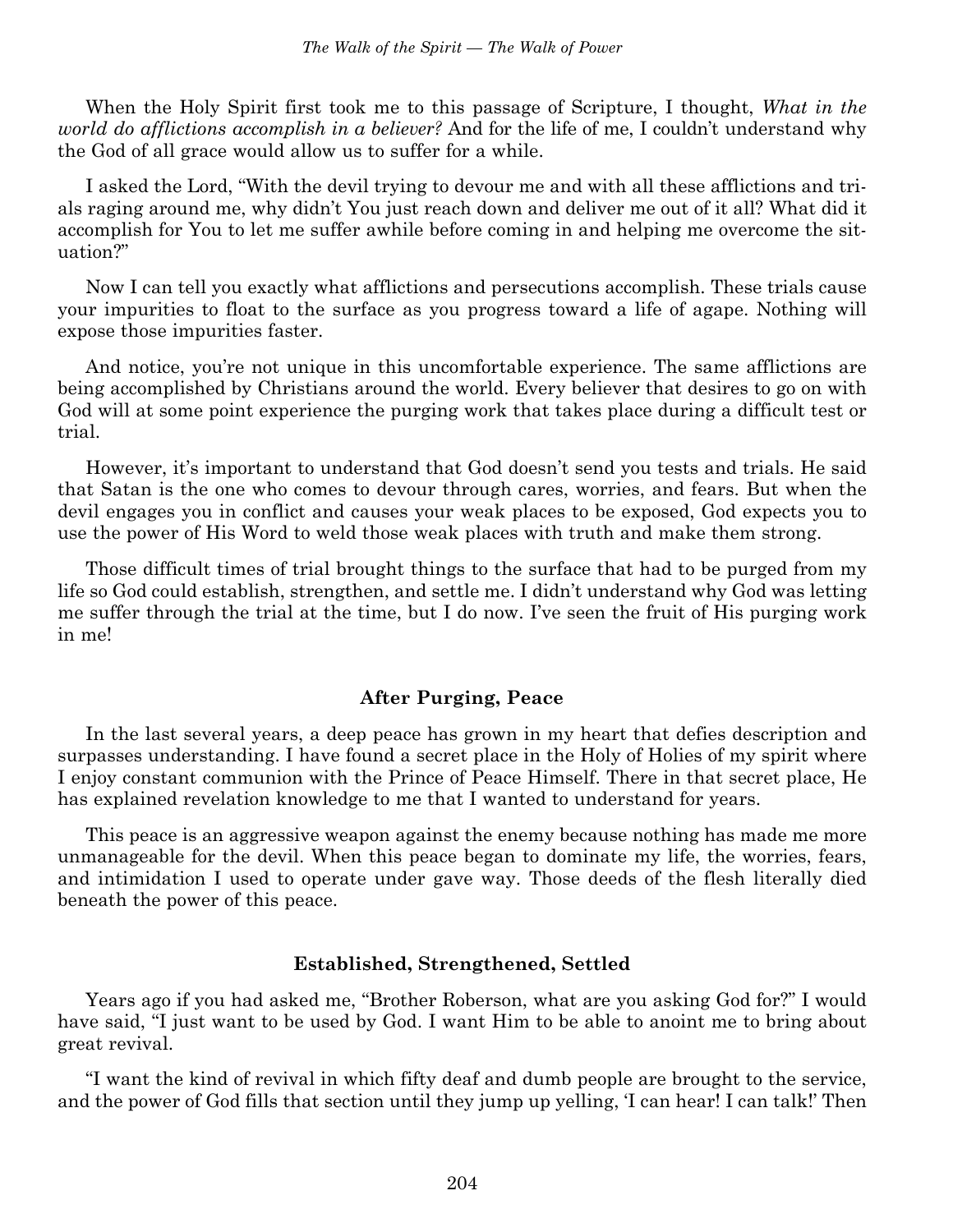those who were healed infiltrate the city. Within ten days, the entire city is trying to get into the meeting, and revival is born! That's what I want."

Then if you had asked, "Do you think you can handle that kind of anointing, Brother Roberson?" I would have said, "Yes, I do. All the Lord has to do is give it to me, and I'll show you!"

But then the devil began to rage and fight me over this revival I was desiring. Through every attack, I was thankful for the supernatural peace that sustained me.

After I suffered awhile, the impurities started coming to the surface. I got a good look at a few major faults and told the Lord, "Okay, God of all grace. I see what You're trying to purge out of my life. I will get right on it."

Did God stand by and let me suffer for a while? Yes, but only because I had been asking Him to use me, and He said, "These things are keeping you from being used by Me." When I asked Him why He didn't deliver me from my struggles the first day, He said, "Because you didn't believe those things stood between Me and you the first day."

Afterward, I came to better understand why God answered my prayer for revival the way He did. He had to put to death whatever it was in my character that had given Satan a foothold through intimidation and fear.

Otherwise, right in the middle of revival at the opportune moment, the devil would have exposed those weaknesses and used them against me. But instead, God stepped in with His grace to establish, strengthen, and settle me through the purging process of praying in tongues.

I was even ready for some more purging toward agape love when it was all over. The truth is, I don't mind the purging anymore because of the degree of peace I have attained by yielding to the Holy Ghost in this process over the years.

Besides, I know God wants to exalt me above all my messy trials. It isn't His fault if I have to remain in the fire until I can see the flesh that still operates in my life.

I thank God for every one of my weaknesses that is exposed by the turmoil around me. I *want* the God of grace to step in and deal with those weaknesses. I don't want to just keep living with unpurged weaknesses, going through the same suffering and the same kind of trials year after year because I'm unaware that they even exist.

I don't want to take my place in history as one of those who failed. I want to clean myself up so God can send revival!

I'm too hungry for God to just sit in church, pay my tithes, and warm a pew with the seat of my pants every Sunday and Wednesday. I desire His highest and best too much to spend the week on the golf course and then step up to the pulpit with an intellectual discourse that tickles people's fancy.

Revival is raging in my spirit. I don't want to remain on neutral ground until the devil comes and steals what I have, making me just a nominal preacher one step away from not even preaching on prayer anymore.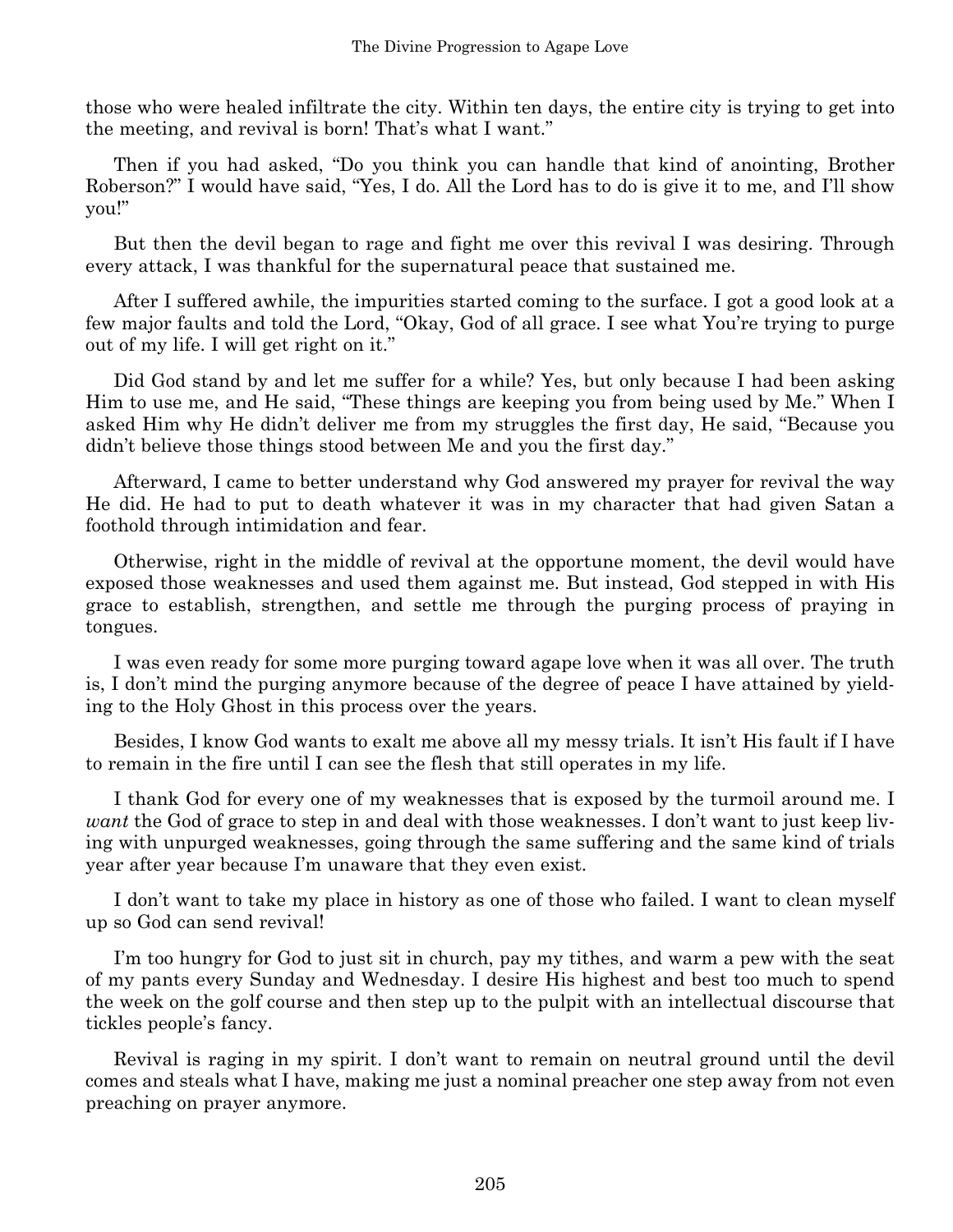If fasting and praying in tongues will cause my impurities to surface, so be it. If the progression to power includes praying in tongues to edify me up above a carnal, sense-dominated walk, then let's get on with it.

If the more excellent way to attain God's highest and best is to seek after agape, then go ahead, God of grace, purge everything out of me that keeps me from walking in love! If it takes letting me suffer until I can see the problem, I don't mind, because I want to be established, strengthened, and settled. I want to experience even greater waves of God's glory!

However, I have decided that I'm not waiting around for a test or trial to reveal my weaknesses. I found out that praying divine secrets and mysteries in the Holy Ghost causes the lit candle of my reborn human spirit to burn brighter and brighter, illuminating all my dark places that need to be purged.

If I yield to the Holy Ghost's work in me, those weaknesses will come out on their own without a difficult trial. That is called growth and edification *on purpose*, just because I want to!

## **Tongues Will Cease**

So the goal is agape, and the means for attaining the spiritual maturity to walk in agape is tongues for personal edification. But notice what Paul says in First Corinthians 13:8:

#### **Charity never faileth: but whether there be prophecies, they shall fail; whether there be tongues, they shall cease; whether there be knowledge, it shall vanish away.**

Whereas agape love is eternal, tongues will cease when we leave this earth. Love will cross the barrier of death and go on to Heaven with you. But you won't need to supernaturally speak in any of the languages of this earth once you're in Heaven. The diversities of tongues will cease. The only language you will speak there is the common tongue of Heaven. You will be able to walk up to anyone you meet and hold a conversation with them in perfect clarity.

I remember hearing Rev. Kenneth E. Hagin speak of a visitation he once had from Jesus Himself. Witnesses say that Brother Hagin just seemed to be looking at something they couldn't see, speaking in an unknown language. He seemed to be having a conversation with someone, because he would speak in tongues for a moment and then stop to listen as if someone was answering him.

Later those in attendance at that meeting found out that Brother Hagin had had a vision in which Jesus stood there and talked to him. Brother Hagin would hear the unknown language Jesus spoke as English in his own mind, and then he would answer back to Jesus in tongues. The two were holding a conversation in the language of Heaven.

So the time for gaining the benefits of praying in tongues is *now*, not after you die and go to Heaven. God has given you this gift to use in this life for your own good.

But this precious gift will do you no good unless you let the Holy Spirit create His supernatural language inside of you and then speak it out of your mouth. You have to give yourself to praying in tongues so the Holy Spirit can edify you, purge you, and build you up on your most holy faith, keeping you in the agape love of God.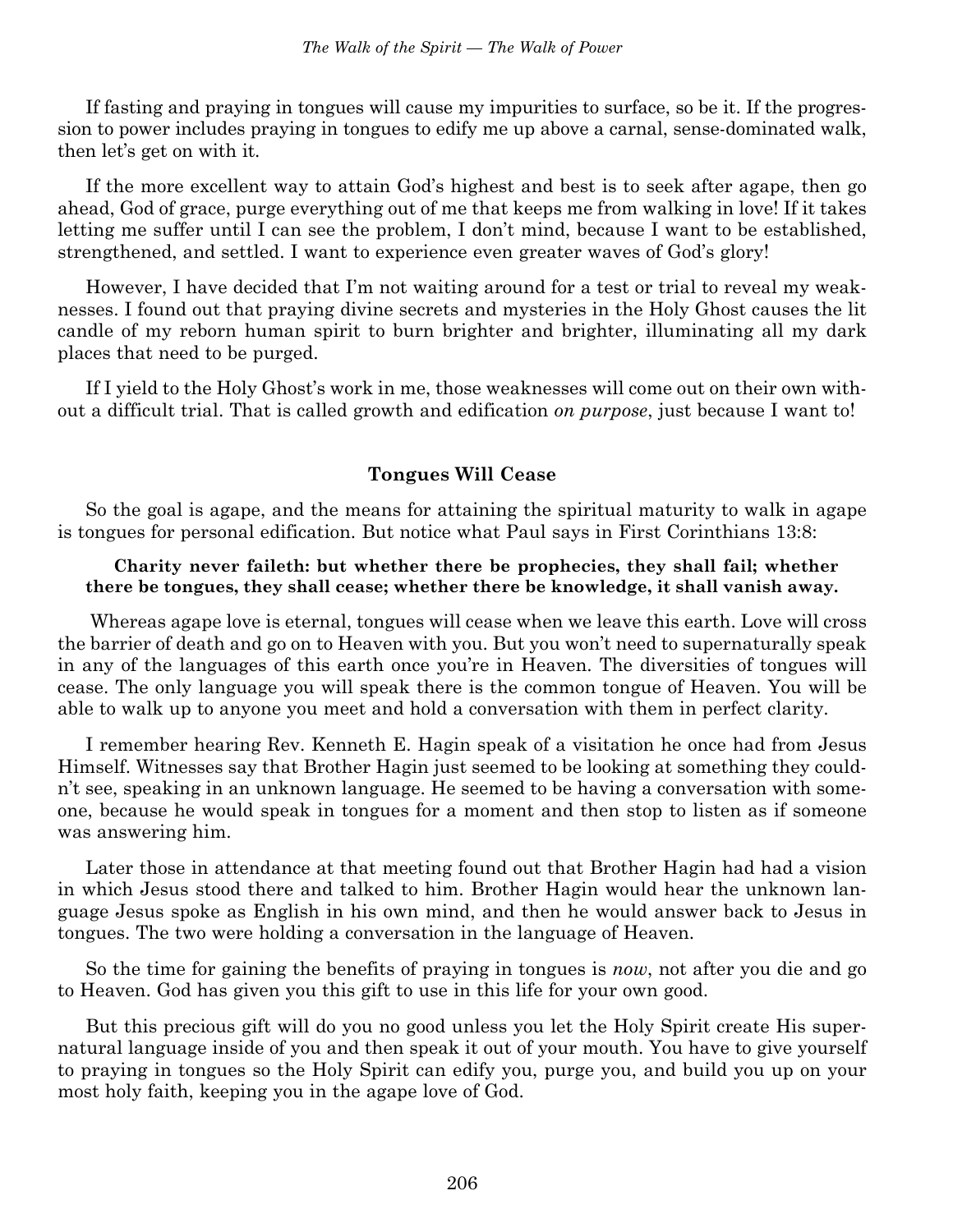# **God Can't Pour Out His Glory On an Unpurged People**

Why does God want to set us free from everything that hinders and binds us in our lives? Of course, He sets us free so that we ourselves can be blessed. But also, God wants us to serve humanity. He wants us to be free from sin so that we can bring the lost to Jesus, motivated by the agape love of God.

We have a Great Commission to fulfill: **And he** [Jesus] **said unto them, Go ye into all the world, and preach the gospel to every creature** (Mark 16:15).

God wants us to be full of wisdom and empty of sin so we can offer people the truth in love.

You see, God wants revival on this earth. You don't have to coax Him. He isn't sitting on His throne, saying "Oh, I rather enjoy sitting on My throne and watching people go to hell. I just don't feel like revival. I have a headache and don't feel like a big move of My Spirit."

No, God isn't like that. He is constantly searching to and fro for a people to whom He can prove Himself strong. He wants so desperately to pour out His anointing on people for the purpose of revival.

But God knows that as soon as He does, Satan is going to come in with a "mop-up operation" that puts intense pressure on those operating in God's power. And those who can't stand against the devil's attacks will wish they had never been born!

So God pours out His glory in a measure, and that glory saturates our being. But the only part that makes it to productiveness is the part that isn't eaten up by dead limbs that haven't been pruned out of our lives.

That's why it is so crucial that we continually yield ourselves to the purging work of the Holy Ghost — not just for our sake, but for the sake of a lost and dying world.

# **Walk in the Spirit**

In this book I have outlined the ability of the Holy Spirit as He works on the inside of us to guard us against deception and to help program our spirits with that very special plan that God has set aside for us.

Sometimes I feel like a voice in the wilderness crying, "Pray, please pray!" Long and hard I've been crying out, for God has ordained me to preach on how to walk in the Spirit and how not to fulfill the warrings and lusts of the flesh. As much as possible, I have been faithful to do so.

God desires to lead you out of a walk dominated by the flesh into a walk of maturity and sonship. This is His priority, and it is your option. You have to choose to accept the leadership of the Holy Spirit. You have to choose to walk out of a life dominated by the flesh and into a life dominated by the Spirit.

As God taught me, I have taught you that one of the major keys to this walk in the Spirit is the edification that comes to a person who spends any amount of time at all praying in the Holy Ghost.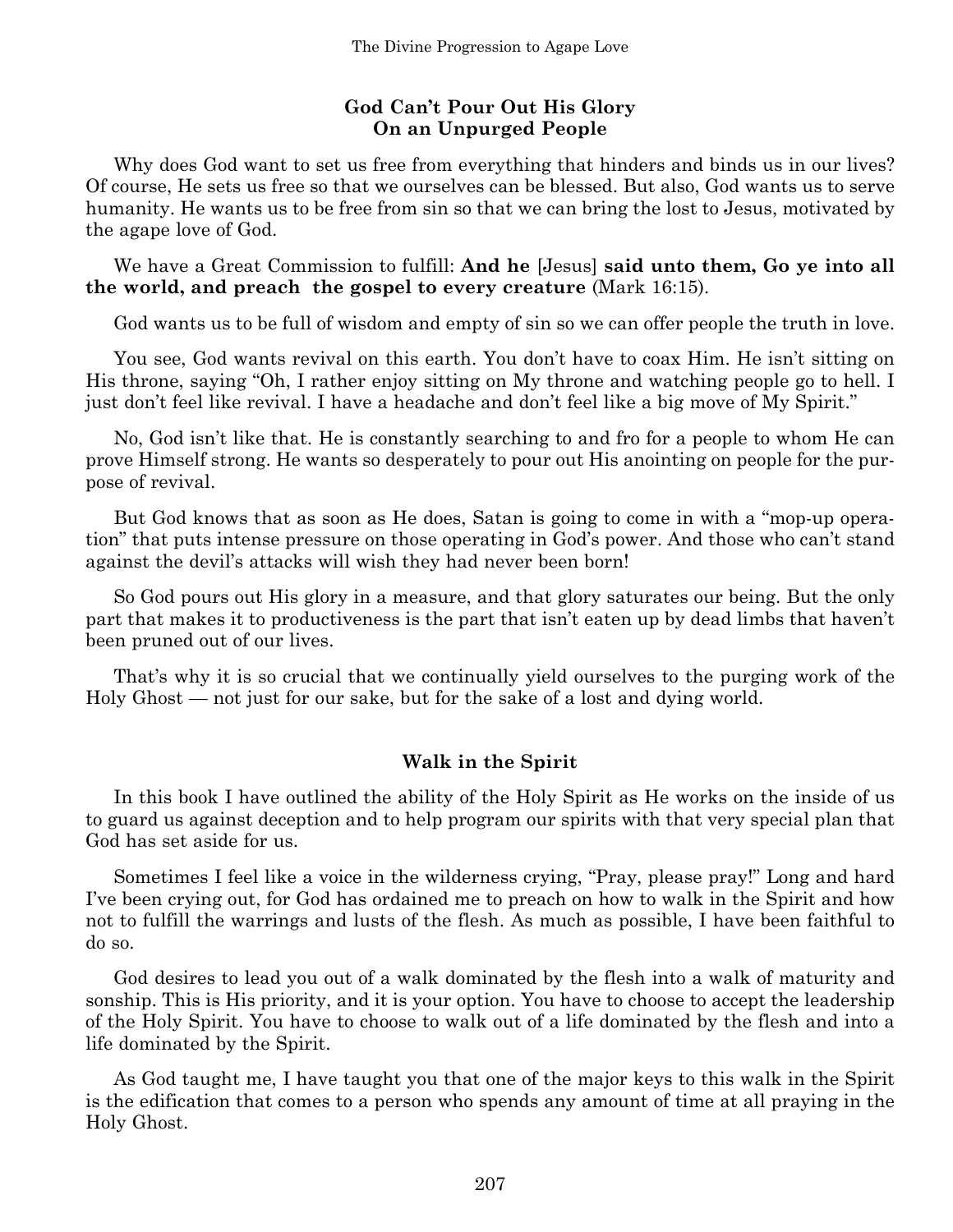So are you going to pray in tongues a little more than you used to? A lot more? If you are, then watch out, my friend, because you're going to take your place in history! You're going to find God's compassion. You're going to find His power. You're going to find His plan.

The time is short, so don't delay in your quest to unlock the greatest mysteries of all time — the mind of God for mankind, for your generation, and for your own personal life!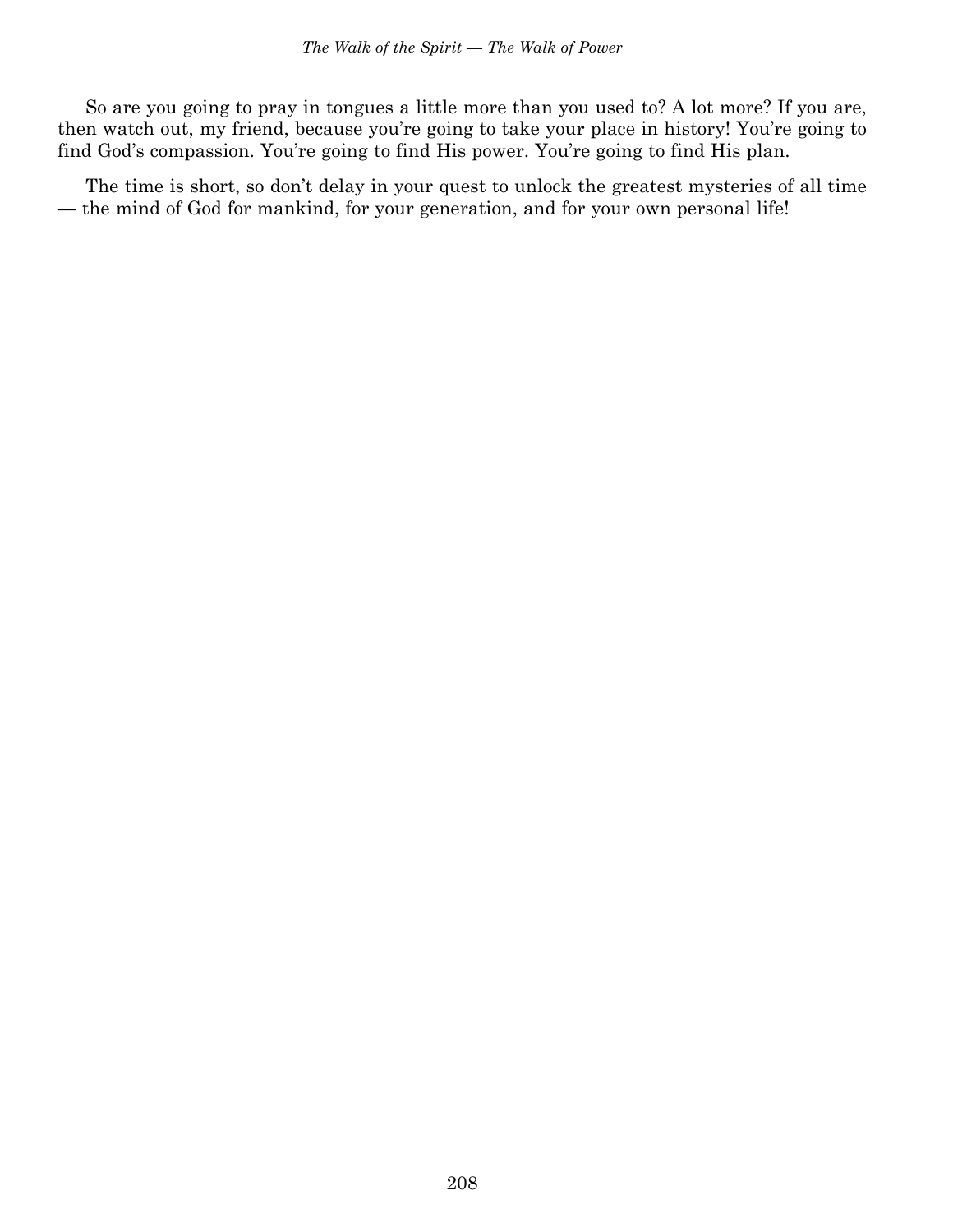**Appendix**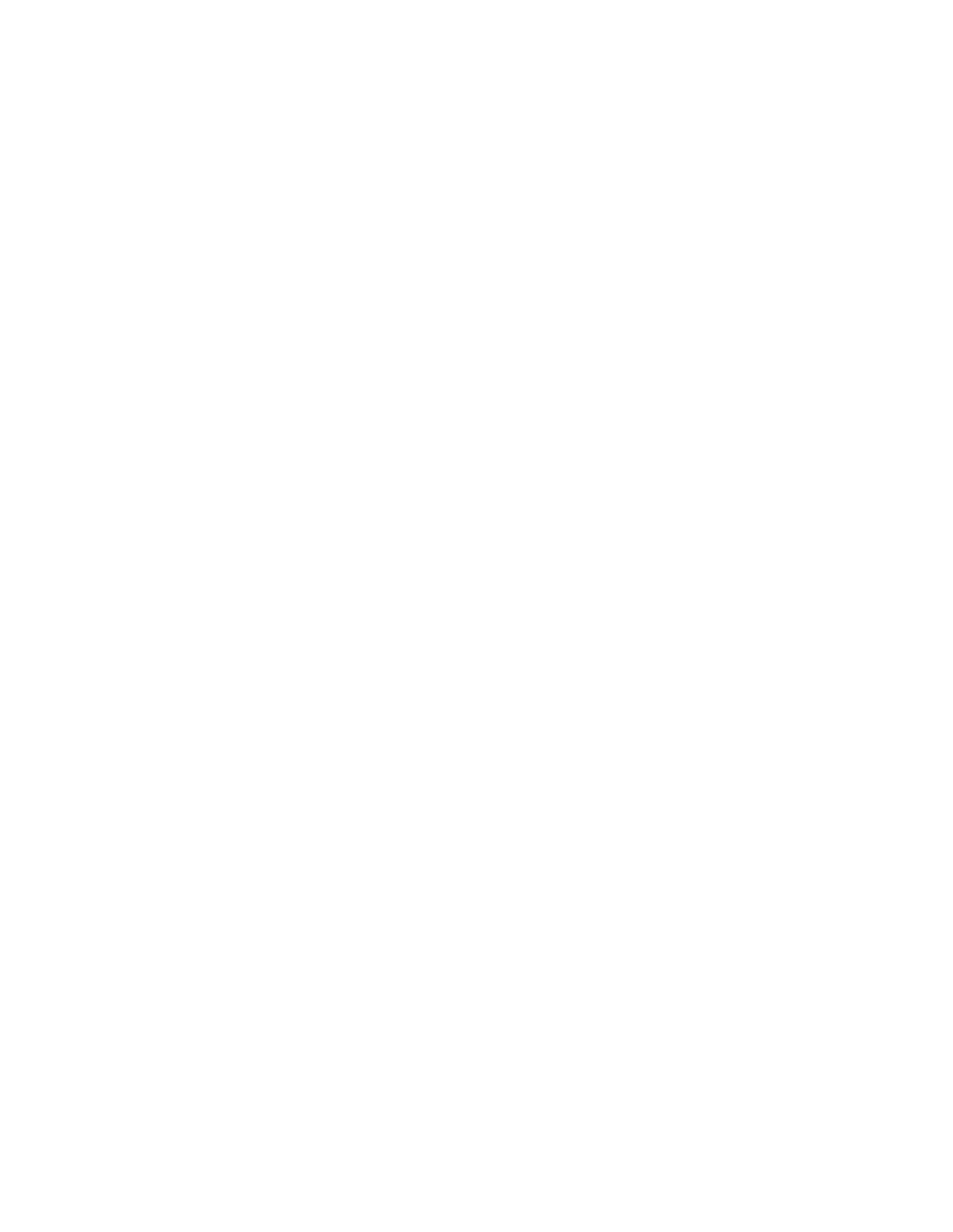Appendix

# **Appendix 1**

# *Hindrances To Receiving The Baptism in the Holy Spirit*

Receiving the Holy Spirit is such a simple thing. However, the devil tries to complicate matters, doing his best to build strongholds in people's lives against speaking with other tongues.

Maybe you have desired the baptism in the Holy Spirit for a long time, but something seems to hinder you from receiving this precious gift from God. I'm going to talk about some of the most common hindrances to receiving the baptism in the Holy Spirit that I have come across in my years of ministry. I also want to give you some scriptural truths and guidelines to help you overcome those hindrances.

#### **Strongholds of the Mind**

The devil will try to reach into a person's past and use negative teachings the person has heard to build mental blocks or strongholds in his mind against speaking with tongues.

A mental stronghold is a system of thoughts empowered by a person's emotions. This system has been created by a lifetime of faulty reasonings and thought patterns that block the mind from cooperating with God's truth. However, these strongholds can be pulled down by replacing them with *God's* reasonings found in His Word.

Some people may have sat under the wrong teaching that tongues are not for today. Others may have been taught that only uneducated, emotional people speak in tongues. Whatever the deception, these people need correct teaching to help them break out of the stronghold of the mind that hinders them from yielding themselves over to speaking in tongues.

Also, sometimes a spirit of denominationalism is present. Religious spirits often try to blind the minds of people so they cannot comprehend truth. They convince people to camp on their own "revelation," even if their doctrine is contrary to the Word. When these "mind-blinding" spirits are in operation, they must be bound in Jesus' Name. Only then will the person who is seeking the baptism in the Holy Spirit be set free to receive from God.

#### **'I'M NOT GOOD ENOUGH TO RECEIVE THE HOLY SPIRIT'**

One of the main strongholds in people's minds comes from the teaching that a person has to become good enough to receive the baptism in the Holy Spirit.

Some "holiness" churches teach that a person must be sanctified before he or she can be baptized in the Holy Spirit. People are taught that God will not fill them with His Spirit unless they are already free from deeds of the flesh, such as smoking, drinking, and chewing tobacco.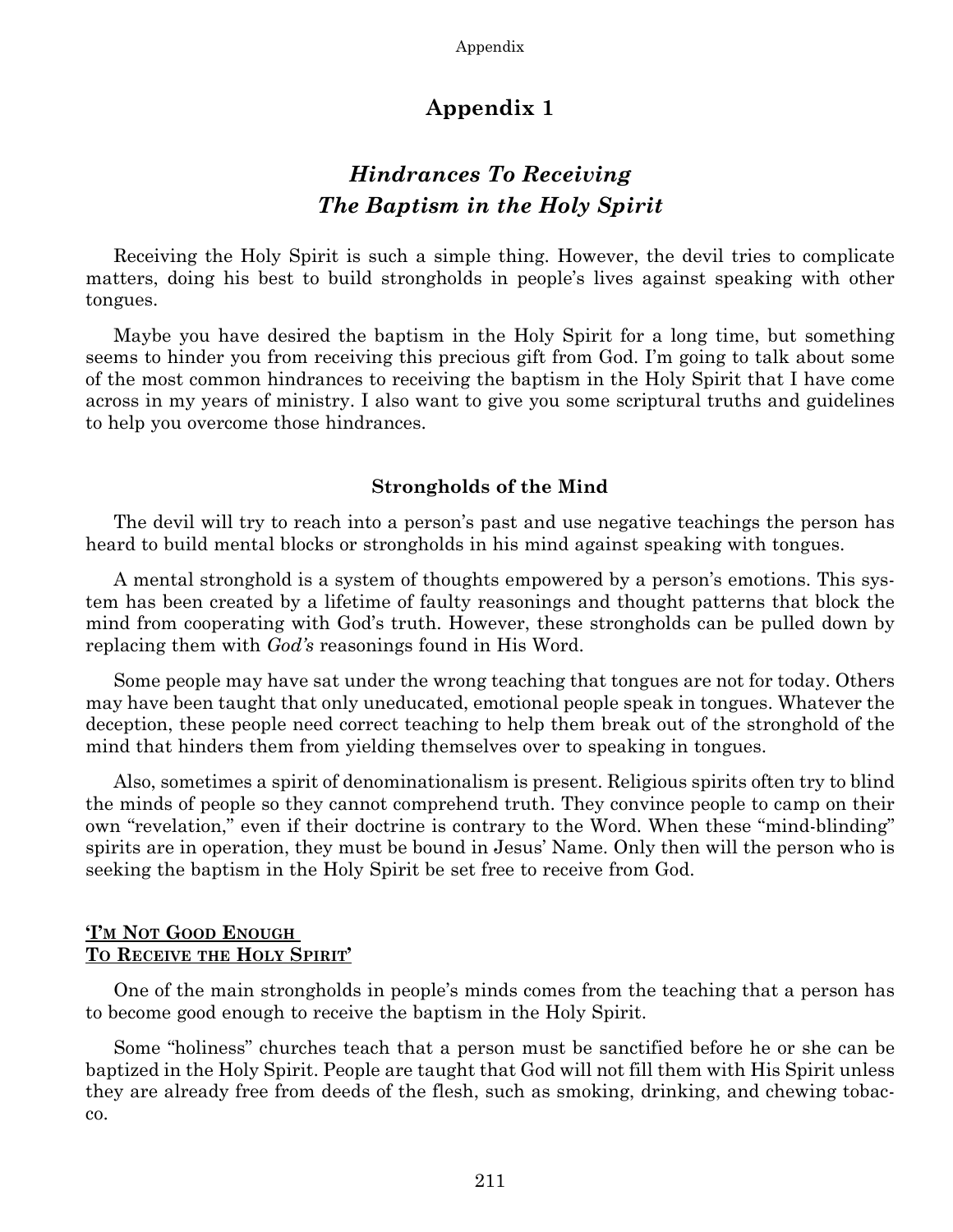Consequently, people seek the sanctification experience for years and years but never seem to have the power to get rid of certain sins in their lives. And because they don't believe they are good enough to receive the baptism of the Holy Spirit until they *are* sanctified, they never get filled.

But the fact is, the opposite is true. The Bible says that it is *through the Spirit* that you mortify the deeds of the flesh (Rom. 8:13). The Holy Spirit works in your new nature to put to death everything that is displeasing to God in your life. So to deny people the infilling of the Holy Spirit — the very means God uses to accomplish the clean-up process in a person's soul and flesh — is against the Scriptures.

You see, you can never become good enough to receive the gift of the Holy Spirit on your own. That's why God literally takes out your old nature and creates a new nature in your human spirit when you are born again. It is this new, righteous nature, *not* your works, that God uses as the basis for baptizing you in the Holy Spirit. No other preparation can be made other than what has already been accomplished when you were washed in the blood of Jesus.

The Holy Spirit who has done the work of recreation is now ready to infill you — to step into that new nature you have received and help set you free from every form of sin and bondage. This is the work of sanctification Paul talked about in Second Corinthians 7:1:

## **Having therefore these promises, dearly beloved, let us cleanse ourselves from all filthiness of the flesh and spirit, perfecting holiness in the fear of God.**

To accomplish that work, the first thing the Holy Spirit wants to do when He infills you is to pray for you. So He begins to create a supernatural language of tongues on the inside of your spirit. That same language He is creating in your spirit then automatically begins to form in your mouth.

The moment you give utterance to those words and start praying in tongues, you walk into a divine classroom. Standing at the chalkboard is none other than the Master Teacher, the Holy Spirit. He has come into your life to teach, empower, edify, and sanctify you.

That's one reason God took the understanding of tongues away from us. That way we don't know when He's praying for us about the sin in our lives we don't want to deal with. As we pray in tongues, we may be thinking, *I want a Lexus*, while the Holy Spirit is actually saying in the language of tongues, "I think you should stop yelling at your spouse!"

So don't try to become good enough to receive the Holy Spirit. Let Him dwell in you in His fullness, and determine to pray much in other tongues. As you do, He will lead you in the mortification process that will make you more like Him.

# **'I DON'T HAVE TO SPEAK IN TONGUES TO BE FILLED WITH THE HOLY SPIRIT'**

There is a line drawn in the Spirit between the actual creation of the supernatural language in a believer's spirit and the journey of this language from his spirit to his lips to be uttered. It is on this line that the devil is most successful in erecting strongholds that hinder believers from speaking in tongues even after they have been filled with the Holy Spirit.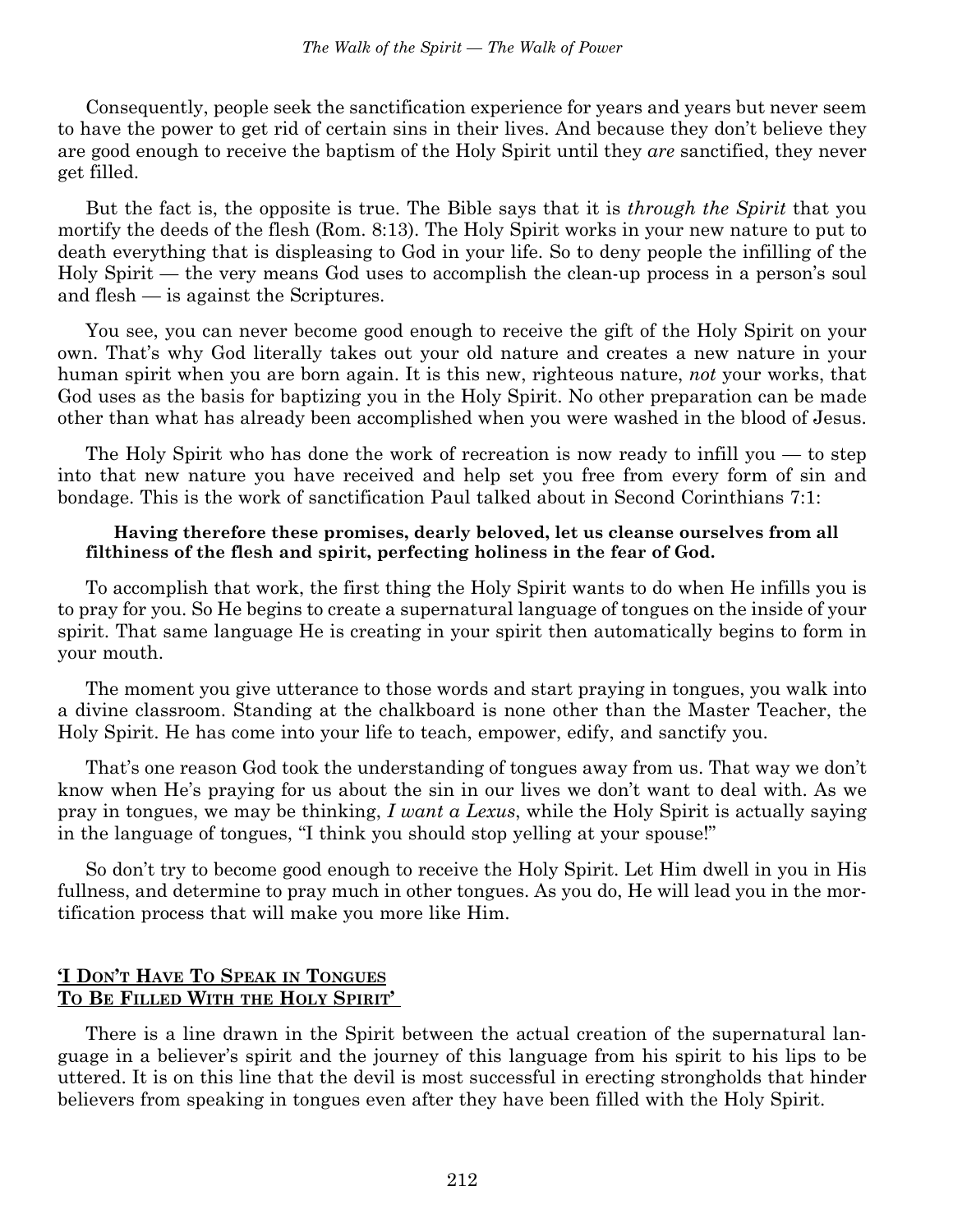#### Appendix

For example, many believers wrongly believe, for one reason or another, that God wants them to have the baptism in the Holy Spirit without the experience of speaking with tongues. Although this type of situation is possible, it is not the perfect will of God. People who think that way truly do not understand the great things God wants to accomplish in their lives through this simple but precious gift of speaking with tongues.

#### **'I'M WAITING FOR THE HOLY SPIRIT TO MAKE ME SPEAK'**

Other Christians labor under the misconception that they must wait for God to move on them and cause them to speak in tongues. In reality, God is trying to get them to receive what He has already done.

You see, when we ask the Holy Spirit to fill us — *He fills us*! The entire time we are trying to get Him to give us the language of tongues, He is waiting for us to receive and give utterance to the language He has already created inside our spirits. He creates the language, but *we* are the ones who do the praying. This truth is revealed in Acts 2:4:

#### **And THEY were all filled with the Holy Ghost, and BEGAN TO SPEAK with other tongues, as THE SPIRIT GAVE THEM UTTERANCE.**

But the devil doesn't want people to know that. He tries to make them believe that the reason they haven't spoken in tongues is God's reluctance to give them this foundational revelation gift. The enemy knows that if he can convince people that, for some reason, they are not able to receive the gift of tongues, he can discourage them from pressing on through to the actual utterance of the language itself.

Many times people in this situation become so discouraged, they stop seeking the baptism in the Holy Ghost because they are afraid of failing again. They come to the wrong conclusion that, in some way, they aren't worthy enough for God to fill them with His Spirit and give them the gift of tongues.

That's why many believers are actually filled with the Holy Spirit when they pray but have yet to speak in tongues.

The Holy Spirit created His supernatural language in these believers' spirit as soon as they asked to be filled. But the strongholds in their mind blocked them from yielding over their tongue to the utterance of that language. The Holy Spirit does as much as He can in these believers' lives, but they forfeit the great benefits that speaking in tongues provide.

#### **How To Overcome Strongholds of the Mind**

If the devil is trying to use any of these strongholds of the mind against you, I have some good news for you. There is nothing more powerful than God's Word, centered around godly worship, to pull those strongholds down!

Perhaps you have struggled to receive the baptism in the Holy Spirit. Maybe you have spoken only a few words in tongues and would like to be set free to speak fluently in the language the Holy Spirit has given you. Well, the key is to build up your faith until it is stronger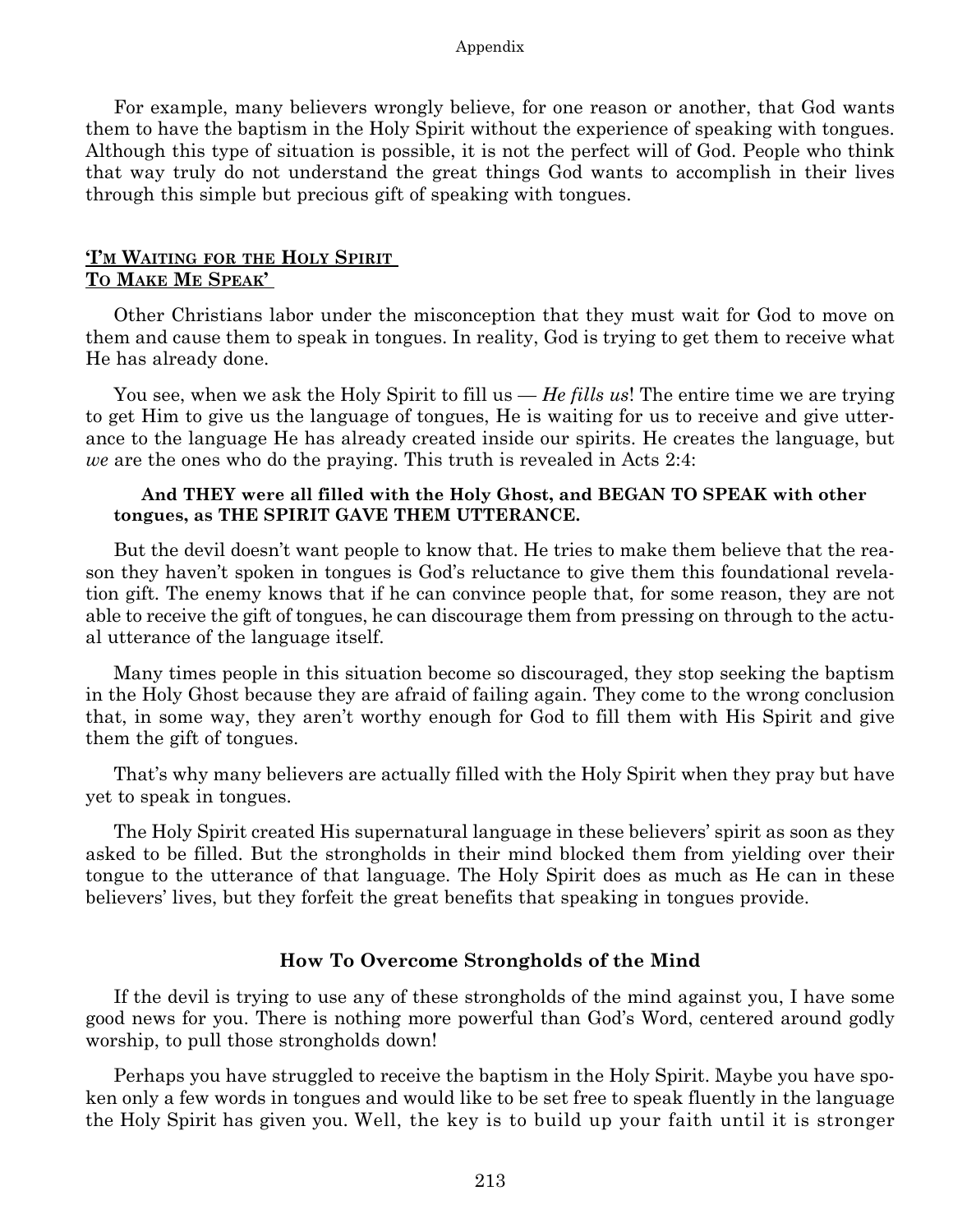than the stronghold in your mind that prevents you from receiving what you desire from the Lord.

I would suggest that you diligently study what the Word has to say on the subject of the baptism in the Holy Spirit and speaking in other tongues. Listen to teaching tapes on the subject. Read this book you hold in your hands again and again until these scriptural principles about speaking with tongues are planted deep in your heart.

Then find yourself a place of worship, put on some worship music, and spend some quality time alone with God. The fact is, one of the most powerful ways to minister to your own soul and to get yourself ready to receive from God is to worship Him. This is why Ephesians 5:18,19 says:

#### **And be not drunk with wine, wherein is excess; but BE FILLED WITH THE SPIR-IT;**

#### **Speaking to yourselves in psalms and hymns and spiritual songs, singing and making melody in your heart to the Lord.**

As you worship the Lord, begin to speak the Word and praise Him for the answer: "Lord, I am a receiver. Thank You, Lord, for filling me with the Holy Spirit. Thank You for giving me the ability to speak with other tongues."

You see, your soul will transform you to whatever you subject it to the most. Jesus will become to you whatever you call Him, because faith comes by hearing and hearing by the Word (Rom. 10:17). If you call Him your Baptizer long enough, you will destroy with the Word all those strongholds in the soul that have hindered you from receiving the gift of the Holy Spirit.

Focus in on God and His faithfulness to give you the gift you desire. As you stay in that place of worship, your mind and emotions will begin to be baptized with the Presence of God, and the Holy Spirit will come upon you to fill and overflow your spirit. Continue to worship the Lord until all the debris in your mind that is keeping you from speaking with tongues is cleared away.

You may not tangibly "feel" anything at this point, but you will notice that new words are floating up from your spirit and forming in your mouth. The Holy Spirit is creating that language on the inside of you.

When that happens, just stop worshiping in English and speak out the words your tongue wants to form. Yield over to that language the Holy Spirit is creating in your spirit. Then continue to speak in tongues until those supernatural words are flowing out of you fluently, like rivers of living water.

#### **Demonic Strongholds of the Soul**

Another reason some believers are hindered from receiving the baptism in the Holy Spirit is that some kind of demonic stronghold has been carried over from their unsaved lives, and they have not yet been delivered from it.

For example, these believers may have been involved in drugs, in a cult, or in the occult. Their involvement could have been as simple as dabbling with horoscopes or "playing" with a Ouija Board. But even dabbling in these areas of darkness can open the door for demons to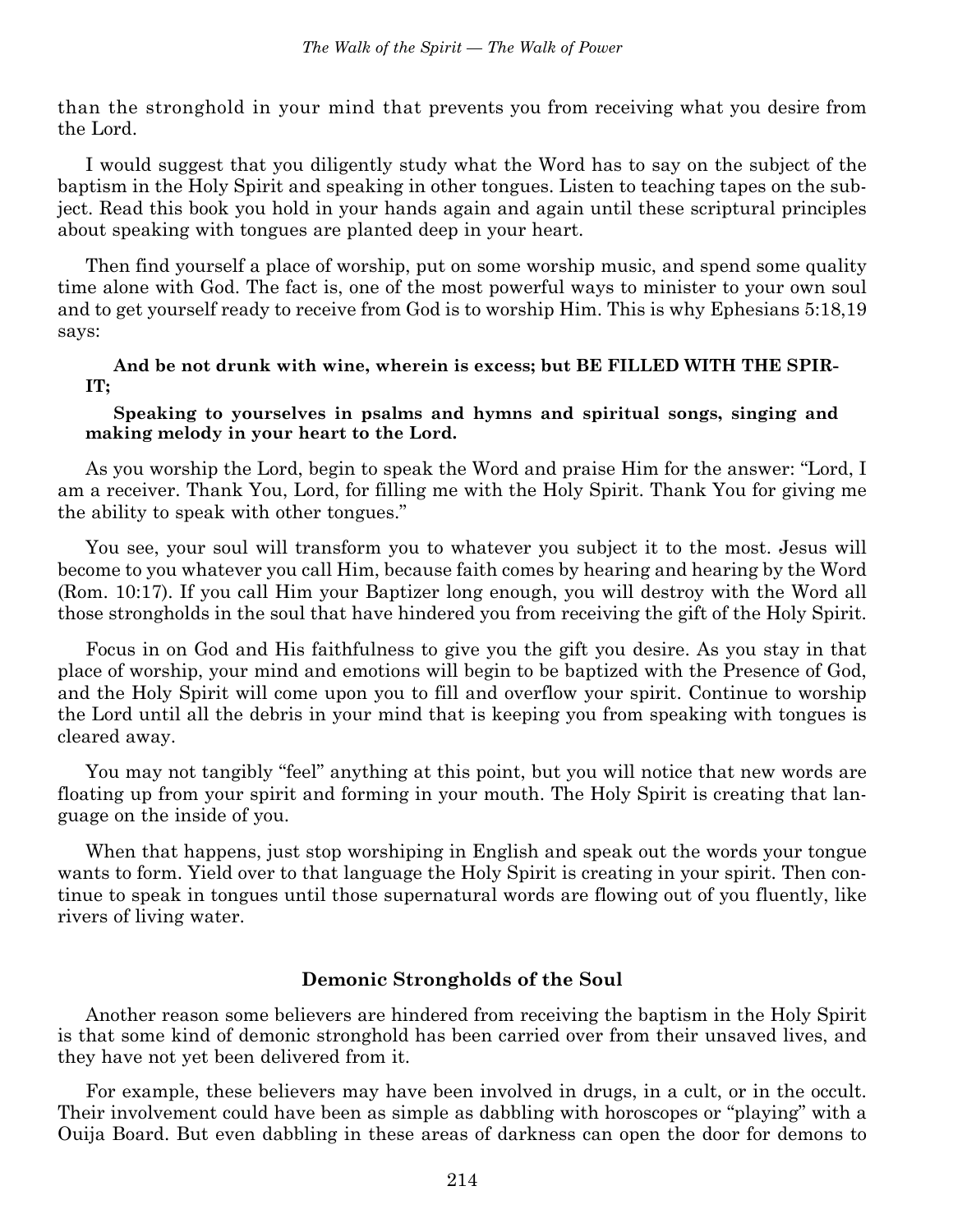#### Appendix

take up residence in people's lives. And if that door stays open, those demonic strongholds can be transferred to future generations until someone finally stops the cycle through repentance and renouncing the stronghold.

We find this principle in Nehemiah 9:2:

#### **And the seed of Israel separated themselves from all strangers, and stood and CONFESSED THEIR SINS, AND THE INIQUITIES OF THEIR FATHERS.**

The more heavily involved a person has been in this type of activity, the greater the possibility that a demon actually gained access to possess that person's unregenerate spirit.

Now, when people are born again, any demons present have to move out of their newly created spirits. But sometimes an evil spirit finds opportunity to merely move over and take up residency in the new believer's soul. In that case, that demon must be dealt with before the person can receive the baptism in the Holy Spirit and the gift of tongues.

So if you have ever had any association with a cult, drugs, the occult, and so forth, and you have had trouble receiving the baptism in the Holy Spirit, consider this possibility: A stronghold may exist in your soul because of that past association. Subconsciously you may still be leaning to some of that old influence.

If that is your situation, you can confidently renounce that demonic activity of the past and any evil spirit associated with it in Jesus' Name. Just pray this prayer by faith:

#### **Heavenly Father,**

**I repent for seeking knowledge outside of You through the occult [or through drugs, a cult, etc.]. I ask You to forgive me.** 

**I also command every evil spirit who may have entered my life when I opened the door through these demonic activities to leave me now in the Name of Jesus. I now shut the door to all such spirits.** 

**I ask You, Heavenly Father, to fill those empty places with Your Holy Spirit. In Jesus' Name, amen.**

Perhaps you were once strongly involved in these activities. For instance, most cults instruct people to invite spirit guides into their lives, which constitutes idolatry. If that is the case, you may need to fast and pray to prepare yourself to receive your deliverance from that stronghold of the soul. When you sense you are ready, pray the prayer outlined above.

After you have dealt with any possible stronghold of the soul that may have been hindering you from receiving, follow my earlier suggestions. Find a place of worship, and begin to thank God by faith for setting you free, filling you with the Holy Spirit, and giving you a supernatural language of tongues.

Stay in that place of worship until you receive what you desire from God. Then as you go about your daily life, remember to continually praise the Lord for your new freedom and for the gift of the Holy Spirit you have received.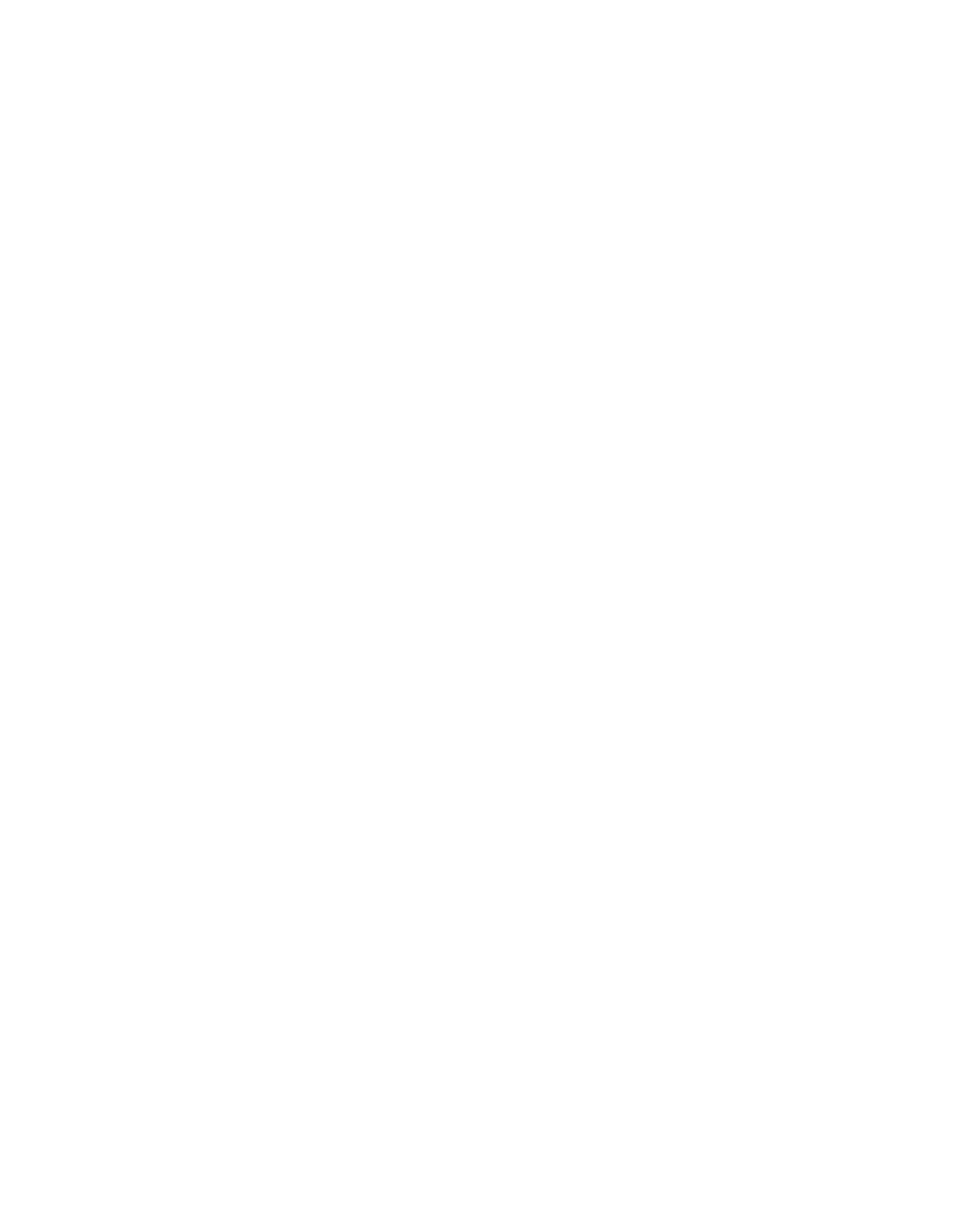Appendix

## **Appendix 2**

# *Prayer of Salvation*

Before you can be filled with the Holy Spirit and receive His supernatural gift of tongues, your human spirit must be born again in Christ Jesus. Without the new nature that sets you free from sin, the Holy Spirit has nothing to work with.

Do you believe that Jesus actually died for your sins and rose again to give you new life? Would you like to receive Him as your Lord and Savior right now? If so, please pray the following prayer from your heart:

### **Dear Lord Jesus,**

**Please come into my heart and forgive me of my sins. I want to receive you as my Lord and Savior. I want to be born again.**

**I receive you now as my Lord and Savior. I receive God as my Father.** 

**Thank You for saving me. Amen.**

Welcome to the family of God! Please write us at the address on page 409. We would like to hear about your decision for Christ and want to help you get started in living a victorious life as a child of God.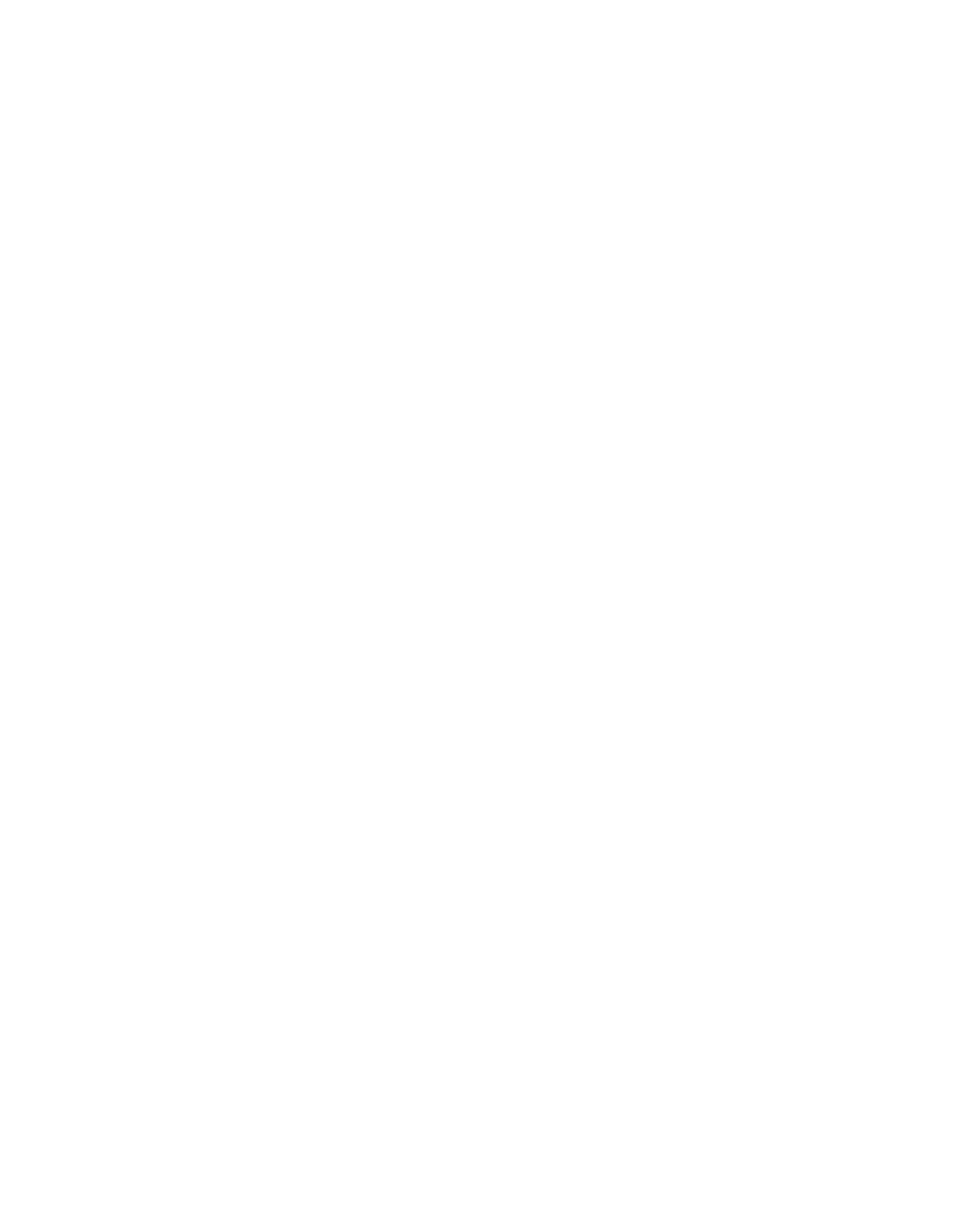Appendix

## **Appendix 3**

# *Prayer To Be Filled With the Holy Spirit*

If you are reading this book and have never been baptized in the Holy Spirit, it is a simple matter to receive this precious gift. All you have to do is just ask in faith for the Lord to fill you with the Holy Spirit and give you the gift of speaking in tongues.

When you do that, the Holy Spirit will come upon you, and you will sense His Presence. Immediately the Holy Spirit will move into your new nature and begin to create a language on the inside of your spirit. When He does, your tongue and mouth will begin to shape the same words He is creating inside.

Now pray this prayer from your heart:

#### **Heavenly Father,**

**Your Word says that You are faithful to give the Holy Spirit to those who ask You (Luke 11:13).**

**So in the Name of Jesus, I ask You to please fill me with the Holy Spirit. I thank You for giving me a new language. I believe I receive it now. Amen.**

After you have prayed this prayer, don't speak your native language any longer. Yield yourself to the Presence of the Holy Spirit, and begin to speak out those words that you don't understand with your mind.

It may sound a little like baby talk in the beginning. But as you continue to yield yourself to speaking the words the Holy Spirit gives you, you will begin to pull more of a flow out of your spirit. Soon you will be speaking fluently in your new, supernatural language. Continue to pray in your new language for at least fifteen minutes to establish yourself in this gift you have just received.

You have reason to rejoice! You have just entered through the doorway that will lead you into the supernatural realm of God!